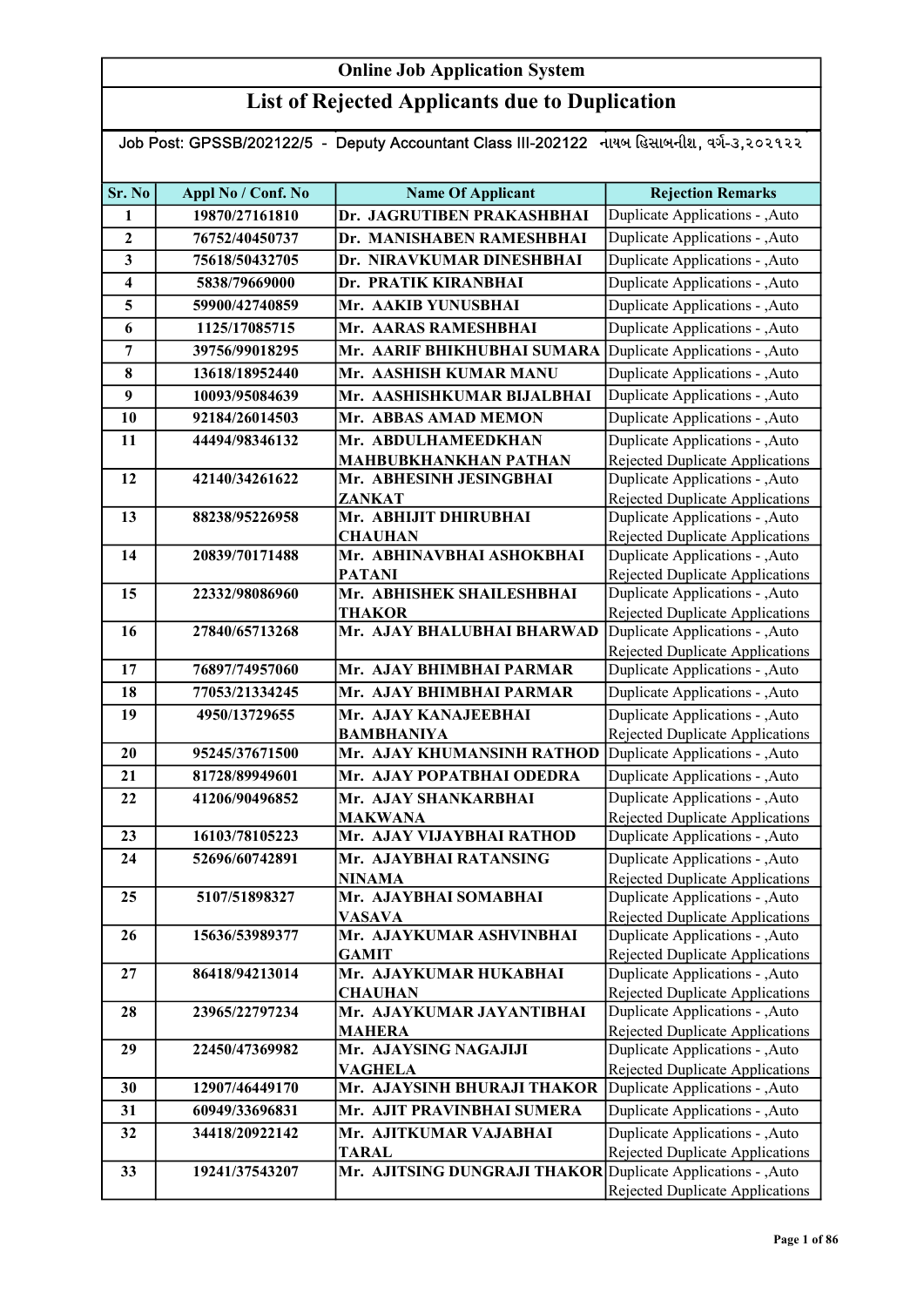| Job Post: GPSSB/202122/5 - Deputy Accountant Class III-202122 નાયબ હિસાબનીશ, વર્ગ-૩,૨૦૨૧૨૨ |                |                                                              |                                                                           |
|--------------------------------------------------------------------------------------------|----------------|--------------------------------------------------------------|---------------------------------------------------------------------------|
|                                                                                            |                |                                                              |                                                                           |
| 34                                                                                         | 79565/22103734 | Mr. AKASH HASMUKHBHAI                                        | Duplicate Applications - , Auto                                           |
|                                                                                            |                | <b>KHETARIYA</b>                                             | <b>Rejected Duplicate Applications</b>                                    |
| 35                                                                                         | 38267/58341009 | Mr. AKASH JIVANBHAI HARIYANI Duplicate Applications - , Auto |                                                                           |
|                                                                                            |                |                                                              | Rejected Duplicate Applications                                           |
| 36                                                                                         | 43437/86720597 | Mr. AKASHKUMAR DILIPBHAI                                     | Duplicate Applications - , Auto                                           |
|                                                                                            |                | <b>GONDALIYA</b>                                             | <b>Rejected Duplicate Applications</b>                                    |
| 37                                                                                         | 78/33084414    | Mr. AKASHKUMAR RAMESHBHAI Duplicate Applications - , Auto    |                                                                           |
|                                                                                            |                | <b>CHAUDHARI</b>                                             | <b>Rejected Duplicate Applications</b>                                    |
| 38                                                                                         | 59406/99869627 | Mr. AKLAVYA BHARATSINH                                       | Duplicate Applications - , Auto                                           |
| 39                                                                                         |                | <b>BHABHOR</b><br>Mr. AKSHAT DILIPBHAI                       | <b>Rejected Duplicate Applications</b>                                    |
|                                                                                            | 68682/41498390 |                                                              | Duplicate Applications - , Auto                                           |
| 40                                                                                         | 1115/15828516  | <b>PRAJAPATI</b><br>Mr. AKSHAY JAYANTIBHAI                   | Rejected Duplicate Applications<br>Duplicate Applications - , Auto        |
|                                                                                            |                | VAGHASIYA                                                    | <b>Rejected Duplicate Applications</b>                                    |
| 41                                                                                         | 7030/62080180  | Mr. AKSHAY TRIBHOVANBHAI                                     | Duplicate Applications - , Auto                                           |
|                                                                                            |                | <b>GADESIYA</b>                                              | Rejected Duplicate Applications                                           |
| 42                                                                                         | 3536/69709550  | Mr. AKSHAYBHAI KASUBHAI                                      | Duplicate Applications - , Auto                                           |
|                                                                                            |                | <b>BAGUL</b>                                                 | Rejected Duplicate Applications                                           |
| 43                                                                                         | 18411/30732628 | Mr. AKSHAYBHAI                                               | Duplicate Applications - , Auto                                           |
|                                                                                            |                | <b>MOTIRAMBHAI MAHLA</b>                                     | Rejected Duplicate Applications                                           |
| 44                                                                                         | 59582/95616905 | Mr. AKSHAYKUMAR KANTILAL                                     | Duplicate Applications - , Auto                                           |
|                                                                                            |                | <b>SONARA</b>                                                | Rejected Duplicate Applications                                           |
| 45                                                                                         | 557/45410713   | Mr. AKSHAYKUMAR                                              | Duplicate Applications - , Auto                                           |
|                                                                                            |                | <b>KISHORBHAI PARMAR</b>                                     | <b>Rejected Duplicate Applications</b>                                    |
| 46                                                                                         | 26172/34376100 | Mr. AKSHAYKUMAR                                              | Duplicate Applications - , Auto                                           |
|                                                                                            |                | PRAKASHBHAI JOSHI                                            | Rejected Duplicate Applications                                           |
| 47                                                                                         | 41969/60450107 | Mr. AKSHAYKUMAR                                              | Duplicate Applications - , Auto                                           |
|                                                                                            |                | PRITIRAJSINH VAGHELA                                         | Rejected Duplicate Applications                                           |
| 48                                                                                         | 77752/79545189 | Mr. AKSHAYKUMAR                                              | Duplicate Applications - , Auto                                           |
|                                                                                            |                | RAMNIKBHAI AKABARI                                           | <b>Rejected Duplicate Applications</b>                                    |
| 49                                                                                         | 44026/61558276 | Mr. ALFIYASH HUSENBHAI                                       | Duplicate Applications - , Auto                                           |
|                                                                                            |                | ТНОВНАТ                                                      | <b>Rejected Duplicate Applications</b>                                    |
| 50                                                                                         | 20518/96631972 | Mr. ALKESH KHETABHAI DAMOR                                   | Duplicate Applications - , Auto                                           |
| 51                                                                                         | 16327/90788238 | Mr. ALKESHBHAI MALAJIBHAI                                    | Duplicate Applications - , Auto                                           |
|                                                                                            |                | <b>PARMAR</b>                                                | Rejected Duplicate Applications                                           |
| 52                                                                                         | 80044/38623124 | Mr. ALKESHBHAI MALSINGBHAI                                   | Duplicate Applications - , Auto                                           |
|                                                                                            |                | <b>KISHORI</b>                                               | <b>Rejected Duplicate Applications</b>                                    |
| 53                                                                                         | 1914/46813154  | Mr. ALKESHKUMAR FATESINH                                     | Duplicate Applications - , Auto                                           |
| 54                                                                                         | 87893/83544175 | <b>PARMAR</b><br>Mr. ALKESHPURI NARAYANPURI                  | <b>Rejected Duplicate Applications</b><br>Duplicate Applications - , Auto |
|                                                                                            |                | <b>GOSWAMI</b>                                               | Rejected Duplicate Applications                                           |
| 55                                                                                         | 10911/86543564 | Mr. ALPESH CHANDUBHAI                                        | Duplicate Applications - , Auto                                           |
|                                                                                            |                | <b>KACHA</b>                                                 | Rejected Duplicate Applications                                           |
| 56                                                                                         | 72806/65405012 | Mr. ALPESHJI JIVANJI SOLANKI                                 | Duplicate Applications - , Auto                                           |
| 57                                                                                         | 41510/38937960 | Mr. ALPESHKUMAR NATHALAL                                     | Duplicate Applications - , Auto                                           |
|                                                                                            |                | <b>RATHOD</b>                                                | <b>Rejected Duplicate Applications</b>                                    |
| 58                                                                                         | 57684/59398379 | Mr. ALPESHKUMAR VAJUBHAI                                     | Duplicate Applications - , Auto                                           |
|                                                                                            |                | <b>DHARAJYA</b>                                              | Rejected Duplicate Applications                                           |
| 59                                                                                         | 14501/25237580 | Mr. ALTAFHUSEN                                               | Duplicate Applications - , Auto                                           |
|                                                                                            |                | <b>IMTIYAZHUSEN SHAIKH</b>                                   | <b>Rejected Duplicate Applications</b>                                    |
| 60                                                                                         | 19367/75398144 | Mr. AMAN YAHYABHAI SODAGAR Duplicate Applications - , Auto   |                                                                           |
|                                                                                            |                |                                                              | Rejected Duplicate Applications                                           |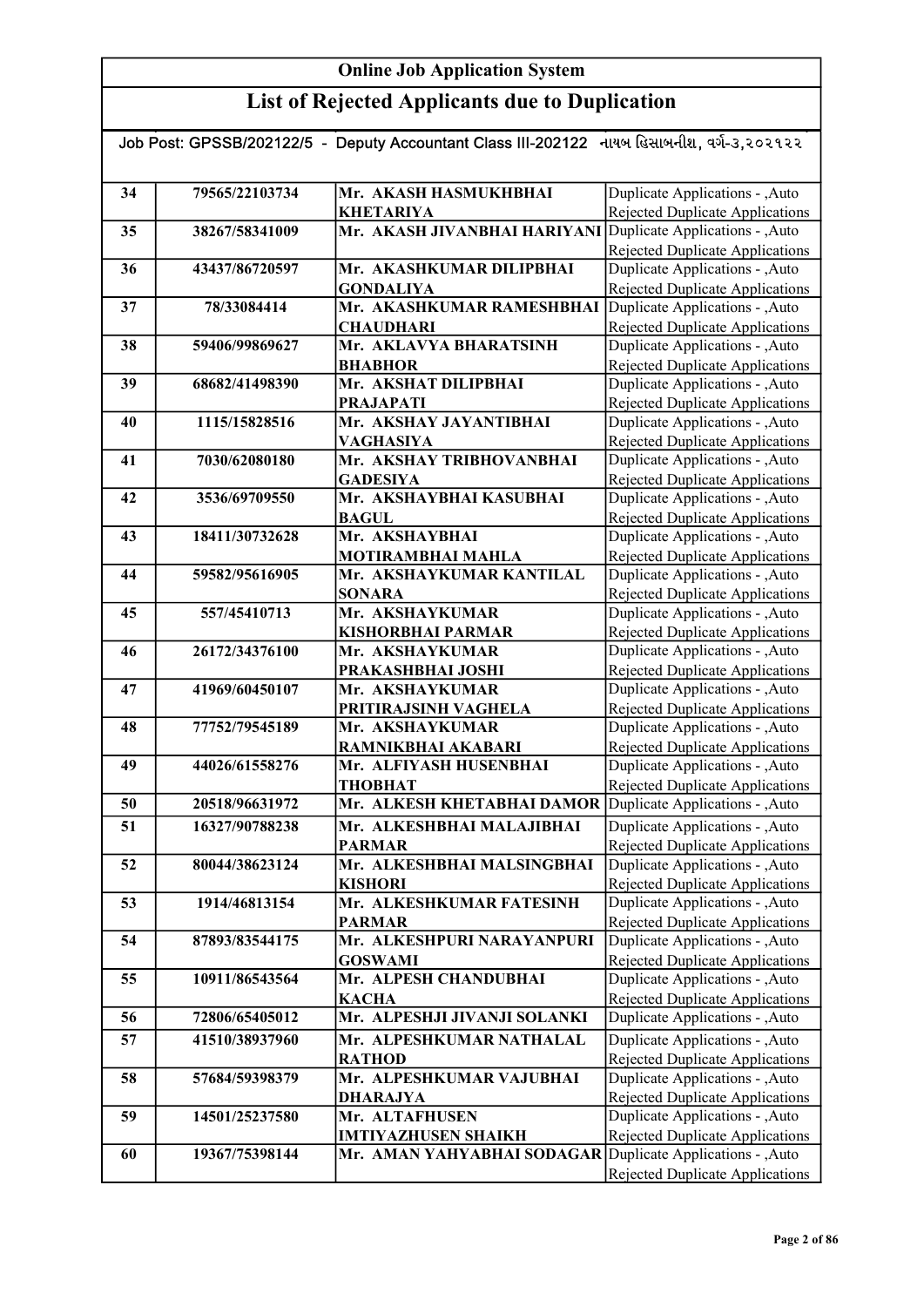| Job Post: GPSSB/202122/5 - Deputy Accountant Class III-202122 નાયબ હિસાબનીશ, વર્ગ-૩,૨૦૨૧૨૨ |                |                                                             |                                                                           |  |
|--------------------------------------------------------------------------------------------|----------------|-------------------------------------------------------------|---------------------------------------------------------------------------|--|
|                                                                                            |                |                                                             |                                                                           |  |
| 61                                                                                         | 33118/21005511 | Mr. AMARAT BHAI RANA BHAI                                   | Duplicate Applications - , Auto                                           |  |
|                                                                                            |                | <b>LALTUKA</b>                                              | Rejected Duplicate Applications                                           |  |
| 62                                                                                         | 55790/12629455 | Mr. AMARATBHAI RAMABHAI                                     | Duplicate Applications - , Auto                                           |  |
|                                                                                            |                | <b>CHAUDHARI</b>                                            | Rejected Duplicate Applications                                           |  |
| 63                                                                                         | 49490/75989862 | Mr. AMARATJI NAKLANGJI                                      | Duplicate Applications - , Auto                                           |  |
|                                                                                            |                | <b>THAKOR</b>                                               | Rejected Duplicate Applications                                           |  |
| 64                                                                                         | 26820/99573423 | Mr. AMISH AASHISHBHAI PATEL                                 | Duplicate Applications - , Auto                                           |  |
| 65                                                                                         | 47416/88794858 | Mr. AMIT NAGJIBHAI                                          | Duplicate Applications - , Auto                                           |  |
|                                                                                            |                | <b>CHAUDHARI</b>                                            | Rejected Duplicate Applications                                           |  |
| 66                                                                                         | 72155/84126286 | Mr. AMITBHAI BABUBHAI                                       | Duplicate Applications - , Auto                                           |  |
|                                                                                            |                | <b>MANGUKIYA</b>                                            | Rejected Duplicate Applications                                           |  |
| 67                                                                                         | 33448/66756759 | Mr. AMITBHAI KRUSHNABHAI                                    | Duplicate Applications - , Auto                                           |  |
|                                                                                            |                | <b>VASAVA</b>                                               | Rejected Duplicate Applications                                           |  |
| 68                                                                                         | 4894/60081435  | Mr. AMITKUMAR DHIRUBHAI                                     | Duplicate Applications - , Auto                                           |  |
|                                                                                            |                | <b>SAMEJA</b>                                               | Rejected Duplicate Applications                                           |  |
| 69                                                                                         | 20482/73233503 | Mr. AMITKUMAR DHIRUBHAI                                     | Duplicate Applications - , Auto                                           |  |
|                                                                                            |                | <b>SAMEJA</b>                                               | Rejected Duplicate Applications                                           |  |
| 70                                                                                         | 2900/34528025  | Mr. AMITKUMAR                                               | Duplicate Applications - , Auto                                           |  |
|                                                                                            |                | <b>HASMUKHBHAI JANI</b>                                     | <b>Rejected Duplicate Applications</b>                                    |  |
| 71                                                                                         | 4700/56026337  | Mr. AMITKUMAR                                               | Duplicate Applications - , Auto                                           |  |
|                                                                                            |                | <b>MAHENDRABHAI RATHOD</b>                                  | <b>Rejected Duplicate Applications</b>                                    |  |
| 72                                                                                         | 94834/11900363 | Mr. AMITKUMAR NARESHBHAI                                    | Duplicate Applications - , Auto                                           |  |
|                                                                                            |                | <b>VORA</b>                                                 | Rejected Duplicate Applications                                           |  |
| 73                                                                                         | 30835/94812487 | Mr. AMULBHAI MUKESHBHAI                                     | Duplicate Applications - , Auto                                           |  |
| 74                                                                                         | 32617/39799094 | <b>PARMAR</b><br>Mr. ANAND DINESHBHAI                       | <b>Rejected Duplicate Applications</b><br>Duplicate Applications - , Auto |  |
|                                                                                            |                | <b>MAKVANA</b>                                              | Rejected Duplicate Applications                                           |  |
| 75                                                                                         | 12817/90116845 | Mr. ANAND JAYANTIBHAI                                       | Duplicate Applications - , Auto                                           |  |
|                                                                                            |                | <b>BHARWAD</b>                                              | Rejected Duplicate Applications                                           |  |
| 76                                                                                         | 23889/46033104 | Mr. ANAND RAJSINGBHAI                                       | Duplicate Applications - , Auto                                           |  |
|                                                                                            |                | <b>PARMAR</b>                                               | Rejected Duplicate Applications                                           |  |
| 77                                                                                         | 3031/74283781  | Mr. ANANDBHAI AJITBHAI                                      | Duplicate Applications - , Auto                                           |  |
|                                                                                            |                | <b>GAMIT</b>                                                | <b>Rejected Duplicate Applications</b>                                    |  |
| 78                                                                                         | 16583/60442734 | Mr. ANANDKUMAR BABUBHAI                                     | Duplicate Applications - , Auto                                           |  |
|                                                                                            |                | DESAI                                                       | <b>Rejected Duplicate Applications</b>                                    |  |
| 79                                                                                         | 16617/47888975 | Mr. ANANDKUMAR BABUBHAI                                     | Duplicate Applications - ,Auto                                            |  |
|                                                                                            |                | DESAI                                                       | Rejected Duplicate Applications                                           |  |
| 80                                                                                         | 6168/35157706  | Mr. ANANDKUMAR LEBABHAI                                     | Duplicate Applications - ,Auto                                            |  |
|                                                                                            |                | <b>PRAJAPATI</b>                                            | Rejected Duplicate Applications                                           |  |
| 81                                                                                         | 59391/83425296 | Mr. ANANTKUMAR HARIBHAI                                     | Duplicate Applications - , Auto                                           |  |
|                                                                                            |                | <b>GHOYA</b>                                                | Rejected Duplicate Applications                                           |  |
| 82                                                                                         | 77532/19830497 | Mr. ANIKET KARANSINH RATHOD Duplicate Applications - , Auto |                                                                           |  |
|                                                                                            |                |                                                             | Rejected Duplicate Applications                                           |  |
| 83                                                                                         | 4287/54322157  | Mr. ANIKET RAMESHBHAI                                       | Duplicate Applications - , Auto                                           |  |
|                                                                                            |                | <b>PADARIYA</b>                                             | Rejected Duplicate Applications                                           |  |
| 84                                                                                         | 30164/74502437 | Mr. ANIKET RAMESHBHAI                                       | Duplicate Applications - , Auto                                           |  |
|                                                                                            |                | <b>PADARIYA</b>                                             | Rejected Duplicate Applications                                           |  |
| 85                                                                                         | 54970/84254382 | Mr. ANIKETKUMAR ASHVINBHAI                                  | Duplicate Applications - , Auto                                           |  |
| 86                                                                                         | 59953/14239119 | <b>PATEL</b><br>Mr. ANIL CHHAGANBHAI KANAK                  | Rejected Duplicate Applications                                           |  |
|                                                                                            |                |                                                             | Duplicate Applications - , Auto                                           |  |
| 87                                                                                         | 90107/78686339 | Mr. ANIL MALADEBHAI MARU                                    | Duplicate Applications - , Auto                                           |  |
| 88                                                                                         | 22240/45794735 | Mr. ANIL PARMAR NAGARBHAI                                   | Duplicate Applications - , Auto                                           |  |
|                                                                                            |                | <b>CHELABHAI PARMAR</b>                                     | Rejected Duplicate Applications                                           |  |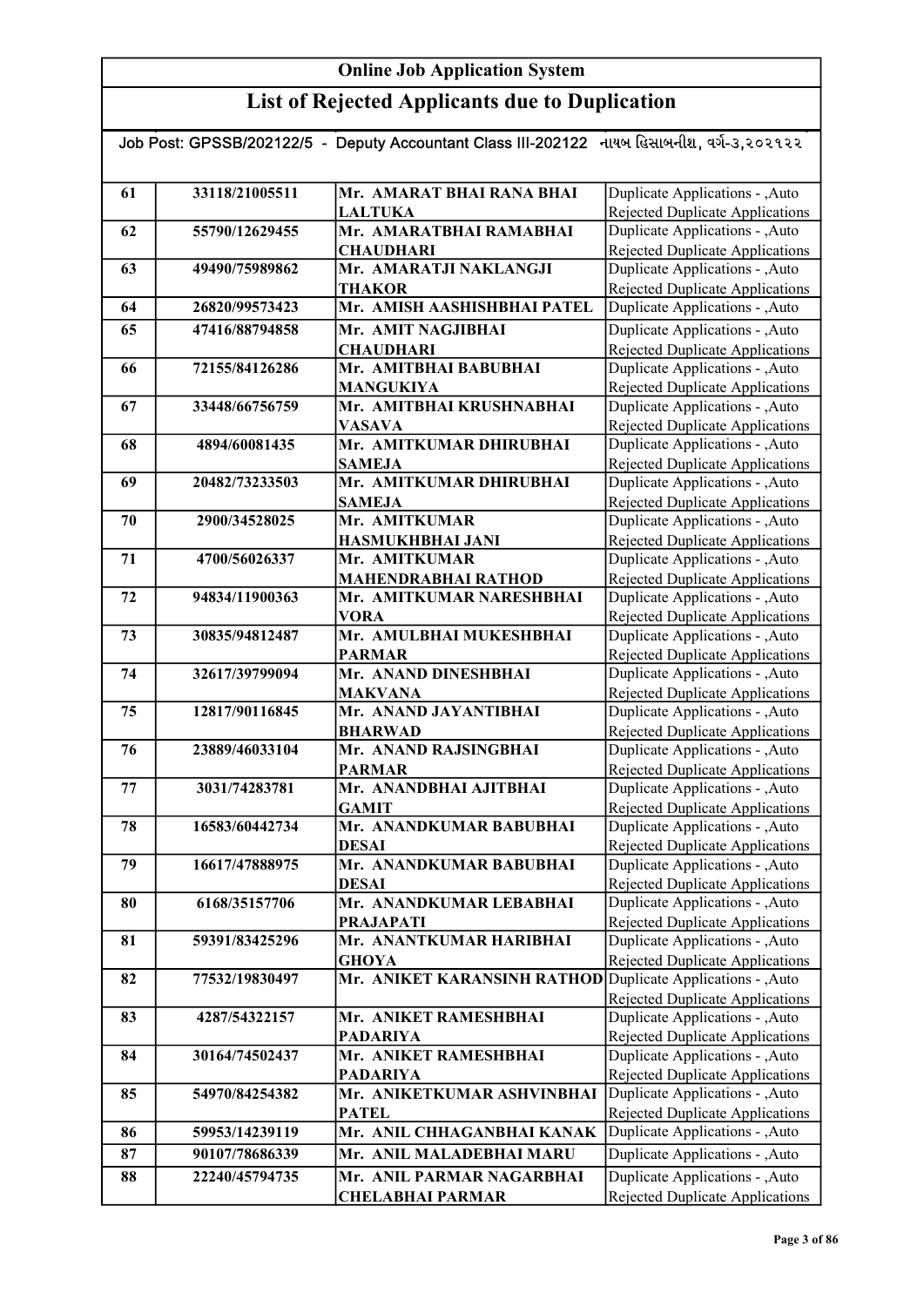## List of Rejected Applicants due to Duplication

| Job Post: GPSSB/202122/5 - Deputy Accountant Class III-202122 નાયબ હિસાબનીશ, વર્ગ-૩,૨૦૨૧૨૨ |                |                                                                |                                                                    |  |
|--------------------------------------------------------------------------------------------|----------------|----------------------------------------------------------------|--------------------------------------------------------------------|--|
|                                                                                            |                |                                                                |                                                                    |  |
| 89                                                                                         | 72316/86055828 | Mr. ANIL RANCHHODBHAI                                          | Duplicate Applications - , Auto                                    |  |
|                                                                                            |                | ZAPADIYA                                                       | Rejected Duplicate Applications                                    |  |
| 90                                                                                         | 62950/49866118 | Mr. ANIL VASUDEVBHAI                                           | Duplicate Applications - , Auto                                    |  |
|                                                                                            |                | <b>KANZARIYA</b>                                               | <b>Rejected Duplicate Applications</b>                             |  |
| 91                                                                                         | 61274/73339699 | Mr. ANILBHAI DAHYABHAI                                         | Duplicate Applications - , Auto                                    |  |
|                                                                                            |                | <b>PARMAR</b>                                                  | Rejected Duplicate Applications                                    |  |
| 92                                                                                         | 82677/50160362 | Mr. ANILBHAI DAHYABHAI                                         | Duplicate Applications - , Auto                                    |  |
|                                                                                            |                | <b>PARMAR</b>                                                  | <b>Rejected Duplicate Applications</b>                             |  |
| 93                                                                                         | 28891/56109277 | Mr. ANILBHAI SONUBHAI                                          | Duplicate Applications - , Auto                                    |  |
|                                                                                            |                | <b>BHONDVA</b>                                                 | Rejected Duplicate Applications                                    |  |
| 94                                                                                         | 87413/86102345 | Mr. ANILKUMAR BHARATSINH                                       | Duplicate Applications - , Auto                                    |  |
|                                                                                            |                | <b>VAGHELA</b>                                                 | Rejected Duplicate Applications                                    |  |
| 95                                                                                         | 54118/73290568 | Mr. ANILKUMAR JAYANTILAL                                       | Duplicate Applications - , Auto                                    |  |
|                                                                                            |                | <b>PATEL</b>                                                   | <b>Rejected Duplicate Applications</b>                             |  |
| 96                                                                                         | 25416/55659807 | Mr. ANILKUMAR NATUBHAI                                         | Duplicate Applications - , Auto                                    |  |
|                                                                                            |                | <b>VAGHARI</b>                                                 | Rejected Duplicate Applications                                    |  |
| 97                                                                                         | 22442/45360778 | Mr. ANIRUDDHSINH                                               | Duplicate Applications - , Auto                                    |  |
|                                                                                            |                | <b>MUKESHBHAI PARMAR</b>                                       | Rejected Duplicate Applications                                    |  |
| 98                                                                                         | 4242/24027027  | Mr. ANIRUDHSINH                                                | Duplicate Applications - , Auto                                    |  |
|                                                                                            |                | <b>JAYENDRASINH LIMBAD</b>                                     | Rejected Duplicate Applications                                    |  |
| 99                                                                                         | 4268/39609636  | Mr. ANIRUDHSINH                                                | Duplicate Applications - , Auto                                    |  |
|                                                                                            |                | <b>JAYENDRASINH LIMBAD</b>                                     | Rejected Duplicate Applications                                    |  |
| 100                                                                                        | 17069/90057209 | Mr. ANJANBHAI JESINGBHAI                                       | Duplicate Applications - ,Auto                                     |  |
|                                                                                            |                | <b>CHAUDHARI</b>                                               | <b>Rejected Duplicate Applications</b>                             |  |
| 101                                                                                        | 25885/65630594 | Mr. ANKESHKUMAR                                                | Duplicate Applications - , Auto                                    |  |
| 102                                                                                        | 41846/97457272 | <b>JAYANTIBHAI PRAJAPATI</b><br>Mr. ANKIT LAXMANBHAI           | <b>Rejected Duplicate Applications</b>                             |  |
|                                                                                            |                | <b>PRAJAPATI</b>                                               | Duplicate Applications - , Auto                                    |  |
| 103                                                                                        | 5389/16611720  | Mr. ANKIT RASIKBHAI                                            | Rejected Duplicate Applications<br>Duplicate Applications - , Auto |  |
|                                                                                            |                | <b>PRAJAPATI</b>                                               | <b>Rejected Duplicate Applications</b>                             |  |
| 104                                                                                        | 9447/85494199  | Mr. ANKITBHAI                                                  | Duplicate Applications - , Auto                                    |  |
|                                                                                            |                | <b>DHARMENDRAKUMAR CHAUHAN</b> Rejected Duplicate Applications |                                                                    |  |
| 105                                                                                        | 90191/18808424 | Mr. ANKITBHAI SURESHBHAI                                       | Duplicate Applications - , Auto                                    |  |
|                                                                                            |                | <b>CHAUDHRI</b>                                                | Rejected Duplicate Applications                                    |  |
| 106                                                                                        | 63106/97958611 | Mr. ANKITKUMAR AMBALAL                                         | Duplicate Applications - , Auto                                    |  |
|                                                                                            |                | <b>PATEL</b>                                                   | <b>Rejected Duplicate Applications</b>                             |  |
| 107                                                                                        | 23878/29547176 | Mr. ANKITKUMAR CHAMANLAL                                       | Duplicate Applications - , Auto                                    |  |
|                                                                                            |                | <b>PANCHAL</b>                                                 | Rejected Duplicate Applications                                    |  |
| 108                                                                                        | 18214/44485297 | Mr. ANKUR KESHAVBHAI                                           | Duplicate Applications - , Auto                                    |  |
|                                                                                            |                | <b>PARMAR</b>                                                  | Rejected Duplicate Applications                                    |  |
| 109                                                                                        | 28294/13000550 | Mr. ANKURKUMAR DAHYABHAI                                       | Duplicate Applications - , Auto                                    |  |
|                                                                                            |                | <b>NAYI</b>                                                    | Rejected Duplicate Applications                                    |  |
| 110                                                                                        | 43014/85412911 | Mr. ANKURKUMAR                                                 | Duplicate Applications - , Auto                                    |  |
|                                                                                            |                | RAMSINGBHAI VASAVA                                             | Rejected Duplicate Applications                                    |  |
| 111                                                                                        | 27140/91304208 | Mr. APPUBHAI KANUBHAI                                          | Duplicate Applications - , Auto                                    |  |
|                                                                                            |                | <b>THAKOR</b>                                                  | Rejected Duplicate Applications                                    |  |
| 112                                                                                        | 47859/12167637 | Mr. APULBHAI RAMESHBHAI                                        | Duplicate Applications - , Auto                                    |  |
|                                                                                            |                | <b>BARAIYA</b>                                                 | Rejected Duplicate Applications                                    |  |
| 113                                                                                        | 40605/27274187 | Mr. ARJUN MERAMANBHAI                                          | Duplicate Applications - , Auto                                    |  |
|                                                                                            |                | <b>GHOYAL</b>                                                  | Rejected Duplicate Applications                                    |  |
| 114                                                                                        | 33930/68825038 | Mr. ARJUN RAJUBHAI RAVAL                                       | Duplicate Applications - , Auto                                    |  |
| 115                                                                                        | 16062/76831728 | Mr. ARJUN RAMUBHAI GAMARA                                      | Duplicate Applications - , Auto                                    |  |
| 116                                                                                        | 16126/64797783 | Mr. ARJUN RAMUBHAI GAMARA                                      | Duplicate Applications - , Auto                                    |  |

Rejected Duplicate Applications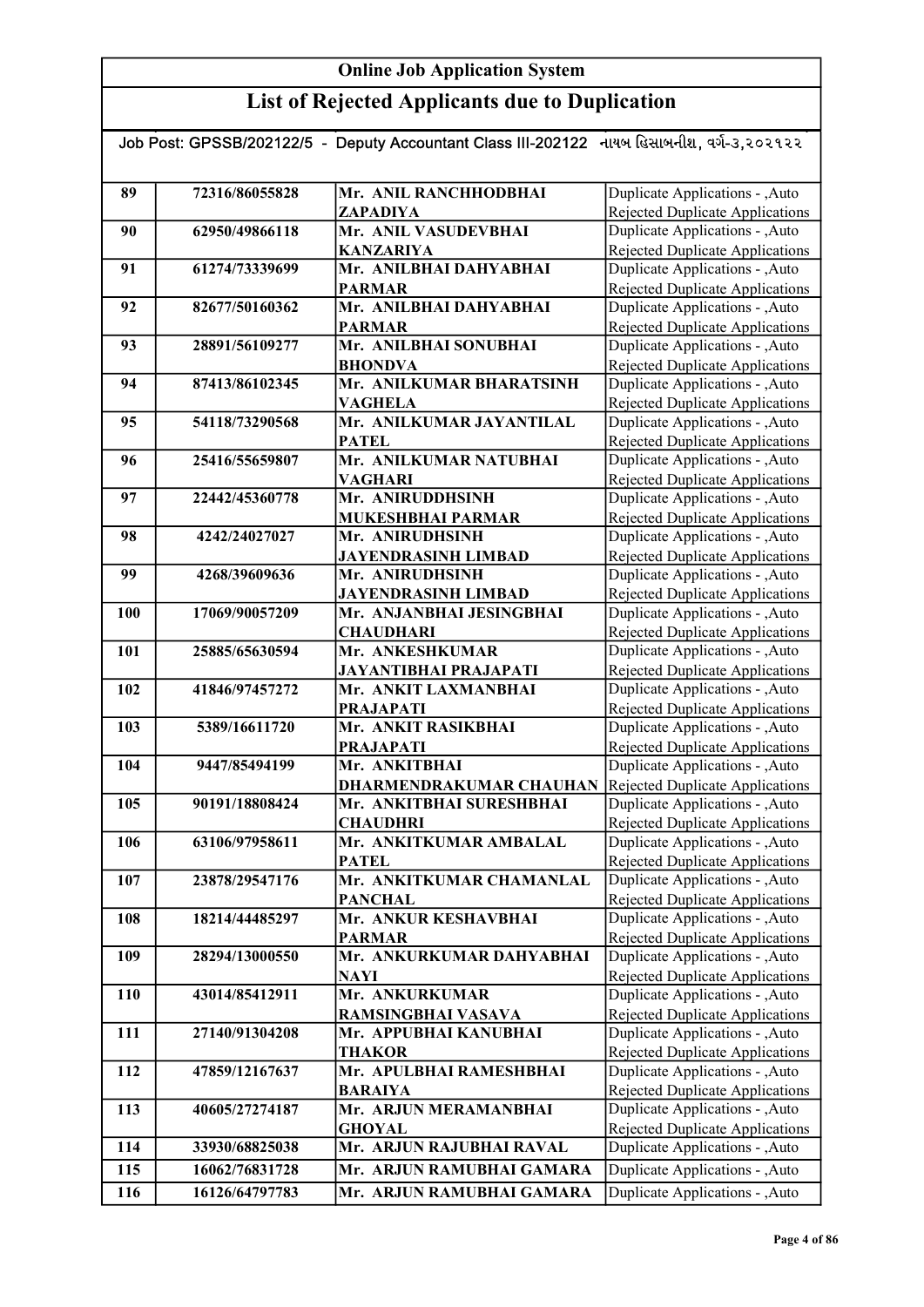| Job Post: GPSSB/202122/5  -  Deputy Accountant Class III-202122   નાયબ હિસાબનીશ, વર્ગ-૩,૨૦૨૧૨૨ |                |                                                 |                                                                           |  |
|------------------------------------------------------------------------------------------------|----------------|-------------------------------------------------|---------------------------------------------------------------------------|--|
|                                                                                                |                |                                                 |                                                                           |  |
| 117                                                                                            | 88827/44678984 | Mr. ARJUNBHAI DINESHBHAI                        | Duplicate Applications - , Auto                                           |  |
|                                                                                                |                | <b>DAMOR</b>                                    | Rejected Duplicate Applications                                           |  |
| 118                                                                                            | 57901/17872008 | Mr. ARPITKUMAR RASIKLAL                         | Duplicate Applications - , Auto                                           |  |
|                                                                                                |                | <b>AKHANI</b>                                   | Rejected Duplicate Applications                                           |  |
| 119                                                                                            | 78126/43498837 | Mr. ARUN BHUPATBHAI                             | Duplicate Applications - , Auto                                           |  |
|                                                                                                |                | <b>GORASVA</b>                                  | <b>Rejected Duplicate Applications</b>                                    |  |
| 120                                                                                            | 3670/55164155  | Mr. ARUNKUMAR                                   | Duplicate Applications - , Auto                                           |  |
| 121                                                                                            | 15723/90056638 | NAROTTAMBHAI CHAUDHARI<br>Mr. ARVIND GOVINDBHAI | <b>Rejected Duplicate Applications</b><br>Duplicate Applications - , Auto |  |
|                                                                                                |                | <b>PITHIYA</b>                                  | Rejected Duplicate Applications                                           |  |
| 122                                                                                            | 52752/59854587 | Mr. ARVIND NAGAJIBHAI                           | Duplicate Applications - , Auto                                           |  |
|                                                                                                |                | <b>PRAJAPATI</b>                                | Rejected Duplicate Applications                                           |  |
| 123                                                                                            | 89981/12633912 | Mr. ARVIND RAMJIBHAI                            | Duplicate Applications - , Auto                                           |  |
|                                                                                                |                | <b>SONDARWA</b>                                 | Rejected Duplicate Applications                                           |  |
| 124                                                                                            | 46827/89369229 | Mr. ARVINDBHAI                                  | Duplicate Applications - , Auto                                           |  |
|                                                                                                |                | <b>BHAVURAMBHAI VAGHERA</b>                     | Rejected Duplicate Applications                                           |  |
| 125                                                                                            | 29921/44569250 | Mr. ARVINDBHAI                                  | Duplicate Applications - , Auto                                           |  |
|                                                                                                |                | DHARASHIBHAI MAKWANA                            | Rejected Duplicate Applications                                           |  |
| 126                                                                                            | 63183/30882125 | Mr. ARVINDBHAI JAGAJI                           | Duplicate Applications - , Auto                                           |  |
|                                                                                                |                | <b>SOLANKI</b>                                  | <b>Rejected Duplicate Applications</b>                                    |  |
| 127                                                                                            | 11379/40382206 | Mr. ARVINDKUMAR KANTILAL                        | Duplicate Applications - , Auto                                           |  |
|                                                                                                |                | <b>MASALIYA</b>                                 | Rejected Duplicate Applications                                           |  |
| 128                                                                                            | 20249/93236757 | Mr. ARVINDKUMAR LUMBABHAI                       | Duplicate Applications - , Auto                                           |  |
|                                                                                                |                | <b>CHAUDHARY</b>                                | Rejected Duplicate Applications                                           |  |
| 129                                                                                            | 51822/21166691 | Mr. ASADKHAN AYUBKHAN                           | Duplicate Applications - , Auto                                           |  |
|                                                                                                |                | <b>SINDHI</b>                                   | Rejected Duplicate Applications                                           |  |
| 130                                                                                            | 4748/86049669  | Mr. ASHISH BHIKHABHAI                           | Duplicate Applications - , Auto                                           |  |
|                                                                                                |                | <b>PARMAR</b>                                   | Rejected Duplicate Applications                                           |  |
| 131                                                                                            | 85964/42087565 | Mr. ASHISH BHURABHAI DESAI                      | Duplicate Applications - ,Auto                                            |  |
| 132                                                                                            | 46143/55763850 | Mr. ASHISH MOTIBHAI RABARI                      | Duplicate Applications - , Auto                                           |  |
| 133                                                                                            | 83480/52487810 | Mr. ASHISHBHAI GANESHBHAI                       | Duplicate Applications - , Auto                                           |  |
|                                                                                                |                | <b>PRAJAPATI</b>                                | Rejected Duplicate Applications                                           |  |
| 134                                                                                            | 80428/73531913 | Mr. ASHOK BABUBHAI GAGIYA                       | Duplicate Applications - , Auto                                           |  |
| 135                                                                                            | 34858/41415362 | Mr. ASHOKKUMAR ISHWARBHAI                       | Duplicate Applications - , Auto                                           |  |
|                                                                                                |                | <b>CHAVADA</b>                                  | Rejected Duplicate Applications                                           |  |
| 136                                                                                            | 81118/92339824 | Mr. ASHOKKUMAR ISHWARBHAI                       | Duplicate Applications - , Auto                                           |  |
|                                                                                                |                | <b>CHAVADA</b>                                  | Rejected Duplicate Applications                                           |  |
| 137                                                                                            | 81121/42595391 | Mr. ASHOKKUMAR ISHWARBHAI                       | Duplicate Applications - , Auto                                           |  |
|                                                                                                |                | <b>CHAVADA</b>                                  | Rejected Duplicate Applications                                           |  |
| 138                                                                                            | 20269/92126992 | Mr. ASHVIN DAYABHAI PARMAR                      | Duplicate Applications - , Auto                                           |  |
| 139                                                                                            | 12077/13040530 | Mr. ASHVIN NARENDRABHAI                         | Duplicate Applications - , Auto                                           |  |
|                                                                                                |                | <b>DAVERA</b>                                   | Rejected Duplicate Applications                                           |  |
| 140                                                                                            | 12237/54482245 | Mr. ASHVIN NARENDRABHAI                         | Duplicate Applications - , Auto                                           |  |
|                                                                                                |                | <b>DAVERA</b>                                   | Rejected Duplicate Applications                                           |  |
| 141                                                                                            | 19538/97737199 | Mr. ASHVINBHAI SHIVABHAI                        | Duplicate Applications - , Auto                                           |  |
|                                                                                                |                | <b>BHALIYA</b>                                  | Rejected Duplicate Applications                                           |  |
| 142                                                                                            | 20346/90178120 | Mr. ASHVINKUMAR VIJUBHAI                        | Duplicate Applications - , Auto                                           |  |
|                                                                                                |                | VASAVA                                          | Rejected Duplicate Applications                                           |  |
| 143                                                                                            | 53539/30741302 | Mr. ASHVINSINH                                  | Duplicate Applications - ,Auto                                            |  |
|                                                                                                |                | DASHARATHSINH RATHOD                            | Rejected Duplicate Applications                                           |  |
| 144                                                                                            | 5245/80421628  | Mr. ATULKUMAR KANTILAL                          | Duplicate Applications - , Auto                                           |  |
|                                                                                                |                | <b>PARMAR</b>                                   | Rejected Duplicate Applications                                           |  |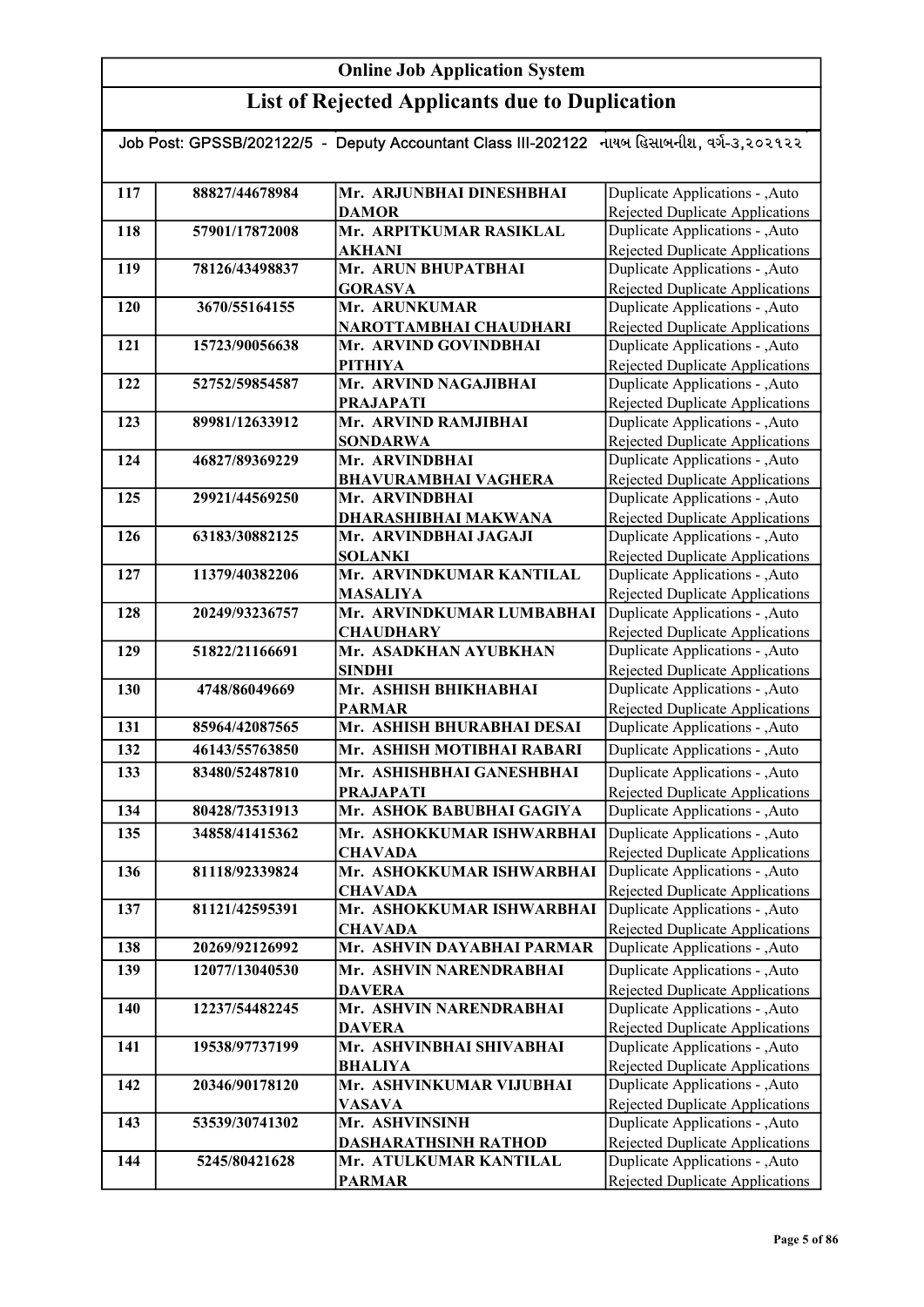| Job Post: GPSSB/202122/5 - Deputy Accountant Class III-202122 નાયબ હિસાબનીશ, વર્ગ-૩,૨૦૨૧૨૨ |                |                                            |                                                                   |  |
|--------------------------------------------------------------------------------------------|----------------|--------------------------------------------|-------------------------------------------------------------------|--|
|                                                                                            |                |                                            |                                                                   |  |
| 145                                                                                        | 12385/14698183 | Mr. AVINASHKUMAR                           | Duplicate Applications - ,Auto                                    |  |
|                                                                                            |                | <b>GURAJIBHAI VASAVA</b>                   | Rejected Duplicate Applications                                   |  |
| 146                                                                                        | 32369/77453208 | Mr. AZAZ YUSUFBHAI                         | Duplicate Applications - , Auto                                   |  |
|                                                                                            |                | <b>BHOHARIYA</b>                           | <b>Rejected Duplicate Applications</b>                            |  |
| 147                                                                                        | 21093/63667128 | Mr. BABU GOGAN                             | Duplicate Applications - , Auto                                   |  |
|                                                                                            |                | <b>CHUNDAVADARA</b>                        | Rejected Duplicate Applications                                   |  |
| 148                                                                                        | 41638/66691594 | Mr. BABUBHAI MITHABHAI                     | Duplicate Applications - , Auto                                   |  |
|                                                                                            |                | <b>PARMAR</b>                              | Rejected Duplicate Applications                                   |  |
| 149                                                                                        | 88597/82590712 | Mr. BADAL NARESHBHAI                       | Duplicate Applications - , Auto                                   |  |
|                                                                                            |                | <b>POLISHWALA</b>                          | Rejected Duplicate Applications                                   |  |
| 150                                                                                        | 58847/99578984 | Mr. BALDEVBHAI                             | Duplicate Applications - , Auto                                   |  |
|                                                                                            |                | KARAMSHIBHAI GEDIYA                        | Rejected Duplicate Applications                                   |  |
| 151                                                                                        | 79568/19874811 | Mr. BALDEVBHAI                             | Duplicate Applications - , Auto                                   |  |
|                                                                                            |                | KARAMSHIBHAI GEDIYA                        | Rejected Duplicate Applications                                   |  |
| 152                                                                                        | 37406/24623371 | Mr. BALKRUSHN NATUBHAI                     | Duplicate Applications - , Auto                                   |  |
|                                                                                            |                | <b>PARMAR</b>                              | Rejected Duplicate Applications                                   |  |
| 153                                                                                        | 40738/85296903 | Mr. BALVANTBHAI ANANDBHAI                  | Duplicate Applications - ,Auto                                    |  |
|                                                                                            |                | <b>SHIYAL</b>                              | Rejected Duplicate Applications                                   |  |
| 154                                                                                        | 23500/19271172 | Mr. BALVANTBHAI DUDHABHAI                  | Duplicate Applications - , Auto                                   |  |
| 155                                                                                        |                | <b>MAKWANA</b><br>Mr. BENJAMIN CHHAGANBHAI | Rejected Duplicate Applications                                   |  |
|                                                                                            | 16355/45377099 |                                            | Duplicate Applications - ,Auto                                    |  |
| 156                                                                                        | 1889/75144224  | <b>GAMIT</b><br>Mr. BHAGIRATHSINH          | Rejected Duplicate Applications<br>Duplicate Applications - ,Auto |  |
|                                                                                            |                | <b>MAHENDRASINH VAGHELA</b>                | Rejected Duplicate Applications                                   |  |
| 157                                                                                        | 36695/31352774 | Mr. BHARAT RAJENDRABHAI                    | Duplicate Applications - ,Auto                                    |  |
|                                                                                            |                | <b>RATHOD</b>                              | Rejected Duplicate Applications                                   |  |
| 158                                                                                        | 9079/52460149  | Mr. BHARAT SAMRABHAI                       | Duplicate Applications - ,Auto                                    |  |
|                                                                                            |                | <b>ODEDARA</b>                             | Rejected Duplicate Applications                                   |  |
| 159                                                                                        | 34266/18343985 | Mr. BHARATBHAI HARIBHAI                    | Duplicate Applications - , Auto                                   |  |
|                                                                                            |                | <b>CHAUDHARY</b>                           | <b>Rejected Duplicate Applications</b>                            |  |
| 160                                                                                        | 35926/69528628 | Mr. BHARATBHAI HARIBHAI                    | Duplicate Applications - , Auto                                   |  |
|                                                                                            |                | <b>CHAUDHARY</b>                           | Rejected Duplicate Applications                                   |  |
| 161                                                                                        | 84778/23945414 | Mr. BHARATBHAI HARJIBHAI                   | Duplicate Applications - , Auto                                   |  |
|                                                                                            |                | MALI                                       | Rejected Duplicate Applications                                   |  |
| 162                                                                                        | 25011/23663293 | Mr. BHARATBHAI HEMAJI                      | Duplicate Applications - , Auto                                   |  |
|                                                                                            |                | <b>CHAUDHARI</b>                           | Rejected Duplicate Applications                                   |  |
| 163                                                                                        | 24340/54298587 | Mr. BHARATBHAI JIVANBHAI                   | Duplicate Applications - , Auto                                   |  |
|                                                                                            |                | <b>BAROT</b>                               | Rejected Duplicate Applications                                   |  |
| 164                                                                                        | 52074/11938357 | Mr. BHARATBHAI KARSANBHAI                  | Duplicate Applications - , Auto                                   |  |
|                                                                                            |                | <b>RABARI</b>                              | Rejected Duplicate Applications                                   |  |
| 165                                                                                        | 27571/55473568 | Mr. BHARATBHAI SOMABHAI                    | Duplicate Applications - , Auto                                   |  |
| 166                                                                                        | 27208/21391408 | <b>THAKOR</b><br>Mr. BHARATKUMAR MALABHAI  | Rejected Duplicate Applications<br>Duplicate Applications - ,Auto |  |
|                                                                                            |                | <b>CHAUDHARY</b>                           | Rejected Duplicate Applications                                   |  |
| 167                                                                                        | 61720/48294675 | Mr. BHARATKUMAR                            | Duplicate Applications - , Auto                                   |  |
|                                                                                            |                | PRAVINBHAI PARMAR                          | Rejected Duplicate Applications                                   |  |
| 168                                                                                        | 91066/34758946 | Mr. BHARATKUMAR                            | Duplicate Applications - ,Auto                                    |  |
|                                                                                            |                | VISHRAMBHAI CHAUDHARI                      | Rejected Duplicate Applications                                   |  |
| 169                                                                                        | 15423/26711981 | Mr. BHARATSINH SONSINH                     | Duplicate Applications - , Auto                                   |  |
|                                                                                            |                | <b>JADAV</b>                               | Rejected Duplicate Applications                                   |  |
| 170                                                                                        | 119/53098630   | Mr. BHARGAV NARSIBHAI                      | Duplicate Applications - , Auto                                   |  |
|                                                                                            |                | <b>RATHOD</b>                              | Rejected Duplicate Applications                                   |  |
| 171                                                                                        | 71019/77880711 | Mr. BHARGAVSINH                            | Duplicate Applications - , Auto                                   |  |
|                                                                                            |                | RAJENDRASINH CHAVDA                        | Rejected Duplicate Applications                                   |  |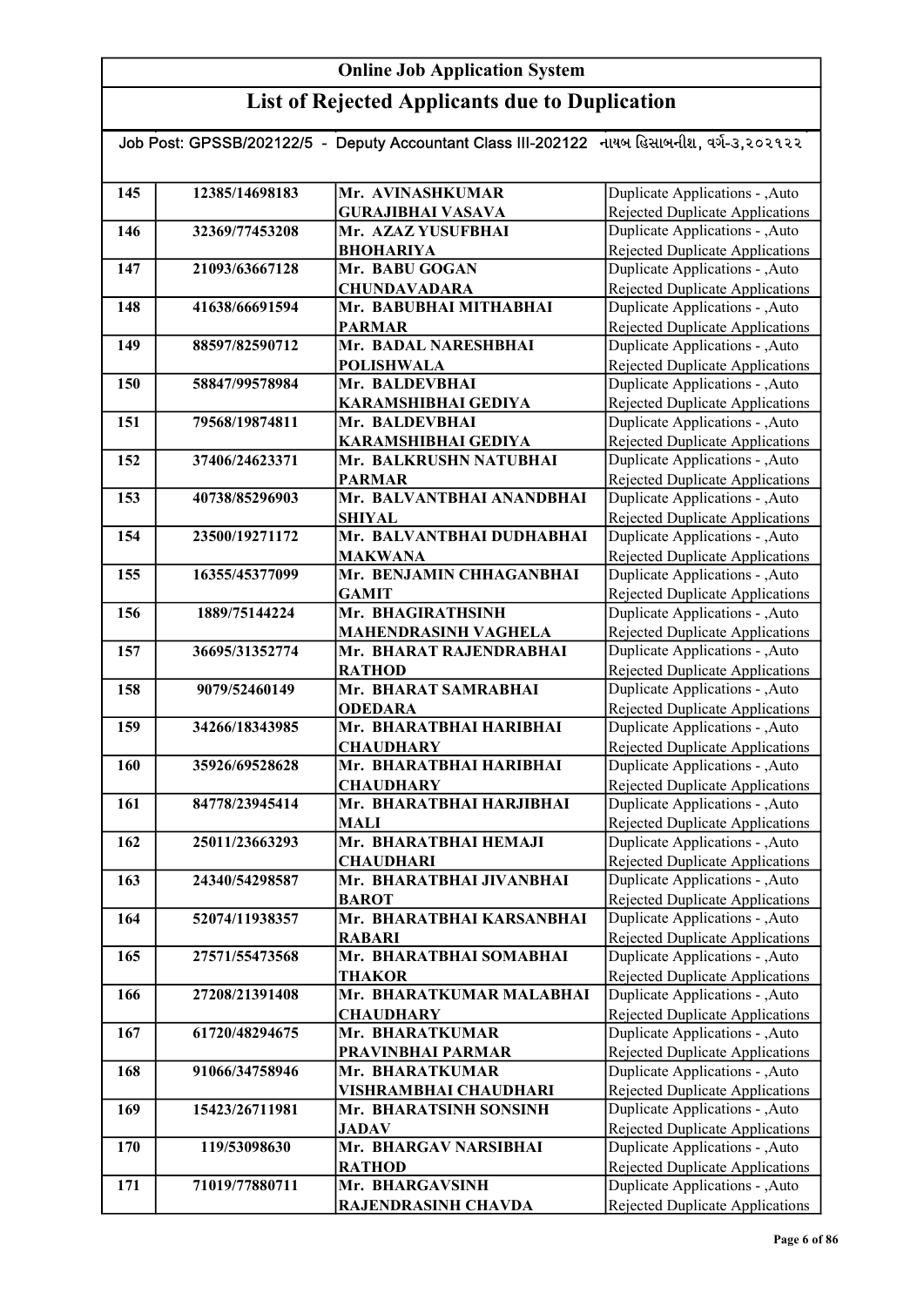| Job Post: GPSSB/202122/5 - Deputy Accountant Class III-202122 નાયબ હિસાબનીશ, વર્ગ-૩,૨૦૨૧૨૨ |                |                                            |                                                                           |
|--------------------------------------------------------------------------------------------|----------------|--------------------------------------------|---------------------------------------------------------------------------|
|                                                                                            |                |                                            |                                                                           |
| 172                                                                                        | 25394/10317220 | Mr. BHAVDIPBHAI HARIBHAI                   | Duplicate Applications - , Auto                                           |
|                                                                                            |                | <b>GOLETAR</b>                             | <b>Rejected Duplicate Applications</b>                                    |
| 173                                                                                        | 22263/73161716 | Mr. BHAVESH BHADABHAI                      | Duplicate Applications - , Auto                                           |
| 174                                                                                        | 31499/58175416 | <b>SHEKH</b><br>Mr. BHAVESH MANUBHAI GOHIL | Rejected Duplicate Applications<br>Duplicate Applications - , Auto        |
|                                                                                            |                |                                            |                                                                           |
| 175                                                                                        | 81251/87477774 | Mr. BHAVESH MANUBHAI GOHIL                 | Duplicate Applications - , Auto                                           |
| 176                                                                                        | 7727/17510773  | Mr. BHAVESH PARBATBHAI BERA                | Duplicate Applications - , Auto<br><b>Rejected Duplicate Applications</b> |
| 177                                                                                        | 72107/27936684 | Mr. BHAVESH SONINGBHAI<br><b>SISODIYA</b>  | Duplicate Applications - , Auto<br>Rejected Duplicate Applications        |
| 178                                                                                        | 29576/96174491 | Mr. BHAVESH VIKRAMBHAI                     | Duplicate Applications - , Auto                                           |
|                                                                                            |                | <b>CHAUHAN</b>                             | Rejected Duplicate Applications                                           |
| 179                                                                                        | 29663/47446538 | Mr. BHAVESH VIKRAMBHAI                     | Duplicate Applications - , Auto                                           |
|                                                                                            |                | <b>CHAUHAN</b>                             | Rejected Duplicate Applications                                           |
| 180                                                                                        | 38959/67021661 | Mr. BHAVESHBHAI                            | Duplicate Applications - , Auto                                           |
|                                                                                            |                | <b>GAMBHUBHAI SADADIYA</b>                 | Rejected Duplicate Applications                                           |
| 181                                                                                        | 21837/93951914 | Mr. BHAVESHBHAI JOMABHAI                   | Duplicate Applications - , Auto                                           |
|                                                                                            |                | <b>PATELIYA</b>                            | <b>Rejected Duplicate Applications</b>                                    |
| 182                                                                                        | 5749/25007181  | Mr. BHAVESHBHAI LALJIBHAI                  | Duplicate Applications - , Auto                                           |
|                                                                                            |                | <b>SOLANKI</b>                             | Rejected Duplicate Applications                                           |
| 183                                                                                        | 66478/69050271 | Mr. BHAVESHBHAI VAHJIBHAI                  | Duplicate Applications - , Auto                                           |
|                                                                                            |                | <b>CHAUDHARY</b>                           | Rejected Duplicate Applications                                           |
| 184                                                                                        | 65787/77018566 | Mr. BHAVESHBHARTHI                         | Duplicate Applications - , Auto                                           |
|                                                                                            |                | ALKESHBHARTHI GAUSWAMI                     | <b>Rejected Duplicate Applications</b>                                    |
| 185                                                                                        | 33687/42310992 | Mr. BHAVESHKUMAR                           | Duplicate Applications - , Auto                                           |
|                                                                                            |                | DASHRATHBHAI JALISANIYA                    | Rejected Duplicate Applications                                           |
| 186                                                                                        | 81203/82395426 | Mr. BHAVESHKUMAR                           | Duplicate Applications - , Auto                                           |
|                                                                                            |                | <b>DHIRAJLAL PARMAR</b>                    | Rejected Duplicate Applications                                           |
| 187                                                                                        | 91346/86872281 | Mr. BHAVESHKUMAR                           | Duplicate Applications - , Auto                                           |
|                                                                                            |                | <b>MANUBHAI PARMAR</b>                     | Rejected Duplicate Applications                                           |
| 188                                                                                        | 18/85001857    | Mr. BHAVESHKUMAR                           | Duplicate Applications - , Auto                                           |
|                                                                                            |                | <b>RAMABHAI BHOI</b>                       | Rejected Duplicate Applications                                           |
| 189                                                                                        | 4891/78510249  | Mr. BHAVESHKUMAR                           | Duplicate Applications - , Auto                                           |
|                                                                                            |                | RAMABHAI CHAUDHARY                         | Rejected Duplicate Applications                                           |
| <b>190</b>                                                                                 | 53903/13303246 | Mr. BHAVESHKUMAR                           | Duplicate Applications - , Auto                                           |
|                                                                                            |                | RAMESHBHAI PARMAR                          | Rejected Duplicate Applications                                           |
| 191                                                                                        | 39499/58751576 | Mr. BHAVESHKUMAR                           | Duplicate Applications - , Auto                                           |
|                                                                                            |                | <b>VINODBHAI SUTHAR</b>                    | Rejected Duplicate Applications                                           |
| 192                                                                                        | 43017/17585320 | Mr. BHAVESHSINH DOLUBHAI                   | Duplicate Applications - , Auto                                           |
|                                                                                            |                | <b>SINDHAV</b>                             | Rejected Duplicate Applications                                           |
| 193                                                                                        | 56025/71479385 | Mr. BHAVIK DASHRATHBHAI                    | Duplicate Applications - , Auto                                           |
|                                                                                            |                | <b>DESAI</b>                               | <b>Rejected Duplicate Applications</b>                                    |
| 194                                                                                        | 88448/94189007 | Mr. BHAVIK DASHRATHBHAI                    | Duplicate Applications - , Auto                                           |
|                                                                                            |                | <b>DESAI</b>                               | Rejected Duplicate Applications                                           |
| 195                                                                                        | 86395/51907272 | Mr. BHAVIKBHAI BALUBHAI                    | Duplicate Applications - , Auto                                           |
|                                                                                            |                | <b>JADAV</b>                               | <b>Rejected Duplicate Applications</b>                                    |
| 196                                                                                        | 27148/86124058 | Mr. BHAVIKKUMAR BIPINBHAI<br><b>JOSHI</b>  | Duplicate Applications - , Auto                                           |
| 197                                                                                        | 86853/50408061 | Mr. BHAVIKKUMAR KANTILAL                   | <b>Rejected Duplicate Applications</b><br>Duplicate Applications - , Auto |
|                                                                                            |                | <b>CHAUDHARI</b>                           | Rejected Duplicate Applications                                           |
| 198                                                                                        | 8495/92216138  | Mr. BHAVIN BHURJIBHAI                      | Duplicate Applications - , Auto                                           |
|                                                                                            |                | <b>NINAMA</b>                              | Rejected Duplicate Applications                                           |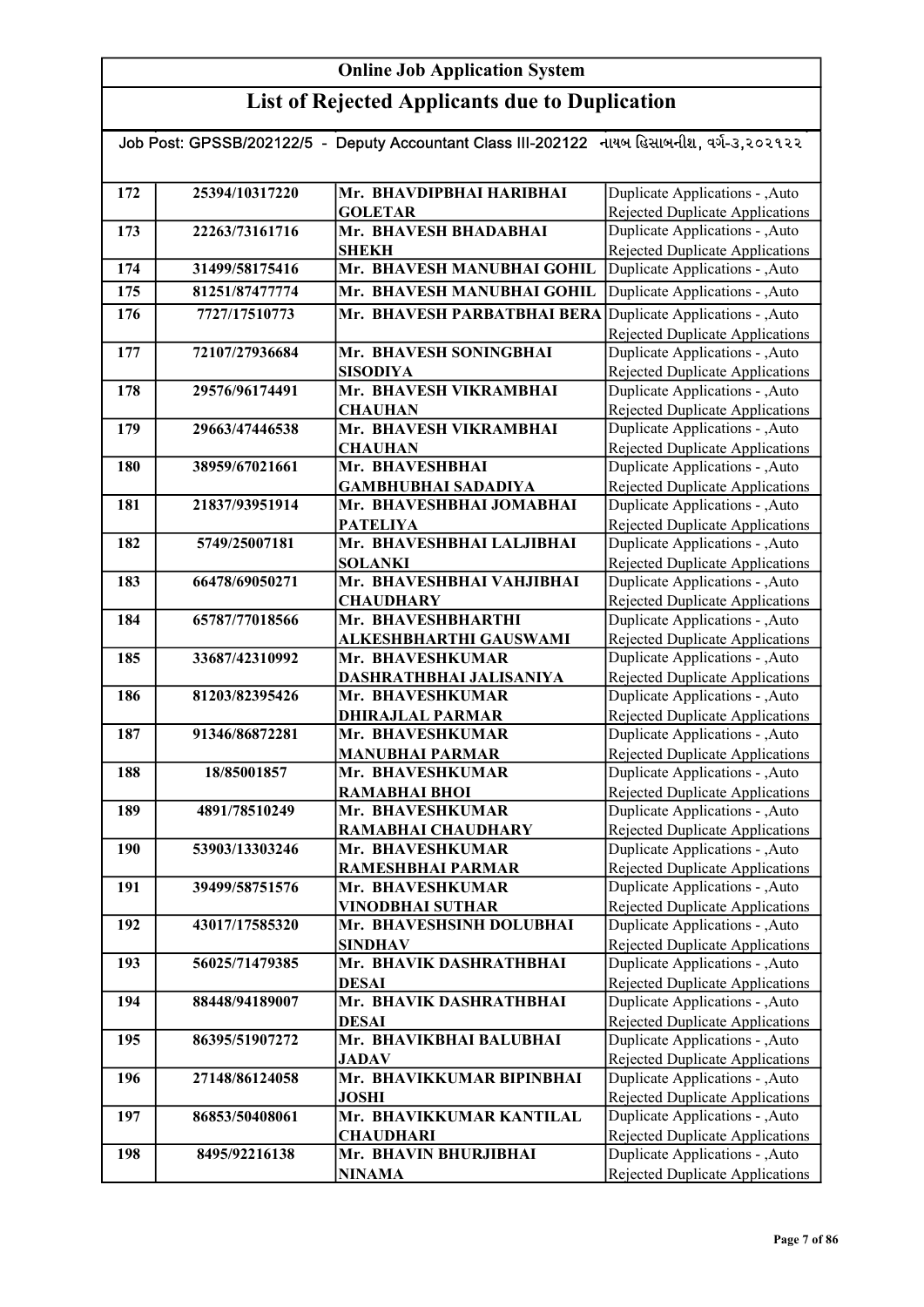## List of Rejected Applicants due to Duplication

#### Job Post: GPSSB/202122/5 - Deputy Accountant Class III-202122 નાયબ હિસાબનીશ, વર્ગ-૩,૨૦૨૧૨૨

| 199        | 19016/48983500 | Mr. BHAVIN DINESHBHAI                        | Duplicate Applications - , Auto                                    |
|------------|----------------|----------------------------------------------|--------------------------------------------------------------------|
|            |                | <b>CHAUHAN</b>                               | Rejected Duplicate Applications                                    |
| <b>200</b> | 49439/97036848 | Mr. BHAVIN SANJAYBHAI JOSHI                  | Duplicate Applications - , Auto                                    |
| 201        | 71318/66984343 | Mr. BHAVIN TRIKAMBHAI                        | Duplicate Applications - , Auto                                    |
|            |                | <b>PARMAR</b>                                | Rejected Duplicate Applications                                    |
| 202        | 8338/96468150  | Mr. BHAVINBHAI                               | Duplicate Applications - , Auto                                    |
|            |                | KARAMSHIBHAI SASUKIYA                        | <b>Rejected Duplicate Applications</b>                             |
| 203        | 12168/11788545 | Mr. BHAVINKUMAR                              | Duplicate Applications - , Auto                                    |
|            |                | <b>ARVINDBHAI VORA</b>                       | <b>Rejected Duplicate Applications</b>                             |
| 204        | 3312/82476901  | Mr. BHAVINKUMAR                              | Duplicate Applications - , Auto                                    |
|            |                | PRATAPBHAI CHAUDHARY                         | <b>Rejected Duplicate Applications</b>                             |
| 205        | 91699/50606582 | Mr. BHUPAT NARSHIBHAI                        | Duplicate Applications - , Auto                                    |
|            |                | MEVASIYA                                     | Rejected Duplicate Applications                                    |
| 206        | 25536/16518813 | Mr. BHUPENDRAKUMAR                           | Duplicate Applications - , Auto                                    |
|            |                | <b>AMRUTLAL VAGHELA</b>                      | Rejected Duplicate Applications                                    |
| 207        | 21171/92531400 | Mr. BHUPENDRAKUMAR                           | Duplicate Applications - , Auto                                    |
| 208        | 23599/81083934 | KRUSHNABHAI SUTARIYA<br>Mr. BHURJI MANSUKH   | Rejected Duplicate Applications<br>Duplicate Applications - , Auto |
|            |                |                                              |                                                                    |
| 209        | 36084/48459628 | <b>KANZARIYA</b><br>Mr. BIPINKUMAR RASIKBHAI | Rejected Duplicate Applications<br>Duplicate Applications - , Auto |
|            |                | <b>PATEL</b>                                 | Rejected Duplicate Applications                                    |
| 210        | 13048/67690382 | Mr. BRIJESH KISHORBHAI                       | Duplicate Applications - , Auto                                    |
|            |                | <b>SOLANKI</b>                               | Rejected Duplicate Applications                                    |
| 211        | 1858/60620083  | Mr. BRIJESH VINODBHAI GAMETI                 | Duplicate Applications - , Auto                                    |
|            |                |                                              | <b>Rejected Duplicate Applications</b>                             |
| 212        | 2154/51013532  | Mr. BRIJESH VINODBHAI GAMETI                 | Duplicate Applications - ,Auto                                     |
|            |                |                                              | <b>Rejected Duplicate Applications</b>                             |
| 213        | 43368/37227575 | Mr. CHANDRAMOHAN                             | Duplicate Applications - , Auto                                    |
|            |                | SHUKALBHAI LADUMOR                           | <b>Rejected Duplicate Applications</b>                             |
| 214        | 7579/54209086  | Mr. CHANDRAVIRBHAI                           | Duplicate Applications - , Auto                                    |
|            |                | VIKRAMBHAI VASAVA                            | <b>Rejected Duplicate Applications</b>                             |
| 215        | 3805/47606948  | Mr. CHANDRESHKUMAR                           | <b>Duplicate Applications - , Auto</b>                             |
|            |                | NAGARBHAI PARMAR                             | <b>Rejected Duplicate Applications</b>                             |
| 216        | 45887/40961454 | Mr. CHANDRESHKUMAR                           | Duplicate Applications - , Auto                                    |
|            |                | VASANTBHAI VALVI                             | <b>Rejected Duplicate Applications</b>                             |
| 217        | 22489/76362787 | Mr. CHANDUBHAI GAGJIBHAI                     | Duplicate Applications - , Auto                                    |
|            |                | <b>RAGHANI</b>                               | <b>Rejected Duplicate Applications</b>                             |
| 218        | 27859/60347883 | Mr. CHANDUBHAI                               | Duplicate Applications - , Auto                                    |
|            |                | <b>MANCHHABHAI CHAUHAN</b>                   | Rejected Duplicate Applications                                    |
| 219        | 95900/69880020 | Mr. CHEHAJI METHAJI THAKOR                   | Duplicate Applications - , Auto                                    |
| 220        | 93100/92769575 | Mr. CHEHARSING ISHWARJI                      | Duplicate Applications - , Auto                                    |
|            |                | THAKOR                                       | Rejected Duplicate Applications                                    |
| 221        | 63653/41035070 | Mr. CHETAN BABUBHAI                          | Duplicate Applications - , Auto                                    |
|            |                | <b>CHAUDHARI</b>                             | Rejected Duplicate Applications                                    |
| 222        | 24619/33264216 | Mr. CHETANBHAI                               | Duplicate Applications - , Auto                                    |
|            |                | <b>MAHADEVBHAI GELOT</b>                     | <b>Rejected Duplicate Applications</b>                             |
| 223        | 24635/75321458 | Mr. CHETANBHAI                               | Duplicate Applications - , Auto                                    |
|            |                | <b>MAHADEVBHAI GELOT</b>                     | <b>Rejected Duplicate Applications</b>                             |
| 224        | 46464/33783398 | Mr. CHETANBHAI NAVAJIBHAI                    | Duplicate Applications - , Auto                                    |
|            |                | <b>KHANT</b>                                 | <b>Rejected Duplicate Applications</b>                             |
| 225        | 40246/98003731 | Mr. CHETANKUMAR                              | Duplicate Applications - , Auto                                    |
|            |                | RAMDASBHAI RATHOD                            | <b>Rejected Duplicate Applications</b>                             |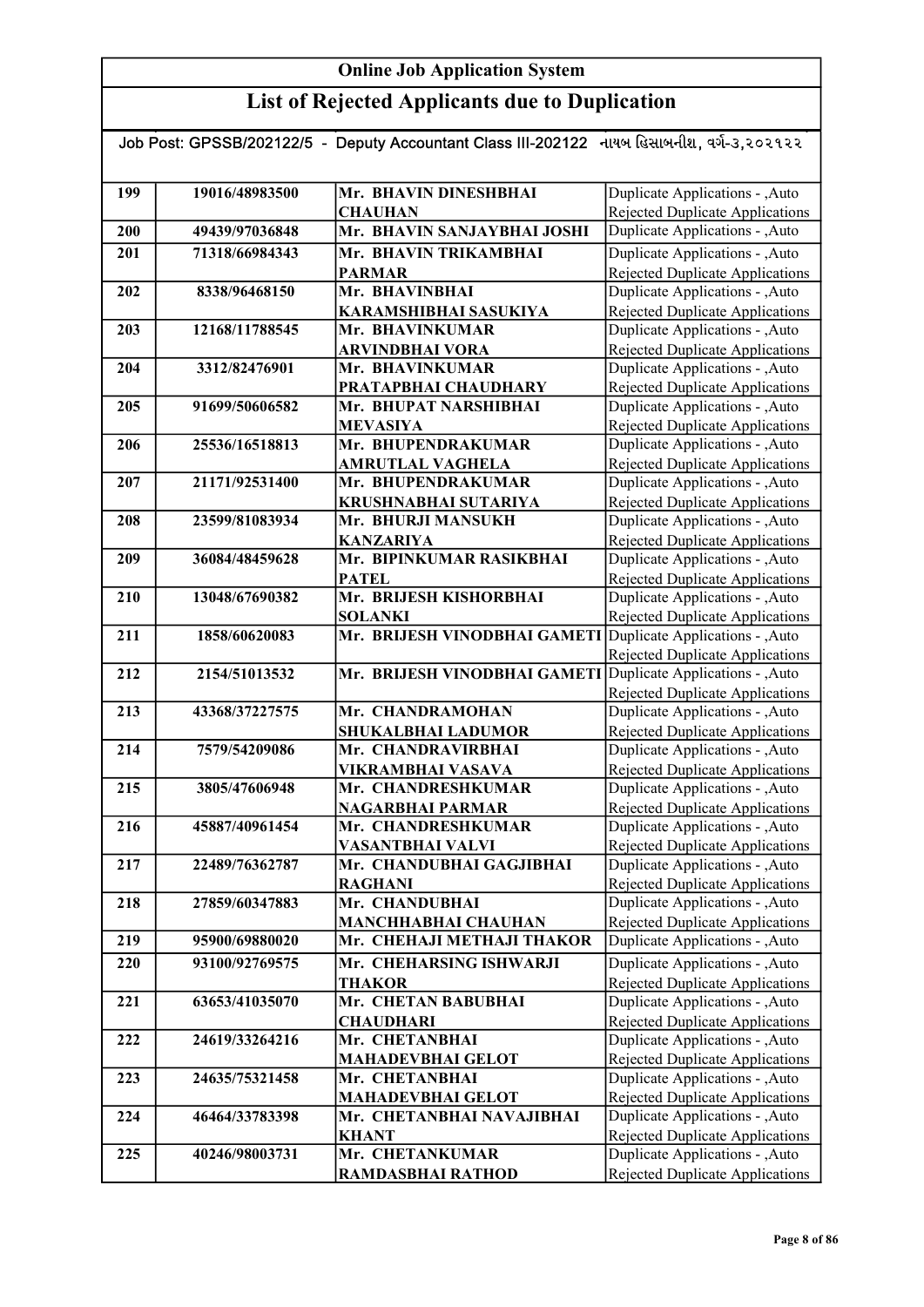| Job Post: GPSSB/202122/5 - Deputy Accountant Class III-202122 નાયબ હિસાબનીશ, વર્ગ-૩,૨૦૨૧૨૨ |                |                                                  |                                                                    |
|--------------------------------------------------------------------------------------------|----------------|--------------------------------------------------|--------------------------------------------------------------------|
| 226                                                                                        | 76016/61038438 | Mr. CHETANKUMAR SAMARTAJI                        | Duplicate Applications - , Auto                                    |
|                                                                                            |                | <b>SOLANKI</b>                                   | Rejected Duplicate Applications                                    |
| 227                                                                                        | 71399/43912119 | Mr. CHETANKUMAR                                  | Duplicate Applications - , Auto                                    |
|                                                                                            |                | VISHNUBHAI RAVAL                                 | <b>Rejected Duplicate Applications</b>                             |
| 228                                                                                        | 25308/35614345 | Mr. CHIRAG BABUBHAI KORAT                        | Duplicate Applications - , Auto                                    |
| 229                                                                                        | 28030/88830772 | Mr. CHIRAG BALDEVBHAI GOHIL                      | Duplicate Applications - , Auto                                    |
| 230                                                                                        | 45079/47267036 | Mr. CHIRAG BHAILALBHAI                           | Duplicate Applications - , Auto                                    |
|                                                                                            |                | <b>PATEL</b>                                     | Rejected Duplicate Applications                                    |
| 231                                                                                        | 7399/47550931  | Mr. CHIRAG KANTIBHAI                             | Duplicate Applications - , Auto                                    |
|                                                                                            |                | <b>KANZARIYA</b>                                 | Rejected Duplicate Applications                                    |
| 232                                                                                        | 31673/87779563 | Mr. CHIRAG KANTIBHAI                             | Duplicate Applications - , Auto                                    |
|                                                                                            |                | <b>PRAJAPATI</b>                                 | Rejected Duplicate Applications                                    |
| 233                                                                                        | 72876/12287521 | Mr. CHIRAG NAVINCHANDRA                          | Duplicate Applications - ,Auto                                     |
|                                                                                            |                | <b>CHAUHAN</b>                                   | Rejected Duplicate Applications                                    |
| 234                                                                                        | 29744/30852271 | Mr. CHIRAG RAMESHKUMAR                           | Duplicate Applications - , Auto                                    |
|                                                                                            |                | <b>PARMAR</b>                                    | Rejected Duplicate Applications                                    |
| 235                                                                                        | 30054/82702487 | Mr. CHIRAG VINUBHAI SOLANKI                      | Duplicate Applications - , Auto                                    |
| 236                                                                                        | 48028/63209370 | Mr. CHIRAG VINUBHAI SOLANKI                      | Duplicate Applications - , Auto                                    |
| 237                                                                                        | 48059/90825133 | Mr. CHIRAG VINUBHAI SOLANKI                      | Duplicate Applications - , Auto                                    |
| 238                                                                                        | 92868/99027034 | Mr. CHIRAGBHAI BHALABHAI                         | Duplicate Applications - , Auto                                    |
|                                                                                            |                | <b>CHAUDHARI</b>                                 | Rejected Duplicate Applications                                    |
| 239                                                                                        | 24079/82766859 | Mr. CHIRAGBHAI JAMABHAI                          | Duplicate Applications - , Auto                                    |
|                                                                                            |                | <b>RABARI</b>                                    | <b>Rejected Duplicate Applications</b>                             |
| 240                                                                                        | 78255/73786839 | Mr. CHIRAGKUMAR KANUBHAI                         | Duplicate Applications - , Auto                                    |
| 241                                                                                        | 60071/21294880 | <b>PATEL</b><br>Mr. CHIRAGKUMAR RAMANLAL         | Rejected Duplicate Applications<br>Duplicate Applications - , Auto |
|                                                                                            |                | <b>MOCHI</b>                                     | <b>Rejected Duplicate Applications</b>                             |
| 242                                                                                        | 11991/66729830 | Mr. CHIRAGKUMAR                                  | Duplicate Applications - , Auto                                    |
|                                                                                            |                | RAMESHBHAI JAYSWAL                               | <b>Rejected Duplicate Applications</b>                             |
| 243                                                                                        | 52753/43291326 | Mr. CHIRAGKUMAR                                  | Duplicate Applications - , Auto                                    |
|                                                                                            |                | <b>RAMESHBHAI SUTHAR</b>                         | Rejected Duplicate Applications                                    |
| 244                                                                                        | 4215/25627051  | Mr. DALPATBHAI JAGAJI                            | Duplicate Applications - , Auto                                    |
|                                                                                            |                | SANKHALA                                         | Rejected Duplicate Applications                                    |
| 245                                                                                        | 85572/15621745 | Mr. DALPATBHAI JAGAJI                            | Duplicate Applications - , Auto                                    |
|                                                                                            |                | <b>SANKHALA</b>                                  | Rejected Duplicate Applications                                    |
| 246                                                                                        | 29521/95910794 | Mr. DANKESH KANUBHAI                             | Duplicate Applications - , Auto                                    |
| 247                                                                                        | 83534/11791998 | <b>PRAJAPATI</b><br>Mr. DARSHAN BHARATBHAI       | Rejected Duplicate Applications<br>Duplicate Applications - , Auto |
|                                                                                            |                | <b>VIRDA</b>                                     | Rejected Duplicate Applications                                    |
| 248                                                                                        | 83735/22871933 | Mr. DARSHAN BHARATBHAI                           | Duplicate Applications - , Auto                                    |
|                                                                                            |                | <b>VIRDA</b>                                     | Rejected Duplicate Applications                                    |
| 249                                                                                        | 89224/12649393 | Mr. DARSHAN                                      | Duplicate Applications - , Auto                                    |
|                                                                                            |                | <b>BHUPENDRAKUMAR PARMAR</b>                     | Rejected Duplicate Applications                                    |
| 250                                                                                        | 41853/26531809 | Mr. DARSHANKUMAR                                 | Duplicate Applications - , Auto                                    |
|                                                                                            |                | <b>JITESHBHAI MANEK</b>                          | Rejected Duplicate Applications                                    |
| 251                                                                                        | 9049/70746892  | Mr. DARSHANKUMAR                                 | Duplicate Applications - , Auto                                    |
|                                                                                            |                | <b>KANAIYALAL PATEL</b>                          | Rejected Duplicate Applications                                    |
| 252                                                                                        | 95240/52655597 | Mr. DARSHIKKUMAR                                 | Duplicate Applications - , Auto                                    |
|                                                                                            |                | <b>ARVINDBHAI CHAUDHARI</b><br>Mr. DASHARATHBHAI | Rejected Duplicate Applications<br>Duplicate Applications - , Auto |
| 253                                                                                        | 21871/90345747 | NAGJIBHAI RABARI                                 | Rejected Duplicate Applications                                    |
| 254                                                                                        | 26709/98119744 | Mr. DASHRATHBHAI DIPAJI                          | Duplicate Applications - , Auto                                    |
|                                                                                            |                | <b>DEVDA</b>                                     | Rejected Duplicate Applications                                    |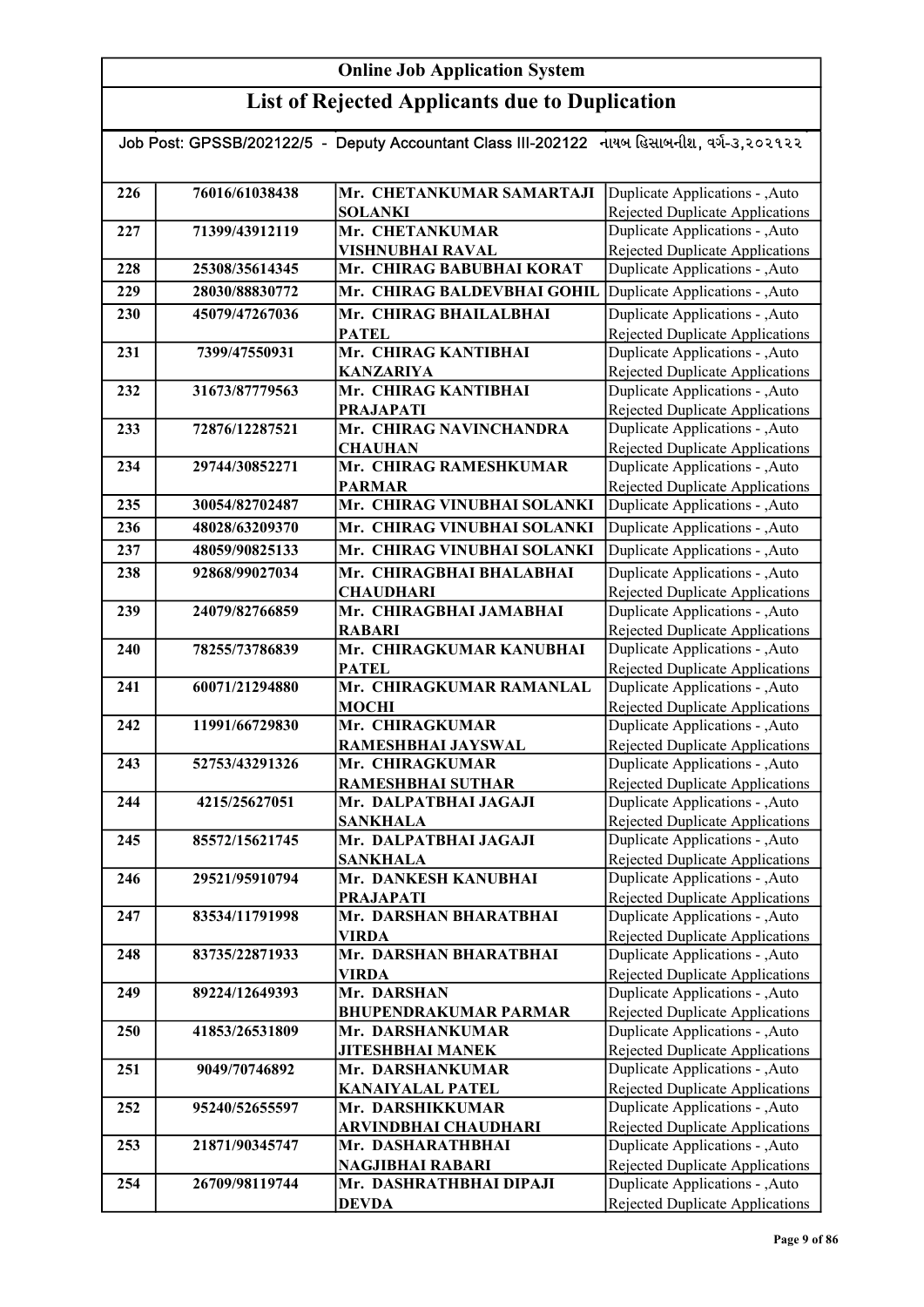| Job Post: GPSSB/202122/5 - Deputy Accountant Class III-202122 નાયબ હિસાબનીશ, વર્ગ-૩,૨૦૨૧૨૨ |                |                                            |                                                                           |  |
|--------------------------------------------------------------------------------------------|----------------|--------------------------------------------|---------------------------------------------------------------------------|--|
|                                                                                            |                |                                            |                                                                           |  |
| 255                                                                                        | 789/91424560   | Mr. DEEP JAYESHKUMAR                       | Duplicate Applications - , Auto                                           |  |
|                                                                                            |                | <b>CHAUHAN</b>                             | <b>Rejected Duplicate Applications</b>                                    |  |
| 256                                                                                        | 19685/43177034 | Mr. DEEP MUKESHBHAI KAKKAD                 | Duplicate Applications - , Auto                                           |  |
| 257                                                                                        | 91179/37877097 | Mr. DEEPKUMAR                              | Duplicate Applications - , Auto                                           |  |
|                                                                                            |                | <b>JASHAWANTBHAI PATIL</b>                 | Rejected Duplicate Applications                                           |  |
| 258                                                                                        | 45357/64260022 | Mr. DEEPSINH PITHAYATBHAI                  | Duplicate Applications - , Auto                                           |  |
|                                                                                            |                | <b>SISODIYA</b>                            | Rejected Duplicate Applications                                           |  |
| 259                                                                                        | 1657/37791093  | Mr. DEVABHAI JIVABHAI AAYAR                | Duplicate Applications - , Auto                                           |  |
| 260                                                                                        | 39545/67420337 | Mr. DEVABHAI MACHHABHA                     | Duplicate Applications - , Auto                                           |  |
|                                                                                            |                | <b>KATODIYA</b>                            | <b>Rejected Duplicate Applications</b>                                    |  |
| 261                                                                                        | 40338/58956675 | Mr. DEVABHAI MACHHABHA                     | Duplicate Applications - , Auto                                           |  |
|                                                                                            |                | <b>KATODIYA</b>                            | Rejected Duplicate Applications                                           |  |
| 262                                                                                        | 42159/39179125 | Mr. DEVABHAI MACHHABHA                     | Duplicate Applications - , Auto                                           |  |
| 263                                                                                        | 7649/64085203  | <b>KATODIYA</b><br>Mr. DEVANG KETANBHAI    | <b>Rejected Duplicate Applications</b><br>Duplicate Applications - , Auto |  |
|                                                                                            |                | <b>VALAND</b>                              | Rejected Duplicate Applications                                           |  |
| 264                                                                                        | 71781/30294150 | Mr. DEVANGDAN VISHNUDAN                    | Duplicate Applications - , Auto                                           |  |
|                                                                                            |                | <b>GADHAVI</b>                             | Rejected Duplicate Applications                                           |  |
| 265                                                                                        | 77720/30273253 | Mr. DEVAYAT KAMABHAI MORI                  | Duplicate Applications - , Auto                                           |  |
| 266                                                                                        | 14790/69866176 | Mr. DEVENDRAKUMAR                          | Duplicate Applications - , Auto                                           |  |
|                                                                                            |                | <b>ARVINDBHAI BHOI</b>                     | Rejected Duplicate Applications                                           |  |
| 267                                                                                        | 50245/63131293 | Mr. DEVJI JESHABHAI NANGESH                | Duplicate Applications - , Auto                                           |  |
| 268                                                                                        | 51295/98279313 | Mr. DEVJIBHAI NATHABHAI                    | Duplicate Applications - , Auto                                           |  |
|                                                                                            |                | <b>JEPAR</b>                               | Rejected Duplicate Applications                                           |  |
| 269                                                                                        | 58837/98864717 | Mr. DEVRAJ NANDLAL                         | Duplicate Applications - , Auto                                           |  |
|                                                                                            |                | <b>DHARAVIYA</b>                           | Rejected Duplicate Applications                                           |  |
| 270                                                                                        | 24062/98025141 | Mr. DEVRAJBHAI NAGJIBHAI                   | Duplicate Applications - , Auto                                           |  |
|                                                                                            |                | <b>BHARWAD</b>                             | Rejected Duplicate Applications                                           |  |
| 271                                                                                        | 62096/52124804 | Mr. DHANA VEJANAND DHAMA                   | Duplicate Applications - , Auto                                           |  |
| 272                                                                                        | 72615/68938649 | Mr. DHANABHAI SAVABHAI                     | Duplicate Applications - , Auto                                           |  |
|                                                                                            |                | <b>DAMOR</b>                               | <b>Rejected Duplicate Applications</b>                                    |  |
| 273                                                                                        | 14956/90326399 | Mr. DHANJIBHAI ARAJANBHAI                  | Duplicate Applications - , Auto                                           |  |
|                                                                                            |                | <b>CHAUDHARI</b>                           | <b>Rejected Duplicate Applications</b>                                    |  |
| 274                                                                                        | 18299/30565978 | Mr. DHANRAJ RAJENDRABHAI                   | Duplicate Applications - , Auto                                           |  |
| 275                                                                                        | 94614/53530916 | <b>PARMAR</b><br>Mr. DHARAMSINH LAXMANSINH | <b>Rejected Duplicate Applications</b><br>Duplicate Applications - ,Auto  |  |
|                                                                                            |                | <b>CHAUHAN</b>                             | Rejected Duplicate Applications                                           |  |
| 276                                                                                        | 4124/31315744  | Mr. DHARMDEEP JASHKUBHAI                   | Duplicate Applications - , Auto                                           |  |
|                                                                                            |                | <b>SHEKHVA</b>                             | <b>Rejected Duplicate Applications</b>                                    |  |
| 277                                                                                        | 6691/81923247  | Mr. DHARMENDRABHAI                         | Duplicate Applications - , Auto                                           |  |
|                                                                                            |                | <b>VEENODBHAI GOHEL</b>                    | Rejected Duplicate Applications                                           |  |
| 278                                                                                        | 49658/12820559 | Mr. DHARMENDRAKUMAR                        | Duplicate Applications - , Auto                                           |  |
|                                                                                            |                | RAMESHBHAI PARMAR                          | Rejected Duplicate Applications                                           |  |
| 279                                                                                        | 7101/18209498  | Mr. DHARMENDRASINH                         | Duplicate Applications - , Auto                                           |  |
|                                                                                            |                | <b>JAYRAMJI SOLANKI</b>                    | <b>Rejected Duplicate Applications</b>                                    |  |
| 280                                                                                        | 63009/79892132 | Mr. DHARMENDRASINH                         | Duplicate Applications - , Auto                                           |  |
|                                                                                            |                | <b>KIRITSINH ZALA</b>                      | <b>Rejected Duplicate Applications</b>                                    |  |
| 281                                                                                        | 71374/75385460 | Mr. DHARMESH BHUPATBHAI                    | Duplicate Applications - , Auto                                           |  |
|                                                                                            |                | <b>KALASARIYA</b>                          | Rejected Duplicate Applications                                           |  |
| 282                                                                                        | 43433/24277047 | Mr. DHARMESH BIPEENBHAI<br><b>BARAIYA</b>  | Duplicate Applications - , Auto<br>Rejected Duplicate Applications        |  |
| 283                                                                                        | 85900/11334186 | Mr. DHARMESH DEVANANDBHAI                  | Duplicate Applications - , Auto                                           |  |
|                                                                                            |                | <b>KANARA</b>                              | Rejected Duplicate Applications                                           |  |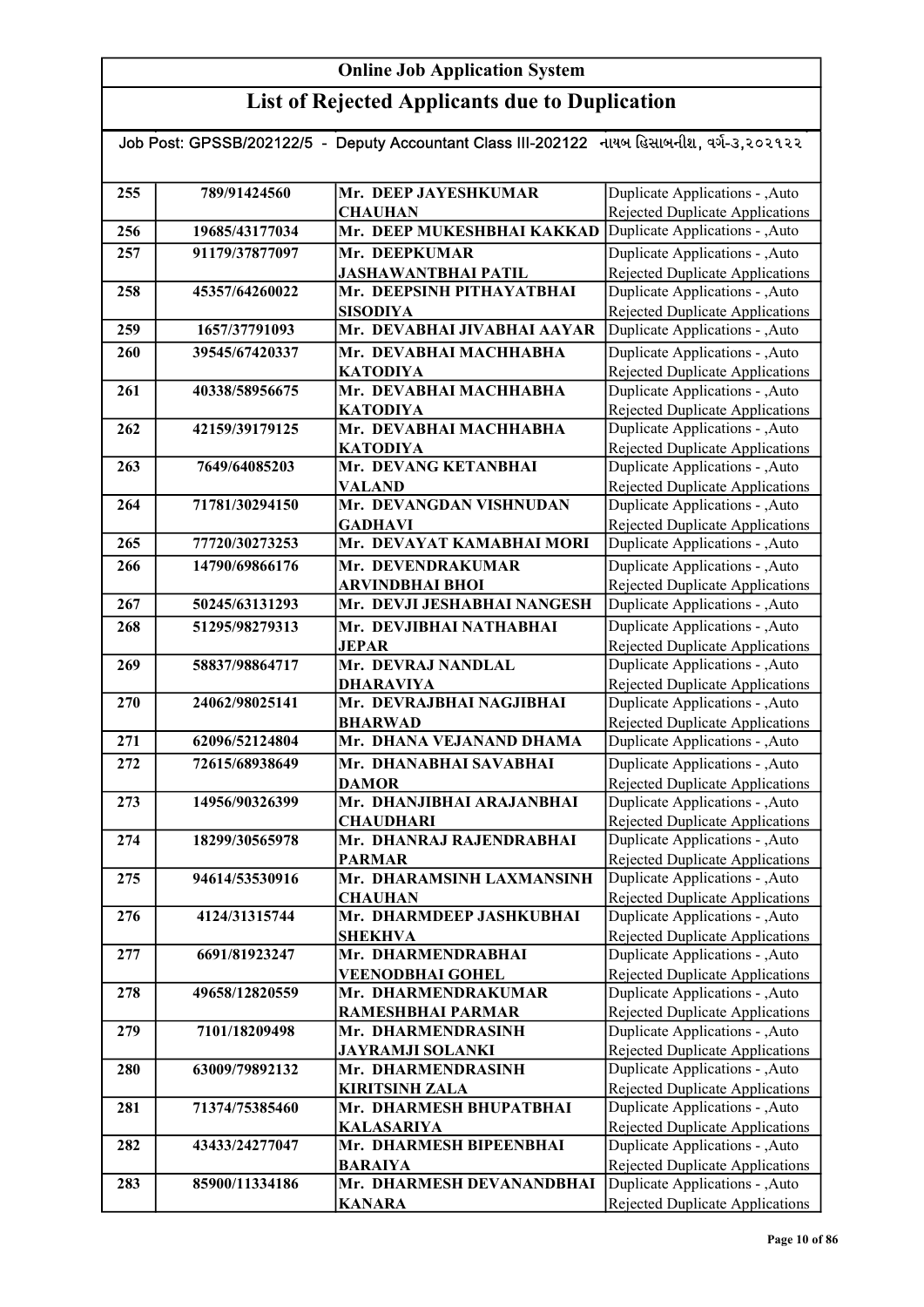| Job Post: GPSSB/202122/5 - Deputy Accountant Class III-202122 નાયબ હિસાબનીશ, વર્ગ-૩,૨૦૨૧૨૨ |                |                                                    |                                                                    |  |
|--------------------------------------------------------------------------------------------|----------------|----------------------------------------------------|--------------------------------------------------------------------|--|
|                                                                                            |                |                                                    |                                                                    |  |
| 284                                                                                        | 42569/57427526 | Mr. DHARMESHBHAI                                   |                                                                    |  |
|                                                                                            |                |                                                    | Duplicate Applications - ,Auto<br>Rejected Duplicate Applications  |  |
| 285                                                                                        | 21338/16181574 | <b>BHARATBHAI LADVA</b><br>Mr. DHARMESHBHAI        | Duplicate Applications - , Auto                                    |  |
|                                                                                            |                | <b>MAGANBHAI RATHOD</b>                            | <b>Rejected Duplicate Applications</b>                             |  |
| 286                                                                                        | 9082/21767618  | Mr. DHARMESHBHAI                                   | Duplicate Applications - , Auto                                    |  |
|                                                                                            |                | NARANBHAI DODIYA                                   | Rejected Duplicate Applications                                    |  |
| 287                                                                                        | 95351/11734786 | Mr. DHARMESHKUMAR                                  | Duplicate Applications - , Auto                                    |  |
|                                                                                            |                | ANISHBHAI CHAUDHARI                                | Rejected Duplicate Applications                                    |  |
| 288                                                                                        | 47109/89467647 | Mr. DHARMESHKUMAR                                  | Duplicate Applications - , Auto                                    |  |
|                                                                                            |                | <b>DEVJIBHAI BHARDAVA</b>                          | Rejected Duplicate Applications                                    |  |
| 289                                                                                        | 14504/25113665 | Mr. DHARMESHKUMAR                                  | Duplicate Applications - ,Auto                                     |  |
|                                                                                            |                | <b>GOVINDBHAI VADHEL</b>                           | Rejected Duplicate Applications                                    |  |
| 290                                                                                        | 26306/24769119 | Mr. DHARMESHKUMAR                                  | Duplicate Applications - , Auto                                    |  |
|                                                                                            |                | KARSHANBHAI MAHYAVANSHI                            | <b>Rejected Duplicate Applications</b>                             |  |
| 291                                                                                        | 77170/17624614 | Mr. DHARMIK HETALKUMAR                             | Duplicate Applications - ,Auto                                     |  |
|                                                                                            |                | <b>MEHTA</b>                                       | <b>Rejected Duplicate Applications</b>                             |  |
| 292                                                                                        | 49563/38077211 | Mr. DHARMIK MANHARBHAI                             | Duplicate Applications - , Auto                                    |  |
|                                                                                            |                | <b>CHAUDHARI</b>                                   | Rejected Duplicate Applications                                    |  |
| 293                                                                                        | 78168/20277979 | Mr. DHAVAL ARVINDBHAI                              | Duplicate Applications - , Auto                                    |  |
|                                                                                            |                | <b>JASANI</b>                                      | Rejected Duplicate Applications                                    |  |
| 294                                                                                        | 73855/97632021 | Mr. DHAVAL BALDEVBHAI                              | Duplicate Applications - , Auto                                    |  |
|                                                                                            |                | <b>RATHOD</b>                                      | Rejected Duplicate Applications                                    |  |
| 295                                                                                        | 20257/58682332 | Mr. DHAVAL CHELABHAI PAVRA                         | Duplicate Applications - , Auto                                    |  |
| 296                                                                                        | 67378/40935101 | Mr. DHAVAL HARSHADBHAI SONI                        | Duplicate Applications - , Auto                                    |  |
|                                                                                            |                |                                                    | <b>Rejected Duplicate Applications</b>                             |  |
| 297                                                                                        | 40434/88753148 | Mr. DHAVAL KAMLESHKUMAR                            | Duplicate Applications - , Auto                                    |  |
|                                                                                            |                | <b>CHAUHAN</b>                                     | Rejected Duplicate Applications                                    |  |
| 298                                                                                        | 87351/43239724 | Mr. DHAVAL MANSUKHBHAI                             | Duplicate Applications - , Auto                                    |  |
|                                                                                            |                | <b>SODHA</b>                                       | <b>Rejected Duplicate Applications</b>                             |  |
| 299                                                                                        | 7506/11357734  | Mr. DHAVAL REVABHAI                                | Duplicate Applications - , Auto                                    |  |
|                                                                                            |                | <b>MAKWANA</b>                                     | <b>Rejected Duplicate Applications</b>                             |  |
| 300                                                                                        | 94715/34551806 | Mr. DHAVALBHAI                                     | Duplicate Applications - , Auto                                    |  |
|                                                                                            |                | <b>BHAVESHKUAR GANJAWALA</b>                       | Rejected Duplicate Applications                                    |  |
| 301                                                                                        | 1985/54097157  | Mr. DHAVALKUMAR BALUBHAI                           | Duplicate Applications - , Auto                                    |  |
|                                                                                            |                | <b>PATEL</b>                                       | Rejected Duplicate Applications                                    |  |
| 302                                                                                        | 15112/68028041 | Mr. DHAVALKUMAR                                    | Duplicate Applications - , Auto                                    |  |
|                                                                                            |                | <b>DINESHBHAI PARMAR</b>                           | Rejected Duplicate Applications                                    |  |
| 303                                                                                        | 25103/21084809 | Mr. DHAVALKUMAR                                    | Duplicate Applications - ,Auto                                     |  |
| 304                                                                                        | 16176/68457858 | GHANSHYAMBHAI MOGHARIYA<br>Mr. DHAVALPARI KALUPARI | Rejected Duplicate Applications                                    |  |
|                                                                                            |                | <b>GOSAI</b>                                       | Duplicate Applications - , Auto<br>Rejected Duplicate Applications |  |
| 305                                                                                        | 45473/43948993 | Mr. DHIRAJKUMAR CHOTHAJI                           | Duplicate Applications - , Auto                                    |  |
|                                                                                            |                | <b>GELOT</b>                                       | Rejected Duplicate Applications                                    |  |
| 306                                                                                        | 66558/86342080 | Mr. DHIRAJKUMAR VILESHBHAI                         | Duplicate Applications - , Auto                                    |  |
|                                                                                            |                | <b>GAMIT</b>                                       | Rejected Duplicate Applications                                    |  |
| 307                                                                                        | 66591/58038234 | Mr. DHRUVAL SANJAYBHAI                             | Duplicate Applications - , Auto                                    |  |
|                                                                                            |                | <b>VANDRA</b>                                      | Rejected Duplicate Applications                                    |  |
| 308                                                                                        | 23061/28181505 | Mr. DHRUVIN MAVJIBHAI                              | Duplicate Applications - , Auto                                    |  |
|                                                                                            |                | <b>GAMDHA</b>                                      | Rejected Duplicate Applications                                    |  |
| 309                                                                                        | 63373/91482978 | Mr. DHRUVKUMAR                                     | Duplicate Applications - , Auto                                    |  |
|                                                                                            |                | NAVINCHANDRA SAXENA                                | <b>Rejected Duplicate Applications</b>                             |  |
| 310                                                                                        | 15001/97308297 | Mr. DHRUVKUMAR VIRABHAI                            | Duplicate Applications - , Auto                                    |  |
|                                                                                            |                | <b>CHAUDHARI</b>                                   | Rejected Duplicate Applications                                    |  |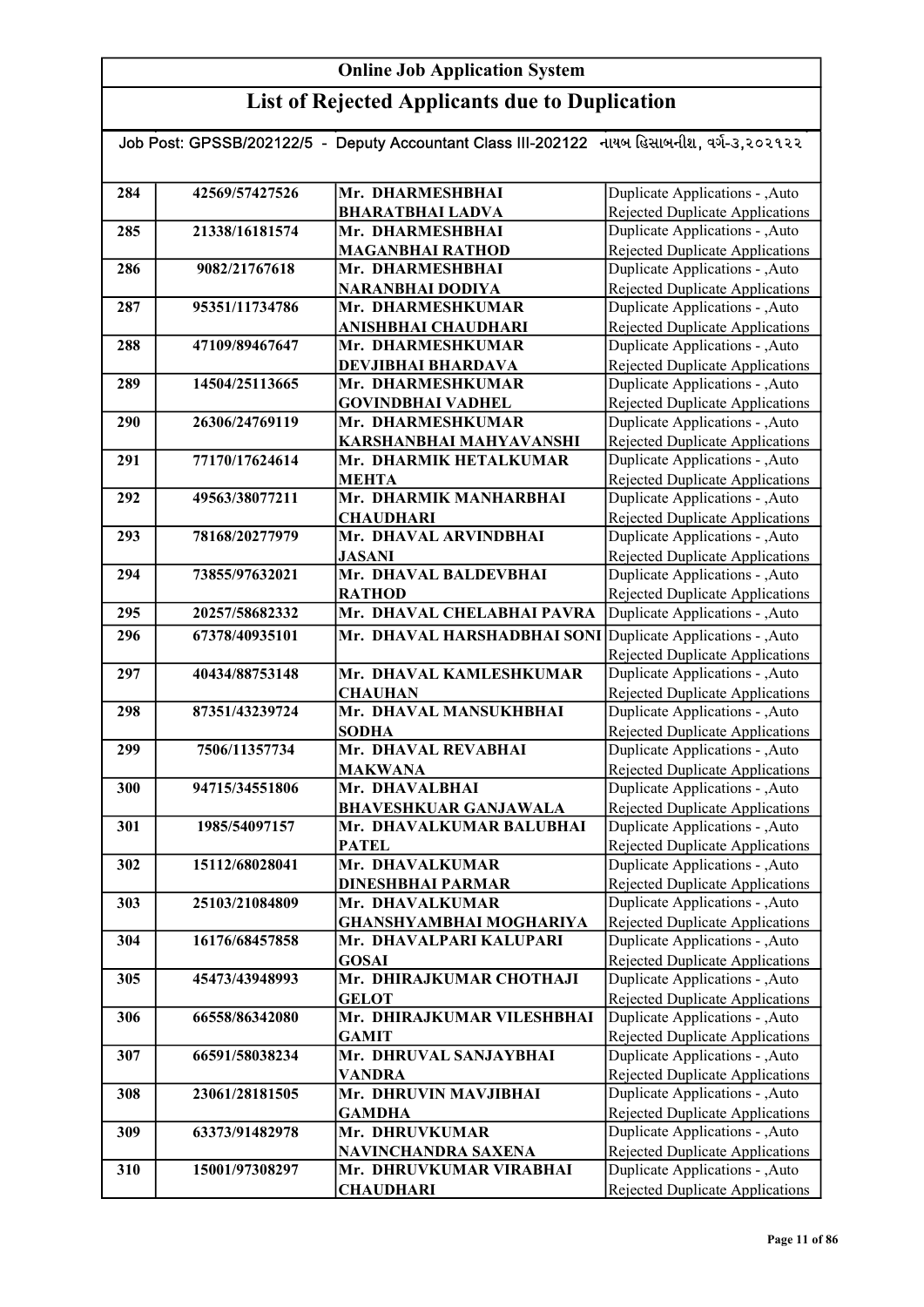| Job Post: GPSSB/202122/5 - Deputy Accountant Class III-202122 નાયબ હિસાબનીશ, વર્ગ-૩,૨૦૨૧૨૨ |                |                                               |                                                                           |
|--------------------------------------------------------------------------------------------|----------------|-----------------------------------------------|---------------------------------------------------------------------------|
|                                                                                            |                |                                               |                                                                           |
| 311                                                                                        | 14319/21189593 | Mr. DHRUVRAJSINH                              | Duplicate Applications - , Auto                                           |
|                                                                                            |                | <b>ANIRUDDHSINH ZALA</b>                      | Rejected Duplicate Applications                                           |
| 312                                                                                        | 28040/45157902 | Mr. DIGVIJAYKUMAR MOTIBHAI                    | Duplicate Applications - ,Auto                                            |
|                                                                                            |                | <b>CHAUDHARI</b>                              | <b>Rejected Duplicate Applications</b>                                    |
| 313                                                                                        | 80293/85809234 | Mr. DIGVIJAYSINH                              | Duplicate Applications - , Auto                                           |
|                                                                                            |                | ANIRUDDHSINH VAGHELA                          | Rejected Duplicate Applications                                           |
| 314                                                                                        | 21546/28286584 | Mr. DIGVIJAYSINH GOVINDSINH                   | Duplicate Applications - , Auto                                           |
|                                                                                            |                | <b>VAGHELA</b>                                | <b>Rejected Duplicate Applications</b>                                    |
| 315                                                                                        | 41737/82628740 | Mr. DIKSHANT KARSHANBHAI                      | Duplicate Applications - , Auto                                           |
|                                                                                            |                | <b>KARAMTA</b>                                | <b>Rejected Duplicate Applications</b>                                    |
| 316                                                                                        | 15366/75639026 | Mr. DILIP DHARNATBHAI                         | Duplicate Applications - , Auto                                           |
| 317                                                                                        | 12523/78234951 | <b>GAGIYA</b><br>Mr. DILIP GOKALBHAI RATHOD   | Rejected Duplicate Applications<br>Duplicate Applications - , Auto        |
|                                                                                            |                |                                               |                                                                           |
| 318                                                                                        | 64158/85939188 | Mr. DILIP HARIBHAI MALI                       | Duplicate Applications - , Auto                                           |
| 319                                                                                        | 44070/31411406 | Mr. DILIP KHIMABHAI                           | Duplicate Applications - , Auto                                           |
|                                                                                            |                | <b>DERVALIYA</b>                              | Rejected Duplicate Applications                                           |
| 320                                                                                        | 60443/63882200 | Mr. DILIP PRAVINBHAI PARMAR                   | Duplicate Applications - , Auto                                           |
| 321                                                                                        | 29937/21123853 | Mr. DILIPBHAI LALJIBHAI                       | Duplicate Applications - , Auto                                           |
|                                                                                            |                | <b>CHAUDHARY</b>                              | Rejected Duplicate Applications                                           |
| 322                                                                                        | 36346/93886217 | Mr. DILIPBHAI RAMANBHAI                       | Duplicate Applications - , Auto                                           |
| 323                                                                                        | 6776/74497517  | <b>VASAVA</b><br>Mr. DILIPJI RUPSANGJI THAKOR | <b>Rejected Duplicate Applications</b><br>Duplicate Applications - , Auto |
|                                                                                            |                |                                               |                                                                           |
| 324                                                                                        | 77991/57191559 | Mr. DILIPKUMAR AMARAJI                        | Duplicate Applications - , Auto                                           |
| 325                                                                                        | 78038/53079158 | КАСНСННАУА<br>Mr. DILIPKUMAR AMARAJI          | Rejected Duplicate Applications<br>Duplicate Applications - , Auto        |
|                                                                                            |                | <b>KACHCHHAVA</b>                             | Rejected Duplicate Applications                                           |
| 326                                                                                        | 13757/30486109 | Mr. DILIPKUMAR BHOJABHAI                      | Duplicate Applications - , Auto                                           |
|                                                                                            |                | <b>BEGADIYA</b>                               | Rejected Duplicate Applications                                           |
| 327                                                                                        | 13819/11508283 | Mr. DILIPKUMAR BHOJABHAI                      | Duplicate Applications - ,Auto                                            |
|                                                                                            |                | <b>BEGADIYA</b>                               | Rejected Duplicate Applications                                           |
| 328                                                                                        | 24532/65496515 | Mr. DILIPKUMAR MOHANLAL                       | Duplicate Applications - , Auto                                           |
|                                                                                            |                | <b>SOLANKI</b>                                | Rejected Duplicate Applications                                           |
| 329                                                                                        | 28529/97833212 | Mr. DINESH SHAMAJIBHAI                        | Duplicate Applications - , Auto                                           |
|                                                                                            |                | <b>AVADIYA</b>                                | Rejected Duplicate Applications                                           |
| 330                                                                                        | 72208/26014320 | Mr. DINESHBHAI CHELABHAI                      | Duplicate Applications - , Auto                                           |
|                                                                                            |                | <b>CHAUDHARY</b>                              | Rejected Duplicate Applications                                           |
| 331                                                                                        | 30128/61459594 | Mr. DINESHBHAI GULABBHAI                      | Duplicate Applications - , Auto                                           |
| 332                                                                                        | 16102/64974295 | <b>BHOYE</b><br>Mr. DINESHBHAI JAGABHAI       | Rejected Duplicate Applications<br>Duplicate Applications - , Auto        |
|                                                                                            |                | <b>CHIRODIYA</b>                              | Rejected Duplicate Applications                                           |
| 333                                                                                        | 33816/15831553 | Mr. DINESHBHAI KOHYABHAI                      | Duplicate Applications - , Auto                                           |
|                                                                                            |                | <b>KHANT</b>                                  | Rejected Duplicate Applications                                           |
| 334                                                                                        | 74775/99709996 | Mr. DINESHBHAI VECHATBHAI                     | Duplicate Applications - , Auto                                           |
|                                                                                            |                | <b>KATARA</b>                                 | Rejected Duplicate Applications                                           |
| 335                                                                                        | 27324/27543263 | Mr. DIPAK KANTIBHAI MALI                      | Duplicate Applications - ,Auto                                            |
| 336                                                                                        | 10326/87950473 | Mr. DIPAKJI NARSINHJI THAKOR                  | Duplicate Applications - , Auto                                           |
| 337                                                                                        | 32787/96141398 | Mr. DIPAKKUMAR BABUBHAI                       | Duplicate Applications - , Auto                                           |
|                                                                                            |                | <b>SOLANKI</b>                                | Rejected Duplicate Applications                                           |
| 338                                                                                        | 77403/65280273 | Mr. DIPAKKUMAR BHEMJIBHAI                     | Duplicate Applications - , Auto                                           |
|                                                                                            |                | <b>CHAUDHARY</b>                              | Rejected Duplicate Applications                                           |
| 339                                                                                        | 82457/96173749 | Mr. DIPAKKUMAR POPATLAL NAI                   | Duplicate Applications - , Auto                                           |
|                                                                                            |                |                                               | Rejected Duplicate Applications                                           |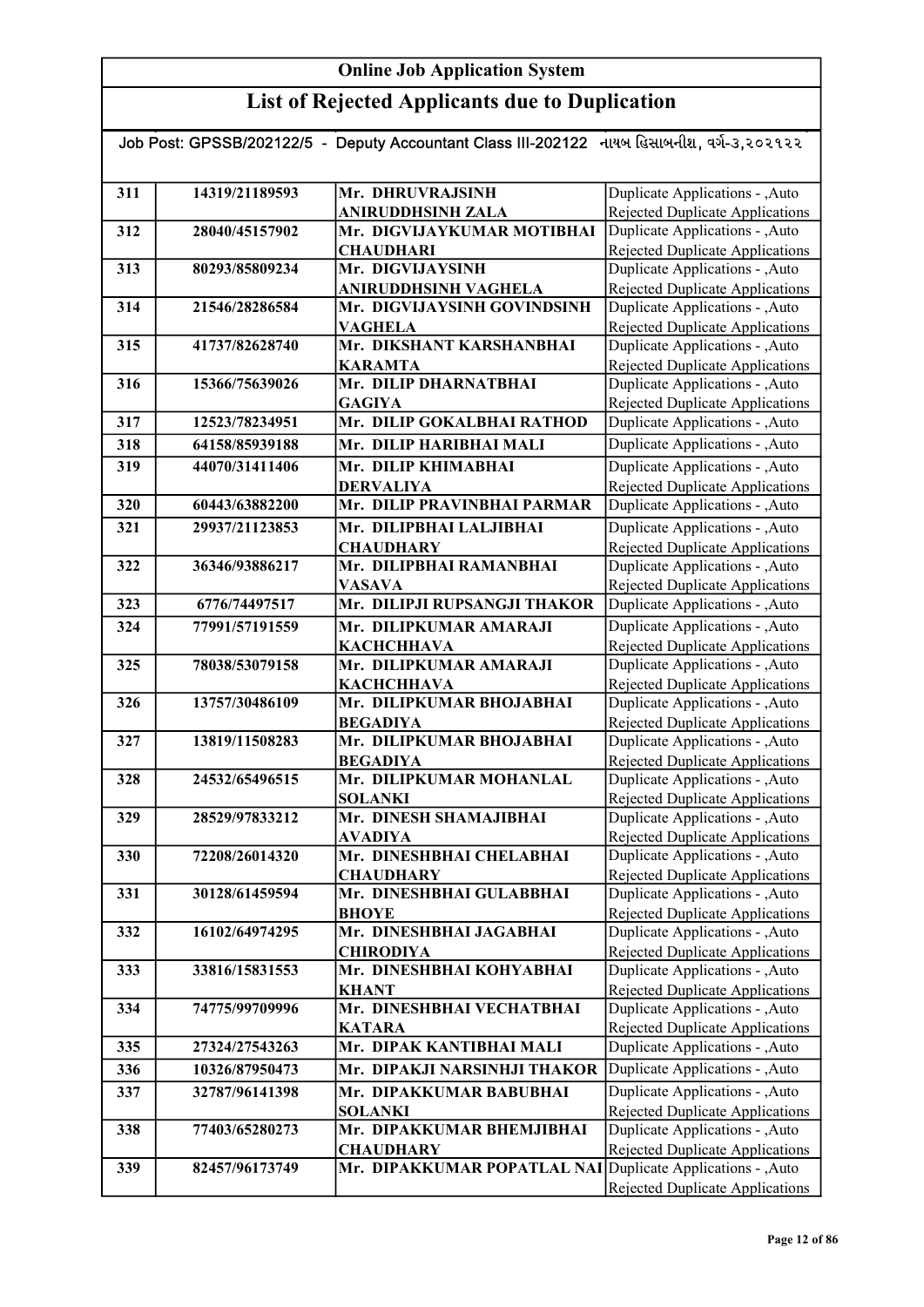| Job Post: GPSSB/202122/5 - Deputy Accountant Class III-202122 નાયબ હિસાબનીશ, વર્ગ-૩,૨૦૨૧૨૨ |                |                                               |                                                                    |  |
|--------------------------------------------------------------------------------------------|----------------|-----------------------------------------------|--------------------------------------------------------------------|--|
|                                                                                            |                |                                               |                                                                    |  |
|                                                                                            | 61932/92462038 | Mr. DIPAKKUMAR RAJUBHAI                       |                                                                    |  |
| 340                                                                                        |                |                                               | Duplicate Applications - , Auto                                    |  |
|                                                                                            |                | <b>SARVAIYA</b>                               | Rejected Duplicate Applications                                    |  |
| 341                                                                                        | 4406/54413860  | Mr. DIPEN MANSUKHBHAI                         | Duplicate Applications - , Auto                                    |  |
|                                                                                            |                | <b>KANSAGARA</b>                              | <b>Rejected Duplicate Applications</b>                             |  |
| 342                                                                                        | 61334/32967173 | Mr. DIPESH PRAKASHBHAI                        | Duplicate Applications - , Auto                                    |  |
|                                                                                            | 28566/37730681 | <b>SOLANKI</b><br>Mr. DIPESH SURESHBHAI PATEL | <b>Rejected Duplicate Applications</b>                             |  |
| 343                                                                                        |                |                                               | Duplicate Applications - , Auto                                    |  |
| 344                                                                                        | 25539/86583676 | Mr. DIVY SHANTILAL PATEL                      | Duplicate Applications - , Auto                                    |  |
| 345                                                                                        | 42594/10838474 | Mr. DIVYESH RAMESHBHAI                        | Duplicate Applications - , Auto                                    |  |
|                                                                                            | 43034/81122067 | <b>NINAMA</b><br>Mr. DIVYESHKUMAR             | <b>Rejected Duplicate Applications</b>                             |  |
| 346                                                                                        |                |                                               | Duplicate Applications - , Auto                                    |  |
|                                                                                            |                | VARSINGBHAI KATARA                            | Rejected Duplicate Applications                                    |  |
| 347                                                                                        | 343/24514602   | Mr. DIXIT KANJIBHAI DAVE                      | Duplicate Applications - , Auto                                    |  |
| 348                                                                                        | 7295/26277971  | Mr. DIXITKUMAR JERAMBHAI                      | Duplicate Applications - , Auto                                    |  |
|                                                                                            |                | <b>GOHIL</b>                                  | <b>Rejected Duplicate Applications</b>                             |  |
| 349                                                                                        | 78080/95626447 | Mr. FAIZAN FARIDHUSEN                         | Duplicate Applications - , Auto                                    |  |
|                                                                                            |                | <b>MANSURI</b>                                | <b>Rejected Duplicate Applications</b>                             |  |
| 350                                                                                        | 59989/93224115 | Mr. GANPAT BHAI ISHVAR BHAI                   | Duplicate Applications - , Auto                                    |  |
|                                                                                            |                | <b>CHAUDHARY</b>                              | <b>Rejected Duplicate Applications</b>                             |  |
| 351                                                                                        | 58396/81897960 | Mr. GANPATLAL LAXMANJI                        | Duplicate Applications - , Auto                                    |  |
|                                                                                            |                | <b>SUNDESHA</b>                               | <b>Rejected Duplicate Applications</b>                             |  |
| 352                                                                                        | 38523/33108926 | Mr. GARVIL SHANKARLAL PATEL                   | Duplicate Applications - , Auto                                    |  |
|                                                                                            |                |                                               | <b>Rejected Duplicate Applications</b>                             |  |
| 353                                                                                        | 3532/46685495  | Mr. GAURANG BIPINBHAI                         | Duplicate Applications - , Auto                                    |  |
|                                                                                            |                | <b>MAKWANA</b>                                | <b>Rejected Duplicate Applications</b>                             |  |
| 354                                                                                        | 1980/24810015  | Mr. GAURAV PRADIPBHAI                         | Duplicate Applications - , Auto                                    |  |
|                                                                                            |                | <b>MALVE</b><br>Mr. GAURAV VELJIBHAI CHAVDA   | <b>Rejected Duplicate Applications</b>                             |  |
| 355                                                                                        | 30206/25131231 |                                               | Duplicate Applications - , Auto<br>Rejected Duplicate Applications |  |
| 356                                                                                        | 81340/26410037 | Mr. GAUTAMBHAI                                | Duplicate Applications - , Auto                                    |  |
|                                                                                            |                | <b>KARSHNABHAI MUNDHVA</b>                    | Rejected Duplicate Applications                                    |  |
| 357                                                                                        | 39137/71838064 | Mr. GAUTAMBHAI PRAVINBHAI                     | Duplicate Applications - , Auto                                    |  |
|                                                                                            |                | <b>SOLANKI</b>                                | <b>Rejected Duplicate Applications</b>                             |  |
| 358                                                                                        | 12406/40435628 | Mr. GAUTAMKUAMAR                              | Duplicate Applications - , Auto                                    |  |
|                                                                                            |                | <b>PARAGBHAI SUTHAR</b>                       | Rejected Duplicate Applications                                    |  |
| 359                                                                                        | 95103/53256041 | Mr. GHANSHYAM KANTILAL                        | Duplicate Applications - , Auto                                    |  |
|                                                                                            |                | <b>SOLANKI</b>                                | Rejected Duplicate Applications                                    |  |
| 360                                                                                        | 45656/76540442 | Mr. GHANSHYAMBHAI                             | Duplicate Applications - , Auto                                    |  |
|                                                                                            |                | <b>MANABHAI SHENAVA</b>                       | <b>Rejected Duplicate Applications</b>                             |  |
| 361                                                                                        | 41248/67613242 | Mr. GHANSHYAMSINHJI                           | Duplicate Applications - , Auto                                    |  |
|                                                                                            |                | <b>AMARSINHJI PARMAR</b>                      | <b>Rejected Duplicate Applications</b>                             |  |
| 362                                                                                        | 16770/53742025 | Mr. GIGABHAI DEHURBHAI                        | Duplicate Applications - , Auto                                    |  |
|                                                                                            |                | <b>BHADARKA</b>                               | <b>Rejected Duplicate Applications</b>                             |  |
| 363                                                                                        | 35821/34342972 | Mr. GIRIRAJ FATESINH CHAVDA                   | Duplicate Applications - , Auto                                    |  |
| 364                                                                                        | 11454/64405530 | Mr. GIRIRAJ KANUBHAI                          | Duplicate Applications - , Auto                                    |  |
|                                                                                            |                | <b>PANCHOLA</b>                               | Rejected Duplicate Applications                                    |  |
| 365                                                                                        | 13268/85143326 | Mr. GIRIRAJ KANUBHAI                          | Duplicate Applications - , Auto                                    |  |
|                                                                                            |                | <b>PANCHOLA</b>                               | <b>Rejected Duplicate Applications</b>                             |  |
| 366                                                                                        | 65666/13442565 | Mr. GIRIRAJSINH PRATAPBHAI                    | Duplicate Applications - , Auto                                    |  |
|                                                                                            |                | <b>BHALAGARIYA</b>                            | <b>Rejected Duplicate Applications</b>                             |  |
| 367                                                                                        | 14642/84737358 | Mr. GIRISH VIRAM                              | Duplicate Applications - , Auto                                    |  |
|                                                                                            |                | <b>CHUDASHAMA</b>                             | <b>Rejected Duplicate Applications</b>                             |  |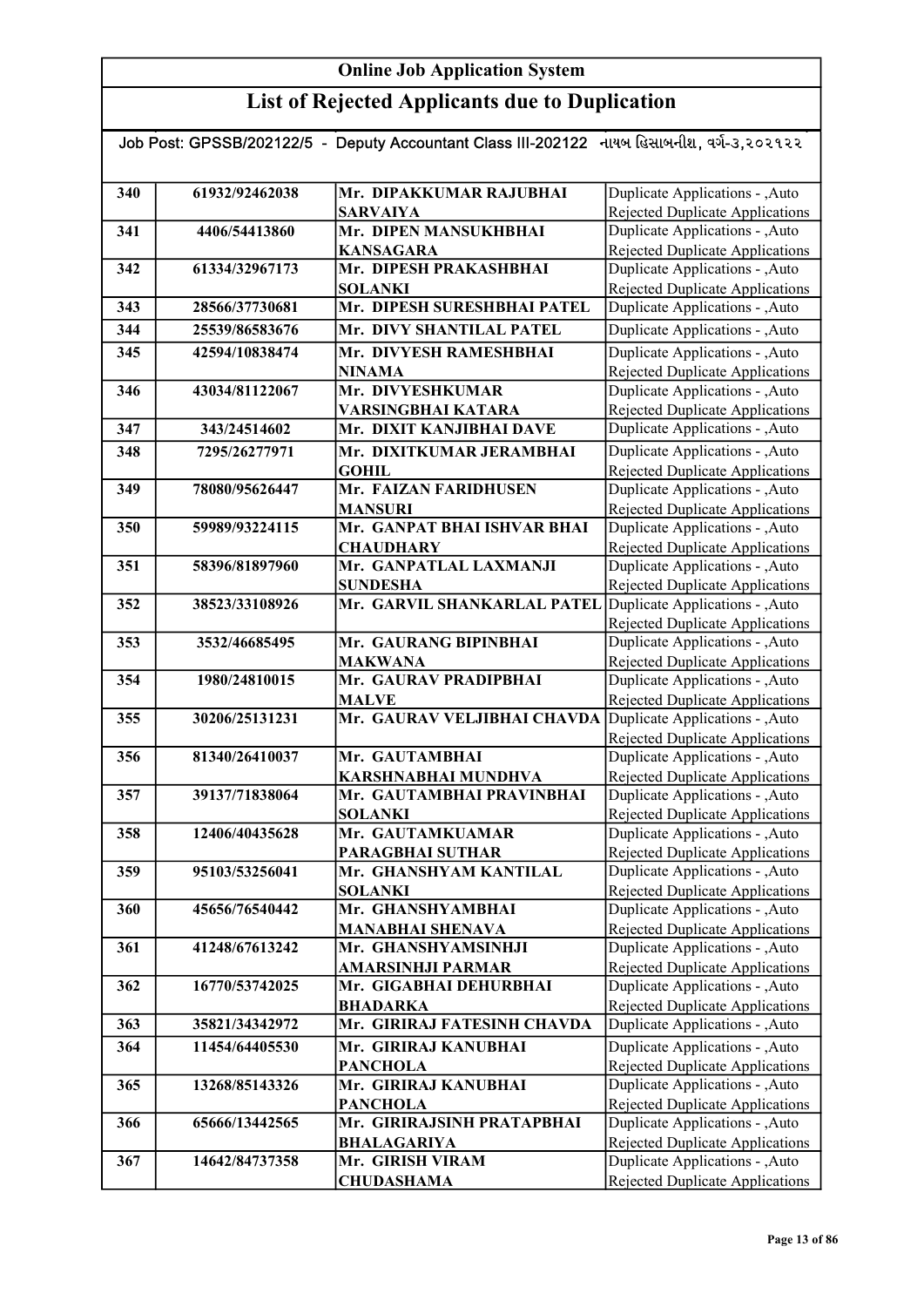| Job Post: GPSSB/202122/5 - Deputy Accountant Class III-202122 નાયબ હિસાબનીશ, વર્ગ-૩,૨૦૨૧૨૨ |                |                                                              |                                                                           |
|--------------------------------------------------------------------------------------------|----------------|--------------------------------------------------------------|---------------------------------------------------------------------------|
| 368                                                                                        | 16302/14777376 | Mr. GOKUL MAHENDRABHAI                                       | Duplicate Applications - , Auto                                           |
|                                                                                            |                | <b>JALU</b>                                                  | Rejected Duplicate Applications                                           |
| 369                                                                                        | 44595/64205465 | Mr. GOPAL APABHAI RATHOD                                     | Duplicate Applications - , Auto                                           |
| 370                                                                                        | 1515/96695334  | Mr. GOPAL JIVANBHAI SHIYAL                                   | Duplicate Applications - , Auto                                           |
| 371                                                                                        | 14414/90963726 | Mr. GOPALBHAI KESHUBHAI                                      | Duplicate Applications - , Auto                                           |
|                                                                                            |                | <b>KUKADIYA</b>                                              | Rejected Duplicate Applications                                           |
| 372                                                                                        | 81293/73241470 | Mr. GOPALBHAI NARUBHAI                                       | Duplicate Applications - , Auto                                           |
|                                                                                            |                | <b>KUVADIYA</b>                                              | <b>Rejected Duplicate Applications</b>                                    |
| 373                                                                                        | 34583/79408577 | Mr. GOPALBHAI RAGHAVBHAI                                     | Duplicate Applications - , Auto                                           |
|                                                                                            |                | <b>BHARWAD</b>                                               | <b>Rejected Duplicate Applications</b>                                    |
| 374                                                                                        | 14544/54015929 | Mr. GOVIND NANJIBHAI SIJU                                    | Duplicate Applications - , Auto                                           |
| 375                                                                                        | 86907/80397148 | Mr. GOVIND SADUR BHAI MER                                    | Duplicate Applications - ,Auto                                            |
| 376                                                                                        | 79034/45164260 | Mr. GOVINDBHAI RUPABHAI                                      | Duplicate Applications - , Auto                                           |
|                                                                                            |                | <b>MAKWANA</b>                                               | Rejected Duplicate Applications                                           |
| 377                                                                                        | 43229/54110295 | Mr. GUNJANKUMAR BABUBHAI                                     | Duplicate Applications - , Auto                                           |
|                                                                                            |                | <b>CHAUDHARI</b>                                             | Rejected Duplicate Applications                                           |
| 378                                                                                        | 50035/25551774 | Mr. HAJABHAI VANVIRBHAI                                      | Duplicate Applications - , Auto                                           |
|                                                                                            |                | <b>PARMAR</b>                                                | <b>Rejected Duplicate Applications</b>                                    |
| 379                                                                                        | 9873/65430353  | Mr. HARCHANDBHAI POPATBHAI                                   | Duplicate Applications - , Auto                                           |
|                                                                                            |                | <b>SUTHAR</b>                                                | <b>Rejected Duplicate Applications</b>                                    |
| 380                                                                                        | 83492/21092837 | Mr. HARDIK DINESHBHAI                                        | Duplicate Applications - , Auto                                           |
|                                                                                            |                | <b>RATHOD</b>                                                | Rejected Duplicate Applications                                           |
| 381                                                                                        | 54161/47912687 | Mr. HARDIK HARJIVANBHAI                                      | Duplicate Applications - , Auto                                           |
| 382                                                                                        | 22296/92959725 | <b>SOLANKI</b><br>Mr. HARDIK JASVANTKUMAR                    | <b>Rejected Duplicate Applications</b><br>Duplicate Applications - , Auto |
|                                                                                            |                | <b>CHAUHAN</b>                                               | <b>Rejected Duplicate Applications</b>                                    |
| 383                                                                                        | 96926/69522805 | Mr. HARDIK JIVANBHAI BHALIYA Duplicate Applications - , Auto |                                                                           |
|                                                                                            |                |                                                              | Rejected Duplicate Applications                                           |
| 384                                                                                        | 29628/22202995 | Mr. HARDIK KANAKBHAI                                         | Duplicate Applications - , Auto                                           |
|                                                                                            |                | <b>VAGHELA</b>                                               | <b>Rejected Duplicate Applications</b>                                    |
| 385                                                                                        | 40925/46297541 | Mr. HARDIK RAMESHBHAI                                        | Duplicate Applications - , Auto                                           |
|                                                                                            |                | <b>PANCHAL</b>                                               | <b>Rejected Duplicate Applications</b>                                    |
| 386                                                                                        | 8083/27297245  | Mr. HARDIK VASANTBHAI                                        | Duplicate Applications - , Auto                                           |
|                                                                                            |                | <b>CHAUHAN</b>                                               | Rejected Duplicate Applications                                           |
| 387                                                                                        | 1273/17275677  | Mr. HARDIKBHAI GOKALBHAI                                     | Duplicate Applications - , Auto                                           |
|                                                                                            |                | <b>THAKOR</b>                                                | Rejected Duplicate Applications                                           |
| 388                                                                                        | 93077/19933030 | Mr. HARDIKKUMAR                                              | Duplicate Applications - ,Auto                                            |
|                                                                                            |                | <b>CHIMANBHAI PARMAR</b>                                     | <b>Rejected Duplicate Applications</b>                                    |
| 389                                                                                        | 2026/72353697  | Mr. HARDIKKUMAR DHIRUBHAI<br><b>CHAUDHARI</b>                | Duplicate Applications - , Auto<br><b>Rejected Duplicate Applications</b> |
| 390                                                                                        | 5583/83884183  | Mr. HARDIKKUMAR PALABHAI                                     | Duplicate Applications - , Auto                                           |
|                                                                                            |                | <b>MARU</b>                                                  | Rejected Duplicate Applications                                           |
| 391                                                                                        | 5052/32746153  | Mr. HARDIKKUMAR                                              | Duplicate Applications - , Auto                                           |
|                                                                                            |                | RAJESHBHAI PARMAR                                            | <b>Rejected Duplicate Applications</b>                                    |
| 392                                                                                        | 38504/91391861 | Mr. HARDIKKUMAR                                              | Duplicate Applications - , Auto                                           |
|                                                                                            |                | <b>RANVIRBHAI SOLANKI</b>                                    | Rejected Duplicate Applications                                           |
| 393                                                                                        | 39068/11050186 | Mr. HARDIKKUMAR                                              | Duplicate Applications - , Auto                                           |
|                                                                                            |                | <b>RANVIRBHAI SOLANKI</b>                                    | Rejected Duplicate Applications                                           |
| 394                                                                                        | 28565/24325742 | Mr. HARDIKKUMAR                                              | Duplicate Applications - , Auto                                           |
|                                                                                            |                | VANRAJBHARATHI GOSWAMI                                       | Rejected Duplicate Applications                                           |
| 395                                                                                        | 29484/47633897 | Mr. HARDIPBHAI GOPALBHAI                                     | Duplicate Applications - , Auto                                           |
|                                                                                            |                | <b>KANOTARA</b>                                              | <b>Rejected Duplicate Applications</b>                                    |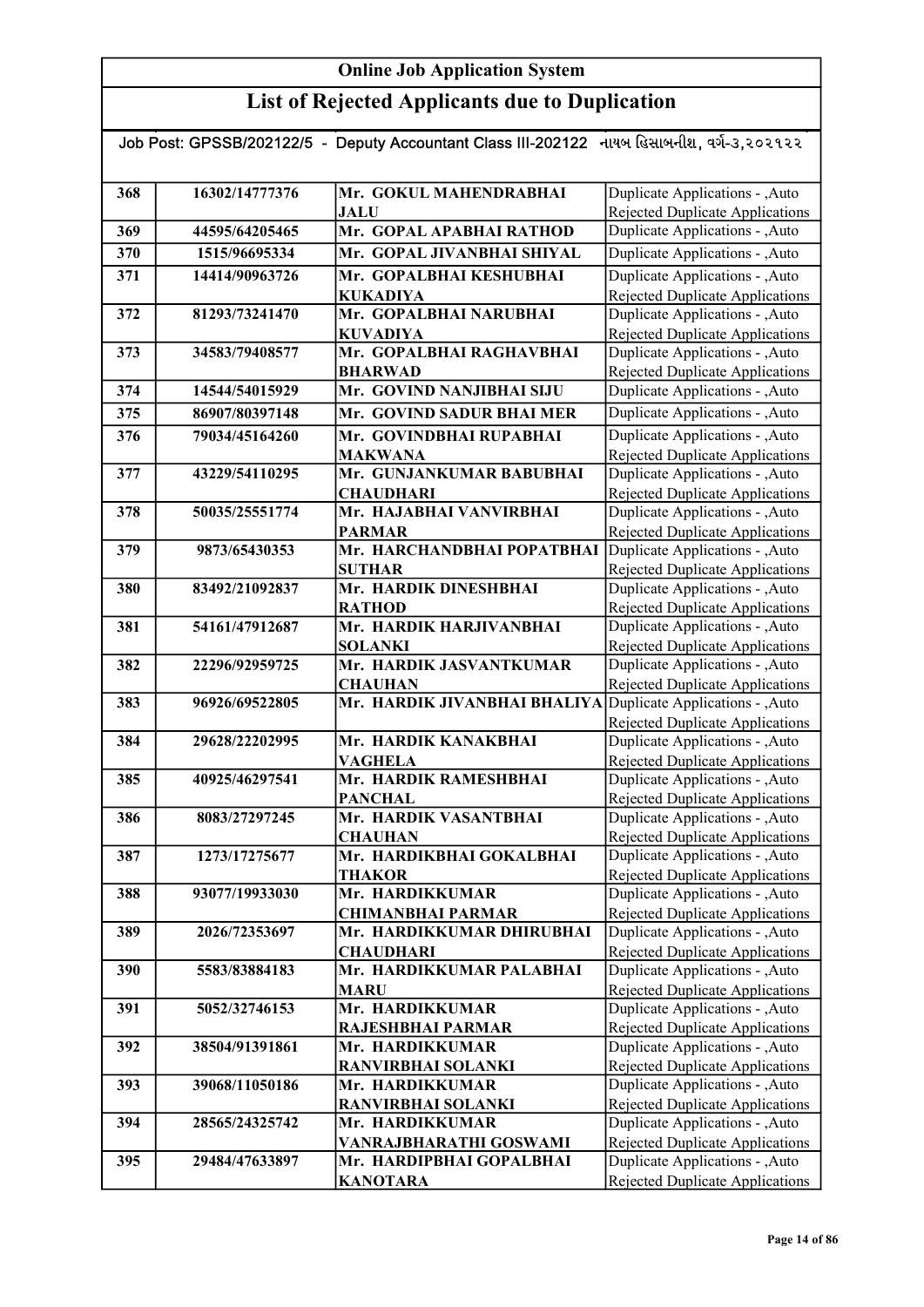| Job Post: GPSSB/202122/5 - Deputy Accountant Class III-202122 નાયબ હિસાબનીશ, વર્ગ-૩,૨૦૨૧૨૨ |                |                                                   |                                                                    |  |
|--------------------------------------------------------------------------------------------|----------------|---------------------------------------------------|--------------------------------------------------------------------|--|
|                                                                                            |                |                                                   |                                                                    |  |
| 396                                                                                        | 13229/34843166 | Mr. HARESH NAGJIBHAI                              | Duplicate Applications - ,Auto                                     |  |
|                                                                                            |                | <b>TARSARIYA</b>                                  | Rejected Duplicate Applications                                    |  |
| 397                                                                                        | 60597/74215769 | Mr. HARESHKUMAR                                   | Duplicate Applications - , Auto                                    |  |
|                                                                                            |                | <b>CHANDUBHAI BARANDA</b>                         | <b>Rejected Duplicate Applications</b>                             |  |
| 398                                                                                        | 6548/24486746  | Mr. HARESHKUMAR KANTILAL                          | Duplicate Applications - , Auto                                    |  |
|                                                                                            |                | <b>MAKVANA</b>                                    | Rejected Duplicate Applications                                    |  |
| 399                                                                                        | 26848/92847996 | Mr. HARIDASBHAI LAXMANBHAI                        | Duplicate Applications - , Auto                                    |  |
|                                                                                            |                | <b>SAPTE</b>                                      | <b>Rejected Duplicate Applications</b>                             |  |
| 400                                                                                        | 52907/22117063 | Mr. HARIKISHAN SURESHBHAI                         | Duplicate Applications - , Auto                                    |  |
|                                                                                            |                | <b>SOLANKI</b>                                    | <b>Rejected Duplicate Applications</b>                             |  |
| 401                                                                                        | 11618/37215013 | Mr. HARISHCHANDRASINH                             | Duplicate Applications - , Auto                                    |  |
|                                                                                            |                | <b>DHARMENDRASINH RATHOD</b>                      | <b>Rejected Duplicate Applications</b>                             |  |
| 402                                                                                        | 43961/73223245 | Mr. HARKISHAN HARESHKUMAR                         | Duplicate Applications - , Auto                                    |  |
|                                                                                            |                | <b>TETAR</b>                                      | <b>Rejected Duplicate Applications</b>                             |  |
| 403                                                                                        | 73172/27610151 | Mr. HARPALSINH CHETANSINH                         | Duplicate Applications - , Auto                                    |  |
| 404                                                                                        | 18870/22902730 | <b>MAKVANA</b><br>Mr. HARSHAD MAHENDRABHAI        | Rejected Duplicate Applications<br>Duplicate Applications - , Auto |  |
|                                                                                            |                | <b>SOLANKI</b>                                    | Rejected Duplicate Applications                                    |  |
| 405                                                                                        | 39159/25407211 | Mr. HARSHAD RAMESHBHAI                            | Duplicate Applications - , Auto                                    |  |
|                                                                                            |                | <b>SHRIMALI</b>                                   | <b>Rejected Duplicate Applications</b>                             |  |
| 406                                                                                        | 30415/23110143 | Mr. HARSHADBHAI MAGANLAL                          | Duplicate Applications - , Auto                                    |  |
|                                                                                            |                | <b>CHOTALIYA</b>                                  | Rejected Duplicate Applications                                    |  |
| 407                                                                                        | 81628/17214034 | Mr. HARSHADKUMAR                                  | Duplicate Applications - , Auto                                    |  |
|                                                                                            |                | <b>DAHYABHAI PATEL</b>                            | Rejected Duplicate Applications                                    |  |
| 408                                                                                        | 28633/89353598 | Mr. HARSHADKUMAR                                  | Duplicate Applications - , Auto                                    |  |
|                                                                                            |                | <b>DHANJIBHAI VANSOLA</b>                         | Rejected Duplicate Applications                                    |  |
| 409                                                                                        | 44516/19255093 | Mr. HARSHADKUMAR                                  | Duplicate Applications - , Auto                                    |  |
|                                                                                            |                | LAKHABHAI DHADUK                                  | Rejected Duplicate Applications                                    |  |
| 410                                                                                        | 42264/42127936 | Mr. HARSHADKUMAR                                  | Duplicate Applications - , Auto                                    |  |
|                                                                                            |                | MUKESHBHAI PARMAR                                 | Rejected Duplicate Applications                                    |  |
| 411                                                                                        | 43900/67267007 | Mr. HARSHADKUMAR RAMBHAI                          | Duplicate Applications - , Auto                                    |  |
|                                                                                            |                | <b>SEVARA</b>                                     | Rejected Duplicate Applications                                    |  |
| 412                                                                                        | 90696/94172934 | Mr. HARSHADKUMAR RAMESHJI                         | Duplicate Applications - , Auto                                    |  |
|                                                                                            |                | <b>THAKOR</b>                                     | Rejected Duplicate Applications                                    |  |
| 413                                                                                        | 6209/97828774  | Mr. HARSHADKUMAR                                  | Duplicate Applications - , Auto                                    |  |
| 414                                                                                        | 37971/42832153 | RANCHHODBHAI SINDHAV<br>Mr. HARSHILKUMAR REVABHAI | Rejected Duplicate Applications<br>Duplicate Applications - , Auto |  |
|                                                                                            |                | <b>CHAUDHARY</b>                                  | <b>Rejected Duplicate Applications</b>                             |  |
| 415                                                                                        | 6122/60620036  | Mr. HARSHKUMAR HARESHBHAI                         | Duplicate Applications - , Auto                                    |  |
|                                                                                            |                | <b>SHARMA</b>                                     | Rejected Duplicate Applications                                    |  |
| 416                                                                                        | 87260/46553888 | Mr. HARSHKUMAR                                    | Duplicate Applications - , Auto                                    |  |
|                                                                                            |                | SANATANBHAI CHAUDHARI                             | <b>Rejected Duplicate Applications</b>                             |  |
| 417                                                                                        | 86208/26211122 | Mr. HARSHRAJSINH SUMANSINH                        | Duplicate Applications - , Auto                                    |  |
|                                                                                            |                | <b>VAGHELA</b>                                    | <b>Rejected Duplicate Applications</b>                             |  |
| 418                                                                                        | 73752/76782093 | Mr. HARSHVIRSINH                                  | Duplicate Applications - , Auto                                    |  |
|                                                                                            |                | <b>NARENDRASINH CHAUHAN</b>                       | <b>Rejected Duplicate Applications</b>                             |  |
| 419                                                                                        | 42537/41735999 | Mr. HARSIDHDHAKUMAR                               | Duplicate Applications - , Auto                                    |  |
|                                                                                            |                | SHANKARBHAI BAMANIYA                              | Rejected Duplicate Applications                                    |  |
| 420                                                                                        | 8447/11630049  | Mr. HASANKHAN RAMJUKHAN                           | Duplicate Applications - , Auto                                    |  |
|                                                                                            |                | <b>PATHAN</b>                                     | Rejected Duplicate Applications                                    |  |
| 421                                                                                        | 24319/42020594 | Mr. HASMUKHBHAI BADHABHAI                         | Duplicate Applications - , Auto                                    |  |
|                                                                                            |                | <b>SARESA</b>                                     | Rejected Duplicate Applications                                    |  |
| 422                                                                                        | 25026/24973806 | Mr. HASMUKHBHAI PRAVINBHAI                        | Duplicate Applications - , Auto                                    |  |
|                                                                                            |                | <b>CHAVDA</b>                                     | Rejected Duplicate Applications                                    |  |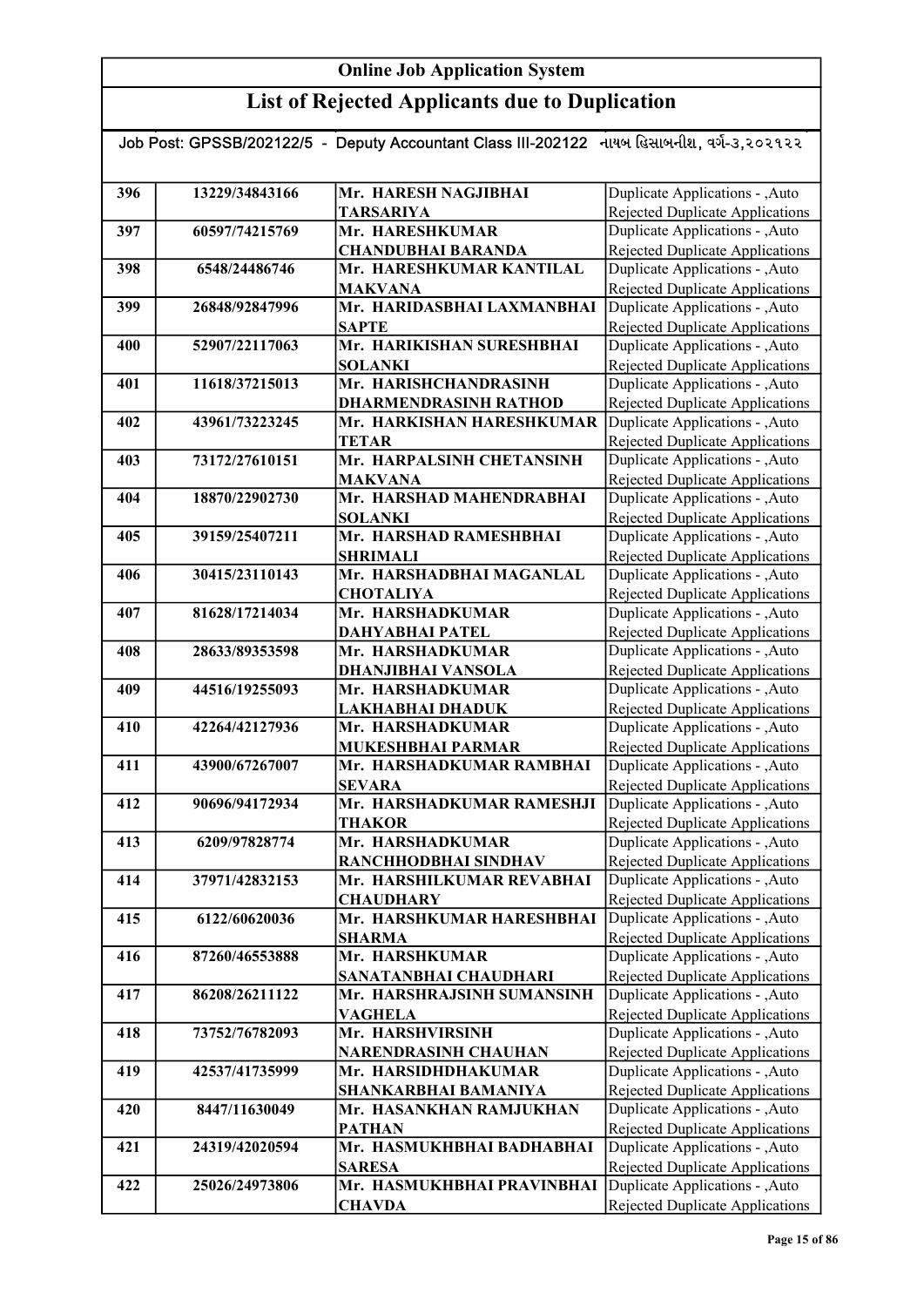|     |                | Job Post: GPSSB/202122/5  -  Deputy Accountant Class III-202122   નાયબ હિસાબનીશ, વર્ગ-૩,૨૦૨૧૨૨ |                                                                           |
|-----|----------------|------------------------------------------------------------------------------------------------|---------------------------------------------------------------------------|
|     |                |                                                                                                |                                                                           |
| 423 | 15033/98698080 | Mr. HASMUKHJI MANKAJI                                                                          | Duplicate Applications - , Auto                                           |
|     |                | <b>THAKOR</b>                                                                                  | Rejected Duplicate Applications                                           |
| 424 | 25192/83131157 | Mr. HATHISINH NAJA SISODIYA                                                                    | Duplicate Applications - , Auto                                           |
| 425 | 10530/67375035 | Mr. HEMANT NITINBHAI                                                                           | Duplicate Applications - , Auto                                           |
|     |                | <b>NARKHEDE</b>                                                                                | Rejected Duplicate Applications                                           |
| 426 | 10665/24828729 | Mr. HEMANT NITINBHAI                                                                           | Duplicate Applications - , Auto                                           |
|     |                | <b>NARKHEDE</b>                                                                                | Rejected Duplicate Applications                                           |
| 427 | 26616/40681199 | Mr. HEMRAJBHAI GINDABHAI                                                                       | Duplicate Applications - , Auto                                           |
|     |                | <b>SANGADIYA</b>                                                                               | Rejected Duplicate Applications                                           |
| 428 | 902/90586861   | Mr. HIMANSHU KISHORBHAI                                                                        | Duplicate Applications - , Auto                                           |
|     |                | <b>PARMAR</b>                                                                                  | Rejected Duplicate Applications                                           |
| 429 | 3495/27439714  | Mr. HIMANSHU KISHORBHAI                                                                        | Duplicate Applications - , Auto                                           |
|     |                | <b>PARMAR</b><br>Mr. HIMANSHU PRAVINBHAI                                                       | Rejected Duplicate Applications<br>Duplicate Applications - , Auto        |
| 430 | 91336/79999663 | <b>MANDALIYA</b>                                                                               |                                                                           |
| 431 | 6814/51704926  | Mr. HIMANSHUKUMAR                                                                              | <b>Rejected Duplicate Applications</b><br>Duplicate Applications - , Auto |
|     |                | DEVABHAI CHAVADA                                                                               | Rejected Duplicate Applications                                           |
| 432 | 17908/39765897 | Mr. HIMAT BACHUBHAI NAYI                                                                       | Duplicate Applications - , Auto                                           |
| 433 | 8297/34191674  | Mr. HIMMATSINH RUGHABHAI                                                                       | Duplicate Applications - , Auto                                           |
|     |                | <b>KATARA</b>                                                                                  | Rejected Duplicate Applications                                           |
| 434 | 8476/20675739  | Mr. HIRENBHAI RAMESHBHAI                                                                       | Duplicate Applications - , Auto                                           |
|     |                | <b>SOLANKI</b>                                                                                 | Rejected Duplicate Applications                                           |
| 435 | 53759/18596780 | Mr. HIRENKUMAR ASHOKBHAI                                                                       | Duplicate Applications - , Auto                                           |
|     |                | <b>CHAUDHARI</b>                                                                               | Rejected Duplicate Applications                                           |
| 436 | 32251/48507933 | Mr. HIRENKUMAR MOHANBHAI                                                                       | Duplicate Applications - , Auto                                           |
|     |                | <b>BALDANIYA</b>                                                                               | Rejected Duplicate Applications                                           |
| 437 | 5435/36205597  | Mr. HIRENKUMAR NANUBHAI                                                                        | Duplicate Applications - , Auto                                           |
|     |                | <b>NAKRANI</b>                                                                                 | <b>Rejected Duplicate Applications</b>                                    |
| 438 | 36037/39013821 | Mr. HIRENKUMAR                                                                                 | Duplicate Applications - , Auto                                           |
| 439 |                | <b>NARESHKUMAR VAGHELA</b>                                                                     | Rejected Duplicate Applications<br>Duplicate Applications - , Auto        |
|     | 33246/52334832 | Mr. HIRJIBHAI DEVRAMBHAI<br><b>PATEL</b>                                                       | Rejected Duplicate Applications                                           |
| 440 | 68683/62032972 | Mr. HITENDRASINH KANAKSINH                                                                     | Duplicate Applications - , Auto                                           |
|     |                | ZALA                                                                                           | Rejected Duplicate Applications                                           |
| 441 | 23617/11220006 | Mr. HITESH HARISH BHAI PATEL                                                                   | Duplicate Applications - , Auto                                           |
| 442 | 77930/90587635 | Mr. HITESH MERAMANBHAI                                                                         | Duplicate Applications - , Auto                                           |
|     |                | <b>BARAI</b>                                                                                   | Rejected Duplicate Applications                                           |
| 443 | 1530/40619898  | Mr. HITESH PRAVIN CHAUHAN                                                                      | Duplicate Applications - , Auto                                           |
| 444 | 71794/59839333 | Mr. HITESH SHYAMBHAI                                                                           | Duplicate Applications - , Auto                                           |
|     |                | <b>GANGWANI</b>                                                                                | Rejected Duplicate Applications                                           |
| 445 | 22955/61785484 | Mr. HITESHBHAI BHANABHAI                                                                       | Duplicate Applications - , Auto                                           |
|     |                | <b>VASANI</b>                                                                                  | Rejected Duplicate Applications                                           |
| 446 | 32340/39302810 | Mr. HITESHBHAI DARUBHAI                                                                        | Duplicate Applications - , Auto                                           |
|     |                | <b>VAGHELA</b>                                                                                 | Rejected Duplicate Applications                                           |
| 447 | 53266/70823901 | Mr. HITESHBHAI DARUBHAI                                                                        | Duplicate Applications - , Auto                                           |
|     |                | <b>VAGHELA</b>                                                                                 | Rejected Duplicate Applications                                           |
| 448 | 28388/97629338 | Mr. HITESHBHAI PARSINGBHAI                                                                     | Duplicate Applications - ,Auto                                            |
|     |                | HATHILA                                                                                        | Rejected Duplicate Applications                                           |
| 449 | 23001/27616599 | Mr. HITESHBHAI RAJUBHAI                                                                        | Duplicate Applications - , Auto                                           |
| 450 | 23037/10276753 | <b>RATHOD</b><br>Mr. HITESHBHAI RAJUBHAI                                                       | Rejected Duplicate Applications<br>Duplicate Applications - , Auto        |
|     |                | <b>RATHOD</b>                                                                                  | Rejected Duplicate Applications                                           |
|     |                |                                                                                                |                                                                           |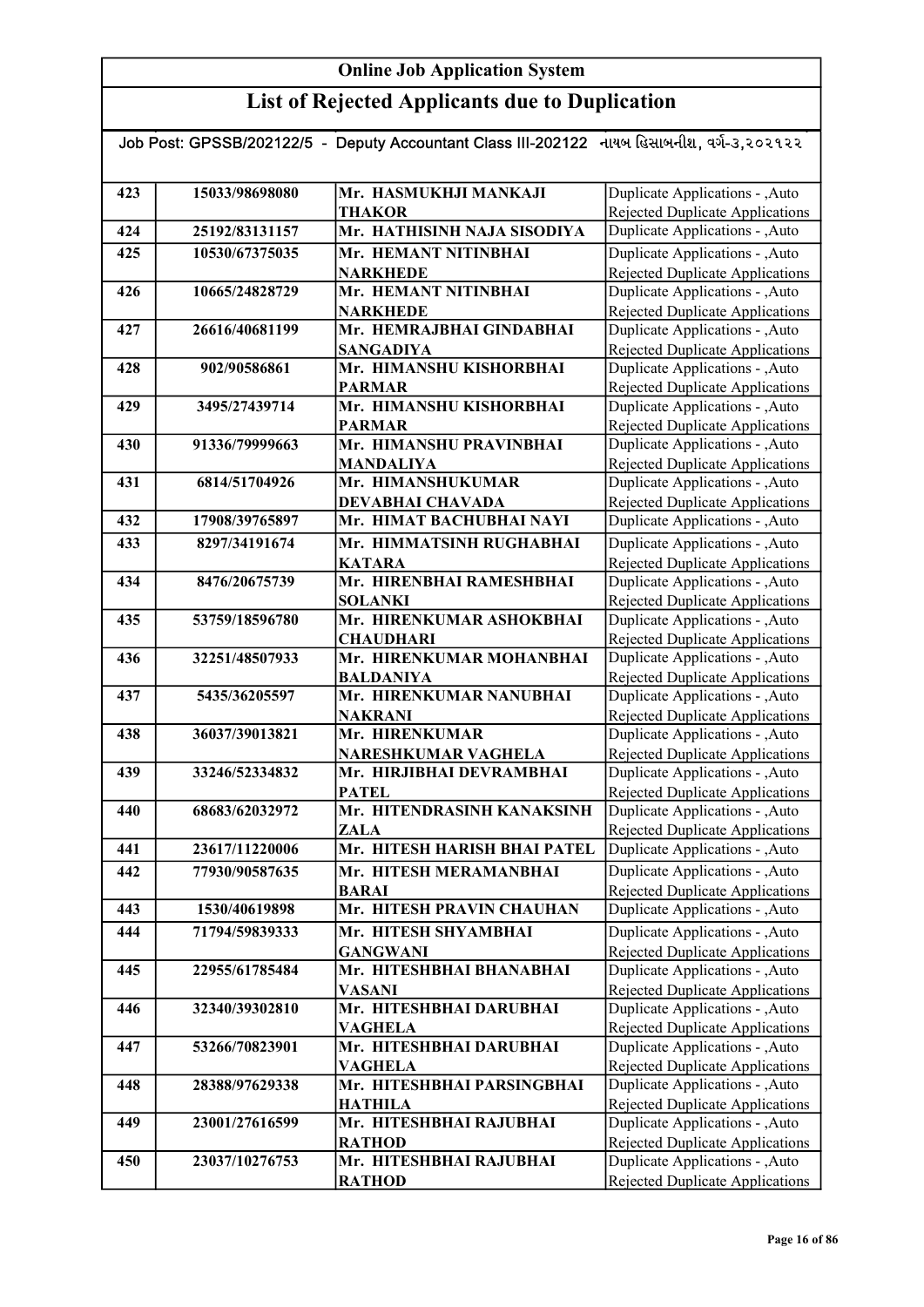| Job Post: GPSSB/202122/5 - Deputy Accountant Class III-202122 નાયબ હિસાબનીશ, વર્ગ-૩,૨૦૨૧૨૨ |                |                                                |                                                                    |
|--------------------------------------------------------------------------------------------|----------------|------------------------------------------------|--------------------------------------------------------------------|
|                                                                                            |                |                                                |                                                                    |
| 451                                                                                        | 17072/24169490 | Mr. HITESHKUMAR AMRUTBHAI                      | Duplicate Applications - , Auto                                    |
|                                                                                            |                | <b>SOLANKI</b>                                 | Rejected Duplicate Applications                                    |
| 452                                                                                        | 56161/79348302 | Mr. HITESHKUMAR BHANUBHAI                      | Duplicate Applications - , Auto                                    |
|                                                                                            |                | <b>PARMAR</b>                                  | Rejected Duplicate Applications                                    |
| 453                                                                                        | 4808/84240294  | Mr. HITESHKUMAR GOPALBHAI                      | Duplicate Applications - , Auto                                    |
|                                                                                            |                | <b>GAMIT</b>                                   | <b>Rejected Duplicate Applications</b>                             |
| 454                                                                                        | 5486/17993870  | Mr. HITESHKUMAR GOPALBHAI                      | Duplicate Applications - , Auto                                    |
|                                                                                            |                | <b>GAMIT</b>                                   | <b>Rejected Duplicate Applications</b>                             |
| 455                                                                                        | 27084/60868023 | Mr. HITESHKUMAR KANTIBHAI                      | Duplicate Applications - , Auto                                    |
|                                                                                            |                | <b>PARMAR</b>                                  | Rejected Duplicate Applications                                    |
| 456                                                                                        | 16724/72759850 | Mr. HITESHKUMAR MOHANLAL                       | Duplicate Applications - , Auto                                    |
| 457                                                                                        |                | <b>CHAUDHARY</b><br>Mr. HITESHKUMAR            | Rejected Duplicate Applications<br>Duplicate Applications - , Auto |
|                                                                                            | 33818/11084218 |                                                | <b>Rejected Duplicate Applications</b>                             |
| 458                                                                                        | 61564/22525102 | SHANKARLAL SANKHALA<br>Mr. IKRABKHAN SAHIBKHAN | Duplicate Applications - , Auto                                    |
|                                                                                            |                | <b>LODI</b>                                    | Rejected Duplicate Applications                                    |
| 459                                                                                        | 57560/73934563 | Mr. ILESHKUMAR MANSINGBHAI                     | Duplicate Applications - ,Auto                                     |
|                                                                                            |                | <b>VAHONIYA</b>                                | Rejected Duplicate Applications                                    |
| 460                                                                                        | 50697/74390548 | Mr. IMRAN HAMIDBHAI PATHAN                     | Duplicate Applications - , Auto                                    |
| 461                                                                                        | 51180/71683767 | Mr. INDRAJIT RAGHUJI THAKOR                    | Duplicate Applications - , Auto                                    |
| 462                                                                                        | 51175/27905478 | Mr. INDRAJITSINH                               | Duplicate Applications - , Auto                                    |
|                                                                                            |                | <b>MAHENDRASINH RATHOD</b>                     | Rejected Duplicate Applications                                    |
| 463                                                                                        | 14713/21266278 | Mr. ISHVARJI NARAJI THAKOR                     | Duplicate Applications - ,Auto                                     |
| 464                                                                                        | 14798/95079326 | Mr. ISHVARJI NARAJI THAKOR                     | Duplicate Applications - , Auto                                    |
| 465                                                                                        | 31042/45086229 | Mr. JAGABHAI MERAMANBHAI                       | Duplicate Applications - , Auto                                    |
|                                                                                            |                | <b>MADAM</b>                                   | Rejected Duplicate Applications                                    |
| 466                                                                                        | 48401/62746201 | Mr. JAGDEESHBHAI SUKARBHAI                     | Duplicate Applications - , Auto                                    |
|                                                                                            |                | <b>CHAUDHARI</b>                               | Rejected Duplicate Applications                                    |
| 467                                                                                        | 96343/33886822 | Mr. JAGDISH GOPAL CHUIYA                       | Duplicate Applications - , Auto                                    |
| 468                                                                                        | 49318/57870807 | Mr. JAGDISH KHIMABHAI                          | Duplicate Applications - , Auto                                    |
|                                                                                            |                | <b>PINDARIYA</b>                               | <b>Rejected Duplicate Applications</b>                             |
| 469                                                                                        | 17262/60251472 | Mr. JAGDISH NATUBHAI                           | Duplicate Applications - , Auto                                    |
|                                                                                            |                | <b>MAKWANA</b>                                 | Rejected Duplicate Applications                                    |
| 470                                                                                        | 1352/43086295  | Mr. JAGDISHBHAI GOBARBHAI                      | Duplicate Applications - , Auto                                    |
|                                                                                            |                | <b>SARVAIYA</b>                                | Rejected Duplicate Applications                                    |
| 471                                                                                        | 43577/29865210 | Mr. JAGDISHBHAI KANJIBHAI                      | Duplicate Applications - , Auto                                    |
|                                                                                            |                | <b>PARMAR</b>                                  | Rejected Duplicate Applications                                    |
| 472                                                                                        | 3458/62588216  | Mr. JAGDISHBHAI RAMESHBHAI                     | Duplicate Applications - , Auto                                    |
|                                                                                            |                | <b>BARAIYA</b>                                 | Rejected Duplicate Applications                                    |
| 473                                                                                        | 31492/40615891 | Mr. JAGDISHKUMAR                               | Duplicate Applications - , Auto                                    |
|                                                                                            |                | <b>HAMIRBHAI MAKWANA</b>                       | Rejected Duplicate Applications                                    |
| 474                                                                                        | 51554/58910554 | Mr. JAGRUTKUMAR                                | Duplicate Applications - , Auto                                    |
|                                                                                            |                | PRABHUDASBHAI RANIPA                           | Rejected Duplicate Applications                                    |
| 475                                                                                        | 29996/19439407 | Mr. JAHIDBHAI SALIMBHAI<br><b>SELOT</b>        | Duplicate Applications - , Auto                                    |
| 476                                                                                        | 27491/28492970 | Mr. JAIMINBHAI HASMUKHBHAI                     | Rejected Duplicate Applications<br>Duplicate Applications - , Auto |
|                                                                                            |                | <b>CHAUDHARI</b>                               | Rejected Duplicate Applications                                    |
| 477                                                                                        | 37571/18998883 | Mr. JAIMINKUMAR MANUBHAI                       | Duplicate Applications - , Auto                                    |
|                                                                                            |                | <b>PATEL</b>                                   | <b>Rejected Duplicate Applications</b>                             |
| 478                                                                                        | 45222/59560537 | Mr. JAINAM DINESHKUMAR                         | Duplicate Applications - , Auto                                    |
|                                                                                            |                | <b>SHAH</b>                                    | Rejected Duplicate Applications                                    |
| 479                                                                                        | 84481/12695190 | Mr. JAIVIKKUMAR BHIKHABHAI                     | Duplicate Applications - , Auto                                    |
|                                                                                            |                | <b>PATEL</b>                                   | Rejected Duplicate Applications                                    |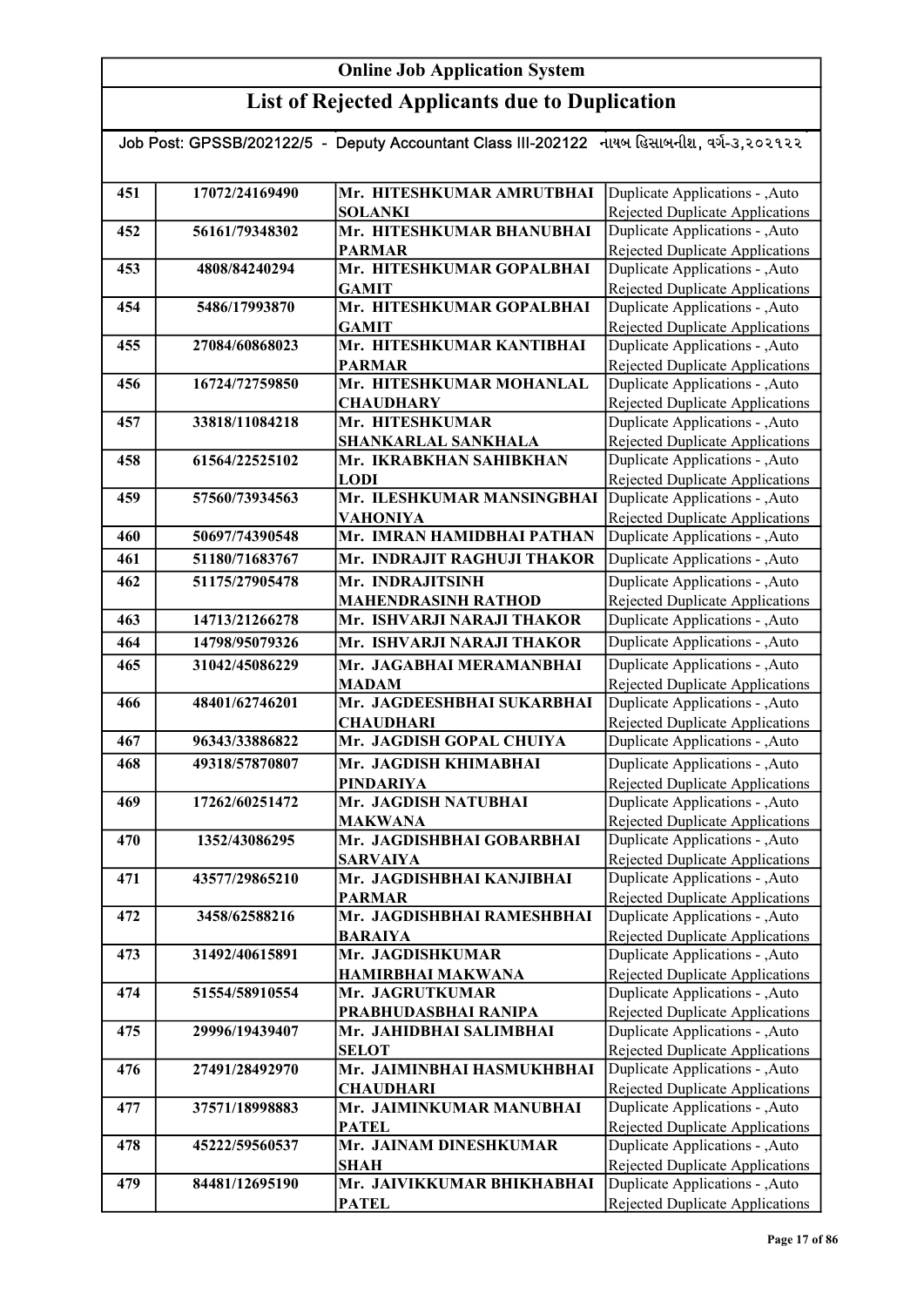| Job Post: GPSSB/202122/5 - Deputy Accountant Class III-202122 નાયબ હિસાબનીશ, વર્ગ-૩,૨૦૨૧૨૨ |                |                                                             |                                                                    |  |
|--------------------------------------------------------------------------------------------|----------------|-------------------------------------------------------------|--------------------------------------------------------------------|--|
|                                                                                            |                |                                                             |                                                                    |  |
| 480                                                                                        | 13832/47232602 | Mr. JALPESHKUMAR                                            | Duplicate Applications - , Auto                                    |  |
|                                                                                            |                | <b>JAGDISHBHAI NAYI</b>                                     | Rejected Duplicate Applications                                    |  |
| 481                                                                                        | 71575/27567460 | Mr. JANAK SURESHBHAI RATHOD Duplicate Applications - , Auto |                                                                    |  |
|                                                                                            |                |                                                             | Rejected Duplicate Applications                                    |  |
| 482                                                                                        | 51280/77018209 | Mr. JASHVANT DILIPBHAI GOHIL                                | Duplicate Applications - , Auto                                    |  |
| 483                                                                                        | 27769/94299886 | Mr. JASPAL ASHOKKUMAR                                       | Duplicate Applications - , Auto                                    |  |
|                                                                                            |                | <b>VADASARA</b>                                             | <b>Rejected Duplicate Applications</b>                             |  |
| 484                                                                                        | 33174/56608427 | Mr. JAVVAD SAIDBHAI LODHA                                   | Duplicate Applications - , Auto                                    |  |
| 485                                                                                        | 54111/48923377 | Mr. JAY HARESHKUMAR BHATT                                   | Duplicate Applications - , Auto                                    |  |
| 486                                                                                        | 82020/40703197 | Mr. JAY KIRITBHAI CHAVDA                                    | Duplicate Applications - , Auto                                    |  |
| 487                                                                                        | 45888/20798764 | Mr. JAY SAHDEVBHAI DESAI                                    | Duplicate Applications - , Auto                                    |  |
| 488                                                                                        | 41704/41542569 | Mr. JAY VASANTBHAI KAPADIYA                                 | Duplicate Applications - , Auto                                    |  |
| 489                                                                                        | 34832/40323751 | Mr. JAYANTBHAI CHINTABHAI                                   | Duplicate Applications - , Auto                                    |  |
|                                                                                            |                | <b>DALVI</b>                                                | Rejected Duplicate Applications                                    |  |
| 490                                                                                        | 17190/62332426 | Mr. JAYANTIBHAI                                             | Duplicate Applications - , Auto                                    |  |
|                                                                                            |                | DIVALIYABHAI VASAVS                                         | Rejected Duplicate Applications                                    |  |
| 491                                                                                        | 65115/83346948 | Mr. JAYANTIBHAI JAWAHARLAL                                  | Duplicate Applications - , Auto                                    |  |
|                                                                                            |                | <b>RAMDYA</b>                                               | Rejected Duplicate Applications                                    |  |
| 492                                                                                        | 65153/45703733 | Mr. JAYANTIBHAI JAWAHARLAL                                  | Duplicate Applications - ,Auto                                     |  |
|                                                                                            |                | <b>RAMDYA</b>                                               | Rejected Duplicate Applications                                    |  |
| 493                                                                                        | 85738/51863788 | Mr. JAYDEEP CHAMANBHAI                                      | Duplicate Applications - , Auto                                    |  |
|                                                                                            |                | <b>CHAVADA</b><br>Mr. JAYDEEP JENTIBHAI                     | Rejected Duplicate Applications                                    |  |
| 494                                                                                        | 35511/32067825 | <b>CHAUHAN</b>                                              | Duplicate Applications - , Auto<br>Rejected Duplicate Applications |  |
| 495                                                                                        | 28950/63608082 | Mr. JAYDEEP KODARSINH                                       | Duplicate Applications - , Auto                                    |  |
|                                                                                            |                | <b>PARMAR</b>                                               | Rejected Duplicate Applications                                    |  |
| 496                                                                                        | 59558/56291953 | Mr. JAYDEEP RAMNIKLAL                                       | Duplicate Applications - , Auto                                    |  |
|                                                                                            |                | <b>RAMANUJ</b>                                              | <b>Rejected Duplicate Applications</b>                             |  |
| 497                                                                                        | 58534/39888420 | Mr. JAYDEEP VINODBHAI                                       | Duplicate Applications - , Auto                                    |  |
|                                                                                            |                | <b>CHAUHAN</b>                                              | <b>Rejected Duplicate Applications</b>                             |  |
| 498                                                                                        | 2315/65796682  | Mr. JAYDEEPBHAI LAVJIBHAI                                   | Duplicate Applications - , Auto                                    |  |
|                                                                                            |                | <b>RATHOD</b>                                               | Rejected Duplicate Applications                                    |  |
| 499                                                                                        | 60565/61910221 | Mr. JAYDEEPKUMAR                                            | Duplicate Applications - ,Auto                                     |  |
|                                                                                            |                | RANGLABHAI RATHWA                                           | Rejected Duplicate Applications                                    |  |
| 500                                                                                        | 68573/82201796 | Mr. JAYDEEPKUMAR TEJABHAI<br><b>MAKVANA</b>                 | Duplicate Applications - , Auto<br>Rejected Duplicate Applications |  |
| 501                                                                                        | 72498/98247116 | Mr. JAYDEEPKUMAR TEJABHAI                                   | Duplicate Applications - , Auto                                    |  |
|                                                                                            |                | <b>MAKVANA</b>                                              | Rejected Duplicate Applications                                    |  |
| 502                                                                                        | 21334/29735519 | Mr. JAYDEEPSINH TAKHATSINH                                  | Duplicate Applications - , Auto                                    |  |
|                                                                                            |                | <b>VALA</b>                                                 | <b>Rejected Duplicate Applications</b>                             |  |
| 503                                                                                        | 50050/54562137 | Mr. JAYDIP RAMSI BHARVADIA                                  | Duplicate Applications - , Auto                                    |  |
| 504                                                                                        | 25680/23557241 | Mr. JAYDIP VALJIBHAI                                        | Duplicate Applications - , Auto                                    |  |
|                                                                                            |                | <b>BABARIYA</b>                                             | Rejected Duplicate Applications                                    |  |
| 505                                                                                        | 34197/15959791 | Mr. JAYDIPBHAI JINABHAI                                     | Duplicate Applications - , Auto                                    |  |
|                                                                                            |                | <b>KHASIYA</b>                                              | Rejected Duplicate Applications                                    |  |
| 506                                                                                        | 5551/34109190  | Mr. JAYDIPKUMAR PRAVINBHAI                                  | Duplicate Applications - , Auto                                    |  |
|                                                                                            |                | <b>VAGHELA</b>                                              | Rejected Duplicate Applications                                    |  |
| 507                                                                                        | 14846/55670966 | Mr. JAYDIPSINH HIRALAL                                      | Duplicate Applications - , Auto                                    |  |
|                                                                                            |                | <b>CHAUDHARI</b>                                            | Rejected Duplicate Applications                                    |  |
| 508                                                                                        | 94993/42365094 | Mr. JAYDIPSINH                                              | Duplicate Applications - , Auto                                    |  |
|                                                                                            |                | <b>MAHENDRASINH GOHIL</b>                                   | Rejected Duplicate Applications                                    |  |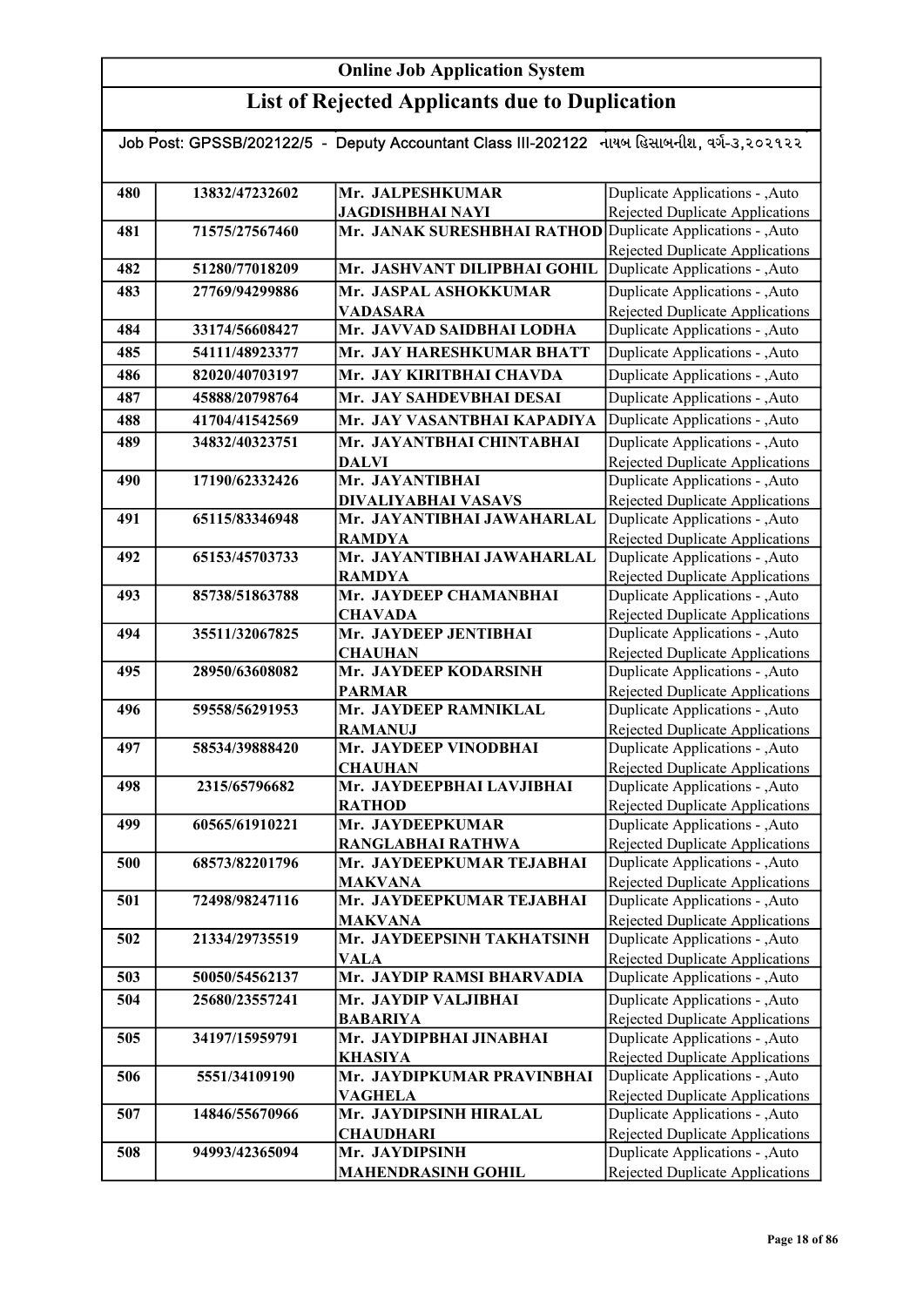## List of Rejected Applicants due to Duplication

| Job Post: GPSSB/202122/5 - Deputy Accountant Class III-202122 નાયબ હિસાબનીશ, વર્ગ-૩,૨૦૨૧૨૨ |                |                                              |                                                                           |  |
|--------------------------------------------------------------------------------------------|----------------|----------------------------------------------|---------------------------------------------------------------------------|--|
|                                                                                            |                |                                              |                                                                           |  |
| 509                                                                                        | 55397/29676479 | Mr. JAYDIPSINH UDESINH                       | Duplicate Applications - , Auto                                           |  |
|                                                                                            |                | <b>CHAUHAN</b>                               | Rejected Duplicate Applications                                           |  |
| 510                                                                                        | 76364/43042665 | Mr. JAYDIPSINH VAKHUBHA                      | Duplicate Applications - , Auto                                           |  |
|                                                                                            |                | <b>PARMAR</b>                                | <b>Rejected Duplicate Applications</b>                                    |  |
| 511                                                                                        | 64940/66634782 | Mr. JAYESH DEVSHIBHAI                        |                                                                           |  |
|                                                                                            |                |                                              | Duplicate Applications - , Auto                                           |  |
| 512                                                                                        | 15231/54118153 | <b>CHANDERA</b><br>Mr. JAYESH PARDIPBHAI     | <b>Rejected Duplicate Applications</b><br>Duplicate Applications - , Auto |  |
|                                                                                            |                |                                              |                                                                           |  |
| 513                                                                                        | 19770/52016782 | <b>DHRANGU</b><br>Mr. JAYESH SHAMJIBHAI AHIR | <b>Rejected Duplicate Applications</b><br>Duplicate Applications - , Auto |  |
|                                                                                            |                |                                              |                                                                           |  |
| 514                                                                                        | 2191/25837817  | Mr. JAYESH SHANKARBHAI                       | Duplicate Applications - , Auto                                           |  |
|                                                                                            |                | <b>PRAJAPATI</b>                             | Rejected Duplicate Applications                                           |  |
| 515                                                                                        | 65774/84280031 | Mr. JAYESHBHAI BHARATBHAI                    | Duplicate Applications - , Auto                                           |  |
|                                                                                            |                | <b>VASANI</b>                                | <b>Rejected Duplicate Applications</b>                                    |  |
| 516                                                                                        | 68327/33792803 | Mr. JAYESHBHAI CHIAMANBHAI                   | Duplicate Applications - , Auto                                           |  |
|                                                                                            |                | <b>GAMIT</b>                                 | <b>Rejected Duplicate Applications</b>                                    |  |
| 517                                                                                        | 29546/12946154 | Mr. JAYESHBHAI GANPATBHAI                    | Duplicate Applications - , Auto                                           |  |
|                                                                                            |                | <b>HALPATI</b>                               | <b>Rejected Duplicate Applications</b>                                    |  |
| 518                                                                                        | 37427/39280536 | Mr. JAYESHBHAI JITUBHAI                      | Duplicate Applications - , Auto                                           |  |
|                                                                                            |                | <b>JAMOD</b>                                 | Rejected Duplicate Applications                                           |  |
| 519                                                                                        | 61788/11452698 | Mr. JAYESHBHAI MAGANBHAI                     | Duplicate Applications - , Auto                                           |  |
|                                                                                            |                | <b>PRAJAPATI</b>                             | Rejected Duplicate Applications                                           |  |
| 520                                                                                        | 25596/65429313 | Mr. JAYESHBHAI MAHESHBHAI                    | Duplicate Applications - , Auto                                           |  |
|                                                                                            |                | <b>PARMAR</b>                                | Rejected Duplicate Applications                                           |  |
| 521                                                                                        | 64767/42215016 | Mr. JAYESHBHAI NAGINBHAI                     | Duplicate Applications - , Auto                                           |  |
|                                                                                            |                | <b>VASAVA</b>                                | <b>Rejected Duplicate Applications</b>                                    |  |
| 522                                                                                        | 65401/86783980 | Mr. JAYESHBHAI VALLABHBHAI                   | Duplicate Applications - , Auto                                           |  |
|                                                                                            |                | <b>VELANI</b>                                | Rejected Duplicate Applications                                           |  |
| 523                                                                                        | 81090/54151598 | Mr. JAYESHBHAI VALLABHBHAI                   | Duplicate Applications - , Auto                                           |  |
|                                                                                            |                | <b>VELANI</b>                                | Rejected Duplicate Applications                                           |  |
| 524                                                                                        | 81093/43832635 | Mr. JAYESHBHAI VALLABHBHAI                   | Duplicate Applications - , Auto                                           |  |
|                                                                                            |                | <b>VELANI</b>                                | Rejected Duplicate Applications                                           |  |
| 525                                                                                        | 52850/60758572 | Mr. JAYESHKUMAR                              | Duplicate Applications - , Auto                                           |  |
|                                                                                            |                | <b>BHARATBHAI RAMANI</b>                     | <b>Rejected Duplicate Applications</b>                                    |  |
| 526                                                                                        | 62408/91011906 | Mr. JAYESHKUMAR DEVAJIBHAI                   | Duplicate Applications - , Auto                                           |  |
|                                                                                            |                | <b>PARMAR</b>                                | Rejected Duplicate Applications                                           |  |
| 527                                                                                        | 23407/14175963 | Mr. JAYESHKUMAR KESHAVLAL                    | Duplicate Applications - , Auto                                           |  |
|                                                                                            |                | <b>RAVAL</b>                                 | Rejected Duplicate Applications                                           |  |
| 528                                                                                        | 40849/92318901 | Mr. JAYESHKUMAR                              | Duplicate Applications - ,Auto                                            |  |
|                                                                                            |                | <b>MANCHHABHAI GELOT</b>                     | Rejected Duplicate Applications                                           |  |
| 529                                                                                        | 6281/48474155  | Mr. JAYESHKUMAR MANUBHAI                     | Duplicate Applications - , Auto                                           |  |
|                                                                                            |                | <b>PARMAR</b>                                | Rejected Duplicate Applications                                           |  |
| 530                                                                                        | 2461/18590112  | Mr. JAYESHKUMAR RAMANBHAI                    | Duplicate Applications - , Auto                                           |  |
|                                                                                            |                | TAMBHANI                                     | Rejected Duplicate Applications                                           |  |
| 531                                                                                        | 47902/28681875 | Mr. JAYKISHANBHAI JAGABHAI                   | Duplicate Applications - , Auto                                           |  |
|                                                                                            |                | <b>JETHVA</b>                                | <b>Rejected Duplicate Applications</b>                                    |  |
| 532                                                                                        | 52137/66390991 | Mr. JAYKUMAR ASHVINBHAI                      | Duplicate Applications - , Auto                                           |  |
|                                                                                            |                | <b>CHAUDHARI</b>                             | Rejected Duplicate Applications                                           |  |
| 533                                                                                        | 23212/34661459 | Mr. JAYKUMAR JETHABHAI                       | Duplicate Applications - , Auto                                           |  |
|                                                                                            |                | <b>CHAUDHARI</b>                             | Rejected Duplicate Applications                                           |  |
| 534                                                                                        | 14069/56540774 | Mr. JAYKUMAR KHUMANBHAI                      | Duplicate Applications - , Auto                                           |  |
|                                                                                            |                | <b>KAMALIYA</b>                              | <b>Rejected Duplicate Applications</b>                                    |  |
| 535                                                                                        | 3246/87481569  | Mr. JAYKUMAR KIRITBHAI NAYI                  | Duplicate Applications - , Auto                                           |  |

Rejected Duplicate Applications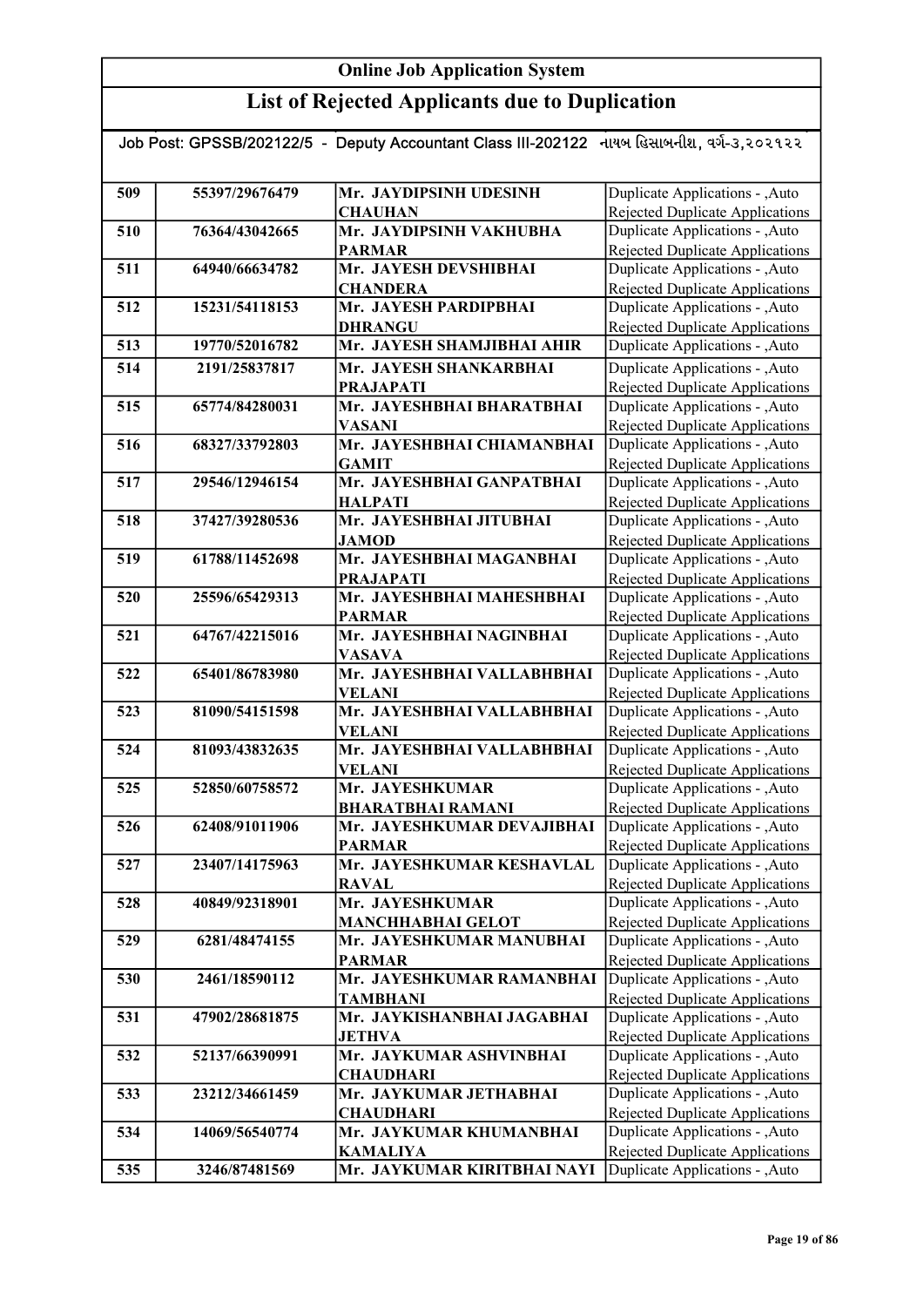| Job Post: GPSSB/202122/5 - Deputy Accountant Class III-202122 નાયબ હિસાબનીશ, વર્ગ-૩,૨૦૨૧૨૨ |                |                             |                                        |  |
|--------------------------------------------------------------------------------------------|----------------|-----------------------------|----------------------------------------|--|
|                                                                                            |                |                             |                                        |  |
| 536                                                                                        | 51725/58873682 | Mr. JAYKUMAR RAMESHBHAI     | Duplicate Applications - , Auto        |  |
|                                                                                            |                | <b>SOLANKI</b>              | Rejected Duplicate Applications        |  |
| 537                                                                                        | 69104/83280423 | Mr. JAYMINKUMAR             | Duplicate Applications - , Auto        |  |
|                                                                                            |                | DASHRATHBHAI SATHAVARA      | <b>Rejected Duplicate Applications</b> |  |
| 538                                                                                        | 20068/40159389 | Mr. JAYMINKUMAR             | Duplicate Applications - , Auto        |  |
|                                                                                            |                | <b>GHANSHYAMBHAI PATEL</b>  | Rejected Duplicate Applications        |  |
| 539                                                                                        | 36613/58054257 | Mr. JAYMINKUMAR             | Duplicate Applications - , Auto        |  |
|                                                                                            |                | <b>GHANSHYAMBHAI PATEL</b>  | Rejected Duplicate Applications        |  |
| 540                                                                                        | 9271/40582269  | Mr. JAYPAL JORUBHAI GIDA    | Duplicate Applications - , Auto        |  |
| 541                                                                                        | 13917/77858865 | Mr. JAYPAL JORUBHAI GIDA    | Duplicate Applications - , Auto        |  |
| 542                                                                                        | 43465/21663839 | Mr. JAYPALSINH ISHVARBHAI   | Duplicate Applications - , Auto        |  |
|                                                                                            |                | <b>GARASIYA</b>             | Rejected Duplicate Applications        |  |
| 543                                                                                        | 82876/69545750 | Mr. JAYPALSINH RANJITSINH   | Duplicate Applications - , Auto        |  |
|                                                                                            |                | <b>GOHIL</b>                | <b>Rejected Duplicate Applications</b> |  |
| 544                                                                                        | 92531/37853087 | Mr. JAYPALSINH RATANSINH    | Duplicate Applications - , Auto        |  |
|                                                                                            |                | <b>RATHOD</b>               | Rejected Duplicate Applications        |  |
| 545                                                                                        | 85440/20230411 | Mr. JAYRAMBHAI MAHADUBHAI   | Duplicate Applications - , Auto        |  |
|                                                                                            |                | <b>BAGUL</b>                | <b>Rejected Duplicate Applications</b> |  |
| 546                                                                                        | 63777/54018531 | Mr. JAYRAMJI RAMESHJI       | Duplicate Applications - , Auto        |  |
|                                                                                            |                | <b>THAKOR</b>               | <b>Rejected Duplicate Applications</b> |  |
| 547                                                                                        | 28495/88365736 | Mr. JAYSUKH MANUBHAI        | Duplicate Applications - , Auto        |  |
|                                                                                            |                | <b>MAKVANA</b>              | <b>Rejected Duplicate Applications</b> |  |
| 548                                                                                        | 19528/66246760 | Mr. JAYSUKHKUMAR            | Duplicate Applications - , Auto        |  |
|                                                                                            |                | <b>DEVSHIBHAI VALSUR</b>    | <b>Rejected Duplicate Applications</b> |  |
| 549                                                                                        | 51589/39664816 | Mr. JAYVANTBHAI BACHUBHAI   | Duplicate Applications - , Auto        |  |
|                                                                                            |                | <b>KHANDAVI</b>             | Rejected Duplicate Applications        |  |
| 550                                                                                        | 1158/52609729  | Mr. JEKISHAN KIRITBHAI      | Duplicate Applications - , Auto        |  |
|                                                                                            |                | <b>DAMOR</b>                | Rejected Duplicate Applications        |  |
| 551                                                                                        | 87994/34166700 | Mr. JIGAR AMRUTLAL          | Duplicate Applications - , Auto        |  |
|                                                                                            |                | <b>CHHATRALA</b>            | Rejected Duplicate Applications        |  |
| 552                                                                                        | 12723/14481619 | Mr. JIGAR KALMLESHBHAI      | Duplicate Applications - , Auto        |  |
|                                                                                            |                | <b>AALIKHA</b>              | Rejected Duplicate Applications        |  |
| 553                                                                                        | 34248/20575798 | Mr. JIGAR RAMJIBHAI DESAI   | Duplicate Applications - , Auto        |  |
| 554                                                                                        | 22971/30660356 | Mr. JIGARKUMAR              | Duplicate Applications - , Auto        |  |
|                                                                                            |                | <b>HARSHADBHAI PANDYA</b>   | Rejected Duplicate Applications        |  |
| 555                                                                                        | 41244/37708303 | Mr. JIGARKUMAR              | Duplicate Applications - , Auto        |  |
|                                                                                            |                | <b>KARAMSHIBHAI DESAI</b>   | Rejected Duplicate Applications        |  |
| 556                                                                                        | 46036/70171986 | Mr. JIGARKUMAR              | Duplicate Applications - , Auto        |  |
|                                                                                            |                | <b>SHAILESHKUMAR MODH</b>   | <b>Rejected Duplicate Applications</b> |  |
| 557                                                                                        | 70933/39495965 | Mr. JIGNESH BHAI VINU BHAI  | Duplicate Applications - , Auto        |  |
|                                                                                            |                | <b>JADAV</b>                | <b>Rejected Duplicate Applications</b> |  |
| 558                                                                                        | 80572/75774299 | Mr. JIGNESH KISHORBHAI      | Duplicate Applications - , Auto        |  |
|                                                                                            |                | <b>CHAVDA</b>               | <b>Rejected Duplicate Applications</b> |  |
| 559                                                                                        | 33356/75329484 | Mr. JIGNESH MAHESHBHAI      | Duplicate Applications - , Auto        |  |
|                                                                                            |                | <b>SOLANKI</b>              | <b>Rejected Duplicate Applications</b> |  |
| 560                                                                                        | 2829/66631203  | Mr. JIGNESH NATVARLAL       | Duplicate Applications - , Auto        |  |
|                                                                                            |                | <b>PARMAR</b>               | Rejected Duplicate Applications        |  |
| 561                                                                                        | 23224/44140232 | Mr. JIGNESH SHANKAR PAWAR   | Duplicate Applications - , Auto        |  |
| 562                                                                                        | 12423/92342000 | Mr. JIGNESHBHAI DILIPBHAI   | Duplicate Applications - , Auto        |  |
|                                                                                            |                | <b>MAVICH</b>               | Rejected Duplicate Applications        |  |
| 563                                                                                        | 28454/85038350 | Mr. JIGNESHBHAI JAYANTIBHAI | Duplicate Applications - , Auto        |  |
|                                                                                            |                | <b>VASAVA</b>               | <b>Rejected Duplicate Applications</b> |  |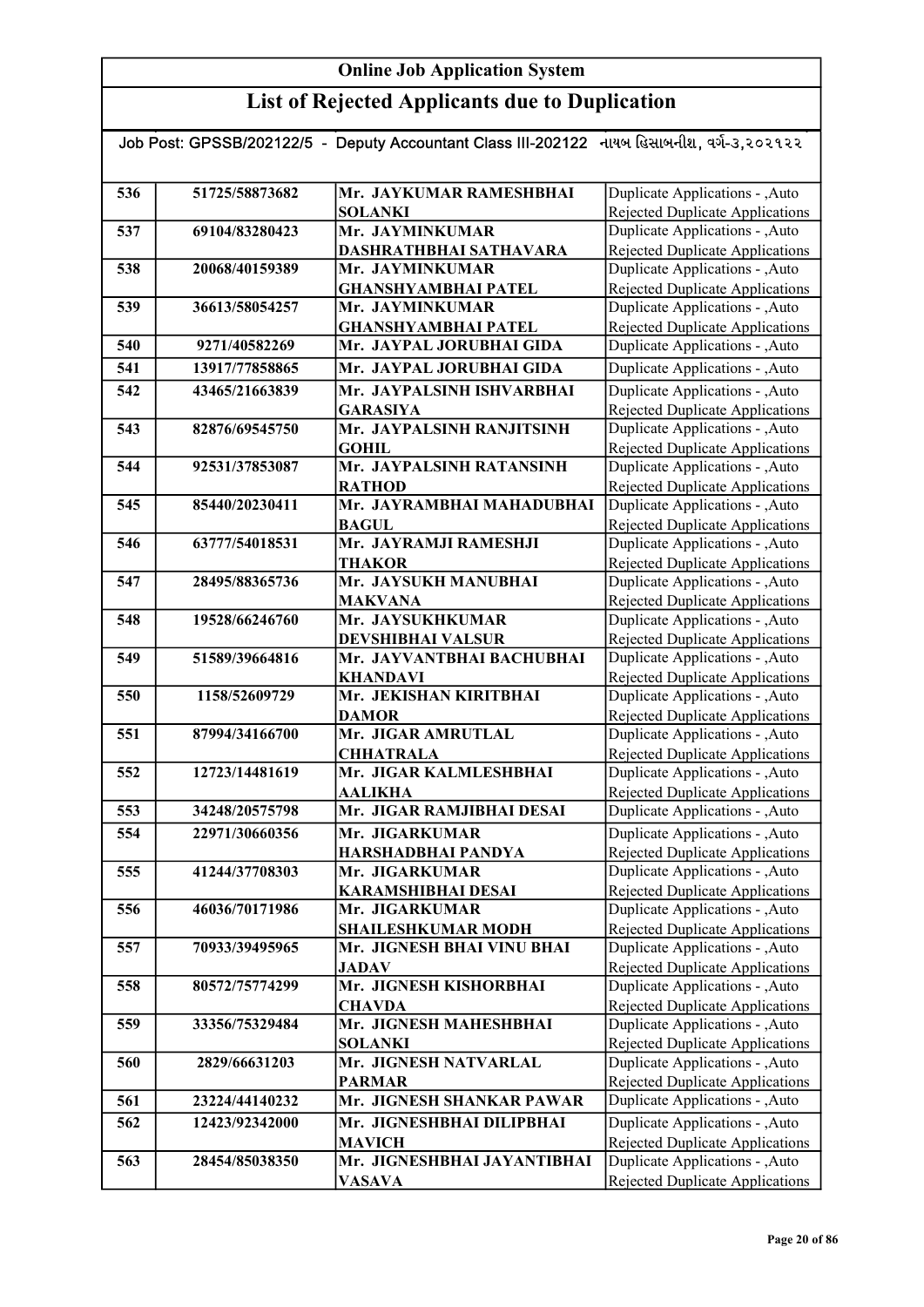| Job Post: GPSSB/202122/5 - Deputy Accountant Class III-202122 નાયબ હિસાબનીશ, વર્ગ-૩,૨૦૨૧૨૨ |                |                                                            |                                                                           |
|--------------------------------------------------------------------------------------------|----------------|------------------------------------------------------------|---------------------------------------------------------------------------|
|                                                                                            |                |                                                            |                                                                           |
| 564                                                                                        | 88763/41112928 | Mr. JIGNESHBHAI MANGUBHAI                                  | Duplicate Applications - , Auto                                           |
|                                                                                            |                | <b>GAMIT</b>                                               | Rejected Duplicate Applications                                           |
| 565                                                                                        | 13994/41151443 | Mr. JIGNESHKUMAR ARJUNBHAI                                 | Duplicate Applications - , Auto                                           |
|                                                                                            |                | <b>TADVI</b>                                               | <b>Rejected Duplicate Applications</b>                                    |
| 566                                                                                        | 604/10050817   | Mr. JIGNESHKUMAR DALJIBHAI                                 | Duplicate Applications - , Auto                                           |
|                                                                                            |                | <b>CHAUDHARI</b>                                           | Rejected Duplicate Applications                                           |
| 567                                                                                        | 14920/62933101 | Mr. JIGNESHKUMAR                                           | Duplicate Applications - , Auto                                           |
|                                                                                            |                | PITAMBERBHAI RATHOD                                        | Rejected Duplicate Applications                                           |
| 568                                                                                        | 14930/37719131 | Mr. JIGNESHKUMAR                                           | Duplicate Applications - , Auto                                           |
|                                                                                            |                | PITAMBERBHAI RATHOD                                        | Rejected Duplicate Applications                                           |
| 569                                                                                        | 52671/91244520 | Mr. JIGNESKUMAR DHANJIBHAI                                 | Duplicate Applications - , Auto                                           |
|                                                                                            |                | <b>CHAUDHARY</b>                                           | Rejected Duplicate Applications                                           |
| 570                                                                                        | 17103/20155572 | Mr. JITEN BHUPATRAY                                        | Duplicate Applications - , Auto                                           |
|                                                                                            |                | <b>SONDAGAR</b>                                            | Rejected Duplicate Applications                                           |
| 571                                                                                        | 36211/36724852 | Mr. JITENDRA HASAMUKHBHAI                                  | Duplicate Applications - , Auto                                           |
| 572                                                                                        | 38293/84646604 | <b>PANCHAL</b><br>Mr. JITENDRA KANUBHAI                    | Rejected Duplicate Applications<br>Duplicate Applications - , Auto        |
|                                                                                            |                | <b>BABARIYA</b>                                            | Rejected Duplicate Applications                                           |
| 573                                                                                        | 3696/45093560  | Mr. JITENDRAKUMAR                                          | Duplicate Applications - , Auto                                           |
|                                                                                            |                | <b>BHIMASIBHAI CHHATTRODIYA</b>                            | Rejected Duplicate Applications                                           |
| 574                                                                                        | 33857/97169812 | Mr. JITENDRAKUMAR                                          | Duplicate Applications - , Auto                                           |
|                                                                                            |                | <b>GORDHANBHAI VALA</b>                                    | Rejected Duplicate Applications                                           |
| 575                                                                                        | 20639/59679778 | Mr. JITESHBHAI VIRAMBHAI                                   | Duplicate Applications - , Auto                                           |
|                                                                                            |                | <b>KUVARKHANIYA</b>                                        | <b>Rejected Duplicate Applications</b>                                    |
| 576                                                                                        | 67487/81658263 | Mr. JITESHKUMAR SAMIRBHAI                                  | Duplicate Applications - , Auto                                           |
|                                                                                            |                | <b>DESAI</b>                                               | Rejected Duplicate Applications                                           |
| 577                                                                                        | 19840/72504319 | Mr. JITUBHAI PRATAPBHAI                                    | Duplicate Applications - , Auto                                           |
|                                                                                            |                | <b>PARMAR</b>                                              | Rejected Duplicate Applications                                           |
| 578                                                                                        | 82254/81458032 | Mr. JITUBHAI TULSHIBHAI                                    | Duplicate Applications - , Auto                                           |
|                                                                                            |                | <b>CHUDASAMA</b>                                           | <b>Rejected Duplicate Applications</b>                                    |
| 579                                                                                        | 67129/65354226 | Mr. JIVANBHAI MANSANGJI                                    | Duplicate Applications - , Auto                                           |
|                                                                                            |                | <b>СННЕРА</b>                                              | Rejected Duplicate Applications                                           |
| 580                                                                                        | 26797/43380519 | Mr. JODHABHAI KONASHIBHAI                                  | Duplicate Applications - , Auto                                           |
|                                                                                            |                | <b>BHARVAD</b>                                             | Rejected Duplicate Applications                                           |
| 581                                                                                        | 26818/90728112 | Mr. JODHABHAI KONASHIBHAI                                  | Duplicate Applications - , Auto                                           |
| 582                                                                                        | 27623/68938807 | <b>BHARVAD</b><br>Mr. JOSVABHAI HAVSINGBHAI                | <b>Rejected Duplicate Applications</b><br>Duplicate Applications - , Auto |
|                                                                                            |                | <b>SANGADA</b>                                             | <b>Rejected Duplicate Applications</b>                                    |
| 583                                                                                        | 77998/98140243 | Mr. JOYATKUMAR BABUBHAI                                    | Duplicate Applications - ,Auto                                            |
|                                                                                            |                | <b>PARMAR</b>                                              | Rejected Duplicate Applications                                           |
| 584                                                                                        | 36796/57346355 | Mr. KAIF MOHAMMADSALIM                                     | Duplicate Applications - , Auto                                           |
|                                                                                            |                | <b>MEMAN</b>                                               | Rejected Duplicate Applications                                           |
| 585                                                                                        | 92133/15325545 | Mr. KAILASHKUMAR                                           | Duplicate Applications - , Auto                                           |
|                                                                                            |                | <b>JAYANTILAL MEVADA</b>                                   | Rejected Duplicate Applications                                           |
| 586                                                                                        | 6213/11825851  | Mr. KALPESH LAKHMSHI THARU                                 | Duplicate Applications - , Auto                                           |
| 587                                                                                        | 19285/45295168 | Mr. KALPESH RAMESHBHAI                                     | Duplicate Applications - , Auto                                           |
|                                                                                            |                | <b>CHAUHAN</b>                                             | Rejected Duplicate Applications                                           |
| 588                                                                                        | 36355/27746630 | Mr. KALPESH RAMESHBHAI                                     | Duplicate Applications - , Auto                                           |
|                                                                                            |                | <b>THAKOR</b>                                              | Rejected Duplicate Applications                                           |
| 589                                                                                        | 15641/84378868 | Mr. KALPESHBHAI HIMATLAL                                   | Duplicate Applications - , Auto                                           |
|                                                                                            |                | <b>PITHAVA</b>                                             | <b>Rejected Duplicate Applications</b>                                    |
| 590                                                                                        | 79396/38240989 | Mr. KALPESHBHAI LAXMANBHAI Duplicate Applications - , Auto |                                                                           |
|                                                                                            |                | <b>RATHVA</b>                                              | Rejected Duplicate Applications                                           |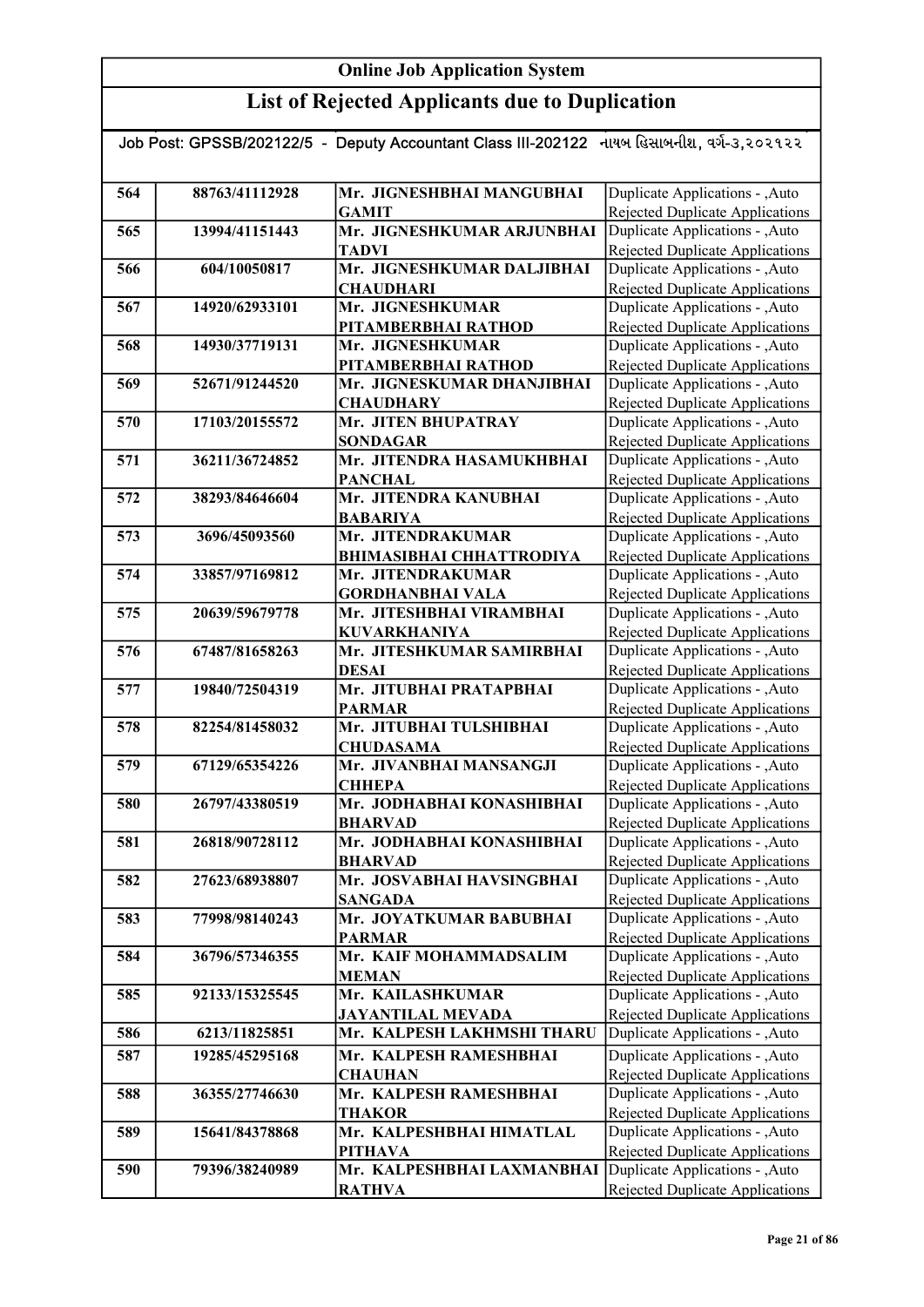|     |                | Job Post: GPSSB/202122/5 - Deputy Accountant Class III-202122 નાયબ હિસાબનીશ, વર્ગ-૩,૨૦૨૧૨૨ |                                                                    |
|-----|----------------|--------------------------------------------------------------------------------------------|--------------------------------------------------------------------|
|     |                |                                                                                            |                                                                    |
| 591 | 92760/36392634 | Mr. KALPESHBHAI RAMESHBHAI                                                                 | Duplicate Applications - , Auto                                    |
|     |                | <b>GAMIT</b>                                                                               | Rejected Duplicate Applications                                    |
| 592 | 38000/56730760 | Mr. KALPESHKUMAR DIPAJI                                                                    | Duplicate Applications - , Auto                                    |
|     |                | <b>MALI</b>                                                                                | Rejected Duplicate Applications                                    |
| 593 | 70436/26986995 | Mr. KALPESHKUMAR                                                                           | Duplicate Applications - , Auto                                    |
|     |                | <b>SURESHBHAI PATEL</b>                                                                    | <b>Rejected Duplicate Applications</b>                             |
| 594 | 15644/57139477 | Mr. KAMALESHBHAI                                                                           | Duplicate Applications - , Auto                                    |
|     |                | <b>NARESHBHAI PUROHIT</b>                                                                  | <b>Rejected Duplicate Applications</b>                             |
| 595 | 2096/46789877  | Mr. KAMLESH BABUBHAI<br><b>PARMAR</b>                                                      | Duplicate Applications - , Auto                                    |
| 596 | 73163/96916116 | Mr. KAMLESH JAYANTIBHAI                                                                    | Rejected Duplicate Applications<br>Duplicate Applications - , Auto |
|     |                | <b>MEVADA</b>                                                                              | Rejected Duplicate Applications                                    |
| 597 | 71430/70790993 | Mr. KAMLESH JERAMBHAI                                                                      | Duplicate Applications - , Auto                                    |
|     |                | <b>KALSARIYA</b>                                                                           | <b>Rejected Duplicate Applications</b>                             |
| 598 | 96119/96016487 | Mr. KAMLESH JERAMBHAI                                                                      | Duplicate Applications - , Auto                                    |
|     |                | <b>KALSARIYA</b>                                                                           | Rejected Duplicate Applications                                    |
| 599 | 9362/75957415  | Mr. KAMLESH KARABHAI                                                                       | Duplicate Applications - , Auto                                    |
|     |                | <b>DANGAR</b>                                                                              | Rejected Duplicate Applications                                    |
| 600 | 68125/59959740 | Mr. KAMLESH MANUBHAI                                                                       | Duplicate Applications - , Auto                                    |
|     |                | DHANDHUKIYA                                                                                | Rejected Duplicate Applications                                    |
| 601 | 66701/35010775 | Mr. KAMLESHBHAI                                                                            | Duplicate Applications - , Auto                                    |
| 602 | 48268/73643452 | LAXMANBHAI VAGHELA<br>Mr. KAMLESHBHAI NANUBHAI                                             | <b>Rejected Duplicate Applications</b>                             |
|     |                | <b>DIHORA</b>                                                                              | Duplicate Applications - , Auto<br>Rejected Duplicate Applications |
| 603 | 6338/46784514  | Mr. KAMLESHKUMAR                                                                           | Duplicate Applications - , Auto                                    |
|     |                | RAMESHBHAI MAKAWANA                                                                        | <b>Rejected Duplicate Applications</b>                             |
| 604 | 16208/18795769 | Mr. KAMLESHKUMAR                                                                           | Duplicate Applications - , Auto                                    |
|     |                | RAMESHBHAI MAKAWANA                                                                        | <b>Rejected Duplicate Applications</b>                             |
| 605 | 16501/60279237 | Mr. KAMLESHKUMAR                                                                           | Duplicate Applications - , Auto                                    |
|     |                | RAMESHBHAI MAKAWANA                                                                        | <b>Rejected Duplicate Applications</b>                             |
| 606 | 46538/68306985 | Mr. KAMLESHKUMAR                                                                           | Duplicate Applications - , Auto                                    |
|     |                | RAMJIBHAI SONDARVA                                                                         | Rejected Duplicate Applications                                    |
| 607 | 12535/79580723 | Mr. KANA DADUBHAI GOJIYA                                                                   | Duplicate Applications - , Auto                                    |
| 608 | 9783/94407601  | Mr. KANABHAI KARASHANBHAI                                                                  | Duplicate Applications - , Auto                                    |
| 609 | 38819/76356082 | <b>KAMARIYA</b><br>Mr. KANTIBHAI JAGAJI SOLANKI                                            | Rejected Duplicate Applications<br>Duplicate Applications - ,Auto  |
| 610 | 19259/47057226 | Mr. KANUBHAI DADUBHAI GOHIL                                                                | Duplicate Applications - , Auto                                    |
|     |                | Mr. KANUBHAI KISHANBHAI                                                                    |                                                                    |
| 611 | 14258/43840172 | <b>CHAUDHARI</b>                                                                           | Duplicate Applications - , Auto<br>Rejected Duplicate Applications |
| 612 | 578/99901108   | Mr. KANUBHAI MANSUKHABHAI                                                                  | Duplicate Applications - , Auto                                    |
|     |                | <b>PANCHAL</b>                                                                             | <b>Rejected Duplicate Applications</b>                             |
| 613 | 10075/83494908 | Mr. KAPIL DAMJIBHAI RATHOD                                                                 | Duplicate Applications - , Auto                                    |
| 614 | 42901/54347212 | Mr. KARAN GULABBHAI CHAVDA                                                                 | Duplicate Applications - , Auto                                    |
|     |                |                                                                                            | Rejected Duplicate Applications                                    |
| 615 | 45352/83303329 | Mr. KARAN MANSUKHLAL JADAV                                                                 | Duplicate Applications - , Auto                                    |
|     |                |                                                                                            | <b>Rejected Duplicate Applications</b>                             |
| 616 | 71534/45568876 | Mr. KARAN RAMESHBHAI                                                                       | Duplicate Applications - , Auto                                    |
|     |                | <b>PARMAR</b>                                                                              | Rejected Duplicate Applications                                    |
| 617 | 39250/21863642 | Mr. KARAN SARMANBHAI                                                                       | Duplicate Applications - , Auto                                    |
| 618 | 19933/39562121 | <b>MODHAWADIYA</b><br>Mr. KARAN VAJSIBHAI                                                  | Rejected Duplicate Applications<br>Duplicate Applications - , Auto |
|     |                | <b>KANDORIA</b>                                                                            | <b>Rejected Duplicate Applications</b>                             |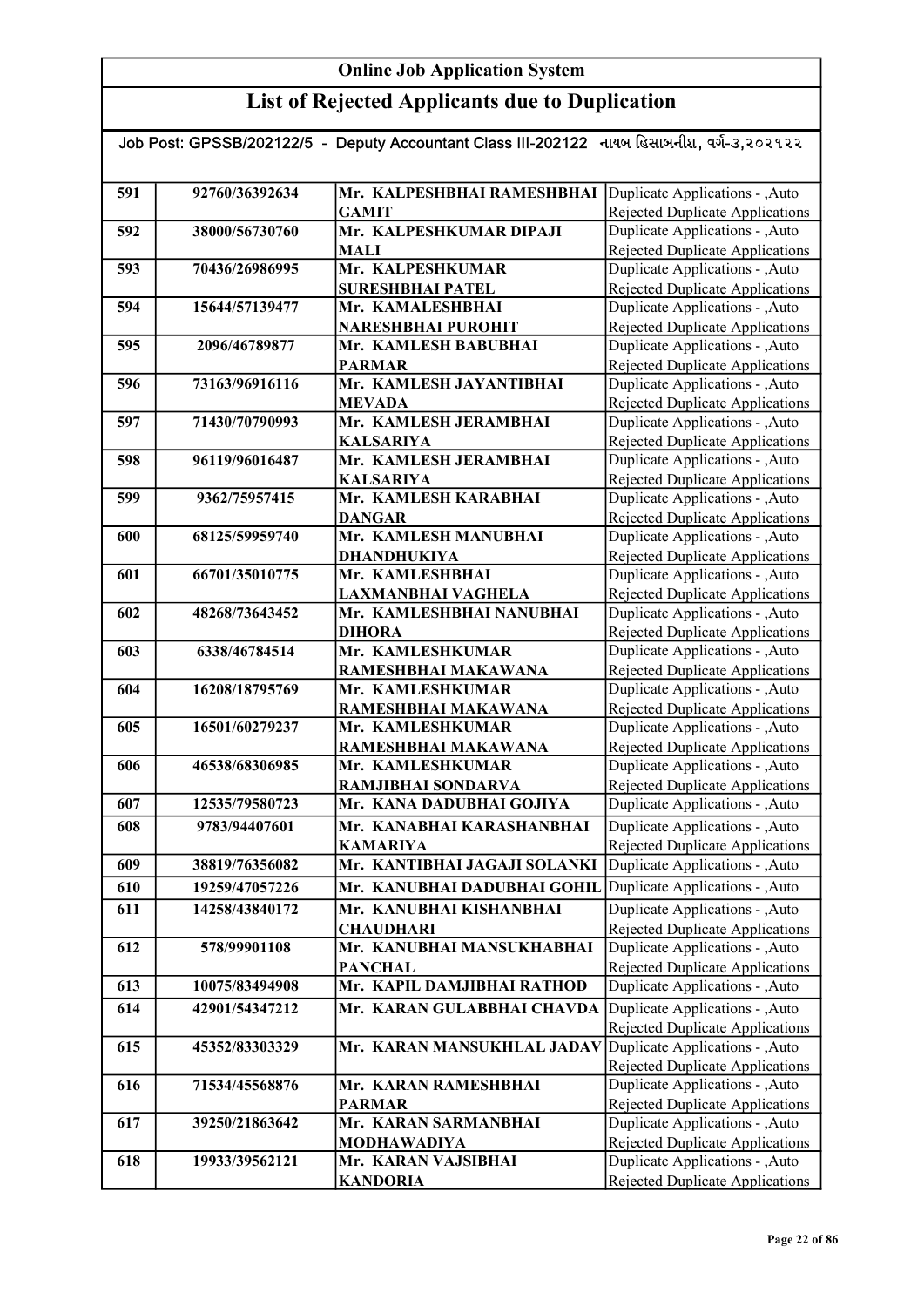| Job Post: GPSSB/202122/5 - Deputy Accountant Class III-202122 નાયબ હિસાબનીશ, વર્ગ-૩,૨૦૨૧૨૨ |                |                                               |                                                                    |  |
|--------------------------------------------------------------------------------------------|----------------|-----------------------------------------------|--------------------------------------------------------------------|--|
|                                                                                            |                |                                               |                                                                    |  |
| 619                                                                                        | 245/50110179   | Mr. KARANKUMAR GOVINDBHAI                     | Duplicate Applications - , Auto                                    |  |
|                                                                                            |                | <b>PATEL</b>                                  | Rejected Duplicate Applications                                    |  |
| 620                                                                                        | 10749/63352136 | Mr. KARANKUMAR                                | Duplicate Applications - , Auto                                    |  |
|                                                                                            |                | <b>JAYANTIBHAI RATHOD</b>                     | <b>Rejected Duplicate Applications</b>                             |  |
| 621                                                                                        | 75928/89905669 | Mr. KARANKUMAR                                | Duplicate Applications - , Auto                                    |  |
|                                                                                            |                | <b>MAHESHBHAI PARMAR</b>                      | <b>Rejected Duplicate Applications</b>                             |  |
| 622                                                                                        | 16055/32311906 | Mr. KARANSINH GABHUSINH                       | Duplicate Applications - , Auto                                    |  |
|                                                                                            |                | <b>CHAUHAN</b>                                | Rejected Duplicate Applications                                    |  |
| 623                                                                                        | 23486/60875118 | Mr. KARANSINH RAMJIBHAI                       | Duplicate Applications - , Auto                                    |  |
|                                                                                            |                | <b>RATHWA</b>                                 | Rejected Duplicate Applications                                    |  |
| 624                                                                                        | 67083/87296832 | Mr. KARNA PRABHATBHAI                         | Duplicate Applications - ,Auto                                     |  |
|                                                                                            |                | <b>DANGAR</b>                                 | Rejected Duplicate Applications                                    |  |
| 625                                                                                        | 75794/66956700 | Mr. KARTIKKUMAR                               | Duplicate Applications - , Auto                                    |  |
|                                                                                            |                | <b>CHANDUBHAI JADAV</b>                       | <b>Rejected Duplicate Applications</b>                             |  |
| 626                                                                                        | 82406/94748675 | Mr. KARTIKKUMAR<br><b>CHANDUBHAI JADAV</b>    | Duplicate Applications - , Auto                                    |  |
| 627                                                                                        | 9705/19758284  | Mr. KAUSHALBHAI                               | Rejected Duplicate Applications<br>Duplicate Applications - , Auto |  |
|                                                                                            |                | RAMESHBHAI VANIYA                             | Rejected Duplicate Applications                                    |  |
| 628                                                                                        | 17305/87388724 | Mr. KAUSHALKUMAR                              | Duplicate Applications - , Auto                                    |  |
|                                                                                            |                | <b>HARDASBHAI NALIYADRA</b>                   | Rejected Duplicate Applications                                    |  |
| 629                                                                                        | 72947/80899311 | Mr. KAUSHIK BHAI AMBALAL                      | Duplicate Applications - , Auto                                    |  |
|                                                                                            |                | <b>PARMAR</b>                                 | Rejected Duplicate Applications                                    |  |
| 630                                                                                        | 73663/86032043 | Mr. KAUSHIK LAKHAMANBHAI                      | Duplicate Applications - , Auto                                    |  |
|                                                                                            |                | <b>JOGAL</b>                                  | <b>Rejected Duplicate Applications</b>                             |  |
| 631                                                                                        | 16216/99121340 | Mr. KAUSHIKKUMAR                              | Duplicate Applications - , Auto                                    |  |
|                                                                                            |                | <b>BHAGAVATBHAI PATEL</b>                     | <b>Rejected Duplicate Applications</b>                             |  |
| 632                                                                                        | 53319/93134056 | Mr. KAUSHIKKUMAR                              | Duplicate Applications - , Auto                                    |  |
|                                                                                            |                | <b>BHAGAVATBHAI PATEL</b>                     | Rejected Duplicate Applications                                    |  |
| 633                                                                                        | 16368/42520515 | Mr. KAUSHIKKUMAR                              | Duplicate Applications - , Auto                                    |  |
|                                                                                            |                | DINESHBHAI VEKARIYA                           | <b>Rejected Duplicate Applications</b>                             |  |
| 634                                                                                        | 40233/44786939 | Mr. KAUSHIKKUMAR FATESINH                     | Duplicate Applications - , Auto                                    |  |
|                                                                                            |                | <b>CHAUHAN</b>                                | Rejected Duplicate Applications                                    |  |
| 635                                                                                        | 53833/23015300 | Mr. KAUSHIKKUMAR                              | Duplicate Applications - , Auto                                    |  |
| 636                                                                                        | 4185/90880271  | <b>GANESHBHAI SOLANKI</b><br>Mr. KAUSHIKKUMAR | Rejected Duplicate Applications<br>Duplicate Applications - , Auto |  |
|                                                                                            |                | RAMJIBHAI CHAUDHARI                           | Rejected Duplicate Applications                                    |  |
| 637                                                                                        | 82634/70956050 | Mr. KAUSHIKKUMAR                              | Duplicate Applications - , Auto                                    |  |
|                                                                                            |                | RAMJIBHAI CHAUDHARI                           | Rejected Duplicate Applications                                    |  |
| 638                                                                                        | 35435/43460416 | Mr. KAUSHIKKUMAR RUPAJI                       | Duplicate Applications - , Auto                                    |  |
|                                                                                            |                | <b>NINAMA</b>                                 | Rejected Duplicate Applications                                    |  |
| 639                                                                                        | 20702/34367638 | Mr. KAUSHIKKUMAR                              | Duplicate Applications - , Auto                                    |  |
|                                                                                            |                | <b>SURESHBHAI PARMAR</b>                      | Rejected Duplicate Applications                                    |  |
| 640                                                                                        | 4770/52081966  | Mr. KELA BIJAL MAKWANA                        | Duplicate Applications - , Auto                                    |  |
| 641                                                                                        | 17329/42605710 | Mr. KESHUR SOMATBHAI                          | Duplicate Applications - , Auto                                    |  |
|                                                                                            |                | <b>VAROTARIYA</b>                             | Rejected Duplicate Applications                                    |  |
| 642                                                                                        | 90324/23107037 | Mr. KETAN KUMAR PREMJI BHAI                   | Duplicate Applications - , Auto                                    |  |
|                                                                                            |                | <b>BABARIYA</b>                               | Rejected Duplicate Applications                                    |  |
| 643                                                                                        | 29155/69548605 | Mr. KETANBHAI BHANUBHAI                       | Duplicate Applications - , Auto                                    |  |
|                                                                                            |                | <b>BARAIYA</b>                                | Rejected Duplicate Applications                                    |  |
| 644                                                                                        | 20077/86056309 | Mr. KETANBHAI BHARATBHAI                      | Duplicate Applications - , Auto                                    |  |
|                                                                                            |                | <b>SARVAIYA</b>                               | <b>Rejected Duplicate Applications</b>                             |  |
| 645                                                                                        | 56515/67127558 | Mr. KETANBHAI GOVINDBHAI                      | Duplicate Applications - , Auto                                    |  |
|                                                                                            |                | <b>SOLAMIYA</b>                               | Rejected Duplicate Applications                                    |  |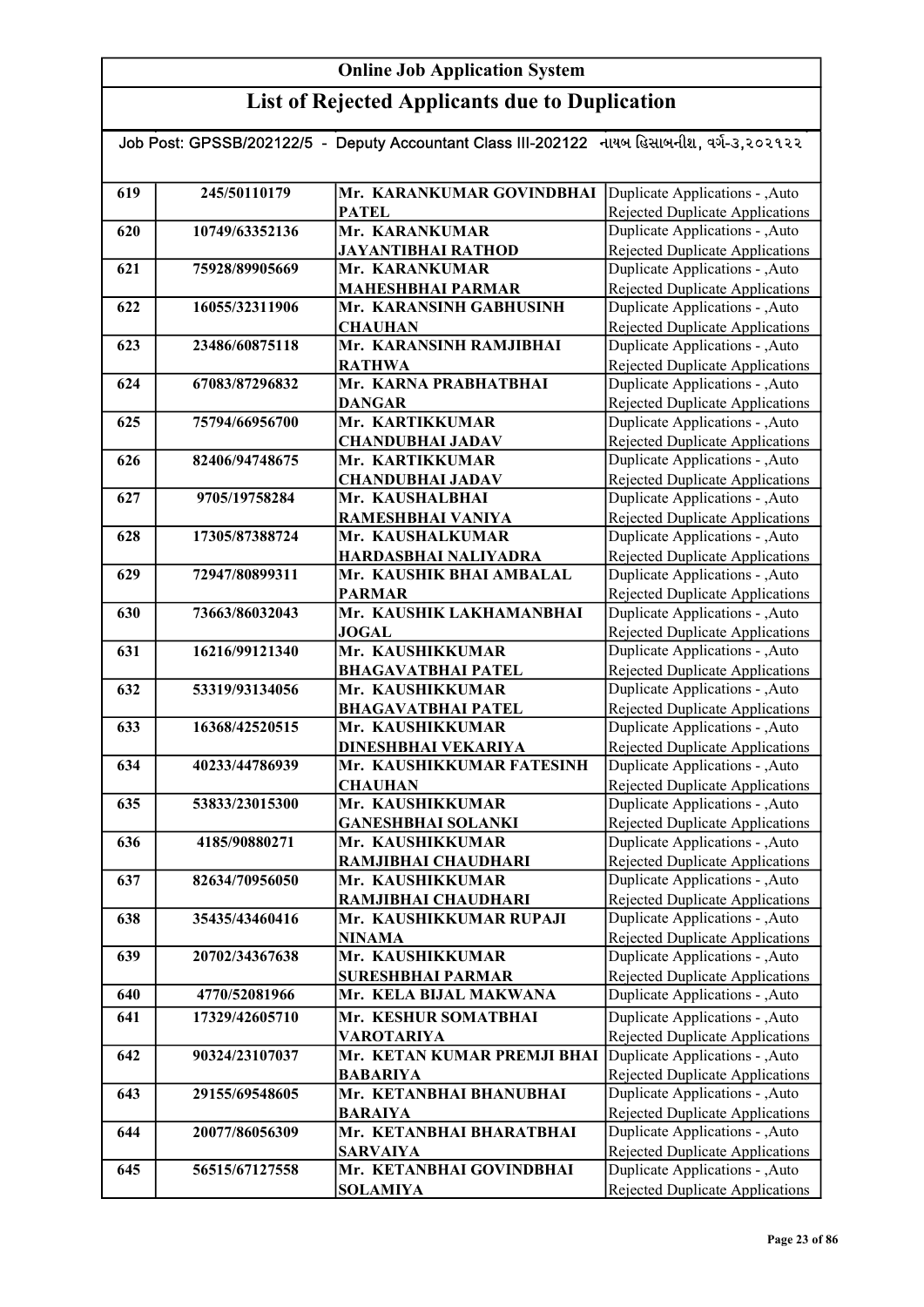| Job Post: GPSSB/202122/5 - Deputy Accountant Class III-202122 નાયબ હિસાબનીશ, વર્ગ-૩,૨૦૨૧૨૨ |                |                                                           |                                                                           |  |
|--------------------------------------------------------------------------------------------|----------------|-----------------------------------------------------------|---------------------------------------------------------------------------|--|
|                                                                                            |                |                                                           |                                                                           |  |
| 646                                                                                        | 24997/88674849 | Mr. KETANBHAI ILESHBHAI                                   | Duplicate Applications - , Auto                                           |  |
|                                                                                            |                | <b>PATEL</b>                                              | Rejected Duplicate Applications                                           |  |
| 647                                                                                        | 91950/32792735 | Mr. KETANKUMAR DINESHBHAI                                 | Duplicate Applications - , Auto                                           |  |
|                                                                                            |                | <b>PATEL</b>                                              | <b>Rejected Duplicate Applications</b>                                    |  |
| 648                                                                                        | 81706/84378368 | Mr. KEVAL CHIMANLAL JOSHI                                 | Duplicate Applications - , Auto                                           |  |
| 649                                                                                        | 57072/88078743 | Mr. KEVALKUMAR ISHVARBHAI                                 | Duplicate Applications - , Auto                                           |  |
|                                                                                            |                | <b>VAGHELA</b>                                            | Rejected Duplicate Applications                                           |  |
| 650                                                                                        | 33231/27981471 | Mr. KEYUR ARVINDBHAI                                      | Duplicate Applications - , Auto                                           |  |
|                                                                                            |                | <b>VAGHELA</b>                                            | <b>Rejected Duplicate Applications</b>                                    |  |
| 651                                                                                        | 16505/48659034 | Mr. KEYUR JAYANTILAL MODI                                 | Duplicate Applications - , Auto                                           |  |
| 652                                                                                        | 56643/81252820 | Mr. KEYUR RAJUBHAI PARMAR                                 | Duplicate Applications - , Auto                                           |  |
| 653                                                                                        | 46548/88610933 | Mr. KHIMJIBHAI LAKHMANBHAI                                | Duplicate Applications - , Auto                                           |  |
|                                                                                            |                | <b>KOLI</b>                                               | <b>Rejected Duplicate Applications</b>                                    |  |
| 654                                                                                        | 50559/41088953 | Mr. KHUSHALBHAI PUNJABHAI                                 | Duplicate Applications - , Auto                                           |  |
|                                                                                            |                | <b>VORA</b>                                               | <b>Rejected Duplicate Applications</b>                                    |  |
| 655                                                                                        | 9509/80657797  | Mr. KIRAN BHAGABHAI THAKOR                                | Duplicate Applications - , Auto                                           |  |
| 656                                                                                        | 25268/63396484 | Mr. KIRAN LALJIBHAI LODHA                                 | Duplicate Applications - , Auto                                           |  |
| 657                                                                                        | 41748/23015656 | Mr. KIRAN RAMJIBHAI PARMAR                                | Duplicate Applications - , Auto                                           |  |
| 658                                                                                        | 71822/32834547 | Mr. KIRANBHAI BHIKHABHAI                                  | Duplicate Applications - , Auto                                           |  |
|                                                                                            |                | <b>BAVALIYA</b>                                           | Rejected Duplicate Applications                                           |  |
| 659                                                                                        | 75054/54061023 | Mr. KIRANJI DASHARATHJI                                   | Duplicate Applications - , Auto                                           |  |
| 660                                                                                        | 77750/94981204 | <b>THAKOR</b><br>Mr. KIRANKUMAR AMARATJI                  | <b>Rejected Duplicate Applications</b><br>Duplicate Applications - , Auto |  |
|                                                                                            |                | <b>VAGHELA</b>                                            | Rejected Duplicate Applications                                           |  |
| 661                                                                                        | 42845/79682844 | Mr. KIRANKUMAR BALAKDAS                                   | Duplicate Applications - , Auto                                           |  |
|                                                                                            |                | <b>SADHU</b>                                              | Rejected Duplicate Applications                                           |  |
| 662                                                                                        | 7877/34824301  | Mr. KIRANKUMAR                                            | Duplicate Applications - , Auto                                           |  |
|                                                                                            |                | <b>BHAGAVANBHAI BAROT</b>                                 | <b>Rejected Duplicate Applications</b>                                    |  |
| 663                                                                                        | 62824/31477162 | Mr. KIRANKUMAR REVAJI                                     | Duplicate Applications - , Auto                                           |  |
|                                                                                            |                | <b>THAKOR</b>                                             | <b>Rejected Duplicate Applications</b>                                    |  |
| 664                                                                                        | 55550/90895547 | Mr. KIRANKUMAR VELABHAI                                   | Duplicate Applications - , Auto                                           |  |
|                                                                                            |                | <b>MAKAVANA</b>                                           | Rejected Duplicate Applications                                           |  |
| 665                                                                                        | 35617/92993449 | Mr. KIRANSINH HIMMATSINH                                  | Duplicate Applications - , Auto                                           |  |
| 666                                                                                        | 72330/26544990 | <b>KHER</b><br>Mr. KIRTANBHAI JIVABHAI                    | Rejected Duplicate Applications<br>Duplicate Applications - , Auto        |  |
|                                                                                            |                | <b>HUMBAL</b>                                             | Rejected Duplicate Applications                                           |  |
| 667                                                                                        | 81108/76666724 | Mr. KISANBHAI JAYANTIBHAI                                 | Duplicate Applications - ,Auto                                            |  |
|                                                                                            |                | <b>RAVAL</b>                                              | Rejected Duplicate Applications                                           |  |
| 668                                                                                        | 79322/99982753 | Mr. KISHAN DAMJIBHAI DABHI                                | Duplicate Applications - , Auto                                           |  |
| 669                                                                                        | 91755/72365789 | Mr. KISHAN HAJABHAI GADHVI                                | Duplicate Applications - , Auto                                           |  |
| 670                                                                                        | 48758/20290581 | Mr. KISHANBHAI ARASHIBHAI                                 | Duplicate Applications - , Auto                                           |  |
|                                                                                            |                | <b>LUVA</b>                                               | <b>Rejected Duplicate Applications</b>                                    |  |
| 671                                                                                        | 17984/55230048 | Mr. KISHANBHAI VAGHABHAI                                  | Duplicate Applications - , Auto                                           |  |
|                                                                                            |                | <b>MEGHVAL</b>                                            | <b>Rejected Duplicate Applications</b>                                    |  |
| 672                                                                                        | 81980/72448038 | Mr. KRUNALBHAI RAJESHBHAI                                 | Duplicate Applications - , Auto                                           |  |
|                                                                                            |                | <b>PATEL</b>                                              | <b>Rejected Duplicate Applications</b>                                    |  |
| 673                                                                                        | 88253/76613055 | Mr. KRUNALKUMAR BHANUBHAI Duplicate Applications - , Auto |                                                                           |  |
|                                                                                            |                | <b>SOLANKI</b>                                            | Rejected Duplicate Applications                                           |  |
| 674                                                                                        | 34291/73918659 | Mr. KRUSHANGBHAI<br><b>UPESHKUMAR PATEL</b>               | Duplicate Applications - , Auto<br>Rejected Duplicate Applications        |  |
| 675                                                                                        | 50208/95590651 | Mr. KRUTIKBHAI MOHANBHAI                                  | Duplicate Applications - , Auto                                           |  |
|                                                                                            |                | <b>PALAS</b>                                              | Rejected Duplicate Applications                                           |  |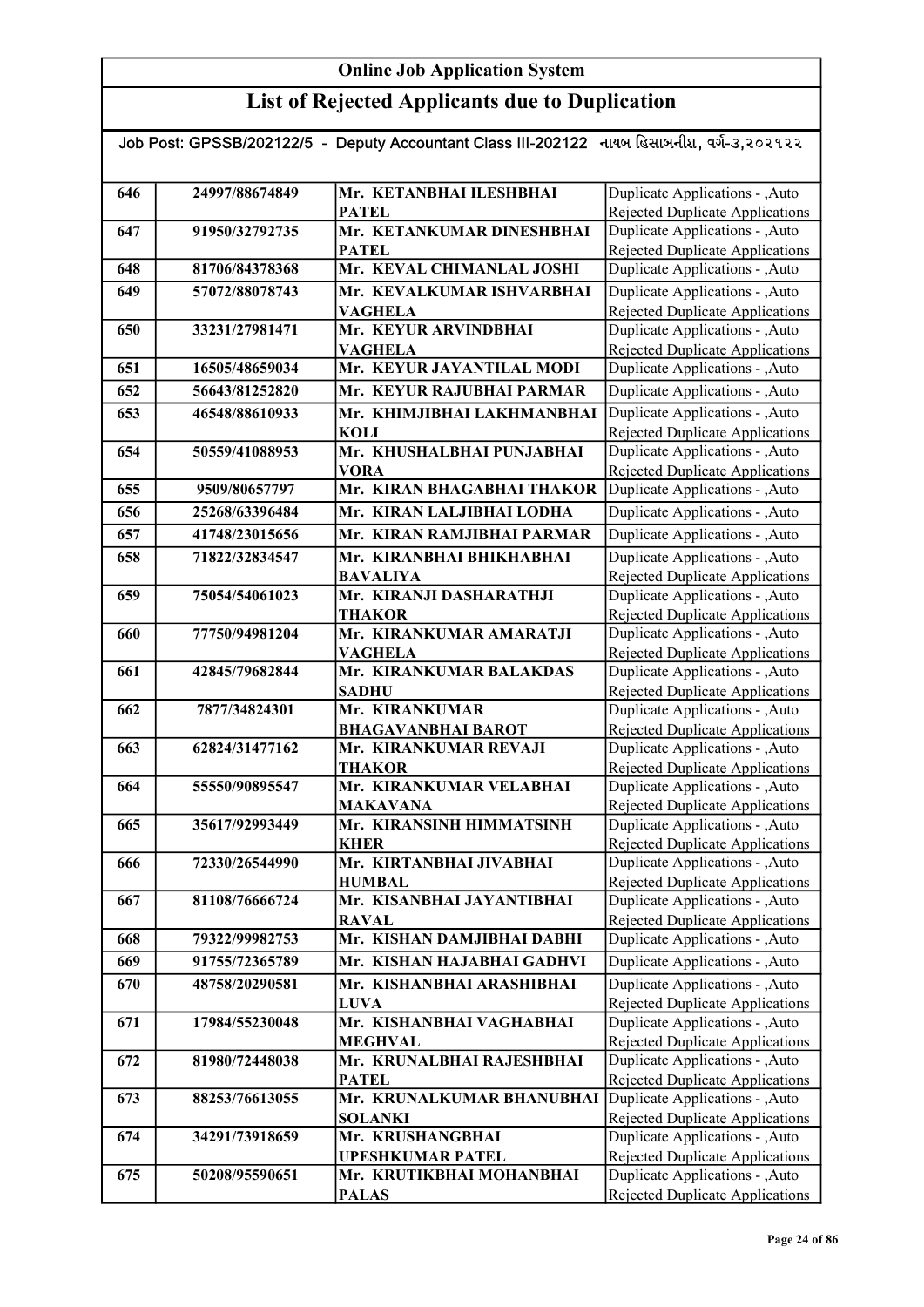| Job Post: GPSSB/202122/5 - Deputy Accountant Class III-202122 નાયબ હિસાબનીશ, વર્ગ-૩,૨૦૨૧૨૨ |                |                                                             |                                                                    |  |
|--------------------------------------------------------------------------------------------|----------------|-------------------------------------------------------------|--------------------------------------------------------------------|--|
|                                                                                            |                |                                                             |                                                                    |  |
| 676                                                                                        | 585/85591732   | Mr. KULDEEP JAYNTILAL                                       | Duplicate Applications - , Auto                                    |  |
|                                                                                            |                | <b>ASODIYA</b>                                              | Rejected Duplicate Applications                                    |  |
| 677                                                                                        | 81252/24151587 | Mr. KULDEEP JITENDRAKUMAR                                   | Duplicate Applications - , Auto                                    |  |
|                                                                                            |                | <b>GOHIL</b>                                                | <b>Rejected Duplicate Applications</b>                             |  |
| 678                                                                                        | 2725/75159022  | Mr. KULDEEPSINH HARABHAI                                    | Duplicate Applications - , Auto                                    |  |
|                                                                                            |                | <b>VAGHELA</b>                                              | Rejected Duplicate Applications                                    |  |
| 679                                                                                        | 97894/43129318 | Mr. KULDEEPSINH                                             | Duplicate Applications - , Auto                                    |  |
|                                                                                            |                | LAGDHIRSINH CHUDASAMA                                       | Rejected Duplicate Applications                                    |  |
| 680                                                                                        | 37816/23164689 | Mr. KULDIP RAMSING BHAI                                     | Duplicate Applications - , Auto                                    |  |
|                                                                                            |                | <b>RATHOD</b>                                               | Rejected Duplicate Applications                                    |  |
| 681                                                                                        | 27123/52199612 | Mr. KULDIP VINODBHAI                                        | Duplicate Applications - , Auto                                    |  |
|                                                                                            |                | <b>RACHHADIYA</b>                                           | <b>Rejected Duplicate Applications</b>                             |  |
| 682                                                                                        | 6658/41477936  | Mr. KULDIPKUMAR HEMUDAN                                     | Duplicate Applications - , Auto                                    |  |
|                                                                                            |                | <b>RATNU</b>                                                | <b>Rejected Duplicate Applications</b>                             |  |
| 683                                                                                        | 39861/32997023 | Mr. KULDIPSINH ANIRUDDHSINH                                 | Duplicate Applications - , Auto                                    |  |
| 684                                                                                        | 52306/36979416 | <b>VAGHELA</b><br>Mr. KULDIPSINH DILIPSINH ZALA             | Rejected Duplicate Applications<br>Duplicate Applications - , Auto |  |
|                                                                                            |                |                                                             | Rejected Duplicate Applications                                    |  |
| 685                                                                                        | 97847/20664010 | Mr. KUMPABHAI TARABHAI                                      | Duplicate Applications - , Auto                                    |  |
|                                                                                            |                | <b>CHAUDHARI</b>                                            | <b>Rejected Duplicate Applications</b>                             |  |
| 686                                                                                        | 10651/74375405 | Mr. KUNDAN SOMABHAI DABHI                                   | Duplicate Applications - , Auto                                    |  |
| 687                                                                                        | 28111/98647193 | Mr. KUSH RAMESHBHAI PATEL                                   | Duplicate Applications - , Auto                                    |  |
| 688                                                                                        | 6328/99889052  | Mr. LAKHAN JAGDISHBHAI VYAS                                 | Duplicate Applications - , Auto                                    |  |
|                                                                                            |                |                                                             | <b>Rejected Duplicate Applications</b>                             |  |
| 689                                                                                        | 71603/34645396 | Mr. LAKHU NARANBHAI KARIYA                                  | Duplicate Applications - , Auto                                    |  |
| 690                                                                                        | 21684/56905331 | Mr. LAKHUBHAI DANABHAI                                      | Duplicate Applications - , Auto                                    |  |
|                                                                                            |                | <b>SISODIYA</b>                                             | <b>Rejected Duplicate Applications</b>                             |  |
| 691                                                                                        | 38647/22841742 | Mr. LAKKIRAJ NARENDRASINH                                   | Duplicate Applications - , Auto                                    |  |
|                                                                                            |                | ZALA                                                        | <b>Rejected Duplicate Applications</b>                             |  |
| 692                                                                                        | 47235/70376928 | Mr. LALITCHANDRA BACHUBHAI                                  | Duplicate Applications - , Auto                                    |  |
|                                                                                            |                | VISAVADIYA                                                  | Rejected Duplicate Applications                                    |  |
| 693                                                                                        | 5608/92260483  | Mr. LALITKUMAR GANPATBHAI                                   | Duplicate Applications - , Auto                                    |  |
|                                                                                            |                | <b>RAJ</b>                                                  | Rejected Duplicate Applications                                    |  |
| 694                                                                                        | 57337/25363390 | Mr. LALJEEBHAI BHUPATBHAI                                   | Auto Applications - ,Auto                                          |  |
|                                                                                            |                | <b>GABU</b>                                                 | Rejected Duplicate Applications                                    |  |
| 695                                                                                        | 15271/49723917 | Mr. LALJI PRAVINBHAI RATHOD                                 | Duplicate Applications - , Auto                                    |  |
| 696                                                                                        | 749/58397327   | Mr. LALJIBHAI GOBARBHAI                                     | Duplicate Applications - , Auto                                    |  |
|                                                                                            |                | <b>SANKHAT</b>                                              | Rejected Duplicate Applications                                    |  |
| 697                                                                                        | 4849/93743695  | Mr. LALJIBHAI MAVJIBHAI                                     | Duplicate Applications - , Auto                                    |  |
|                                                                                            |                | <b>MAKWANA</b>                                              | <b>Rejected Duplicate Applications</b>                             |  |
| 698                                                                                        | 15795/53986619 | Mr. LALSING CHEHRAJI PARMAR Duplicate Applications - , Auto |                                                                    |  |
|                                                                                            |                |                                                             | Rejected Duplicate Applications                                    |  |
| 699                                                                                        | 48563/38104192 | Mr. MAGESHBHAI ISHVARBHAI                                   | Duplicate Applications - , Auto                                    |  |
|                                                                                            |                | <b>VASAVA</b>                                               | <b>Rejected Duplicate Applications</b>                             |  |
| 700                                                                                        | 52677/41858938 | Mr. MAGESHBHAI ISHVARBHAI                                   | Duplicate Applications - , Auto                                    |  |
|                                                                                            |                | VASAVA                                                      | Rejected Duplicate Applications                                    |  |
| 701                                                                                        | 48273/55633843 | Mr. MAHAMMADHUSEN                                           | Duplicate Applications - ,Auto                                     |  |
|                                                                                            |                | <b>FAKRUDDINBHAI PISAVADI</b>                               | Rejected Duplicate Applications                                    |  |
| 702                                                                                        | 30863/43594208 | Mr. MAHAMMADVARIS                                           | Duplicate Applications - , Auto                                    |  |
|                                                                                            |                | <b>ABDULRAHEMAN RATHOD</b>                                  | Rejected Duplicate Applications                                    |  |
| 703                                                                                        | 45158/79367357 | Mr. MAHEKBHAI                                               | Duplicate Applications - , Auto                                    |  |
|                                                                                            |                | PARSHOTAMBHAI BERANI                                        | Rejected Duplicate Applications                                    |  |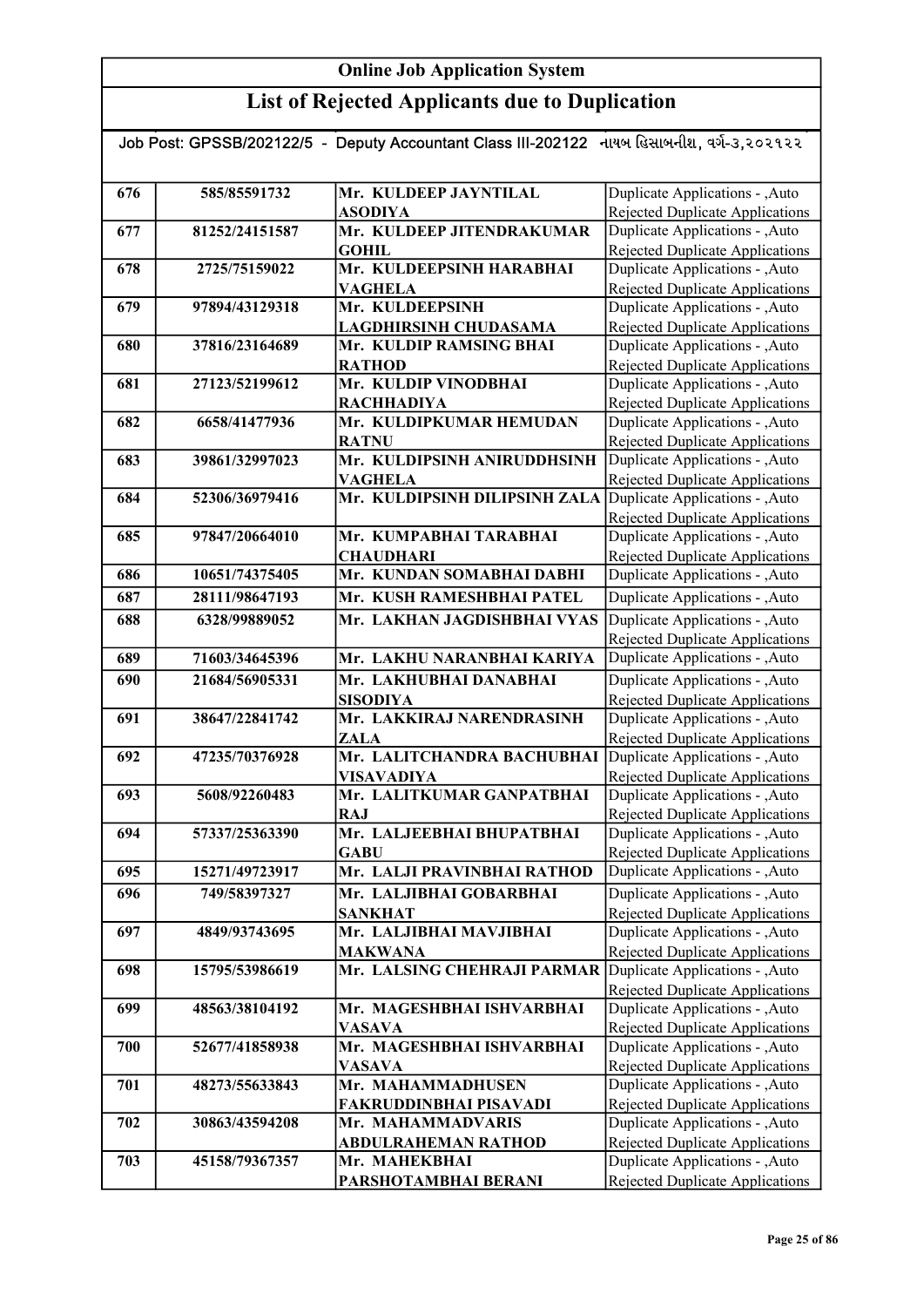| Job Post: GPSSB/202122/5 - Deputy Accountant Class III-202122 નાયબ હિસાબનીશ, વર્ગ-૩,૨૦૨૧૨૨ |                |                                             |                                                                    |  |
|--------------------------------------------------------------------------------------------|----------------|---------------------------------------------|--------------------------------------------------------------------|--|
|                                                                                            |                |                                             |                                                                    |  |
| 704                                                                                        | 74999/44801908 | Mr. MAHENDRA BHIKHABHAI                     | Duplicate Applications - , Auto                                    |  |
|                                                                                            |                | <b>VAGHRI</b>                               | Rejected Duplicate Applications                                    |  |
| 705                                                                                        | 8305/29382154  | Mr. MAHENDRA PRAVINBHAI                     | Duplicate Applications - , Auto                                    |  |
|                                                                                            |                | <b>SOLANKI</b>                              | <b>Rejected Duplicate Applications</b>                             |  |
| 706                                                                                        | 43839/35631246 | Mr. MAHENDRABHAI HEMABHAI                   | Duplicate Applications - , Auto                                    |  |
|                                                                                            |                | <b>CHAUDHARY</b>                            | Rejected Duplicate Applications                                    |  |
| 707                                                                                        | 69822/71103380 | Mr. MAHENDRABHAI                            | Duplicate Applications - , Auto                                    |  |
|                                                                                            |                | LAXMANBHAI KALASVA                          | Rejected Duplicate Applications                                    |  |
| 708                                                                                        | 29955/98668092 | Mr. MAHENDRAKUMAR                           | Duplicate Applications - , Auto                                    |  |
|                                                                                            |                | VIJAYBHAI PATANI                            | Rejected Duplicate Applications                                    |  |
| 709                                                                                        | 26085/59049086 | Mr. MAHENDRASINH BALUSINH                   | Duplicate Applications - , Auto                                    |  |
|                                                                                            |                | <b>MAKVANA</b><br>Mr. MAHENDRASINH BHIMSINH | Rejected Duplicate Applications                                    |  |
| 710                                                                                        | 65073/12221748 |                                             | Duplicate Applications - , Auto                                    |  |
| 711                                                                                        | 41256/66899931 | <b>RAJPUROHIT</b><br>Mr. MAHENDRASINH       | Rejected Duplicate Applications<br>Duplicate Applications - , Auto |  |
|                                                                                            |                | <b>LAGDHIRSINH VAGHELA</b>                  | Rejected Duplicate Applications                                    |  |
| 712                                                                                        | 85366/57165152 | Mr. MAHESH CHATURBHAI                       | Duplicate Applications - , Auto                                    |  |
|                                                                                            |                | <b>PARMAR</b>                               | Rejected Duplicate Applications                                    |  |
| 713                                                                                        | 78347/69412285 | Mr. MAHESH JAGDISHBHAI                      | Duplicate Applications - , Auto                                    |  |
|                                                                                            |                | <b>SAKRIYA</b>                              | Rejected Duplicate Applications                                    |  |
| 714                                                                                        | 73779/72252610 | Mr. MAHESH RAJABHAI                         | Duplicate Applications - , Auto                                    |  |
|                                                                                            |                | <b>THORIYA</b>                              | Rejected Duplicate Applications                                    |  |
| 715                                                                                        | 17437/63641144 | Mr. MAHESHBHAGAT                            | Duplicate Applications - , Auto                                    |  |
|                                                                                            |                | RANCHHODBHAGAT SANIYA                       | Rejected Duplicate Applications                                    |  |
| 716                                                                                        | 19415/85166955 | Mr. MAHESHBHAI MASHRUBHAI                   | Duplicate Applications - , Auto                                    |  |
|                                                                                            |                | <b>MAKWANA</b>                              | Rejected Duplicate Applications                                    |  |
| 717                                                                                        | 14367/48378638 | Mr. MAHESHBHAI                              | Duplicate Applications - , Auto                                    |  |
|                                                                                            |                | PRABHATBHAI DESAI                           | <b>Rejected Duplicate Applications</b>                             |  |
| 718                                                                                        | 594/59194060   | Mr. MAHESHBHAI RAMESHBHAI                   | Duplicate Applications - , Auto                                    |  |
|                                                                                            |                | <b>MAKWANA</b>                              | <b>Rejected Duplicate Applications</b>                             |  |
| 719                                                                                        | 16640/30527035 | Mr. MAHESHJI VADASANGJI                     | Duplicate Applications - , Auto                                    |  |
|                                                                                            |                | <b>THAKOR</b>                               | Rejected Duplicate Applications                                    |  |
| 720                                                                                        | 54473/12800492 | Mr. MAHESHKUMAR POPATJI                     | Duplicate Applications - , Auto                                    |  |
|                                                                                            |                | <b>GALVADIYA</b>                            | Rejected Duplicate Applications                                    |  |
| 721                                                                                        | 66450/91711408 | Mr. MAHESHKUMAR RAMAJI                      | Duplicate Applications - , Auto                                    |  |
|                                                                                            |                | <b>BHIL</b>                                 | <b>Rejected Duplicate Applications</b>                             |  |
| 722                                                                                        | 95056/83755731 | Mr. MAHESHKUMAR RATNAJI                     | Duplicate Applications - , Auto                                    |  |
| 723                                                                                        | 8509/94819056  | <b>PANDOR</b><br>Mr. MAHIPALSINH            | Rejected Duplicate Applications<br>Duplicate Applications - , Auto |  |
|                                                                                            |                | <b>INDRAVIJAYSINH ZALA</b>                  | Rejected Duplicate Applications                                    |  |
| 724                                                                                        | 90348/55022750 | Mr. MAITRAMKUMAR                            | Duplicate Applications - , Auto                                    |  |
|                                                                                            |                | MULAJIBHAI JUDAL                            | Rejected Duplicate Applications                                    |  |
| 725                                                                                        | 25301/31965465 | Mr. MALDEBHAI RAMBHAI                       | Duplicate Applications - , Auto                                    |  |
|                                                                                            |                | <b>DAMANIYA</b>                             | Rejected Duplicate Applications                                    |  |
| 726                                                                                        | 62512/13065933 | Mr. MANANKUMAR SUNILBHAI                    | Duplicate Applications - , Auto                                    |  |
|                                                                                            |                | <b>DARJI</b>                                | Rejected Duplicate Applications                                    |  |
| 727                                                                                        | 7507/40297705  | Mr. MANCHHABHAI MEVABHAI                    | Duplicate Applications - , Auto                                    |  |
|                                                                                            |                | <b>KUMBHAR</b>                              | Rejected Duplicate Applications                                    |  |
| 728                                                                                        | 1549/17284715  | Mr. MANESHBHAI RAVISHBHAI                   | Duplicate Applications - , Auto                                    |  |
|                                                                                            |                | <b>VASAVA</b>                               | Rejected Duplicate Applications                                    |  |
| 729                                                                                        | 48728/87061906 | Mr. MANGALBHAI PRABHUBHAI                   | Duplicate Applications - , Auto                                    |  |
|                                                                                            |                | <b>SOLAMIYA</b>                             | Rejected Duplicate Applications                                    |  |
| 730                                                                                        | 42844/20616842 | Mr. MANHARBHAI GOVINDBHAI                   | Duplicate Applications - , Auto                                    |  |
|                                                                                            |                | <b>PARMAR</b>                               | Rejected Duplicate Applications                                    |  |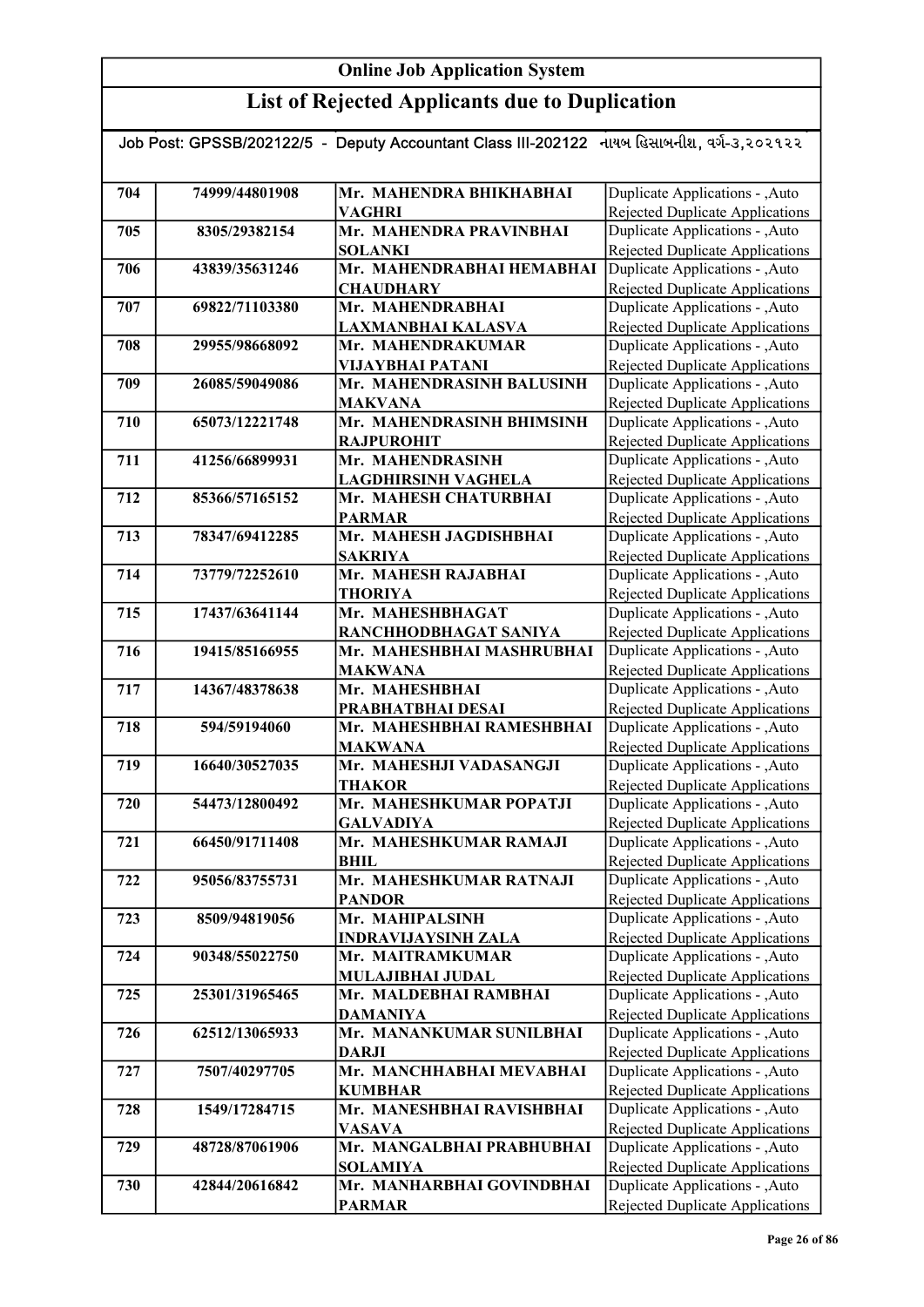| Job Post: GPSSB/202122/5 - Deputy Accountant Class III-202122 નાયબ હિસાબનીશ, વર્ગ-૩,૨૦૨૧૨૨ |                |                                                |                                                                           |  |
|--------------------------------------------------------------------------------------------|----------------|------------------------------------------------|---------------------------------------------------------------------------|--|
|                                                                                            |                |                                                |                                                                           |  |
| 731                                                                                        | 17197/89333164 | Mr. MANISH BHAI DAMU BHAI                      | Duplicate Applications - , Auto                                           |  |
|                                                                                            |                | <b>THAKARE</b>                                 | Rejected Duplicate Applications                                           |  |
| 732                                                                                        | 68000/98510768 | Mr. MANISH GOPALBHAI                           | Duplicate Applications - , Auto                                           |  |
|                                                                                            |                | <b>RATHOD</b>                                  | Rejected Duplicate Applications                                           |  |
| 733                                                                                        | 3500/52210568  | Mr. MANISH MANILAL                             | Duplicate Applications - , Auto                                           |  |
|                                                                                            |                | <b>AMBALIYA</b>                                | <b>Rejected Duplicate Applications</b>                                    |  |
| 734                                                                                        | 78292/62244686 | Mr. MANISH PARSHOTTAMBHAI                      | Duplicate Applications - , Auto                                           |  |
|                                                                                            |                | <b>KANZARIYA</b>                               | <b>Rejected Duplicate Applications</b>                                    |  |
| 735                                                                                        | 79096/22489323 | Mr. MANISHKUMAR AMBALAL                        | Duplicate Applications - , Auto                                           |  |
|                                                                                            |                | <b>ROHIT</b>                                   | <b>Rejected Duplicate Applications</b>                                    |  |
| 736                                                                                        | 24210/73130803 | Mr. MANISHKUMAR ANILBHAI                       | Duplicate Applications - , Auto                                           |  |
| 737                                                                                        | 90440/27252464 | <b>CHAUDHARI</b><br>Mr. MANISHKUMAR DINESHBHAI | Rejected Duplicate Applications<br>Duplicate Applications - , Auto        |  |
|                                                                                            |                | <b>KHARSAN</b>                                 | <b>Rejected Duplicate Applications</b>                                    |  |
| 738                                                                                        | 57659/74127333 | Mr. MANISHKUMAR                                | Duplicate Applications - , Auto                                           |  |
|                                                                                            |                | <b>MADHABHAI KATHAD</b>                        | Rejected Duplicate Applications                                           |  |
| 739                                                                                        | 65717/45684978 | Mr. MANISHKUMAR NATHALAL                       | Duplicate Applications - , Auto                                           |  |
|                                                                                            |                | <b>VAGHELA</b>                                 | Rejected Duplicate Applications                                           |  |
| 740                                                                                        | 20682/41484350 | Mr. MANOJBHAI JAMABHAI                         | Duplicate Applications - , Auto                                           |  |
|                                                                                            |                | <b>BOCHAL</b>                                  | Rejected Duplicate Applications                                           |  |
| 741                                                                                        | 54803/71988466 | Mr. MANOJKUMAR                                 | Duplicate Applications - , Auto                                           |  |
|                                                                                            |                | <b>BHARATBHAI SOLANKI</b>                      | Rejected Duplicate Applications                                           |  |
| 742                                                                                        | 27331/63219840 | Mr. MANOJKUMAR KANTILAL                        | Duplicate Applications - , Auto                                           |  |
|                                                                                            |                | <b>RANA</b>                                    | Rejected Duplicate Applications                                           |  |
| 743                                                                                        | 72263/81334331 | Mr. MANSUNGJI CHENAJI                          | Duplicate Applications - , Auto                                           |  |
|                                                                                            |                | <b>RANERA</b>                                  | Rejected Duplicate Applications                                           |  |
| 744                                                                                        | 51739/71934775 | Mr. MANTHAN KANABHAI                           | Duplicate Applications - , Auto                                           |  |
| 745                                                                                        |                | <b>GANOLIYA</b><br>Mr. MANTHAN VATSALBHAI      | Rejected Duplicate Applications                                           |  |
|                                                                                            | 348/69594635   | <b>BAROT</b>                                   | Duplicate Applications - , Auto<br><b>Rejected Duplicate Applications</b> |  |
| 746                                                                                        | 21595/11401496 | Mr. MANTHANKUMAR                               | Duplicate Applications - , Auto                                           |  |
|                                                                                            |                | <b>MADHUSUDAN MASTER</b>                       | Rejected Duplicate Applications                                           |  |
| 747                                                                                        | 90297/10429287 | Mr. MANUBHAI KHEMABHAI                         | Duplicate Applications - , Auto                                           |  |
|                                                                                            |                | SOLANKI                                        | Rejected Duplicate Applications                                           |  |
| 748                                                                                        | 71298/83003085 | Mr. MANVENDRASINH                              | Duplicate Applications - , Auto                                           |  |
|                                                                                            |                | <b>ARJUNSINH SOLANKI</b>                       | <b>Rejected Duplicate Applications</b>                                    |  |
| 749                                                                                        | 79883/40510768 | Mr. MARUTISINH LAXMANSINH                      | Duplicate Applications - , Auto                                           |  |
|                                                                                            |                | <b>CHAUHAN</b>                                 | <b>Rejected Duplicate Applications</b>                                    |  |
| 750                                                                                        | 20748/54263935 | Mr. MAULIK HASMUKHBHAI                         | Duplicate Applications - , Auto                                           |  |
|                                                                                            |                | ZAPADIYA                                       | Rejected Duplicate Applications                                           |  |
| 751                                                                                        | 93262/52751663 | Mr. MAULIK KANJIBHAI RATHOD                    | Duplicate Applications - , Auto                                           |  |
| 752                                                                                        | 70751/22336605 | Mr. MAYANK BHAI BHAGAVAN                       | Duplicate Applications - , Auto                                           |  |
|                                                                                            |                | <b>BHAI NAKUM</b>                              | Rejected Duplicate Applications                                           |  |
| 753                                                                                        | 70897/45923658 | Mr. MAYANK BHAI BHAGAVAN                       | Duplicate Applications - , Auto                                           |  |
| 754                                                                                        |                | <b>BHAI NAKUM</b><br>Mr. MAYANK JAGDISHBHAI    | Rejected Duplicate Applications<br>Duplicate Applications - , Auto        |  |
|                                                                                            | 20309/56999502 | <b>GOJIYA</b>                                  | Rejected Duplicate Applications                                           |  |
| 755                                                                                        | 20448/12431070 | Mr. MAYANK JAGDISHBHAI                         | Duplicate Applications - , Auto                                           |  |
|                                                                                            |                | <b>GOJIYA</b>                                  | Rejected Duplicate Applications                                           |  |
| 756                                                                                        | 14388/92068928 | Mr. MAYANK MAHESHBHAI                          | Duplicate Applications - , Auto                                           |  |
|                                                                                            |                | <b>MAKWANA</b>                                 | <b>Rejected Duplicate Applications</b>                                    |  |
| 757                                                                                        | 36251/49700804 | Mr. MAYANKKUMAR                                | Duplicate Applications - , Auto                                           |  |
|                                                                                            |                | MADHAVLAL CHAUDHARI                            | <b>Rejected Duplicate Applications</b>                                    |  |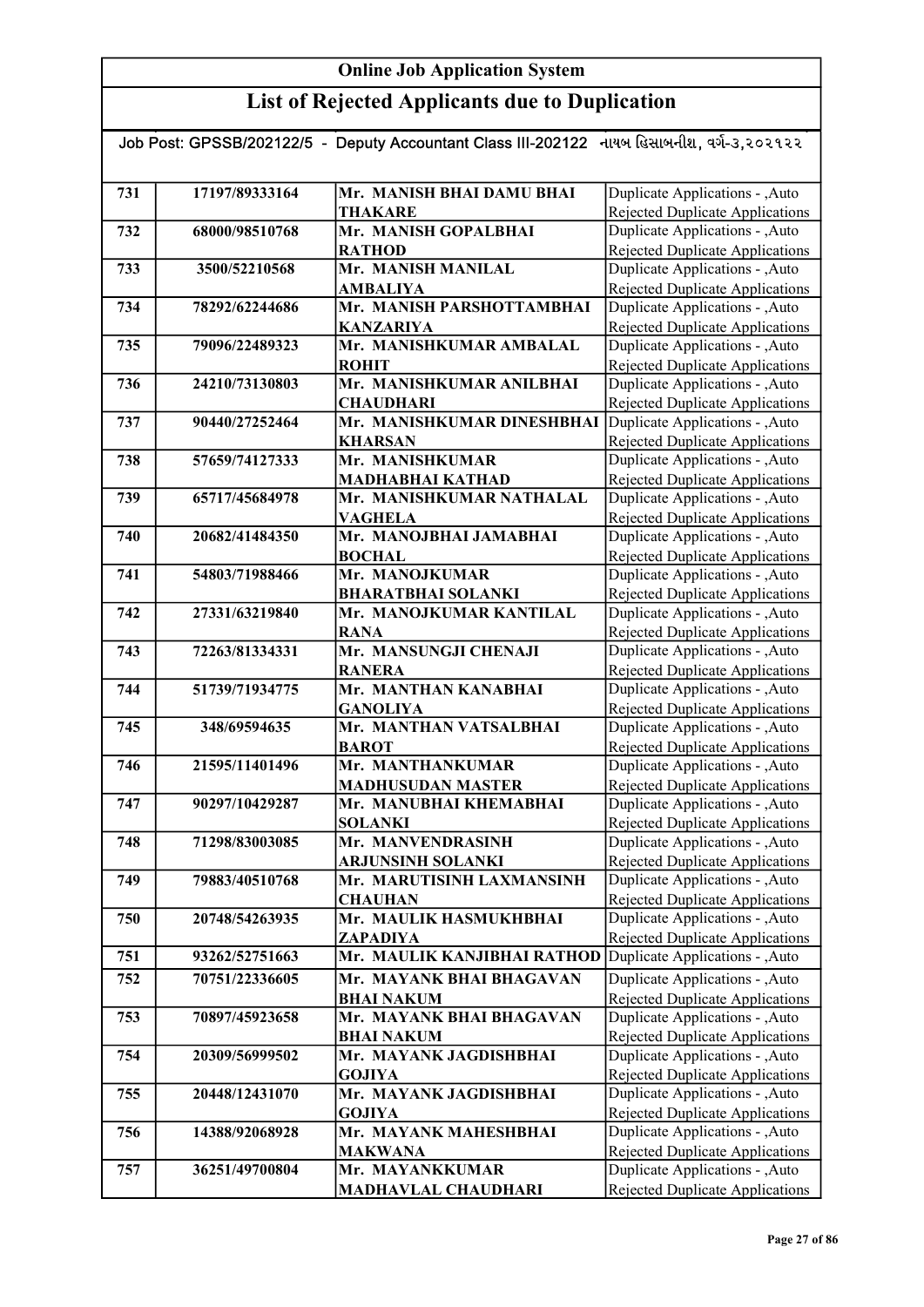| Job Post: GPSSB/202122/5 - Deputy Accountant Class III-202122 નાયબ હિસાબનીશ, વર્ગ-૩,૨૦૨૧૨૨ |                |                                               |                                                                    |  |
|--------------------------------------------------------------------------------------------|----------------|-----------------------------------------------|--------------------------------------------------------------------|--|
|                                                                                            |                |                                               |                                                                    |  |
| 758                                                                                        | 8791/81976993  | Mr. MAYANKKUMAR                               | Duplicate Applications - , Auto                                    |  |
|                                                                                            |                | PRAKASHBHAI PATEL                             | Rejected Duplicate Applications                                    |  |
| 759                                                                                        | 81036/40172475 | Mr. MAYUR BHIMJIBHAI                          | Duplicate Applications - , Auto                                    |  |
|                                                                                            |                | <b>RATADIYA</b>                               | Rejected Duplicate Applications                                    |  |
| 760                                                                                        | 42818/77266532 | Mr. MAYUR HASMUKHBHAI                         | Duplicate Applications - , Auto                                    |  |
|                                                                                            |                | <b>PANCHAL</b>                                | Rejected Duplicate Applications                                    |  |
| 761                                                                                        | 22487/21148155 | Mr. MAYUR JETHABHAI AJANA                     | Duplicate Applications - , Auto                                    |  |
| 762                                                                                        | 6674/92475136  | Mr. MAYUR PRAGAJIBHAI                         | Duplicate Applications - , Auto                                    |  |
|                                                                                            |                | <b>GAJERA</b>                                 | <b>Rejected Duplicate Applications</b>                             |  |
| 763                                                                                        | 14749/40810679 | Mr. MAYUR YOGESHBHAI                          | Duplicate Applications - , Auto                                    |  |
|                                                                                            |                | <b>PANCHASARA</b>                             | Rejected Duplicate Applications                                    |  |
| 764                                                                                        | 16701/33611918 | Mr. MAYURBHAI CHAMPAKBHAI                     | Duplicate Applications - , Auto                                    |  |
|                                                                                            |                | <b>GAMIT</b>                                  | Rejected Duplicate Applications                                    |  |
| 765                                                                                        | 24628/82017589 | Mr. MAYURKUMAR                                | Duplicate Applications - ,Auto                                     |  |
|                                                                                            | 56651/16228480 | <b>BALDEVBHAI VEGAD</b>                       | Rejected Duplicate Applications                                    |  |
| 766                                                                                        |                | Mr. MAYURKUMAR                                | Duplicate Applications - , Auto                                    |  |
| 767                                                                                        | 74123/90375927 | <b>ISHWARBHAI CHAUDHARY</b><br>Mr. MAYURKUMAR | Rejected Duplicate Applications<br>Duplicate Applications - , Auto |  |
|                                                                                            |                | <b>MANSINHBHAI JADAV</b>                      | Rejected Duplicate Applications                                    |  |
| 768                                                                                        | 95958/65968700 | Mr. MAYURKUMAR                                | Duplicate Applications - , Auto                                    |  |
|                                                                                            |                | MUKESHKUMAR PRAJAPATI                         | Rejected Duplicate Applications                                    |  |
| 769                                                                                        | 830/36530188   | Mr. MAYURKUMAR                                | Duplicate Applications - , Auto                                    |  |
|                                                                                            |                | RAJESHKUMAR RAIYANI                           | Rejected Duplicate Applications                                    |  |
| 770                                                                                        | 11848/32932688 | Mr. MEET KIRITBHAI DAVE                       | Duplicate Applications - , Auto                                    |  |
| 771                                                                                        | 2162/25519453  | Mr. MEET MANSUKHBHAI TADA                     | Duplicate Applications - , Auto                                    |  |
| 772                                                                                        | 43170/29158553 | Mr. MEHUL KHEMJIBHAI                          | Duplicate Applications - , Auto                                    |  |
|                                                                                            |                | <b>CHAUDHARY</b>                              | Rejected Duplicate Applications                                    |  |
| 773                                                                                        | 49967/48517975 | Mr. MEHUL MEGHJIBHAI                          | Duplicate Applications - , Auto                                    |  |
|                                                                                            |                | <b>KANTARIYA</b>                              | Rejected Duplicate Applications                                    |  |
| 774                                                                                        | 42438/22721114 | Mr. MEHUL RAMESHBHAI                          | Duplicate Applications - ,Auto                                     |  |
|                                                                                            |                | <b>SOLANKI</b>                                | Rejected Duplicate Applications                                    |  |
| 775                                                                                        | 50150/41446936 | Mr. MEHULBHAI DHANJIBHAI                      | Duplicate Applications - , Auto                                    |  |
|                                                                                            |                | <b>MITHAPARA</b>                              | Rejected Duplicate Applications                                    |  |
| 776                                                                                        | 68428/21295331 | Mr. MEHULBHAI<br><b>DHANSUKHBHAI RATHOD</b>   | Duplicate Applications - , Auto<br>Rejected Duplicate Applications |  |
| 777                                                                                        | 642/52454209   | Mr. MEHULBHAI ISHWARBHAI                      | Duplicate Applications - , Auto                                    |  |
|                                                                                            |                | <b>VAGHELA</b>                                | Rejected Duplicate Applications                                    |  |
| 778                                                                                        | 42797/34066804 | Mr. MEHULBHAI JEKABHAI                        | Duplicate Applications - , Auto                                    |  |
|                                                                                            |                | <b>SAKARIYA</b>                               | <b>Rejected Duplicate Applications</b>                             |  |
| 779                                                                                        | 44741/53204105 | Mr. MEHULBHAI MANSANGBHAI                     | Duplicate Applications - , Auto                                    |  |
|                                                                                            |                | <b>SARVAIYA</b>                               | Rejected Duplicate Applications                                    |  |
| 780                                                                                        | 43592/60074612 | Mr. MEHULKUMAR                                | Duplicate Applications - , Auto                                    |  |
|                                                                                            |                | <b>MANSUKHBHAI PATEL</b>                      | Rejected Duplicate Applications                                    |  |
| 781                                                                                        | 26976/61603514 | Mr. MEHULKUMAR                                | Duplicate Applications - , Auto                                    |  |
|                                                                                            |                | MUKESHBHAI CHAUDHARI                          | Rejected Duplicate Applications                                    |  |
| 782                                                                                        | 3592/54293811  | Mr. MEHULKUMAR NANJIBHAI                      | Duplicate Applications - , Auto                                    |  |
| 783                                                                                        | 63928/13704539 | <b>CHAUDHARI</b><br>Mr. MEHULKUMAR RAMESH     | Rejected Duplicate Applications<br>Duplicate Applications - , Auto |  |
|                                                                                            |                | <b>BHAI VASAVA</b>                            | Rejected Duplicate Applications                                    |  |
| 784                                                                                        | 36770/19544926 | Mr. MEHULKUMAR ZINABHAI                       | Duplicate Applications - , Auto                                    |  |
|                                                                                            |                | <b>PAVAR</b>                                  | Rejected Duplicate Applications                                    |  |
| 785                                                                                        | 42259/34712050 | Mr. MEHULSINH RANJITSINH                      | Duplicate Applications - , Auto                                    |  |
|                                                                                            |                | <b>CHAUHAN</b>                                | Rejected Duplicate Applications                                    |  |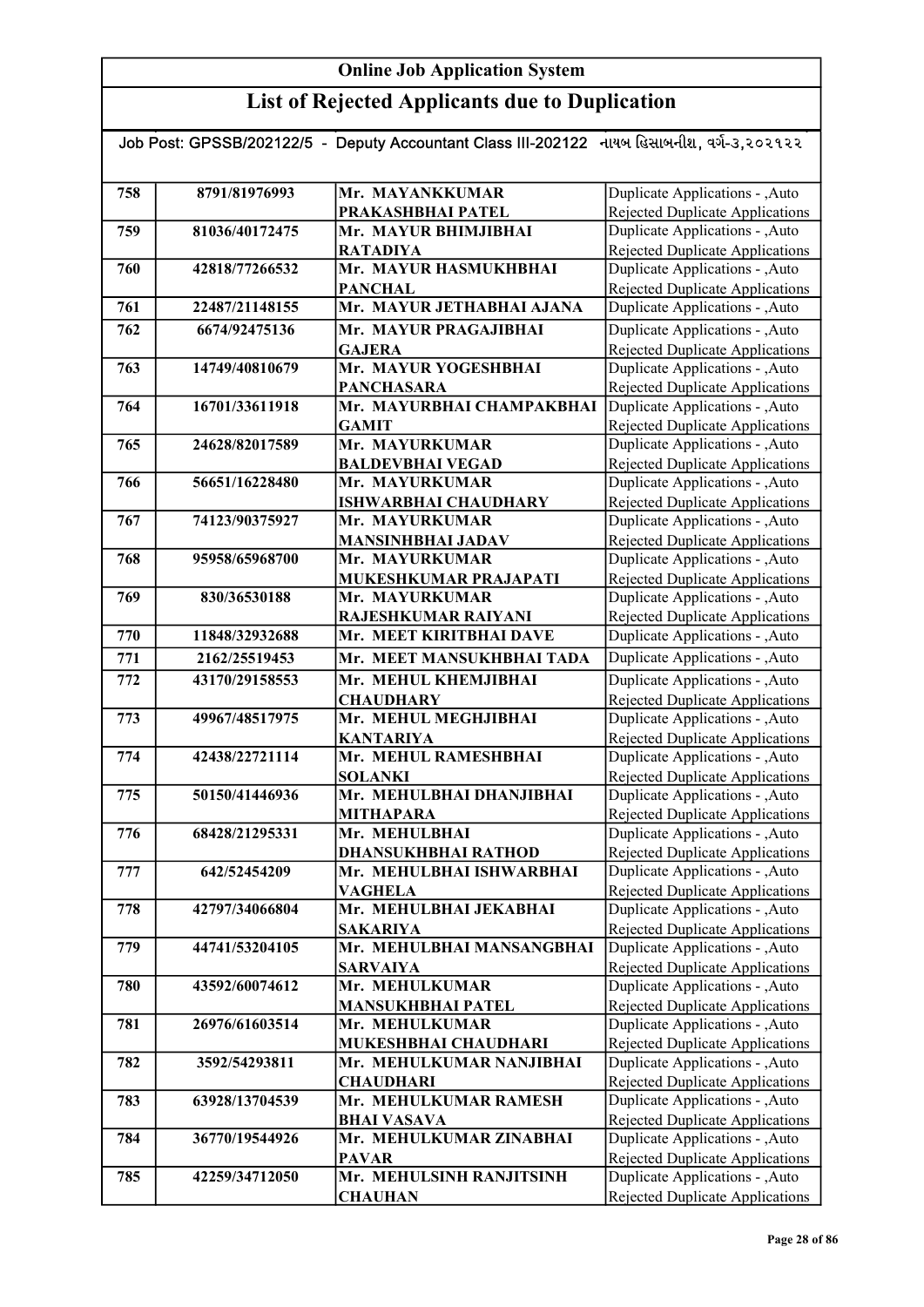## List of Rejected Applicants due to Duplication

| Job Post: GPSSB/202122/5 - Deputy Accountant Class III-202122 નાયબ હિસાબનીશ, વર્ગ-૩,૨૦૨૧૨૨ |                |                                                            |                                        |  |
|--------------------------------------------------------------------------------------------|----------------|------------------------------------------------------------|----------------------------------------|--|
|                                                                                            |                |                                                            |                                        |  |
|                                                                                            |                |                                                            |                                        |  |
| 786                                                                                        | 57210/45113257 | Mr. MIHIR KISHORKUMAR                                      | Duplicate Applications - , Auto        |  |
|                                                                                            |                | <b>CHEVLI</b>                                              | Rejected Duplicate Applications        |  |
| 787                                                                                        | 59438/99740225 | Mr. MIHIR PRAVINKUMAR                                      | Duplicate Applications - , Auto        |  |
|                                                                                            |                | <b>KHATRI</b>                                              | <b>Rejected Duplicate Applications</b> |  |
| 788                                                                                        | 52503/76699031 | Mr. MILANKUMAR ISHWARBHAI                                  | Duplicate Applications - , Auto        |  |
|                                                                                            |                | <b>JADAV</b>                                               | <b>Rejected Duplicate Applications</b> |  |
| 789                                                                                        | 67588/66311440 | Mr. MILANKUMAR THAKORBHAI                                  | Duplicate Applications - , Auto        |  |
|                                                                                            |                | <b>PATEL</b>                                               | Rejected Duplicate Applications        |  |
| 790                                                                                        | 33001/49721925 | Mr. MILANSINH BHADHURSINH                                  | Duplicate Applications - , Auto        |  |
|                                                                                            |                | <b>CHAVDA</b>                                              | <b>Rejected Duplicate Applications</b> |  |
| 791                                                                                        | 14683/86570755 | Mr. MINHAJ VALI SHYASI                                     | Duplicate Applications - , Auto        |  |
| 792                                                                                        | 92268/26910712 | Mr. MINHAJKHAN AYUBKHAN                                    | Duplicate Applications - , Auto        |  |
|                                                                                            |                | <b>PARMAR</b>                                              | Rejected Duplicate Applications        |  |
| 793                                                                                        | 92420/52927349 | Mr. MINHAJKHAN AYUBKHAN                                    | Duplicate Applications - , Auto        |  |
|                                                                                            |                | <b>PARMAR</b>                                              | Rejected Duplicate Applications        |  |
| 794                                                                                        | 93381/55623445 | Mr. MINHAJKHAN AYUBKHAN                                    | Duplicate Applications - ,Auto         |  |
|                                                                                            |                | <b>PARMAR</b>                                              | <b>Rejected Duplicate Applications</b> |  |
| 795                                                                                        | 450/32771636   | Mr. MITESH RAMESHBHAI PATEL                                | Duplicate Applications - , Auto        |  |
|                                                                                            |                |                                                            |                                        |  |
| 796                                                                                        | 15434/34010047 | Mr. MITESH RANCHHOD BHIL                                   | Duplicate Applications - , Auto        |  |
| 797                                                                                        | 26787/38348472 | Mr. MITESHBHAI SHANABHAI                                   | Duplicate Applications - , Auto        |  |
|                                                                                            |                | <b>KHANT</b>                                               | Rejected Duplicate Applications        |  |
| 798                                                                                        | 9766/57038656  | Mr. MITESHKUMAR MANJIBHAI                                  | Duplicate Applications - , Auto        |  |
|                                                                                            |                | <b>MAKWANA</b>                                             | <b>Rejected Duplicate Applications</b> |  |
| 799                                                                                        | 78861/73702294 | Mr. MITESHKUMAR                                            | Duplicate Applications - , Auto        |  |
|                                                                                            |                | RAMESHBHAI PARMAR                                          | <b>Rejected Duplicate Applications</b> |  |
| 800                                                                                        | 55737/56684006 | Mr. MITESHKUMAR VAGHJIBHAI Duplicate Applications - , Auto |                                        |  |
|                                                                                            |                | <b>PATEL</b>                                               | <b>Rejected Duplicate Applications</b> |  |
| 801                                                                                        | 22521/72440842 | Mr. MITGIRI BHARATGIRI                                     | Duplicate Applications - , Auto        |  |
|                                                                                            |                | <b>GAUSWAMI</b>                                            | <b>Rejected Duplicate Applications</b> |  |
| 802                                                                                        | 16031/14665208 | Mr. MITHUN DAHYABHAI                                       | Duplicate Applications - , Auto        |  |
|                                                                                            |                | <b>SOLANKI</b>                                             | Rejected Duplicate Applications        |  |
| 803                                                                                        | 44935/97070144 | Mr. MO BINYAMIN A RAHIMBHAI                                | Duplicate Applications - , Auto        |  |
|                                                                                            |                | <b>KAGDA</b>                                               | Rejected Duplicate Applications        |  |
| 804                                                                                        | 28194/29289249 | Mr. MOBINBHAI ILIYASBHAI                                   | Duplicate Applications - , Auto        |  |
|                                                                                            |                | <b>VOHRA</b>                                               | Rejected Duplicate Applications        |  |
| 805                                                                                        | 83578/38743448 | Mr. MOBINBHAI ILIYASBHAI                                   | Duplicate Applications - , Auto        |  |
|                                                                                            |                | <b>VOHRA</b>                                               | Rejected Duplicate Applications        |  |
| 806                                                                                        | 55577/60172778 | Mr. MOHAMMED SALMAN                                        | Duplicate Applications - , Auto        |  |
|                                                                                            |                | <b>ABDUL SALIM SHAIKH</b>                                  | Rejected Duplicate Applications        |  |
| 807                                                                                        | 2409/57704770  | Mr. MOHAMMEDAVESH                                          | Duplicate Applications - , Auto        |  |
|                                                                                            |                | <b>SHAMSUDDIN SHAIKH</b>                                   | <b>Rejected Duplicate Applications</b> |  |
| 808                                                                                        | 35463/57494726 | Mr. MOHAMMEDILYAS                                          | Duplicate Applications - , Auto        |  |
|                                                                                            |                | <b>ALABAKHSH GHANCHI</b>                                   | Rejected Duplicate Applications        |  |
| 809                                                                                        | 11622/66726173 | Mr. MOHAMMEDSAFVAN                                         | Duplicate Applications - , Auto        |  |
|                                                                                            |                | <b>SIRAJMOHAMMED SHAIKH</b>                                | <b>Rejected Duplicate Applications</b> |  |
| 810                                                                                        | 22424/69272974 | Mr. MOHITKUMAR BALUBHAI                                    | Duplicate Applications - , Auto        |  |
|                                                                                            |                | <b>CHAUDHARI</b>                                           | Rejected Duplicate Applications        |  |
| 811                                                                                        | 25299/88640084 | Mr. MOTIBHAI HIRABHAI                                      | Duplicate Applications - , Auto        |  |
|                                                                                            |                | <b>CHAUDHARY</b>                                           | Rejected Duplicate Applications        |  |
| 812                                                                                        | 9946/94066124  | Mr. MOZAM MAHAMADBHAI                                      | Duplicate Applications - , Auto        |  |
|                                                                                            |                | <b>KURESHI</b>                                             | Rejected Duplicate Applications        |  |
| 813                                                                                        | 80621/87250273 | Mr. MUBARAK NASIB SUMRA                                    | Duplicate Applications - ,Auto         |  |

Rejected Duplicate Applications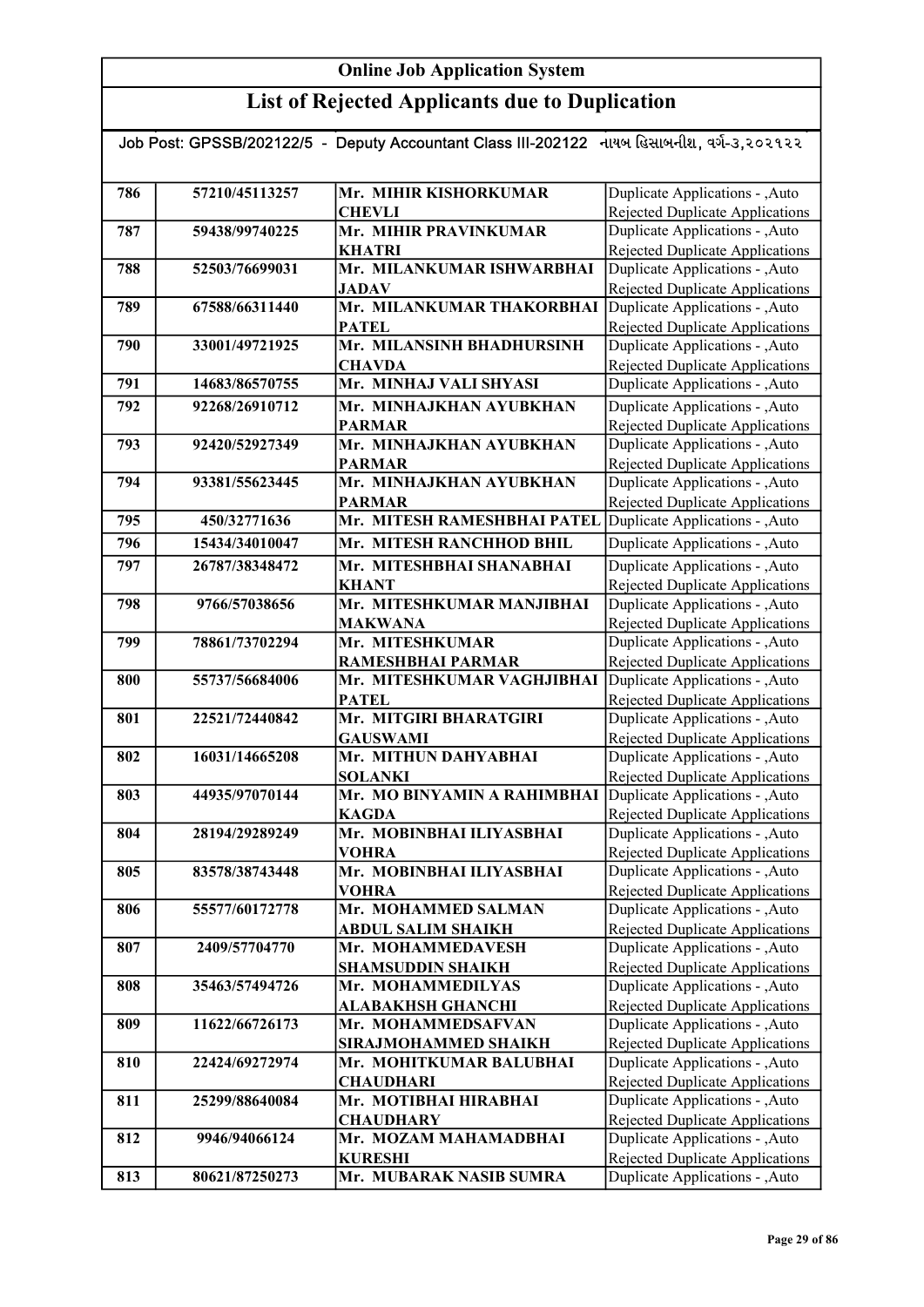| Job Post: GPSSB/202122/5 - Deputy Accountant Class III-202122 નાયબ હિસાબનીશ, વર્ગ-૩,૨૦૨૧૨૨ |                |                                            |                                                                    |  |
|--------------------------------------------------------------------------------------------|----------------|--------------------------------------------|--------------------------------------------------------------------|--|
|                                                                                            |                |                                            |                                                                    |  |
| 814                                                                                        | 16517/78382505 | Mr. MUJIBURRAHEMAN                         | Duplicate Applications - , Auto                                    |  |
|                                                                                            |                | SHAUKATULLAKHAN GHORI                      | Rejected Duplicate Applications                                    |  |
| 815                                                                                        | 46430/76998861 | Mr. MUKESH DHIRUBHAI                       | Duplicate Applications - , Auto                                    |  |
|                                                                                            |                | <b>MAJETHIYA</b>                           | <b>Rejected Duplicate Applications</b>                             |  |
| 816                                                                                        | 43038/99653450 | Mr. MUKESH DILIPBHAI GAJJAR                | Duplicate Applications - , Auto                                    |  |
| 817                                                                                        | 21835/16379639 | Mr. MUKESH RAMJIBHAI                       | Duplicate Applications - , Auto                                    |  |
|                                                                                            |                | <b>CHAUHAN</b>                             | Rejected Duplicate Applications                                    |  |
| 818                                                                                        | 3410/27549461  | Mr. MUKESHBHAI AMRUTBHAI                   | Duplicate Applications - , Auto                                    |  |
|                                                                                            |                | <b>RAVAL</b>                               | <b>Rejected Duplicate Applications</b>                             |  |
| 819                                                                                        | 29315/11279068 | Mr. MUKESHBHAI BALUBHAI                    | Duplicate Applications - , Auto                                    |  |
|                                                                                            |                | BHIL                                       | Rejected Duplicate Applications                                    |  |
| 820                                                                                        | 78954/72979967 | Mr. MUKESHBHAI BHAVABHAI                   | Duplicate Applications - , Auto                                    |  |
|                                                                                            |                | <b>THAKOR</b>                              | <b>Rejected Duplicate Applications</b>                             |  |
| 821                                                                                        | 33002/40959357 | Mr. MUKESHBHAI MANABHAI                    | Duplicate Applications - , Auto                                    |  |
|                                                                                            |                | <b>CHAUDHARY</b>                           | Rejected Duplicate Applications                                    |  |
| 822                                                                                        | 16026/86598050 | Mr. MUKESHBHAI VIRABHAI                    | Duplicate Applications - , Auto                                    |  |
|                                                                                            |                | <b>VANJARA</b>                             | Rejected Duplicate Applications                                    |  |
| 823                                                                                        | 5393/94357862  | Mr. MUKESHKUMAR                            | Duplicate Applications - , Auto                                    |  |
|                                                                                            |                | <b>ISHWARBHAI MAKWANA</b>                  | Rejected Duplicate Applications                                    |  |
| 824                                                                                        | 3037/97804729  | Mr. MUKESHKUMAR RAMSINH                    | Duplicate Applications - , Auto                                    |  |
|                                                                                            |                | <b>PARMAR</b>                              | <b>Rejected Duplicate Applications</b>                             |  |
| 825                                                                                        | 31882/98794715 | Mr. MUKESHKUMAR VELABHAI                   | Duplicate Applications - , Auto                                    |  |
|                                                                                            |                | NANDASANIYA                                | Rejected Duplicate Applications                                    |  |
| 826                                                                                        | 40688/79392549 | Mr. MULAJIBHAI MANSUKHBHAI                 | Duplicate Applications - , Auto                                    |  |
|                                                                                            |                | <b>ROHIT</b>                               | <b>Rejected Duplicate Applications</b>                             |  |
| 827                                                                                        | 16784/25075029 | Mr. MUNIR BHAI GULAM BHAI                  | Duplicate Applications - , Auto                                    |  |
| 828                                                                                        | 35734/57863261 | <b>VADDARIYA</b><br>Mr. MUNNABHAI HARIBHAI | Rejected Duplicate Applications<br>Duplicate Applications - , Auto |  |
|                                                                                            |                | <b>BARAIYA</b>                             | <b>Rejected Duplicate Applications</b>                             |  |
| 829                                                                                        | 42471/26803552 | Mr. MUNTJIR YUNUSMIYA                      | Duplicate Applications - , Auto                                    |  |
|                                                                                            |                | <b>CHAUHAN</b>                             | Rejected Duplicate Applications                                    |  |
| 830                                                                                        | 57535/74331123 | Mr. NACHIKET HIMATBHAI                     | Duplicate Applications - , Auto                                    |  |
|                                                                                            |                | <b>GOHEL</b>                               | <b>Rejected Duplicate Applications</b>                             |  |
| 831                                                                                        | 71784/16944048 | Mr. NAGAR MAGANBHAI                        | Duplicate Applications - , Auto                                    |  |
|                                                                                            |                | <b>SAGTHIYA</b>                            | Rejected Duplicate Applications                                    |  |
| 832                                                                                        | 46808/74151719 | Mr. NAGARAJBHAI AMARUBHAI                  | Duplicate Applications - , Auto                                    |  |
|                                                                                            |                | <b>GIDA</b>                                | Rejected Duplicate Applications                                    |  |
| 833                                                                                        | 15884/70506657 | Mr. NAGJIBHAI HARGOVANBHAI                 | Duplicate Applications - , Auto                                    |  |
|                                                                                            |                | <b>CHAMAR</b>                              | Rejected Duplicate Applications                                    |  |
| 834                                                                                        | 59324/21048536 | Mr. NANDBHAI MANAJIBHAI                    | Duplicate Applications - , Auto                                    |  |
|                                                                                            |                | <b>MAKVANA</b>                             | Rejected Duplicate Applications                                    |  |
| 835                                                                                        | 39688/19883843 | Mr. NARENDRABHAI BABUBHAI                  | Duplicate Applications - , Auto                                    |  |
|                                                                                            |                | <b>PARMAR</b>                              | Rejected Duplicate Applications                                    |  |
| 836                                                                                        | 62049/30426521 | Mr. NARENDRABHAI                           | Duplicate Applications - , Auto                                    |  |
|                                                                                            |                | PRABHUBHAI METALIYA                        | Rejected Duplicate Applications                                    |  |
| 837                                                                                        | 62320/47468395 | Mr. NARENDRABHAI                           | Duplicate Applications - , Auto                                    |  |
|                                                                                            |                | PRABHUBHAI METALIYA                        | Rejected Duplicate Applications                                    |  |
| 838                                                                                        | 39354/92104650 | Mr. NARENDRAKUMAR                          | Duplicate Applications - , Auto<br>Rejected Duplicate Applications |  |
| 839                                                                                        | 20398/51281626 | MOHANBHAI SINDHAV<br>Mr. NARENDRAKUMAR     | Duplicate Applications - , Auto                                    |  |
|                                                                                            |                | NATVARBHAI MAKWANA                         | Rejected Duplicate Applications                                    |  |
| 840                                                                                        | 45378/26380439 | Mr. NARENDRAKUMAR PUNJAJI                  | Duplicate Applications - , Auto                                    |  |
|                                                                                            |                | <b>THAKOR</b>                              | <b>Rejected Duplicate Applications</b>                             |  |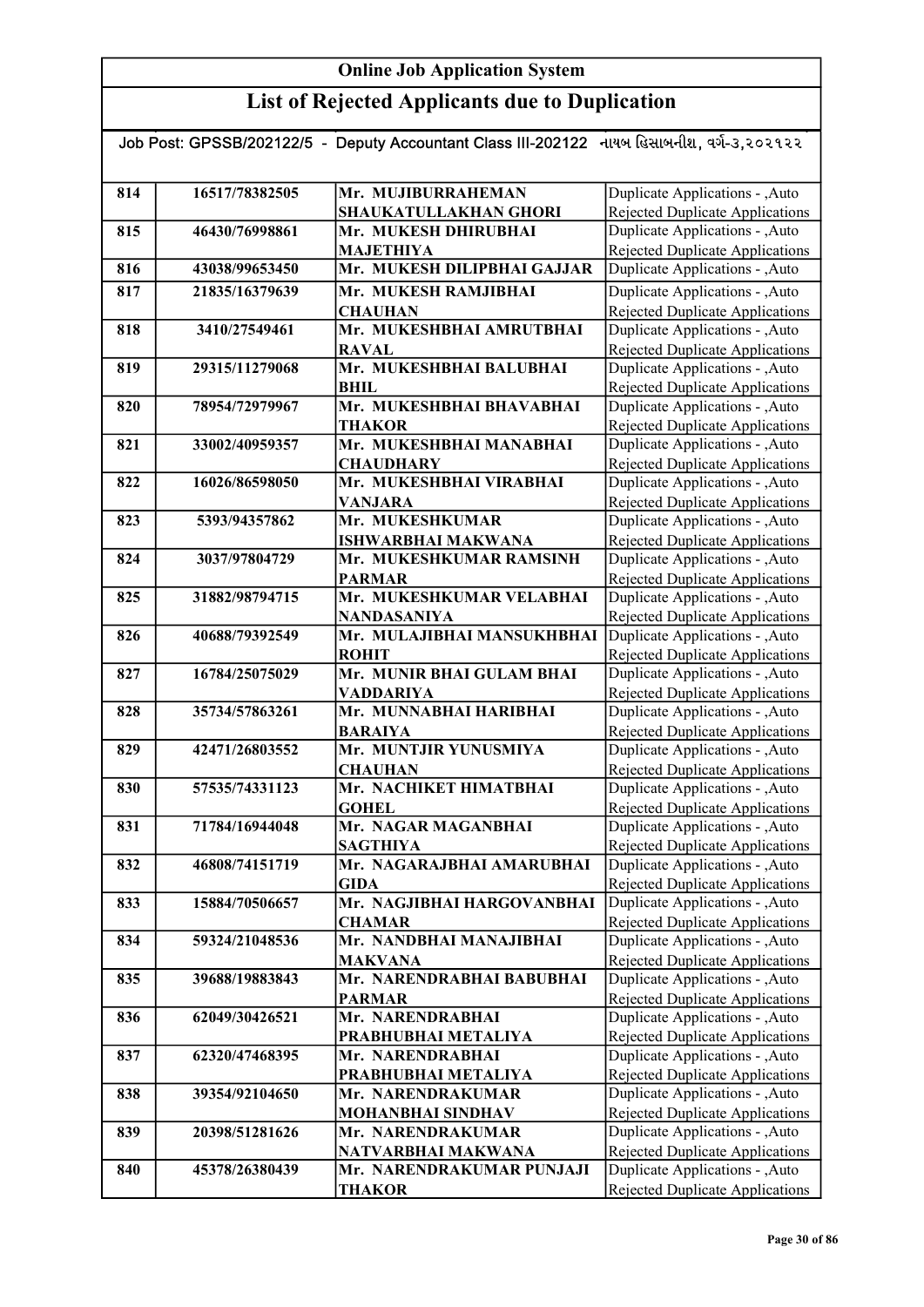| Job Post: GPSSB/202122/5 - Deputy Accountant Class III-202122 નાયબ હિસાબનીશ, વર્ગ-૩,૨૦૨૧૨૨ |                |                           |                                        |  |
|--------------------------------------------------------------------------------------------|----------------|---------------------------|----------------------------------------|--|
|                                                                                            |                |                           |                                        |  |
|                                                                                            |                |                           |                                        |  |
| 841                                                                                        | 46362/62655773 | Mr. NARENDRAKUMAR PUNJAJI | Duplicate Applications - , Auto        |  |
|                                                                                            |                | <b>THAKOR</b>             | Rejected Duplicate Applications        |  |
| 842                                                                                        | 20355/53714566 | Mr. NARESH KALUBHAI       | Duplicate Applications - , Auto        |  |
|                                                                                            |                | <b>ROJASARA</b>           | Rejected Duplicate Applications        |  |
| 843                                                                                        | 76978/12281528 | Mr. NARESHBHAI GOPABHAI   | Duplicate Applications - , Auto        |  |
|                                                                                            |                | <b>CHAUHAN</b>            | <b>Rejected Duplicate Applications</b> |  |
| 844                                                                                        | 82003/41434959 | Mr. NARESHKUMAR BABUBHAI  | Duplicate Applications - , Auto        |  |
|                                                                                            |                | <b>PRAJAPATI</b>          | <b>Rejected Duplicate Applications</b> |  |
| 845                                                                                        | 82863/48556423 | Mr. NARESHKUMAR MULJIBHAI | Duplicate Applications - , Auto        |  |
|                                                                                            |                | <b>PARMAR</b>             | <b>Rejected Duplicate Applications</b> |  |
| 846                                                                                        | 3831/85741680  | Mr. NARESHKUMAR           | Duplicate Applications - , Auto        |  |
|                                                                                            |                | <b>SHANKARBHAI PARMAR</b> | Rejected Duplicate Applications        |  |
| 847                                                                                        | 64925/81188670 | Mr. NATHUBHAI RAMJIBHAI   | Duplicate Applications - , Auto        |  |
|                                                                                            |                | <b>PATEL</b>              | <b>Rejected Duplicate Applications</b> |  |
| 848                                                                                        | 35539/35389075 | Mr. NAVALKUMAR ARJANBHAI  | Duplicate Applications - , Auto        |  |
|                                                                                            |                | <b>PARMAR</b>             | Rejected Duplicate Applications        |  |
| 849                                                                                        | 42175/59277247 | Mr. NAVGANBHAI MEVABHAI   | Duplicate Applications - , Auto        |  |
|                                                                                            |                | <b>RABARI</b>             | Rejected Duplicate Applications        |  |
| 850                                                                                        | 72133/26365061 | Mr. NAVINBHAI GAMBHIRBHAI | Duplicate Applications - , Auto        |  |
|                                                                                            |                | <b>VASAVA</b>             | Rejected Duplicate Applications        |  |
| 851                                                                                        | 72229/34244128 | Mr. NAVINBHAI GAMBHIRBHAI | Duplicate Applications - , Auto        |  |
|                                                                                            |                | <b>VASAVA</b>             | Rejected Duplicate Applications        |  |
| 852                                                                                        | 24986/32139935 | Mr. NAVINBHAI HEMJIBHAI   | Duplicate Applications - , Auto        |  |
|                                                                                            |                | <b>CHAUDHARI</b>          | Rejected Duplicate Applications        |  |
| 853                                                                                        | 30803/55193924 | Mr. NAVINBHAI LALJIBHAI   | Duplicate Applications - , Auto        |  |
|                                                                                            |                | <b>CHAUDHARY</b>          | Rejected Duplicate Applications        |  |
| 854                                                                                        | 5540/63114721  | Mr. NAVINCHANDRA          | Duplicate Applications - , Auto        |  |
|                                                                                            |                | DALPATBHAI PARMAR         | <b>Rejected Duplicate Applications</b> |  |
| 855                                                                                        | 51957/19095473 | Mr. NAVINKUMAR SHAMLAJI   | Duplicate Applications - , Auto        |  |
|                                                                                            |                | <b>MALI</b>               | <b>Rejected Duplicate Applications</b> |  |
| 856                                                                                        | 72220/17632803 | Mr. NAVNEET VINODBHAI     | Duplicate Applications - , Auto        |  |
|                                                                                            |                | <b>DHOLARIYA</b>          | Rejected Duplicate Applications        |  |
| 857                                                                                        | 80996/31414966 | Mr. NAVNEETKUMAR          | Duplicate Applications - , Auto        |  |
|                                                                                            |                | POPATBHAI PATEL           | Rejected Duplicate Applications        |  |
| 858                                                                                        | 56281/16663656 | Mr. NAYAN HASMUKHBHAI     | Duplicate Applications - , Auto        |  |
|                                                                                            |                | <b>JOBANPUTRA</b>         | Rejected Duplicate Applications        |  |
| 859                                                                                        | 29551/71424661 | Mr. NAYAN NATVARBHAI      | Duplicate Applications - , Auto        |  |
|                                                                                            |                | <b>BARAIYA</b>            | Rejected Duplicate Applications        |  |
| 860                                                                                        | 41306/20799954 | Mr. NAYANBHAI SHANTIBHAI  | Duplicate Applications - , Auto        |  |
|                                                                                            |                | <b>SUTARIYA</b>           | <b>Rejected Duplicate Applications</b> |  |
| 861                                                                                        | 41516/33074353 | Mr. NAYANRAJSINH          | Duplicate Applications - , Auto        |  |
|                                                                                            |                | RAJENDRASINH CHAVDA       | <b>Rejected Duplicate Applications</b> |  |
| 862                                                                                        | 29436/90377433 | Mr. NEEL HARSHADBHAI      | Duplicate Applications - , Auto        |  |
|                                                                                            |                | <b>PRAJAPATI</b>          | Rejected Duplicate Applications        |  |
| 863                                                                                        | 96548/93295402 | Mr. NEHAL AMRUTBHAI PATEL | Duplicate Applications - , Auto        |  |
| 864                                                                                        | 13115/25999705 | Mr. NIHARKUMAR            | Duplicate Applications - , Auto        |  |
|                                                                                            |                | KAUSHIKBHAI KATHIRIYA     | <b>Rejected Duplicate Applications</b> |  |
| 865                                                                                        | 21739/46669099 | Mr. NIKET NATVARLAL       | Duplicate Applications - , Auto        |  |
|                                                                                            |                | <b>MAKWANA</b>            | Rejected Duplicate Applications        |  |
| 866                                                                                        | 10809/69811385 | Mr. NIKUL JAGDISHBHAI     | Duplicate Applications - , Auto        |  |
|                                                                                            |                | <b>VANALIYA</b>           | <b>Rejected Duplicate Applications</b> |  |
| 867                                                                                        | 20083/20264054 | Mr. NIKULKUMAR RAMJIBHAI  | Duplicate Applications - , Auto        |  |
|                                                                                            |                | <b>JAMOD</b>              | Rejected Duplicate Applications        |  |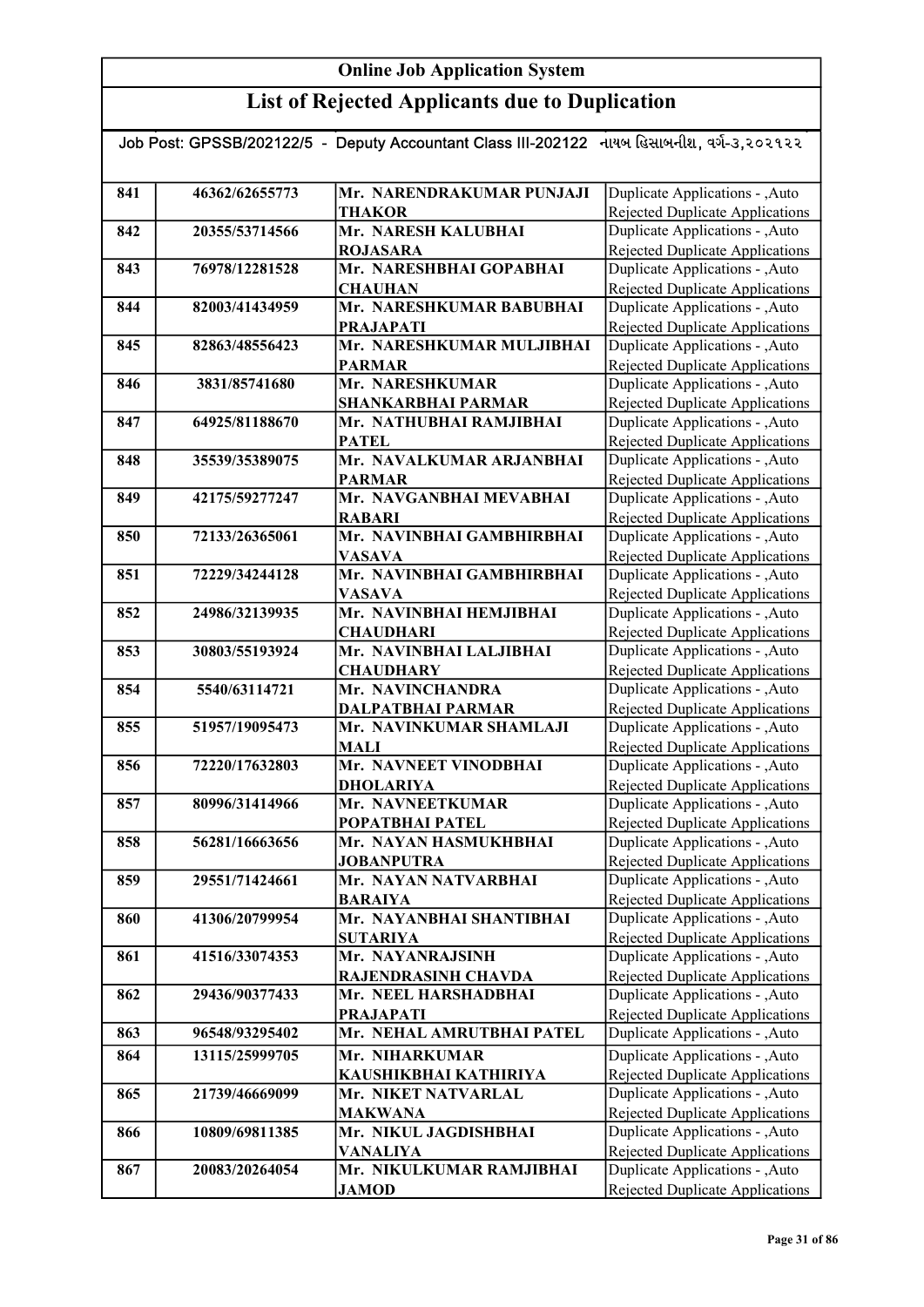| Job Post: GPSSB/202122/5 - Deputy Accountant Class III-202122 નાયબ હિસાબનીશ, વર્ગ-૩,૨૦૨૧૨૨ |                |                                                        |                                                                    |
|--------------------------------------------------------------------------------------------|----------------|--------------------------------------------------------|--------------------------------------------------------------------|
| 868                                                                                        | 31122/93938748 | Mr. NIKUNJ SOMABHAI NINAMA                             | Duplicate Applications - , Auto                                    |
| 869                                                                                        | 4208/67273534  | Mr. NIKUNJBHAI MADHUBHAI                               | Duplicate Applications - , Auto                                    |
|                                                                                            |                | <b>MANGAROLIYA</b>                                     | <b>Rejected Duplicate Applications</b>                             |
| 870                                                                                        | 21588/17115336 | Mr. NIKUNJKUMAR                                        | Duplicate Applications - , Auto                                    |
|                                                                                            |                | <b>BHARATBHAI VAGHELA</b>                              | Rejected Duplicate Applications                                    |
| 871                                                                                        | 1597/27032845  | Mr. NIKUNJKUMAR                                        | Duplicate Applications - , Auto                                    |
|                                                                                            |                | <b>HEMARAJBHAI SAVALIYA</b>                            | Rejected Duplicate Applications                                    |
| 872                                                                                        | 8098/41079150  | Mr. NIKUNJKUMAR                                        | Duplicate Applications - , Auto                                    |
|                                                                                            |                | KARUNASHANKAR RAMANA                                   | Rejected Duplicate Applications                                    |
| 873                                                                                        | 25263/60042387 | Mr. NIKUNJKUMAR NITINBHAI                              | Duplicate Applications - , Auto                                    |
|                                                                                            |                | <b>CHAUDHARI</b>                                       | Rejected Duplicate Applications                                    |
| 874                                                                                        | 22822/27124707 | Mr. NIL DINESHBHAI PARMAR                              | Duplicate Applications - ,Auto                                     |
| 875                                                                                        | 18709/33350723 | Mr. NILESH MAGANBHAI                                   | Duplicate Applications - , Auto                                    |
|                                                                                            |                | <b>KHAKHAS</b>                                         | <b>Rejected Duplicate Applications</b>                             |
| 876                                                                                        | 15892/30338255 | Mr. NILESH PRABHATBHAI                                 | Duplicate Applications - , Auto                                    |
|                                                                                            |                | <b>BAVALIYA</b>                                        | Rejected Duplicate Applications                                    |
| 877                                                                                        | 12684/39571896 | Mr. NILESHBHAI BHAGABHAI                               | Duplicate Applications - ,Auto                                     |
|                                                                                            |                | <b>BHABHOR</b><br>Mr. NILESHBHAI BHAGABHAI             | Rejected Duplicate Applications                                    |
| 878                                                                                        | 12737/92529951 | <b>BHABHOR</b>                                         | Duplicate Applications - , Auto<br>Rejected Duplicate Applications |
| 879                                                                                        | 96883/80083234 | Mr. NILESHBHAI BHANUBHAI                               | Duplicate Applications - , Auto                                    |
|                                                                                            |                | <b>CHAUHAN</b>                                         | Rejected Duplicate Applications                                    |
| 880                                                                                        | 93928/82299706 | Mr. NILESHBHAI JIVANBHAI                               | Duplicate Applications - , Auto                                    |
|                                                                                            |                | <b>JADAV</b>                                           | <b>Rejected Duplicate Applications</b>                             |
| 881                                                                                        | 36413/29182077 | Mr. NILESHBHAI NAGABHAI MIR                            | Duplicate Applications - , Auto                                    |
| 882                                                                                        | 41967/77124557 | Mr. NILESHBHAI RAMESHBHAI                              | Duplicate Applications - , Auto                                    |
|                                                                                            |                | ZAMPADIYA                                              | Rejected Duplicate Applications                                    |
| 883                                                                                        | 80995/23336307 | Mr. NILESHKUMAR KANUBHAI                               | Duplicate Applications - , Auto                                    |
|                                                                                            |                | <b>PATEL</b>                                           | Rejected Duplicate Applications                                    |
| 884                                                                                        | 24512/56195638 | Mr. NILKANTH KALIDAS AGIYA                             | Duplicate Applications - , Auto                                    |
| 885                                                                                        | 77387/50676729 | Mr. NIMESHBHAI SHANTILAL                               | Duplicate Applications - , Auto                                    |
|                                                                                            |                | <b>TALPADA</b>                                         | Rejected Duplicate Applications                                    |
| 886                                                                                        | 53853/13593090 | Mr. NIRAJKUMAR SURESHBHAI                              | Duplicate Applications - ,Auto                                     |
|                                                                                            |                | <b>AHIR</b>                                            | Rejected Duplicate Applications                                    |
| 887                                                                                        | 89190/75321354 | Mr. NIRAV KUMAR DHIRAJLAL                              | Duplicate Applications - , Auto                                    |
|                                                                                            |                | LADVA                                                  | Rejected Duplicate Applications                                    |
| 888                                                                                        | 47872/43598778 | Mr. NIRAV RAJENDRABHAI JOSHI                           | Duplicate Applications - ,Auto                                     |
|                                                                                            |                |                                                        | Rejected Duplicate Applications                                    |
| 889                                                                                        | 6475/52563025  | Mr. NIRAV SHAMBHUBHAI                                  | Duplicate Applications - , Auto                                    |
|                                                                                            |                | <b>JASOLIYA</b>                                        | <b>Rejected Duplicate Applications</b>                             |
| 890                                                                                        | 41850/26725402 | Mr. NIRAVKUMAR                                         | Duplicate Applications - , Auto                                    |
| 891                                                                                        | 2588/88834128  | <b>GIRJASHANKAR JANI</b><br>Mr. NIRBHAY BHAGAVANJIBHAI | Rejected Duplicate Applications                                    |
|                                                                                            |                |                                                        | Duplicate Applications - , Auto                                    |
| 892                                                                                        | 48142/59027434 | <b>SHYARA</b><br>Mr. NIRMALBHAI NANUBHAI               | Rejected Duplicate Applications<br>Duplicate Applications - , Auto |
|                                                                                            |                | <b>KOKNI</b>                                           | Rejected Duplicate Applications                                    |
| 893                                                                                        | 52735/46156609 | Mr. NIRMALKUMAR                                        | Duplicate Applications - , Auto                                    |
|                                                                                            |                | RAMANBHAI CHAUDHARI                                    | Rejected Duplicate Applications                                    |
| 894                                                                                        | 44586/42587962 | Mr. NISARG PRATAP                                      | Duplicate Applications - , Auto                                    |
|                                                                                            |                | <b>JAHALAWALA</b>                                      | Rejected Duplicate Applications                                    |
| 895                                                                                        | 57422/32601257 | Mr. NISHAR RAHIMBHAI                                   | Duplicate Applications - ,Auto                                     |
|                                                                                            |                | <b>GUNDIGARA</b>                                       | Rejected Duplicate Applications                                    |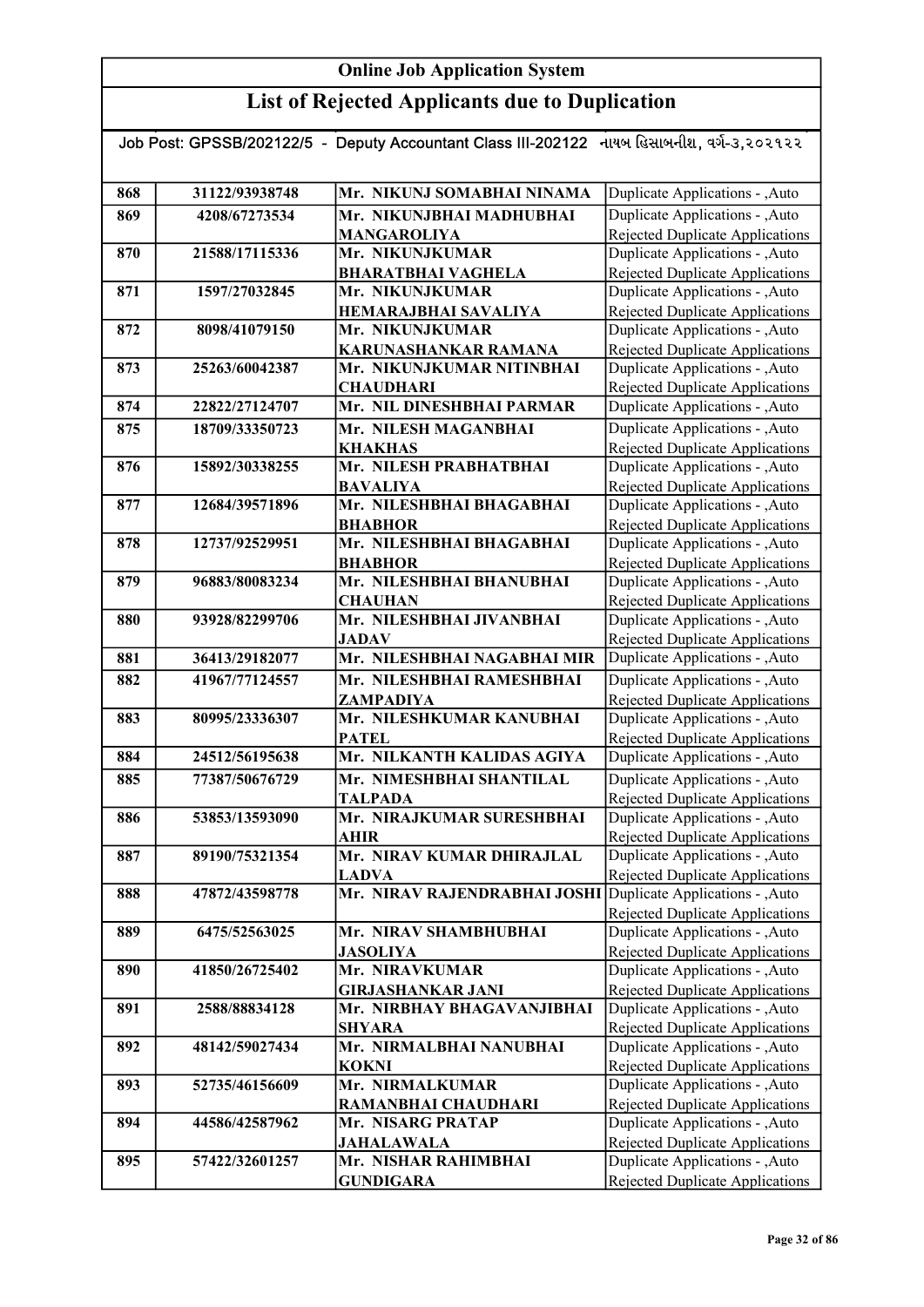| Job Post: GPSSB/202122/5 - Deputy Accountant Class III-202122 નાયબ હિસાબનીશ, વર્ગ-૩,૨૦૨૧૨૨ |                |                                                              |                                                                           |
|--------------------------------------------------------------------------------------------|----------------|--------------------------------------------------------------|---------------------------------------------------------------------------|
| 896                                                                                        | 26574/51309213 | Mr. NITEEN MAHENDRABHAI                                      | Duplicate Applications - , Auto                                           |
|                                                                                            |                | <b>VALA</b>                                                  | Rejected Duplicate Applications                                           |
| 897                                                                                        | 17150/19638488 | Mr. NITESH PARBATBHAI                                        | Duplicate Applications - , Auto                                           |
|                                                                                            |                | <b>KARMUR</b>                                                | <b>Rejected Duplicate Applications</b>                                    |
| 898                                                                                        | 96206/45341766 | Mr. NITESH VINODBHAI CHAVDA                                  | Duplicate Applications - , Auto                                           |
| 899                                                                                        | 14006/12381914 | Mr. NITESHKUMAR BHIMJI                                       | Duplicate Applications - , Auto                                           |
|                                                                                            |                | <b>MAKVANA</b>                                               | Rejected Duplicate Applications                                           |
| 900                                                                                        | 54168/98042542 | Mr. NITIN BHAVESHBHAI                                        | Duplicate Applications - , Auto                                           |
|                                                                                            |                | <b>RATHOD</b>                                                | <b>Rejected Duplicate Applications</b>                                    |
| 901                                                                                        | 16766/44957941 | Mr. NITIN MALDE NANDANIYA                                    | Duplicate Applications - , Auto                                           |
| 902                                                                                        | 32850/70001004 | Mr. NITIN SHANTILAL PARMAR                                   | Duplicate Applications - , Auto                                           |
| 903                                                                                        | 17161/26172120 | Mr. NITINBHAI GHUSABHAI                                      | Duplicate Applications - , Auto                                           |
|                                                                                            |                | <b>SHIYAL</b>                                                | <b>Rejected Duplicate Applications</b>                                    |
| 904                                                                                        | 3775/18556028  | Mr. NITINBHAI HARIBHAI DHAPA                                 | Duplicate Applications - , Auto                                           |
| 905                                                                                        | 29776/51616034 | Mr. NITINBHAI MOHANBHAI                                      | Duplicate Applications - , Auto                                           |
|                                                                                            |                | <b>RABARI</b>                                                | Rejected Duplicate Applications                                           |
| 906                                                                                        | 1409/29999098  | Mr. NITINBHAI SHANKARBHAI                                    | Duplicate Applications - , Auto                                           |
|                                                                                            |                | <b>ASARYA</b>                                                | <b>Rejected Duplicate Applications</b>                                    |
| 907                                                                                        | 24886/60303734 | Mr. NITINKUMAR MANUBHAI                                      | Duplicate Applications - , Auto                                           |
|                                                                                            |                | <b>LAKUM</b>                                                 | Rejected Duplicate Applications                                           |
| 908                                                                                        | 26498/45717272 | Mr. NITINKUMAR NATUBHAI                                      | Duplicate Applications - ,Auto                                            |
|                                                                                            |                | <b>VASAVA</b>                                                | Rejected Duplicate Applications                                           |
| 909                                                                                        | 37645/19646380 | Mr. NITISHKUMAR PRAVINBHAI                                   | Duplicate Applications - , Auto                                           |
|                                                                                            |                | <b>VORA</b>                                                  | <b>Rejected Duplicate Applications</b>                                    |
| 910                                                                                        | 58691/37814325 | Mr. NIVYESHBHAI DINESHBHAI                                   | Duplicate Applications - ,Auto                                            |
|                                                                                            |                | <b>KATARIYA</b>                                              | Rejected Duplicate Applications                                           |
| 911                                                                                        | 67969/55721375 | Mr. OVESH IDRISHBHAI MANSURI Duplicate Applications - , Auto |                                                                           |
| 912                                                                                        | 33583/95831385 | Mr. PALAN DIPAKBHAI PATEL                                    | <b>Rejected Duplicate Applications</b><br>Duplicate Applications - , Auto |
|                                                                                            |                |                                                              |                                                                           |
| 913                                                                                        | 62513/47048936 | Mr. PANKAJKUMAR                                              | Duplicate Applications - , Auto                                           |
| 914                                                                                        | 58891/24656830 | HANSARAJBHAI KAILA<br>Mr. PANKAJKUMAR                        | <b>Rejected Duplicate Applications</b><br>Duplicate Applications - , Auto |
|                                                                                            |                | <b>MATHURBHAI MEMKIYA</b>                                    | Rejected Duplicate Applications                                           |
| 915                                                                                        | 6816/23281713  | Mr. PARAS HANSRAJBHAI KATBA                                  | Duplicate Applications - , Auto                                           |
|                                                                                            |                |                                                              | Rejected Duplicate Applications                                           |
| 916                                                                                        | 2627/51960409  | Mr. PARBAT PARSOTAMBHAI                                      | Duplicate Applications - , Auto                                           |
|                                                                                            |                | <b>UGHAREJA</b>                                              | <b>Rejected Duplicate Applications</b>                                    |
| 917                                                                                        | 77684/71110477 | Mr. PARESH PARSOTAM                                          | Duplicate Applications - , Auto                                           |
|                                                                                            |                | <b>SHETHIYA</b>                                              | Rejected Duplicate Applications                                           |
| 918                                                                                        | 11653/65220627 | Mr. PARESHKUMAR AMRUTLAL                                     | Duplicate Applications - , Auto                                           |
|                                                                                            |                | <b>SHRIMALI</b>                                              | Rejected Duplicate Applications                                           |
| 919                                                                                        | 42706/13084843 | Mr. PARESHKUMAR                                              | Duplicate Applications - , Auto                                           |
|                                                                                            |                | <b>GOVINDBHAI CHAUDHARY</b>                                  | Rejected Duplicate Applications                                           |
| 920                                                                                        | 83931/40364684 | Mr. PARESHKUMAR ISHVARBHAI                                   | Duplicate Applications - , Auto                                           |
| 921                                                                                        | 61923/49608484 | <b>CHAUDHARY</b><br>Mr. PARESHKUMAR KANULAL                  | Rejected Duplicate Applications<br>Duplicate Applications - , Auto        |
|                                                                                            |                | <b>PATEL</b>                                                 | Rejected Duplicate Applications                                           |
| 922                                                                                        | 50075/73831893 | Mr. PARSOTAM MAVJIBHAI                                       | Duplicate Applications - , Auto                                           |
|                                                                                            |                | <b>MUCHHADIYA</b>                                            | Rejected Duplicate Applications                                           |
| 923                                                                                        | 55208/48592954 | Mr. PARTH ANILBHAI RAMANUJ                                   | Duplicate Applications - , Auto                                           |
| 924                                                                                        | 67256/80357517 | Mr. PARTH KALUBHAI                                           | Duplicate Applications - , Auto                                           |
|                                                                                            |                | <b>PRAJAPATI</b>                                             | Rejected Duplicate Applications                                           |
|                                                                                            |                |                                                              |                                                                           |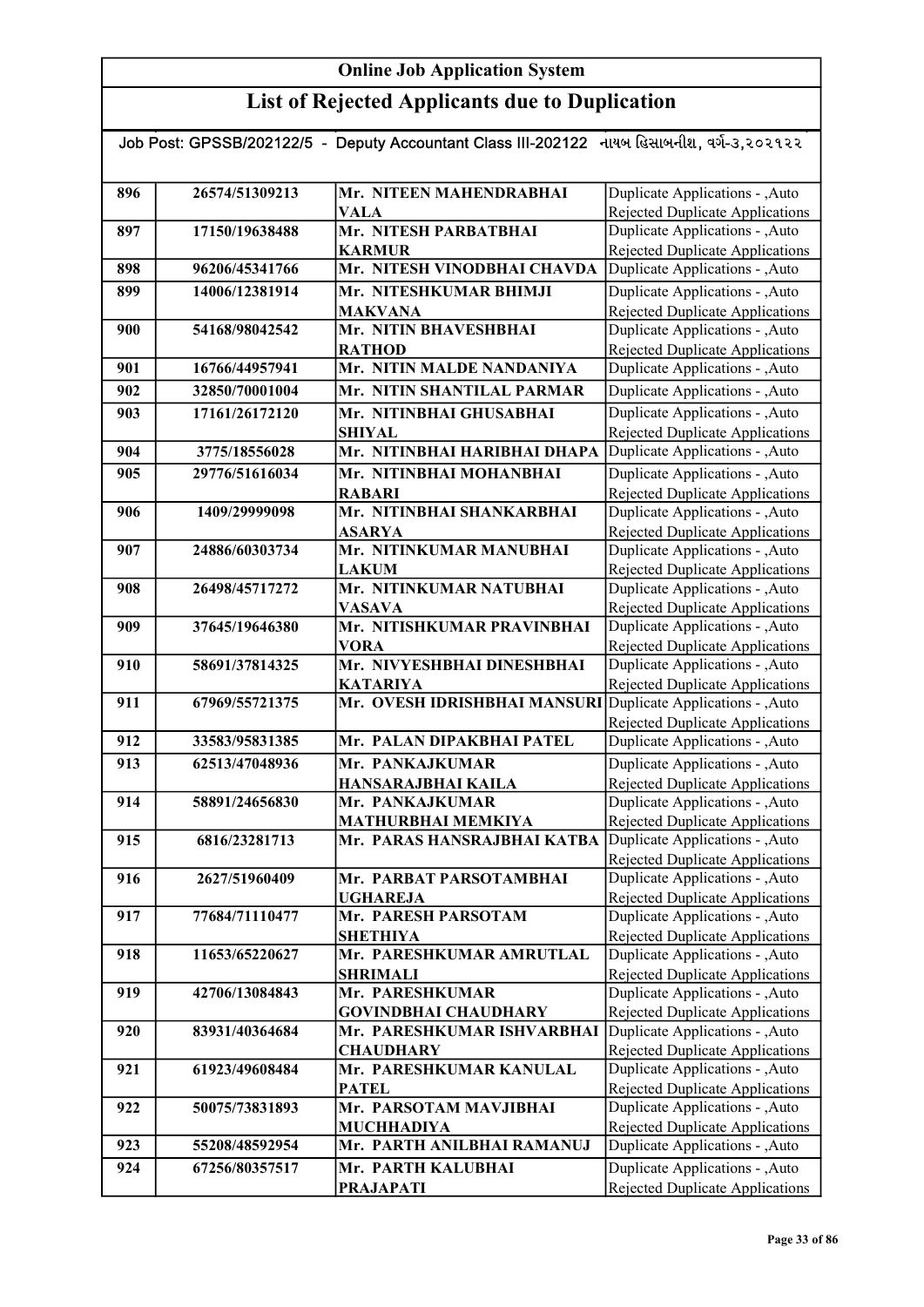| Job Post: GPSSB/202122/5 - Deputy Accountant Class III-202122 નાયબ હિસાબનીશ, વર્ગ-૩,૨૦૨૧૨૨ |                |                                                     |                                                                           |
|--------------------------------------------------------------------------------------------|----------------|-----------------------------------------------------|---------------------------------------------------------------------------|
|                                                                                            |                |                                                     |                                                                           |
| 925                                                                                        | 34333/19757441 | Mr. PARTH LALITBHAI TARAIYA                         | Duplicate Applications - , Auto                                           |
| 926                                                                                        | 63240/11591887 | Mr. PARTH MUKESHBHAI                                | Duplicate Applications - , Auto                                           |
|                                                                                            |                | <b>DHAMAT</b>                                       | <b>Rejected Duplicate Applications</b>                                    |
| 927                                                                                        | 56636/46202943 | Mr. PARTH NATVARLAL                                 | Duplicate Applications - , Auto                                           |
|                                                                                            |                | <b>VAGHELA</b>                                      | Rejected Duplicate Applications                                           |
| 928                                                                                        | 23183/17154203 | Mr. PARTH NAVNEETBHAI                               | Duplicate Applications - , Auto                                           |
|                                                                                            |                | <b>KAPADIYA</b>                                     | Rejected Duplicate Applications                                           |
| 929                                                                                        | 330/79499493   | Mr. PARTH PRATAPBHAI ALAGA                          | Duplicate Applications - ,Auto                                            |
| 930                                                                                        | 2357/29065921  | Mr. PARTH UDAYKUMAR JOSHI                           | Duplicate Applications - , Auto                                           |
| 931                                                                                        | 75353/73051487 | Mr. PARTHKUMAR JAYESHBHAI                           | Duplicate Applications - , Auto                                           |
|                                                                                            |                | <b>SOLANKI</b>                                      | Rejected Duplicate Applications                                           |
| 932                                                                                        | 67369/87002363 | Mr. PARTHKUMAR                                      | Duplicate Applications - , Auto                                           |
| 933                                                                                        | 36942/68132269 | PRAKASHBHAI MODH<br>Mr. PARTHKUMAR RAMJIBHAI        | <b>Rejected Duplicate Applications</b><br>Duplicate Applications - , Auto |
|                                                                                            |                | <b>BODAT</b>                                        | <b>Rejected Duplicate Applications</b>                                    |
| 934                                                                                        | 31875/11850377 | Mr. PAVANBHAI GOVINDBHAI                            | Duplicate Applications - , Auto                                           |
|                                                                                            |                | <b>PARMAR</b>                                       | Rejected Duplicate Applications                                           |
| 935                                                                                        | 44976/66787978 | Mr. PIYUSH MANSUKHBHAI                              | Duplicate Applications - , Auto                                           |
|                                                                                            |                | <b>PRAJAPATI</b>                                    | Rejected Duplicate Applications                                           |
| 936                                                                                        | 75653/15545862 | Mr. PIYUSH NARAN BHAI VIRADA                        | Duplicate Applications - , Auto                                           |
|                                                                                            |                |                                                     | Rejected Duplicate Applications                                           |
| 937                                                                                        | 1063/40676067  | Mr. PIYUSHBHAI AMRUTBHAI                            | Duplicate Applications - , Auto                                           |
|                                                                                            |                | <b>PARMAR</b>                                       | <b>Rejected Duplicate Applications</b>                                    |
| 938                                                                                        | 46350/60608760 | Mr. PIYUSHBHARTHI                                   | Duplicate Applications - ,Auto                                            |
|                                                                                            |                | ALKESHBHARTHI GAUSWAMI                              | <b>Rejected Duplicate Applications</b>                                    |
| 939                                                                                        | 73821/15467276 | Mr. PIYUSHBHARTHI                                   | Duplicate Applications - , Auto                                           |
| 940                                                                                        | 17576/67130896 | ALKESHBHARTHI GAUSWAMI<br>Mr. PIYUSHKUMAR DILIPBHAI | Rejected Duplicate Applications<br>Duplicate Applications - , Auto        |
|                                                                                            |                | <b>CHAUDHARI</b>                                    | Rejected Duplicate Applications                                           |
| 941                                                                                        | 81075/13623502 | Mr. PIYUSHKUMAR                                     | Duplicate Applications - , Auto                                           |
|                                                                                            |                | <b>GORDHANBHAI GOTI</b>                             | <b>Rejected Duplicate Applications</b>                                    |
| 942                                                                                        | 82242/65599439 | Mr. PIYUSHKUMAR                                     | Duplicate Applications - , Auto                                           |
|                                                                                            |                | RAMESHBHAI PATEL                                    | Rejected Duplicate Applications                                           |
| 943                                                                                        | 75493/39278598 | Mr. PIYUSHKUMAR SHANTILAL                           | Duplicate Applications - , Auto                                           |
|                                                                                            |                | <b>PRAJAPATI</b>                                    | Rejected Duplicate Applications                                           |
| 944                                                                                        | 9515/97598996  | Mr. PIYUSHRAJ JIVABHAI                              | Duplicate Applications - , Auto                                           |
|                                                                                            |                | <b>PARMAR</b>                                       | Rejected Duplicate Applications                                           |
| 945                                                                                        | 89063/20813293 | Mr. POPAT BABUBHAI                                  | Duplicate Applications - , Auto                                           |
| 946                                                                                        | 93553/12037165 | <b>CHAVADIYA</b><br>Mr. PRABHAKAR DILIPBHAI         | Rejected Duplicate Applications<br>Duplicate Applications - , Auto        |
|                                                                                            |                | <b>MORE</b>                                         | <b>Rejected Duplicate Applications</b>                                    |
| 947                                                                                        | 81570/49628648 | Mr. PRADIP CHANDUBHAI                               | Duplicate Applications - , Auto                                           |
|                                                                                            |                | <b>SONDARVA</b>                                     | <b>Rejected Duplicate Applications</b>                                    |
| 948                                                                                        | 94863/41815230 | Mr. PRADIP HIRABHAI DANGAR                          | Duplicate Applications - , Auto                                           |
| 949                                                                                        | 19397/81542868 | Mr. PRADIP LAKHMAN SOLANKI                          | Duplicate Applications - ,Auto                                            |
| 950                                                                                        | 48675/63621934 | Mr. PRADIPBHAI ARVINDBHAI                           | Duplicate Applications - , Auto                                           |
|                                                                                            |                | <b>CHAUDHARI</b>                                    | Rejected Duplicate Applications                                           |
| 951                                                                                        | 4450/92859279  | Mr. PRADIPBHAI BHIKHUBHAI                           | Duplicate Applications - , Auto                                           |
|                                                                                            |                | <b>KHACHAR</b>                                      | Rejected Duplicate Applications                                           |
| 952                                                                                        | 59183/34049148 | Mr. PRADIPSINH                                      | Duplicate Applications - , Auto                                           |
|                                                                                            |                | <b>GHANSHYAMSINH RAHOL</b>                          | Rejected Duplicate Applications                                           |
| 953                                                                                        | 12104/41072348 | Mr. PRAFUL BATUKBHAI                                | Duplicate Applications - , Auto                                           |
|                                                                                            |                | <b>KHIMANIYA</b>                                    | Rejected Duplicate Applications                                           |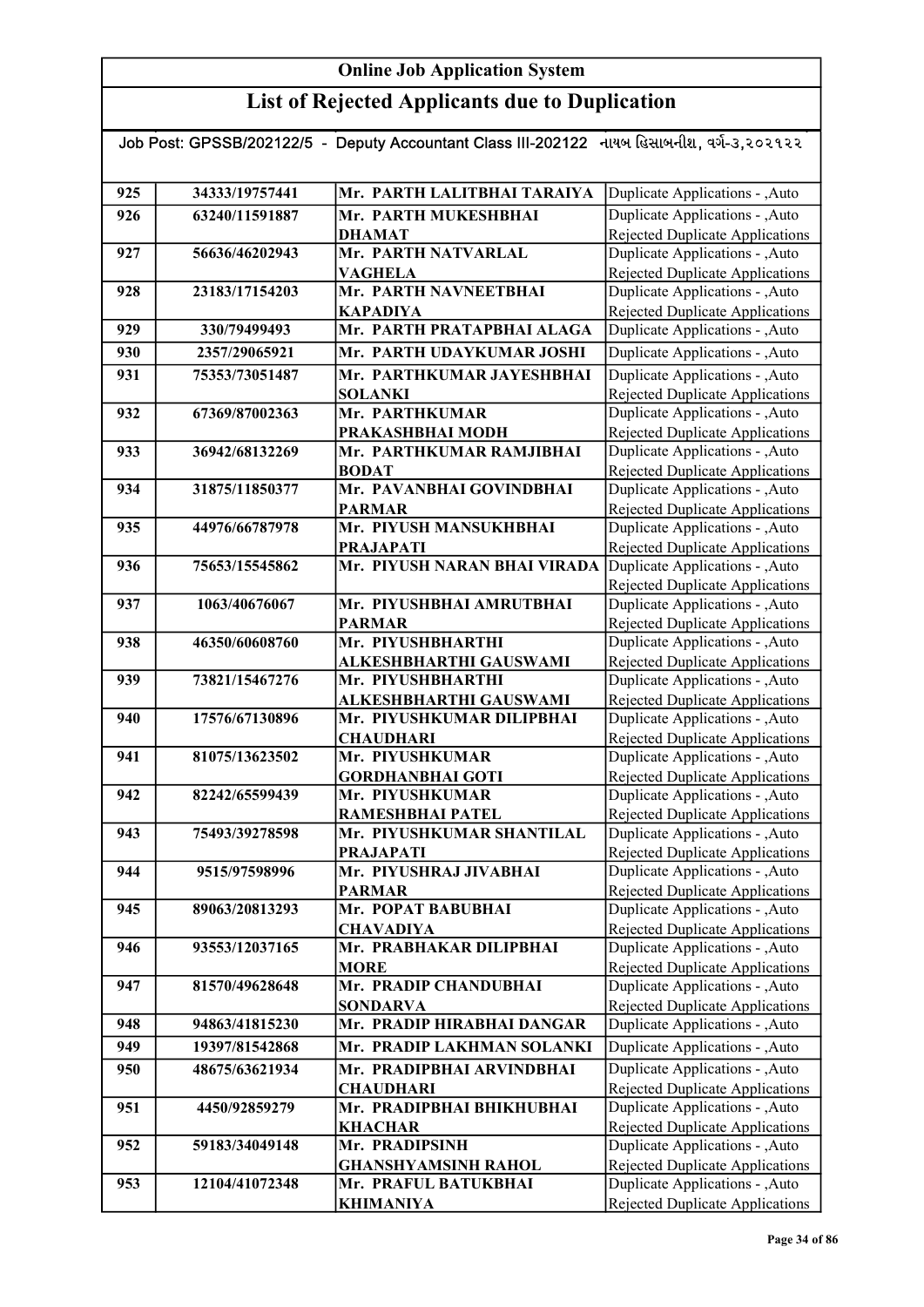| Job Post: GPSSB/202122/5  -  Deputy Accountant Class III-202122   નાયબ હિસાબનીશ, વર્ગ-૩,૨૦૨૧૨૨ |                |                             |                                        |  |
|------------------------------------------------------------------------------------------------|----------------|-----------------------------|----------------------------------------|--|
|                                                                                                |                |                             |                                        |  |
|                                                                                                |                |                             |                                        |  |
| 954                                                                                            | 70717/84436945 | Mr. PRAGNESHKUMAR           | Duplicate Applications - , Auto        |  |
|                                                                                                |                | <b>BALDEVBHAI CHAVDA</b>    | <b>Rejected Duplicate Applications</b> |  |
| 955                                                                                            | 62690/83347363 | Mr. PRAGNESHKUMAR           | Duplicate Applications - , Auto        |  |
|                                                                                                |                | SHAMALBHAI CHAUDHARY        | <b>Rejected Duplicate Applications</b> |  |
| 956                                                                                            | 2269/79269856  | Mr. PRAHLAD KHEMABHAI       | Duplicate Applications - , Auto        |  |
|                                                                                                |                | <b>PATEL</b>                | <b>Rejected Duplicate Applications</b> |  |
| 957                                                                                            | 20837/32222168 | Mr. PRAHLAD KUMAR           | Duplicate Applications - ,Auto         |  |
|                                                                                                |                | <b>SURESHBHAI THAKRE</b>    | <b>Rejected Duplicate Applications</b> |  |
| 958                                                                                            | 18259/86187759 | Mr. PRAHLADBHAI RAVAJI      | Duplicate Applications - , Auto        |  |
|                                                                                                |                | <b>KHOLVADIYA</b>           | <b>Rejected Duplicate Applications</b> |  |
| 959                                                                                            | 33371/61831309 | Mr. PRAJJAVAL BALDEV BHAI   | Duplicate Applications - , Auto        |  |
|                                                                                                |                | <b>PATANI</b>               | Rejected Duplicate Applications        |  |
| 960                                                                                            | 50836/90223057 | Mr. PRAKASH BABUBHAI        | Duplicate Applications - , Auto        |  |
|                                                                                                |                | <b>DARADRA</b>              | <b>Rejected Duplicate Applications</b> |  |
| 961                                                                                            | 41302/50222764 | Mr. PRAKASH CHUNNILAL       | Duplicate Applications - , Auto        |  |
|                                                                                                |                | VIKANI                      | Rejected Duplicate Applications        |  |
| 962                                                                                            | 24713/39164790 | Mr. PRAKASH DINESHBHAI      | Duplicate Applications - , Auto        |  |
|                                                                                                |                | <b>DORIYA</b>               | Rejected Duplicate Applications        |  |
| 963                                                                                            | 30046/49183225 | Mr. PRAKASH DINESHBHAI      | Duplicate Applications - , Auto        |  |
|                                                                                                |                | <b>MAKAWNA</b>              | <b>Rejected Duplicate Applications</b> |  |
| 964                                                                                            | 15501/84668137 | Mr. PRAKASH HITESHBHAI      | Duplicate Applications - , Auto        |  |
|                                                                                                |                | <b>MAKWANA</b>              | <b>Rejected Duplicate Applications</b> |  |
| 965                                                                                            | 70847/16566652 | Mr. PRAKASH KUMAR           | Duplicate Applications - , Auto        |  |
|                                                                                                |                | VASANTBHAI KUNVARIYA        | <b>Rejected Duplicate Applications</b> |  |
| 966                                                                                            | 65553/30670778 | Mr. PRAKASH MANGABHAI       | Duplicate Applications - , Auto        |  |
|                                                                                                |                | <b>PARMAR</b>               | Rejected Duplicate Applications        |  |
| 967                                                                                            | 37405/73992737 | Mr. PRAKASH MANSUKHBHAI     | Duplicate Applications - , Auto        |  |
|                                                                                                |                | <b>HINGDA</b>               | <b>Rejected Duplicate Applications</b> |  |
| 968                                                                                            | 49722/35292014 | Mr. PRAKASH RAMABHAI        | Duplicate Applications - , Auto        |  |
|                                                                                                |                | <b>MAKWANA</b>              | <b>Rejected Duplicate Applications</b> |  |
| 969                                                                                            | 79021/50760086 | Mr. PRAKASH VINODBHAI       | Duplicate Applications - , Auto        |  |
|                                                                                                |                | <b>CHHAIYA</b>              | <b>Rejected Duplicate Applications</b> |  |
| 970                                                                                            | 4878/77508323  | Mr. PRAKASHBHAI BHIKHABHAI  | Duplicate Applications - , Auto        |  |
|                                                                                                |                | <b>BHADKA</b>               | Rejected Duplicate Applications        |  |
| 971                                                                                            | 61836/49244777 | Mr. PRAKASHBHAI CHUNILAL    | Duplicate Applications - , Auto        |  |
|                                                                                                |                | <b>RANAVASIYA</b>           | <b>Rejected Duplicate Applications</b> |  |
| 972                                                                                            | 15358/27184735 | Mr. PRAKASHBHAI HARJIBHAI   | Duplicate Applications - , Auto        |  |
|                                                                                                |                | <b>CHAUDHARI</b>            | <b>Rejected Duplicate Applications</b> |  |
| 973                                                                                            | 51825/36844684 | Mr. PRAKASHBHAI             | Duplicate Applications - , Auto        |  |
|                                                                                                |                | LAKHMANBHAI DULERA          | <b>Rejected Duplicate Applications</b> |  |
| 974                                                                                            | 63987/59169008 | Mr. PRAKASHBHAI SIMABHAI    | Duplicate Applications - , Auto        |  |
|                                                                                                |                | <b>DAMOR</b>                | Rejected Duplicate Applications        |  |
| 975                                                                                            | 27730/39710141 | Mr. PRAKASHJI LILAJI THAKOR | Duplicate Applications - , Auto        |  |
| 976                                                                                            | 48636/88099722 | Mr. PRAKASHKUMAR DALABHAI   | Duplicate Applications - , Auto        |  |
|                                                                                                |                | <b>CHAUDHARI</b>            | Rejected Duplicate Applications        |  |
| 977                                                                                            | 1074/88929367  | Mr. PRAKASHKUMAR DALABHAI   | Duplicate Applications - , Auto        |  |
|                                                                                                |                | <b>PRAJAPATI</b>            | <b>Rejected Duplicate Applications</b> |  |
| 978                                                                                            | 47521/84111049 | Mr. PRAKASHKUMAR DALABHAI   | Duplicate Applications - , Auto        |  |
|                                                                                                |                | <b>PRAJAPATI</b>            | Rejected Duplicate Applications        |  |
| 979                                                                                            | 27082/99010340 | Mr. PRAKASHKUMAR            | Duplicate Applications - , Auto        |  |
|                                                                                                |                | <b>JAYANTILAL PRAJAPATI</b> | <b>Rejected Duplicate Applications</b> |  |
| 980                                                                                            | 33055/93870784 | Mr. PRANAVKUMAR             | Duplicate Applications - , Auto        |  |
|                                                                                                |                | ASHOKKUMAR JANI             | <b>Rejected Duplicate Applications</b> |  |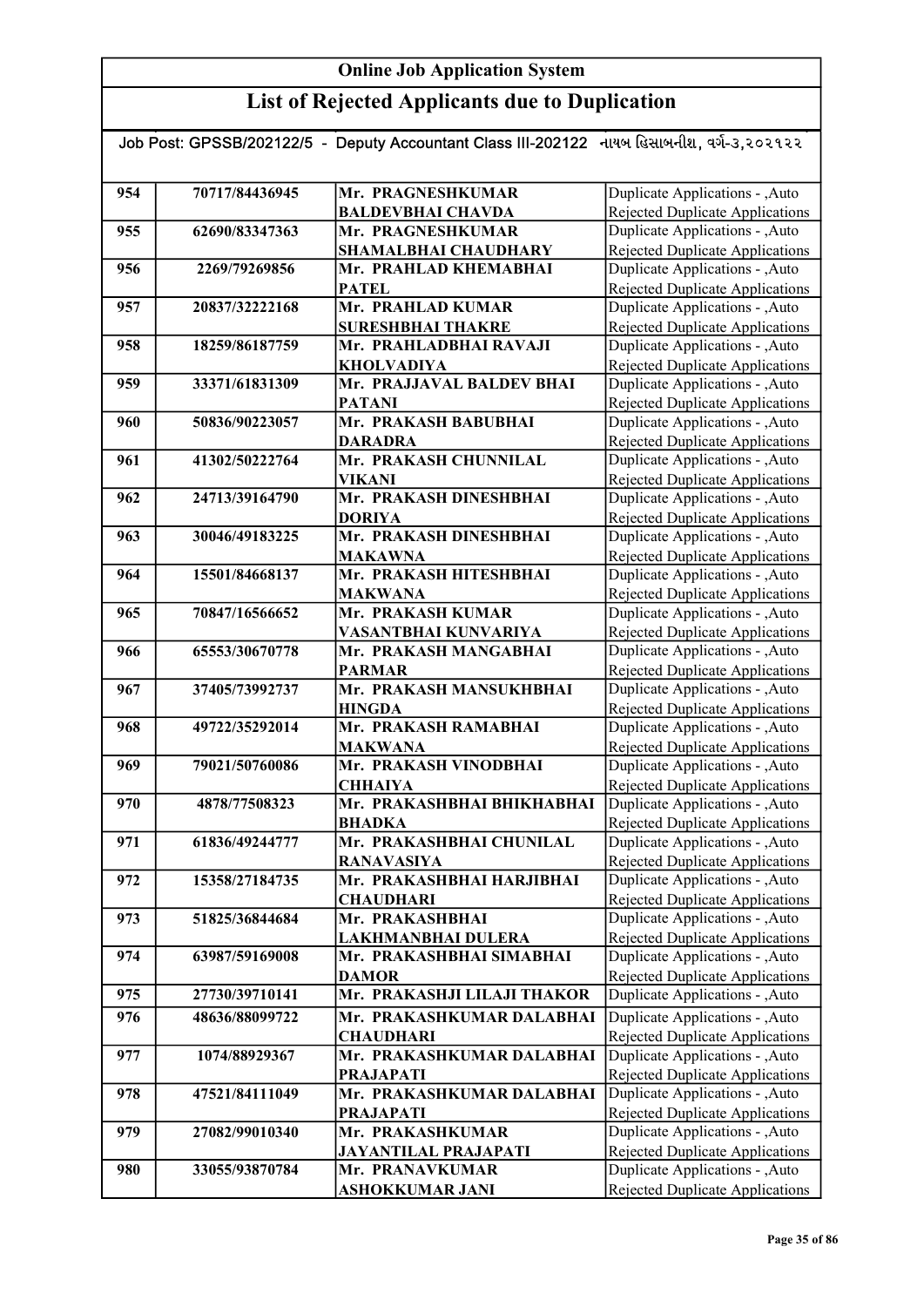| Job Post: GPSSB/202122/5  -  Deputy Accountant Class III-202122   નાયબ હિસાબનીશ, વર્ગ-૩,૨૦૨૧૨૨ |                |                            |                                                                           |  |
|------------------------------------------------------------------------------------------------|----------------|----------------------------|---------------------------------------------------------------------------|--|
|                                                                                                |                |                            |                                                                           |  |
| 981                                                                                            | 43387/21480845 | Mr. PRASHANT JAVANSANG     | Duplicate Applications - , Auto                                           |  |
|                                                                                                |                | <b>THAKOR</b>              | Rejected Duplicate Applications                                           |  |
| 982                                                                                            | 40482/32546350 | Mr. PRASHANT PRABHATBHAI   | Duplicate Applications - , Auto                                           |  |
|                                                                                                |                | <b>KANGAD</b>              |                                                                           |  |
| 983                                                                                            | 49715/20501593 | Mr. PRASHANT PRAVINBHAI    | <b>Rejected Duplicate Applications</b><br>Duplicate Applications - , Auto |  |
|                                                                                                |                | <b>РАСНСННАМІҮА</b>        | Rejected Duplicate Applications                                           |  |
| 984                                                                                            | 59294/80748981 | Mr. PRASHANT SANJAYBHAI    | Duplicate Applications - , Auto                                           |  |
|                                                                                                |                | <b>VALAND</b>              | <b>Rejected Duplicate Applications</b>                                    |  |
| 985                                                                                            | 26975/68457610 | Mr. PRASHANTBHARTHI        | Duplicate Applications - , Auto                                           |  |
|                                                                                                |                | NAGESHBHARTHI GOSWAMI      | <b>Rejected Duplicate Applications</b>                                    |  |
| 986                                                                                            | 3407/72622478  | Mr. PRASHANTKUMAR          | Duplicate Applications - , Auto                                           |  |
|                                                                                                |                | <b>NARESHBHAI PARMAR</b>   | Rejected Duplicate Applications                                           |  |
| 987                                                                                            | 36070/40120963 | Mr. PRATAP SAJABHAI MAYANI | Duplicate Applications - , Auto                                           |  |
| 988                                                                                            | 15862/84329808 | Mr. PRATAPBHAI ISWERJI     | Duplicate Applications - , Auto                                           |  |
|                                                                                                |                | <b>THAKOR</b>              | Rejected Duplicate Applications                                           |  |
| 989                                                                                            | 50750/62596857 | Mr. PRATIK AMARDASBHAI     | Duplicate Applications - , Auto                                           |  |
|                                                                                                |                | <b>SARAPDADIYA</b>         | Rejected Duplicate Applications                                           |  |
| 990                                                                                            | 52996/23896981 | Mr. PRATIK AMARDASBHAI     | Duplicate Applications - , Auto                                           |  |
|                                                                                                |                | <b>SARAPDADIYA</b>         | Rejected Duplicate Applications                                           |  |
| 991                                                                                            | 70821/58452983 | Mr. PRATIK AMARDASBHAI     | Duplicate Applications - , Auto                                           |  |
|                                                                                                |                | <b>SARAPDADIYA</b>         | Rejected Duplicate Applications                                           |  |
| 992                                                                                            | 81319/48361174 | Mr. PRATIK ANILKUMAR       | Duplicate Applications - , Auto                                           |  |
|                                                                                                |                | <b>SOLANKI</b>             | Rejected Duplicate Applications                                           |  |
| 993                                                                                            | 19145/53311093 | Mr. PRATIK ISHWARCHANDRA   | Duplicate Applications - , Auto                                           |  |
|                                                                                                |                | <b>DAMOR</b>               | <b>Rejected Duplicate Applications</b>                                    |  |
| 994                                                                                            | 53109/96730720 | Mr. PRATIK ISHWARCHANDRA   | Duplicate Applications - , Auto                                           |  |
|                                                                                                |                | <b>DAMOR</b>               | Rejected Duplicate Applications                                           |  |
| 995                                                                                            | 27409/29625017 | Mr. PRATIK RAJENDRAKUMAR   | Duplicate Applications - , Auto                                           |  |
|                                                                                                |                | <b>DAYMA</b>               | Rejected Duplicate Applications                                           |  |
| 996                                                                                            | 18186/17851669 | Mr. PRATIKKUMAR            | Duplicate Applications - , Auto                                           |  |
|                                                                                                |                | <b>MAHENDRAKUMAR DARJI</b> | <b>Rejected Duplicate Applications</b>                                    |  |
| 997                                                                                            | 76998/69000811 | Mr. PRATIKKUMAR            | Duplicate Applications - , Auto                                           |  |
|                                                                                                |                | NARENDRABHAI PATEL         | Rejected Duplicate Applications                                           |  |
| 998                                                                                            | 515/85531367   | Mr. PRATIKKUMAR            | Duplicate Applications - , Auto                                           |  |
|                                                                                                |                | <b>UDESINGBHAI CHAUHAN</b> | Rejected Duplicate Applications                                           |  |
| 999                                                                                            | 25114/64703470 | Mr. PRAVEENBHAI NARSEEBHAI | Duplicate Applications - , Auto                                           |  |
|                                                                                                |                | <b>VASAVA</b>              | Rejected Duplicate Applications                                           |  |
| 1000                                                                                           | 39560/98077270 | Mr. PRAVIN JAGMAL BHAI     | Duplicate Applications - , Auto                                           |  |
|                                                                                                |                | <b>CHAUDHARY</b>           | Rejected Duplicate Applications                                           |  |
| 1001                                                                                           | 28421/50352257 | Mr. PRAVIN KAMABHAI CHAVDA | Duplicate Applications - , Auto                                           |  |
| 1002                                                                                           | 20348/12302634 | Mr. PRAVIN LALJIBHAI JADAV | Duplicate Applications - , Auto                                           |  |
| 1003                                                                                           | 66662/29232717 | Mr. PRAVINBHAI JIVANBHAI   | Duplicate Applications - , Auto                                           |  |
|                                                                                                |                | <b>CHAUHAN</b>             | <b>Rejected Duplicate Applications</b>                                    |  |
| 1004                                                                                           | 40946/51002409 | Mr. PRAVINBHAI KESHABHAI   | Duplicate Applications - , Auto                                           |  |
|                                                                                                |                | <b>PARMAR</b>              | <b>Rejected Duplicate Applications</b>                                    |  |
| 1005                                                                                           | 32470/92062251 | Mr. PRAVINBHAI MANSUNGBHAI | Duplicate Applications - , Auto                                           |  |
|                                                                                                |                | <b>CHAUDHARY</b>           | Rejected Duplicate Applications                                           |  |
| 1006                                                                                           | 16969/74905495 | Mr. PRAVINBHAI MATHURBHAI  | Duplicate Applications - , Auto                                           |  |
|                                                                                                |                | <b>RATHVA</b>              | Rejected Duplicate Applications                                           |  |
| 1007                                                                                           | 37378/62573543 | Mr. PRAVINBHAI VALYABHAI   | Duplicate Applications - , Auto                                           |  |
|                                                                                                |                | <b>CHAUDHARI</b>           | <b>Rejected Duplicate Applications</b>                                    |  |
| 1008                                                                                           | 46129/73485637 | Mr. PRAVINKUMAR GAGABHAI   | Duplicate Applications - , Auto                                           |  |
|                                                                                                |                | <b>PATEL</b>               | Rejected Duplicate Applications                                           |  |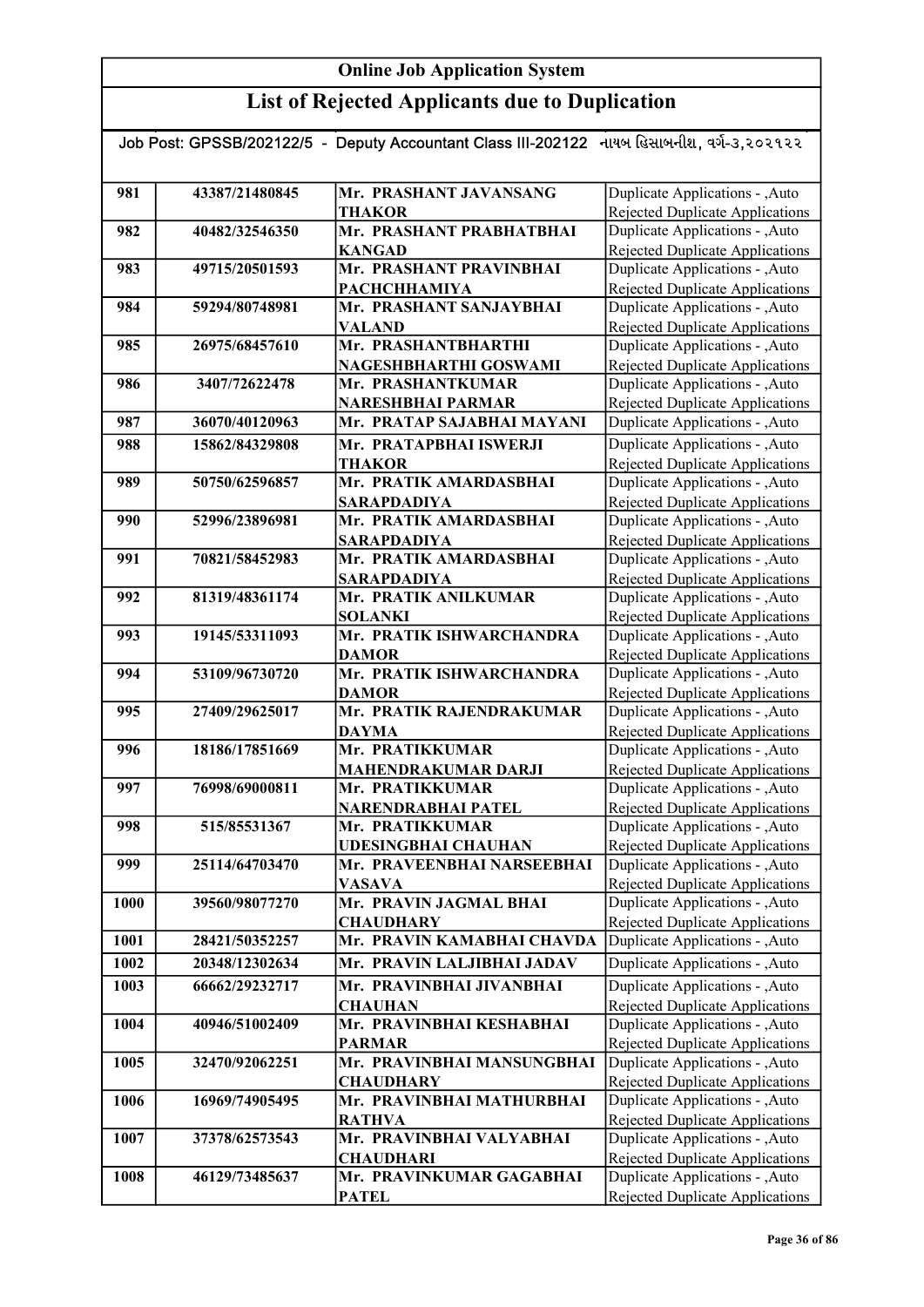| Job Post: GPSSB/202122/5 - Deputy Accountant Class III-202122 નાયબ હિસાબનીશ, વર્ગ-૩,૨૦૨૧૨૨ |                |                                          |                                                                    |  |
|--------------------------------------------------------------------------------------------|----------------|------------------------------------------|--------------------------------------------------------------------|--|
|                                                                                            |                |                                          |                                                                    |  |
| 1009                                                                                       | 71687/11490741 | Mr. PRINCE KAUSHIKKUMAR                  | Duplicate Applications - , Auto                                    |  |
|                                                                                            |                | <b>CHAUDHARI</b>                         | <b>Rejected Duplicate Applications</b>                             |  |
| 1010                                                                                       | 2673/12241792  | Mr. PRITAMKUMAR                          | Duplicate Applications - , Auto                                    |  |
|                                                                                            |                | <b>BAMANIYABHAI VASAVA</b>               | <b>Rejected Duplicate Applications</b>                             |  |
| 1011                                                                                       | 70608/18094779 | Mr. PRITESHBHAI CHAITARBHAI              | Duplicate Applications - , Auto                                    |  |
|                                                                                            |                | <b>VASAVA</b>                            | <b>Rejected Duplicate Applications</b>                             |  |
| 1012                                                                                       | 55789/84847876 | Mr. PRIYANKKUMAR                         | Duplicate Applications - , Auto                                    |  |
|                                                                                            |                | <b>DINESHBHAI BAROT</b>                  | <b>Rejected Duplicate Applications</b>                             |  |
| 1013                                                                                       | 51859/57229708 | Mr. PRUTHVIRAJ                           | Duplicate Applications - , Auto                                    |  |
|                                                                                            |                | <b>JORASANGBHAI CHAVDA</b>               | <b>Rejected Duplicate Applications</b>                             |  |
| 1014                                                                                       | 15243/44489702 | Mr. PULKIT VAJSIBHAI                     | Duplicate Applications - , Auto                                    |  |
|                                                                                            |                | <b>MARADIYA</b>                          | Rejected Duplicate Applications                                    |  |
| 1015                                                                                       | 10817/58552089 | Mr. PUNIT VISHANBHAI                     | Duplicate Applications - , Auto                                    |  |
|                                                                                            |                | <b>MAHESHWARI</b>                        | Rejected Duplicate Applications                                    |  |
| 1016                                                                                       | 81088/43922776 | Mr. PURVAKUMAR ASVINKUMAR                | Duplicate Applications - , Auto                                    |  |
|                                                                                            |                | RAJA                                     | Rejected Duplicate Applications                                    |  |
| 1017                                                                                       | 17468/56150588 | Mr. PURVESHKUMAR VINUBHAI                | Duplicate Applications - , Auto                                    |  |
|                                                                                            |                | <b>PATEL</b>                             | Rejected Duplicate Applications                                    |  |
| 1018                                                                                       | 11948/32319574 | Mr. RAFIKSHA RAHIMSHA                    | Duplicate Applications - , Auto                                    |  |
|                                                                                            |                | <b>HINGORJA</b>                          | Rejected Duplicate Applications                                    |  |
| 1019                                                                                       | 64498/97897808 | Mr. RAHUL ASHOKKUMAR                     | Duplicate Applications - , Auto                                    |  |
|                                                                                            |                | <b>CHAUHAN</b>                           | Rejected Duplicate Applications                                    |  |
| 1020                                                                                       | 42542/27275509 | Mr. RAHUL GAGJEEBHAI                     | Duplicate Applications - , Auto                                    |  |
|                                                                                            |                | <b>CHAUHAN</b>                           | <b>Rejected Duplicate Applications</b>                             |  |
| 1021                                                                                       | 98057/43954971 | Mr. RAHUL HITESHBHAI                     | Duplicate Applications - , Auto                                    |  |
|                                                                                            |                | <b>VAGHELA</b>                           | Rejected Duplicate Applications                                    |  |
| 1022                                                                                       | 59425/65869970 | Mr. RAHUL JEMALBHAI PARMAR               | Duplicate Applications - ,Auto                                     |  |
| 1023                                                                                       | 4568/12689119  | Mr. RAHUL KANTIBHAI VALA                 | Duplicate Applications - , Auto                                    |  |
| 1024                                                                                       | 22476/68123877 | Mr. RAHUL KUMAR AJAY                     | Duplicate Applications - , Auto                                    |  |
|                                                                                            |                | <b>KUMAR AMIN</b>                        | Rejected Duplicate Applications                                    |  |
| 1025                                                                                       | 2587/32584160  | Mr. RAHUL KUMAR                          | Duplicate Applications - , Auto                                    |  |
|                                                                                            |                | <b>GANESHBHAI VASAVA</b>                 | Rejected Duplicate Applications                                    |  |
| 1026                                                                                       | 35187/54480938 | Mr. RAHUL MUKESHBHAI                     | Duplicate Applications - , Auto                                    |  |
| 1027                                                                                       |                | <b>THAKOR</b>                            | Rejected Duplicate Applications<br>Duplicate Applications - , Auto |  |
|                                                                                            | 47382/60357623 | Mr. RAHUL RAMESH KUMAR<br><b>BACHHDA</b> | Rejected Duplicate Applications                                    |  |
| 1028                                                                                       | 15790/74729156 | Mr. RAHUL VIRCHANDBHAI                   | Duplicate Applications - , Auto                                    |  |
|                                                                                            |                | <b>MAKWANA</b>                           | Rejected Duplicate Applications                                    |  |
| 1029                                                                                       | 21817/51566247 | Mr. RAHULBHAI HARAJIBHAI                 | Duplicate Applications - , Auto                                    |  |
|                                                                                            |                | <b>JAMOD</b>                             | Rejected Duplicate Applications                                    |  |
| 1030                                                                                       | 81498/17491040 | Mr. RAHULBHAI ISHVARBHAI                 | Duplicate Applications - , Auto                                    |  |
|                                                                                            |                | <b>SAPARA</b>                            | Rejected Duplicate Applications                                    |  |
| 1031                                                                                       | 40378/81951146 | Mr. RAHULBHAI JETHABHAI                  | Duplicate Applications - , Auto                                    |  |
|                                                                                            |                | <b>MAYAVANSHI</b>                        | Rejected Duplicate Applications                                    |  |
| 1032                                                                                       | 78765/42776448 | Mr. RAHULBHAI LALJIBHAI                  | Duplicate Applications - , Auto                                    |  |
|                                                                                            |                | <b>LIMBADIYA</b>                         | <b>Rejected Duplicate Applications</b>                             |  |
| 1033                                                                                       | 54742/29203449 | Mr. RAHULKUMAR AMRATJI                   | Duplicate Applications - , Auto                                    |  |
|                                                                                            |                | <b>RATHOD</b>                            | <b>Rejected Duplicate Applications</b>                             |  |
| 1034                                                                                       | 9115/96989859  | Mr. RAHULKUMAR ANILBHAI                  | Duplicate Applications - , Auto                                    |  |
|                                                                                            |                | <b>KARELIYA</b>                          | <b>Rejected Duplicate Applications</b>                             |  |
| 1035                                                                                       | 16756/95416045 | Mr. RAHULKUMAR BHIKHABHAI                | Duplicate Applications - , Auto                                    |  |
|                                                                                            |                | <b>PATEL</b>                             | Rejected Duplicate Applications                                    |  |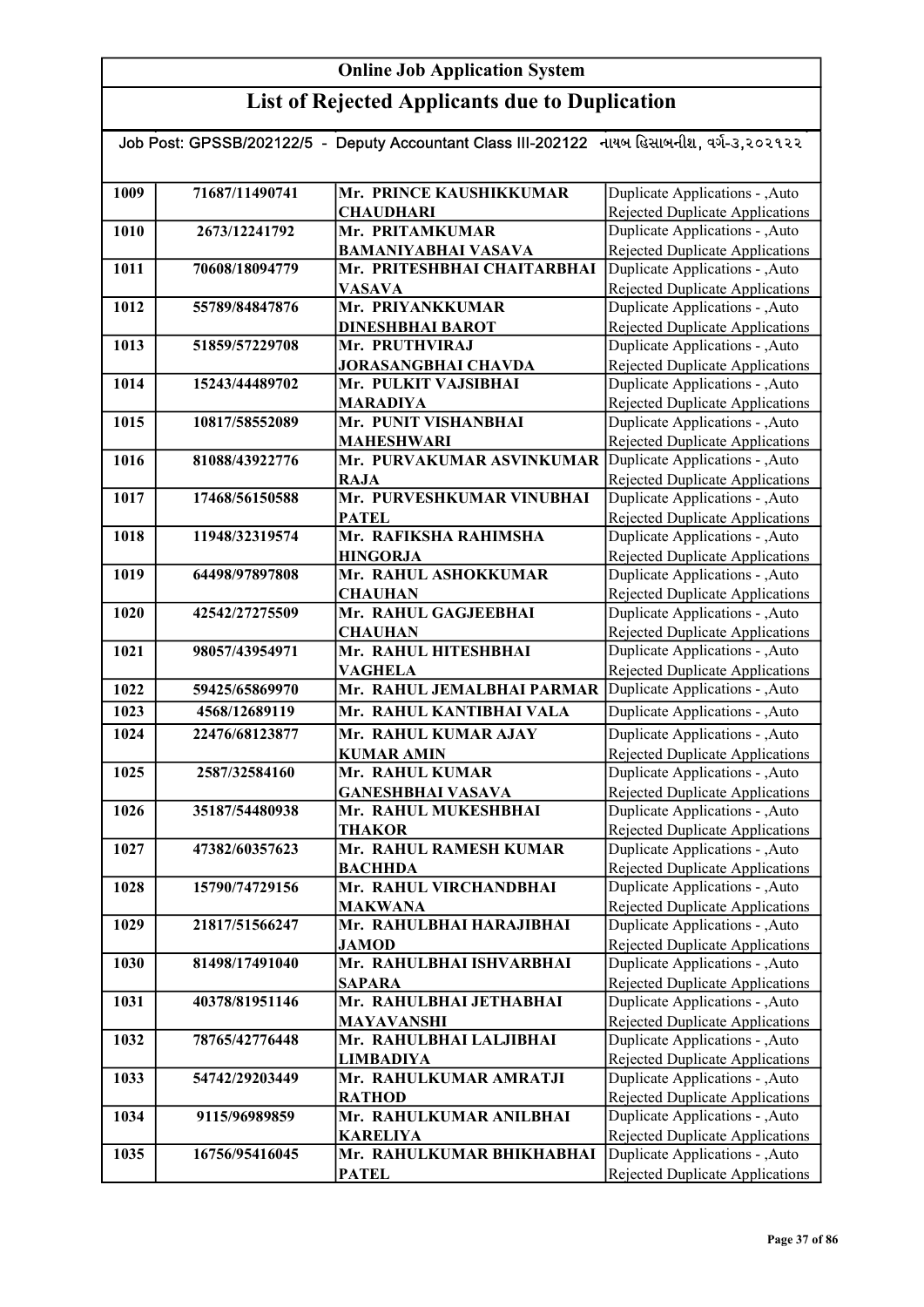| Job Post: GPSSB/202122/5 - Deputy Accountant Class III-202122 નાયબ હિસાબનીશ, વર્ગ-૩,૨૦૨૧૨૨ |                |                                           |                                                                           |  |
|--------------------------------------------------------------------------------------------|----------------|-------------------------------------------|---------------------------------------------------------------------------|--|
|                                                                                            |                |                                           |                                                                           |  |
| 1036                                                                                       | 98191/24031263 | Mr. RAHULKUMAR ISUDAS                     | Duplicate Applications - , Auto                                           |  |
|                                                                                            |                | <b>GAMIT</b>                              | Rejected Duplicate Applications                                           |  |
| 1037                                                                                       | 13715/47606999 | Mr. RAHULKUMAR KARSHANJI                  | Duplicate Applications - , Auto                                           |  |
|                                                                                            |                | <b>THAKOR</b>                             | <b>Rejected Duplicate Applications</b>                                    |  |
| 1038                                                                                       | 9155/16026291  | Mr. RAHULKUMAR                            | Duplicate Applications - , Auto                                           |  |
|                                                                                            |                | RAMDASBHAI CHAUDHARY                      | <b>Rejected Duplicate Applications</b>                                    |  |
| 1039                                                                                       | 17704/72222720 | Mr. RAHULKUMAR SONJIBHAI                  | Duplicate Applications - , Auto                                           |  |
|                                                                                            |                | <b>VASAVA</b>                             | <b>Rejected Duplicate Applications</b>                                    |  |
| 1040                                                                                       | 1289/85139756  | Mr. RAHULSINH PRAVINSINH                  | Duplicate Applications - , Auto                                           |  |
|                                                                                            |                | <b>CHAVDA</b><br>Mr. RAJ PARSOTAMBHAI     | <b>Rejected Duplicate Applications</b>                                    |  |
| 1041                                                                                       | 1218/55307574  |                                           | Duplicate Applications - , Auto                                           |  |
| 1042                                                                                       | 1005/96396874  | <b>VAISHNAV</b><br>Mr. RAJABHAI AMARABHAI | Rejected Duplicate Applications<br>Duplicate Applications - , Auto        |  |
|                                                                                            |                | <b>MUCHHAL</b>                            | <b>Rejected Duplicate Applications</b>                                    |  |
| 1043                                                                                       | 20467/98163282 | Mr. RAJADIPSINH                           | Duplicate Applications - , Auto                                           |  |
|                                                                                            |                | <b>MAHENDRASINH ZALA</b>                  | <b>Rejected Duplicate Applications</b>                                    |  |
| 1044                                                                                       | 33139/46822403 | Mr. RAJANIKANT RAMESHBHAI                 | Duplicate Applications - , Auto                                           |  |
|                                                                                            |                | <b>PATEL</b>                              | Rejected Duplicate Applications                                           |  |
| 1045                                                                                       | 57366/84321619 | Mr. RAJANKUMAR ARUNBHAI                   | Duplicate Applications - , Auto                                           |  |
|                                                                                            |                | <b>MEWADA</b>                             | Rejected Duplicate Applications                                           |  |
| 1046                                                                                       | 387/29941333   | Mr. RAJAT KETANBHAI                       | Duplicate Applications - , Auto                                           |  |
|                                                                                            |                | <b>VAGHASIYA</b>                          | Rejected Duplicate Applications                                           |  |
| 1047                                                                                       | 3710/49576753  | Mr. RAJDIPBHAI LADHUBHAI                  | Duplicate Applications - , Auto                                           |  |
|                                                                                            |                | <b>LIMBOLA</b>                            | <b>Rejected Duplicate Applications</b>                                    |  |
| 1048                                                                                       | 53140/55607061 | Mr. RAJENDRAKUMAR                         | Duplicate Applications - , Auto                                           |  |
|                                                                                            |                | NARSINHBHAI SUNDHESHA                     | Rejected Duplicate Applications                                           |  |
| 1049                                                                                       | 47150/74600432 | Mr. RAJENDRASINH KANJIBHAI                | Duplicate Applications - , Auto                                           |  |
|                                                                                            |                | <b>RAJPUT</b>                             | Rejected Duplicate Applications                                           |  |
| 1050                                                                                       | 29499/44801499 | Mr. RAJESH BHAVANBHAI                     | Duplicate Applications - , Auto                                           |  |
| 1051                                                                                       | 6598/69713849  | <b>LADUMOR</b><br>Mr. RAJESH KESHURBHAI   | <b>Rejected Duplicate Applications</b><br>Duplicate Applications - , Auto |  |
|                                                                                            |                | <b>KARMUR</b>                             | Rejected Duplicate Applications                                           |  |
| 1052                                                                                       | 9786/52932268  | Mr. RAJESH KESHURBHAI                     | Duplicate Applications - , Auto                                           |  |
|                                                                                            |                | <b>KARMUR</b>                             | Rejected Duplicate Applications                                           |  |
| 1053                                                                                       | 18158/14160125 | Mr. RAJESH NATUBHAI DAVADA                | Duplicate Applications - , Auto                                           |  |
| 1054                                                                                       | 96716/97418652 | Mr. RAJESHBHAI JAYANTIBHAI                | Duplicate Applications - , Auto                                           |  |
|                                                                                            |                | <b>THAKOR</b>                             | <b>Rejected Duplicate Applications</b>                                    |  |
| 1055                                                                                       | 27298/49837986 | Mr. RAJESHKUMAR                           | Duplicate Applications - , Auto                                           |  |
|                                                                                            |                | <b>DALPATBHAI PATEL</b>                   | <b>Rejected Duplicate Applications</b>                                    |  |
| 1056                                                                                       | 16029/68439848 | Mr. RAJESHKUMAR                           | Duplicate Applications - , Auto                                           |  |
|                                                                                            |                | KARSHANBHAI KAMALIYA                      | Rejected Duplicate Applications                                           |  |
| 1057                                                                                       | 72729/54763824 | Mr. RAJESHKUMAR                           | Duplicate Applications - , Auto                                           |  |
|                                                                                            |                | RAMESHBHAI JOSHI                          | Rejected Duplicate Applications                                           |  |
| 1058                                                                                       | 65386/95436414 | Mr. RAJESHKUMAR                           | Duplicate Applications - , Auto                                           |  |
|                                                                                            |                | SHANKARBHAI PRAJAPATI                     | Rejected Duplicate Applications                                           |  |
| 1059                                                                                       | 52713/76434785 | Mr. RAJIV CHANDUBHAI DIWAN                | Duplicate Applications - , Auto                                           |  |
| 1060                                                                                       | 72590/46975096 | Mr. RAJKUMAR JESANGBHAI                   | Duplicate Applications - , Auto                                           |  |
|                                                                                            |                | <b>CHAUDHARI</b>                          | Rejected Duplicate Applications                                           |  |
| 1061                                                                                       | 7265/72760754  | Mr. RAJNIKANT DHIRUBHAI                   | Duplicate Applications - , Auto                                           |  |
| 1062                                                                                       | 6214/88886386  | <b>BHILWALA</b><br>Mr. RAJNIKUMAR         | <b>Rejected Duplicate Applications</b><br>Duplicate Applications - , Auto |  |
|                                                                                            |                | <b>KRUSHNABHAI PATEL</b>                  | <b>Rejected Duplicate Applications</b>                                    |  |
|                                                                                            |                |                                           |                                                                           |  |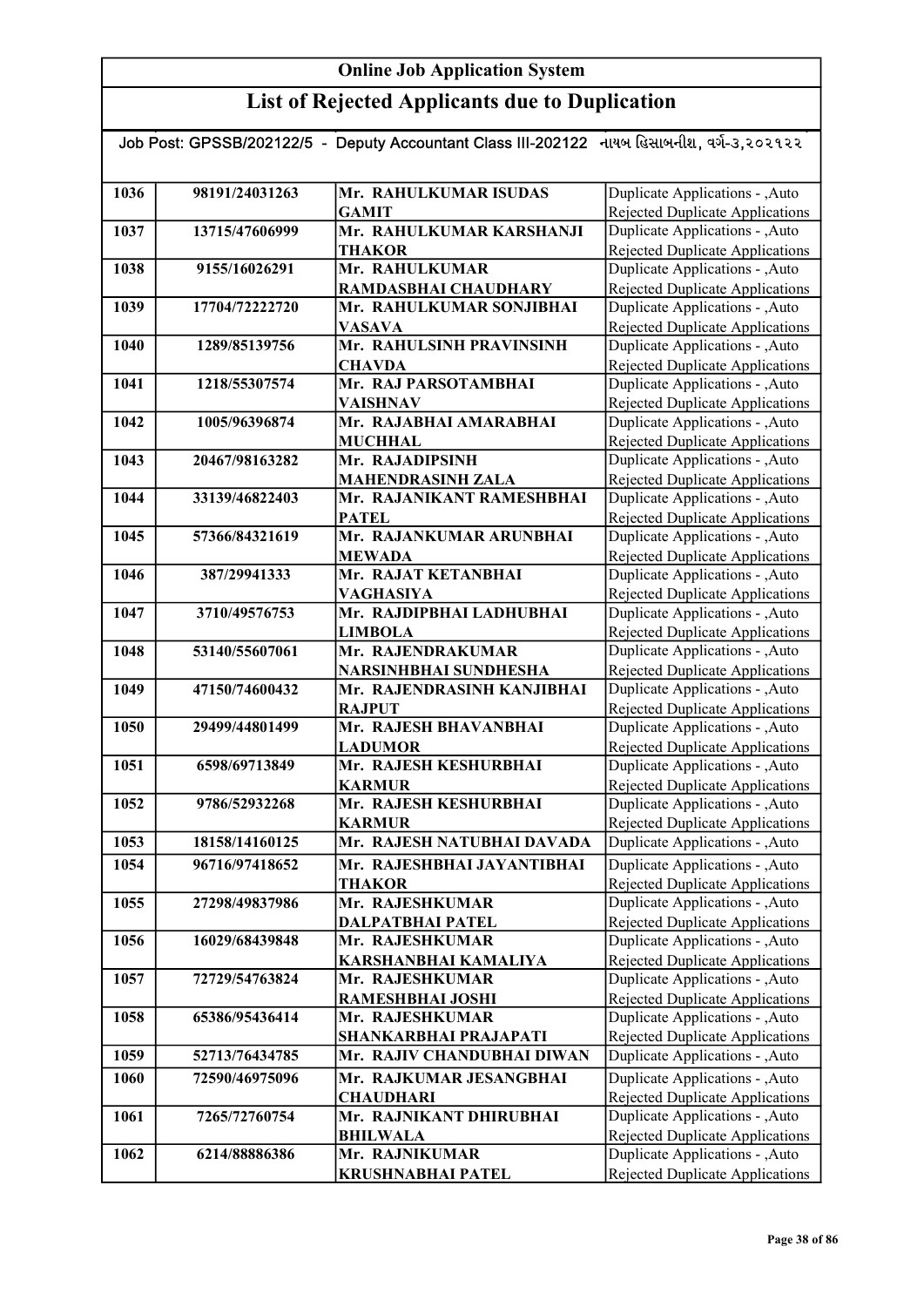| Job Post: GPSSB/202122/5 - Deputy Accountant Class III-202122 નાયબ હિસાબનીશ, વર્ગ-૩,૨૦૨૧૨૨ |                |                                           |                                                                          |
|--------------------------------------------------------------------------------------------|----------------|-------------------------------------------|--------------------------------------------------------------------------|
|                                                                                            |                |                                           |                                                                          |
| 1063                                                                                       | 25304/15869292 | Mr. RAJU BHAI DAYASHANKAR                 | Duplicate Applications - , Auto                                          |
|                                                                                            |                | <b>BHAI TADVI</b>                         | Rejected Duplicate Applications                                          |
| 1064                                                                                       | 8612/66082583  | Mr. RAJU DEVASIBHAI ODEDARA               | Duplicate Applications - , Auto                                          |
| 1065                                                                                       | 25063/68979754 | Mr. RAJUBHAI BHURSINGBHAI                 | Duplicate Applications - , Auto                                          |
|                                                                                            |                | <b>KAMOL</b>                              | Rejected Duplicate Applications                                          |
| 1066                                                                                       | 20574/73933135 | Mr. RAJVEER AMARSINHBHAI                  | Duplicate Applications - , Auto                                          |
|                                                                                            |                | <b>BARAD</b>                              | Rejected Duplicate Applications                                          |
| 1067                                                                                       | 1959/98297871  | Mr. RAKESH MAHESH BHAI                    | Duplicate Applications - ,Auto                                           |
|                                                                                            |                | <b>MADANI</b>                             | <b>Rejected Duplicate Applications</b>                                   |
| 1068                                                                                       | 57438/84957769 | Mr. RAKESHBHAI GULABBHAI                  | Duplicate Applications - , Auto                                          |
|                                                                                            |                | <b>VASAVA</b>                             | Rejected Duplicate Applications                                          |
| 1069                                                                                       | 28502/57691425 | Mr. RAKESHBHAI HEMRAJBHAI                 | Duplicate Applications - , Auto                                          |
|                                                                                            |                | <b>CHAUDHARY</b>                          | Rejected Duplicate Applications                                          |
| 1070                                                                                       | 48662/35256875 | Mr. RAKESHBHAI RAMESHBHAI                 | Duplicate Applications - , Auto                                          |
| 1071                                                                                       | 21959/95748661 | <b>BHURIYA</b><br>Mr. RAKESHBHAI SAMABHAI | Rejected Duplicate Applications<br>Duplicate Applications - , Auto       |
|                                                                                            |                | <b>CHAUDHARI</b>                          | <b>Rejected Duplicate Applications</b>                                   |
| 1072                                                                                       | 30573/15132769 | Mr. RAKESHKUMAR KANTILAL                  | Duplicate Applications - , Auto                                          |
|                                                                                            |                | <b>CHAUHAN</b>                            | Rejected Duplicate Applications                                          |
| 1073                                                                                       | 49902/23212466 | Mr. RAKESHKUMAR KASUBHAI                  | Duplicate Applications - , Auto                                          |
|                                                                                            |                | <b>BAGUL</b>                              | Rejected Duplicate Applications                                          |
| 1074                                                                                       | 7510/43352006  | Mr. RAKESHKUMAR LAXMANJI                  | Duplicate Applications - , Auto                                          |
|                                                                                            |                | <b>RATHOD</b>                             | <b>Rejected Duplicate Applications</b>                                   |
| 1075                                                                                       | 37591/49102622 | Mr. RAKESHKUMAR VELJIBHAI                 | Duplicate Applications - , Auto                                          |
|                                                                                            |                | <b>CHAUDHARY</b>                          | Rejected Duplicate Applications                                          |
| 1076                                                                                       | 73131/45935556 | Mr. RAM KAKU JASANI                       | Duplicate Applications - , Auto                                          |
| 1077                                                                                       | 4525/22200240  | Mr. RAM KHEEMARAJ NANDHAN                 | Duplicate Applications - , Auto                                          |
| 1078                                                                                       | 6009/48251967  | Mr. RAM NARANBHAI HUN                     | Duplicate Applications - , Auto                                          |
| 1079                                                                                       | 18882/42077452 | Mr. RAMANBHAI GULIYABHAI                  | Duplicate Applications - , Auto                                          |
|                                                                                            |                | <b>VASAVA</b>                             | <b>Rejected Duplicate Applications</b>                                   |
| 1080                                                                                       | 15731/43925879 | Mr. RAMDEVSINH ARJUNSINH                  | Duplicate Applications - , Auto                                          |
|                                                                                            |                | ZALA                                      | Rejected Duplicate Applications                                          |
| 1081                                                                                       | 63191/81159090 | Mr. RAMESH SHINDHA TOYATA                 | Duplicate Applications - , Auto                                          |
| 1082                                                                                       | 41035/65824013 | Mr. RAMESHBHAI VALABHAI                   | Duplicate Applications - , Auto                                          |
|                                                                                            |                | <b>MAKAVANA</b>                           | Rejected Duplicate Applications                                          |
| 1083                                                                                       | 41116/16115524 | Mr. RAMESHBHAI VALABHAI                   | Duplicate Applications - , Auto                                          |
|                                                                                            |                | <b>MAKAVANA</b><br>Mr. RAMESHBHAI         | <b>Rejected Duplicate Applications</b><br>Duplicate Applications - ,Auto |
| 1084                                                                                       | 21437/54613545 | VASHRAMBHAI CHAUDHARY                     | Rejected Duplicate Applications                                          |
| 1085                                                                                       | 67048/48601821 | Mr. RAMESHBHAI VIRSINGBHAI                | Duplicate Applications - , Auto                                          |
|                                                                                            |                | <b>RATHAVA</b>                            | Rejected Duplicate Applications                                          |
| 1086                                                                                       | 19271/43593501 | Mr. RAMESHKUMAR                           | Duplicate Applications - ,Auto                                           |
|                                                                                            |                | PREMABHAI CHAUDHARY                       | Rejected Duplicate Applications                                          |
| 1087                                                                                       | 35489/31363625 | Mr. RAMESHKUMAR VAJABHAI                  | Duplicate Applications - , Auto                                          |
|                                                                                            |                | <b>RATHOD</b>                             | Rejected Duplicate Applications                                          |
| 1088                                                                                       | 36575/67808039 | Mr. RAMJIBHAI HIRABHAI ADU                | Duplicate Applications - , Auto                                          |
| 1089                                                                                       | 21966/99846585 | Mr. RAMJIBHAI MANSUKHBHAI                 | Duplicate Applications - , Auto                                          |
|                                                                                            |                | <b>MORI</b>                               | Rejected Duplicate Applications                                          |
| 1090                                                                                       | 25874/56262175 | Mr. RANA SAMAT MAKVANA                    | Duplicate Applications - , Auto                                          |
| 1091                                                                                       | 2014/57164265  | Mr. RANJEET RAMANBHAI                     | Duplicate Applications - , Auto                                          |
|                                                                                            |                | <b>BARIYA</b>                             | Rejected Duplicate Applications                                          |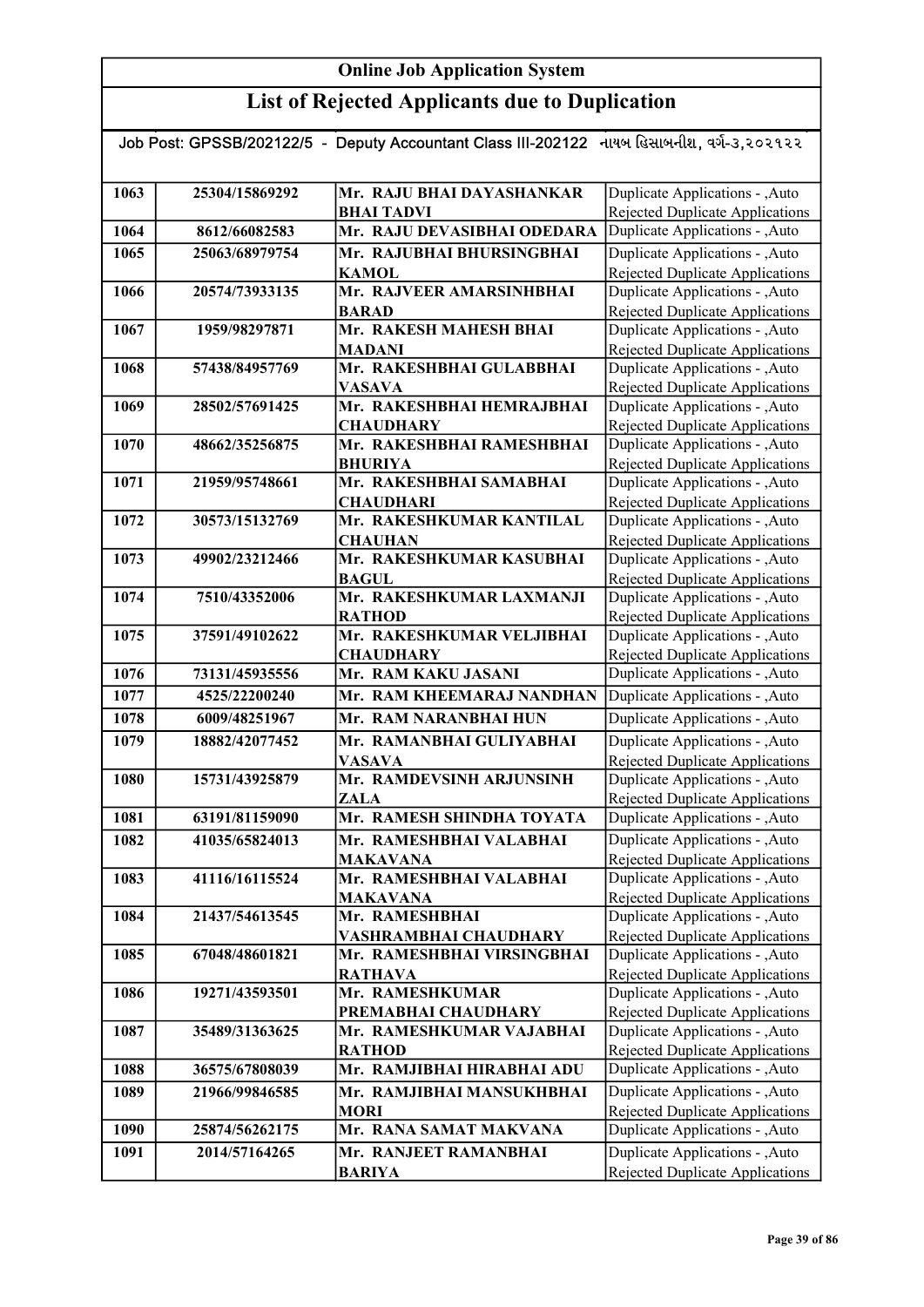| Job Post: GPSSB/202122/5 - Deputy Accountant Class III-202122 નાયબ હિસાબનીશ, વર્ગ-૩,૨૦૨૧૨૨ |                |                                             |                                                                    |  |
|--------------------------------------------------------------------------------------------|----------------|---------------------------------------------|--------------------------------------------------------------------|--|
|                                                                                            |                |                                             |                                                                    |  |
| 1092                                                                                       | 87328/25618482 | Mr. RANJITBHAI DHIRUBHAI                    | Duplicate Applications - , Auto                                    |  |
|                                                                                            |                | <b>GOHIL</b>                                | Rejected Duplicate Applications                                    |  |
| 1093                                                                                       | 2833/69840250  | Mr. RANJITBHAI JAYSINGBHAI                  | Duplicate Applications - , Auto                                    |  |
|                                                                                            |                | <b>VASAVA</b>                               | Rejected Duplicate Applications                                    |  |
| 1094                                                                                       | 41022/21271592 | Mr. RANJITBHAI PUNABHAI                     | Duplicate Applications - , Auto                                    |  |
|                                                                                            |                | <b>MUNZAVA</b>                              | Rejected Duplicate Applications                                    |  |
| 1095                                                                                       | 24362/43828685 | Mr. RANJITBHAI SARDARJI                     | Duplicate Applications - , Auto                                    |  |
|                                                                                            |                | <b>VANZARA</b>                              | Rejected Duplicate Applications                                    |  |
| 1096                                                                                       | 37477/50883730 | Mr. RANJITSING JAGATSING                    | Duplicate Applications - , Auto                                    |  |
| 1097                                                                                       | 20592/33996666 | <b>THAKOR</b><br>Mr. RASHMIKANT VITTHALBHAI | Rejected Duplicate Applications<br>Duplicate Applications - , Auto |  |
|                                                                                            |                | <b>CHAVDA</b>                               | Rejected Duplicate Applications                                    |  |
| 1098                                                                                       | 66104/41235560 | Mr. RASIKBHAI MANAJIBHAI                    | Duplicate Applications - , Auto                                    |  |
|                                                                                            |                | <b>KANOTARA</b>                             | Rejected Duplicate Applications                                    |  |
| 1099                                                                                       | 76235/70517106 | Mr. RASIKBHAI SAVJIBHAI                     | Duplicate Applications - , Auto                                    |  |
|                                                                                            |                | <b>MAHERIYA</b>                             | Rejected Duplicate Applications                                    |  |
| 1100                                                                                       | 43455/91273523 | Mr. RATABHAI RAVJIBHAI                      | Duplicate Applications - , Auto                                    |  |
|                                                                                            |                | <b>ROJASRA</b>                              | Rejected Duplicate Applications                                    |  |
| 1101                                                                                       | 71897/49146650 | Mr. RAVATBHAI BALABHAI                      | Duplicate Applications - , Auto                                    |  |
|                                                                                            |                | <b>SAIYADA</b>                              | Rejected Duplicate Applications                                    |  |
| 1102                                                                                       | 8286/77426870  | Mr. RAVI CHANDULAL TRIVEDI                  | Duplicate Applications - , Auto                                    |  |
| 1103                                                                                       | 71777/66560553 | Mr. RAVI JESHABHAI AMBALIYA                 | Duplicate Applications - , Auto                                    |  |
| 1104                                                                                       | 92398/14162703 | Mr. RAVI KARSAN BHAI GOHEL                  | Duplicate Applications - , Auto                                    |  |
| 1105                                                                                       | 48723/34118057 | Mr. RAVI MUKESHBHAI RABARA                  | Duplicate Applications - , Auto                                    |  |
| 1106                                                                                       | 91213/28375587 | Mr. RAVI NITINKUMAR JOSHI                   | Duplicate Applications - , Auto                                    |  |
| 1107                                                                                       | 4225/15911763  | Mr. RAVI RAJESHBHAI RATHOD                  | Duplicate Applications - , Auto                                    |  |
| 1108                                                                                       | 39559/52136749 | Mr. RAVI RAMESHBHAI                         | Duplicate Applications - , Auto                                    |  |
|                                                                                            |                | <b>BATAVIYA</b>                             | <b>Rejected Duplicate Applications</b>                             |  |
| 1109                                                                                       | 71692/63128643 | Mr. RAVIBHAI PRAVINBHAI                     | Duplicate Applications - , Auto                                    |  |
| 1110                                                                                       | 54289/26890355 | <b>RATHOD</b><br>Mr. RAVIBHAI RAMJIBHAI     | Rejected Duplicate Applications<br>Duplicate Applications - , Auto |  |
|                                                                                            |                | <b>DHARJIYA</b>                             | <b>Rejected Duplicate Applications</b>                             |  |
| 1111                                                                                       | 12974/26129089 | Mr. RAVIKANT NARESHKUMAR                    | Duplicate Applications - , Auto                                    |  |
|                                                                                            |                | <b>LIMBACHIYA</b>                           | Rejected Duplicate Applications                                    |  |
| 1112                                                                                       | 3556/25063440  | Mr. RAVIKUMAR BHAILALBHAI                   | Duplicate Applications - , Auto                                    |  |
|                                                                                            |                | <b>PRAJAPATI</b>                            | Rejected Duplicate Applications                                    |  |
| 1113                                                                                       | 10981/62326821 | Mr. RAVIKUMAR KANJIBHAI                     | Duplicate Applications - , Auto                                    |  |
|                                                                                            |                | <b>CHAVDA</b>                               | Rejected Duplicate Applications                                    |  |
| 1114                                                                                       | 62831/97065163 | Mr. RAVIKUMAR KANUBHAI                      | Duplicate Applications - , Auto                                    |  |
| 1115                                                                                       |                | <b>CHAUDHARI</b>                            | Rejected Duplicate Applications                                    |  |
|                                                                                            | 83063/56654037 | Mr. RAVIKUMAR KANUBHAI<br><b>MAKWANA</b>    | Duplicate Applications - , Auto<br>Rejected Duplicate Applications |  |
| 1116                                                                                       | 21725/97809558 | Mr. RAVIKUMAR NARAYANBHAI                   | Duplicate Applications - , Auto                                    |  |
|                                                                                            |                | <b>DARJI</b>                                | Rejected Duplicate Applications                                    |  |
| 1117                                                                                       | 58190/97925751 | Mr. RAVINDRA RAMESHBHAI                     | Duplicate Applications - , Auto                                    |  |
|                                                                                            |                | <b>GOHIL</b>                                | Rejected Duplicate Applications                                    |  |
| 1118                                                                                       | 19544/96105441 | Mr. RAVIRAJ ASHOKBHAI                       | Duplicate Applications - , Auto                                    |  |
|                                                                                            |                | <b>MAKWANA</b>                              | Rejected Duplicate Applications                                    |  |
| 1119                                                                                       | 25493/60795803 | Mr. RAVIRAJ GAJENDRASINH                    | Duplicate Applications - , Auto                                    |  |
| 1120                                                                                       | 3685/58779043  | VAGHELA<br>Mr. RAVIRAJSINH BALUBHAI         | Rejected Duplicate Applications<br>Duplicate Applications - , Auto |  |
|                                                                                            |                | <b>SOLANKI</b>                              | Rejected Duplicate Applications                                    |  |
|                                                                                            |                |                                             |                                                                    |  |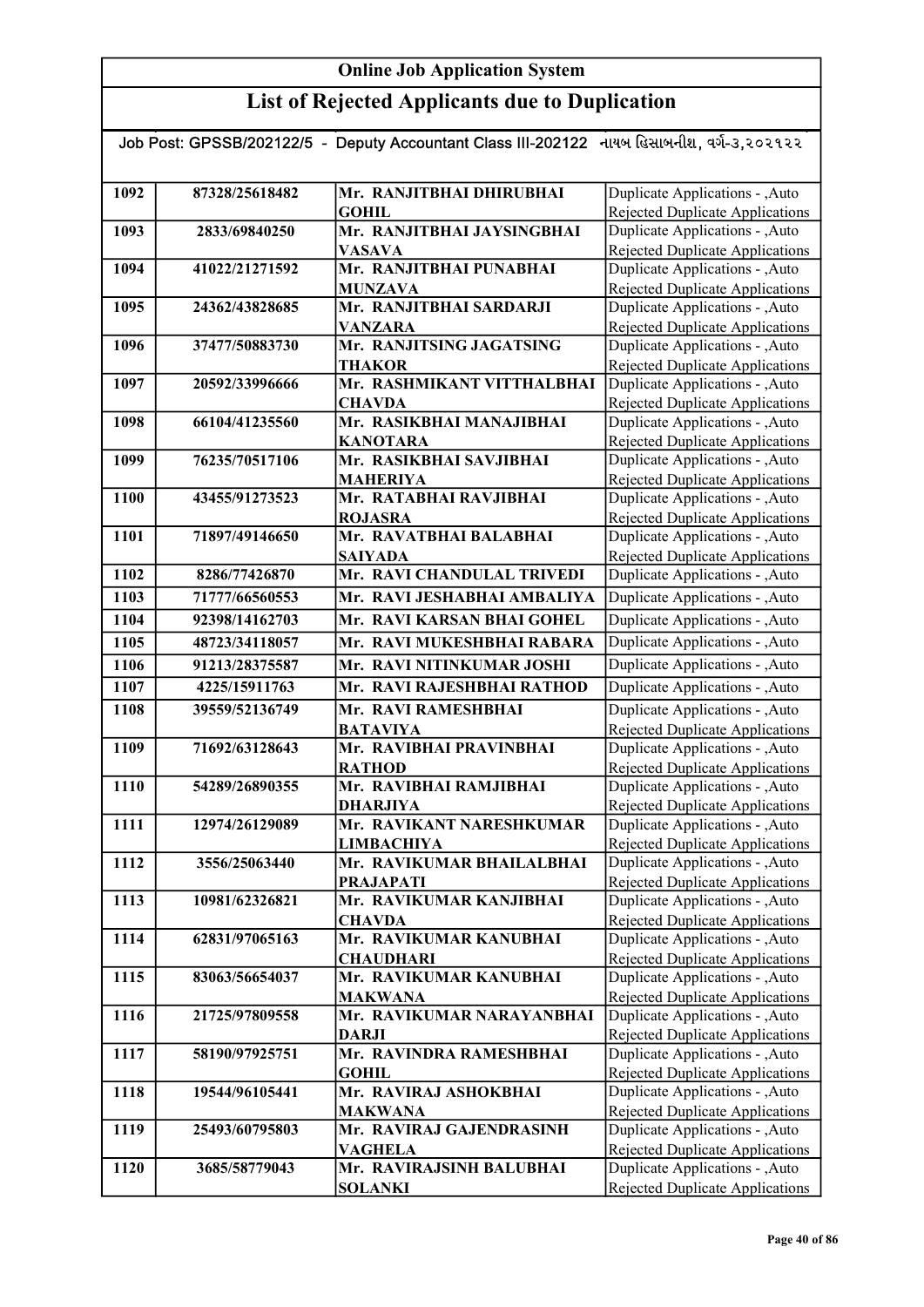| Job Post: GPSSB/202122/5 - Deputy Accountant Class III-202122 નાયબ હિસાબનીશ, વર્ગ-૩,૨૦૨૧૨૨ |                |                                             |                                                                           |
|--------------------------------------------------------------------------------------------|----------------|---------------------------------------------|---------------------------------------------------------------------------|
|                                                                                            |                |                                             |                                                                           |
| 1121                                                                                       | 40936/98327643 | Mr. RAVIRAJSINH SUKHDEVSINH                 | Duplicate Applications - , Auto                                           |
|                                                                                            |                | <b>JADEJA</b>                               | Rejected Duplicate Applications                                           |
| 1122                                                                                       | 60608/58946934 | Mr. REVABHAI VIRABHAI                       | Duplicate Applications - , Auto                                           |
|                                                                                            |                | <b>CHARAKATA</b>                            | <b>Rejected Duplicate Applications</b>                                    |
| 1123                                                                                       | 37506/36552761 | Mr. RIJVAN IQBALBHAI SHAMA                  | Duplicate Applications - , Auto                                           |
| 1124                                                                                       | 37536/16276776 | Mr. RINKALKUMAR RUMSIBHAI                   | Duplicate Applications - , Auto                                           |
|                                                                                            |                | <b>GAMIT</b>                                | Rejected Duplicate Applications                                           |
| 1125                                                                                       | 85045/30779782 | Mr. RIZVANBHAI                              | Duplicate Applications - , Auto                                           |
|                                                                                            |                | <b>MAHAMMADHUSEN JARGELA</b>                | Rejected Duplicate Applications                                           |
| 1126                                                                                       | 58349/90598015 | Mr. ROHIT KALUBHAI BHARWAD                  | Duplicate Applications - , Auto                                           |
| 1127                                                                                       | 42132/15912014 | Mr. ROHIT VIRABHAI JADAV                    | Duplicate Applications - , Auto                                           |
| 1128                                                                                       | 26439/85473706 | Mr. ROHITBHAI DINESHBHAI                    | Duplicate Applications - , Auto                                           |
|                                                                                            |                | <b>PATEL</b>                                | Rejected Duplicate Applications                                           |
| 1129                                                                                       | 17028/84145206 | Mr. ROHITJI PATHUJI THAKOR                  | Duplicate Applications - , Auto                                           |
| 1130                                                                                       | 17055/11741655 | Mr. ROHITJI PATHUJI THAKOR                  | Duplicate Applications - , Auto                                           |
| 1131                                                                                       | 20362/44600335 | Mr. ROHITKUMAR                              | Duplicate Applications - , Auto                                           |
|                                                                                            |                | <b>BHAGAVANBHAI JADAV</b>                   | <b>Rejected Duplicate Applications</b>                                    |
| 1132                                                                                       | 6751/74835337  | Mr. ROMALKUMAR                              | Duplicate Applications - , Auto                                           |
| 1133                                                                                       | 43103/24478382 | RAMESHBHAI PATEL<br>Mr. RONAK HIMMATBHAI    | Rejected Duplicate Applications<br>Duplicate Applications - , Auto        |
|                                                                                            |                | <b>RATHOD</b>                               | Rejected Duplicate Applications                                           |
| 1134                                                                                       | 41624/99493160 | Mr. RONAK KUMAR HARIBHAI                    | Duplicate Applications - ,Auto                                            |
|                                                                                            |                | <b>CHAUDHARI</b>                            | Rejected Duplicate Applications                                           |
| 1135                                                                                       | 46208/22780337 | Mr. RONAK YOGESHBHAI JADAV                  | Duplicate Applications - ,Auto                                            |
| 1136                                                                                       | 254/96469677   | Mr. RONAKKUMAR                              | Duplicate Applications - , Auto                                           |
|                                                                                            |                | <b>HARESHKUMAR PRAJAPATI</b>                | Rejected Duplicate Applications                                           |
| 1137                                                                                       | 37476/23187968 | Mr. RONAKKUMAR                              | Duplicate Applications - , Auto                                           |
|                                                                                            |                | HARESHKUMAR PRAJAPATI                       | Rejected Duplicate Applications                                           |
| 1138                                                                                       | 7786/49583400  | Mr. RONAKSINH KARANSINH                     | Duplicate Applications - , Auto                                           |
| 1139                                                                                       | 85138/36985321 | <b>GOHIL</b><br>Mr. RONIT VITTHALBHAI       | <b>Rejected Duplicate Applications</b><br>Duplicate Applications - , Auto |
|                                                                                            |                | <b>PARMAR</b>                               | Rejected Duplicate Applications                                           |
| 1140                                                                                       | 78680/59205689 | Mr. RUDA MULABHAI RATADIYA                  | Duplicate Applications - , Auto                                           |
| 1141                                                                                       | 25028/72111847 | Mr. RUDRAPALSINH                            | Duplicate Applications - , Auto                                           |
|                                                                                            |                | NIRANJANSINH CHAVDA                         | Rejected Duplicate Applications                                           |
| 1142                                                                                       | 13762/75349799 | Mr. RUSHI GIRISHBHAI VAISH                  | Duplicate Applications - , Auto                                           |
| 1143                                                                                       | 22230/33821798 | Mr. RUTURAJSINH RAMDEVSINH                  | Duplicate Applications - , Auto                                           |
|                                                                                            |                | ZALA                                        | Rejected Duplicate Applications                                           |
| 1144                                                                                       | 2714/19317361  | Mr. RUTVIK HARISHKUMAR                      | Duplicate Applications - , Auto                                           |
|                                                                                            |                | <b>PANCHAL</b>                              | Rejected Duplicate Applications                                           |
| 1145                                                                                       | 32712/42750056 | Mr. RUTVIK RAMESHBHAI PATEL                 | Duplicate Applications - , Auto                                           |
| 1146                                                                                       | 298/22108170   | Mr. SACHIN JAYESHBHAI                       | Duplicate Applications - , Auto                                           |
|                                                                                            |                | <b>PARMAR</b>                               | Rejected Duplicate Applications                                           |
| 1147                                                                                       | 23874/13506698 | Mr. SACHIN NATUBHAI                         | Duplicate Applications - , Auto                                           |
| 1148                                                                                       | 37202/96108073 | <b>DOSHIYAR</b><br>Mr. SACHINKUMAR AMARSINH | Rejected Duplicate Applications<br>Duplicate Applications - , Auto        |
|                                                                                            |                | <b>BHABHOR</b>                              | Rejected Duplicate Applications                                           |
| 1149                                                                                       | 71853/95245491 | Mr. SACHINKUMAR                             | Duplicate Applications - , Auto                                           |
|                                                                                            |                | <b>CHETANBHAI PRAJAPATI</b>                 | Rejected Duplicate Applications                                           |
| 1150                                                                                       | 10926/68573038 | Mr. SACHINKUMAR KANTIBHAI                   | Duplicate Applications - , Auto                                           |
|                                                                                            |                | <b>VASAVA</b>                               | Rejected Duplicate Applications                                           |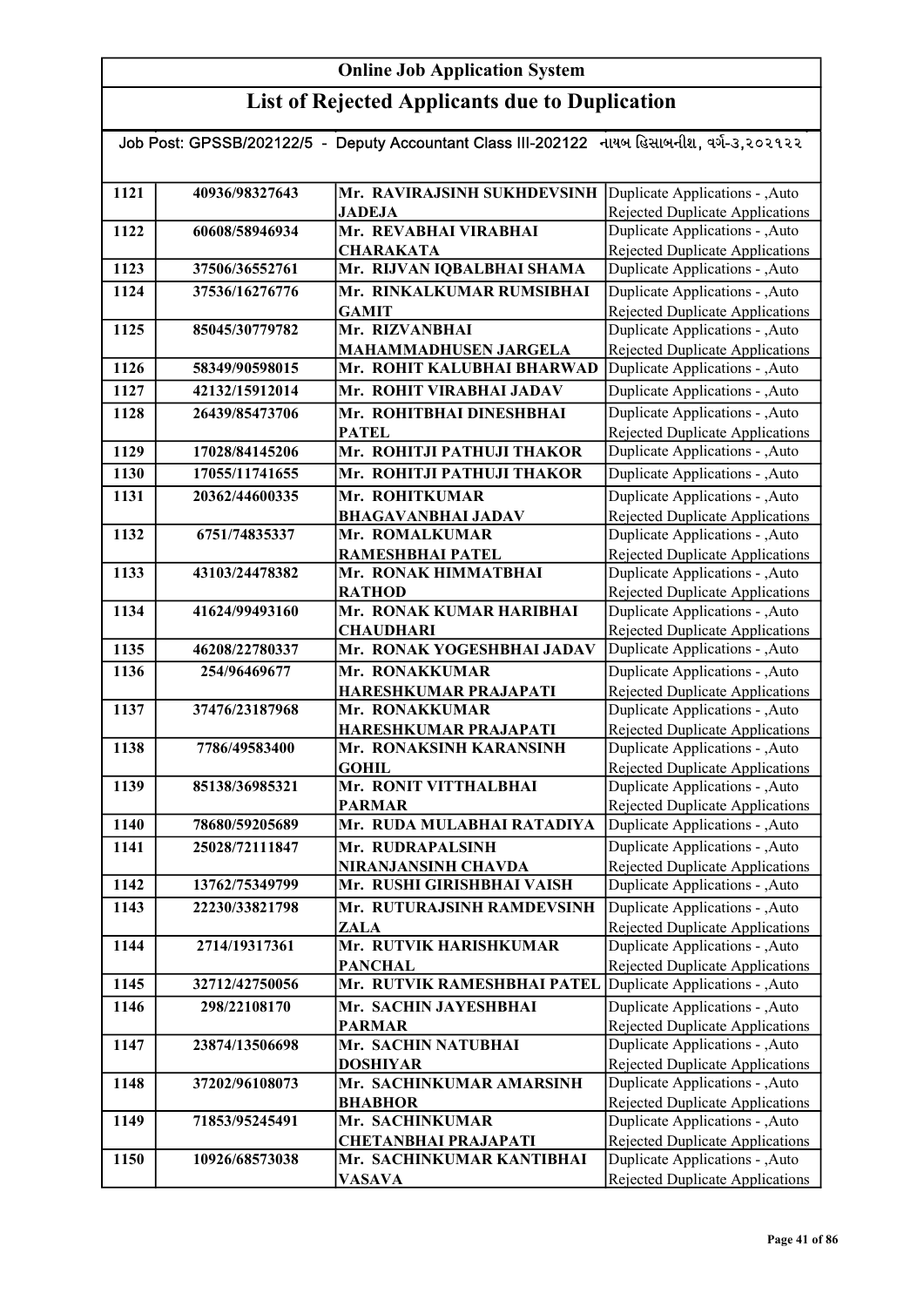| Job Post: GPSSB/202122/5 - Deputy Accountant Class III-202122 નાયબ હિસાબનીશ, વર્ગ-૩,૨૦૨૧૨૨ |                |                                               |                                                                           |  |
|--------------------------------------------------------------------------------------------|----------------|-----------------------------------------------|---------------------------------------------------------------------------|--|
|                                                                                            |                |                                               |                                                                           |  |
| 1151                                                                                       | 48986/69168698 | Mr. SAGAR KISHOR BHAI                         | Duplicate Applications - , Auto                                           |  |
| 1152                                                                                       | 21652/61775939 | <b>GARCHAR</b><br>Mr. SAGAR MANSUKHBHAI       | Rejected Duplicate Applications<br>Duplicate Applications - , Auto        |  |
|                                                                                            |                | <b>SOLANKI</b>                                |                                                                           |  |
| 1153                                                                                       | 1292/74432450  | Mr. SAGAR PALABHAI SHAMALA                    | <b>Rejected Duplicate Applications</b><br>Duplicate Applications - , Auto |  |
| 1154                                                                                       | 31817/96261807 | Mr. SAGAR PRAVINBHAI                          | Duplicate Applications - , Auto                                           |  |
|                                                                                            |                | <b>CHUDASAMA</b>                              | <b>Rejected Duplicate Applications</b>                                    |  |
| 1155                                                                                       | 46320/75183326 | Mr. SAGAR VIJAYBHAI SHIHORA                   | Duplicate Applications - , Auto                                           |  |
| 1156                                                                                       | 9625/76760709  | Mr. SAGAR VIRAMBHAI                           | Duplicate Applications - , Auto                                           |  |
|                                                                                            |                | <b>KALOTRA</b>                                | <b>Rejected Duplicate Applications</b>                                    |  |
| 1157                                                                                       | 31632/96205174 | Mr. SAGAR VITTHALBHAI                         | Duplicate Applications - , Auto                                           |  |
|                                                                                            |                | <b>VAGHELA</b>                                | <b>Rejected Duplicate Applications</b>                                    |  |
| 1158                                                                                       | 58084/40544130 | Mr. SAGARBHAI VIRJIBHAI                       | Duplicate Applications - , Auto                                           |  |
|                                                                                            |                | <b>VAGHELA</b>                                | Rejected Duplicate Applications                                           |  |
| 1159                                                                                       | 32027/10625583 | Mr. SAGARKUMAR CHANDULAL                      | Duplicate Applications - , Auto                                           |  |
|                                                                                            |                | <b>MODIYA</b>                                 | <b>Rejected Duplicate Applications</b>                                    |  |
| 1160                                                                                       | 9059/47718776  | Mr. SAGARKUMAR                                | Duplicate Applications - , Auto                                           |  |
|                                                                                            |                | PARSOTAMBHAI PATORIYA                         | Rejected Duplicate Applications                                           |  |
| 1161                                                                                       | 6469/41264145  | Mr. SAHDEV DHIRAJIBHAI DESAI                  | Duplicate Applications - , Auto                                           |  |
| 1162                                                                                       | 14932/14216545 | Mr. SAHDEV GHANABHAI                          | Duplicate Applications - , Auto                                           |  |
|                                                                                            |                | <b>DABHEE</b>                                 | <b>Rejected Duplicate Applications</b>                                    |  |
| 1163                                                                                       | 80297/73866195 | Mr. SAHDEVJI DAHYAJI                          | Duplicate Applications - , Auto                                           |  |
| 1164                                                                                       | 8445/31679201  | <b>CHAUHAN</b><br>Mr. SAHIL ISHWARBHAI        | <b>Rejected Duplicate Applications</b><br>Duplicate Applications - , Auto |  |
|                                                                                            |                | <b>MAKHANA</b>                                | <b>Rejected Duplicate Applications</b>                                    |  |
| 1165                                                                                       | 45634/96486049 | Mr. SAHIL RAJU BHAI PATANI                    | Duplicate Applications - , Auto                                           |  |
| 1166                                                                                       | 42311/64649100 | Mr. SAILESHBHAI RASHIKBHAI                    | Duplicate Applications - , Auto                                           |  |
|                                                                                            |                | <b>SHEKH</b>                                  | <b>Rejected Duplicate Applications</b>                                    |  |
| 1167                                                                                       | 41120/32482295 | Mr. SAKLAINMIYA                               | Duplicate Applications - , Auto                                           |  |
|                                                                                            |                | <b>MAHEBUBMIYA MALEK</b>                      | Rejected Duplicate Applications                                           |  |
| 1168                                                                                       | 2370/43279738  | Mr. SALIMBHAI BHURABHAI                       | Duplicate Applications - , Auto                                           |  |
|                                                                                            |                | <b>MANKAD</b>                                 | Rejected Duplicate Applications                                           |  |
| 1169                                                                                       | 57202/28680025 | Mr. SAMIR RAMJANBHAI                          | Duplicate Applications - , Auto                                           |  |
|                                                                                            |                | <b>KURESHI</b>                                | Rejected Duplicate Applications                                           |  |
| 1170                                                                                       | 15779/43923704 | Mr. SAMRUDDIN BHIKHANKHAN                     | Duplicate Applications - , Auto                                           |  |
| 1171                                                                                       | 15816/51735543 | <b>NAGORI</b><br>Mr. SANAT VIPULKUMAR BHATT   | <b>Rejected Duplicate Applications</b><br>Duplicate Applications - , Auto |  |
|                                                                                            |                |                                               |                                                                           |  |
| 1172                                                                                       | 55225/28283230 | Mr. SANDIP BHARATDAN                          | Duplicate Applications - , Auto                                           |  |
| 1173                                                                                       | 25315/31605442 | <b>TAPARIYA</b><br>Mr. SANDIP HARJIBHAI DABHI | <b>Rejected Duplicate Applications</b><br>Duplicate Applications - , Auto |  |
| 1174                                                                                       | 34325/28714018 | Mr. SANDIPBHAI JINABHAI                       | Duplicate Applications - , Auto                                           |  |
|                                                                                            |                | <b>KHASIYA</b>                                | <b>Rejected Duplicate Applications</b>                                    |  |
| 1175                                                                                       | 42019/82438153 | Mr. SANDIPKUMAR RAVJIBHAI                     | Duplicate Applications - , Auto                                           |  |
|                                                                                            |                | TALAVIYA                                      | <b>Rejected Duplicate Applications</b>                                    |  |
| 1176                                                                                       | 31421/75162605 | Mr. SANJAY DEVJIBHAI JARU                     | Duplicate Applications - , Auto                                           |  |
| 1177                                                                                       | 20207/68365741 | Mr. SANJAY KANUBHAI                           | Duplicate Applications - , Auto                                           |  |
|                                                                                            |                | <b>VAGHELA</b>                                | Rejected Duplicate Applications                                           |  |
| 1178                                                                                       | 65654/46819700 | Mr. SANJAY KESHUBHAI HADIYA                   | Duplicate Applications - , Auto                                           |  |
| 1179                                                                                       | 36121/11053223 | Mr. SANJAY KHIMABHAI                          | Duplicate Applications - , Auto                                           |  |
|                                                                                            |                | <b>SAVDHOR</b>                                | <b>Rejected Duplicate Applications</b>                                    |  |
| 1180                                                                                       | 21490/49523878 | Mr. SANJAY MULJIBHAI ZALA                     | Duplicate Applications - , Auto                                           |  |
| 1181                                                                                       | 92754/17199645 | Mr. SANJAY NURABHAI BARIA                     | Duplicate Applications - , Auto                                           |  |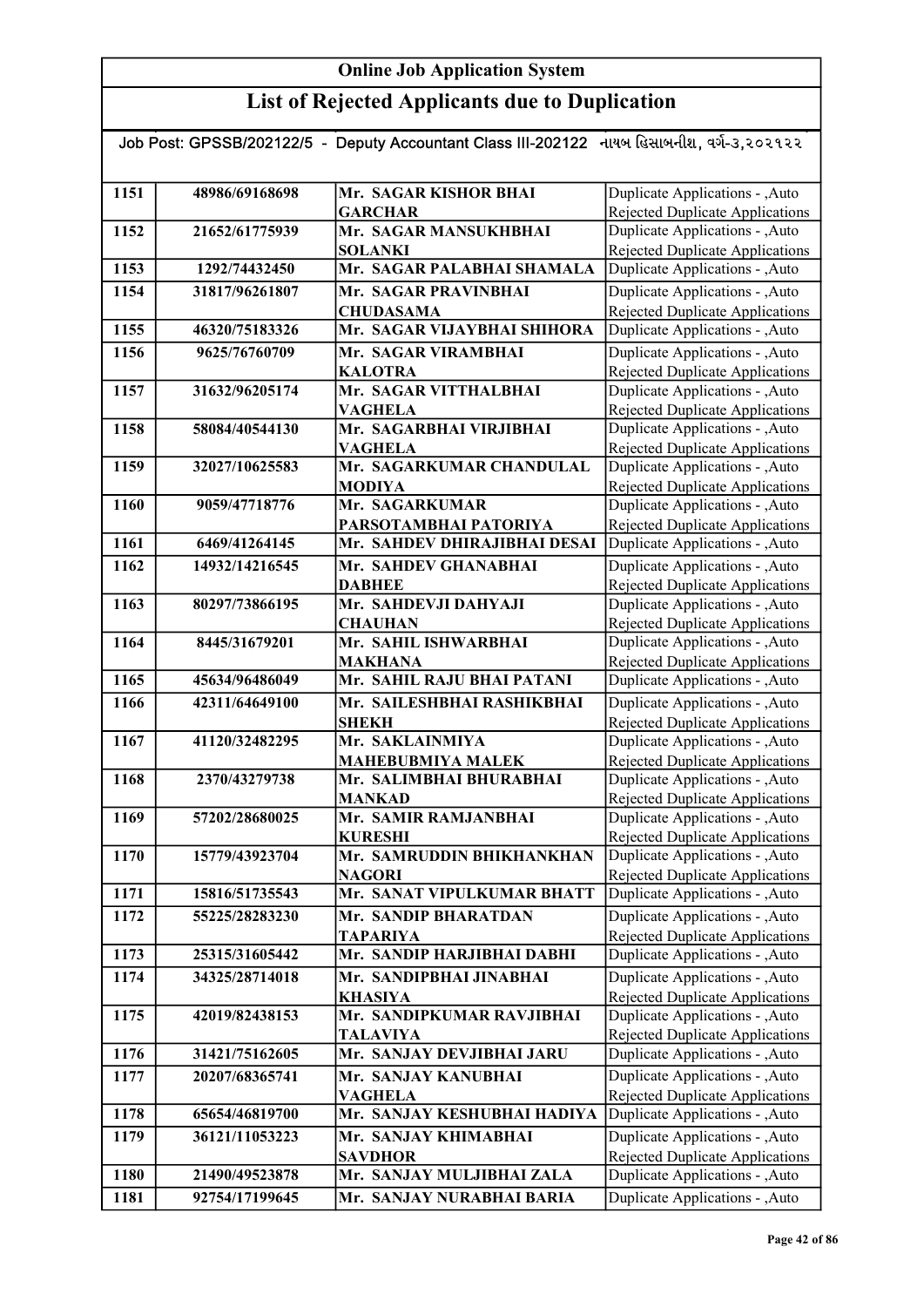| Job Post: GPSSB/202122/5 - Deputy Accountant Class III-202122 નાયબ હિસાબનીશ, વર્ગ-૩,૨૦૨૧૨૨ |                |                                                  |                                                                           |
|--------------------------------------------------------------------------------------------|----------------|--------------------------------------------------|---------------------------------------------------------------------------|
| 1182                                                                                       | 62199/46778713 | Mr. SANJAY PARBATBHAI BAUN                       | Duplicate Applications - , Auto                                           |
| 1183                                                                                       | 18620/93558153 | Mr. SANJAY SUKA GAMI                             | Duplicate Applications - , Auto                                           |
| 1184                                                                                       | 5758/47032920  | Mr. SANJAY VALJIBHAI                             | Duplicate Applications - , Auto                                           |
|                                                                                            |                | <b>PALALIYA</b>                                  | <b>Rejected Duplicate Applications</b>                                    |
| 1185                                                                                       | 50643/12593822 | Mr. SANJAYBHAI AMARSHIBHAI                       | Duplicate Applications - , Auto                                           |
|                                                                                            |                | <b>JADAV</b>                                     | <b>Rejected Duplicate Applications</b>                                    |
| 1186                                                                                       | 9728/52912998  | Mr. SANJAYBHAI JIVABHAI                          | Duplicate Applications - , Auto                                           |
|                                                                                            |                | <b>ODEDARA</b>                                   | Rejected Duplicate Applications                                           |
| 1187                                                                                       | 83157/67828892 | Mr. SANJAYBHAI MATHURBHAI                        | Duplicate Applications - , Auto                                           |
|                                                                                            |                | ZAMPADIYA                                        | <b>Rejected Duplicate Applications</b>                                    |
| 1188                                                                                       | 95379/61589911 | Mr. SANJAYBHAI SOMAJI                            | Duplicate Applications - , Auto                                           |
|                                                                                            |                | <b>CHAUHAN</b>                                   | Rejected Duplicate Applications                                           |
| 1189                                                                                       | 59556/94916008 | Mr. SANJAYKUMAR BABUBHAI                         | Duplicate Applications - , Auto                                           |
|                                                                                            |                | <b>NAYAK</b>                                     | Rejected Duplicate Applications<br>Duplicate Applications - , Auto        |
| 1190                                                                                       | 81500/94265668 | Mr. SANJAYKUMAR DHIRAJI<br><b>THAKOR</b>         | Rejected Duplicate Applications                                           |
| 1191                                                                                       | 18451/67924722 | Mr. SANJAYKUMAR                                  | Duplicate Applications - , Auto                                           |
|                                                                                            |                | KARSHANBHAI CHAUDHARI                            | <b>Rejected Duplicate Applications</b>                                    |
| 1192                                                                                       | 26373/20938234 | Mr. SANJAYKUMAR KISHORSINH                       | Duplicate Applications - ,Auto                                            |
|                                                                                            |                | <b>CHAUHAN</b>                                   | <b>Rejected Duplicate Applications</b>                                    |
| 1193                                                                                       | 70709/75748883 | Mr. SANJAYKUMAR POPATBHAI                        | Duplicate Applications - , Auto                                           |
|                                                                                            |                | <b>BARIA</b>                                     | Rejected Duplicate Applications                                           |
| 1194                                                                                       | 91598/57119459 | Mr. SANJAYKUMAR RATILAL                          | Duplicate Applications - , Auto                                           |
|                                                                                            |                | <b>JANI</b>                                      | <b>Rejected Duplicate Applications</b>                                    |
| 1195                                                                                       | 70493/16601152 | Mr. SANJAYKUMAR SONAJI                           | Duplicate Applications - , Auto                                           |
|                                                                                            |                | <b>THAKOR</b>                                    | <b>Rejected Duplicate Applications</b>                                    |
| 1196                                                                                       | 66108/11221208 | Mr. SANJESHBHAI BHANUBHAI                        | Duplicate Applications - , Auto                                           |
|                                                                                            | 21004/52460770 | <b>MIR</b><br>Mr. SATISHKUMAR BHALABHAI          | Rejected Duplicate Applications                                           |
| 1197                                                                                       |                | <b>KHANT</b>                                     | Duplicate Applications - , Auto<br>Rejected Duplicate Applications        |
| 1198                                                                                       | 41950/59330034 | Mr. SATISHKUMAR                                  | Duplicate Applications - , Auto                                           |
|                                                                                            |                | <b>CHANDUBHAI GADHADARA</b>                      | Rejected Duplicate Applications                                           |
| 1199                                                                                       | 52573/66103497 | Mr. SATISHKUMAR ISHVARBHAI                       | Duplicate Applications - , Auto                                           |
|                                                                                            |                | MATUDIYA                                         | Rejected Duplicate Applications                                           |
| 1200                                                                                       | 76592/85423681 | Mr. SATISHKUMAR MANILAL                          | Duplicate Applications - , Auto                                           |
|                                                                                            |                | <b>PATEL</b>                                     | Rejected Duplicate Applications                                           |
| 1201                                                                                       | 10150/93057751 | Mr. SATYAJIT VIRJIBHAI                           | Duplicate Applications - , Auto                                           |
|                                                                                            |                | <b>BABARIYA</b>                                  | Rejected Duplicate Applications                                           |
| 1202                                                                                       | 62862/92612221 | Mr. SAURABH RAJESHKUMAR                          | Duplicate Applications - , Auto                                           |
|                                                                                            |                | <b>NAYI</b>                                      | <b>Rejected Duplicate Applications</b>                                    |
| 1203                                                                                       | 66371/50791901 | Mr. SAURAVKUMAR                                  | Duplicate Applications - , Auto                                           |
| 1204                                                                                       | 17304/89655330 | TRIBHOVANDAS PRAJAPATI<br>Mr. SAVAN NAROTTAMBHAI | <b>Rejected Duplicate Applications</b><br>Duplicate Applications - , Auto |
|                                                                                            |                | <b>VASOYA</b>                                    | Rejected Duplicate Applications                                           |
| 1205                                                                                       | 30773/37968813 | Mr. SAVANBHAI JAYANTIBHAI                        | Duplicate Applications - , Auto                                           |
|                                                                                            |                | <b>BILVAL</b>                                    | <b>Rejected Duplicate Applications</b>                                    |
| 1206                                                                                       | 55339/95352599 | Mr. SAVANKUMAR AJITBHAI                          | Duplicate Applications - , Auto                                           |
|                                                                                            |                | <b>VASAVA</b>                                    | <b>Rejected Duplicate Applications</b>                                    |
| 1207                                                                                       | 90784/94323475 | Mr. SAVANKUMAR AJITBHAI                          | Duplicate Applications - , Auto                                           |
|                                                                                            |                | <b>VASAVA</b>                                    | Rejected Duplicate Applications                                           |
| 1208                                                                                       | 8336/34617028  | Mr. SAVANKUMAR PRAVINBHAI                        | Duplicate Applications - , Auto                                           |
|                                                                                            |                | <b>KANANI</b>                                    | Rejected Duplicate Applications                                           |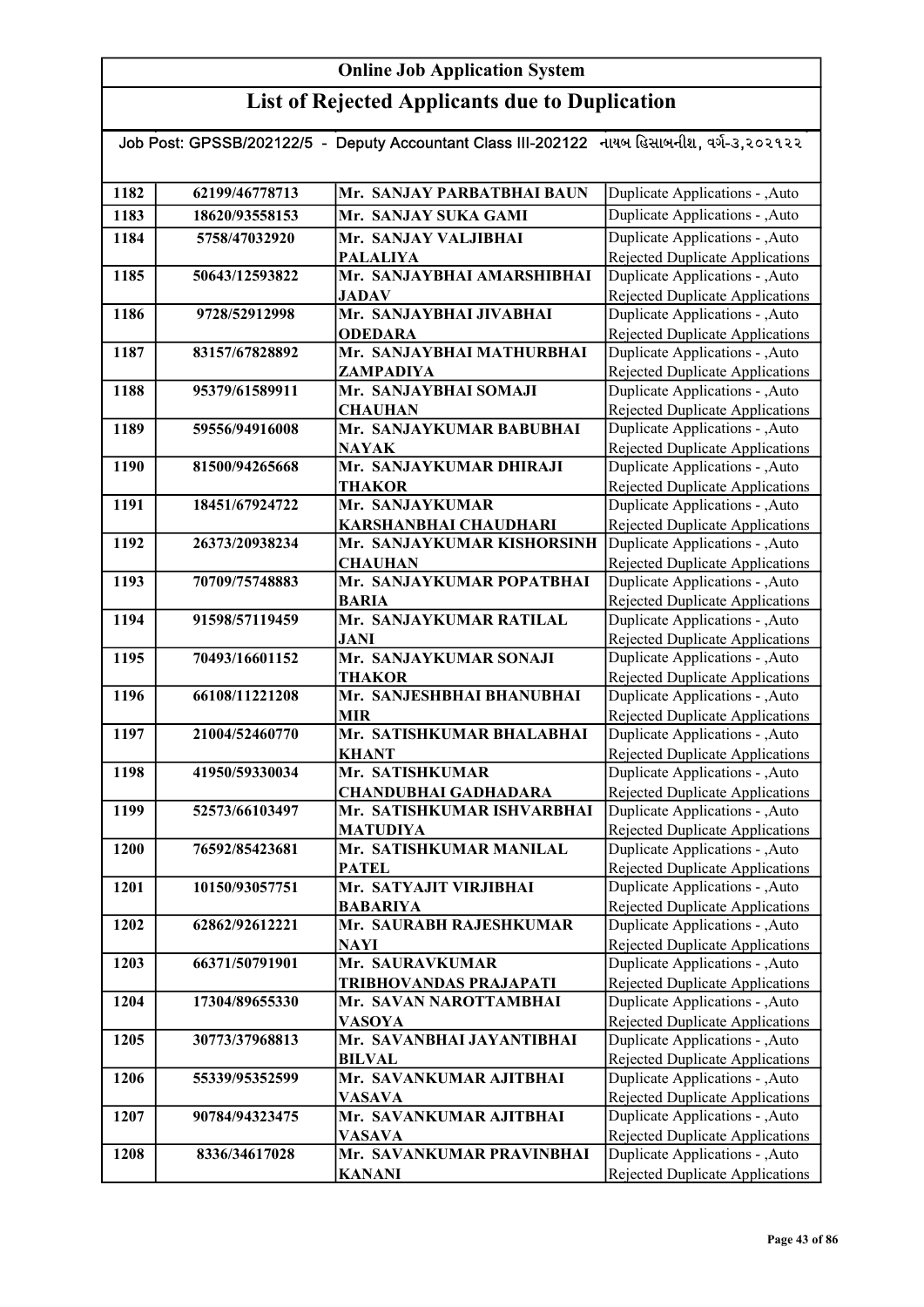|      |                | Job Post: GPSSB/202122/5  -  Deputy Accountant Class III-202122   નાયબ હિસાબનીશ, વર્ગ-૩,૨૦૨૧૨૨ |                                                                           |
|------|----------------|------------------------------------------------------------------------------------------------|---------------------------------------------------------------------------|
|      |                |                                                                                                |                                                                           |
| 1209 | 50587/26654763 | Mr. SAVANKUMAR SANJAYBHAI                                                                      | Duplicate Applications - , Auto                                           |
|      |                | <b>BAROT</b>                                                                                   | Rejected Duplicate Applications                                           |
| 1210 | 14416/43398762 | Mr. SAVANKUMAR VIKRAMBHAI                                                                      | Duplicate Applications - , Auto                                           |
|      |                | <b>VASAVA</b>                                                                                  | <b>Rejected Duplicate Applications</b>                                    |
| 1211 | 14472/47598738 | Mr. SAVANKUMAR VIKRAMBHAI                                                                      | Duplicate Applications - , Auto                                           |
|      |                | <b>VASAVA</b>                                                                                  | <b>Rejected Duplicate Applications</b>                                    |
| 1212 | 44866/17479544 | Mr. SAWANKUMAR                                                                                 | Duplicate Applications - , Auto                                           |
|      |                | <b>NATVARBHAI PARMAR</b>                                                                       | Rejected Duplicate Applications                                           |
| 1213 | 34135/54343301 | Mr. SEMYULKUMAR                                                                                | Duplicate Applications - , Auto                                           |
|      |                | FATESINGBHAI VASAVA                                                                            | <b>Rejected Duplicate Applications</b>                                    |
| 1214 | 31690/47694593 | Mr. SHAHBAJ AEHAMADALI                                                                         | Duplicate Applications - , Auto                                           |
| 1215 | 11876/33815593 | <b>SAIYAD</b><br>Mr. SHAHILSHA SABIRSHA FAKIR Duplicate Applications - , Auto                  | Rejected Duplicate Applications                                           |
|      |                |                                                                                                | Rejected Duplicate Applications                                           |
| 1216 | 49976/52309241 | Mr. SHAHRUKHKHAN                                                                               | Duplicate Applications - , Auto                                           |
|      |                | <b>AKTARHUSEN CHAUHAN</b>                                                                      | <b>Rejected Duplicate Applications</b>                                    |
| 1217 | 1819/17299204  | Mr. SHAILESH BHAGVANBHAI                                                                       | Duplicate Applications - , Auto                                           |
|      |                | <b>SABALIYA</b>                                                                                | Rejected Duplicate Applications                                           |
| 1218 | 17822/58051627 | Mr. SHAILESHBHAI DAYABHAI                                                                      | Duplicate Applications - , Auto                                           |
|      |                | <b>MAKWANA</b>                                                                                 | Rejected Duplicate Applications                                           |
| 1219 | 2218/47158190  | Mr. SHAILESHBHAI JAYUBHAI                                                                      | Duplicate Applications - , Auto                                           |
|      |                | <b>MAHALA</b>                                                                                  | Rejected Duplicate Applications                                           |
| 1220 | 66166/38084990 | Mr. SHAILESHBHAI POPATBHAI                                                                     | Duplicate Applications - , Auto                                           |
|      |                | <b>SOLANKI</b>                                                                                 | Rejected Duplicate Applications                                           |
| 1221 | 66253/31486670 | Mr. SHAILESHBHAI POPATBHAI                                                                     | Duplicate Applications - , Auto                                           |
|      |                | <b>SOLANKI</b>                                                                                 | Rejected Duplicate Applications                                           |
| 1222 | 13737/40340451 | Mr. SHAILESHBHAI                                                                               | Duplicate Applications - , Auto                                           |
| 1223 | 4301/17655008  | RAMESHBHAI MALI<br>Mr. SHAILESHKUMAR                                                           | Rejected Duplicate Applications<br>Duplicate Applications - , Auto        |
|      |                | <b>GANPATLAL RAJGOR</b>                                                                        | Rejected Duplicate Applications                                           |
| 1224 | 86870/66216445 | Mr. SHAILESHKUMAR                                                                              | Duplicate Applications - , Auto                                           |
|      |                | PRAVINBHAI PARMAR                                                                              | Rejected Duplicate Applications                                           |
| 1225 | 66401/90941985 | Mr. SHAILESHKUMAR                                                                              | Duplicate Applications - , Auto                                           |
|      |                | <b>SAGRAMBHAI KHAMBHLA</b>                                                                     | Rejected Duplicate Applications                                           |
| 1226 | 2238/68158848  | Mr. SHAKLEN HASHIMBHAI                                                                         | Duplicate Applications - , Auto                                           |
|      |                | <b>GARANA</b>                                                                                  | Rejected Duplicate Applications                                           |
| 1227 | 16954/35450613 | Mr. SHAKTISINH INDRAJITSINH                                                                    | <b>Duplicate Applications - , Auto</b>                                    |
|      |                | <b>RAYJADA</b>                                                                                 | Rejected Duplicate Applications                                           |
| 1228 | 39018/18858067 | Mr. SHAMALBHAI CHATRABHAI                                                                      | Duplicate Applications - , Auto                                           |
|      |                | <b>CHAUDHARY</b>                                                                               | Rejected Duplicate Applications                                           |
| 1229 | 63018/97790892 | Mr. SHANKARBHAI JEMALBHAI                                                                      | Duplicate Applications - , Auto                                           |
|      |                | <b>CHAUDHARY</b>                                                                               | Rejected Duplicate Applications                                           |
| 1230 | 63072/81504596 | Mr. SHANKARBHAI JEMALBHAI<br><b>CHAUDHARY</b>                                                  | Duplicate Applications - , Auto                                           |
| 1231 | 22941/47194668 | Mr. SHANKARBHAI MADHABHAI                                                                      | <b>Rejected Duplicate Applications</b><br>Duplicate Applications - , Auto |
|      |                | <b>CHARAMATA</b>                                                                               | <b>Rejected Duplicate Applications</b>                                    |
| 1232 | 29837/83472217 | Mr. SHANKARBHAI MADHABHAI                                                                      | Duplicate Applications - , Auto                                           |
|      |                | <b>CHARAMATA</b>                                                                               | Rejected Duplicate Applications                                           |
| 1233 | 57490/16440361 | Mr. SHANKARBHAI MADHABHAI                                                                      | Duplicate Applications - , Auto                                           |
|      |                | <b>CHARAMATA</b>                                                                               | Rejected Duplicate Applications                                           |
| 1234 | 19170/11527386 | Mr. SHANKARSINH                                                                                | Duplicate Applications - , Auto                                           |
|      |                | <b>KARSHANBHAI VAGHELA</b>                                                                     | Rejected Duplicate Applications                                           |
| 1235 | 71558/16656652 | Mr. SHANTIBHAI KANABHAI                                                                        | Duplicate Applications - , Auto                                           |
|      |                | <b>DERVALIYA</b>                                                                               | Rejected Duplicate Applications                                           |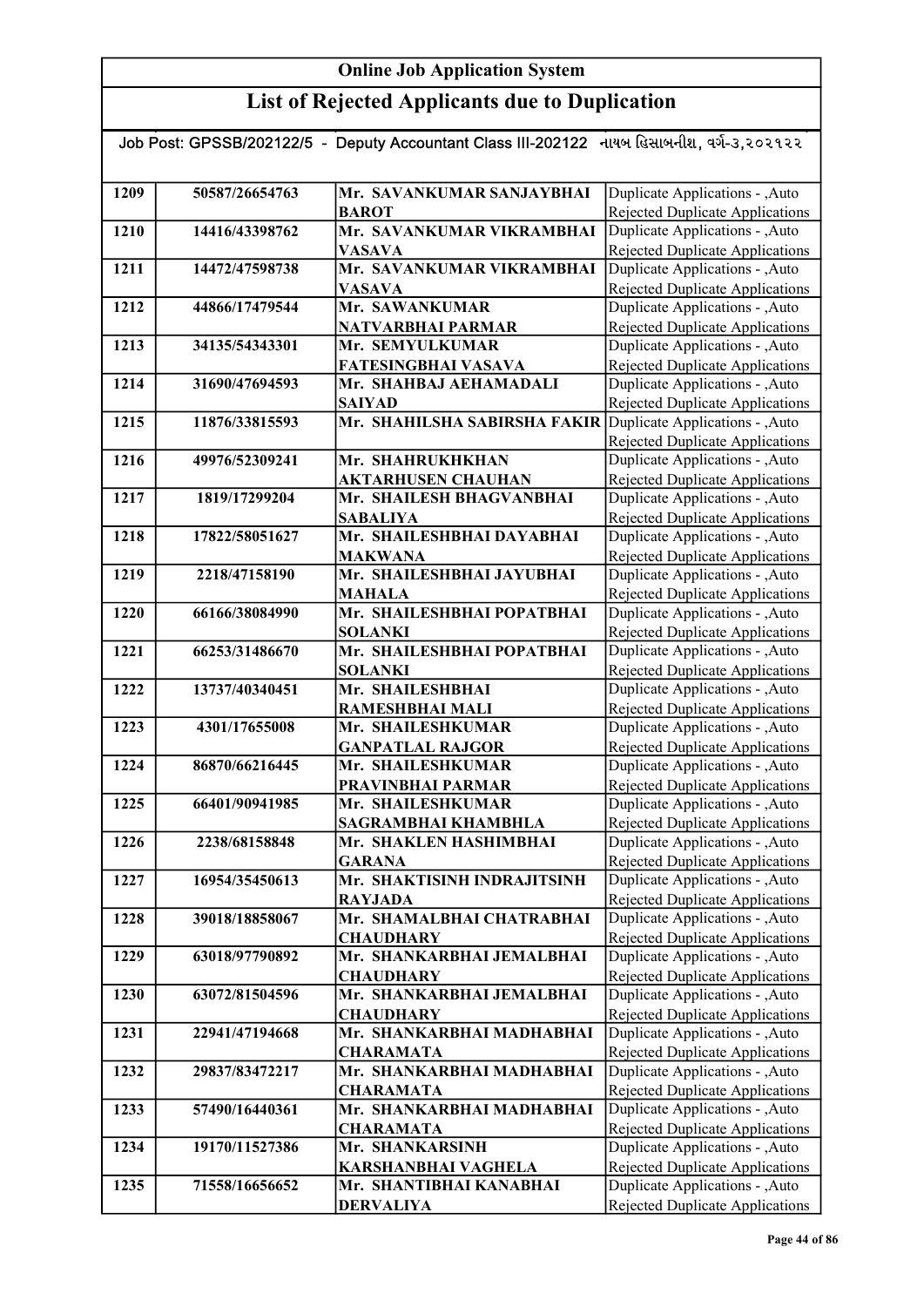|      | Job Post: GPSSB/202122/5 | Deputy Accountant Class III-202122 નાયબ હિસાબનીશ, વર્ગ-૩,૨૦૨૧૨૨<br>$\blacksquare$ |                                        |
|------|--------------------------|-----------------------------------------------------------------------------------|----------------------------------------|
|      |                          |                                                                                   |                                        |
| 1236 | 93619/57411242           | Mr. SHANTIBHAI                                                                    | <b>Duplicate Applications - , Auto</b> |
|      |                          | <b>PARSOTAMBHAI DAVE</b>                                                          | Rejected Duplicate Applications        |
| 1237 | 62368/43190638           | Mr. SHANTILAL NATVARLAL                                                           | Duplicate Applications - , Auto        |
|      |                          | <b>GOHEL</b>                                                                      | Rejected Duplicate Applications        |
| 1238 | 69052/23278911           | Mr. SHANTILAL NATVARLAL                                                           | Duplicate Applications - , Auto        |
|      |                          | <b>GOHEL</b>                                                                      | Rejected Duplicate Applications        |
| 1239 | 35950/38487308           | Mr. SHASHIKANT CHIMANBHAI                                                         | Duplicate Applications - , Auto        |
|      |                          | <b>PATEL</b>                                                                      | Rejected Duplicate Applications        |
| 1240 | 32049/10425582           | Mr. SHATISHKUMAR                                                                  | Duplicate Applications - , Auto        |
|      |                          | AMRUTBHAI VAGHELA                                                                 | Rejected Duplicate Applications        |
| 1241 | 42656/36594264           | Mr. SHIVABHAI JAGABHAI                                                            | Duplicate Applications - , Auto        |
|      |                          | <b>OLAKIYA</b>                                                                    | Rejected Duplicate Applications        |
| 1242 | 93880/23920531           | Mr. SHIVRAJBHAI                                                                   | Duplicate Applications - , Auto        |
|      |                          | MANSUKHBHAI PARALIYA                                                              | Rejected Duplicate Applications        |
| 1243 | 5875/18584721            | Mr. SHIVRAJSINH CHHOTUBHA                                                         | <b>Duplicate Applications - , Auto</b> |

|      |                | <b>OLAKIYA</b>                                  | Rejected Duplicate Applications                                           |
|------|----------------|-------------------------------------------------|---------------------------------------------------------------------------|
| 1242 | 93880/23920531 | Mr. SHIVRAJBHAI                                 | Duplicate Applications - , Auto                                           |
|      |                | <b>MANSUKHBHAI PARALIYA</b>                     | Rejected Duplicate Applications                                           |
| 1243 | 5875/18584721  | Mr. SHIVRAJSINH CHHOTUBHA                       | Duplicate Applications - , Auto                                           |
|      |                | <b>SARVAIYA</b>                                 | <b>Rejected Duplicate Applications</b>                                    |
| 1244 | 30800/54173750 | Mr. SHRAVAN HITESHKUMAR                         | Duplicate Applications - , Auto                                           |
|      |                | <b>MALI</b>                                     | <b>Rejected Duplicate Applications</b>                                    |
| 1245 | 76106/62559432 | Mr. SHRAVANBHAI NAGAJIBHAI                      | Duplicate Applications - , Auto                                           |
|      |                | <b>SUTHAR</b>                                   | <b>Rejected Duplicate Applications</b>                                    |
| 1246 | 26338/88024579 | Mr. SHUBHAM CHANDUBHAI                          | Duplicate Applications - , Auto                                           |
|      |                | <b>VAKANI</b>                                   | <b>Rejected Duplicate Applications</b>                                    |
| 1247 | 62559/98784598 | Mr. SHUBHAM SHAILESHBHAI                        | Duplicate Applications - , Auto                                           |
|      |                | <b>VEKARIYA</b>                                 | <b>Rejected Duplicate Applications</b>                                    |
| 1248 | 63067/66125666 | Mr. SHUBHAM SHAILESHBHAI                        | Duplicate Applications - , Auto                                           |
|      |                | <b>VEKARIYA</b>                                 | Rejected Duplicate Applications                                           |
| 1249 | 67273/74516498 | Mr. SHUBHAM SHAILESHBHAI                        | Duplicate Applications - , Auto                                           |
|      |                | <b>VEKARIYA</b>                                 | Rejected Duplicate Applications                                           |
| 1250 | 67362/96748838 | Mr. SHUBHAM SHAILESHBHAI                        | Duplicate Applications - , Auto                                           |
|      |                | VEKARIYA                                        | Rejected Duplicate Applications                                           |
| 1251 | 67739/29386955 | Mr. SHUBHAM SHAILESHBHAI                        | Duplicate Applications - , Auto                                           |
|      |                | <b>VEKARIYA</b>                                 | Rejected Duplicate Applications                                           |
| 1252 | 30049/94203086 | Mr. SHUBHAM UPENDRBHAI                          | Duplicate Applications - , Auto                                           |
|      |                | <b>AHALPARA</b>                                 | <b>Rejected Duplicate Applications</b>                                    |
| 1253 | 51620/86422226 | Mr. SHUBHAM VALJIBHAI                           | Duplicate Applications - , Auto                                           |
|      |                | <b>CHAVADA</b>                                  | Rejected Duplicate Applications                                           |
| 1254 | 20190/16181849 | Mr. SIDDHARAJ VASANTKUMAR                       | Duplicate Applications - , Auto                                           |
|      |                | <b>VAGHELA</b>                                  | <b>Rejected Duplicate Applications</b>                                    |
| 1255 | 28786/42972478 | Mr. SIDDHARAJSINH KIRTISINH                     | Duplicate Applications - , Auto                                           |
|      |                | <b>RATHOD</b><br>Mr. SIDDHRAJSINH RAJSINH       | <b>Rejected Duplicate Applications</b>                                    |
| 1256 | 64922/82103542 |                                                 | Duplicate Applications - , Auto                                           |
| 1257 | 47903/89508341 | <b>DINDOD</b><br>Mr. SIDHDHARAJSINH             | <b>Rejected Duplicate Applications</b><br>Duplicate Applications - , Auto |
|      |                |                                                 |                                                                           |
| 1258 | 4738/60031985  | PRAVINSINH PARMAR<br>Mr. SIDHDHARTH GAMBHIRSINH | Rejected Duplicate Applications<br>Duplicate Applications - , Auto        |
|      |                |                                                 |                                                                           |
| 1259 | 74105/51640845 | GOHIL<br>Mr. SOHAMKUMAR RAMJIBHAI               | <b>Rejected Duplicate Applications</b><br>Duplicate Applications - , Auto |
|      |                | <b>SAVANI</b>                                   | Rejected Duplicate Applications                                           |
| 1260 | 69105/85134714 | Mr. SOHIL GULAMHUSEN SUMRA                      | Duplicate Applications - ,Auto                                            |
|      |                |                                                 |                                                                           |
| 1261 | 14997/28371282 | Mr. SOHILKUMAR GANPATBHAI                       | Duplicate Applications - ,Auto                                            |
|      |                | <b>CHAUDHRI</b>                                 | Rejected Duplicate Applications                                           |
| 1262 | 75858/98683325 | Mr. SOMABHAI RAMANBHAI                          | Duplicate Applications - , Auto                                           |
|      |                | <b>GARASIYA</b>                                 | Rejected Duplicate Applications                                           |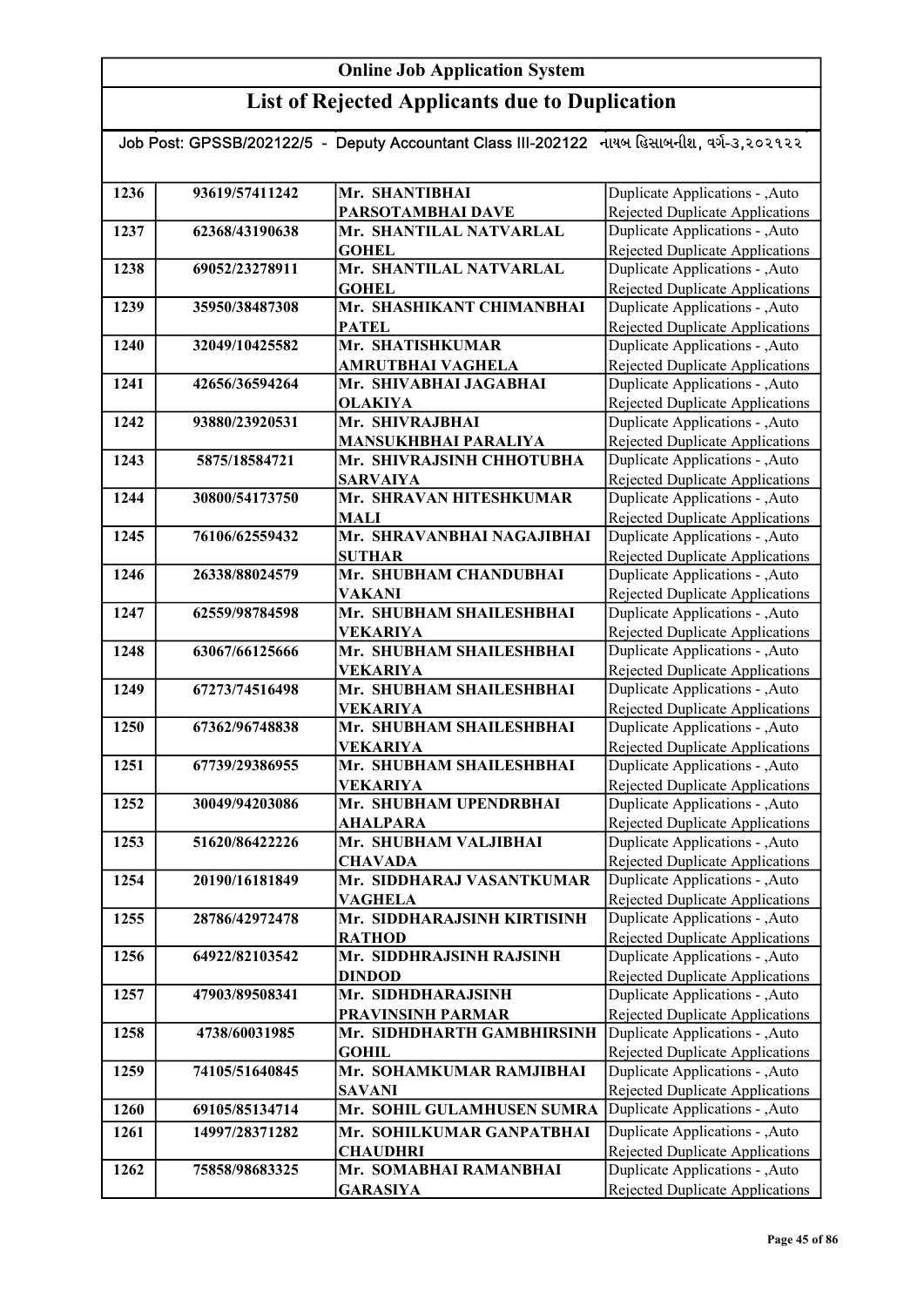| Job Post: GPSSB/202122/5 - Deputy Accountant Class III-202122 નાયબ હિસાબનીશ, વર્ગ-૩,૨૦૨૧૨૨ |                |                                             |                                                                    |
|--------------------------------------------------------------------------------------------|----------------|---------------------------------------------|--------------------------------------------------------------------|
|                                                                                            |                |                                             |                                                                    |
| 1263                                                                                       | 657/89301283   | Mr. SUDHIRSINH ARVINDBHAI<br><b>CHAUHAN</b> | Duplicate Applications - , Auto<br>Rejected Duplicate Applications |
| 1264                                                                                       | 66605/97066967 | Mr. SUKHADEV DOLATSANG                      | Duplicate Applications - , Auto                                    |
|                                                                                            |                | <b>GADHAVI</b>                              | Rejected Duplicate Applications                                    |
| 1265                                                                                       | 30807/92846187 | Mr. SUKHDEV MAHENDRABHAI                    | Duplicate Applications - , Auto                                    |
|                                                                                            |                | <b>BHANDERI</b>                             | Rejected Duplicate Applications                                    |
| 1266                                                                                       | 50275/82182390 | Mr. SULTANBHAI RAFIKBHAI                    | Duplicate Applications - , Auto                                    |
|                                                                                            |                | <b>JARGELA</b>                              | Rejected Duplicate Applications                                    |
| 1267                                                                                       | 22168/11575391 | Mr. SUMIT CHANDRAKANT VYAS                  | Duplicate Applications - , Auto                                    |
| 1268                                                                                       | 46761/28410995 | Mr. SUMIT NITESHBHAI                        | Duplicate Applications - , Auto                                    |
|                                                                                            |                | <b>MAKWANA</b>                              | Rejected Duplicate Applications                                    |
| 1269                                                                                       | 69351/11135659 | Mr. SUNIL DINESH BHAI                       | Duplicate Applications - , Auto                                    |
|                                                                                            |                | <b>BHAJGOTAR</b>                            | <b>Rejected Duplicate Applications</b>                             |
| 1270                                                                                       | 21251/87839800 | Mr. SUNIL HIMMATBHAI                        | Duplicate Applications - , Auto                                    |
|                                                                                            |                | <b>BARAIYA</b>                              | Rejected Duplicate Applications                                    |
| 1271                                                                                       | 22597/92626071 | Mr. SUNIL KISHANBHAI                        | Duplicate Applications - , Auto                                    |
|                                                                                            |                | <b>CHUNARA</b>                              | Rejected Duplicate Applications                                    |
| 1272                                                                                       | 20223/45473882 | Mr. SUNILBHAI PARBHUBHAI                    | Duplicate Applications - , Auto                                    |
|                                                                                            |                | <b>CAHUDHARI</b>                            | Rejected Duplicate Applications                                    |
| 1273                                                                                       | 85829/13494483 | Mr. SUNILBHAI SHANUBHAI                     | Duplicate Applications - , Auto                                    |
| 1274                                                                                       | 9167/25603651  | <b>VASAVA</b><br>Mr. SUNILKUMAR AMRUTBHAI   | Rejected Duplicate Applications                                    |
|                                                                                            |                | <b>BHIL</b>                                 | Duplicate Applications - , Auto                                    |
| 1275                                                                                       | 32975/57147467 | Mr. SUNILKUMAR BHARATBHAI                   | Rejected Duplicate Applications<br>Duplicate Applications - , Auto |
|                                                                                            |                | <b>VYAS</b>                                 | Rejected Duplicate Applications                                    |
| 1276                                                                                       | 91944/16236839 | Mr. SUNILKUMAR DAHYABHAI                    | Duplicate Applications - , Auto                                    |
|                                                                                            |                | <b>SHENWA</b>                               | Rejected Duplicate Applications                                    |
| 1277                                                                                       | 79324/63426124 | Mr. SUNILKUMAR DINESHJI                     | Duplicate Applications - , Auto                                    |
|                                                                                            |                | <b>THAKOR</b>                               | <b>Rejected Duplicate Applications</b>                             |
| 1278                                                                                       | 32248/77131093 | Mr. SUNILKUMAR HARIBHAI                     | Duplicate Applications - , Auto                                    |
|                                                                                            |                | <b>PARMAR</b>                               | Rejected Duplicate Applications                                    |
| 1279                                                                                       | 29762/47072721 | Mr. SUNILKUMAR                              | Duplicate Applications - , Auto                                    |
|                                                                                            |                | HARSHADBHAI PARMAR                          | <b>Rejected Duplicate Applications</b>                             |
| 1280                                                                                       | 29786/71926470 | Mr. SUNILKUMAR                              | Duplicate Applications - , Auto                                    |
|                                                                                            |                | <b>HARSHADBHAI PARMAR</b>                   | Rejected Duplicate Applications                                    |
| 1281                                                                                       | 5320/13764368  | Mr. SUNILKUMAR JAYANTILAL                   | Duplicate Applications - , Auto                                    |
|                                                                                            |                | <b>RATHOD</b>                               | Rejected Duplicate Applications                                    |
| 1282                                                                                       | 49699/28456410 | Mr. SUNILKUMAR LAVJIBHAI                    | Duplicate Applications - , Auto                                    |
| 1283                                                                                       | 63752/57063552 | <b>PITHDIYA</b><br>Mr. SUNILKUMAR MANUBHAI  | Rejected Duplicate Applications<br>Duplicate Applications - , Auto |
|                                                                                            |                | <b>PANVECHA</b>                             | Rejected Duplicate Applications                                    |
| 1284                                                                                       | 91500/32111261 | Mr. SUNILKUMAR RAMESHBHAI                   | Duplicate Applications - , Auto                                    |
|                                                                                            |                | <b>PRAJAPATI</b>                            | Rejected Duplicate Applications                                    |
| 1285                                                                                       | 66894/13726571 | Mr. SUNILKUMAR VINODBHAI                    | Duplicate Applications - , Auto                                    |
|                                                                                            |                | <b>PARMAR</b>                               | Rejected Duplicate Applications                                    |
| 1286                                                                                       | 37750/41351897 | Mr. SUNILSINH NATAVARSINH                   | Duplicate Applications - , Auto                                    |
|                                                                                            |                | <b>MAKWANA</b>                              | Rejected Duplicate Applications                                    |
| 1287                                                                                       | 94043/57764479 | Mr. SURAJ CHUNILAL                          | Duplicate Applications - , Auto                                    |
|                                                                                            |                | ZANDAVADA                                   | Rejected Duplicate Applications                                    |
| 1288                                                                                       | 68255/49303387 | Mr. SURAJBHAI MANIYABHAI                    | Duplicate Applications - , Auto                                    |
|                                                                                            |                | <b>NIKULYA</b>                              | Rejected Duplicate Applications                                    |
| 1289                                                                                       | 89952/51474654 | Mr. SURAJGIRI YOGESHBHAI                    | Duplicate Applications - , Auto                                    |
|                                                                                            |                | <b>GOSWAMI</b>                              | Rejected Duplicate Applications                                    |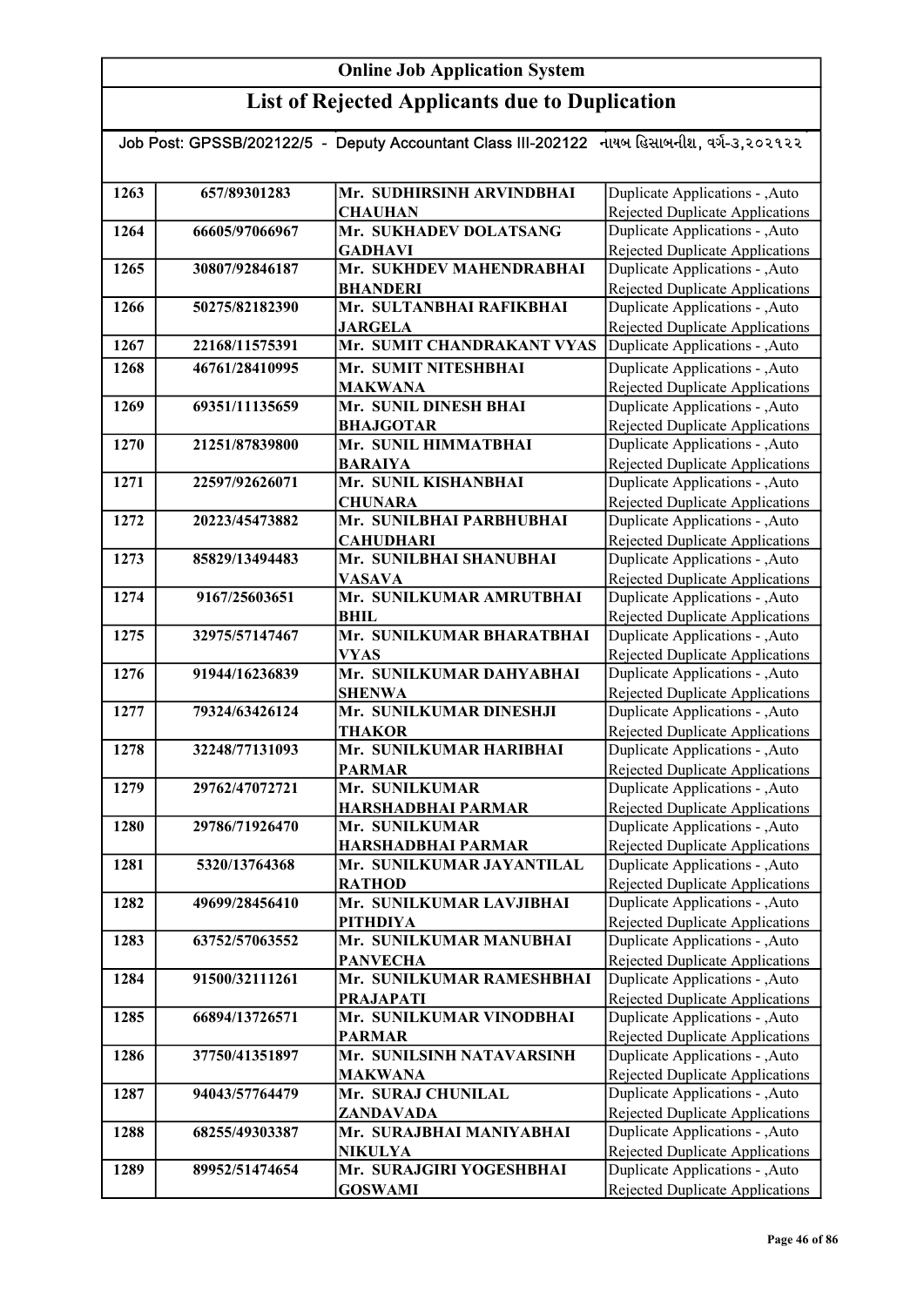## List of Rejected Applicants due to Duplication

#### Job Post: GPSSB/202122/5 - Deputy Accountant Class III-202122 નાયબ હિસાબનીશ, વર્ગ-૩,૨૦૨૧૨૨

| 1290 | 10048/96186886 | Mr. SURENDRABHAI                               | Duplicate Applications - , Auto                                           |
|------|----------------|------------------------------------------------|---------------------------------------------------------------------------|
|      |                | <b>RAMESHBHAI BHOYE</b>                        | Rejected Duplicate Applications                                           |
| 1291 | 19460/76846878 | Mr. SURESH GOPAL PARMAR                        | Duplicate Applications - , Auto                                           |
| 1292 | 6401/48434997  | Mr. SURESH NATHUBHAI VALANI                    | Duplicate Applications - , Auto                                           |
| 1293 | 17745/67973413 | Mr. SURESH SAMATBHAI                           | Duplicate Applications - , Auto                                           |
|      |                | <b>RATHOD</b>                                  | <b>Rejected Duplicate Applications</b>                                    |
| 1294 | 36808/27493718 | Mr. SURESHBHAI BABUBHAI                        | Duplicate Applications - , Auto                                           |
|      |                | <b>KAGADATAR</b>                               | Rejected Duplicate Applications                                           |
| 1295 | 18010/81027331 | Mr. SURESHBHAI MANUBHAI                        | Duplicate Applications - , Auto                                           |
|      |                | JADAV                                          | Rejected Duplicate Applications                                           |
| 1296 | 18073/29894707 | Mr. SURESHBHAI MANUBHAI                        | Duplicate Applications - , Auto                                           |
|      |                | JADAV<br>Mr. SURESHBHAI PUNIYABHAI             | Rejected Duplicate Applications                                           |
| 1297 | 16326/11963054 |                                                | Duplicate Applications - ,Auto                                            |
| 1298 | 60509/51562346 | <b>VASAVA</b><br>Mr. SURESHBHAI RAJAJI         | <b>Rejected Duplicate Applications</b><br>Duplicate Applications - , Auto |
|      |                | THAKOR                                         | Rejected Duplicate Applications                                           |
| 1299 | 36771/80627237 | Mr. SURESHDAN MAHADAN                          | Duplicate Applications - , Auto                                           |
|      |                | <b>GADHAVI</b>                                 | <b>Rejected Duplicate Applications</b>                                    |
| 1300 | 673/66393463   | Mr. SURESHKUMAR THANABHAI                      | Duplicate Applications - , Auto                                           |
|      |                | <b>CHAUDHARY</b>                               | <b>Rejected Duplicate Applications</b>                                    |
| 1301 | 26124/73609009 | Mr. SURPALSINH JAGDISHSINH                     | Duplicate Applications - , Auto                                           |
|      |                | <b>GOHIL</b>                                   | Rejected Duplicate Applications                                           |
| 1302 | 13097/32938394 | Mr. SUSHILKUMAR PAULBHAI                       | Duplicate Applications - , Auto                                           |
|      |                | <b>DABHI</b>                                   | Rejected Duplicate Applications                                           |
| 1303 | 77364/85967342 | Mr. TARUNBHAI MANSUKHBHAI                      | Duplicate Applications - , Auto                                           |
|      |                | <b>SOLANKI</b>                                 | <b>Rejected Duplicate Applications</b>                                    |
| 1304 | 48057/23724524 | Mr. TARUNKUMAR                                 | Duplicate Applications - , Auto                                           |
|      |                | RAJENDRABHAI RATHVA                            | <b>Rejected Duplicate Applications</b>                                    |
| 1305 | 70126/80654272 | Mr. TEJABHAI KALABHAI                          | Duplicate Applications - , Auto                                           |
|      |                | <b>BHARVAD</b>                                 | <b>Rejected Duplicate Applications</b>                                    |
| 1306 | 20966/81762520 | Mr. TEJASHKUMAR DILIPBHAI                      | Duplicate Applications - , Auto                                           |
|      |                | <b>TADVI</b>                                   | <b>Rejected Duplicate Applications</b>                                    |
| 1307 | 84753/32031966 | Mr. THAKORBHAI BHAGVANDAS                      | Duplicate Applications - , Auto                                           |
|      |                | <b>VAGHELA</b>                                 | Rejected Duplicate Applications                                           |
| 1308 | 76154/93505846 | Mr. TRITHESH VIJAYBHAI                         | Duplicate Applications - , Auto                                           |
| 1309 | 41262/50922610 | <b>MAKWANA</b><br>Mr. TRUSHARKUMAR             | Rejected Duplicate Applications<br>Duplicate Applications - , Auto        |
|      |                |                                                | Rejected Duplicate Applications                                           |
| 1310 | 68319/71421615 | DINESHBHAI CHAUDHARI<br>Mr. TUSHAR BHARAT BHAI | Duplicate Applications - , Auto                                           |
|      |                | PANCHAL PANCHAL                                | Rejected Duplicate Applications                                           |
| 1311 | 11389/59021045 | Mr. TUSHAR PREMJIBHAI BHUVA                    | Duplicate Applications - , Auto                                           |
| 1312 | 22169/48725807 | Mr. TUSHAR RAMANBHAI                           | Duplicate Applications - , Auto                                           |
|      |                | <b>PRAJAPATI</b>                               | Rejected Duplicate Applications                                           |
| 1313 | 4341/80935998  | Mr. TUSHARKUMAR                                | Duplicate Applications - , Auto                                           |
|      |                | DEVENDRABHAI PRAJAPATI                         | <b>Rejected Duplicate Applications</b>                                    |
| 1314 | 14764/80140711 | Mr. TUSHARKUMAR                                | Duplicate Applications - , Auto                                           |
|      |                | DEVENDRABHAI PRAJAPATI                         | <b>Rejected Duplicate Applications</b>                                    |
| 1315 | 54854/27000655 | Mr. UDAY ASHVINBHAI                            | Duplicate Applications - , Auto                                           |
|      |                | <b>KOTADIYA</b>                                | <b>Rejected Duplicate Applications</b>                                    |
| 1316 | 35653/64319059 | Mr. UDAY MAHESHKUMAR                           | Duplicate Applications - , Auto                                           |
|      |                | <b>PARIKH</b>                                  | <b>Rejected Duplicate Applications</b>                                    |
| 1317 | 339/55398570   | Mr. UDAY RASHIKBHAI SOLANKI                    | Duplicate Applications - , Auto                                           |
|      |                |                                                |                                                                           |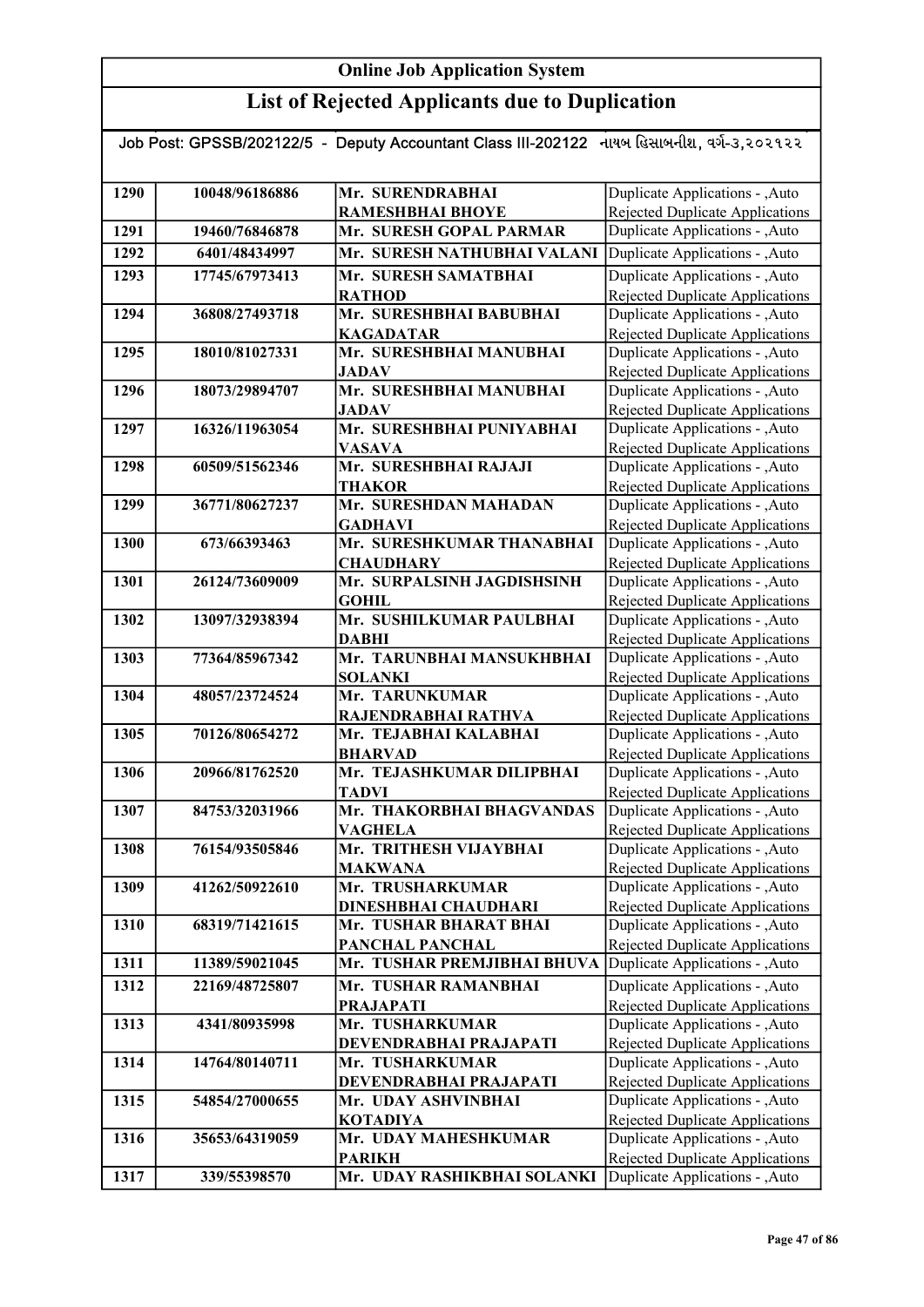| Job Post: GPSSB/202122/5 - Deputy Accountant Class III-202122 નાયબ હિસાબનીશ, વર્ગ-૩,૨૦૨૧૨૨ |                |                                         |                                                                    |
|--------------------------------------------------------------------------------------------|----------------|-----------------------------------------|--------------------------------------------------------------------|
|                                                                                            |                |                                         |                                                                    |
| 1318                                                                                       | 68774/13341995 | Mr. UJASKUMAR DILIPBHAI                 | Duplicate Applications - , Auto                                    |
|                                                                                            |                | <b>VASAVA</b>                           | Rejected Duplicate Applications                                    |
| 1319                                                                                       | 22045/73679678 | Mr. UMANGKUMAR                          | Duplicate Applications - , Auto                                    |
|                                                                                            |                | <b>BHAGVANBHAI PATEL</b>                | <b>Rejected Duplicate Applications</b>                             |
| 1320                                                                                       | 9750/59720253  | Mr. UMANGKUMAR JAMNADAS                 | Duplicate Applications - , Auto                                    |
|                                                                                            |                | <b>BHANDARI</b>                         | Rejected Duplicate Applications                                    |
| 1321                                                                                       | 92665/90880245 | Mr. UMANGKUMAR OGHADBHAI                | Duplicate Applications - , Auto                                    |
|                                                                                            |                | <b>BHARWAD</b>                          | Rejected Duplicate Applications                                    |
| 1322                                                                                       | 93286/38934638 | Mr. UMANGKUMAR OGHADBHAI                | Duplicate Applications - , Auto                                    |
|                                                                                            |                | <b>BHARWAD</b>                          | <b>Rejected Duplicate Applications</b>                             |
| 1323                                                                                       | 3223/18279718  | Mr. UMESH NAGJIBHAI                     | Duplicate Applications - , Auto                                    |
|                                                                                            |                | <b>CHANDEGARA</b>                       | Rejected Duplicate Applications                                    |
| 1324                                                                                       | 70726/42011381 | Mr. UMESHKUMAR ABHABHAI                 | Duplicate Applications - , Auto                                    |
|                                                                                            |                | <b>RAM</b>                              | <b>Rejected Duplicate Applications</b>                             |
| 1325                                                                                       | 18586/82616452 | Mr. UMESHKUMAR                          | Duplicate Applications - , Auto                                    |
|                                                                                            |                | NARSINHBHAI PATEL                       | Rejected Duplicate Applications                                    |
| 1326                                                                                       | 15481/47015153 | Mr. UMESHKUMAR                          | Duplicate Applications - , Auto                                    |
| 1327                                                                                       | 4713/63354338  | RAMESHBHAI RATHOD<br>Mr. UPENDRAKUMAR   | Rejected Duplicate Applications<br>Duplicate Applications - , Auto |
|                                                                                            |                | <b>DIPAKKUMAR BARIA</b>                 | <b>Rejected Duplicate Applications</b>                             |
| 1328                                                                                       | 82379/32321054 | Mr. URVESHKUMAR                         | Duplicate Applications - , Auto                                    |
|                                                                                            |                | <b>MAHESHBHAI CHAUDHARI</b>             | Rejected Duplicate Applications                                    |
| 1329                                                                                       | 79763/85397510 | Mr. UTSAV KIRITKUMAR                    | Duplicate Applications - , Auto                                    |
|                                                                                            |                | <b>MUJPARA</b>                          | <b>Rejected Duplicate Applications</b>                             |
| 1330                                                                                       | 5268/10541124  | Mr. UTTAMKUMAR                          | Duplicate Applications - , Auto                                    |
|                                                                                            |                | <b>DALSINGBHAI PARMAR</b>               | Rejected Duplicate Applications                                    |
| 1331                                                                                       | 90995/57604821 | Mr. VAIBHAV PANKAJKUMAR                 | Duplicate Applications - , Auto                                    |
|                                                                                            |                | <b>KAPASI</b>                           | Rejected Duplicate Applications                                    |
| 1332                                                                                       | 67882/44165919 | Mr. VAIBHAVKUMAR KANTILAL               | Duplicate Applications - , Auto                                    |
|                                                                                            |                | <b>GONDALIYA</b>                        | <b>Rejected Duplicate Applications</b>                             |
| 1333                                                                                       | 8882/45125331  | Mr. VAJSHI DEVANAND                     | Duplicate Applications - , Auto                                    |
|                                                                                            |                | <b>BHETARIA</b>                         | Rejected Duplicate Applications                                    |
| 1334                                                                                       | 80064/32064207 | Mr. VALJIBHAI BHIKHABHAI                | Duplicate Applications - , Auto                                    |
|                                                                                            |                | <b>DESAI</b>                            | Rejected Duplicate Applications                                    |
| 1335                                                                                       | 15679/44918903 | Mr. VANARAJ KHODABHAI                   | Duplicate Applications - , Auto                                    |
|                                                                                            |                | <b>JOGARANA</b>                         | <b>Rejected Duplicate Applications</b>                             |
| 1336                                                                                       | 40692/70976701 | Mr. VANRAJ KARSHANBHAI<br><b>PARMAR</b> | Duplicate Applications - , Auto<br>Rejected Duplicate Applications |
| 1337                                                                                       | 10597/45593493 | Mr. VANRAJ PRATAPBHAI VALA              | Duplicate Applications - , Auto                                    |
| 1338                                                                                       |                | Mr. VANRAJSINH CHETANBHAI               | Duplicate Applications - , Auto                                    |
|                                                                                            | 35269/49272447 |                                         | Rejected Duplicate Applications                                    |
| 1339                                                                                       | 20340/68860245 | VASAIYA<br>Mr. VASANTKUMAR              | Duplicate Applications - , Auto                                    |
|                                                                                            |                | LAXMANBHAI PRAJAPATI                    | Rejected Duplicate Applications                                    |
| 1340                                                                                       | 72783/13978134 | Mr. VASIMKHAN NAJIRKHAN                 | Duplicate Applications - , Auto                                    |
|                                                                                            |                | <b>NAGORI</b>                           | Rejected Duplicate Applications                                    |
| 1341                                                                                       | 16844/74338976 | Mr. VASUDEVBHAI                         | Duplicate Applications - ,Auto                                     |
|                                                                                            |                | SHANKARBHAI VASAVA                      | Rejected Duplicate Applications                                    |
| 1342                                                                                       | 71586/14872447 | Mr. VASUDEVBHAI VISHNUBHAI              | Duplicate Applications - , Auto                                    |
|                                                                                            |                | <b>PRAJAPATI</b>                        | Rejected Duplicate Applications                                    |
| 1343                                                                                       | 23345/18790242 | Mr. VELA NATHABHAI KATARA               | Duplicate Applications - , Auto                                    |
| 1344                                                                                       | 76374/41059092 | Mr. VIHABHAI VASARAMBHAI                | Duplicate Applications - , Auto                                    |
|                                                                                            |                | <b>DESAI</b>                            | Rejected Duplicate Applications                                    |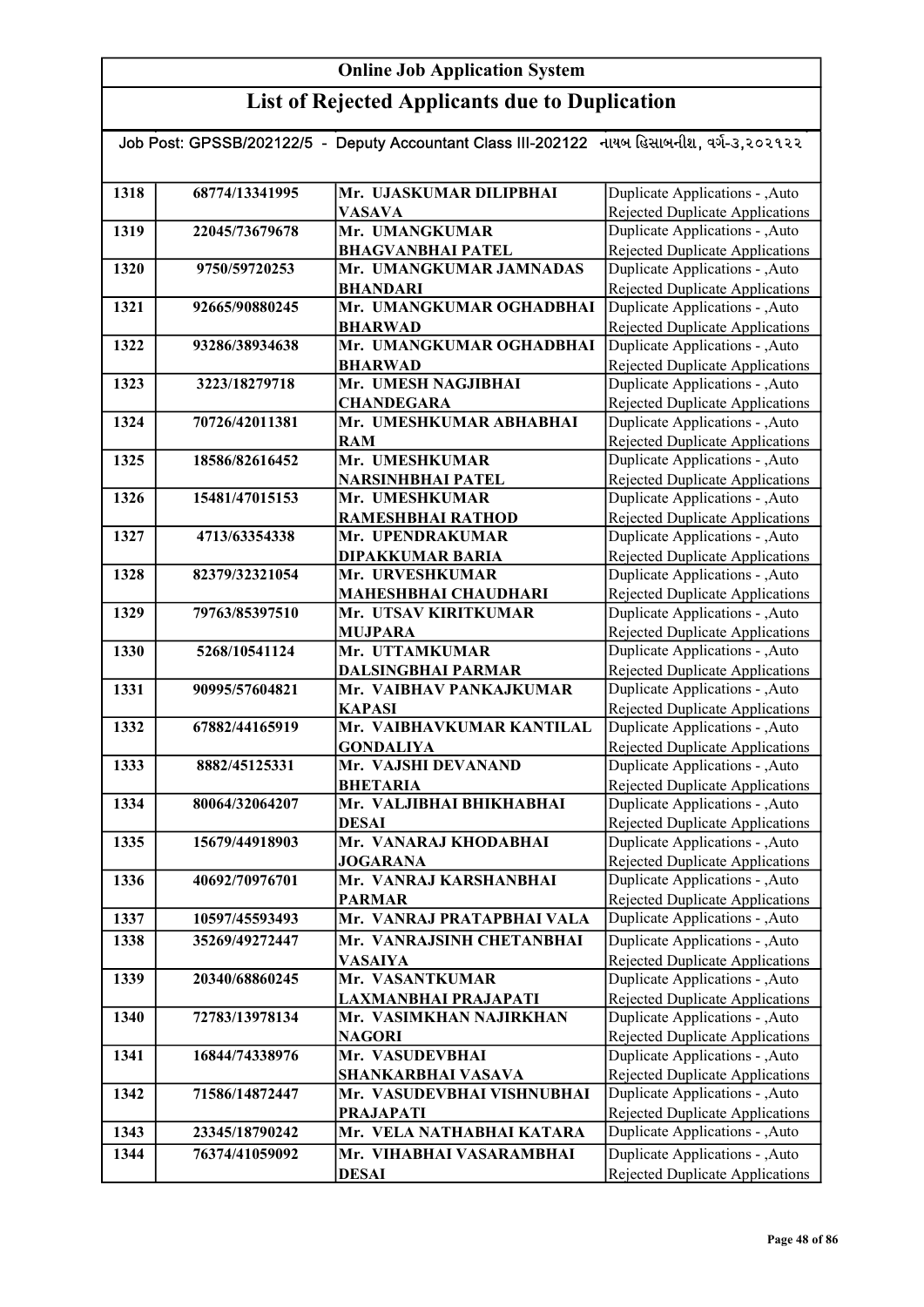#### List of Rejected Applicants due to Duplication

#### Job Post: GPSSB/202122/5 - Deputy Accountant Class III-202122 નાયબ હિસાબનીશ, વર્ગ-૩,૨૦૨૧૨૨ 1345 76179/79599779 Mr. VIJAY BHAVANBHAI PRAJAPATI 1346 2036/50270504 Mr. VIJAY CHANDULAL TRIVEDI 1347 8577/61239846 Mr. VIJAY KALUBHAI **CHABHADIYA** 1348 15328/79230284 Mr. VIJAY MANUBHAI KALMA 1349 3346/72140513 Mr. VIJAY SAMATBHAI CHAVDA 1350 39871/62769532 Mr. VIJAY VIRABHAI DAMANIYA 1351 39025/58059680 Mr. VIJAYBHAI GOBARBHAI PANCHALA 1352 46787/66258437 Mr. VIJAYBHAI JADAVBHAI DHARJIYA 1353 42857/40738548 Mr. VIJAYKUMAR AMBARAMBHAI PRAJAPATI 1354 10542/15290906 Mr. VIJAYKUMAR BHIKHABHAI PRAJAPATI 1355 30733/13342962 Mr. VIJAYKUMAR DAYARAMBHAI RATHOD 1356 21976/65335576 Mr. VIJAYKUMAR DINESHKUMAR GONDALIYA 1357 36582/88796323 Mr. VIJAYKUMAR GELABHAI KOLI 1358 43818/14335862 Mr. VIJAYKUMAR JALAMBHAI RATHOD 1359 31188/12026676 Mr. VIJAYKUMAR JITENDRAKUMAR BHIL 1360 2882/75541125 Mr. VIJAYKUMAR RAJUBHAI **BEDVA** 1361 92974/45815622 Mr. VIJAYKUMAR RAMESHBHAI PARMAR 1362 28579/90999037 Mr. VIJAYSINH GOPALASINH BHABHOR 1363 98297/97921608 Mr. VIJAYSINH JILUBHA JADEJA 1364 53557/94199847 Mr. VIKARMBHAI KARSANBHAI **KATARA** 1365 15986/16373188 Mr. VIKAS NATHUBHAI PANELIYA 1366 32552/31761016 Mr. VIKASKUMAR HASMUKHBHAI RAVAL 1367 86943/11262936 Mr. VIKRAM LALJIBHAI ANIYARIYA 1368 72742/27218309 Mr. VIKRAMBHAI ARJANBHAI **NAGHERA** 1369 68852/88932729 Mr. VIKRAMBHAI PADAMABHAI **CHAUDHARY** 1370 86021/73528055 Mr. VIKRAMBHAI VAGHABHAI BHALIYA 1371 28303/97327366 Mr. VIKRAMKUMAR RAMESHBHAI MALI 1372 10644/98991239 Mr. VIKRAMSINH CHANDUBHAI JADAV 1373 52714/42835390 Mr. VIKRAMSINH DALPATSINH MAKAWANA Duplicate Applications - ,Auto Rejected Duplicate Applications Duplicate Applications - ,Auto Rejected Duplicate Applications Duplicate Applications - ,Auto Rejected Duplicate Applications Duplicate Applications - ,Auto Rejected Duplicate Applications Duplicate Applications - ,Auto Rejected Duplicate Applications Duplicate Applications - ,Auto Rejected Duplicate Applications Duplicate Applications - ,Auto Rejected Duplicate Applications Duplicate Applications - ,Auto Rejected Duplicate Applications Duplicate Applications - ,Auto Rejected Duplicate Applications Duplicate Applications - ,Auto **Duplicate Applications - ,Auto** Rejected Duplicate Applications Duplicate Applications - ,Auto Rejected Duplicate Applications Duplicate Applications - ,Auto Rejected Duplicate Applications Duplicate Applications - ,Auto Rejected Duplicate Applications Duplicate Applications - ,Auto Rejected Duplicate Applications Duplicate Applications - ,Auto Rejected Duplicate Applications Duplicate Applications - ,Auto Rejected Duplicate Applications Duplicate Applications - ,Auto Rejected Duplicate Applications Duplicate Applications - ,Auto Rejected Duplicate Applications Duplicate Applications - , Auto Duplicate Applications - ,Auto **Duplicate Applications - ,Auto** Rejected Duplicate Applications Duplicate Applications - ,Auto Rejected Duplicate Applications Duplicate Applications - ,Auto Rejected Duplicate Applications Duplicate Applications - ,Auto Rejected Duplicate Applications Duplicate Applications - ,Auto Rejected Duplicate Applications Duplicate Applications - ,Auto **Duplicate Applications - ,Auto** Rejected Duplicate Applications Duplicate Applications - ,Auto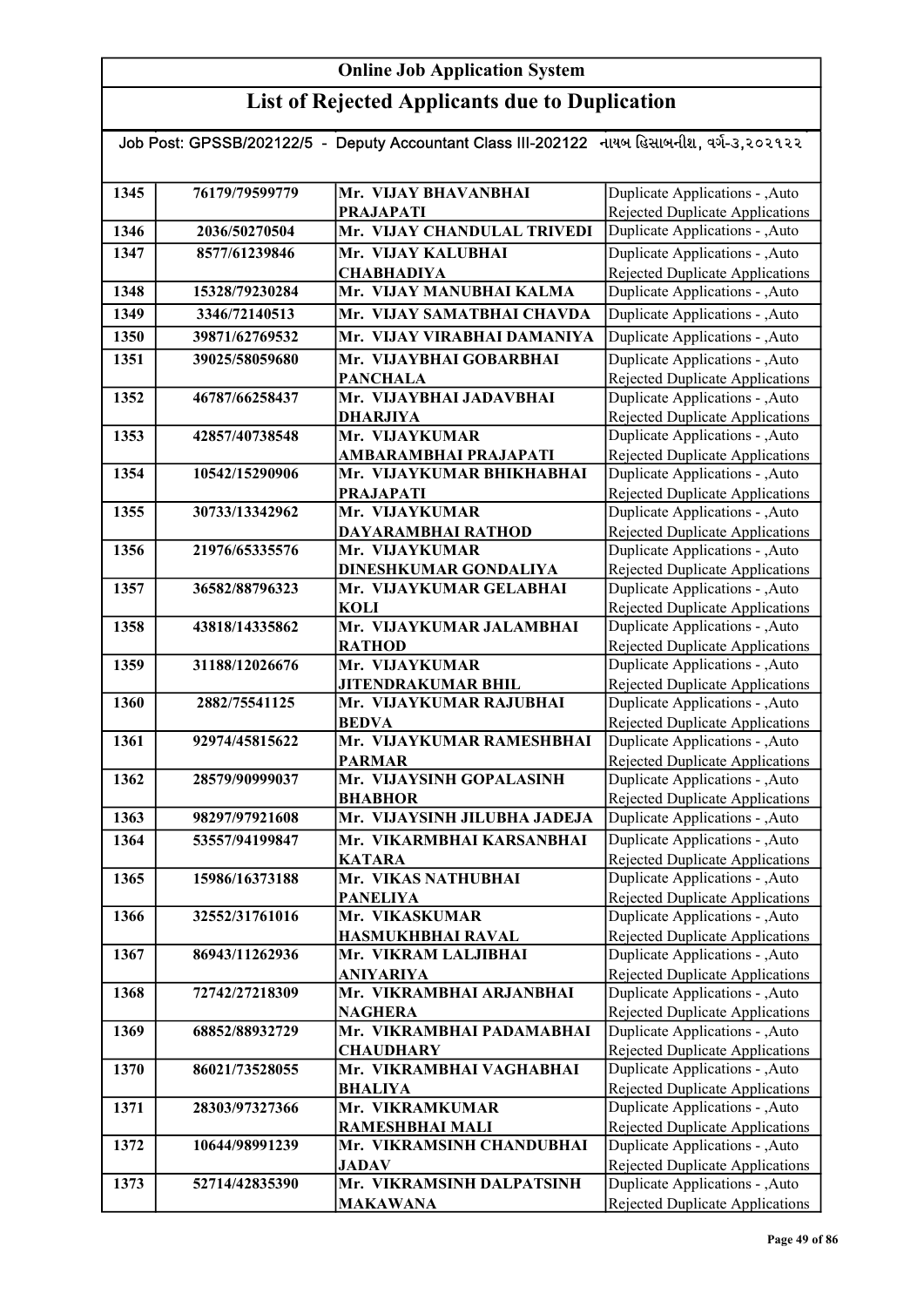| Job Post: GPSSB/202122/5 - Deputy Accountant Class III-202122 નાયબ હિસાબનીશ, વર્ગ-૩,૨૦૨૧૨૨ |                |                                                |                                                                           |  |
|--------------------------------------------------------------------------------------------|----------------|------------------------------------------------|---------------------------------------------------------------------------|--|
|                                                                                            |                |                                                |                                                                           |  |
| 1374                                                                                       | 12715/27164384 | Mr. VIKRAMSINH VISHNUJI                        | Duplicate Applications - , Auto                                           |  |
|                                                                                            |                | <b>THAKOR</b>                                  | Rejected Duplicate Applications                                           |  |
| 1375                                                                                       | 45141/80421841 | Mr. VIMAL GOVINDBHAI                           | Duplicate Applications - , Auto                                           |  |
|                                                                                            |                | <b>RATHOD</b>                                  | <b>Rejected Duplicate Applications</b>                                    |  |
| 1376                                                                                       | 3260/88683134  | Mr. VIMALGIRI ASHVINGIRI                       | Duplicate Applications - , Auto                                           |  |
|                                                                                            |                | <b>APARNATHI</b>                               | <b>Rejected Duplicate Applications</b>                                    |  |
| 1377                                                                                       | 4558/45857354  | Mr. VIMUBHAI BABUBHAI                          | Duplicate Applications - , Auto                                           |  |
|                                                                                            |                | <b>TADAVI</b>                                  | <b>Rejected Duplicate Applications</b>                                    |  |
| 1378                                                                                       | 48357/50536351 | Mr. VINESHBHAI GOVINDABHAI                     | Duplicate Applications - , Auto                                           |  |
|                                                                                            |                | <b>GAVIT</b>                                   | <b>Rejected Duplicate Applications</b>                                    |  |
| 1379                                                                                       | 26389/90771715 | Mr. VINESHBHAI MOMBHAI                         | Duplicate Applications - , Auto                                           |  |
|                                                                                            |                | <b>BHARAVAD</b>                                | Rejected Duplicate Applications                                           |  |
| 1380                                                                                       | 26527/70431112 | Mr. VINESHBHAI MOMBHAI                         | Duplicate Applications - , Auto                                           |  |
|                                                                                            |                | <b>BHARAVAD</b>                                | <b>Rejected Duplicate Applications</b>                                    |  |
| 1381                                                                                       | 26599/15699322 | Mr. VINESHBHAI MOMBHAI                         | Duplicate Applications - , Auto                                           |  |
| 1382                                                                                       | 31252/13140593 | <b>BHARAVAD</b><br>Mr. VINOD KUMAR             | Rejected Duplicate Applications<br>Duplicate Applications - , Auto        |  |
|                                                                                            |                |                                                |                                                                           |  |
| 1383                                                                                       | 38545/16999985 | HARSINGBHAI MUNIYA<br>Mr. VINODKUMAR ARJANBHAI | <b>Rejected Duplicate Applications</b><br>Duplicate Applications - , Auto |  |
|                                                                                            |                | <b>PARMAR</b>                                  | Rejected Duplicate Applications                                           |  |
| 1384                                                                                       | 76856/51665765 | Mr. VIPUL DAHYABHAI MAHERIA                    | Duplicate Applications - , Auto                                           |  |
| 1385                                                                                       | 69913/19572926 | Mr. VIPUL DIPAKBHAI DANGAR                     | Duplicate Applications - , Auto                                           |  |
| 1386                                                                                       | 88006/45569408 | Mr. VIPUL DIPAKBHAI DANGAR                     | Duplicate Applications - , Auto                                           |  |
| 1387                                                                                       | 84022/13830483 | Mr. VIPUL KARASHANBHAI                         | Duplicate Applications - , Auto                                           |  |
|                                                                                            |                | <b>HALAVADIYA</b>                              | <b>Rejected Duplicate Applications</b>                                    |  |
| 1388                                                                                       | 21163/20145596 | Mr. VIPUL KARSHANBHAI                          | Duplicate Applications - , Auto                                           |  |
|                                                                                            |                | <b>DHORIYA</b>                                 | <b>Rejected Duplicate Applications</b>                                    |  |
| 1389                                                                                       | 97759/91428196 | Mr. VIPUL LAKHABHAI PARMAR                     | Duplicate Applications - , Auto                                           |  |
| 1390                                                                                       | 460/68731816   | Mr. VIPULBHAI CHANDUBHAI                       | Duplicate Applications - , Auto                                           |  |
|                                                                                            |                | <b>RAVAL</b>                                   | Rejected Duplicate Applications                                           |  |
| 1391                                                                                       | 56514/92723909 | Mr. VIPULBHAI SUBHASHBHAI                      | Duplicate Applications - , Auto                                           |  |
|                                                                                            |                | <b>VASAVA</b>                                  | Rejected Duplicate Applications                                           |  |
| 1392                                                                                       | 64183/22360691 | Mr. VIPULKUMAR BHARATSINH                      | Duplicate Applications - , Auto                                           |  |
|                                                                                            |                | <b>BARIA</b>                                   | Rejected Duplicate Applications                                           |  |
| 1393                                                                                       | 90607/85222149 | Mr. VIPULKUMAR PRAVINBHAI                      | Duplicate Applications - , Auto                                           |  |
|                                                                                            |                | <b>TRIVEDI</b>                                 | Rejected Duplicate Applications                                           |  |
| 1394                                                                                       | 26750/63293509 | Mr. VIPULKUMAR RAMESHBHAI                      | Duplicate Applications - , Auto                                           |  |
|                                                                                            |                | <b>TURI</b>                                    | <b>Rejected Duplicate Applications</b>                                    |  |
| 1395                                                                                       | 55194/89618264 | Mr. VIPULKUMAR RAMSINH<br><b>PARMAR</b>        | Duplicate Applications - , Auto                                           |  |
| 1396                                                                                       | 53062/59580748 | Mr. VIPULKUMAR VALJIBHAI                       | <b>Rejected Duplicate Applications</b><br>Duplicate Applications - , Auto |  |
|                                                                                            |                | <b>SOLANKI</b>                                 | <b>Rejected Duplicate Applications</b>                                    |  |
| 1397                                                                                       | 61356/97017207 | Mr. VIPULKUMAR VINODBHAI                       | Duplicate Applications - , Auto                                           |  |
|                                                                                            |                | <b>PATEL</b>                                   | <b>Rejected Duplicate Applications</b>                                    |  |
| 1398                                                                                       | 92351/76401797 | Mr. VIPULSINH BHARATSINH                       | Duplicate Applications - , Auto                                           |  |
|                                                                                            |                | <b>CHAVDA</b>                                  | <b>Rejected Duplicate Applications</b>                                    |  |
| 1399                                                                                       | 3587/75755268  | Mr. VIRAJKUMAR BHARATBHAI                      | Duplicate Applications - , Auto                                           |  |
|                                                                                            |                | <b>PARMAR</b>                                  | Rejected Duplicate Applications                                           |  |
| 1400                                                                                       | 8622/63474660  | Mr. VIRAL BHANUBHAI BHARAD                     | Duplicate Applications - , Auto                                           |  |
| 1401                                                                                       | 29050/59580345 | Mr. VIRALBHAI ALABHAI SANIYA                   | Duplicate Applications - , Auto                                           |  |
|                                                                                            |                |                                                | <b>Rejected Duplicate Applications</b>                                    |  |
| 1402                                                                                       | 38299/78571423 | Mr. VIRALKUMAR                                 | Duplicate Applications - , Auto                                           |  |
|                                                                                            |                | <b>JATARIYABHAI GAMIT</b>                      | Rejected Duplicate Applications                                           |  |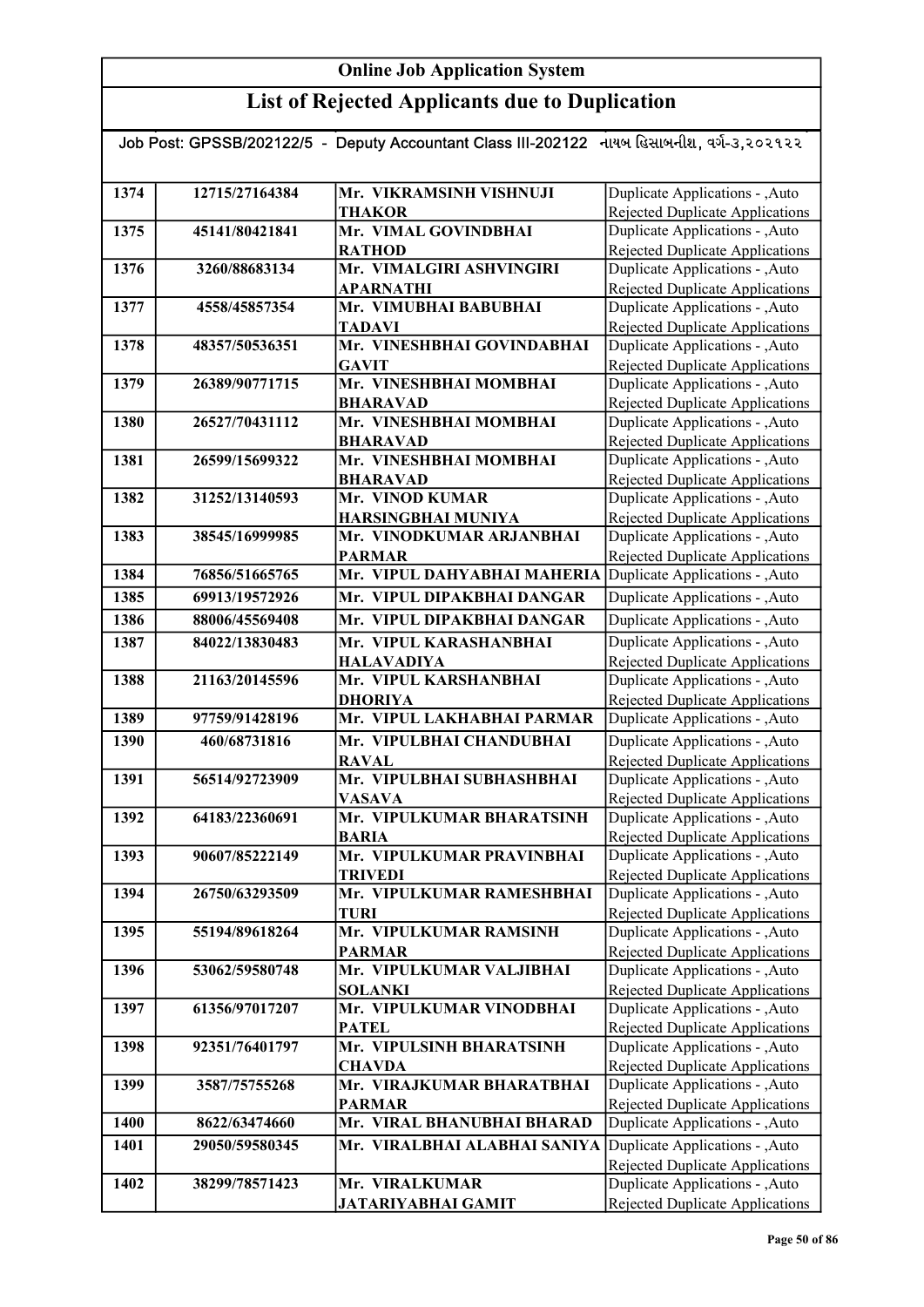|      |                | Job Post: GPSSB/202122/5 - Deputy Accountant Class III-202122 નાયબ હિસાબનીશ, વર્ગ-૩,૨૦૨૧૨૨ |                                                                           |
|------|----------------|--------------------------------------------------------------------------------------------|---------------------------------------------------------------------------|
|      |                |                                                                                            |                                                                           |
| 1403 | 86175/48771537 | Mr. VIRALKUMAR PRAVINBHAI                                                                  | Duplicate Applications - , Auto                                           |
|      |                | <b>SURYAVANSHI</b>                                                                         | <b>Rejected Duplicate Applications</b>                                    |
| 1404 | 29620/73565940 | Mr. VIRAMBHAI VELABHAI                                                                     | Duplicate Applications - , Auto                                           |
|      |                | <b>BHARVAD</b>                                                                             | <b>Rejected Duplicate Applications</b>                                    |
| 1405 | 46653/36694947 | Mr. VIRENDRA HIMMATBHAI                                                                    | Duplicate Applications - , Auto                                           |
|      |                | <b>MER</b>                                                                                 | <b>Rejected Duplicate Applications</b>                                    |
| 1406 | 97917/37214371 | Mr. VIRENKUMAR MANOJBHAI                                                                   | Duplicate Applications - , Auto                                           |
|      |                | <b>CHASIYA</b>                                                                             | Rejected Duplicate Applications                                           |
| 1407 | 9863/81892672  | Mr. VIRMABHAI METHABHAI                                                                    | Duplicate Applications - , Auto                                           |
|      |                | <b>JADAV</b>                                                                               | <b>Rejected Duplicate Applications</b>                                    |
| 1408 | 60534/32376844 | Mr. VISHAL BHIMABHAI                                                                       | Duplicate Applications - , Auto                                           |
|      |                | <b>KANZARIYA</b>                                                                           | Rejected Duplicate Applications                                           |
| 1409 | 93784/18934690 | Mr. VISHAL DHIRAJLAL                                                                       | Duplicate Applications - , Auto                                           |
|      |                | <b>ROJASARA</b>                                                                            | Rejected Duplicate Applications                                           |
| 1410 | 16872/61835538 | Mr. VISHAL DUDABHAI SOLANKI                                                                | Duplicate Applications - , Auto                                           |
| 1411 | 79045/23164281 | Mr. VISHAL GHANSHAYMBHAI                                                                   | Duplicate Applications - , Auto                                           |
|      |                | <b>HADIYAL</b>                                                                             | <b>Rejected Duplicate Applications</b>                                    |
| 1412 | 30910/61027310 | Mr. VISHAL LAKHAMANBHAI                                                                    | Duplicate Applications - , Auto                                           |
|      |                | <b>JALODHARA</b>                                                                           | <b>Rejected Duplicate Applications</b>                                    |
| 1413 | 12910/59106904 | Mr. VISHAL NILESHBHAI                                                                      | Duplicate Applications - , Auto                                           |
|      |                | <b>PARMAR</b>                                                                              | Rejected Duplicate Applications                                           |
| 1414 | 83427/78037505 | Mr. VISHAL PRAVINBHAI                                                                      | Duplicate Applications - , Auto                                           |
|      |                | <b>BAMBHAVA</b>                                                                            | Rejected Duplicate Applications                                           |
| 1415 | 60122/56979913 | Mr. VISHALBHAI BHARATBHAI                                                                  | Duplicate Applications - , Auto                                           |
| 1416 | 84018/29120469 | <b>BAVALIYA</b><br>Mr. VISHALBHAI HITESHBHAI                                               | <b>Rejected Duplicate Applications</b><br>Duplicate Applications - , Auto |
|      |                | <b>JETHAVA</b>                                                                             | <b>Rejected Duplicate Applications</b>                                    |
| 1417 | 26534/43257860 | Mr. VISHALBHAI JAGABHAI                                                                    | Duplicate Applications - , Auto                                           |
|      |                | <b>NANGAS</b>                                                                              | <b>Rejected Duplicate Applications</b>                                    |
| 1418 | 1559/95715312  | Mr. VISHALBHAI MAHESHBHAI                                                                  | Duplicate Applications - , Auto                                           |
|      |                | <b>PATEL</b>                                                                               | Rejected Duplicate Applications                                           |
| 1419 | 42051/51791130 | Mr. VISHALBHAI NAUSHADBHAI                                                                 | Duplicate Applications - , Auto                                           |
|      |                | <b>VIRANI</b>                                                                              | Rejected Duplicate Applications                                           |
| 1420 | 5278/42487439  | Mr. VISHALBHAI VIKRAMBHAI                                                                  | Duplicate Applications - , Auto                                           |
|      |                | <b>PATEL</b>                                                                               | <b>Rejected Duplicate Applications</b>                                    |
| 1421 | 20054/81549361 | Mr. VISHALKUMAR VALA                                                                       | Duplicate Applications - , Auto                                           |
| 1422 | 61797/71336821 | Mr. VISHALKUMAR                                                                            | Duplicate Applications - , Auto                                           |
|      |                | <b>BHARATBHAI PRAJAPATI</b>                                                                | Rejected Duplicate Applications                                           |
| 1423 | 70475/54787085 | Mr. VISHALKUMAR                                                                            | Duplicate Applications - , Auto                                           |
|      |                | <b>SHAILESHKUMAR BAROT</b>                                                                 | Rejected Duplicate Applications                                           |
| 1424 | 944/28864594   | Mr. VISHNU BHAI CHATUR BHAI                                                                | Duplicate Applications - , Auto                                           |
|      |                | <b>PRAJAPATI</b>                                                                           | Rejected Duplicate Applications                                           |
| 1425 | 81538/17402615 | Mr. VISHNUBHAI ISHVARBHAI                                                                  | Duplicate Applications - , Auto                                           |
|      |                | <b>LIMBADIYA</b>                                                                           | Rejected Duplicate Applications                                           |
| 1426 | 46056/71852645 | Mr. VISHNUBHAI MADEVBHAI                                                                   | Duplicate Applications - , Auto                                           |
|      |                | DESAI                                                                                      | Rejected Duplicate Applications                                           |
| 1427 | 46110/79401046 | Mr. VISHNUBHAI MADEVBHAI                                                                   | Duplicate Applications - , Auto                                           |
|      |                | <b>DESAI</b>                                                                               | Rejected Duplicate Applications                                           |
| 1428 | 23946/84470641 | Mr. VISHNUPRASAD MANGUBHAI                                                                 | Duplicate Applications - , Auto                                           |
| 1429 | 14274/13258423 | <b>PRAJAPATI</b><br>Mr. VISHNUSINH BHUPTAJI                                                | Rejected Duplicate Applications<br>Duplicate Applications - , Auto        |
|      |                | <b>SOLANKI</b>                                                                             | <b>Rejected Duplicate Applications</b>                                    |
|      |                |                                                                                            |                                                                           |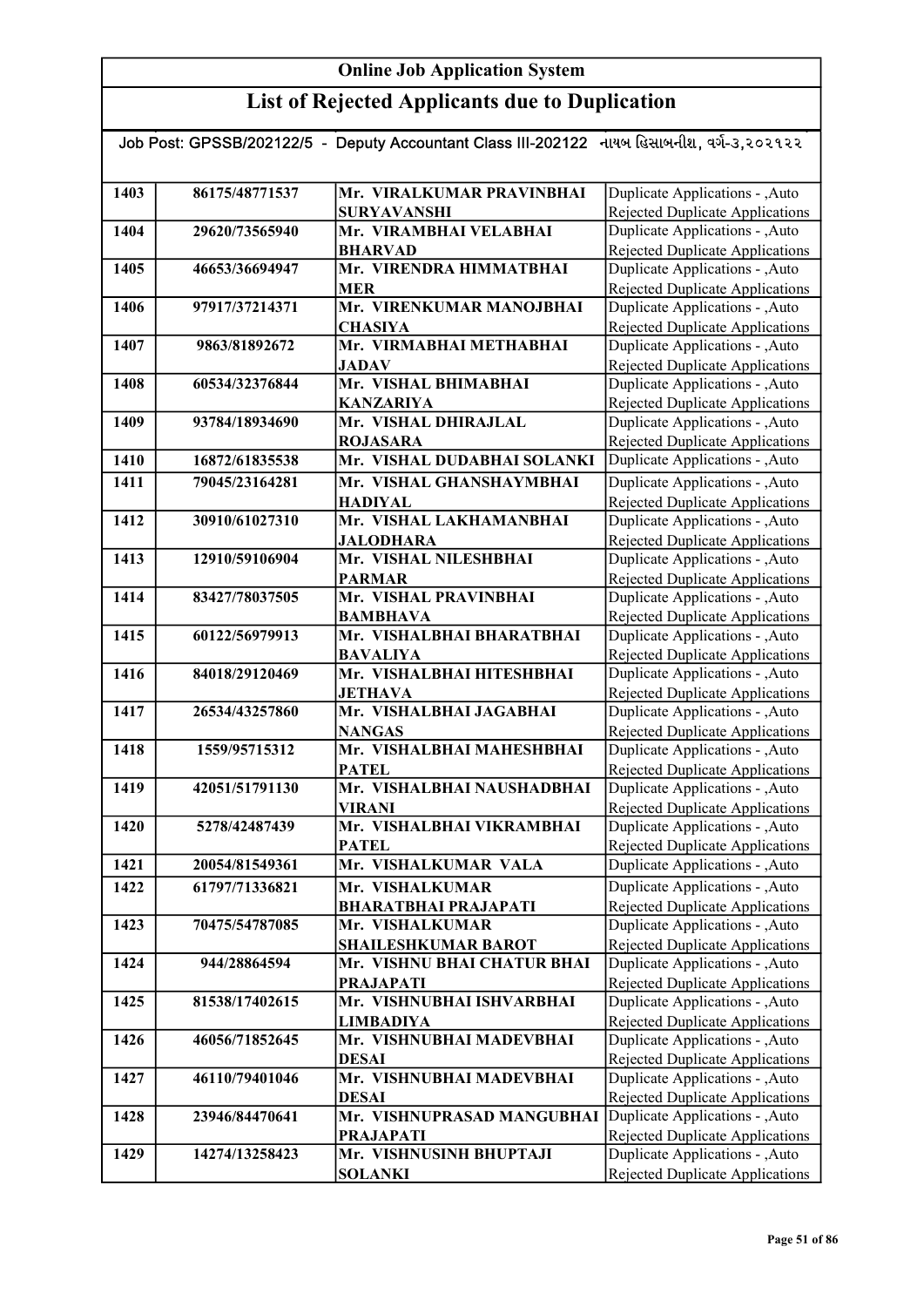## List of Rejected Applicants due to Duplication

#### Job Post: GPSSB/202122/5 - Deputy Accountant Class III-202122 નાયબ હિસાબનીશ, વર્ગ-૩,૨૦૨૧૨૨

| 1430 | 41492/46615145 | Mr. VISHVADIPSINH              | Duplicate Applications - , Auto        |
|------|----------------|--------------------------------|----------------------------------------|
|      |                | <b>GHOGHUBHA SARAVAIYA</b>     | <b>Rejected Duplicate Applications</b> |
| 1431 | 55662/32206100 | Mr. VISHVAJEETSINH             | Duplicate Applications - , Auto        |
|      |                | <b>RAMDEVSINH VAGHELA</b>      | <b>Rejected Duplicate Applications</b> |
| 1432 | 16588/71201179 | Mr. VISHVAJITSINH              | Duplicate Applications - , Auto        |
|      |                | <b>HIMMATSINH RATHOD</b>       | Rejected Duplicate Applications        |
| 1433 | 13335/75861072 | Mr. VISHVARAJSINH              | Duplicate Applications - , Auto        |
|      |                | <b>GHANSHYAM BHAI PADHIYAR</b> | <b>Rejected Duplicate Applications</b> |
| 1434 | 15769/87952378 | Mr. VITHTHALKUMAR              | Duplicate Applications - , Auto        |
|      |                | HARSHADBHAI BAVLIYA            | Rejected Duplicate Applications        |
| 1435 | 51619/50540968 | Mr. VIVEK GIRISHBHAI           | Duplicate Applications - , Auto        |
|      |                | <b>MODHERA</b>                 | <b>Rejected Duplicate Applications</b> |
| 1436 | 34966/38165685 | Mr. VIVEK HITESHBHAI           | Duplicate Applications - , Auto        |
|      |                | <b>SHINGADIYA</b>              | <b>Rejected Duplicate Applications</b> |
| 1437 | 61970/69319351 | Mr. VIVEK JAYANTIBHAI          | Duplicate Applications - , Auto        |
|      |                | <b>KEVADIYA</b>                | Rejected Duplicate Applications        |
| 1438 | 46994/71027430 | Mr. VIVEK KANUBHAI BHOI        | Duplicate Applications - , Auto        |
| 1439 | 20314/48323752 | Mr. VIVEKBHAI SHANKARBHAI      | Duplicate Applications - , Auto        |
|      |                | <b>DAMOR</b>                   | <b>Rejected Duplicate Applications</b> |
| 1440 | 93647/44044652 | Mr. VIVEKKUMAR MUKESHBHAI      | Duplicate Applications - , Auto        |
|      |                | <b>MAKWANA</b>                 | Rejected Duplicate Applications        |
| 1441 | 63260/24953684 | Mr. VRUKSHIT SHAILESHKUMAR     | Duplicate Applications - , Auto        |
|      |                | <b>PATEL</b>                   | Rejected Duplicate Applications        |
| 1442 | 83692/79983957 | Mr. YASARKHAN                  | Duplicate Applications - , Auto        |
|      |                | NASARULLAKHAN NAGORI           | <b>Rejected Duplicate Applications</b> |
| 1443 | 63612/15218936 | Mr. YASH MANISHKUMAR           | Duplicate Applications - , Auto        |
|      |                | <b>CHEVLI</b>                  | Rejected Duplicate Applications        |
| 1444 | 4087/27626431  | Mr. YASH MUKESHBHAI RAMI       | Duplicate Applications - , Auto        |
| 1445 | 6994/16899486  | Mr. YASH RAJESHBHAI SAILOR     | Duplicate Applications - , Auto        |
| 1446 | 90929/49880171 | Mr. YASHKUMAR                  | Duplicate Applications - , Auto        |
|      |                | DASHARATHBHAI PATEL            | Rejected Duplicate Applications        |
| 1447 | 91228/33425369 | Mr. YASHKUMAR                  | Duplicate Applications - , Auto        |
|      |                | <b>DASHARATHBHAI PATEL</b>     | <b>Rejected Duplicate Applications</b> |
| 1448 | 48340/39583089 | Mr. YASHKUMAR DHIRAJLAL        | Duplicate Applications - , Auto        |
|      |                | <b>MASHRU</b>                  | Rejected Duplicate Applications        |
| 1449 | 15875/63900781 | Mr. YASHKUMAR PRAKASHBHAI      | Auto Duplicate Applications - , Auto   |
|      |                | <b>GAJJAR</b>                  | Rejected Duplicate Applications        |
| 1450 | 22364/77434231 | Mr. YASHKUMAR TULSIBHAI        | Duplicate Applications - , Auto        |
|      |                | <b>KAKADIYA</b>                | Rejected Duplicate Applications        |
| 1451 | 3700/25267009  | Mr. YASHRAJ SINH MAHENDRA      | Duplicate Applications - , Auto        |
|      |                | <b>SINH SODHA</b>              | <b>Rejected Duplicate Applications</b> |
| 1452 | 61682/56240938 | Mr. YASHRAJSINH SUDHIRSINH     | Duplicate Applications - , Auto        |
|      |                | <b>RATHOD</b>                  | <b>Rejected Duplicate Applications</b> |
| 1453 | 48175/10543921 | Mr. YASHWANTKUMAR              | Duplicate Applications - , Auto        |
|      |                | VINUBHAI SOLANKI               | <b>Rejected Duplicate Applications</b> |
| 1454 | 53373/47197338 | Mr. YOGESH DHIRAJLAL           | Duplicate Applications - , Auto        |
|      |                | <b>TERAIYA</b>                 | <b>Rejected Duplicate Applications</b> |
| 1455 | 30558/56783694 | Mr. YOGESH HIRALAL             | Duplicate Applications - , Auto        |
|      |                | <b>MAKWANA</b>                 | <b>Rejected Duplicate Applications</b> |
| 1456 | 16278/64257972 | Mr. YOGESH MANDANBHAI          | Duplicate Applications - , Auto        |
|      |                | <b>CHAVDA</b>                  | <b>Rejected Duplicate Applications</b> |
| 1457 | 58724/46370213 | Mr. YOGESH RAMESHKUMAR         | Duplicate Applications - , Auto        |
|      |                | MALI                           | Rejected Duplicate Applications        |
|      |                |                                |                                        |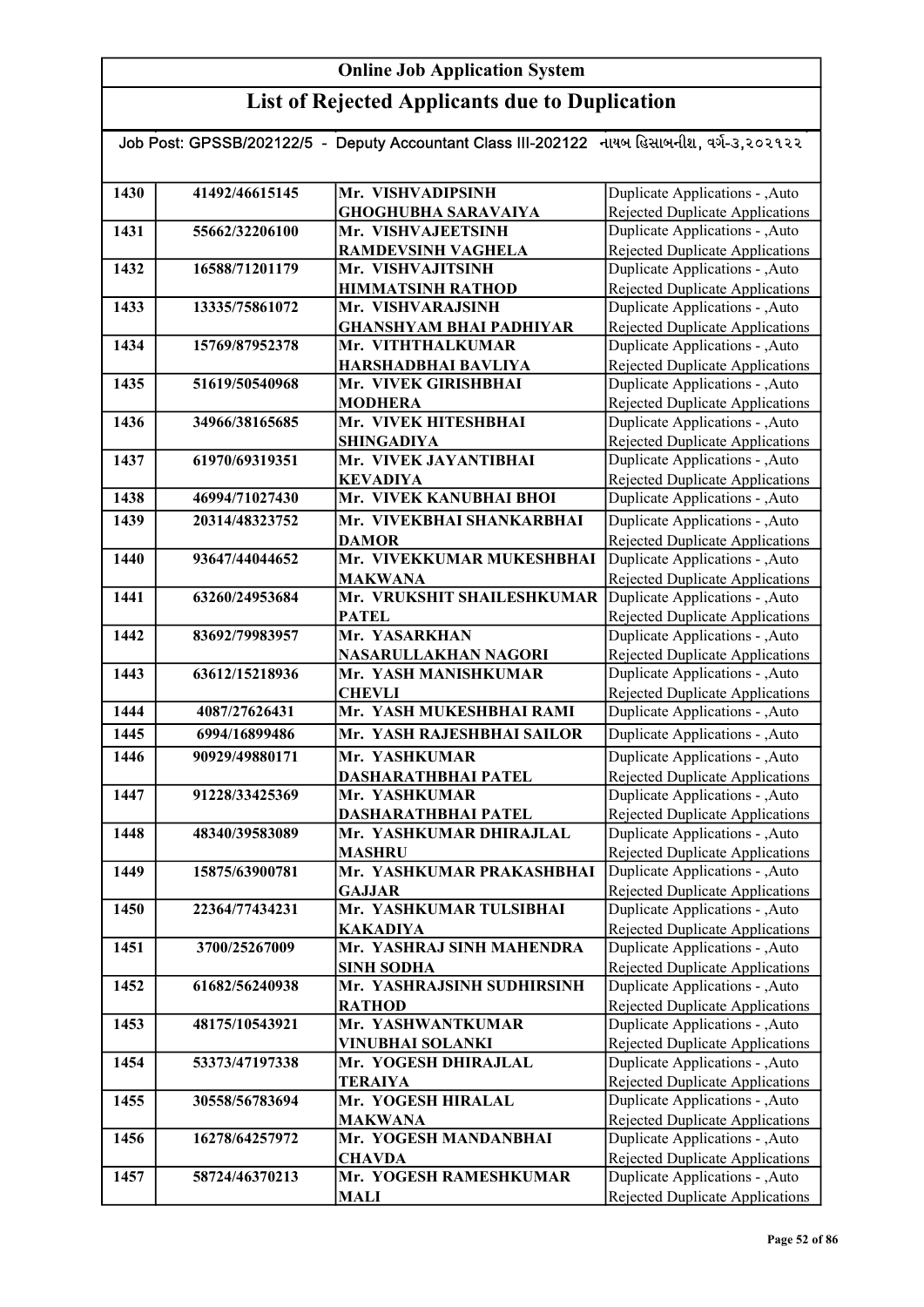| Job Post: GPSSB/202122/5 - Deputy Accountant Class III-202122 નાયબ હિસાબનીશ, વર્ગ-૩,૨૦૨૧૨૨ |                |                                                               |                                                                           |
|--------------------------------------------------------------------------------------------|----------------|---------------------------------------------------------------|---------------------------------------------------------------------------|
|                                                                                            |                |                                                               |                                                                           |
| 1458                                                                                       | 21009/32844204 | Mr. YOGESHBHAI POSALYABHAI                                    | Duplicate Applications - , Auto                                           |
|                                                                                            |                | <b>GAYAKWAD</b>                                               | Rejected Duplicate Applications                                           |
| 1459                                                                                       | 14080/18359330 | Mr. YOGESHKUMAR BABUBHAI                                      | Duplicate Applications - , Auto                                           |
|                                                                                            |                | <b>PARMAR</b>                                                 | <b>Rejected Duplicate Applications</b>                                    |
| 1460                                                                                       | 1729/58432793  | Mr. YOGESHKUMAR                                               | Duplicate Applications - , Auto                                           |
|                                                                                            |                | <b>GORADHANBHAI PATEL</b>                                     | Rejected Duplicate Applications                                           |
| 1461                                                                                       | 22553/57515842 | Mr. YOGESHKUMAR                                               | Duplicate Applications - , Auto                                           |
|                                                                                            |                | SHANKARBHAI SINDHAV                                           | Rejected Duplicate Applications                                           |
| 1462                                                                                       | 93042/54169363 | Mr. YUVARAJSINH ARVINDSINH                                    | Duplicate Applications - , Auto                                           |
|                                                                                            |                | <b>BIHOLA</b>                                                 | <b>Rejected Duplicate Applications</b>                                    |
| 1463                                                                                       | 40085/15691361 | Mr. YUVARAJSINH                                               | Duplicate Applications - , Auto                                           |
|                                                                                            |                | RAJENDRASINH CHAVDA                                           | Rejected Duplicate Applications                                           |
| 1464                                                                                       | 93175/20789240 | Mr. YUVARAJSINH                                               | Duplicate Applications - , Auto                                           |
|                                                                                            |                | RAJENDRASINH CHAVDA                                           | <b>Rejected Duplicate Applications</b>                                    |
| 1465                                                                                       | 35452/65656016 | Mr. YUVRAJ GABHARUBHAI                                        | Duplicate Applications - , Auto                                           |
|                                                                                            |                | LALU                                                          | <b>Rejected Duplicate Applications</b>                                    |
| 1466                                                                                       | 40767/60066974 | Mr. YUVRAJ NARESHBHAI PATEL                                   | Duplicate Applications - ,Auto                                            |
| 1467                                                                                       | 49447/57458558 | Mr. YUVRAJSINH ARVINDSINH                                     | Duplicate Applications - , Auto                                           |
|                                                                                            |                | <b>CHAUHAN</b>                                                | Rejected Duplicate Applications                                           |
| 1468                                                                                       | 77960/73840617 | Mr. YUVRAJSINH ASHOKSINH                                      | Duplicate Applications - , Auto                                           |
|                                                                                            |                | <b>CHAUHAN</b>                                                | Rejected Duplicate Applications                                           |
| 1469                                                                                       | 39985/12306991 | Mr. YUVRAJSINH ASHOKSINH                                      | Duplicate Applications - , Auto                                           |
|                                                                                            |                | <b>JADEJA</b>                                                 | Rejected Duplicate Applications                                           |
| 1470                                                                                       | 9213/73225601  | Mr. YUVRAJSINH JORSANGBHAI                                    | Duplicate Applications - , Auto                                           |
|                                                                                            |                | <b>PARMAR</b>                                                 | Rejected Duplicate Applications                                           |
| 1471                                                                                       | 47139/73188954 | Mr. YUVRAJSINH                                                | Duplicate Applications - , Auto                                           |
|                                                                                            |                | <b>MAHENDRASINH MANDORA</b>                                   | <b>Rejected Duplicate Applications</b>                                    |
| 1472                                                                                       | 55857/98790551 | Mr. YUVRAJSINH PRATAPBHAI                                     | Duplicate Applications - , Auto                                           |
|                                                                                            |                | <b>HADA</b>                                                   | <b>Rejected Duplicate Applications</b>                                    |
| 1473                                                                                       | 95567/28859268 | Mrs. AISHWARYA PRAKSHBHAI                                     | Duplicate Applications - , Auto                                           |
|                                                                                            | 6176/88982167  | <b>PANCHAL</b><br>Mrs. ALPABEN MUKESHKUMAR                    | <b>Rejected Duplicate Applications</b>                                    |
| 1474                                                                                       |                |                                                               | Duplicate Applications - , Auto                                           |
| 1475                                                                                       | 14247/42986025 | <b>SONARAJ</b><br>Mrs. AMI KIRAN DESAI                        | <b>Rejected Duplicate Applications</b>                                    |
|                                                                                            |                |                                                               | Duplicate Applications - , Auto                                           |
| 1476                                                                                       | 69591/92050039 | <b>Mrs. AMI YASHASVIKUMAR</b>                                 | Duplicate Applications - , Auto                                           |
|                                                                                            |                | <b>PATEL</b>                                                  | Rejected Duplicate Applications                                           |
| 1477                                                                                       | 57099/67052810 | Mrs. AMISHAKUMARI                                             | Duplicate Applications - , Auto                                           |
|                                                                                            |                | <b>SURESHBHAI PATEL</b>                                       | Rejected Duplicate Applications                                           |
| 1478                                                                                       | 25533/86852885 | Mrs. ANGELBEN ISHWARBHAI                                      | Duplicate Applications - , Auto                                           |
| 1479                                                                                       |                | <b>KOKNI</b><br>Mrs. ANITABEN HEMRAJBHAI                      | <b>Rejected Duplicate Applications</b><br>Duplicate Applications - , Auto |
|                                                                                            | 5604/40089534  |                                                               |                                                                           |
| 1480                                                                                       | 30944/79717020 | <b>CHAUDHARY</b><br>Mrs. ANJANABEN ROHITKUMAR                 | <b>Rejected Duplicate Applications</b><br>Duplicate Applications - , Auto |
|                                                                                            |                | <b>THAKOR</b>                                                 |                                                                           |
| 1481                                                                                       | 19948/32838561 | Mrs. ANKITA KAUSHIKBHAI JOSHI Duplicate Applications - , Auto | <b>Rejected Duplicate Applications</b>                                    |
|                                                                                            |                |                                                               | <b>Rejected Duplicate Applications</b>                                    |
| 1482                                                                                       | 24350/20467364 | Mrs. ANKITABEN CHAMNAJI                                       | Duplicate Applications - , Auto                                           |
|                                                                                            |                | <b>SUNDESHA</b>                                               | Rejected Duplicate Applications                                           |
| 1483                                                                                       | 52976/30340224 | Mrs. APEXABEN ARSHIBHAI                                       | Duplicate Applications - , Auto                                           |
|                                                                                            |                | <b>JADAV</b>                                                  | Rejected Duplicate Applications                                           |
| 1484                                                                                       | 90018/36537200 | Mrs. ARTIBEN NATVARJI                                         | Duplicate Applications - , Auto                                           |
|                                                                                            |                | <b>CHAUHAN</b>                                                | Rejected Duplicate Applications                                           |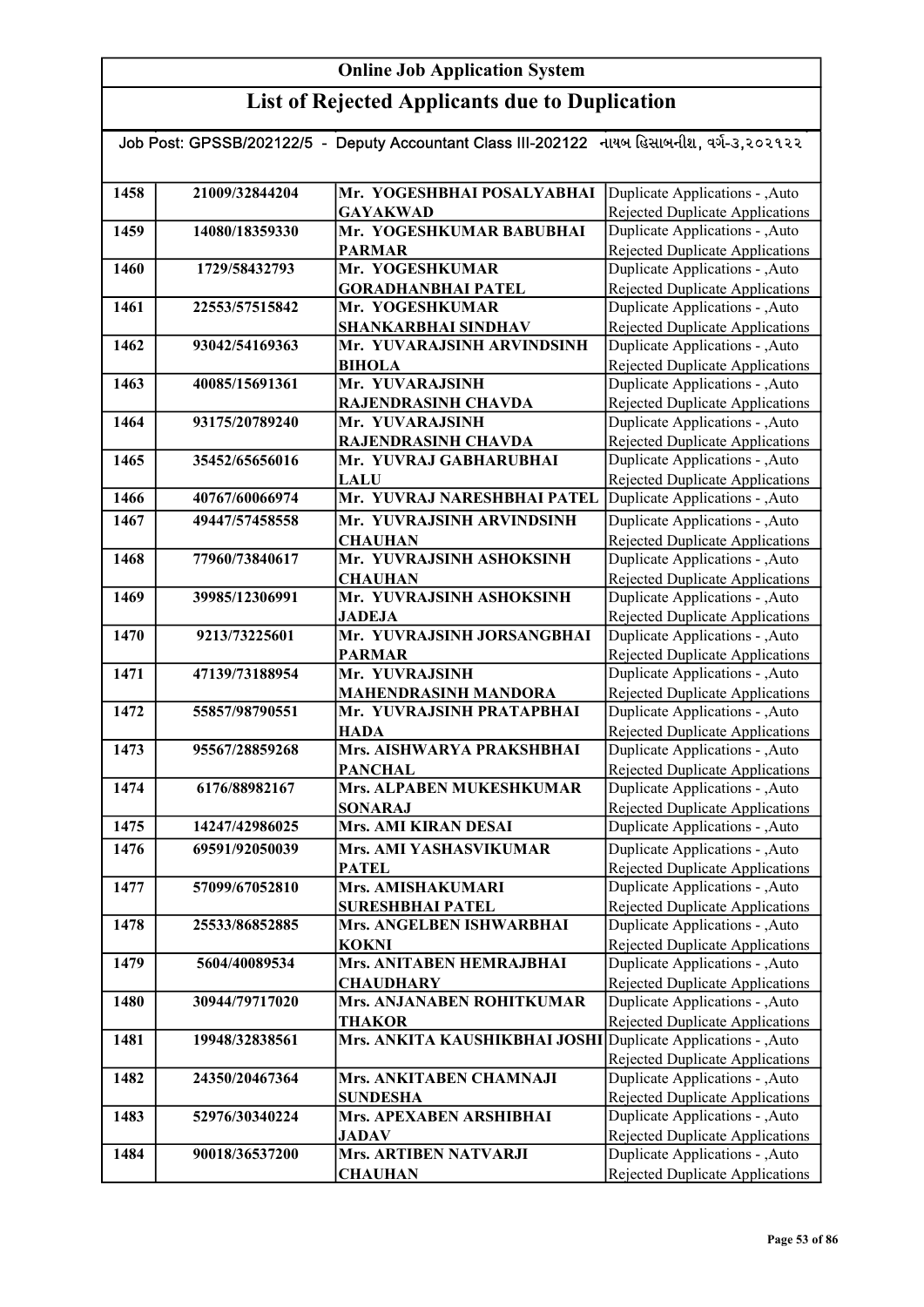| Job Post: GPSSB/202122/5 - Deputy Accountant Class III-202122 નાયબ હિસાબનીશ, વર્ગ-૩,૨૦૨૧૨૨ |                |                                   |                                        |  |
|--------------------------------------------------------------------------------------------|----------------|-----------------------------------|----------------------------------------|--|
|                                                                                            |                |                                   |                                        |  |
| 1485                                                                                       | 59061/36271452 | Mrs. ASHA GOVINDBHAI              | Duplicate Applications - , Auto        |  |
|                                                                                            |                | <b>DHOKIYA</b>                    | Rejected Duplicate Applications        |  |
| 1486                                                                                       | 28060/86435939 | Mrs. ASHABEN KANTIGIRI            | Duplicate Applications - , Auto        |  |
|                                                                                            |                | <b>GOSWAMI</b>                    | Rejected Duplicate Applications        |  |
| 1487                                                                                       | 23702/22332860 | Mrs. ASMITA DHRUVIN SOLANKI       | Duplicate Applications - ,Auto         |  |
| 1488                                                                                       | 54775/37236155 | Mrs. ASMITABEN PUNAMBHAI          | Duplicate Applications - , Auto        |  |
|                                                                                            |                | <b>BHAGORA</b>                    | Rejected Duplicate Applications        |  |
| 1489                                                                                       | 34949/64606113 | <b>Mrs. BHAVANABEN</b>            | Duplicate Applications - , Auto        |  |
|                                                                                            |                | <b>JAYCHANDBHAI RATHOD</b>        | Rejected Duplicate Applications        |  |
| 1490                                                                                       | 11931/60310599 | Mrs. BHAVIKA VINODBHAI            | Duplicate Applications - , Auto        |  |
|                                                                                            |                | <b>BHALIYA</b>                    | Rejected Duplicate Applications        |  |
| 1491                                                                                       | 21201/40653699 | Mrs. BHAVIKABEN RAMSINGBHAI       | Duplicate Applications - ,Auto         |  |
|                                                                                            |                | <b>VASAVA</b>                     | Rejected Duplicate Applications        |  |
| 1492                                                                                       | 23053/59474902 | <b>Mrs. BHAVINIBEN KISHORBHAI</b> | Duplicate Applications - , Auto        |  |
|                                                                                            |                | <b>CHAUDHARI</b>                  | Rejected Duplicate Applications        |  |
| 1493                                                                                       | 62939/29361821 | <b>Mrs. BHAVINIBEN NAVINBHAI</b>  | Duplicate Applications - , Auto        |  |
|                                                                                            |                | <b>DARJI</b>                      | <b>Rejected Duplicate Applications</b> |  |
| 1494                                                                                       | 14087/73115108 | Mrs. BHAVNABEN MOHANBHAI          | Duplicate Applications - , Auto        |  |
|                                                                                            |                | <b>PARMAR</b>                     | <b>Rejected Duplicate Applications</b> |  |
| 1495                                                                                       | 80451/63396060 | Mrs. BHUMIBEN HASMUKHBHAI         | Duplicate Applications - , Auto        |  |
|                                                                                            |                | <b>PRAJAPATI</b>                  | Rejected Duplicate Applications        |  |
| 1496                                                                                       | 61071/56058978 | Mrs. BHUMIKABEN KANAKSIH          | Duplicate Applications - , Auto        |  |
|                                                                                            |                | <b>VASAVA</b>                     | Rejected Duplicate Applications        |  |
| 1497                                                                                       | 11036/96738304 | Mrs. CHAITALIBEN KIRITBHAI        | Duplicate Applications - , Auto        |  |
|                                                                                            |                | <b>PATEL</b>                      | <b>Rejected Duplicate Applications</b> |  |
| 1498                                                                                       | 11338/94208436 | Mrs. CHAITALIBEN KIRITBHAI        | Duplicate Applications - , Auto        |  |
|                                                                                            |                | <b>PATEL</b>                      | <b>Rejected Duplicate Applications</b> |  |
| 1499                                                                                       | 7790/59939534  | Mrs. CHANDANI ARVINDBHAI          | Duplicate Applications - , Auto        |  |
|                                                                                            |                | <b>SOLANKI</b>                    | Rejected Duplicate Applications        |  |
| 1500                                                                                       | 28559/25509681 | Mrs. CHARMI SANDIPBHAI PATEL      | Duplicate Applications - , Auto        |  |
| 1501                                                                                       | 77517/39740108 | Mrs. DARSHANABEN ANILBHAI         | Duplicate Applications - , Auto        |  |
|                                                                                            |                | <b>GAVIT</b>                      | Rejected Duplicate Applications        |  |
| 1502                                                                                       | 90196/75341958 | Mrs. DIPIKABEN KARSHANBHAI        | Duplicate Applications - , Auto        |  |
|                                                                                            |                | <b>SOLANKI</b>                    | <b>Rejected Duplicate Applications</b> |  |
| 1503                                                                                       | 372/35537616   | Mrs. DIVYA KESHAVJI PARMAR        | Duplicate Applications - , Auto        |  |
| 1504                                                                                       | 21484/70618925 | <b>Mrs. DIVYABAHEN PRAVIN</b>     | Duplicate Applications - , Auto        |  |
|                                                                                            |                | <b>MAKVANA</b>                    | Rejected Duplicate Applications        |  |
| 1505                                                                                       | 30100/23786432 | Mrs. DIVYABEN KANTIBHAI           | Duplicate Applications - , Auto        |  |
|                                                                                            |                | <b>MAKWANA</b>                    | Rejected Duplicate Applications        |  |
| 1506                                                                                       | 4014/82927958  | <b>Mrs. DRASHTIBEN</b>            | Duplicate Applications - , Auto        |  |
|                                                                                            |                | NARENDRAKUMAR PATEL               | <b>Rejected Duplicate Applications</b> |  |
| 1507                                                                                       | 30757/42246788 | Mrs. GAYATRIBEN RANJITSINH        | Duplicate Applications - , Auto        |  |
|                                                                                            |                | <b>RANA</b>                       | Rejected Duplicate Applications        |  |
| 1508                                                                                       | 30761/86650467 | <b>Mrs. GAYATRIBEN RANJITSINH</b> | Duplicate Applications - , Auto        |  |
|                                                                                            |                | <b>RANA</b>                       | <b>Rejected Duplicate Applications</b> |  |
| 1509                                                                                       | 79735/56494662 | <b>Mrs. HASUMATIBEN</b>           | Duplicate Applications - , Auto        |  |
|                                                                                            |                | <b>HITESHKUMAR RAWAT</b>          | <b>Rejected Duplicate Applications</b> |  |
| 1510                                                                                       | 32335/87703592 | Mrs. HETAL RAMBHAI BARAIYA        | Duplicate Applications - , Auto        |  |
| 1511                                                                                       | 18913/84139390 | Mrs. HETALBEN CHIMANBHAI          | Duplicate Applications - , Auto        |  |
|                                                                                            |                | <b>CHAUHAN</b>                    | Rejected Duplicate Applications        |  |
| 1512                                                                                       | 71414/16994943 | Mrs. HETALBEN DIPESHBHAI          | Duplicate Applications - , Auto        |  |
|                                                                                            |                | <b>PATEL</b>                      | Rejected Duplicate Applications        |  |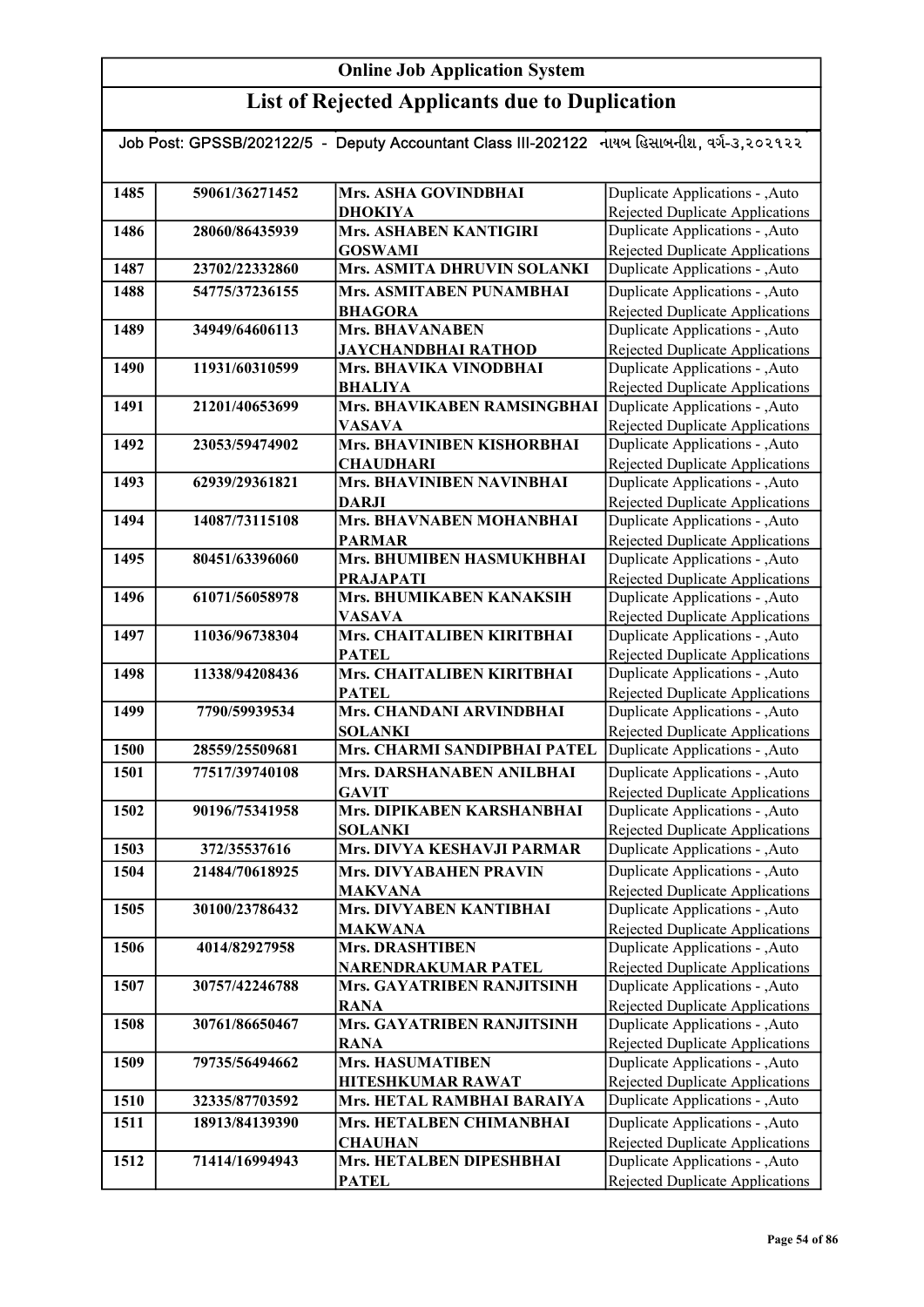| Job Post: GPSSB/202122/5 - Deputy Accountant Class III-202122 નાયબ હિસાબનીશ, વર્ગ-૩,૨૦૨૧૨૨ |                |                                               |                                                                           |  |
|--------------------------------------------------------------------------------------------|----------------|-----------------------------------------------|---------------------------------------------------------------------------|--|
|                                                                                            |                |                                               |                                                                           |  |
| 1513                                                                                       | 76939/12905637 | Mrs. HETALBEN GIRADHARBHAI<br><b>BALAS</b>    | Duplicate Applications - , Auto<br>Rejected Duplicate Applications        |  |
| 1514                                                                                       | 44813/83419096 | Mrs. HETALBEN RAMESHBHAI                      | Duplicate Applications - , Auto                                           |  |
|                                                                                            |                | <b>DABHI</b>                                  | <b>Rejected Duplicate Applications</b>                                    |  |
| 1515                                                                                       | 49273/72464690 | Mrs. HIMANIBEN BHAILALBHAI                    | Duplicate Applications - , Auto                                           |  |
|                                                                                            |                | <b>PATEL</b>                                  | Rejected Duplicate Applications                                           |  |
| 1516                                                                                       | 70943/17331781 | Mrs. HINALBEN BALDEVBHAI                      | Duplicate Applications - , Auto                                           |  |
|                                                                                            |                | <b>THAKOR</b>                                 | <b>Rejected Duplicate Applications</b>                                    |  |
| 1517                                                                                       | 80281/46598012 | Mrs. HIRALBEN PRAFULBHAI                      | Duplicate Applications - , Auto                                           |  |
|                                                                                            |                | <b>PATADIYA</b>                               | <b>Rejected Duplicate Applications</b>                                    |  |
| 1518                                                                                       | 55216/32579923 | Mrs. JAGRUTI GUNVANTRAI<br><b>JOSHI</b>       | Duplicate Applications - , Auto<br><b>Rejected Duplicate Applications</b> |  |
| 1519                                                                                       | 89992/35126196 | Mrs. JALPA SURESHBHAI                         | Duplicate Applications - , Auto                                           |  |
|                                                                                            |                | <b>OLAKIYA</b>                                | <b>Rejected Duplicate Applications</b>                                    |  |
| 1520                                                                                       | 77093/45847297 | Mrs. JIGNASA VIBHABHAI AYAR                   | Duplicate Applications - , Auto                                           |  |
| 1521                                                                                       | 80404/13667172 | Mrs. JIGNASA VIBHABHAI AYAR                   | Duplicate Applications - , Auto                                           |  |
| 1522                                                                                       | 76915/22155314 | Mrs. JIGNYASA JAGDEESHBHAI                    | Duplicate Applications - , Auto                                           |  |
|                                                                                            |                | <b>RATHOD</b>                                 | <b>Rejected Duplicate Applications</b>                                    |  |
| 1523                                                                                       | 93521/88596640 | Mrs. JINALBEN GANPATBHAI                      | Duplicate Applications - , Auto                                           |  |
|                                                                                            |                | <b>SUTHAR</b>                                 | <b>Rejected Duplicate Applications</b>                                    |  |
| 1524                                                                                       | 28830/27861067 | Mrs. JINALBEN GIRDHARIBHAI                    | Duplicate Applications - , Auto                                           |  |
|                                                                                            |                | <b>NAI</b>                                    | Rejected Duplicate Applications                                           |  |
| 1525                                                                                       | 28345/99621837 | Mrs. KAJAL ARAJANBHAI                         | Duplicate Applications - , Auto                                           |  |
|                                                                                            |                | <b>KARANGIYA</b>                              | Rejected Duplicate Applications                                           |  |
| 1526                                                                                       | 62035/65742388 | Mrs. KARISHMA ANILBHAI PATEL                  | Duplicate Applications - , Auto                                           |  |
| 1527                                                                                       | 19130/81261761 | Mrs. KHUSHBU MAYURKUMAR<br><b>AMRUTIYA</b>    | Duplicate Applications - , Auto<br><b>Rejected Duplicate Applications</b> |  |
| 1528                                                                                       | 12699/82152467 | Mrs. KINJALBAHEN HARDIK                       | Duplicate Applications - , Auto                                           |  |
|                                                                                            |                | <b>PRAJAPATI</b>                              | Rejected Duplicate Applications                                           |  |
| 1529                                                                                       | 53502/20963340 | Mrs. KINJALBEN ASHOKJI                        | Duplicate Applications - , Auto                                           |  |
|                                                                                            |                | <b>THAKOR</b>                                 | <b>Rejected Duplicate Applications</b>                                    |  |
| 1530                                                                                       | 9745/31769460  | Mrs. KINJALBEN                                | Duplicate Applications - , Auto                                           |  |
|                                                                                            |                | <b>MAHENDRABHAI PARMAR</b>                    | Rejected Duplicate Applications                                           |  |
| 1531                                                                                       | 68290/27158872 | Mrs. KIRANBEN JAGDISHGIRI                     | Duplicate Applications - , Auto                                           |  |
|                                                                                            |                | <b>GOSWAMI</b>                                | Rejected Duplicate Applications                                           |  |
| 1532                                                                                       | 44551/93471351 | Mrs. KOMALBEN SURESHKUMAR                     | Duplicate Applications - , Auto<br>Rejected Duplicate Applications        |  |
| 1533                                                                                       | 3515/55844186  | <b>PATEL</b><br>Mrs. KOMALBEN VASANTBHAI      | Duplicate Applications - , Auto                                           |  |
|                                                                                            |                | <b>JOISAR</b>                                 | Rejected Duplicate Applications                                           |  |
| 1534                                                                                       | 26741/65692831 | Mrs. KRINA HITESHKUMAR                        | Duplicate Applications - , Auto                                           |  |
|                                                                                            |                | <b>PRAJAPATI</b>                              | <b>Rejected Duplicate Applications</b>                                    |  |
| 1535                                                                                       | 7336/71708026  | Mrs. KRISHNABAHEN KALABHAI                    | Duplicate Applications - , Auto                                           |  |
|                                                                                            |                | <b>NAYI</b>                                   | Rejected Duplicate Applications                                           |  |
| 1536                                                                                       | 9698/75959233  | Mrs. KRISHNABEN BHIKHUBHAI                    | Duplicate Applications - , Auto                                           |  |
| 1537                                                                                       | 9727/30621168  | <b>GEVARIYA</b><br>Mrs. KRISHNABEN BHIKHUBHAI | <b>Rejected Duplicate Applications</b><br>Duplicate Applications - , Auto |  |
|                                                                                            |                | <b>GEVARIYA</b>                               | <b>Rejected Duplicate Applications</b>                                    |  |
| 1538                                                                                       | 4425/37876687  | Mrs. KRISHNABEN KISHORBHAI                    | Duplicate Applications - , Auto                                           |  |
|                                                                                            |                | <b>LIMBACHIYA</b>                             | <b>Rejected Duplicate Applications</b>                                    |  |
| 1539                                                                                       | 37677/35637687 | Mrs. KRUPALIKUMARI                            | Duplicate Applications - , Auto                                           |  |
|                                                                                            |                | <b>BHOGINDRABHAI DAVE</b>                     | <b>Rejected Duplicate Applications</b>                                    |  |
| 1540                                                                                       | 25204/96469472 | Mrs. KUNJALBEN DINESHBHAI                     | Duplicate Applications - , Auto                                           |  |
|                                                                                            |                | <b>RATHOD</b>                                 | Rejected Duplicate Applications                                           |  |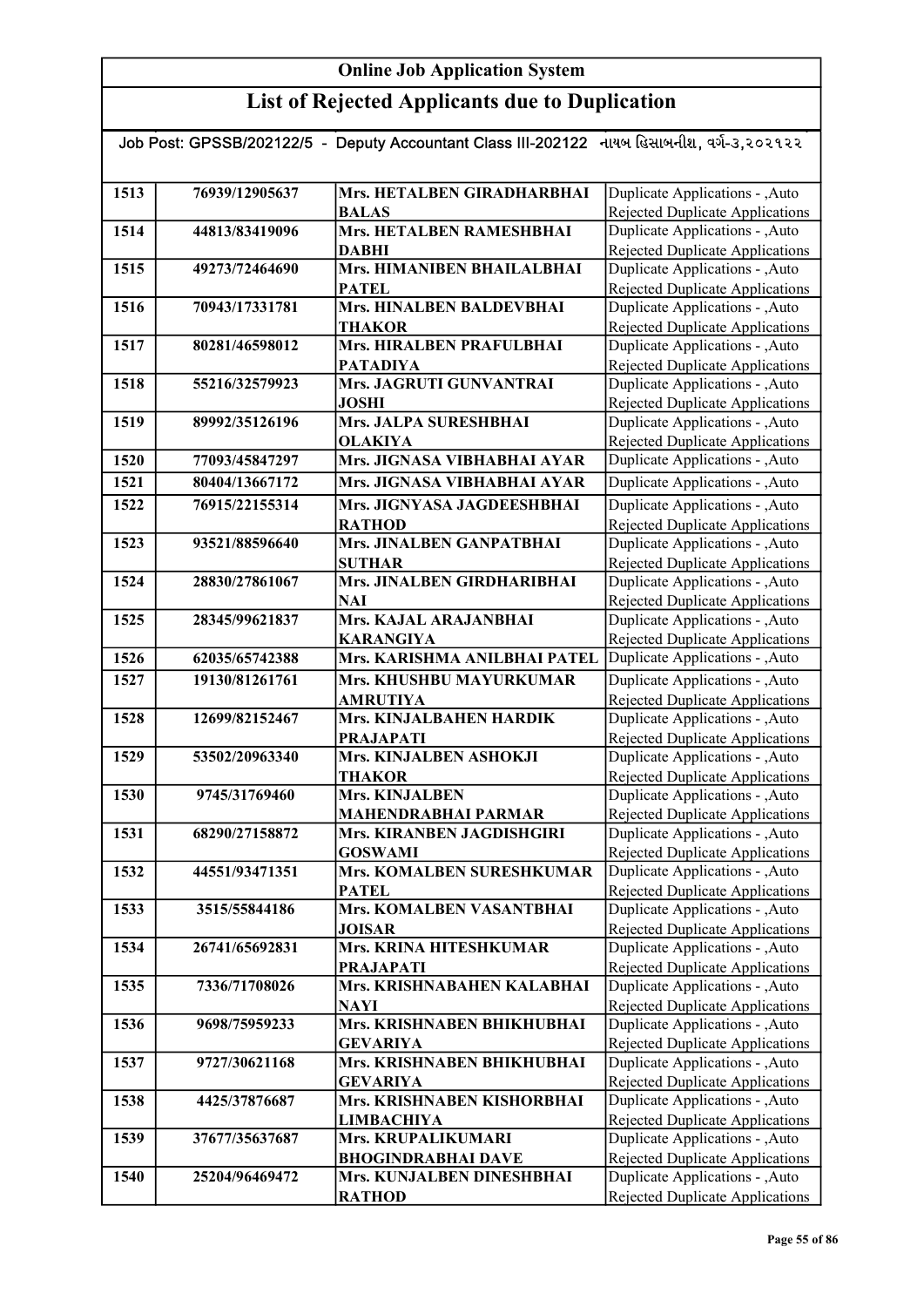| Job Post: GPSSB/202122/5 - Deputy Accountant Class III-202122 નાયબ હિસાબનીશ, વર્ગ-૩,૨૦૨૧૨૨ |                |                                               |                                                                           |
|--------------------------------------------------------------------------------------------|----------------|-----------------------------------------------|---------------------------------------------------------------------------|
|                                                                                            |                |                                               |                                                                           |
| 1541                                                                                       | 55086/15446017 | Mrs. KUNJANBEN AJITBHAI<br><b>JADAV</b>       | Duplicate Applications - , Auto<br>Rejected Duplicate Applications        |
| 1542                                                                                       | 34591/20056284 | Mrs. MAMTA HARSUKHBHAI                        | Duplicate Applications - , Auto                                           |
|                                                                                            |                | <b>MAKWANA</b>                                | Rejected Duplicate Applications                                           |
| 1543                                                                                       | 18008/95536476 | Mrs. MANALIBEN MAHESHBHAI                     | Duplicate Applications - , Auto                                           |
|                                                                                            |                | <b>GAMIT</b>                                  | Rejected Duplicate Applications                                           |
| 1544                                                                                       | 84224/30602870 | Mrs. MANISHA ARVINDBHAI                       | Duplicate Applications - , Auto                                           |
|                                                                                            |                | <b>MANGUKIYA</b>                              | Rejected Duplicate Applications                                           |
| 1545                                                                                       | 5502/26650281  | Mrs. MANISHA DEVCHAND                         | Duplicate Applications - , Auto                                           |
|                                                                                            |                | <b>PARMAR</b>                                 | Rejected Duplicate Applications                                           |
| 1546                                                                                       | 20879/47514204 | Mrs. MANISHA DINESH BHAI                      | Duplicate Applications - , Auto                                           |
| 1547                                                                                       | 58265/15007516 | <b>RATHOD</b><br>Mrs. MANJULABEN AMBABHAI     | Rejected Duplicate Applications<br>Duplicate Applications - , Auto        |
|                                                                                            |                | <b>CHAUDHARY</b>                              | <b>Rejected Duplicate Applications</b>                                    |
| 1548                                                                                       | 49375/78030700 | Mrs. MANSI JIGNESHBHAI                        | Duplicate Applications - , Auto                                           |
|                                                                                            |                | <b>DODIYA</b>                                 | Rejected Duplicate Applications                                           |
| 1549                                                                                       | 16508/52245686 | Mrs. MANSIBEN ASHISHBHAI                      | Duplicate Applications - , Auto                                           |
|                                                                                            |                | <b>VANOL</b>                                  | Rejected Duplicate Applications                                           |
| 1550                                                                                       | 94208/24211631 | Mrs. MEGHABEN DHAVAL PATEL                    | Duplicate Applications - , Auto                                           |
| 1551                                                                                       | 22283/86105778 | Mrs. MEGHANAKUMARI                            | Duplicate Applications - , Auto                                           |
|                                                                                            |                | NILESHBHAI CHAUDHARI                          | Rejected Duplicate Applications                                           |
| 1552                                                                                       | 33438/22513396 | Mrs. MINAXI AMBALAL KASSA                     | Duplicate Applications - , Auto                                           |
| 1553                                                                                       | 53199/85829350 | Mrs. MONIKA KANTEELAL                         | Duplicate Applications - , Auto                                           |
|                                                                                            |                | <b>SANANDIYA</b>                              | Rejected Duplicate Applications                                           |
| 1554                                                                                       | 60336/89563313 | Mrs. NANDINIBEN MAGANBHAI                     | Duplicate Applications - , Auto                                           |
|                                                                                            |                | <b>DESAI</b>                                  | Rejected Duplicate Applications                                           |
| 1555                                                                                       | 60337/56896642 | Mrs. NANDINIBEN MAGANBHAI                     | Duplicate Applications - , Auto                                           |
|                                                                                            |                | <b>DESAI</b>                                  | Rejected Duplicate Applications                                           |
| 1556                                                                                       | 61316/22417070 | Mrs. NANDINIBEN MAGANBHAI                     | Duplicate Applications - , Auto                                           |
| 1557                                                                                       | 3497/61724285  | <b>DESAI</b><br>Mrs. NIDHI FALGUNBHAI KATARA  | <b>Rejected Duplicate Applications</b><br>Duplicate Applications - , Auto |
|                                                                                            | 29816/56527173 | Mrs. NIDHIBAHEN PRAVINBHAI                    |                                                                           |
| 1558                                                                                       |                |                                               | Duplicate Applications - , Auto                                           |
| 1559                                                                                       | 58391/70148477 | <b>PATEL</b><br>Mrs. NISHABEN MAGANBHAI       | Rejected Duplicate Applications<br>Duplicate Applications - , Auto        |
|                                                                                            |                | <b>DESAI</b>                                  | Rejected Duplicate Applications                                           |
| 1560                                                                                       | 58393/47191164 | Mrs. NISHABEN MAGANBHAI                       | Duplicate Applications - , Auto                                           |
|                                                                                            |                | <b>DESAI</b>                                  | Rejected Duplicate Applications                                           |
| 1561                                                                                       | 64561/77860746 | Mrs. NISHABEN MUKESHBHAI                      | Duplicate Applications - , Auto                                           |
|                                                                                            |                | <b>PRAJAPATI</b>                              | Rejected Duplicate Applications                                           |
| 1562                                                                                       | 64861/70527153 | Mrs. NISHABEN MUKESHBHAI                      | Duplicate Applications - ,Auto                                            |
|                                                                                            |                | <b>PRAJAPATI</b>                              | Rejected Duplicate Applications                                           |
| 1563                                                                                       | 60831/23989552 | Mrs. NITABEN DINESHBHAI                       | Duplicate Applications - , Auto                                           |
|                                                                                            |                | <b>GAMIT</b>                                  | Rejected Duplicate Applications                                           |
| 1564                                                                                       | 23298/74908258 | <b>Mrs. NITABEN MANUBHAI</b><br><b>PARMAR</b> | Duplicate Applications - , Auto<br><b>Rejected Duplicate Applications</b> |
| 1565                                                                                       | 28339/97106043 | <b>Mrs. PAYALBEN</b>                          | Duplicate Applications - , Auto                                           |
|                                                                                            |                | MADHUSUDANBHAI THAKKAR                        | Rejected Duplicate Applications                                           |
| 1566                                                                                       | 70485/87211418 | Mrs. POONAM KULDEEP SADHU                     | Duplicate Applications - , Auto                                           |
| 1567                                                                                       | 29496/81564839 | Mrs. PRACHI PRAVINBHAI                        | Duplicate Applications - , Auto                                           |
|                                                                                            |                | <b>PRAJAPATI</b>                              | Rejected Duplicate Applications                                           |
| 1568                                                                                       | 2147/80148182  | Mrs. PREKSHABEN JAYDEEPSINH                   | Duplicate Applications - , Auto                                           |
|                                                                                            |                | <b>BARIA</b>                                  | Rejected Duplicate Applications                                           |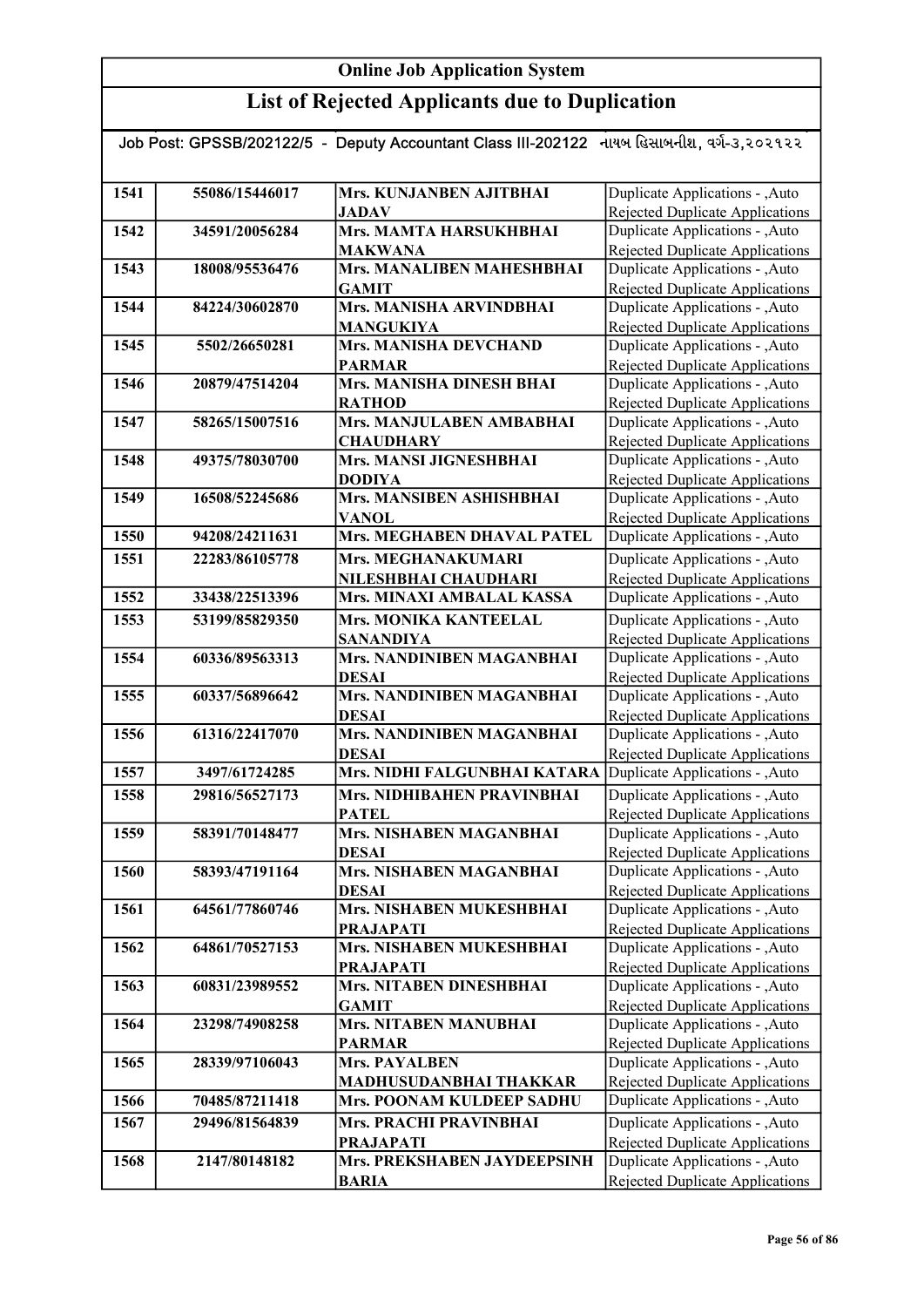| Job Post: GPSSB/202122/5  -  Deputy Accountant Class III-202122   નાયબ હિસાબનીશ, વર્ગ-૩,૨૦૨૧૨૨ |                |                                                 |                                                                           |
|------------------------------------------------------------------------------------------------|----------------|-------------------------------------------------|---------------------------------------------------------------------------|
|                                                                                                |                |                                                 |                                                                           |
| 1569                                                                                           | 18925/35920139 | Mrs. PRITABEN BHURABHAI                         | Duplicate Applications - , Auto                                           |
|                                                                                                |                | <b>CHAUDHARY</b>                                | Rejected Duplicate Applications                                           |
| 1570                                                                                           | 35850/27007617 | Mrs. PRITIBEN AMRATBHAI                         | Duplicate Applications - , Auto                                           |
|                                                                                                |                | <b>PATEL</b>                                    | <b>Rejected Duplicate Applications</b>                                    |
| 1571                                                                                           | 82839/37430405 | Mrs. PRIYA PRAKASHKUMAR                         | Duplicate Applications - , Auto                                           |
|                                                                                                |                | <b>PARMAR</b>                                   | Rejected Duplicate Applications                                           |
| 1572                                                                                           | 31861/63161148 | Mrs. PRIYA SHYAMSUNDAR                          | Duplicate Applications - , Auto                                           |
|                                                                                                |                | <b>KANOJIYA</b>                                 | <b>Rejected Duplicate Applications</b>                                    |
| 1573                                                                                           | 66291/81356321 | Mrs. PRIYAL NARESHBHAI BARAD                    | Duplicate Applications - , Auto                                           |
| 1574                                                                                           | 32721/98796933 | Mrs. PRIYANKA HASHMUKHBHAI                      | <b>Rejected Duplicate Applications</b><br>Duplicate Applications - , Auto |
|                                                                                                |                | <b>RATHOD</b>                                   | Rejected Duplicate Applications                                           |
| 1575                                                                                           | 59645/22354873 | <b>Mrs. PRIYANKABAHEN</b>                       | Duplicate Applications - , Auto                                           |
|                                                                                                |                | MAHENDRABHAI VANKAR                             | Rejected Duplicate Applications                                           |
| 1576                                                                                           | 36197/96540272 | Mrs. PURIBEN GOVABHAI GAGIYA                    | Duplicate Applications - , Auto                                           |
|                                                                                                |                |                                                 | Rejected Duplicate Applications                                           |
| 1577                                                                                           | 79394/38757476 | Mrs. PURIBEN GOVABHAI GAGIYA                    | Duplicate Applications - ,Auto                                            |
|                                                                                                |                |                                                 | <b>Rejected Duplicate Applications</b>                                    |
| 1578                                                                                           | 58736/13987900 | Mrs. PURVISHA NATHABHAI                         | Duplicate Applications - , Auto                                           |
|                                                                                                |                | <b>RANGANI</b>                                  | Rejected Duplicate Applications                                           |
| 1579                                                                                           | 46475/21363064 | Mrs. PURVISHABEN MUKESHBHAI                     | Duplicate Applications - , Auto                                           |
|                                                                                                |                | <b>CHAVDA</b>                                   | Rejected Duplicate Applications                                           |
| 1580                                                                                           | 42284/51874627 | Mrs. RADHABEN SHAMBHUBHAI                       | Duplicate Applications - , Auto                                           |
|                                                                                                |                | <b>CHAVDA</b>                                   | <b>Rejected Duplicate Applications</b>                                    |
| 1581                                                                                           | 69878/73007303 | Mrs. RADHIKA MADHAVBHAI                         | Duplicate Applications - , Auto                                           |
| 1582                                                                                           | 34112/72585185 | <b>CHUDASAMA</b><br>Mrs. RAHITBEN KASHIRAMBHAI  | Rejected Duplicate Applications<br>Duplicate Applications - , Auto        |
|                                                                                                |                | <b>GAVIT</b>                                    | <b>Rejected Duplicate Applications</b>                                    |
| 1583                                                                                           | 48733/14191916 | Mrs. RAHITBEN KASHIRAMBHAI                      | Duplicate Applications - , Auto                                           |
|                                                                                                |                | <b>GAVIT</b>                                    | <b>Rejected Duplicate Applications</b>                                    |
| 1584                                                                                           | 79675/93300723 | Mrs. RAJASHRIBEN MANOJBHAI                      | Duplicate Applications - , Auto                                           |
|                                                                                                |                | <b>PARMAR</b>                                   | <b>Rejected Duplicate Applications</b>                                    |
| 1585                                                                                           | 78840/71688363 | Mrs. RAJESHVARIBA VIJAYSINH                     | Duplicate Applications - , Auto                                           |
|                                                                                                |                | <b>VAGHELA</b>                                  | <b>Rejected Duplicate Applications</b>                                    |
| 1586                                                                                           | 31952/32271100 | Mrs. REENABAHEN NATAVARLAL                      | Duplicate Applications - , Auto                                           |
|                                                                                                |                | <b>PRAJAPATI</b>                                | Rejected Duplicate Applications                                           |
| 1587                                                                                           | 98713/77146455 | <b>Mrs. REENABEN HIRABHAI</b><br><b>HATHILA</b> | Duplicate Applications - , Auto<br>Rejected Duplicate Applications        |
| 1588                                                                                           | 56502/66288334 | Mrs. REENABEN PRAHALADBHAI                      | Duplicate Applications - , Auto                                           |
|                                                                                                |                | <b>PRAJAPATI</b>                                | <b>Rejected Duplicate Applications</b>                                    |
| 1589                                                                                           | 35147/82976349 | Mrs. REENKALBEN KIREETBHAI                      | Duplicate Applications - , Auto                                           |
|                                                                                                |                | <b>MAHETA</b>                                   | Rejected Duplicate Applications                                           |
| 1590                                                                                           | 18221/91160909 | Mrs. REETA ARVINDBHAI RORIYA                    | Duplicate Applications - , Auto                                           |
| 1591                                                                                           | 20277/89653998 | Mrs. REKHA BEN VALJIBHAI SONI                   | Duplicate Applications - , Auto                                           |
|                                                                                                |                |                                                 | <b>Rejected Duplicate Applications</b>                                    |
| 1592                                                                                           | 45125/32493663 | Mrs. REKHABEN MANJIBHAI                         | Duplicate Applications - , Auto                                           |
|                                                                                                |                | <b>BOOJ</b>                                     | Rejected Duplicate Applications                                           |
| 1593                                                                                           | 11932/42600280 | Mrs. RENUKABAHEN JETHABHAI                      | Duplicate Applications - , Auto                                           |
|                                                                                                |                | <b>MAYAVANSHI</b>                               | <b>Rejected Duplicate Applications</b>                                    |
| 1594                                                                                           | 78914/98063543 | Mrs. RINABEN BABUBHAI HADAL                     | Duplicate Applications - , Auto                                           |
| 1595                                                                                           | 84894/34590574 | Mrs. RINABEN BABUBHAI HADAL                     | Duplicate Applications - , Auto                                           |
| 1596                                                                                           | 74303/29994293 | Mrs. ROSHANIBEN ARJANBHAI                       | Duplicate Applications - , Auto                                           |
|                                                                                                |                | <b>DANGAR</b>                                   | Rejected Duplicate Applications                                           |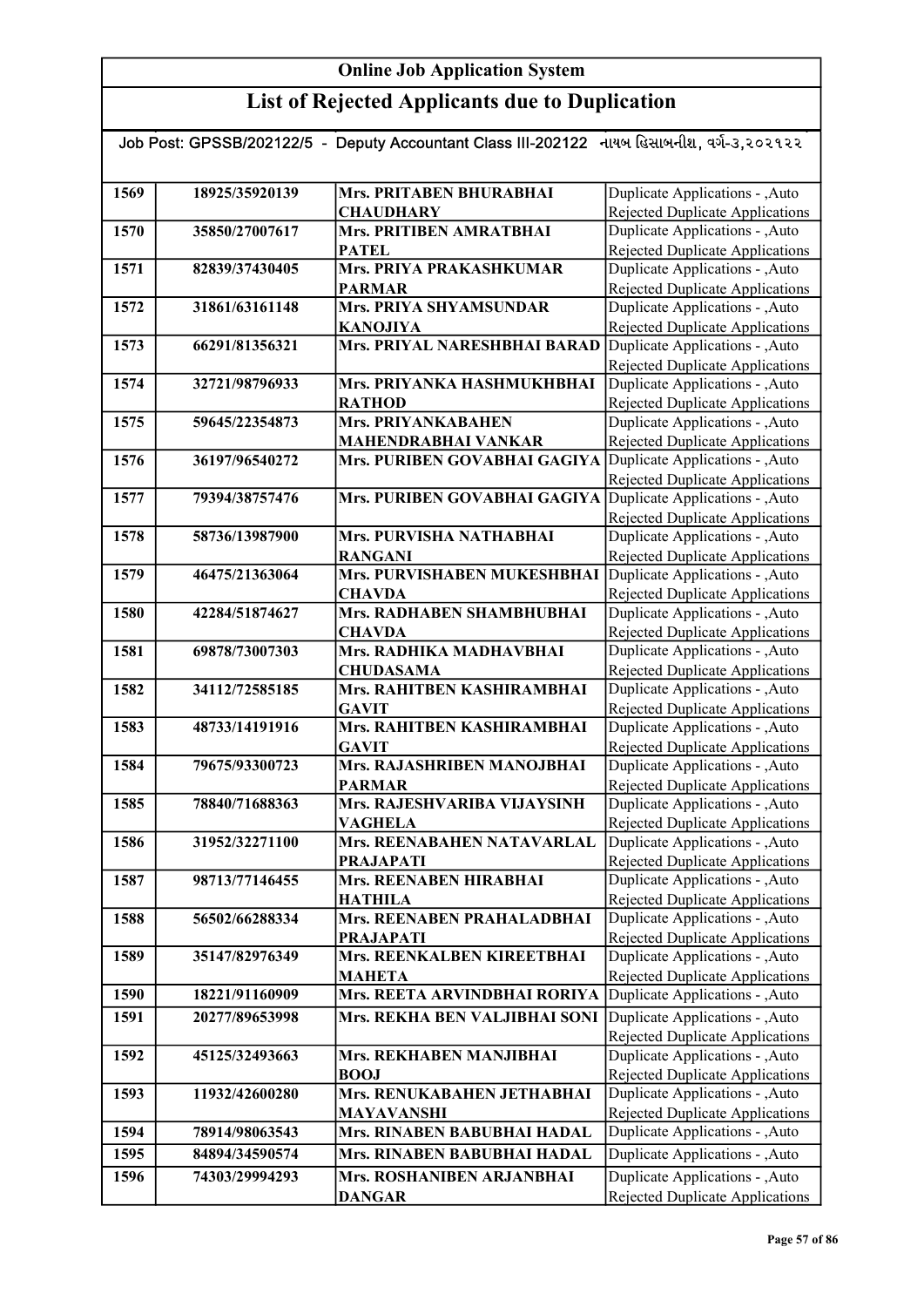| Job Post: GPSSB/202122/5 - Deputy Accountant Class III-202122 નાયબ હિસાબનીશ, વર્ગ-૩,૨૦૨૧૨૨ |                |                                |                                        |
|--------------------------------------------------------------------------------------------|----------------|--------------------------------|----------------------------------------|
|                                                                                            |                |                                |                                        |
|                                                                                            |                |                                |                                        |
| 1597                                                                                       | 74493/19456802 | Mrs. ROSHANIBEN ARJANBHAI      | Duplicate Applications - , Auto        |
|                                                                                            |                | <b>DANGAR</b>                  | Rejected Duplicate Applications        |
| 1598                                                                                       | 43135/32930356 | Mrs. ROSHANIBEN KESHABHAI      | Duplicate Applications - , Auto        |
|                                                                                            |                | <b>PRAJAPATI</b>               | Rejected Duplicate Applications        |
| 1599                                                                                       | 78735/40802403 | Mrs. RUPALBEN DAMJIBHAI        | Duplicate Applications - , Auto        |
|                                                                                            |                | <b>BARAIYA</b>                 | Rejected Duplicate Applications        |
| 1600                                                                                       | 68979/91393909 | <b>Mrs. RUTVI SANJAYBHAI</b>   | Duplicate Applications - , Auto        |
|                                                                                            |                | <b>BAREJIYA</b>                | Rejected Duplicate Applications        |
| 1601                                                                                       | 29678/23930207 | Mrs. RUTVIKA AJITBHAI PATEL    | Duplicate Applications - , Auto        |
| 1602                                                                                       | 41291/65420591 | Mrs. SANDHYAKUMARI             | Duplicate Applications - , Auto        |
|                                                                                            |                | <b>DINESHBHAI GANVIT</b>       | Rejected Duplicate Applications        |
| 1603                                                                                       | 31478/89721429 | Mrs. SAVITA JOGENDRABHAI       | Duplicate Applications - , Auto        |
|                                                                                            |                | <b>PARMAR</b>                  | Rejected Duplicate Applications        |
| 1604                                                                                       | 38030/74204433 | Mrs. SEJALBEN VAGHAJI          | Duplicate Applications - , Auto        |
|                                                                                            |                | <b>КАСНСННАVA</b>              | Rejected Duplicate Applications        |
| 1605                                                                                       | 94572/85514145 | Mrs. SHILPABEN BHOJABHAI       | Duplicate Applications - , Auto        |
|                                                                                            |                | <b>AYAR</b>                    | Rejected Duplicate Applications        |
| 1606                                                                                       | 27849/63905740 | <b>Mrs. SHITAL LAXMAN BHAI</b> | Duplicate Applications - ,Auto         |
|                                                                                            |                | <b>SHINGARAKHIYA</b>           | <b>Rejected Duplicate Applications</b> |
| 1607                                                                                       | 47481/27325215 | Mrs. SHOBHNABEN SURESHBHAI     | Duplicate Applications - , Auto        |
|                                                                                            |                | <b>RATHOD</b>                  | <b>Rejected Duplicate Applications</b> |
| 1608                                                                                       | 81241/87610818 | Mrs. SNEHABEN ATULKUMAR        | Duplicate Applications - , Auto        |
|                                                                                            |                | <b>PRAJAPATI</b>               | <b>Rejected Duplicate Applications</b> |
| 1609                                                                                       | 4859/58662175  | Mrs. SNEHABEN DINESHBHAI       | Duplicate Applications - , Auto        |
|                                                                                            |                | <b>PATEL</b>                   | <b>Rejected Duplicate Applications</b> |
| 1610                                                                                       | 13089/19096163 | Mrs. SONAL BEN KANUBHAI        | Duplicate Applications - , Auto        |
|                                                                                            |                | <b>RATHOD</b>                  | Rejected Duplicate Applications        |
| 1611                                                                                       | 68150/52904597 | Mrs. SONALBEN KANUBHAI         | Duplicate Applications - , Auto        |
|                                                                                            |                | <b>PANDAV</b>                  | <b>Rejected Duplicate Applications</b> |
| 1612                                                                                       | 23295/75693590 | Mrs. SULOCHNABEN MAILUBHAI     | Duplicate Applications - , Auto        |
|                                                                                            |                | <b>BHOYA</b>                   | <b>Rejected Duplicate Applications</b> |
| 1613                                                                                       | 6712/63959071  | Mrs. TAHESHIN ANWARSHA         | Duplicate Applications - , Auto        |
|                                                                                            |                | <b>DIWAN</b>                   | <b>Rejected Duplicate Applications</b> |
| 1614                                                                                       | 10103/19149368 | Mrs. TANVI PARSOTTAMBHAI       | Duplicate Applications - , Auto        |
|                                                                                            |                | TANK                           | <b>Rejected Duplicate Applications</b> |
| 1615                                                                                       | 24999/91196380 | Mrs. UNNATI ALPESHBHAI PATEL   | Duplicate Applications - , Auto        |
| 1616                                                                                       | 38825/71683998 | Mrs. URVASHIBEN HARESHBHAI     | Duplicate Applications - , Auto        |
|                                                                                            |                | <b>RATHOD</b>                  | Rejected Duplicate Applications        |
| 1617                                                                                       | 33758/61358812 | Mrs. URVASHIBEN                | Duplicate Applications - , Auto        |
|                                                                                            |                | <b>KASHIRAMBHAI PATEL</b>      | Rejected Duplicate Applications        |
| 1618                                                                                       | 2795/34958643  | Mrs. URVISHA RAJNIKANTBHAI     | Duplicate Applications - , Auto        |
|                                                                                            |                | <b>PRAJAPATI</b>               | Rejected Duplicate Applications        |
| 1619                                                                                       | 32072/54293807 | Mrs. VAIDEHI MAHESHBHAI        | Duplicate Applications - , Auto        |
|                                                                                            |                | <b>SAVALIYA</b>                | Rejected Duplicate Applications        |
| 1620                                                                                       | 5162/97811505  | Mrs. VAISHALI ARVINDBHAI       | Duplicate Applications - , Auto        |
|                                                                                            |                | <b>GHODAKIYA</b>               | <b>Rejected Duplicate Applications</b> |
| 1621                                                                                       | 15018/69755772 | Mrs. VAISHALIBA BHUPATSINH     | Duplicate Applications - , Auto        |
|                                                                                            |                | <b>CHAVDA</b>                  | <b>Rejected Duplicate Applications</b> |
| 1622                                                                                       | 18950/10825554 | Mrs. VARSHABEN BHURABHAI       | Duplicate Applications - , Auto        |
|                                                                                            |                | <b>CHAUDHARY</b>               | <b>Rejected Duplicate Applications</b> |
| 1623                                                                                       | 54427/64115597 | Mrs. VARSHABEN DINESHBHAI      | Duplicate Applications - , Auto        |
|                                                                                            |                | <b>PARMAR</b>                  | Rejected Duplicate Applications        |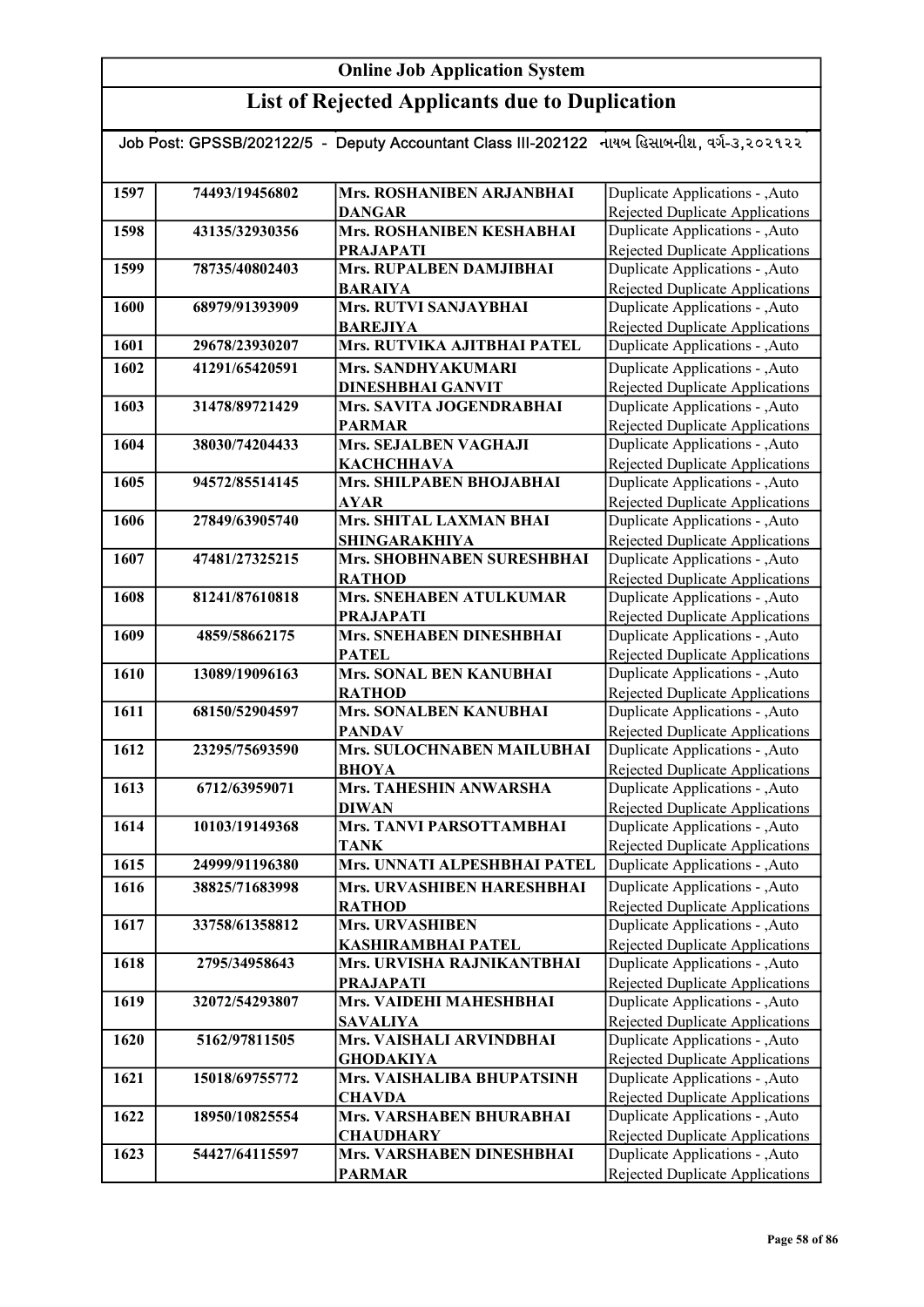|      |                | Job Post: GPSSB/202122/5 - Deputy Accountant Class III-202122 નાયબ હિસાબનીશ, વર્ગ-૩,૨૦૨૧૨૨ |                                                                    |
|------|----------------|--------------------------------------------------------------------------------------------|--------------------------------------------------------------------|
|      |                |                                                                                            |                                                                    |
| 1624 | 11393/51818839 | Mrs. VARSHABEN SOMABHAI                                                                    | Duplicate Applications - , Auto                                    |
|      |                | <b>PRAJAPATI</b>                                                                           | Rejected Duplicate Applications                                    |
| 1625 | 74050/62126505 | <b>Mrs. VEENABEN KANTILAL</b>                                                              | Duplicate Applications - , Auto                                    |
|      |                | <b>MALAVIYA</b>                                                                            | <b>Rejected Duplicate Applications</b>                             |
| 1626 | 9444/56559004  | Mrs. VIRALBEN JITENDRABHAI                                                                 | Duplicate Applications - , Auto                                    |
|      |                | <b>PARMAR</b>                                                                              | Rejected Duplicate Applications                                    |
| 1627 | 38542/78521412 | <b>Mrs. VISHAKHABEN</b>                                                                    | Duplicate Applications - , Auto                                    |
|      |                | <b>ANANTKUMAR GAMIT</b>                                                                    | Rejected Duplicate Applications                                    |
| 1628 | 5465/33645264  | Mrs. VIVIDHABEN LAXMANBHAI                                                                 | Duplicate Applications - , Auto                                    |
| 1629 | 43928/19807668 | <b>VASAVA</b><br>Mrs. YACHANABEN                                                           | <b>Rejected Duplicate Applications</b>                             |
|      |                |                                                                                            | Duplicate Applications - , Auto<br>Rejected Duplicate Applications |
| 1630 | 17285/79917318 | DEVCHANDBHAI SUTHAR<br>Mrs. YOGITA DHARMESHKUMAR                                           | Duplicate Applications - ,Auto                                     |
|      |                | <b>RANA</b>                                                                                | Rejected Duplicate Applications                                    |
| 1631 | 58852/76201800 | Ms. AARTI AJITSINH DABHI                                                                   | Duplicate Applications - , Auto                                    |
| 1632 | 60811/30758876 | Ms. AARTIBEN DINESHBHAI                                                                    | Duplicate Applications - , Auto                                    |
|      |                | <b>MAHARAJ</b>                                                                             | Rejected Duplicate Applications                                    |
| 1633 | 32521/68977870 | Ms. ADITI JAYENDRABHAI                                                                     | Duplicate Applications - , Auto                                    |
|      |                | <b>VAISHNAV</b>                                                                            | <b>Rejected Duplicate Applications</b>                             |
| 1634 | 29249/46986119 | Ms. AJITABAHEN BABUBHAI                                                                    | Duplicate Applications - , Auto                                    |
|      |                | <b>MAHLA</b>                                                                               | Rejected Duplicate Applications                                    |
| 1635 | 62709/71233407 | Ms. AKSHITA PRAFULBHAI                                                                     | Duplicate Applications - , Auto                                    |
|      |                | <b>THAKKAR</b>                                                                             | <b>Rejected Duplicate Applications</b>                             |
| 1636 | 70282/61112921 | Ms. ALKABEN ARVINDBHAI                                                                     | Duplicate Applications - , Auto                                    |
|      |                | <b>CHAUDHARI</b>                                                                           | <b>Rejected Duplicate Applications</b>                             |
| 1637 | 1919/38721623  | Ms. ALPA BEN RAMESH BHAI                                                                   | Duplicate Applications - , Auto                                    |
|      |                | <b>PATEL</b>                                                                               | Rejected Duplicate Applications                                    |
| 1638 | 17061/76692818 | Ms. ALPA ELESHBHAI MAKVANA                                                                 | Duplicate Applications - , Auto                                    |
| 1639 | 27819/16951845 | <b>Ms. ALPA KALIDAS RATHOD</b>                                                             | Duplicate Applications - , Auto                                    |
| 1640 | 24158/90800541 | <b>Ms. ALPA MAHIPATSANG</b>                                                                | Duplicate Applications - , Auto                                    |
|      |                | <b>SOLANKI</b>                                                                             | Rejected Duplicate Applications                                    |
| 1641 | 57401/48026087 | Ms. ALPABEN LAXMANBHAI                                                                     | Duplicate Applications - , Auto                                    |
|      |                | <b>JITIYA</b>                                                                              | Rejected Duplicate Applications                                    |
| 1642 | 34164/90185418 | Ms. AMEEBEN DILIPBHAI PATEL                                                                | Auplicate Applications - , Auto                                    |
| 1643 | 96848/21832663 | Ms. AMI DILIPBHAI SONAWALA                                                                 | Duplicate Applications - , Auto                                    |
| 1644 | 55553/91836844 | Ms. AMIBEN ATULBHAI RANA                                                                   | Duplicate Applications - ,Auto                                     |
| 1645 | 51426/46159757 | Ms. AMITA REVABHAI MAKWANA Duplicate Applications - , Auto                                 |                                                                    |
|      |                |                                                                                            | Rejected Duplicate Applications                                    |
| 1646 | 76732/48373419 | Ms. AMITABEN PANCHIYABHAI                                                                  | Duplicate Applications - , Auto                                    |
|      |                | <b>VASAVA</b>                                                                              | <b>Rejected Duplicate Applications</b>                             |
| 1647 | 31161/87966544 | Ms. ANASOYABEN BHUPATBHAI                                                                  | Duplicate Applications - , Auto                                    |
|      |                | <b>SANGHANI</b>                                                                            | Rejected Duplicate Applications                                    |
| 1648 | 11354/20356850 | Ms. ANITA HARSUKHBHAI                                                                      | Duplicate Applications - , Auto                                    |
| 1649 | 84935/73986997 | <b>MEVADA</b><br>Ms. ANITABEN JAMABHAI DEVU                                                | Rejected Duplicate Applications<br>Duplicate Applications - , Auto |
|      |                |                                                                                            |                                                                    |
| 1650 | 47444/78173864 | Ms. ANITABEN KANABHAI GADHE                                                                | Duplicate Applications - , Auto                                    |
| 1651 | 82200/29857696 | Ms. ANITAKUMARI                                                                            | Rejected Duplicate Applications<br>Duplicate Applications - , Auto |
|      |                | <b>KRUSHNKANT RAJ</b>                                                                      | Rejected Duplicate Applications                                    |
| 1652 | 56063/86734776 | Ms. ANJALI JYOTINDRAKUMAR                                                                  | Duplicate Applications - , Auto                                    |
|      |                | <b>THAKAR</b>                                                                              | Rejected Duplicate Applications                                    |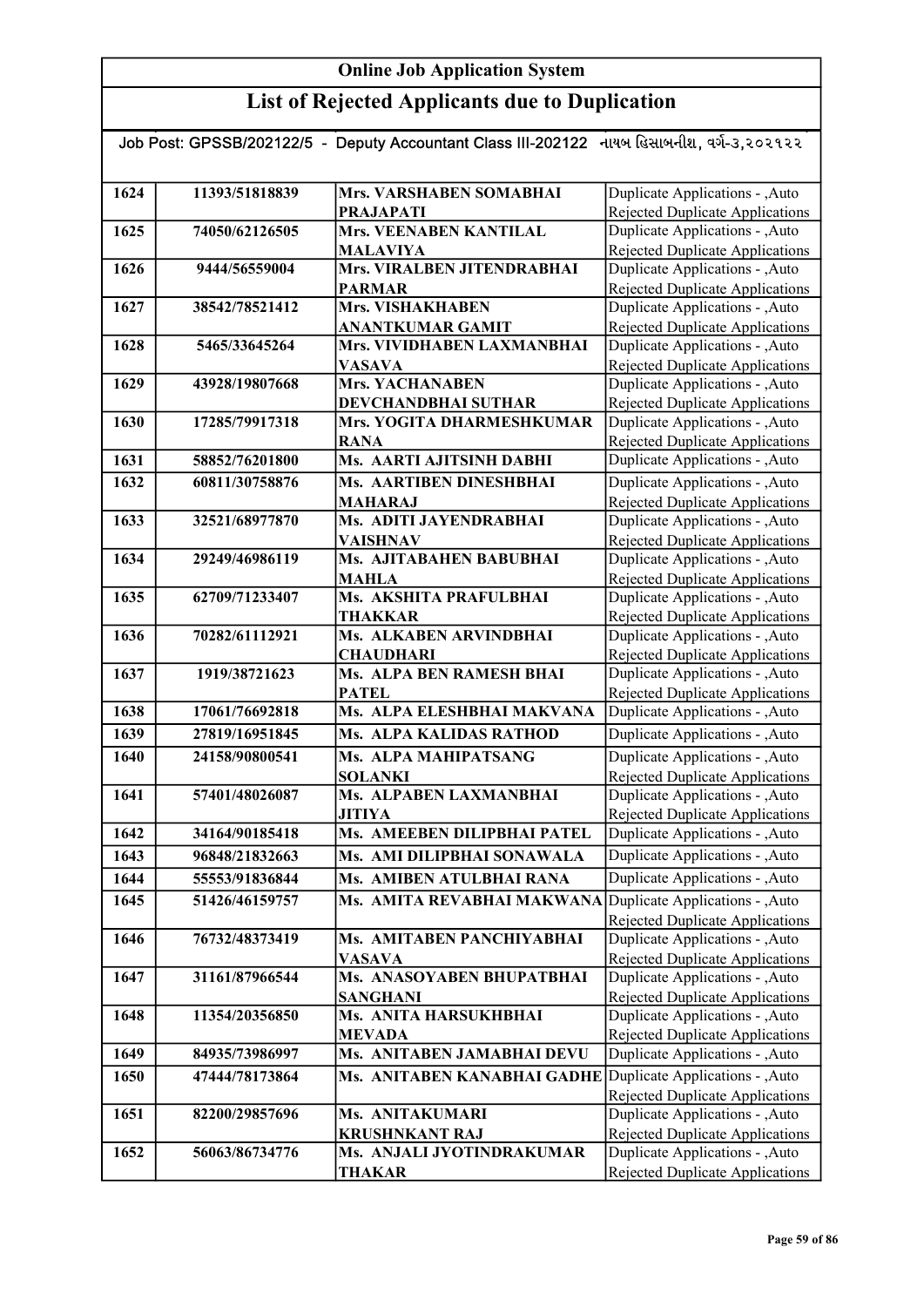| Job Post: GPSSB/202122/5 - Deputy Accountant Class III-202122 નાયબ હિસાબનીશ, વર્ગ-૩,૨૦૨૧૨૨ |                |                                               |                                                                           |  |
|--------------------------------------------------------------------------------------------|----------------|-----------------------------------------------|---------------------------------------------------------------------------|--|
|                                                                                            |                |                                               |                                                                           |  |
| 1653                                                                                       | 52664/57594989 | Ms. ANJANA HARESHBHAI                         | Duplicate Applications - , Auto                                           |  |
|                                                                                            |                | <b>SHRIMALI</b>                               | Rejected Duplicate Applications                                           |  |
| 1654                                                                                       | 89185/36628661 | Ms. ANJANABEN GABHUSINH                       | Duplicate Applications - , Auto                                           |  |
|                                                                                            |                | ZALA                                          | Rejected Duplicate Applications                                           |  |
| 1655                                                                                       | 24602/24910726 | Ms. ANJNABEN LALITGIRI                        | Duplicate Applications - , Auto                                           |  |
|                                                                                            |                | <b>GOSWAMI</b>                                | Rejected Duplicate Applications                                           |  |
| 1656                                                                                       | 24652/74732115 | Ms. ANJNABEN LALITGIRI                        | Duplicate Applications - , Auto                                           |  |
|                                                                                            |                | <b>GOSWAMI</b>                                | <b>Rejected Duplicate Applications</b>                                    |  |
| 1657                                                                                       | 29936/30587419 | Ms. ANJU ARASIBHAI CHAVDA                     | Duplicate Applications - , Auto                                           |  |
| 1658                                                                                       | 18855/96461322 | Ms. ANJUBEN AMARATBHAI                        | Duplicate Applications - , Auto                                           |  |
|                                                                                            |                | <b>RAVAL</b>                                  | <b>Rejected Duplicate Applications</b>                                    |  |
| 1659                                                                                       | 26303/82839790 | Ms. ANJUBEN JASHVANTSINH                      | Duplicate Applications - , Auto                                           |  |
|                                                                                            |                | <b>NAYKA</b>                                  | <b>Rejected Duplicate Applications</b>                                    |  |
| 1660                                                                                       | 10868/61825125 | Ms. ANJUBEN LILABHAI                          | Duplicate Applications - , Auto                                           |  |
|                                                                                            |                | <b>ODEDARA</b>                                | Rejected Duplicate Applications                                           |  |
| 1661                                                                                       | 8428/23255034  | Ms. ANKITA KANABHAI BARAD                     | Duplicate Applications - , Auto                                           |  |
| 1662                                                                                       | 44178/96914460 | Ms. ANKITA PRAVINBHAI                         | Duplicate Applications - , Auto                                           |  |
|                                                                                            |                | <b>BHADANI</b>                                | <b>Rejected Duplicate Applications</b>                                    |  |
| 1663                                                                                       | 16776/53586288 | Ms. ANKITA VINODKUMAR                         | Duplicate Applications - , Auto                                           |  |
|                                                                                            |                | <b>GOHEL</b>                                  | <b>Rejected Duplicate Applications</b>                                    |  |
| 1664                                                                                       | 39218/27298555 | Ms. ANKITABA PRABHATSINH                      | Duplicate Applications - , Auto                                           |  |
|                                                                                            |                | <b>ASWAR</b>                                  | Rejected Duplicate Applications                                           |  |
| 1665                                                                                       | 86808/47018670 | Ms. ANKITABEN ASHOKKUMAR                      | Duplicate Applications - , Auto                                           |  |
|                                                                                            |                | <b>DODIYA</b>                                 | Rejected Duplicate Applications                                           |  |
| 1666                                                                                       | 22064/61662088 | Ms. ANKITABEN BHAILALBHAI                     | Duplicate Applications - , Auto                                           |  |
|                                                                                            |                | <b>PATEL</b>                                  | Rejected Duplicate Applications                                           |  |
| 1667                                                                                       | 72153/28492138 | Ms. ANKITABEN NAVINBHAI                       | Duplicate Applications - , Auto                                           |  |
| 1668                                                                                       | 35210/37325922 | <b>JOSHIYARA</b><br>Ms. ANKITABEN SHANKARBHAI | <b>Rejected Duplicate Applications</b><br>Duplicate Applications - , Auto |  |
|                                                                                            |                | <b>GAMIT</b>                                  | Rejected Duplicate Applications                                           |  |
| 1669                                                                                       | 37501/86553379 | Ms. ARATIBEN ASHOKKUMAR                       | Duplicate Applications - , Auto                                           |  |
|                                                                                            |                | <b>VAGHELA</b>                                | <b>Rejected Duplicate Applications</b>                                    |  |
| 1670                                                                                       | 97827/97976940 | Ms. ARCHANA NITINBHAI                         | Duplicate Applications - , Auto                                           |  |
|                                                                                            |                | <b>PANKHANIYA</b>                             | <b>Rejected Duplicate Applications</b>                                    |  |
| 1671                                                                                       | 70501/52515188 | Ms. ARCHANABEN AJITBHAI                       | Duplicate Applications - , Auto                                           |  |
|                                                                                            |                | <b>GAMIT</b>                                  | Rejected Duplicate Applications                                           |  |
| 1672                                                                                       | 71287/51548208 | Ms. ARCHANABEN AJITBHAI                       | Duplicate Applications - , Auto                                           |  |
|                                                                                            |                | <b>GAMIT</b>                                  | Rejected Duplicate Applications                                           |  |
| 1673                                                                                       | 61612/28033879 | Ms. ARCHITABEN THAKORBHAI                     | Duplicate Applications - , Auto                                           |  |
|                                                                                            |                | AHIR                                          | Rejected Duplicate Applications                                           |  |
| 1674                                                                                       | 40354/16332029 | Ms. ARPANABEN BALUBHAI                        | Duplicate Applications - , Auto                                           |  |
|                                                                                            |                | <b>MAHLA</b>                                  | Rejected Duplicate Applications                                           |  |
| 1675                                                                                       | 73549/79294896 | <b>Ms. ARTIBEN BABUBHAI</b>                   | Duplicate Applications - , Auto                                           |  |
|                                                                                            |                | <b>PATELIYA</b>                               | Rejected Duplicate Applications                                           |  |
| 1676                                                                                       | 116/11076251   | <b>Ms. ARTIBEN BHARATKUMAR</b>                | Duplicate Applications - , Auto                                           |  |
|                                                                                            |                | <b>PRAJAPATI</b>                              | Rejected Duplicate Applications                                           |  |
| 1677                                                                                       | 7501/61586833  | <b>Ms. ARTIBEN ISHVARBHAI</b>                 | Duplicate Applications - , Auto                                           |  |
|                                                                                            |                | <b>PRAJAPATI</b>                              | <b>Rejected Duplicate Applications</b>                                    |  |
| 1678                                                                                       | 12362/12841544 | Ms. ARTIBEN VITTHALBHAI                       | Duplicate Applications - , Auto                                           |  |
|                                                                                            |                | <b>VIRDIYA</b>                                | <b>Rejected Duplicate Applications</b>                                    |  |
| 1679                                                                                       | 50140/60800817 | <b>Ms. ARUNABEN MALABHAI</b>                  | Duplicate Applications - , Auto                                           |  |
|                                                                                            |                | <b>PANCHAL</b>                                | <b>Rejected Duplicate Applications</b>                                    |  |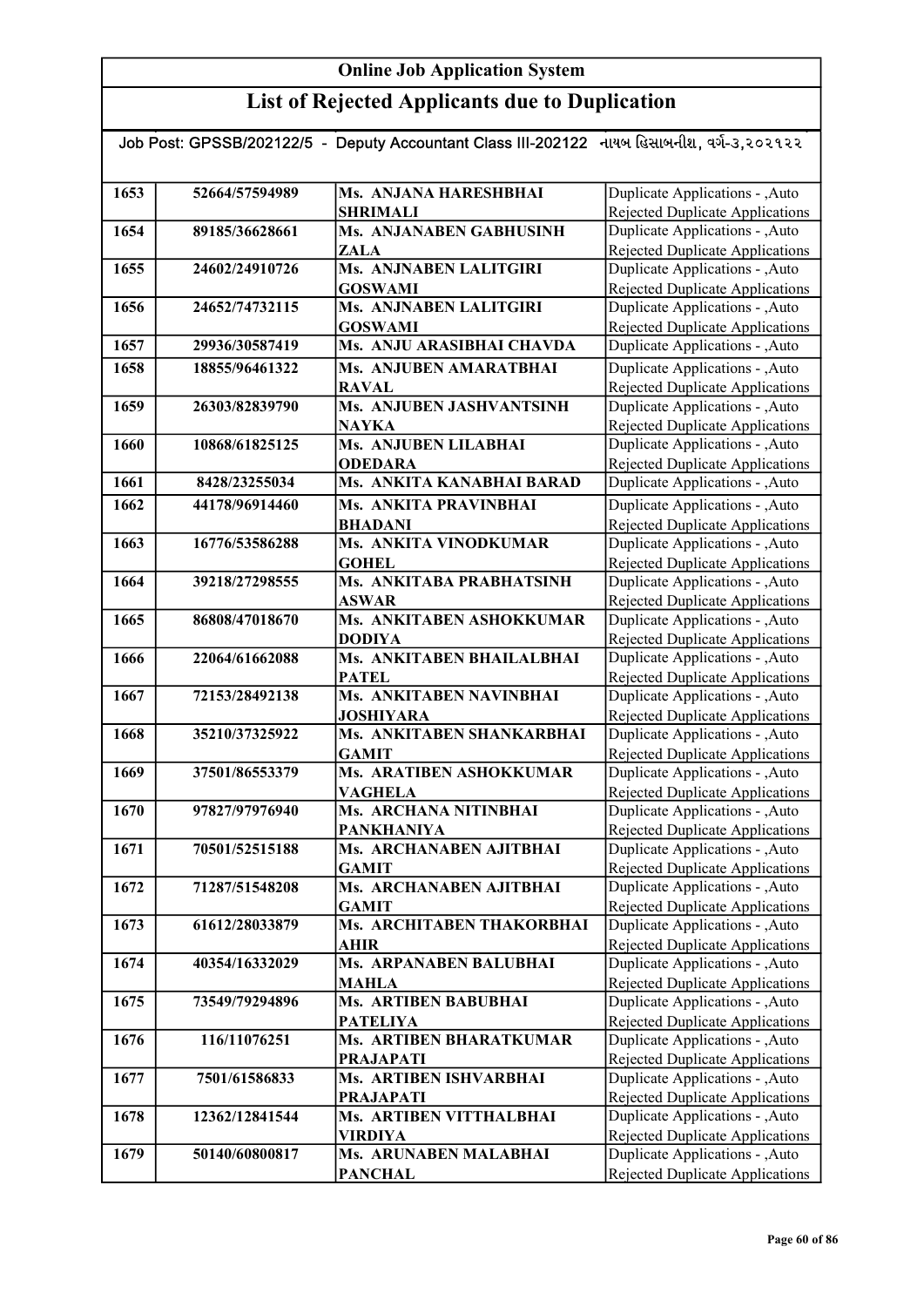| Job Post: GPSSB/202122/5 - Deputy Accountant Class III-202122 નાયબ હિસાબનીશ, વર્ગ-૩,૨૦૨૧૨૨ |                |                                                             |                                                                           |  |
|--------------------------------------------------------------------------------------------|----------------|-------------------------------------------------------------|---------------------------------------------------------------------------|--|
|                                                                                            |                |                                                             |                                                                           |  |
| 1680                                                                                       | 24943/86486412 | Ms. ASHA ABHALBHAI KATARIYA Duplicate Applications - , Auto |                                                                           |  |
|                                                                                            |                |                                                             | <b>Rejected Duplicate Applications</b>                                    |  |
| 1681                                                                                       | 74511/72989755 | Ms. ASHABEN BALIRAM VASAVA                                  | Duplicate Applications - , Auto                                           |  |
| 1682                                                                                       | 62527/13787506 | Ms. ASHABEN BHAGAVANBHAI                                    | Duplicate Applications - , Auto                                           |  |
|                                                                                            |                | <b>CHAUDHARY</b>                                            | Rejected Duplicate Applications                                           |  |
| 1683                                                                                       | 37073/86747463 | Ms. ASHABEN BHIKHABHAI                                      | Duplicate Applications - , Auto                                           |  |
|                                                                                            |                | <b>CHAUDHARY</b>                                            | Rejected Duplicate Applications                                           |  |
| 1684                                                                                       | 39766/50824320 | Ms. ASHABEN SHAKARABHAI<br><b>RABARI</b>                    | Duplicate Applications - , Auto<br><b>Rejected Duplicate Applications</b> |  |
| 1685                                                                                       | 72117/33931712 | Ms. ASMITA KARSHANBHAI                                      | Duplicate Applications - , Auto                                           |  |
|                                                                                            |                | <b>GAADHE</b>                                               | Rejected Duplicate Applications                                           |  |
| 1686                                                                                       | 21852/22104230 | Ms. ASMITABEN ISVARBHAI                                     | Duplicate Applications - , Auto                                           |  |
|                                                                                            |                | <b>DESAI</b>                                                | Rejected Duplicate Applications                                           |  |
| 1687                                                                                       | 30310/18451097 | Ms. AVANI NARESHBHAI BHATT                                  | Duplicate Applications - , Auto                                           |  |
| 1688                                                                                       | 68349/84697286 | Ms. AVNI BABUBHAI DABHI                                     | Duplicate Applications - , Auto                                           |  |
| 1689                                                                                       | 6622/35971367  | Ms. BAGHIBEN RINABHAI                                       | Duplicate Applications - , Auto                                           |  |
|                                                                                            |                | <b>ODEDARA</b>                                              | <b>Rejected Duplicate Applications</b>                                    |  |
| 1690                                                                                       | 41191/15237722 | Ms. BANSARIBAHEN                                            | Duplicate Applications - , Auto                                           |  |
|                                                                                            |                | <b>KAMLESHKUMAR PATEL</b>                                   | Rejected Duplicate Applications                                           |  |
| 1691                                                                                       | 75178/91992281 | Ms. BANSIBEN HARSUKHBHAI<br><b>KOTADIYA</b>                 | Duplicate Applications - , Auto                                           |  |
| 1692                                                                                       | 19469/28710694 | Ms. BHAGAVATI BEN KALABHAI                                  | Rejected Duplicate Applications<br>Duplicate Applications - , Auto        |  |
|                                                                                            |                | <b>KHER</b>                                                 | Rejected Duplicate Applications                                           |  |
| 1693                                                                                       | 54006/72996793 | Ms. BHAGYASHRIBEN JITUBHAI                                  | Duplicate Applications - , Auto                                           |  |
|                                                                                            |                | <b>CHAUDHARI</b>                                            | Rejected Duplicate Applications                                           |  |
| 1694                                                                                       | 14238/79031338 | Ms. BHARATI NANJI PARMAR                                    | Duplicate Applications - , Auto                                           |  |
| 1695                                                                                       | 34511/30893221 | Ms. BHARATIBEN JITUBHAI DAKI                                | Duplicate Applications - , Auto                                           |  |
| 1696                                                                                       | 26825/99227636 | Ms. BHARATIBEN MULJIBHAI                                    | Duplicate Applications - , Auto                                           |  |
|                                                                                            |                | <b>KHERALA</b>                                              | <b>Rejected Duplicate Applications</b>                                    |  |
| 1697                                                                                       | 63645/39261300 | Ms. BHARTI PRAVINBHAI GOHEL                                 | Duplicate Applications - ,Auto                                            |  |
| 1698                                                                                       | 14922/99778299 | Ms. BHARTIBEN LAKHABHAI                                     | Duplicate Applications - , Auto                                           |  |
|                                                                                            |                | <b>KIDECHA</b>                                              | <b>Rejected Duplicate Applications</b>                                    |  |
| 1699                                                                                       | 7432/48530855  | Ms. BHARTIBEN RAMESHBHAI<br><b>CHAUDHARI</b>                | Duplicate Applications - , Auto<br>Rejected Duplicate Applications        |  |
| 1700                                                                                       | 16909/23621817 | Ms. BHARTIBEN RAMESHBHAI                                    | Duplicate Applications - , Auto                                           |  |
|                                                                                            |                | <b>CHAUDHARI</b>                                            | Rejected Duplicate Applications                                           |  |
| 1701                                                                                       | 13866/61133916 | Ms. BHAVANA NARAN MAGARA                                    | Duplicate Applications - , Auto                                           |  |
| 1702                                                                                       | 43901/95701571 | Ms. BHAVANA RAJAPAR RUDACH                                  | Duplicate Applications - , Auto                                           |  |
|                                                                                            |                |                                                             | <b>Rejected Duplicate Applications</b>                                    |  |
| 1703                                                                                       | 26701/17909851 | Ms. BHAVANABEN PRAVINBHAI                                   | Duplicate Applications - , Auto                                           |  |
|                                                                                            |                | <b>PATELIYA</b>                                             | Rejected Duplicate Applications                                           |  |
| 1704                                                                                       | 32983/99302575 | <b>Ms. BHAVANABEN</b>                                       | Duplicate Applications - , Auto                                           |  |
| 1705                                                                                       | 13556/20611514 | PRAVINKUMAR RAVAL<br>Ms. BHAVIKA GHANSHYAM BHAI             | <b>Rejected Duplicate Applications</b><br>Duplicate Applications - , Auto |  |
|                                                                                            |                | <b>SUVAGIYA</b>                                             | <b>Rejected Duplicate Applications</b>                                    |  |
| 1706                                                                                       | 19428/97622129 | Ms. BHAVIKAKUMARI                                           | Duplicate Applications - , Auto                                           |  |
|                                                                                            |                | <b>DHIRUBHAI PATEL</b>                                      | Rejected Duplicate Applications                                           |  |
| 1707                                                                                       | 68971/12517604 | Ms. BHAVINIBEN PRAKASHBHAI                                  | Duplicate Applications - , Auto                                           |  |
|                                                                                            |                | <b>LAKUM</b>                                                | <b>Rejected Duplicate Applications</b>                                    |  |
| 1708                                                                                       | 48683/40995503 | Ms. BHAVISHA MURUBHAI                                       | Duplicate Applications - , Auto                                           |  |
|                                                                                            |                | <b>MODHAVADIYA</b>                                          | Rejected Duplicate Applications                                           |  |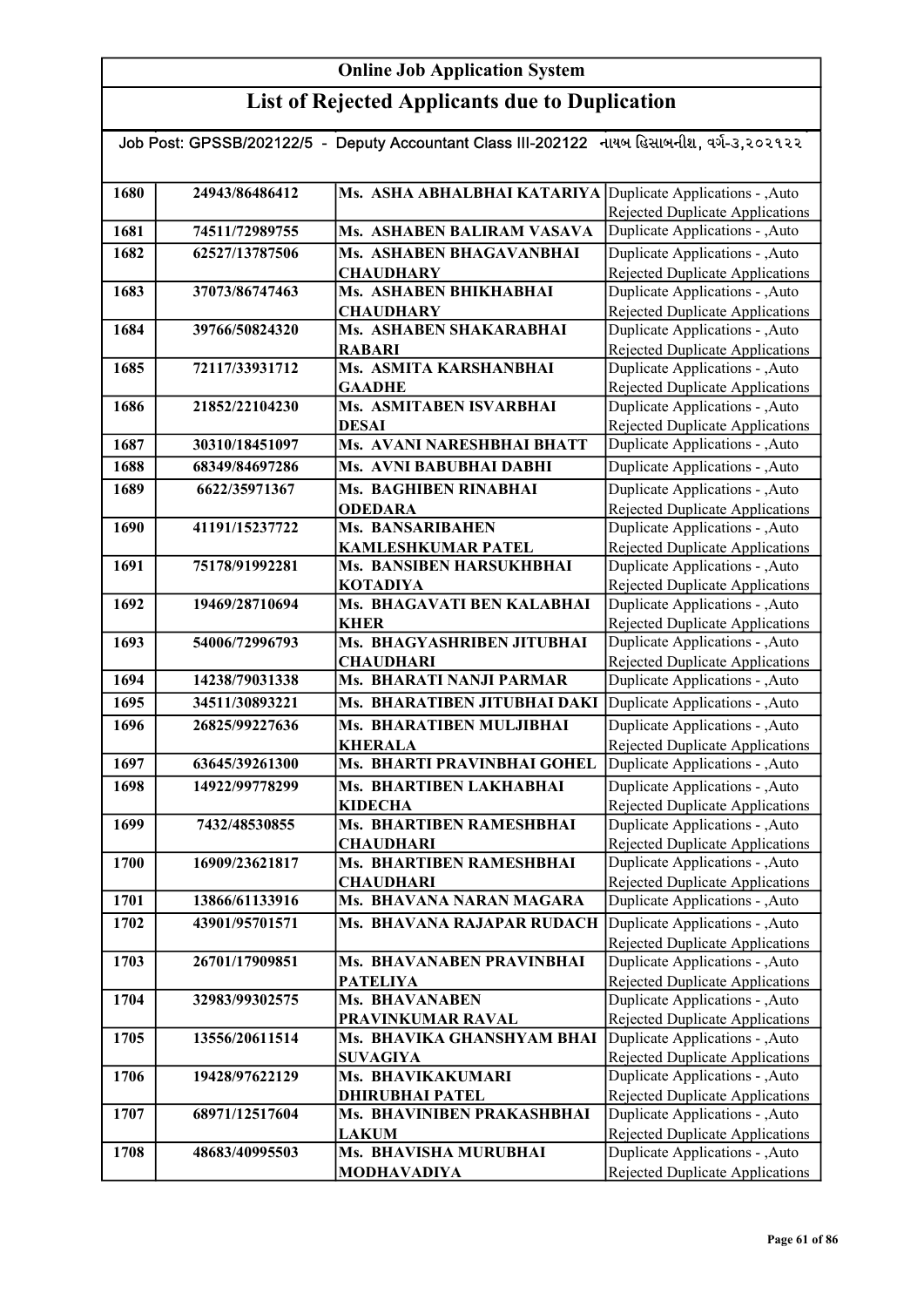| Job Post: GPSSB/202122/5 - Deputy Accountant Class III-202122 નાયબ હિસાબનીશ, વર્ગ-૩,૨૦૨૧૨૨ |                |                                                     |                                                                           |  |
|--------------------------------------------------------------------------------------------|----------------|-----------------------------------------------------|---------------------------------------------------------------------------|--|
|                                                                                            |                |                                                     |                                                                           |  |
| 1709                                                                                       | 97142/71108209 | Ms. BHAVISHABEN DEVABHAI                            | Duplicate Applications - , Auto                                           |  |
|                                                                                            |                | <b>BHATIYA</b>                                      | Rejected Duplicate Applications                                           |  |
| 1710                                                                                       | 16172/54963302 | Ms. BHAVNA GORDHAN VAJA                             | Duplicate Applications - , Auto                                           |  |
| 1711                                                                                       | 24801/28843227 | Ms. BHAVNA KISHANBHAI                               | Duplicate Applications - , Auto                                           |  |
|                                                                                            |                | <b>GOHEL</b>                                        | Rejected Duplicate Applications                                           |  |
| 1712                                                                                       | 14960/20008983 | Ms. BHAVNABEN GOPALBHAI                             | Duplicate Applications - , Auto                                           |  |
|                                                                                            |                | <b>VASAVA</b>                                       | Rejected Duplicate Applications                                           |  |
| 1713                                                                                       | 78194/20948749 | Ms. BHAVNABEN PRAVINBHAI                            | Duplicate Applications - , Auto                                           |  |
|                                                                                            |                | <b>PARMAR</b>                                       | <b>Rejected Duplicate Applications</b>                                    |  |
| 1714                                                                                       | 54253/51051299 | Ms. BHOOMIBEN BHAVESHBHAI                           | Duplicate Applications - , Auto                                           |  |
|                                                                                            |                | <b>MAKWANA</b>                                      | Rejected Duplicate Applications                                           |  |
| 1715                                                                                       | 55734/27935135 | Ms. BHOOMIBEN                                       | Duplicate Applications - , Auto                                           |  |
|                                                                                            |                | <b>MAHENDRABHAI PATEL</b>                           | <b>Rejected Duplicate Applications</b>                                    |  |
| 1716                                                                                       | 10654/98566739 | Ms. BHOOMIKABEN JERAMBHAI                           | Duplicate Applications - , Auto                                           |  |
|                                                                                            |                | <b>BAVALIYA</b>                                     | Rejected Duplicate Applications                                           |  |
| 1717                                                                                       | 44324/49153174 | Ms. BHOOMIKAKUMARI                                  | Duplicate Applications - , Auto                                           |  |
|                                                                                            |                | <b>HARISHBHAI ZALA</b>                              | Rejected Duplicate Applications                                           |  |
| 1718                                                                                       | 17254/20970751 | Ms. BHUMIBEN JASVANTSINH                            | Duplicate Applications - , Auto                                           |  |
|                                                                                            |                | <b>NAKUM</b><br><b>Ms. BHUMIBEN RAMESHBHAI</b>      | Rejected Duplicate Applications                                           |  |
| 1719                                                                                       | 50180/37091973 |                                                     | Duplicate Applications - , Auto                                           |  |
| 1720                                                                                       | 32010/48593041 | <b>PANCHAL</b><br>Ms. BHUMIBEN VANRAVANBHAI         | Rejected Duplicate Applications<br>Duplicate Applications - , Auto        |  |
|                                                                                            |                | <b>GADHIYA</b>                                      | <b>Rejected Duplicate Applications</b>                                    |  |
| 1721                                                                                       | 23448/98839588 | Ms. BHUMIKA HARISHBHAI                              | Duplicate Applications - , Auto                                           |  |
|                                                                                            |                | <b>PARMAR</b>                                       | Rejected Duplicate Applications                                           |  |
| 1722                                                                                       | 49709/14269317 | Ms. BHUMIKA LAXMANBHAI                              | Duplicate Applications - , Auto                                           |  |
|                                                                                            |                | <b>CHAUHAN</b>                                      | Rejected Duplicate Applications                                           |  |
| 1723                                                                                       | 23065/85837832 | Ms. BHUMIKABAHEN                                    | Duplicate Applications - , Auto                                           |  |
|                                                                                            |                | <b>BHARATBHAI DAMOR</b>                             | <b>Rejected Duplicate Applications</b>                                    |  |
| 1724                                                                                       | 26511/52940625 | Ms. BHUMIKABEN BHARATBHAI                           | Duplicate Applications - , Auto                                           |  |
|                                                                                            |                | <b>MAHERIYA</b>                                     | <b>Rejected Duplicate Applications</b>                                    |  |
| 1725                                                                                       | 61115/59348676 | Ms. BHUMIKABEN                                      | Duplicate Applications - , Auto                                           |  |
|                                                                                            |                | HASMUKHBHAI DARJI                                   | <b>Rejected Duplicate Applications</b>                                    |  |
| 1726                                                                                       | 27961/21046378 | Ms. BHUMIKABEN MANUBHAI                             | Duplicate Applications - , Auto                                           |  |
|                                                                                            |                | <b>ROHIT</b>                                        | Rejected Duplicate Applications                                           |  |
| 1727                                                                                       | 31871/69426787 | Ms. BHUMIKABEN MANUBHAI                             | Duplicate Applications - , Auto                                           |  |
|                                                                                            |                | <b>ROHIT</b>                                        | Rejected Duplicate Applications                                           |  |
| 1728                                                                                       | 13734/92034581 | Ms. BINABEN AMRATLAL                                | Duplicate Applications - , Auto                                           |  |
|                                                                                            |                | <b>SATHVARA</b>                                     | <b>Rejected Duplicate Applications</b>                                    |  |
| 1729                                                                                       | 85506/28588917 | Ms. BINDUBEN BHARATBHAI                             | Duplicate Applications - , Auto                                           |  |
|                                                                                            | 15050/15657748 | <b>KUBAVAT</b><br><b>Ms. BRINDABEN SHAILESHBHAI</b> | <b>Rejected Duplicate Applications</b><br>Duplicate Applications - , Auto |  |
| 1730                                                                                       |                |                                                     |                                                                           |  |
| 1731                                                                                       |                | <b>UPADHYAY</b><br>Ms. CHAITALI ASHOKBHAI           | Rejected Duplicate Applications<br>Duplicate Applications - , Auto        |  |
|                                                                                            | 19572/42276990 | <b>DHIMMAR</b>                                      | Rejected Duplicate Applications                                           |  |
| 1732                                                                                       | 38690/51818601 | Ms. CHANDABEN RAMESHBHAI                            | Duplicate Applications - , Auto                                           |  |
|                                                                                            |                | <b>VAGHRI</b>                                       | Rejected Duplicate Applications                                           |  |
| 1733                                                                                       | 47495/74728985 | Ms. CHANDNIBEN RAMESHBHAI                           | Duplicate Applications - , Auto                                           |  |
|                                                                                            |                | <b>VAGHELA</b>                                      | Rejected Duplicate Applications                                           |  |
| 1734                                                                                       | 90334/83205526 | Ms. CHANDRIKA HARIBHAI                              | Duplicate Applications - , Auto                                           |  |
|                                                                                            |                | <b>SOLANKI</b>                                      | Rejected Duplicate Applications                                           |  |
| 1735                                                                                       | 24937/92761548 | Ms. CHANDRIKABEN BABUBHAI                           | Duplicate Applications - , Auto                                           |  |
|                                                                                            |                | <b>SHRIMALI</b>                                     | Rejected Duplicate Applications                                           |  |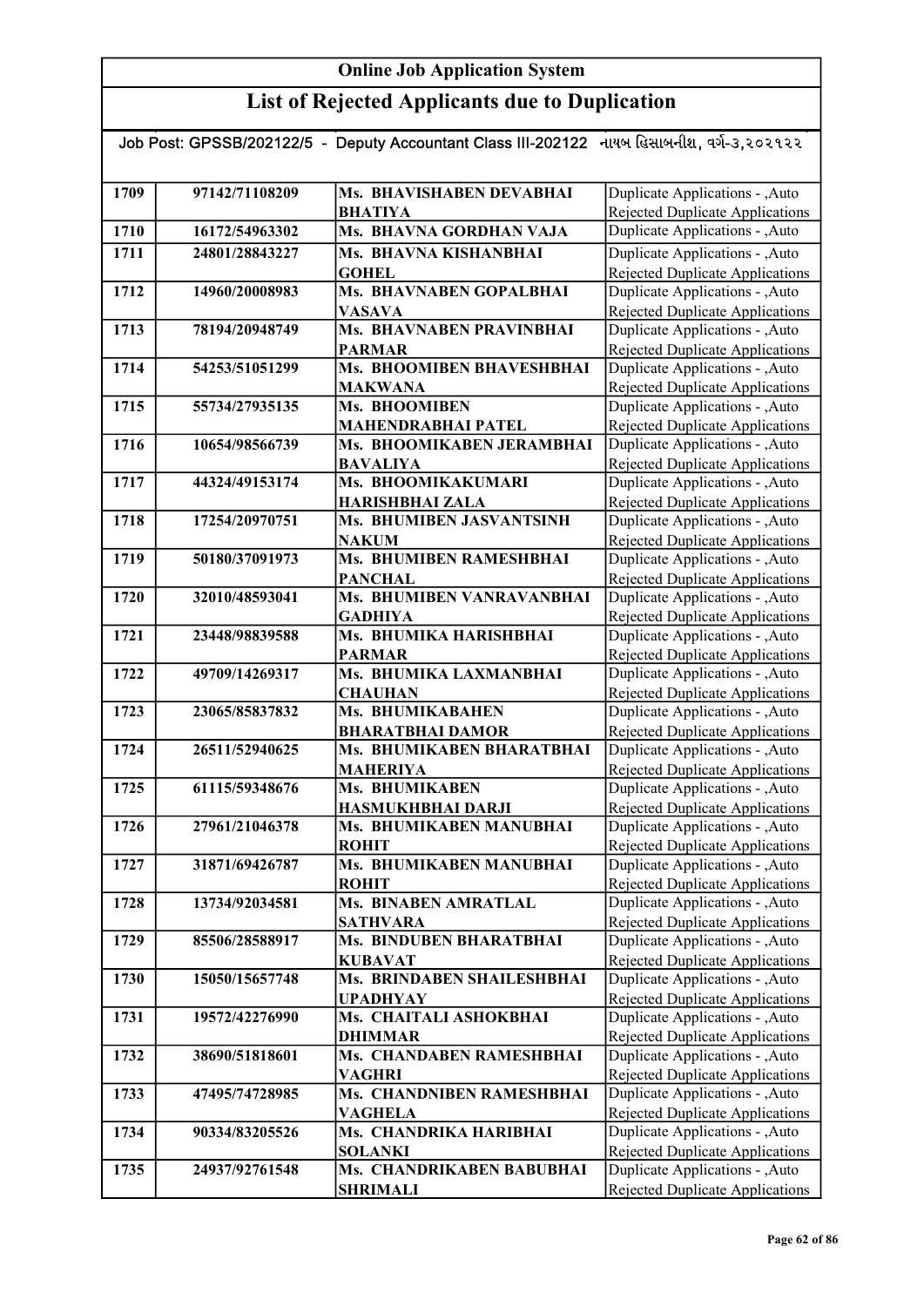#### List of Rejected Applicants due to Duplication

#### Job Post: GPSSB/202122/5 - Deputy Accountant Class III-202122 નાયબ હિસાબનીશ, વર્ગ-૩,૨૦૨૧૨૨ 1736 76446/56696773 Ms. CHANDRIKABEN NARSINHBHAI KOPATEL 1737 97794/70547758 Ms. CHANDRIKABEN SHAMBHUJI PARMAR 1738 61530/68411909 Ms. CHETANA BHAGAVANJIBHAI HIRAPARA 1739 7489/21362512 Ms. CHETANA SHAMJIBHAI **GADAN** 1740 76344/18119916 Ms. CHETANABEN SARDARBHAI BHUTADIYA 1741 86217/49358817 Ms. CHETNA BABUBHAI SOLANKI 1742 15002/21024536 Ms. CHETNABEN HIRABHAI BHAGORA 1743 87466/74145588 Ms. CHHAYABEN KANJIBHAI **CHAUDHARI** 1744 65595/11048329 Ms. DAKSHA SHANKARBHAI PARMAR 1745 36100/89635800 Ms. DAKSHABEN AMARSINGBHAI VASAVA 1746 15937/45350998 Ms. DAKSHABEN NAGJIBHAI VANIYA 1747 96077/50275215 Ms. DARSHANABEN GAMANBHAI **PATEL** 1748 35979/60472554 Ms. DARSHNABEN DHIRAJLAL PURANI 1749 60428/24450646 Ms. DARSHNALI PRAKASHBHAI RATHOD 1750 66259/59380359 Ms. DAYABEN MANOJBHAI GAMIT 1751 35136/74277727 Ms. DEEPIKA SANJAYBHAI **CHAUHAN** 1752 35175/73340081 Ms. DEEPIKA SANJAYBHAI **CHAUHAN** 1753 81140/23745711 Ms. DEEPIKA SANJAYBHAI **CHAUHAN** 1754 62357/86143073 Ms. DENISA SANJAYBHAI JOSHI 1755 31516/21554682 Ms. DEVI PARBATBHAI RAM 1756 52279/64360514 Ms. DEVYANI GOVINDBHAI JADAV 1757 66912/84488055 Ms. DHARA BEN SADHA BHAI MATHIYA 1758 48798/89734452 Ms. DHARA DIPAKBHAI PATANI 1759 86617/34794692 Ms. DHARA KIRITBHAI NAKUM 1760 45453/15635955 Ms. DHARA VIJAYBHAI SOHARA 1761 31418/41787277 Ms. DHARABEN JAGADISHBHAI MARU 1762 4843/17905176 Ms. DHARMISHTHA HARESHBHAI JEBALIYA Duplicate Applications - ,Auto Rejected Duplicate Applications Duplicate Applications - ,Auto Duplicate Applications - ,Auto **Duplicate Applications - ,Auto Duplicate Applications - ,Auto** Rejected Duplicate Applications Duplicate Applications - ,Auto Rejected Duplicate Applications Duplicate Applications - ,Auto Rejected Duplicate Applications Duplicate Applications - ,Auto Rejected Duplicate Applications Duplicate Applications - ,Auto Rejected Duplicate Applications Duplicate Applications - ,Auto **Duplicate Applications - ,Auto** Duplicate Applications - ,Auto Rejected Duplicate Applications Duplicate Applications - ,Auto Rejected Duplicate Applications Duplicate Applications - ,Auto Rejected Duplicate Applications Duplicate Applications - ,Auto Rejected Duplicate Applications Duplicate Applications - ,Auto Rejected Duplicate Applications Duplicate Applications - ,Auto Rejected Duplicate Applications Duplicate Applications - ,Auto Rejected Duplicate Applications Duplicate Applications - ,Auto Rejected Duplicate Applications Duplicate Applications - ,Auto Rejected Duplicate Applications Duplicate Applications - ,Auto Rejected Duplicate Applications Duplicate Applications - ,Auto Rejected Duplicate Applications Duplicate Applications - ,Auto Rejected Duplicate Applications Duplicate Applications - ,Auto Rejected Duplicate Applications Duplicate Applications - ,Auto Rejected Duplicate Applications Duplicate Applications - ,Auto Rejected Duplicate Applications Duplicate Applications - ,Auto Rejected Duplicate Applications

1763 | 33582/94922791 | Ms. DHARMISHTHA RAMBHAI

1764 45946/60988117 Ms. DHARMISTHA

DHAMA

NAROTTAMBHAI RATHAVA

Duplicate Applications - ,Auto Rejected Duplicate Applications Duplicate Applications - ,Auto Rejected Duplicate Applications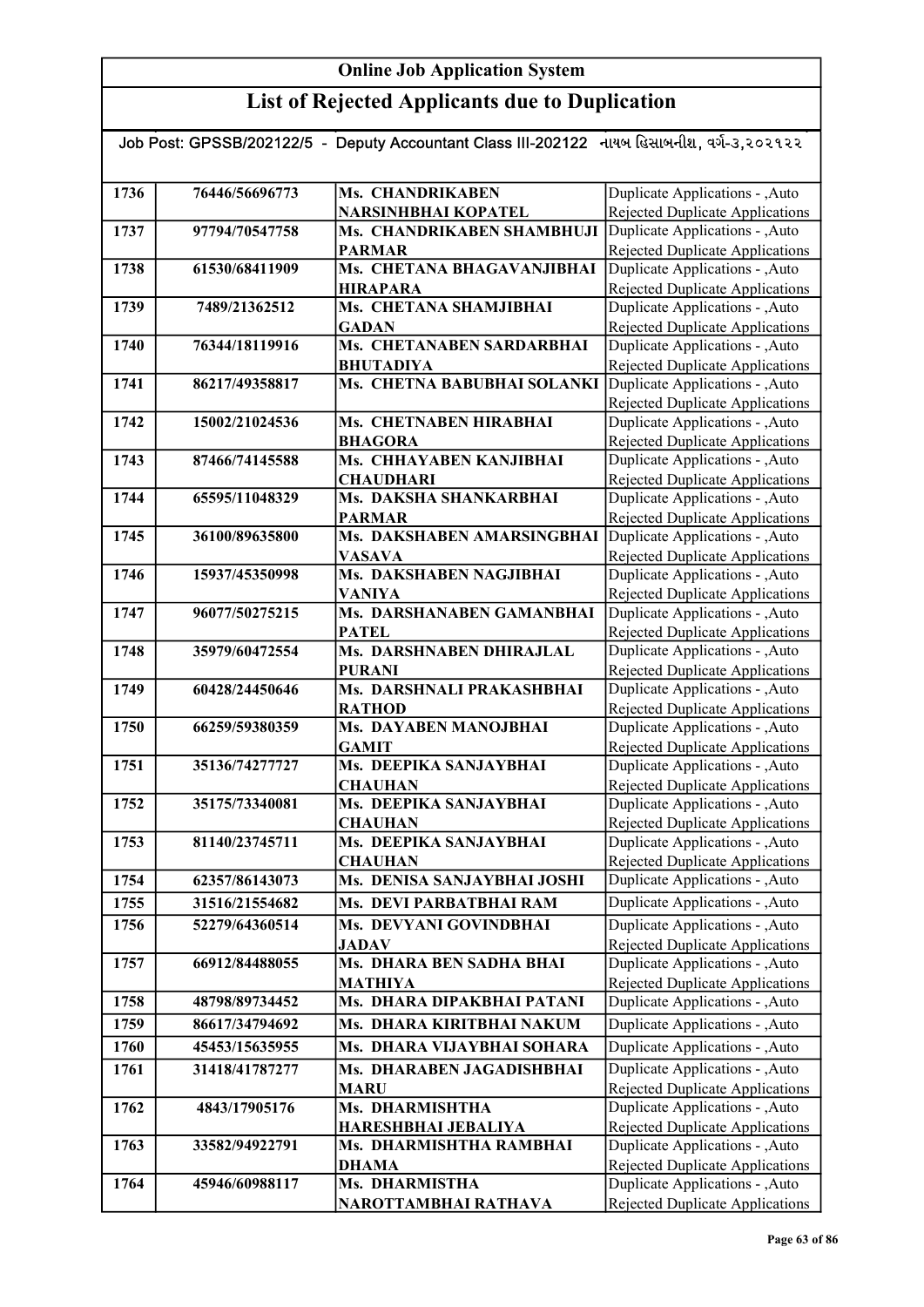| Job Post: GPSSB/202122/5 - Deputy Accountant Class III-202122 નાયબ હિસાબનીશ, વર્ગ-૩,૨૦૨૧૨૨ |                |                                                              |                                                                    |  |
|--------------------------------------------------------------------------------------------|----------------|--------------------------------------------------------------|--------------------------------------------------------------------|--|
|                                                                                            |                |                                                              |                                                                    |  |
| 1765                                                                                       | 9144/91280800  | Ms. DHARTIBEN ISHVARBHAI<br><b>ANGHAN</b>                    | Duplicate Applications - , Auto<br>Rejected Duplicate Applications |  |
| 1766                                                                                       | 26547/85806197 | Ms. DHRUPALI HASMUKHBHAI                                     | Duplicate Applications - , Auto                                    |  |
|                                                                                            |                | <b>KEVADIYA</b>                                              | <b>Rejected Duplicate Applications</b>                             |  |
| 1767                                                                                       | 81261/64708517 | <b>Ms. DHRUTI NARESHBHAI</b>                                 | Duplicate Applications - , Auto                                    |  |
|                                                                                            |                | <b>HIRPARA</b>                                               | <b>Rejected Duplicate Applications</b>                             |  |
| 1768                                                                                       | 7982/90576288  | Ms. DIMPAL BALDEVBHAI DESAI                                  | Duplicate Applications - , Auto                                    |  |
| 1769                                                                                       | 24129/14626872 | Ms. DIMPAL DINESHBHAI                                        | Duplicate Applications - , Auto                                    |  |
|                                                                                            |                | <b>VAGHELA</b>                                               | <b>Rejected Duplicate Applications</b>                             |  |
| 1770                                                                                       | 38935/77208421 | Ms. DIMPAL PRATAPBHAI DAVDA                                  | Duplicate Applications - , Auto<br>Rejected Duplicate Applications |  |
| 1771                                                                                       | 90804/75617980 | Ms. DIMPALBEN                                                | Duplicate Applications - , Auto                                    |  |
|                                                                                            |                | <b>GHANSHYAMBHAI PATEL</b>                                   | <b>Rejected Duplicate Applications</b>                             |  |
| 1772                                                                                       | 16436/42683845 | Ms. DIMPALBEN                                                | Duplicate Applications - , Auto                                    |  |
|                                                                                            |                | <b>MAHENDRABHAI PATEL</b>                                    | Rejected Duplicate Applications                                    |  |
| 1773                                                                                       | 32408/22916182 | Ms. DIMPALBEN NASARIYABHAI                                   | Duplicate Applications - , Auto                                    |  |
|                                                                                            |                | <b>RATHVA</b>                                                | Rejected Duplicate Applications                                    |  |
| 1774                                                                                       | 76092/83013057 | Ms. DIMPALBEN RAJENDRABHAI                                   | Duplicate Applications - , Auto                                    |  |
|                                                                                            |                | <b>DEGAMA</b>                                                | Rejected Duplicate Applications                                    |  |
| 1775                                                                                       | 53808/57624958 | Ms. DIPALI MANOJBHAI WALA                                    | Duplicate Applications - , Auto                                    |  |
| 1776                                                                                       | 62367/24867880 | Ms. DIPIKA ANILKUMAR RANA                                    | Duplicate Applications - , Auto                                    |  |
| 1777                                                                                       | 35453/51588678 | Ms. DIPIKA MUKESHBHAI FARAR                                  | Duplicate Applications - , Auto                                    |  |
| 1778                                                                                       | 53151/88189343 | Ms. DIPIKA SHASHIKANTBHAI                                    | Duplicate Applications - , Auto                                    |  |
|                                                                                            |                | <b>SANDISH</b>                                               | Rejected Duplicate Applications                                    |  |
| 1779                                                                                       | 5669/39129984  | Ms. DIPIKABEN HARESHBHAI                                     | Duplicate Applications - , Auto                                    |  |
|                                                                                            |                | <b>PRAJAPATI</b>                                             | <b>Rejected Duplicate Applications</b>                             |  |
| 1780                                                                                       | 75596/41987311 | Ms. DIPTI MANUBHAI DANGAR                                    | Duplicate Applications - , Auto                                    |  |
| 1781                                                                                       | 76554/90744674 | Ms. DIPU DEVAYATBHAI                                         | Duplicate Applications - , Auto                                    |  |
| 1782                                                                                       | 62046/68495402 | <b>BAKHALAKIYA</b><br>Ms. DISHABEN ASHOKBHAI                 | Rejected Duplicate Applications<br>Duplicate Applications - , Auto |  |
|                                                                                            |                | <b>CHAVDHARI</b>                                             | <b>Rejected Duplicate Applications</b>                             |  |
| 1783                                                                                       | 5623/76282236  | Ms. DISHABEN DINESHBHAI                                      | Duplicate Applications - , Auto                                    |  |
|                                                                                            |                | <b>LALLUVADIYA</b>                                           | <b>Rejected Duplicate Applications</b>                             |  |
| 1784                                                                                       | 8748/29211645  | Ms. DISHABEN MANUBHAI PATEL Duplicate Applications - , Auto  |                                                                    |  |
| 1785                                                                                       | 8814/27964265  | Ms. DISHABEN MANUBHAI PATEL                                  | Duplicate Applications - , Auto                                    |  |
| 1786                                                                                       | 66886/23557838 | Ms. DISHABEN RAMESHBHAI                                      | Duplicate Applications - , Auto                                    |  |
|                                                                                            |                | <b>CHAUDHARI</b>                                             | <b>Rejected Duplicate Applications</b>                             |  |
| 1787                                                                                       | 38563/12319740 | Ms. DIVYA BEN NARENDRA BHAI                                  | Duplicate Applications - , Auto                                    |  |
|                                                                                            |                | <b>RATHOD</b>                                                | <b>Rejected Duplicate Applications</b>                             |  |
| 1788                                                                                       | 65203/63515036 | Ms. DIVYA DHARMESHBHAI                                       | Duplicate Applications - , Auto                                    |  |
|                                                                                            |                | <b>PATEL</b>                                                 | Rejected Duplicate Applications                                    |  |
| 1789                                                                                       | 87831/61606144 | Ms. DIVYA HASMUKHBHAI                                        | Duplicate Applications - ,Auto                                     |  |
| 1790                                                                                       | 71458/63745586 | <b>GOHIL</b><br>Ms. DIVYABA DILIPSINH JADEJA                 | Rejected Duplicate Applications                                    |  |
|                                                                                            |                |                                                              | Duplicate Applications - , Auto                                    |  |
| 1791                                                                                       | 74816/49812744 | Ms. DIVYABEN BHIKHABHAI<br><b>DHARSENDA</b>                  | Duplicate Applications - , Auto<br>Rejected Duplicate Applications |  |
| 1792                                                                                       | 40689/19671733 | Ms. DIVYABEN DILIPBHAI GAMIT                                 | Duplicate Applications - , Auto                                    |  |
| 1793                                                                                       | 45282/27762255 | Ms. DIVYANI BHIKHUBHAI PATEL                                 | Duplicate Applications - , Auto                                    |  |
|                                                                                            |                |                                                              | Duplicate Applications - , Auto                                    |  |
| 1794                                                                                       | 14308/84649147 | Ms. DIXITA NIKETANBHAI<br><b>GANGANI</b>                     | Rejected Duplicate Applications                                    |  |
| 1795                                                                                       | 42278/14186278 | Ms. DIXITA SHASHIVADAN GAMIT Duplicate Applications - , Auto |                                                                    |  |
|                                                                                            |                |                                                              | <b>Rejected Duplicate Applications</b>                             |  |
|                                                                                            |                |                                                              |                                                                    |  |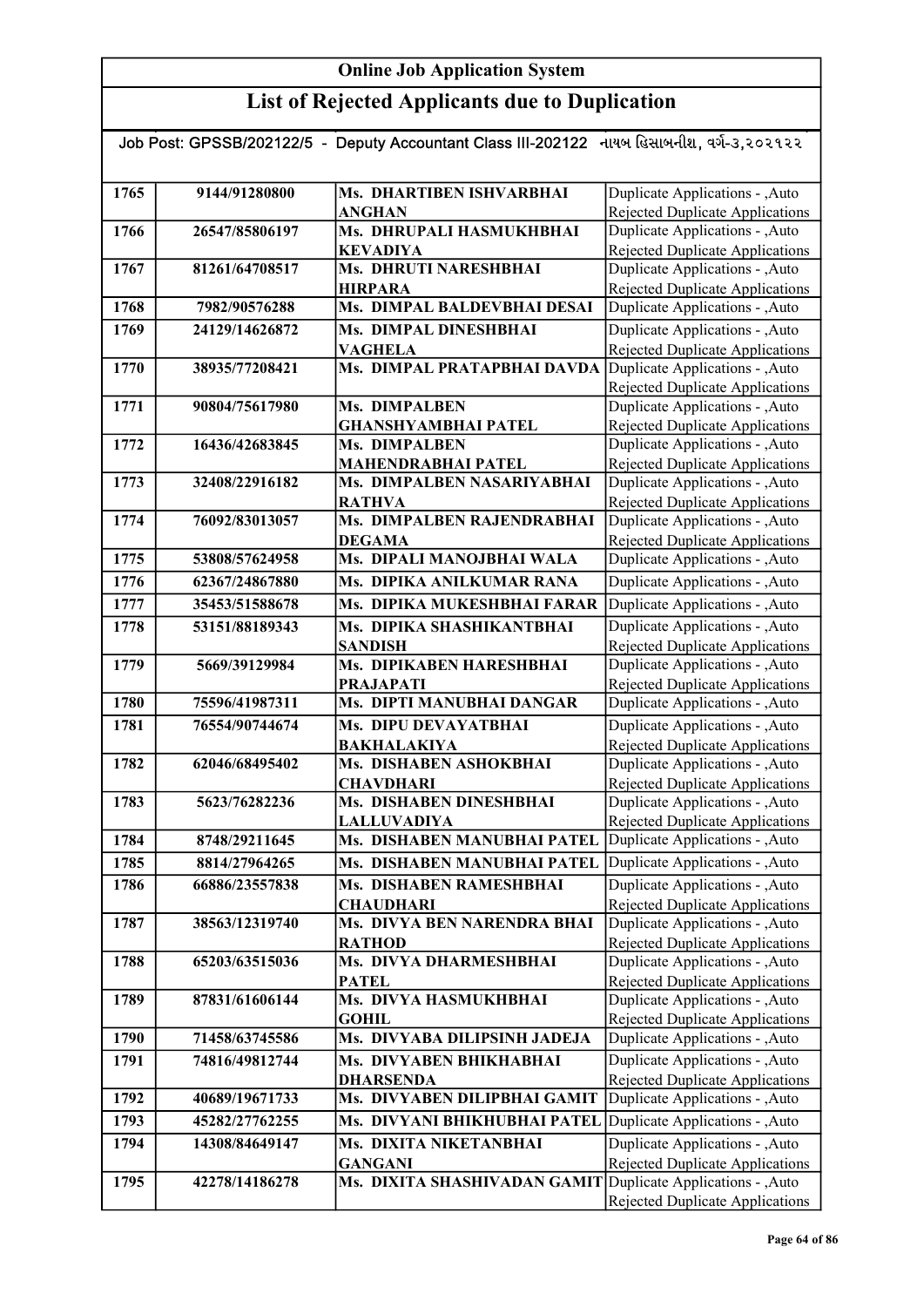# List of Rejected Applicants due to Duplication

| Job Post: GPSSB/202122/5  -  Deputy Accountant Class III-202122   નાયબ હિસાબનીશ, વર્ગ-૩,૨૦૨૧૨૨ |                |                                            |                                                                           |  |
|------------------------------------------------------------------------------------------------|----------------|--------------------------------------------|---------------------------------------------------------------------------|--|
|                                                                                                |                |                                            |                                                                           |  |
| 1796                                                                                           | 72188/87115969 | Ms. DRASHTI JIVABHAI SHARMA                | Duplicate Applications - , Auto                                           |  |
| 1797                                                                                           | 31996/49615699 | Ms. DRASHTI NAVINCHANDRA                   | Duplicate Applications - , Auto                                           |  |
|                                                                                                |                | <b>PATEL</b>                               | Rejected Duplicate Applications                                           |  |
| 1798                                                                                           | 69645/38932671 | Ms. DRASHTI SANJAYBHAI PATEL               | Duplicate Applications - , Auto                                           |  |
|                                                                                                |                |                                            | Rejected Duplicate Applications                                           |  |
| 1799                                                                                           | 78503/21285253 | Ms. DRASHTI SANJAYBHAI PATEL               | Duplicate Applications - , Auto                                           |  |
| 1800                                                                                           | 29075/33297350 | Ms. EKATABEN ABHESINHBHAI                  | Rejected Duplicate Applications<br>Duplicate Applications - , Auto        |  |
|                                                                                                |                | <b>NAKUM</b>                               | <b>Rejected Duplicate Applications</b>                                    |  |
| 1801                                                                                           | 14556/81106800 | Ms. EKTABEN JAGDISHBHAI                    | Duplicate Applications - , Auto                                           |  |
|                                                                                                |                | <b>RATHOD</b>                              | Rejected Duplicate Applications                                           |  |
| 1802                                                                                           | 7799/59698489  | Ms. FALGUNI GANESHBHAI                     | Duplicate Applications - , Auto                                           |  |
|                                                                                                |                | <b>SOLANKI</b>                             | Rejected Duplicate Applications                                           |  |
| 1803                                                                                           | 36572/91880866 | Ms. FALGUNI JASHVANTBHAI                   | Duplicate Applications - , Auto                                           |  |
|                                                                                                |                | <b>ROY</b>                                 | Rejected Duplicate Applications                                           |  |
| 1804                                                                                           | 37809/71580672 | <b>Ms. FALGUNIBEN MAHENDRA</b>             | Duplicate Applications - , Auto                                           |  |
|                                                                                                |                | <b>BHAI PARMAR</b>                         | Rejected Duplicate Applications                                           |  |
| 1805                                                                                           | 38085/60576949 | Ms. FALGUNIBEN MUKESHBHAI                  | Duplicate Applications - ,Auto<br><b>Rejected Duplicate Applications</b>  |  |
| 1806                                                                                           | 16577/30144389 | <b>KUMBHAR</b><br>Ms. FALGUNIBEN RAMANBHAI | Duplicate Applications - , Auto                                           |  |
|                                                                                                |                | <b>PRAJAPATI</b>                           | Rejected Duplicate Applications                                           |  |
| 1807                                                                                           | 54837/42514161 | Ms. FARJANABANU ISHABHAI                   | Duplicate Applications - , Auto                                           |  |
|                                                                                                |                | <b>MODAN</b>                               | Rejected Duplicate Applications                                           |  |
| 1808                                                                                           | 48457/73867212 | Ms. FATEMABEN ISHABHAI                     | Duplicate Applications - ,Auto                                            |  |
|                                                                                                |                | <b>MODAN</b>                               | Rejected Duplicate Applications                                           |  |
| 1809                                                                                           | 36094/94180446 | Ms. FULI BHUPATBHAI SINDHAV                | Duplicate Applications - , Auto                                           |  |
| 1810                                                                                           | 57260/54232677 | Ms. GAYTRI RAJENDRABHAI                    | Duplicate Applications - , Auto                                           |  |
|                                                                                                |                | <b>SOLANKI</b>                             | Rejected Duplicate Applications                                           |  |
| 1811                                                                                           | 78167/71938893 | Ms. GAYTRIBEN GOURISHANKAR                 | Duplicate Applications - , Auto                                           |  |
| 1812                                                                                           | 79400/79870001 | <b>DAVE</b><br>Ms. GEETABEN PRATAPBHAI     | <b>Rejected Duplicate Applications</b><br>Duplicate Applications - , Auto |  |
|                                                                                                |                | <b>BARAD</b>                               | Rejected Duplicate Applications                                           |  |
| 1813                                                                                           | 73788/85827378 | Ms. GITABEN BHARATSINH                     | Duplicate Applications - , Auto                                           |  |
|                                                                                                |                | <b>CHAUHAN</b>                             | Rejected Duplicate Applications                                           |  |
| 1814                                                                                           | 74071/78126018 | Ms. GUNJAN MAHENDRABHAI                    | Duplicate Applications - , Auto                                           |  |
|                                                                                                |                | <b>BHARADAVA</b>                           | Rejected Duplicate Applications                                           |  |
| 1815                                                                                           | 33236/58504319 | Ms. HANSABEN DINUSINH                      | Duplicate Applications - , Auto                                           |  |
|                                                                                                |                | <b>PARMAR</b>                              | Rejected Duplicate Applications                                           |  |
| 1816                                                                                           | 72059/55730059 | Ms. HANSHABEN HARJIBHAI                    | Duplicate Applications - , Auto                                           |  |
|                                                                                                |                | <b>CHAUDHARY</b>                           | Rejected Duplicate Applications                                           |  |
| 1817                                                                                           | 35773/11741695 | Ms. HARDIKA KEYURKUMAR<br><b>PARMAR</b>    | Duplicate Applications - , Auto<br>Rejected Duplicate Applications        |  |
| 1818                                                                                           | 42016/43763660 | Ms. HARSHABEN KARA                         | Duplicate Applications - , Auto                                           |  |
|                                                                                                |                | NANDANIA                                   | Rejected Duplicate Applications                                           |  |
| 1819                                                                                           | 22654/21531646 | Ms. HARSHIDA RAMJIBHAI                     | Duplicate Applications - , Auto                                           |  |
|                                                                                                |                | <b>OUDICH</b>                              | Rejected Duplicate Applications                                           |  |
| 1820                                                                                           | 16032/75016374 | Ms. HARSHIDABA KISHORSINH                  | Duplicate Applications - , Auto                                           |  |
|                                                                                                |                | <b>PARMAR</b>                              | Rejected Duplicate Applications                                           |  |
| 1821                                                                                           | 85902/89376573 | Ms. HARSIDDHI ARJUNSINH                    | Duplicate Applications - , Auto                                           |  |
|                                                                                                |                | <b>MAHARAUL</b>                            | Rejected Duplicate Applications                                           |  |
| 1822                                                                                           | 66711/62742935 | Ms. HEENA ASHOKBHAI SOLANKI                | Duplicate Applications - , Auto                                           |  |
|                                                                                                |                |                                            | Rejected Duplicate Applications                                           |  |
| 1823                                                                                           | 66999/82558760 | Ms. HEENA BABULAL THAKOR                   | Duplicate Applications - , Auto                                           |  |

Rejected Duplicate Applications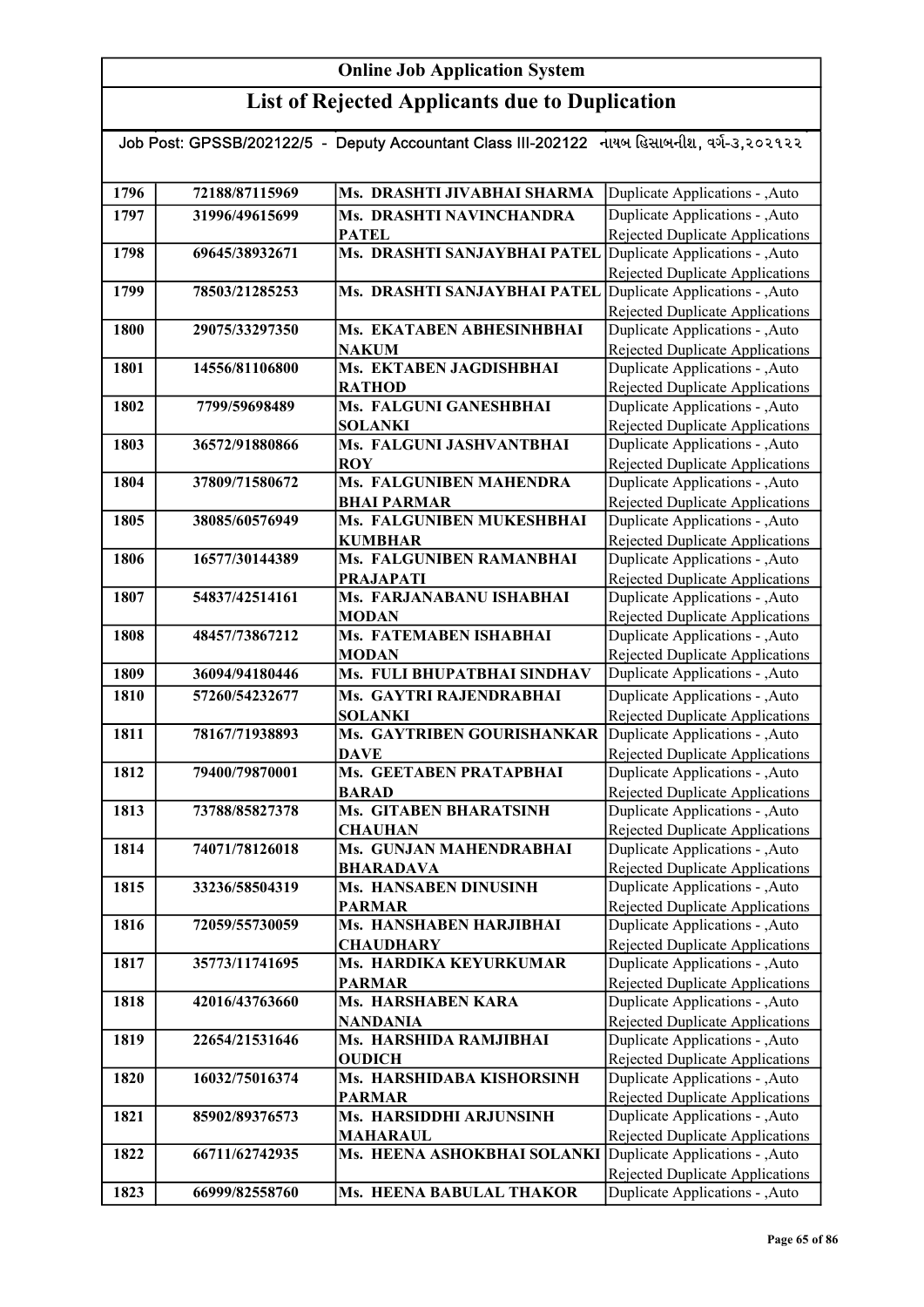# List of Rejected Applicants due to Duplication

| Job Post: GPSSB/202122/5 - Deputy Accountant Class III-202122 નાયબ હિસાબનીશ, વર્ગ-૩,૨૦૨૧૨૨ |                |                                                         |                                                                           |
|--------------------------------------------------------------------------------------------|----------------|---------------------------------------------------------|---------------------------------------------------------------------------|
|                                                                                            |                |                                                         |                                                                           |
| 1824                                                                                       | 67458/23728708 | Ms. HEENA BABULAL THAKOR                                | Duplicate Applications - , Auto                                           |
| 1825                                                                                       | 49354/10049796 | Ms. HEENA ISHWARLAL DUBAY                               | Duplicate Applications - , Auto                                           |
| 1826                                                                                       | 88432/93225778 | Ms. HEENA JAYPRAKASHBHAI                                | Duplicate Applications - , Auto                                           |
|                                                                                            |                | <b>VASU</b>                                             | <b>Rejected Duplicate Applications</b>                                    |
| 1827                                                                                       | 14712/31535473 | Ms. HEENA LALITBHAI JESUR                               | Duplicate Applications - , Auto                                           |
| 1828                                                                                       | 38989/26160407 | Ms. HEENA MATHURBHAI                                    | Duplicate Applications - , Auto                                           |
|                                                                                            |                | <b>BARAIYA</b>                                          | <b>Rejected Duplicate Applications</b>                                    |
| 1829                                                                                       | 92168/73061259 | Ms. HEENABEN HARISHBHAI                                 | Duplicate Applications - , Auto                                           |
|                                                                                            |                | <b>KANOJIYA</b>                                         | <b>Rejected Duplicate Applications</b>                                    |
| 1830                                                                                       | 52837/99085791 | Ms. HEENAKUMARI DILIPBHAI<br><b>PATEL</b>               | Duplicate Applications - , Auto                                           |
| 1831                                                                                       | 63248/57073600 | Ms. HEMA MANILAL RATHVA                                 | <b>Rejected Duplicate Applications</b><br>Duplicate Applications - , Auto |
| 1832                                                                                       | 50502/18699003 | Ms. HEMANGI MAHESHBHAI                                  | Duplicate Applications - , Auto                                           |
|                                                                                            |                | <b>DARJI</b>                                            | <b>Rejected Duplicate Applications</b>                                    |
| 1833                                                                                       | 51637/27316243 | <b>Ms. HEMANGINIBEN</b>                                 | Duplicate Applications - , Auto                                           |
|                                                                                            |                | <b>JAYANTIBHAI SHARMA</b>                               | Rejected Duplicate Applications                                           |
| 1834                                                                                       | 28900/27898131 | Ms. HEMAXI KISHORBHAI                                   | Duplicate Applications - , Auto                                           |
|                                                                                            |                | <b>NIMAVAT</b>                                          | Rejected Duplicate Applications                                           |
| 1835                                                                                       | 5752/17426966  | Ms. HEMLATA BABUBHAI GOHIL                              | Duplicate Applications - , Auto                                           |
| 1836                                                                                       | 80100/44646763 | Ms. HETAL CHANDULAL CHAVDA                              | Duplicate Applications - , Auto                                           |
|                                                                                            |                |                                                         | Rejected Duplicate Applications                                           |
| 1837                                                                                       | 37596/96552425 | Ms. HETAL JAYANTIBHAI JAYPAL                            | Duplicate Applications - , Auto                                           |
|                                                                                            |                |                                                         | <b>Rejected Duplicate Applications</b>                                    |
| 1838                                                                                       | 4758/19110939  | Ms. HETAL NAGABHAI KARMUR                               | Duplicate Applications - , Auto                                           |
| 1839                                                                                       | 1931/87051684  | Ms. HETALBAHEN RASIKBHAI                                | Duplicate Applications - , Auto                                           |
|                                                                                            |                | <b>CHAUDHARI</b>                                        | Rejected Duplicate Applications                                           |
| 1840                                                                                       | 62691/54696550 | Ms. HETALBEN                                            | Duplicate Applications - , Auto                                           |
| 1841                                                                                       | 37907/50476707 | <b>BHUPENDRAKUMAR THAKKAR</b><br>Ms. HETALBEN NITINBHAI | <b>Rejected Duplicate Applications</b><br>Duplicate Applications - , Auto |
|                                                                                            |                | <b>KAMDE</b>                                            | <b>Rejected Duplicate Applications</b>                                    |
| 1842                                                                                       | 92042/18769202 | Ms. HETALBEN PRABHATBHAI                                | Duplicate Applications - , Auto                                           |
|                                                                                            |                | <b>SHENVA</b>                                           | <b>Rejected Duplicate Applications</b>                                    |
| 1843                                                                                       | 41701/40301458 | Ms. HETVI HARJI BHAI DESAI                              | Duplicate Applications - , Auto                                           |
| 1844                                                                                       | 57056/48324680 | Ms. HIMALI GIRISHKUMAR                                  | Duplicate Applications - , Auto                                           |
|                                                                                            |                | <b>PRAJAPATI</b>                                        | Rejected Duplicate Applications                                           |
| 1845                                                                                       | 34296/70826351 | Ms. HIMANI PANKAJBHAI                                   | Duplicate Applications - , Auto                                           |
|                                                                                            |                | <b>BHAGWAGAR</b>                                        | <b>Rejected Duplicate Applications</b>                                    |
| 1846                                                                                       | 40685/64583763 | Ms. HIMANSIBEN                                          | Duplicate Applications - , Auto                                           |
| 1847                                                                                       | 84198/44260335 | <b>MAHENDRABHAI TRIVEDI</b><br>Ms. HIMANSIBEN           | <b>Rejected Duplicate Applications</b><br>Duplicate Applications - , Auto |
|                                                                                            |                | <b>MAHENDRABHAI TRIVEDI</b>                             | Rejected Duplicate Applications                                           |
| 1848                                                                                       | 27452/60560207 | Ms. HINA DHANJIBHAI SUMERA                              | Duplicate Applications - , Auto                                           |
| 1849                                                                                       | 48107/53080404 | Ms. HINABEN BHEMABHAI                                   | Duplicate Applications - , Auto                                           |
|                                                                                            |                | <b>CHAUDHARI</b>                                        | <b>Rejected Duplicate Applications</b>                                    |
| 1850                                                                                       | 50640/44693506 | Ms. HINABEN BHEMABHAI                                   | Duplicate Applications - , Auto                                           |
|                                                                                            |                | <b>CHAUDHARI</b>                                        | <b>Rejected Duplicate Applications</b>                                    |
| 1851                                                                                       | 4707/80196924  | Ms. HINABEN BHUPATBHAI VALA                             | Duplicate Applications - , Auto                                           |
|                                                                                            |                |                                                         | <b>Rejected Duplicate Applications</b>                                    |
| 1852                                                                                       | 21237/90391256 | Ms. HINABEN DINESHBHAI                                  | Duplicate Applications - , Auto                                           |
|                                                                                            |                | <b>PARMAR</b>                                           | Rejected Duplicate Applications                                           |
| 1853                                                                                       | 82557/39928561 | Ms. HINABEN LEMBUJI SOLANKI                             | Duplicate Applications - , Auto                                           |

Rejected Duplicate Applications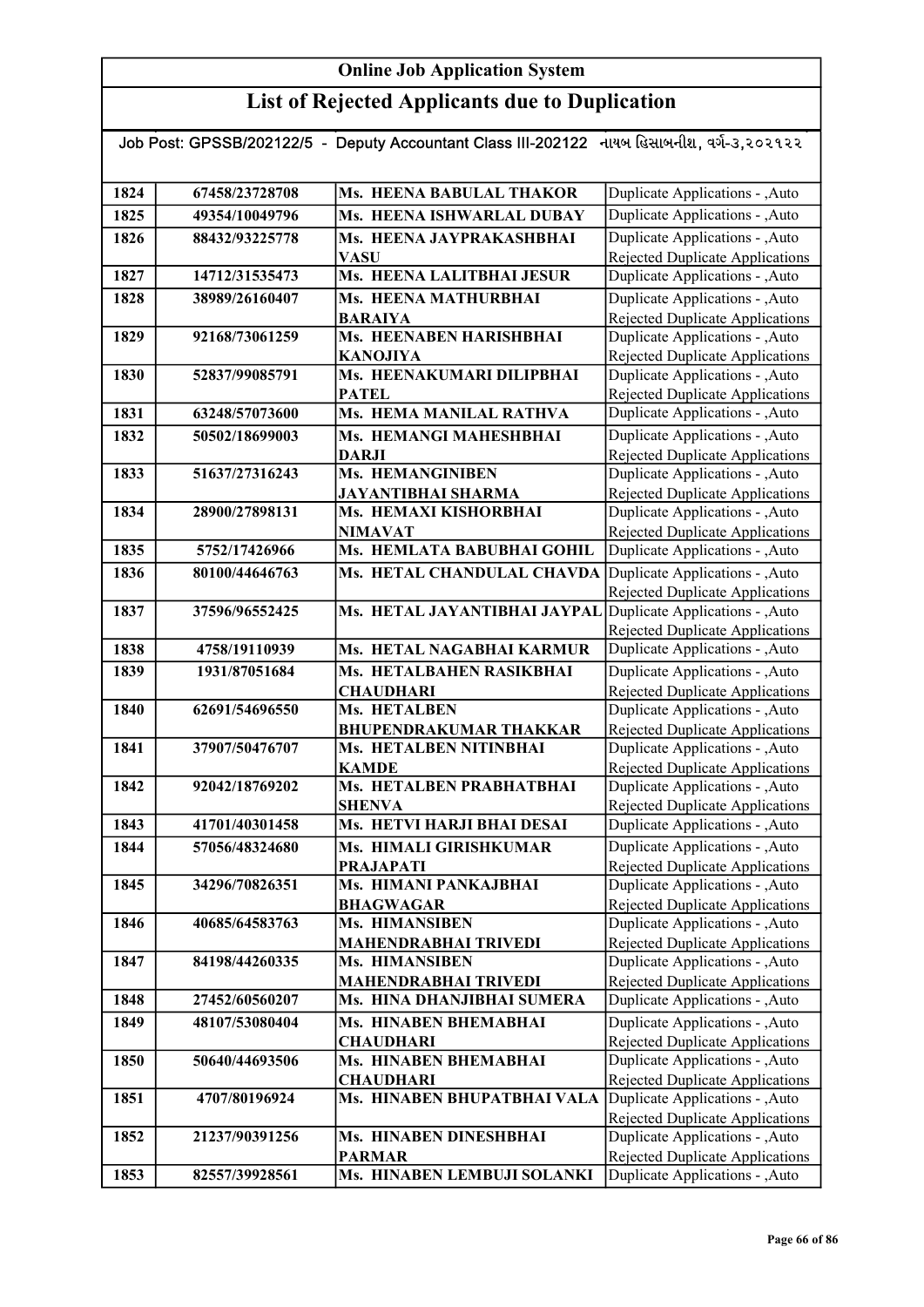| Job Post: GPSSB/202122/5 - Deputy Accountant Class III-202122 નાયબ હિસાબનીશ, વર્ગ-૩,૨૦૨૧૨૨ |                |                                             |                                                                           |  |
|--------------------------------------------------------------------------------------------|----------------|---------------------------------------------|---------------------------------------------------------------------------|--|
|                                                                                            |                |                                             |                                                                           |  |
| 1854                                                                                       | 20912/44915706 | Ms. HINABEN SHAMBHUBHAI                     | Duplicate Applications - , Auto                                           |  |
|                                                                                            |                | <b>BARAIYA</b>                              | Rejected Duplicate Applications                                           |  |
| 1855                                                                                       | 2903/92337046  | Ms. HIRAL ARVINDBHAI                        | Duplicate Applications - , Auto                                           |  |
|                                                                                            |                | <b>BOTADARA</b>                             | Rejected Duplicate Applications                                           |  |
| 1856                                                                                       | 7404/67862881  | Ms. HIRAL ARVINDBHAI                        | Duplicate Applications - , Auto                                           |  |
|                                                                                            |                | <b>BOTADARA</b>                             | <b>Rejected Duplicate Applications</b>                                    |  |
| 1857                                                                                       | 96631/34226489 | Ms. HIRAL CHITHARBHAI VALA                  | Duplicate Applications - , Auto                                           |  |
| 1858                                                                                       | 21899/65364737 | Ms. HIRAL JAYWADANBHAI                      | Duplicate Applications - ,Auto                                            |  |
|                                                                                            |                | <b>PATEL</b>                                | <b>Rejected Duplicate Applications</b>                                    |  |
| 1859                                                                                       | 56526/53119228 | Ms. HIRALBAHEN                              | Duplicate Applications - , Auto                                           |  |
|                                                                                            |                | <b>JITENDRAKUMAR SATHAVARA</b>              | Rejected Duplicate Applications                                           |  |
| 1860                                                                                       | 4209/39356802  | Ms. HIRALBAHEN KANTIBHAI<br><b>BARAD</b>    | Duplicate Applications - , Auto                                           |  |
| 1861                                                                                       | 83825/73783954 | Ms. HIRALBEN AMRUTBHAI                      | Rejected Duplicate Applications<br>Duplicate Applications - , Auto        |  |
|                                                                                            |                | <b>RAVAL</b>                                | <b>Rejected Duplicate Applications</b>                                    |  |
| 1862                                                                                       | 69900/19386614 | Ms. HIRALBEN JAYANTIBHAI                    | Duplicate Applications - , Auto                                           |  |
|                                                                                            |                | <b>PANDAV</b>                               | Rejected Duplicate Applications                                           |  |
| 1863                                                                                       | 30643/18794957 | Ms. HIRALBEN SHANKARBHAI                    | Duplicate Applications - , Auto                                           |  |
|                                                                                            |                | <b>BARAIYA</b>                              | <b>Rejected Duplicate Applications</b>                                    |  |
| 1864                                                                                       | 34171/64247282 | Ms. HIRVA VASANTBHAI PATIL                  | Duplicate Applications - , Auto                                           |  |
| 1865                                                                                       | 49656/92068672 | Ms. HITARTHIBEN DILIPBHAI                   | Duplicate Applications - , Auto                                           |  |
|                                                                                            |                | <b>CHAUHAN</b>                              | Rejected Duplicate Applications                                           |  |
| 1866                                                                                       | 72893/55068124 | Ms. HITESHA SHAMALBHAI                      | Duplicate Applications - , Auto                                           |  |
|                                                                                            |                | <b>CHAUDHARY</b>                            | Rejected Duplicate Applications                                           |  |
| 1867                                                                                       | 13490/77481357 | Ms. HITISHA SUNILBHAI                       | Duplicate Applications - , Auto                                           |  |
|                                                                                            |                | <b>GADHIYA</b>                              | Rejected Duplicate Applications                                           |  |
| 1868                                                                                       | 53376/20257057 | <b>Ms. HONEY PRAKASHCHANDRA</b>             | Duplicate Applications - , Auto                                           |  |
|                                                                                            |                | <b>PARMAR</b>                               | <b>Rejected Duplicate Applications</b>                                    |  |
| 1869                                                                                       | 66289/55695105 | Ms. INABEN JERAMBHAI KANBI                  | Duplicate Applications - , Auto                                           |  |
| 1870                                                                                       | 51727/43712714 | Ms. ISHABEN KANUBHAI JOSHI                  | Duplicate Applications - , Auto                                           |  |
| 1871                                                                                       | 79831/78509050 | Ms. JAGRUTI HAMIR BHADARU                   | Duplicate Applications - , Auto                                           |  |
| 1872                                                                                       | 67814/26777400 | Ms. JAGRUTI MAHESHBHAI                      | Duplicate Applications - , Auto                                           |  |
|                                                                                            |                | <b>KOTADIYA</b>                             | Rejected Duplicate Applications                                           |  |
| 1873                                                                                       | 42104/22513869 | Ms. JAGRUTI SHAMBHUBHAI                     | Duplicate Applications - , Auto                                           |  |
| 1874                                                                                       | 38954/52407229 | <b>DESAI</b><br>Ms. JAGRUTIBEN BABUBHAI     | Rejected Duplicate Applications<br>Duplicate Applications - , Auto        |  |
|                                                                                            |                | <b>PARMAR</b>                               | Rejected Duplicate Applications                                           |  |
| 1875                                                                                       | 2443/60190734  | Ms. JAGRUTIBEN BHARATBHAI                   | Duplicate Applications - ,Auto                                            |  |
|                                                                                            |                | <b>GOHIL</b>                                | <b>Rejected Duplicate Applications</b>                                    |  |
| 1876                                                                                       | 14007/47272496 | Ms. JAGRUTIBEN KIRITBHAI                    | Duplicate Applications - , Auto                                           |  |
|                                                                                            |                | <b>RADIA</b>                                | Rejected Duplicate Applications                                           |  |
| 1877                                                                                       | 3419/84799820  | Ms. JAGRUTIBEN RAJESHPURI                   | Duplicate Applications - ,Auto                                            |  |
|                                                                                            |                | <b>GUSAI</b>                                | Rejected Duplicate Applications                                           |  |
| 1878                                                                                       | 20889/94415796 | Ms. JAGRUTIBEN                              | Duplicate Applications - , Auto                                           |  |
|                                                                                            |                | THAKARSHIBHAI PARALIYA                      | Rejected Duplicate Applications                                           |  |
| 1879                                                                                       | 47914/28818678 | Ms. JAHANVI ASHOKBHAI                       | Duplicate Applications - , Auto                                           |  |
|                                                                                            |                | <b>TERAIYA</b><br>Ms. JAIMINI RAJENDRAKUMAR | Rejected Duplicate Applications                                           |  |
| 1880                                                                                       | 57335/32190311 |                                             | Duplicate Applications - , Auto                                           |  |
| 1881                                                                                       | 23630/62003328 | <b>RAVAL</b><br>Ms. JALPA LABHUBHAI         | <b>Rejected Duplicate Applications</b><br>Duplicate Applications - , Auto |  |
|                                                                                            |                | <b>BAKUTARA</b>                             | Rejected Duplicate Applications                                           |  |
| 1882                                                                                       | 27075/30415362 | Ms. JALPABEN BALDEVBHAI                     | Duplicate Applications - , Auto                                           |  |
|                                                                                            |                | <b>RABARI</b>                               | Rejected Duplicate Applications                                           |  |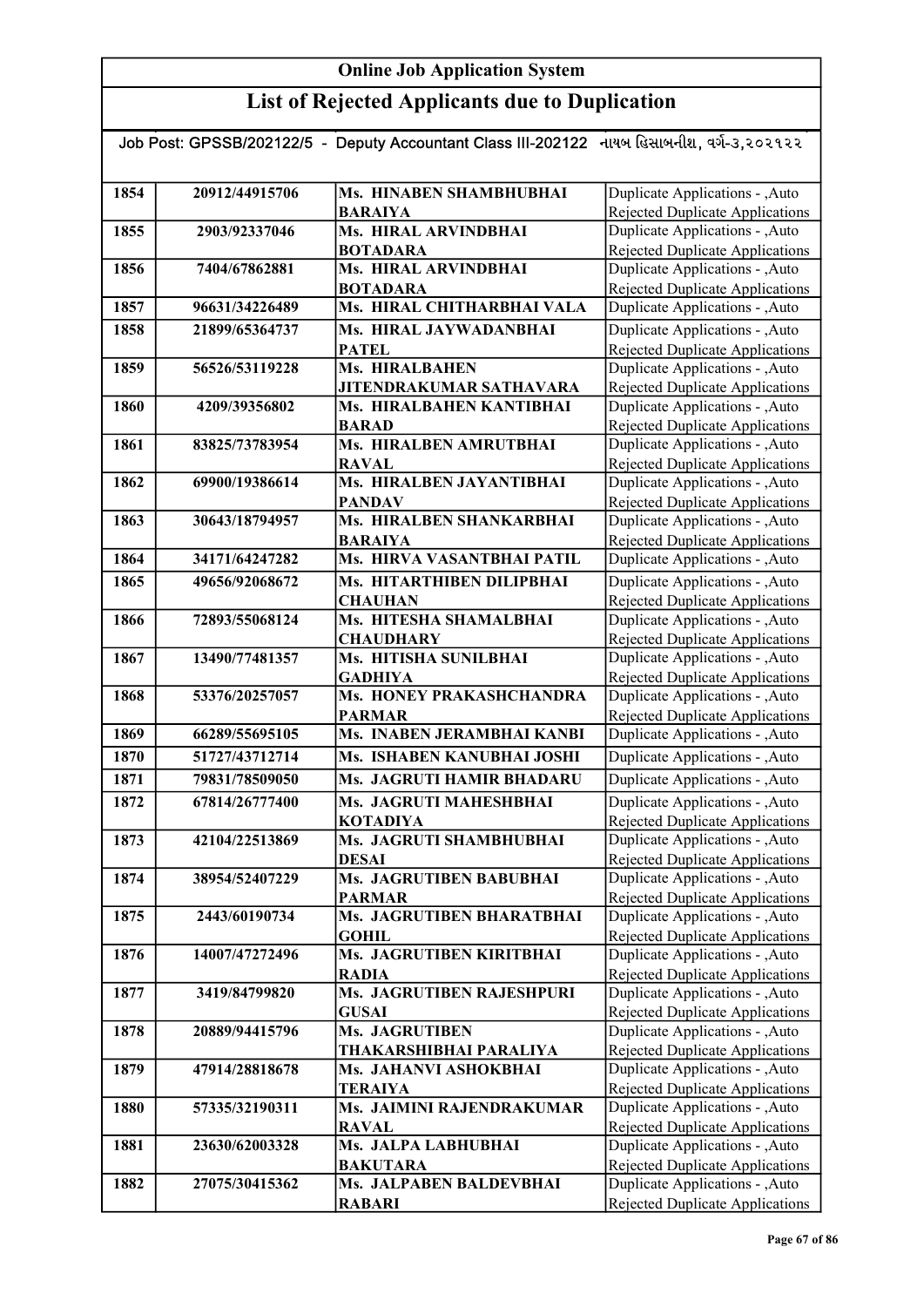| Job Post: GPSSB/202122/5 - Deputy Accountant Class III-202122 નાયબ હિસાબનીશ, વર્ગ-૩,૨૦૨૧૨૨ |                |                                                   |                                                                           |  |
|--------------------------------------------------------------------------------------------|----------------|---------------------------------------------------|---------------------------------------------------------------------------|--|
|                                                                                            |                |                                                   |                                                                           |  |
| 1883                                                                                       | 24624/18839662 | Ms. JAMILABANU MIYAJIBHAI                         | Duplicate Applications - , Auto                                           |  |
|                                                                                            |                | <b>VHORA</b>                                      | Rejected Duplicate Applications                                           |  |
| 1884                                                                                       | 65805/73362491 | Ms. JAMNABEN AANANDBHAI                           | Duplicate Applications - , Auto                                           |  |
|                                                                                            |                | <b>DABHI</b>                                      | <b>Rejected Duplicate Applications</b>                                    |  |
| 1885                                                                                       | 47321/61277661 | Ms. JANAVI JITENDRABHAI                           | Duplicate Applications - , Auto                                           |  |
| 1886                                                                                       | 42119/91844507 | <b>RATHOD</b><br><b>Ms. JANHAVIBEN PANKAJPARI</b> | Rejected Duplicate Applications<br>Duplicate Applications - , Auto        |  |
|                                                                                            |                | <b>GAUSWAMI</b>                                   |                                                                           |  |
| 1887                                                                                       | 77908/21796082 | Ms. JANKI BEN MANOJ KUMAR                         | Rejected Duplicate Applications<br>Duplicate Applications - , Auto        |  |
|                                                                                            |                | <b>SOLANKI</b>                                    | <b>Rejected Duplicate Applications</b>                                    |  |
| 1888                                                                                       | 54199/24424923 | Ms. JANKIBEN AJITBHAI BARAD                       | Duplicate Applications - , Auto                                           |  |
| 1889                                                                                       | 21941/29386357 | Ms. JANVI JAYANTIBHAI                             | Duplicate Applications - , Auto                                           |  |
|                                                                                            |                | <b>PARMAR</b>                                     | Rejected Duplicate Applications                                           |  |
| 1890                                                                                       | 57727/45847566 | Ms. JASHIBEN SREERAMBHAI                          | Duplicate Applications - , Auto                                           |  |
|                                                                                            |                | <b>JOSHI</b>                                      | Rejected Duplicate Applications                                           |  |
| 1891                                                                                       | 7584/30094331  | <b>Ms. JASHUBEN PUNABHAI</b>                      | Duplicate Applications - , Auto                                           |  |
|                                                                                            |                | <b>CHARAN</b>                                     | Rejected Duplicate Applications                                           |  |
| 1892                                                                                       | 61135/62465828 | Ms. JASMEENBEN JAYANTILAL                         | Duplicate Applications - , Auto                                           |  |
|                                                                                            |                | <b>GAMIT</b>                                      | Rejected Duplicate Applications                                           |  |
| 1893                                                                                       | 60074/38602132 | Ms. JAYA DEVAT BHAI GAGIYA                        | Duplicate Applications - , Auto                                           |  |
| 1894                                                                                       | 78482/53623638 | Ms. JAYABEN RAMJIBHAI                             | Duplicate Applications - , Auto                                           |  |
|                                                                                            |                | <b>CHAUDHARY</b>                                  | <b>Rejected Duplicate Applications</b>                                    |  |
| 1895                                                                                       | 12789/19662244 | Ms. JAYSHREE HASMUKHBHAI                          | Duplicate Applications - , Auto                                           |  |
|                                                                                            |                | <b>SOLANKI</b>                                    | Rejected Duplicate Applications                                           |  |
| 1896                                                                                       | 20208/90000148 | <b>Ms. JAYSHREE RAVJI DANGAR</b>                  | Duplicate Applications - , Auto                                           |  |
| 1897                                                                                       | 49012/29799092 | Ms. JAYSHRI NAGJIBHAI                             | Duplicate Applications - , Auto                                           |  |
|                                                                                            |                | <b>PARMAR</b>                                     | <b>Rejected Duplicate Applications</b>                                    |  |
| 1898                                                                                       | 58539/35022285 | Ms. JAYSHRIBEN BHAILALBHAI<br><b>PATEL</b>        | Duplicate Applications - , Auto<br><b>Rejected Duplicate Applications</b> |  |
| 1899                                                                                       | 85990/48359988 | Ms. JAYSHRIBEN SUBHASHBHAI                        | Duplicate Applications - , Auto                                           |  |
|                                                                                            |                | <b>BARIA</b>                                      | <b>Rejected Duplicate Applications</b>                                    |  |
| 1900                                                                                       | 7701/66580744  | Ms. JIGISHABEN                                    | Duplicate Applications - , Auto                                           |  |
|                                                                                            |                | <b>KAMARSINGBHAI RATHVA</b>                       | Rejected Duplicate Applications                                           |  |
| 1901                                                                                       | 6748/72117068  | Ms. JIGNASHA MANGALBHAI                           | Duplicate Applications - , Auto                                           |  |
|                                                                                            |                | <b>PARMAR</b>                                     | Rejected Duplicate Applications                                           |  |
| 1902                                                                                       | 76902/77208719 | Ms. JIGNASHA MULJEEBHAI                           | Duplicate Applications - , Auto                                           |  |
|                                                                                            |                | <b>JADAV</b>                                      | Rejected Duplicate Applications                                           |  |
| 1903                                                                                       | 70606/66307598 | Ms. JIGNISHA MAHENDRABHAI                         | Duplicate Applications - , Auto                                           |  |
|                                                                                            |                | <b>PANCHAL</b>                                    | Rejected Duplicate Applications                                           |  |
| 1904                                                                                       | 64201/92254658 | Ms. JIGNISHABEN                                   | Duplicate Applications - , Auto                                           |  |
| 1905                                                                                       | 87177/34033309 | RAVIDASHBHAI TADVI<br>Ms. JINAL RAMESHBHAI YADAV  | <b>Rejected Duplicate Applications</b><br>Duplicate Applications - , Auto |  |
| 1906                                                                                       | 2754/70821472  | Ms. JINALBEN JAYENDRABHAI                         | Duplicate Applications - , Auto                                           |  |
|                                                                                            |                | <b>DARJI</b>                                      | Rejected Duplicate Applications                                           |  |
| 1907                                                                                       | 45393/76358692 | Ms. JINALBEN JITENDRAKUMAR                        | Duplicate Applications - , Auto                                           |  |
|                                                                                            |                | <b>PARMAR</b>                                     | <b>Rejected Duplicate Applications</b>                                    |  |
| 1908                                                                                       | 91433/99609730 | Ms. JOSANABEN SAMATBHAI                           | Duplicate Applications - , Auto                                           |  |
|                                                                                            |                | <b>DAKI</b>                                       | <b>Rejected Duplicate Applications</b>                                    |  |
| 1909                                                                                       | 95324/11618904 | Ms. JOSANABEN SAMATBHAI                           | Duplicate Applications - , Auto                                           |  |
|                                                                                            |                | <b>DAKI</b>                                       | <b>Rejected Duplicate Applications</b>                                    |  |
| 1910                                                                                       | 95916/18837557 | Ms. JOSANABEN SAMATBHAI                           | Duplicate Applications - , Auto                                           |  |
|                                                                                            |                | <b>DAKI</b>                                       | Rejected Duplicate Applications                                           |  |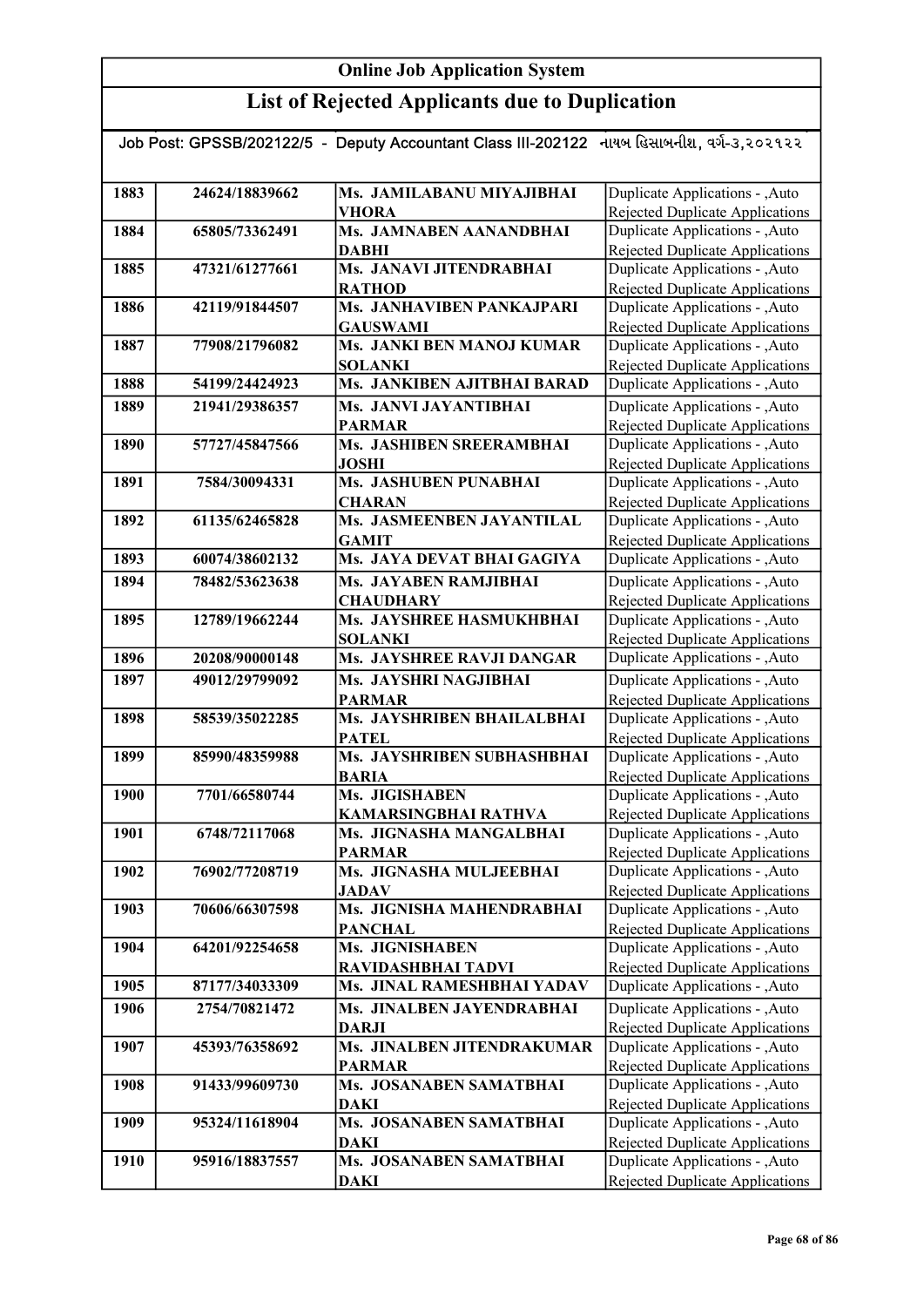| Job Post: GPSSB/202122/5 - Deputy Accountant Class III-202122 નાયબ હિસાબનીશ, વર્ગ-૩,૨૦૨૧૨૨ |                |                                                                             |                                                                           |  |
|--------------------------------------------------------------------------------------------|----------------|-----------------------------------------------------------------------------|---------------------------------------------------------------------------|--|
|                                                                                            |                |                                                                             |                                                                           |  |
| 1911                                                                                       | 4826/59983138  | Ms. JOSNABEN HAMIRBHAI<br><b>KANSAGRA</b>                                   | Duplicate Applications - ,Auto<br>Rejected Duplicate Applications         |  |
| 1912                                                                                       | 52545/23461134 | Ms. JULI SUBHASHBHAI                                                        | Duplicate Applications - , Auto                                           |  |
|                                                                                            |                | <b>MANGAROLIYA</b>                                                          | <b>Rejected Duplicate Applications</b>                                    |  |
| 1913                                                                                       | 13402/17593695 | Ms. JULIBEN PARESHKUMAR                                                     | Duplicate Applications - , Auto                                           |  |
|                                                                                            |                | <b>PATEL</b>                                                                | Rejected Duplicate Applications                                           |  |
| 1914                                                                                       | 60131/78962954 | Ms. JYOTI BHARATJI RATHOD                                                   | Duplicate Applications - ,Auto                                            |  |
| 1915                                                                                       | 46131/50989382 | Ms. JYOTI PRAVINBHAI                                                        | Duplicate Applications - , Auto                                           |  |
|                                                                                            |                | <b>DHOLARIYA</b>                                                            | <b>Rejected Duplicate Applications</b>                                    |  |
| 1916                                                                                       | 38419/89587989 | Ms. JYOTI VASHARAMBHAI                                                      | Duplicate Applications - , Auto                                           |  |
|                                                                                            |                | <b>SARAVAIYA</b>                                                            | Rejected Duplicate Applications                                           |  |
| 1917                                                                                       | 19254/44903272 | Ms. JYOTIBA DEVUSINH JADEJA                                                 | Duplicate Applications - , Auto                                           |  |
| 1918                                                                                       | 46598/74223563 | Ms. JYOTIBEN RAMESHBHAI                                                     | Duplicate Applications - , Auto                                           |  |
|                                                                                            |                | <b>PARMAR</b>                                                               | <b>Rejected Duplicate Applications</b>                                    |  |
| 1919                                                                                       | 26026/96410205 | Ms. JYOTIKUMARI<br><b>KARSHANBHAI GAMIT</b>                                 | Duplicate Applications - , Auto<br>Rejected Duplicate Applications        |  |
| 1920                                                                                       | 50216/93954049 | Ms. JYOTSANABEN                                                             | Duplicate Applications - , Auto                                           |  |
|                                                                                            |                | <b>MERAMANBHAI GAGIYA</b>                                                   | <b>Rejected Duplicate Applications</b>                                    |  |
| 1921                                                                                       | 95964/23902375 | Ms. JYOTSHANABEN BABUBHAI                                                   | Duplicate Applications - , Auto                                           |  |
|                                                                                            |                | <b>JADAV</b>                                                                | Rejected Duplicate Applications                                           |  |
| 1922                                                                                       | 96650/87613372 | Ms. JYOTSHANABEN BABUBHAI                                                   | Duplicate Applications - , Auto                                           |  |
|                                                                                            |                | <b>JADAV</b>                                                                | Rejected Duplicate Applications                                           |  |
| 1923                                                                                       | 19688/97247132 | Ms. KAILASHBAHEN                                                            | Duplicate Applications - , Auto                                           |  |
|                                                                                            |                | <b>MANSUKHBHAI PATEL</b>                                                    | Rejected Duplicate Applications                                           |  |
| 1924                                                                                       | 19725/62632447 | Ms. KAILASHBAHEN                                                            | Duplicate Applications - , Auto                                           |  |
|                                                                                            |                | <b>MANSUKHBHAI PATEL</b>                                                    | <b>Rejected Duplicate Applications</b>                                    |  |
| 1925                                                                                       | 26589/84655890 | Ms. KAJAL BHIKHABHAI DANGR                                                  | Duplicate Applications - , Auto                                           |  |
| 1926                                                                                       | 48744/45552564 | Ms. KAJAL HARAJIBHAI JAMOD                                                  | Duplicate Applications - , Auto                                           |  |
| 1927                                                                                       | 25916/99132285 | Ms. KAJAL HIRABHAI HERBHA                                                   | Duplicate Applications - , Auto                                           |  |
| 1928                                                                                       | 17366/65215712 | Ms. KAJAL JITESHBHAI SOLANKI                                                | Duplicate Applications - , Auto                                           |  |
|                                                                                            |                |                                                                             | <b>Rejected Duplicate Applications</b>                                    |  |
| 1929                                                                                       | 8489/74666846  | Ms. KAJALBEN ANANDBHAI                                                      | Duplicate Applications - , Auto                                           |  |
| 1930                                                                                       | 76043/69899967 | <b>GOHIL</b><br>Ms. KAJALBEN BACHUBHAI MORI Duplicate Applications - , Auto | <b>Rejected Duplicate Applications</b>                                    |  |
|                                                                                            |                |                                                                             | Rejected Duplicate Applications                                           |  |
| 1931                                                                                       | 56673/66150062 | Ms. KAJALBEN BALVANTSINH                                                    | Duplicate Applications - , Auto                                           |  |
|                                                                                            |                | <b>DODIYA</b>                                                               | Rejected Duplicate Applications                                           |  |
| 1932                                                                                       | 51359/16472645 | Ms. KAJALBEN GANAPATBHAI                                                    | Duplicate Applications - ,Auto                                            |  |
|                                                                                            |                | <b>VAGHELA</b>                                                              | <b>Rejected Duplicate Applications</b>                                    |  |
| 1933                                                                                       | 15663/49036424 | Ms. KAJALBEN                                                                | Duplicate Applications - , Auto                                           |  |
|                                                                                            |                | KHUMANSANGBHAI BARAD                                                        | <b>Rejected Duplicate Applications</b>                                    |  |
| 1934                                                                                       | 12798/13346082 | Ms. KAJALBEN MAHENDRASINH                                                   | Duplicate Applications - , Auto                                           |  |
| 1935                                                                                       | 13500/37248478 | <b>PARMAR</b><br>Ms. KAJALBEN MAHENDRASINH                                  | <b>Rejected Duplicate Applications</b><br>Duplicate Applications - , Auto |  |
|                                                                                            |                | <b>PARMAR</b>                                                               | <b>Rejected Duplicate Applications</b>                                    |  |
| 1936                                                                                       | 29838/50183539 | Ms. KAJALBEN PRAVINBHAI                                                     | Duplicate Applications - , Auto                                           |  |
|                                                                                            |                | <b>RATHOD</b>                                                               | Rejected Duplicate Applications                                           |  |
| 1937                                                                                       | 30445/17221405 | Ms. KAJALBEN RAJESHBHAI                                                     | Duplicate Applications - , Auto                                           |  |
|                                                                                            |                | <b>BAROT</b>                                                                | <b>Rejected Duplicate Applications</b>                                    |  |
| 1938                                                                                       | 62960/97014439 | Ms. KAJALBEN RAJESHBHAI                                                     | Duplicate Applications - , Auto                                           |  |
|                                                                                            |                | <b>DHOLAKIYA</b>                                                            | Rejected Duplicate Applications                                           |  |
| 1939                                                                                       | 87988/75036581 | Ms. KAJALBEN RAMANBHAI                                                      | Duplicate Applications - , Auto                                           |  |
|                                                                                            |                | <b>PATEL</b>                                                                | <b>Rejected Duplicate Applications</b>                                    |  |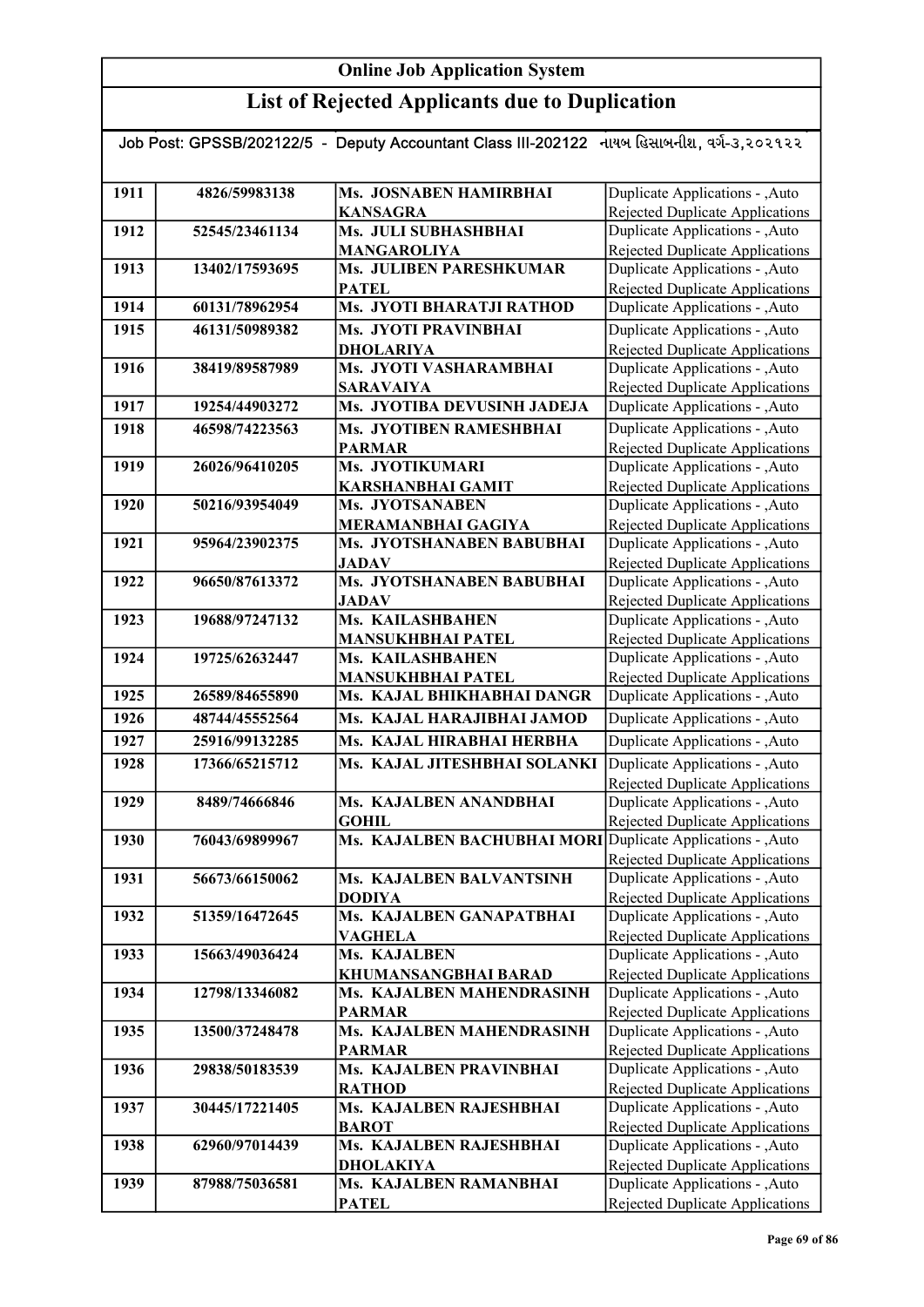| Job Post: GPSSB/202122/5 - Deputy Accountant Class III-202122 નાયબ હિસાબનીશ, વર્ગ-૩,૨૦૨૧૨૨ |                |                                              |                                                                           |  |  |
|--------------------------------------------------------------------------------------------|----------------|----------------------------------------------|---------------------------------------------------------------------------|--|--|
|                                                                                            |                |                                              |                                                                           |  |  |
| 1940                                                                                       | 86143/80475108 | Ms. KAJALBEN SARADARJI<br><b>RATHOD</b>      | Duplicate Applications - , Auto<br>Rejected Duplicate Applications        |  |  |
| 1941                                                                                       | 80098/18252620 | Ms. KAJALBEN SHARADBHAI                      | Duplicate Applications - , Auto                                           |  |  |
|                                                                                            |                | <b>NAIK</b>                                  | Rejected Duplicate Applications                                           |  |  |
| 1942                                                                                       | 94569/46220139 | Ms. KAJALBEN VINUBHAI                        | Duplicate Applications - , Auto                                           |  |  |
|                                                                                            |                | <b>MAKWANA</b>                               | Rejected Duplicate Applications                                           |  |  |
| 1943                                                                                       | 53181/78103105 | Ms. KAJALKUMARI                              | Duplicate Applications - , Auto                                           |  |  |
|                                                                                            |                | <b>BHUPENDRABHAI PATEL</b>                   | Rejected Duplicate Applications                                           |  |  |
| 1944                                                                                       | 20986/94519929 | Ms. KAKSHA HITESHBHAI                        | Duplicate Applications - , Auto                                           |  |  |
|                                                                                            |                | <b>KORADIYA</b>                              | Rejected Duplicate Applications                                           |  |  |
| 1945                                                                                       | 21864/66896838 | Ms. KALABEN ANSYABHAI                        | Duplicate Applications - , Auto                                           |  |  |
|                                                                                            |                | <b>KHURKUTIYA</b>                            | Rejected Duplicate Applications                                           |  |  |
| 1946                                                                                       | 33736/68983808 | Ms. KALPANABEN JAYANTIBHAI                   | Duplicate Applications - , Auto                                           |  |  |
| 1947                                                                                       | 67201/84460026 | <b>DAMOR</b><br>Ms. KALPANABEN KIRITSINH RAJ | Rejected Duplicate Applications<br>Duplicate Applications - , Auto        |  |  |
|                                                                                            |                |                                              | Rejected Duplicate Applications                                           |  |  |
| 1948                                                                                       | 11187/35705656 | <b>Ms. KALPANABEN</b>                        | Duplicate Applications - , Auto                                           |  |  |
|                                                                                            |                | <b>MAHESHKUMAR KHANT</b>                     | Rejected Duplicate Applications                                           |  |  |
| 1949                                                                                       | 40164/96913065 | Ms. KANCHAN DEVJIBHAI VAGH                   | Duplicate Applications - , Auto                                           |  |  |
| 1950                                                                                       | 57908/39984016 | Ms. KARISHMABEN MANGABHAI                    | Duplicate Applications - , Auto                                           |  |  |
|                                                                                            |                | <b>VASAVA</b>                                | <b>Rejected Duplicate Applications</b>                                    |  |  |
| 1951                                                                                       | 57968/43107871 | Ms. KARISHMABEN MANGABHAI                    | Duplicate Applications - , Auto                                           |  |  |
|                                                                                            |                | <b>VASAVA</b>                                | Rejected Duplicate Applications                                           |  |  |
| 1952                                                                                       | 29843/83453187 | <b>Ms. KAUSHALBEN</b>                        | Duplicate Applications - , Auto                                           |  |  |
|                                                                                            |                | <b>ARVINDKUMAR CHAUDHARY</b>                 | <b>Rejected Duplicate Applications</b>                                    |  |  |
| 1953                                                                                       | 17718/51799624 | Ms. KAUSHIKABAHEN                            | Duplicate Applications - , Auto                                           |  |  |
|                                                                                            |                | <b>KISHORBHAI KAHAR</b>                      | <b>Rejected Duplicate Applications</b>                                    |  |  |
| 1954                                                                                       | 910/11412646   | <b>Ms. KHUSHALIBEN</b>                       | Duplicate Applications - , Auto                                           |  |  |
|                                                                                            |                | KARMSHIBHAI CHOTALIYA                        | <b>Rejected Duplicate Applications</b>                                    |  |  |
| 1955                                                                                       | 54969/89319434 | Ms. KHUSHBU BHARATBHAI                       | Duplicate Applications - , Auto                                           |  |  |
| 1956                                                                                       | 14142/76633797 | <b>CHOVATIYA</b><br>Ms. KHUSHBU KAMLESHKUMAR | <b>Rejected Duplicate Applications</b><br>Duplicate Applications - , Auto |  |  |
|                                                                                            |                | <b>HINGU</b>                                 | <b>Rejected Duplicate Applications</b>                                    |  |  |
| 1957                                                                                       | 86367/18219734 | Ms. KHUSHBU KUMARI                           | <b>Duplicate Applications - , Auto</b>                                    |  |  |
|                                                                                            |                | <b>JAGADISHBHAI CHAUHN</b>                   | Rejected Duplicate Applications                                           |  |  |
| 1958                                                                                       | 46124/49851745 | Ms. KHUSHBU RAMSING PANDAV                   | Duplicate Applications - , Auto                                           |  |  |
| 1959                                                                                       | 46255/78593302 | Ms. KHUSHBU RAMSING PANDAV                   | Duplicate Applications - , Auto                                           |  |  |
| 1960                                                                                       | 29030/99825185 | Ms. KHUSHBUBEN PREMJIBHAI                    | Duplicate Applications - , Auto                                           |  |  |
|                                                                                            |                | <b>CHAUDHARY</b>                             | Rejected Duplicate Applications                                           |  |  |
| 1961                                                                                       | 57580/30924759 | Ms. KHYATI DIPAKBHAI                         | Duplicate Applications - , Auto                                           |  |  |
|                                                                                            |                | <b>SARVAIYA</b>                              | Rejected Duplicate Applications                                           |  |  |
| 1962                                                                                       | 79226/30373873 | Ms. KHYATI SURESHBHAI                        | Duplicate Applications - , Auto                                           |  |  |
|                                                                                            |                | <b>BALEVIYA</b>                              | Rejected Duplicate Applications                                           |  |  |
| 1963                                                                                       | 72808/52890829 | Ms. KINA MEGHJIBHAI RATHAVA                  | Duplicate Applications - , Auto                                           |  |  |
| 1964                                                                                       | 62353/18440064 | Ms. KINJAL BHARATBHAI                        | Duplicate Applications - , Auto                                           |  |  |
|                                                                                            |                | <b>MISTRY</b>                                | Rejected Duplicate Applications                                           |  |  |
| 1965                                                                                       | 12807/41629433 | Ms. KINJAL HIRABHAI VALA                     | Duplicate Applications - , Auto                                           |  |  |
| 1966                                                                                       | 88955/89414224 | Ms. KINJAL KANTILAL PARMAR                   | Duplicate Applications - , Auto                                           |  |  |
| 1967                                                                                       | 9888/86741808  | Ms. KINJAL MAHESHBHAI                        | Duplicate Applications - , Auto                                           |  |  |
|                                                                                            |                | <b>LAKUM</b>                                 | Rejected Duplicate Applications                                           |  |  |
| 1968                                                                                       | 37980/85237682 | Ms. KINJAL MOHANLAL                          | Duplicate Applications - , Auto                                           |  |  |
|                                                                                            |                | <b>MAKWANA</b>                               | Rejected Duplicate Applications                                           |  |  |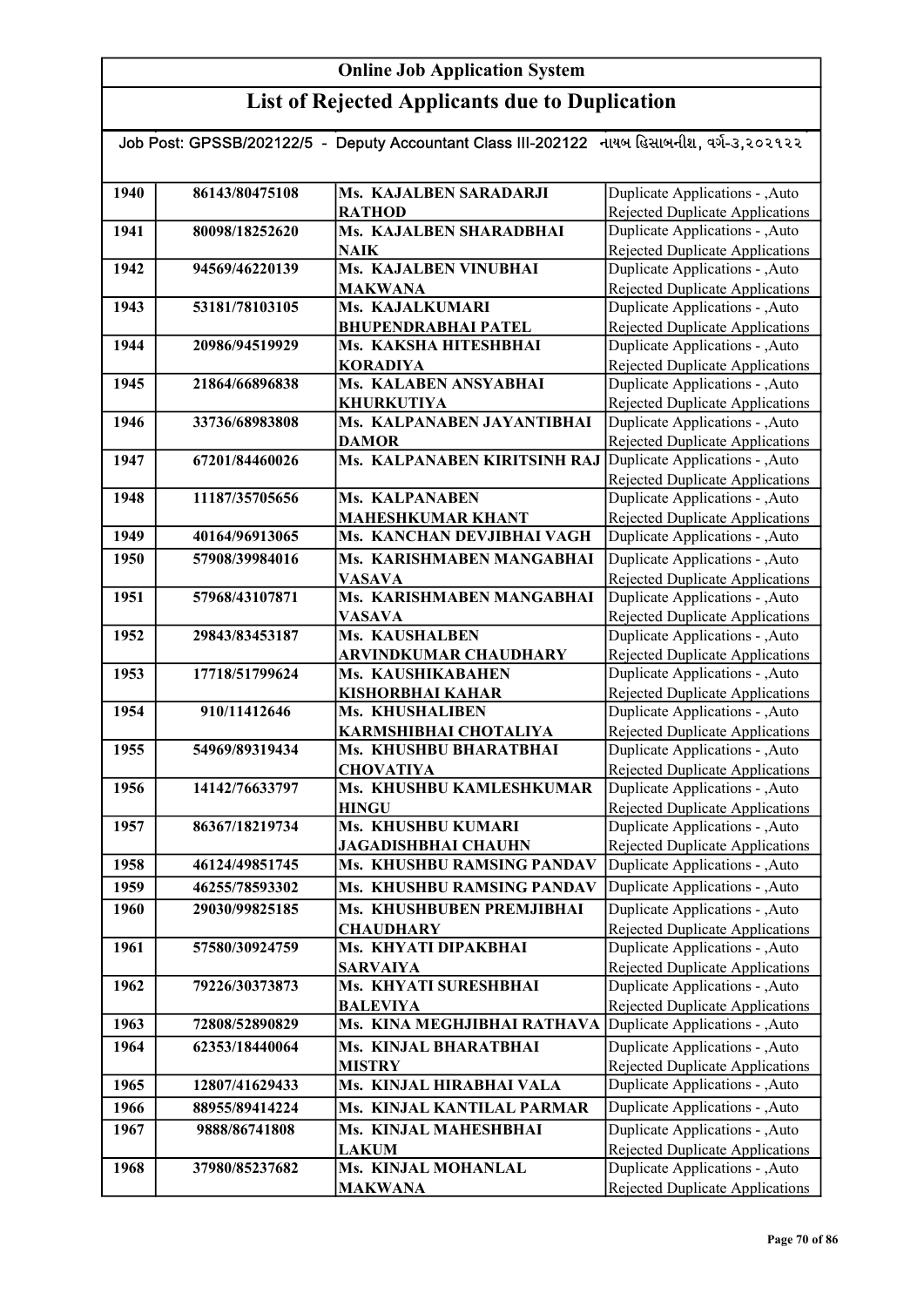| Job Post: GPSSB/202122/5 - Deputy Accountant Class III-202122 નાયબ હિસાબનીશ, વર્ગ-૩,૨૦૨૧૨૨ |                |                                              |                                                                    |  |
|--------------------------------------------------------------------------------------------|----------------|----------------------------------------------|--------------------------------------------------------------------|--|
|                                                                                            |                |                                              |                                                                    |  |
| 1969                                                                                       | 14961/80422701 | Ms. KINJALBAN HASMUKHBHAI                    | Duplicate Applications - , Auto                                    |  |
|                                                                                            |                | <b>JADAV</b>                                 | Rejected Duplicate Applications                                    |  |
| 1970                                                                                       | 30977/11690357 | Ms. KINJALBEN ASHOKBHAI                      | Duplicate Applications - , Auto                                    |  |
|                                                                                            |                | <b>PARMAR</b>                                | <b>Rejected Duplicate Applications</b>                             |  |
| 1971                                                                                       | 172/80926497   | Ms. KINJALBEN MUKESHBHAI                     | Duplicate Applications - , Auto                                    |  |
|                                                                                            |                | <b>CHAUDHARI</b>                             | Rejected Duplicate Applications                                    |  |
| 1972                                                                                       | 71180/81500824 | Ms. KINJALBEN NATAVAR SINH                   | Duplicate Applications - , Auto                                    |  |
|                                                                                            |                | <b>CHAUHAN</b>                               | Rejected Duplicate Applications                                    |  |
| 1973                                                                                       | 74346/80667931 | Ms. KINJALKUMARI SATISHBHAI                  | Duplicate Applications - ,Auto                                     |  |
|                                                                                            |                | <b>PATEL</b>                                 | <b>Rejected Duplicate Applications</b>                             |  |
| 1974                                                                                       | 60397/57102811 | Ms. KINNARIBEN VINODBHAI<br><b>PRAJAPATI</b> | Duplicate Applications - , Auto<br>Rejected Duplicate Applications |  |
| 1975                                                                                       | 65628/33437929 | Ms. KINNARIBEN VINODBHAI                     | Duplicate Applications - , Auto                                    |  |
|                                                                                            |                | <b>PRAJAPATI</b>                             | Rejected Duplicate Applications                                    |  |
| 1976                                                                                       | 65668/11911597 | Ms. KINNARIBEN VINODBHAI                     | Duplicate Applications - ,Auto                                     |  |
|                                                                                            |                | <b>PRAJAPATI</b>                             | <b>Rejected Duplicate Applications</b>                             |  |
| 1977                                                                                       | 51860/20822746 | Ms. KIRAN RASIKBHAI KALANI                   | Duplicate Applications - ,Auto                                     |  |
| 1978                                                                                       | 36719/58291143 | Ms. KIRANBEN BHAGAVANBHAI                    | Duplicate Applications - , Auto                                    |  |
|                                                                                            |                | <b>PANVECHA</b>                              | <b>Rejected Duplicate Applications</b>                             |  |
| 1979                                                                                       | 33960/86587285 | Ms. KIRANBEN RAMESHBHAI                      | Duplicate Applications - , Auto                                    |  |
|                                                                                            |                | <b>THAKKAR</b>                               | Rejected Duplicate Applications                                    |  |
| 1980                                                                                       | 5300/84257659  | Ms. KIRANBEN SURMALBHAI                      | Duplicate Applications - , Auto                                    |  |
|                                                                                            |                | <b>KALARA</b>                                | Rejected Duplicate Applications                                    |  |
| 1981                                                                                       | 61436/12706398 | Ms. KIRANBEN SURMALBHAI                      | Duplicate Applications - , Auto                                    |  |
|                                                                                            |                | <b>KALARA</b>                                | Rejected Duplicate Applications                                    |  |
| 1982                                                                                       | 16566/50657882 | Ms. KIRTI VALKUBHAI LUNSAR                   | Duplicate Applications - ,Auto                                     |  |
| 1983                                                                                       | 64644/16223582 | Ms. KIRTIBEN VINODBHAI<br><b>SOLANKI</b>     | Duplicate Applications - , Auto                                    |  |
| 1984                                                                                       | 9250/86273873  | Ms. KOMAL BECHARBHAI                         | Rejected Duplicate Applications<br>Duplicate Applications - , Auto |  |
|                                                                                            |                | <b>DAMBHALA</b>                              | <b>Rejected Duplicate Applications</b>                             |  |
| 1985                                                                                       | 1053/19946983  | Ms. KOMAL BHIMABHAI                          | Duplicate Applications - , Auto                                    |  |
|                                                                                            |                | <b>BHOGESHRA</b>                             | Rejected Duplicate Applications                                    |  |
| 1986                                                                                       | 62396/33270717 | Ms. KOMAL BHUDARBHAI                         | Duplicate Applications - , Auto                                    |  |
|                                                                                            |                | <b>SONAGRA</b>                               | Rejected Duplicate Applications                                    |  |
| 1987                                                                                       | 77894/23502198 | Ms. KOMAL DHIRUBHAI PARMAR                   | Duplicate Applications - , Auto                                    |  |
| 1988                                                                                       | 8362/85179305  | Ms. KOMAL KANUBHAI RATHOD                    | Duplicate Applications - , Auto                                    |  |
| 1989                                                                                       | 60453/57147020 | Ms. KOMAL RADHUBHAI                          | Duplicate Applications - , Auto                                    |  |
|                                                                                            |                | <b>CHAVDA</b>                                | Rejected Duplicate Applications                                    |  |
| 1990                                                                                       | 14723/91267232 | Ms. KOMAL RAMESHBHAI                         | Duplicate Applications - , Auto                                    |  |
|                                                                                            |                | <b>SOLANKI</b>                               | Rejected Duplicate Applications                                    |  |
| 1991                                                                                       | 48751/86495404 | Ms. KOMAL RASIKBHAI PATEL                    | Duplicate Applications - , Auto                                    |  |
| 1992                                                                                       | 47314/31587509 | Ms. KOMALBEN ARJUNBHAI                       | Duplicate Applications - , Auto                                    |  |
|                                                                                            |                | <b>GAMIT</b>                                 | Rejected Duplicate Applications                                    |  |
| 1993                                                                                       | 43024/21383673 | Ms. KOMALBEN DHANJIBHAI                      | Duplicate Applications - , Auto                                    |  |
| 1994                                                                                       | 76695/74955784 | <b>MAKWANA</b><br>Ms. KOMALBEN KANUBHAI      | Rejected Duplicate Applications<br>Duplicate Applications - , Auto |  |
|                                                                                            |                | <b>PRAJAPATI</b>                             | Rejected Duplicate Applications                                    |  |
| 1995                                                                                       | 5423/23054143  | Ms. KOMALBEN KISHORBHAI                      | Duplicate Applications - , Auto                                    |  |
|                                                                                            |                | <b>MUNDHAVA</b>                              | <b>Rejected Duplicate Applications</b>                             |  |
| 1996                                                                                       | 77587/46319303 | Ms. KOMALBEN MANOJBHAI                       | Duplicate Applications - , Auto                                    |  |
|                                                                                            |                | <b>CHAUHAN</b>                               | Rejected Duplicate Applications                                    |  |
| 1997                                                                                       | 35074/61229667 | Ms. KOMALBEN NATHHUBHAI                      | Duplicate Applications - , Auto                                    |  |
|                                                                                            |                | <b>PARMAR</b>                                | Rejected Duplicate Applications                                    |  |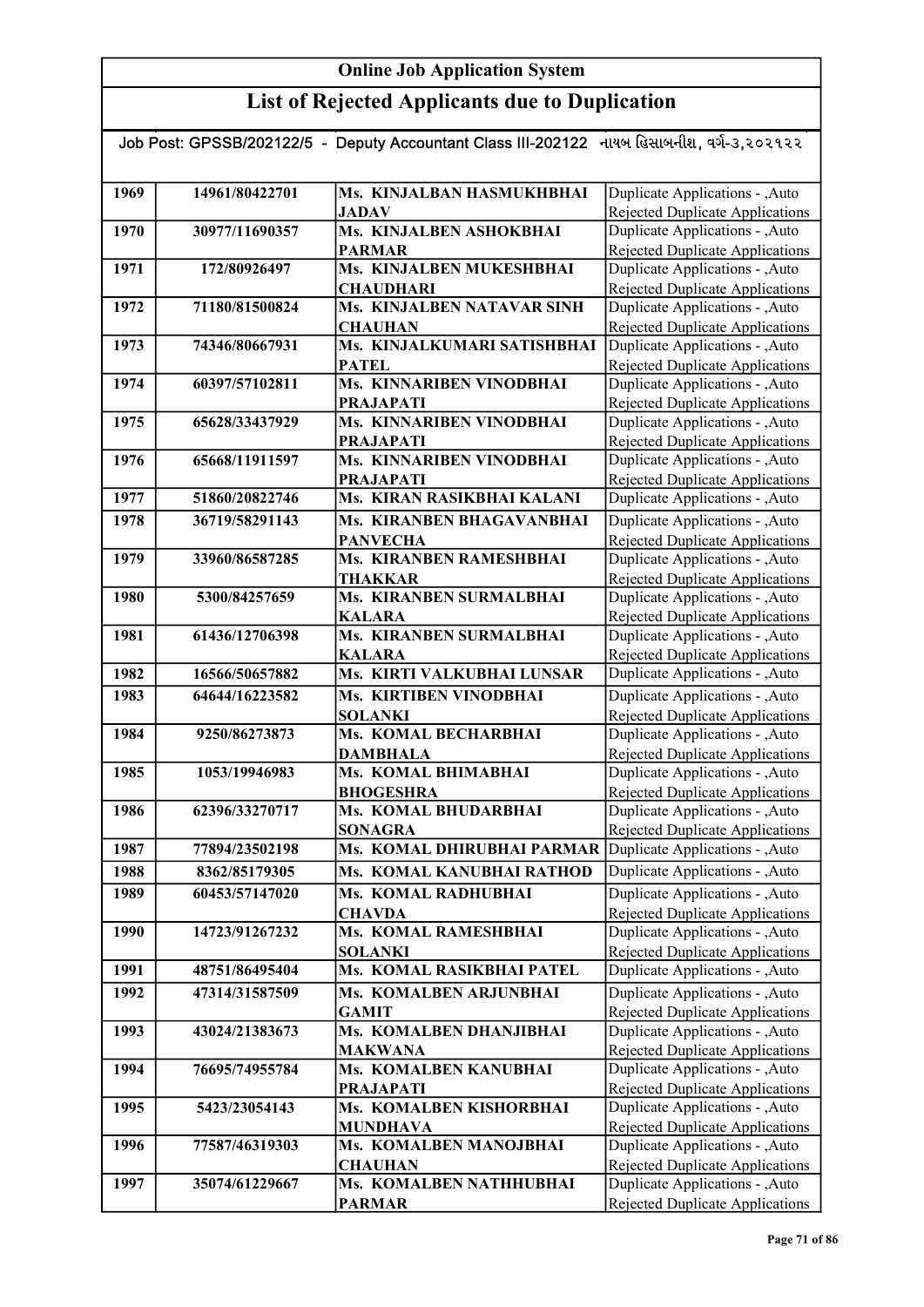# List of Rejected Applicants due to Duplication

| Job Post: GPSSB/202122/5 - Deputy Accountant Class III-202122 નાયબ હિસાબનીશ, વર્ગ-૩,૨૦૨૧૨૨ |                |                                                     |                                                                    |  |
|--------------------------------------------------------------------------------------------|----------------|-----------------------------------------------------|--------------------------------------------------------------------|--|
|                                                                                            |                |                                                     |                                                                    |  |
| 1998                                                                                       | 60344/12686097 | <b>Ms. KRINAL ASHWINBHAI</b>                        | Duplicate Applications - , Auto                                    |  |
|                                                                                            |                | <b>MANIYA</b>                                       | Rejected Duplicate Applications                                    |  |
| 1999                                                                                       | 52329/30050585 | Ms. KRISHNA BHARATBHAI                              | Duplicate Applications - , Auto                                    |  |
|                                                                                            |                | <b>VIRDA</b>                                        | <b>Rejected Duplicate Applications</b>                             |  |
| 2000                                                                                       | 6005/38103084  | Ms. KRISHNA GIRISHKUMAR                             | Duplicate Applications - , Auto                                    |  |
|                                                                                            |                | <b>PATEL</b>                                        | Rejected Duplicate Applications                                    |  |
| 2001                                                                                       | 72297/32454410 | Ms. KRISHNA NAROTTAMBHAI                            | Duplicate Applications - , Auto                                    |  |
|                                                                                            |                | <b>PARMAR</b>                                       | Rejected Duplicate Applications                                    |  |
| 2002                                                                                       | 16894/21555045 | Ms. KRISHNA NAVINBHAI                               | Duplicate Applications - , Auto                                    |  |
|                                                                                            |                | <b>BHOJANI</b>                                      | <b>Rejected Duplicate Applications</b>                             |  |
| 2003                                                                                       | 94199/57670492 | Ms. KRISHNABEN ASHOKKUMAR                           | Duplicate Applications - , Auto                                    |  |
|                                                                                            |                | <b>KANJARIYA</b>                                    | <b>Rejected Duplicate Applications</b>                             |  |
| 2004                                                                                       | 57631/82717079 | Ms. KRISHNABEN BHARATBHAI                           | Duplicate Applications - , Auto                                    |  |
|                                                                                            |                | <b>PARMAR</b>                                       | <b>Rejected Duplicate Applications</b>                             |  |
| 2005                                                                                       | 6351/88931723  | Ms. KRISHNABEN BHIKHUBHAI                           | Duplicate Applications - , Auto                                    |  |
|                                                                                            |                | <b>VINZUDA</b>                                      | Rejected Duplicate Applications                                    |  |
| 2006                                                                                       | 86183/53205704 | Ms. KRUPA RAJESHKUMAR                               | Duplicate Applications - , Auto                                    |  |
|                                                                                            |                | <b>CHAVDA</b>                                       | Rejected Duplicate Applications                                    |  |
| 2007                                                                                       | 26159/66209603 | Ms. KRUSHNA ABHALBHAI                               | Duplicate Applications - ,Auto                                     |  |
|                                                                                            |                | <b>RATHOD</b><br>Ms. KRUTAGNATABEN                  | <b>Rejected Duplicate Applications</b>                             |  |
| 2008                                                                                       | 94786/63397642 |                                                     | Duplicate Applications - , Auto                                    |  |
| 2009                                                                                       |                | RAMJIBHAI SAPARA<br>Ms. KUNDANBEN BACHUBHAI         | Rejected Duplicate Applications<br>Duplicate Applications - ,Auto  |  |
|                                                                                            | 13590/23281647 |                                                     |                                                                    |  |
| 2010                                                                                       | 78494/12313980 | <b>PRAJAPATI</b><br><b>Ms. LATABEN MAHENDRASINH</b> | Rejected Duplicate Applications<br>Duplicate Applications - , Auto |  |
|                                                                                            |                | <b>THAKOR</b>                                       | Rejected Duplicate Applications                                    |  |
| 2011                                                                                       | 19543/46973778 | <b>Ms. LATABEN VINODBHAI</b>                        | Duplicate Applications - , Auto                                    |  |
|                                                                                            |                | <b>CHAUDHARI</b>                                    | Rejected Duplicate Applications                                    |  |
| 2012                                                                                       | 49689/95640197 | Ms. LAXMIBEN RAMESHBHAI                             | Duplicate Applications - , Auto                                    |  |
|                                                                                            |                | <b>PRAJAPATI</b>                                    | <b>Rejected Duplicate Applications</b>                             |  |
| 2013                                                                                       | 55109/22228690 | Ms. LAXMIBEN VALJIBHAI                              | Duplicate Applications - , Auto                                    |  |
|                                                                                            |                | <b>RABARI</b>                                       | <b>Rejected Duplicate Applications</b>                             |  |
| 2014                                                                                       | 46452/35710349 | Ms. LEELA UKABHAI KARANGIYA                         | Duplicate Applications - ,Auto                                     |  |
| 2015                                                                                       | 16110/22842050 | Ms. LEENA LALITBHAI                                 | Duplicate Applications - , Auto                                    |  |
|                                                                                            |                | <b>KUKADIYA</b>                                     | Rejected Duplicate Applications                                    |  |
| 2016                                                                                       | 13481/97505303 | Ms. MADHUBEN DEVASIBHAI                             | Duplicate Applications - ,Auto                                     |  |
|                                                                                            |                | <b>SARALA</b>                                       | <b>Rejected Duplicate Applications</b>                             |  |
| 2017                                                                                       | 30469/86195180 | Ms. MAHEJBIN                                        | Duplicate Applications - , Auto                                    |  |
|                                                                                            |                | <b>GULAMMOHAMMAD MARU</b>                           | Rejected Duplicate Applications                                    |  |
| 2018                                                                                       | 76967/94062820 | Ms. MAHIMABEN RAMESHBHAI                            | Duplicate Applications - , Auto                                    |  |
|                                                                                            |                | <b>CHAUDHARI</b>                                    | <b>Rejected Duplicate Applications</b>                             |  |
| 2019                                                                                       | 14937/64943210 | Ms. MAHIMAKUMARI                                    | Duplicate Applications - , Auto                                    |  |
|                                                                                            |                | <b>MOHANBHAI GAMIT</b>                              | Rejected Duplicate Applications                                    |  |
| 2020                                                                                       | 23011/36383785 | Ms. MAMATA MANSUKHBHAI                              | Duplicate Applications - ,Auto                                     |  |
|                                                                                            |                | <b>MAKWANA</b>                                      | Rejected Duplicate Applications                                    |  |
| 2021                                                                                       | 2112/90328875  | Ms. MAMATABEN CHUNILAL                              | Duplicate Applications - , Auto                                    |  |
|                                                                                            |                | <b>SATHAVARA</b>                                    | Rejected Duplicate Applications                                    |  |
| 2022                                                                                       | 50782/43218735 | Ms. MAMTA JAGDISHBHAI                               | Duplicate Applications - , Auto                                    |  |
|                                                                                            |                | <b>MACHHI</b>                                       | Rejected Duplicate Applications                                    |  |
| 2023                                                                                       | 47322/51828825 | Ms. MAMTABEN PANKAJBHAI                             | Duplicate Applications - , Auto                                    |  |
|                                                                                            |                | <b>PATEL</b>                                        | Rejected Duplicate Applications                                    |  |
| 2024                                                                                       | 1337/82354097  | Ms. MANALI NILESHBHAI RAVAL                         | Duplicate Applications - , Auto                                    |  |

Rejected Duplicate Applications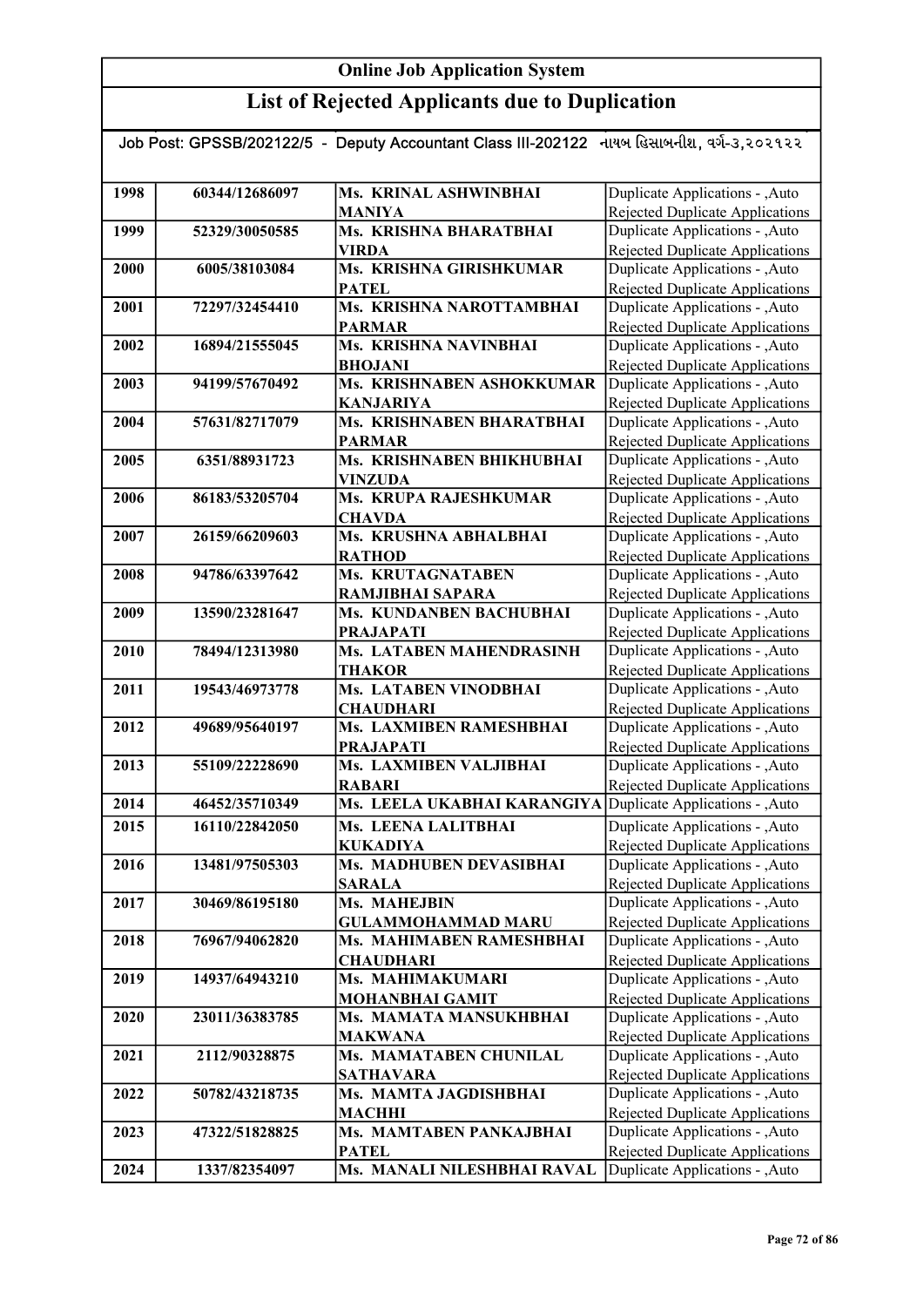## List of Rejected Applicants due to Duplication

| Job Post: GPSSB/202122/5 - Deputy Accountant Class III-202122 નાયબ હિસાબનીશ, વર્ગ-૩,૨૦૨૧૨૨ |                |                                                            |                                        |  |
|--------------------------------------------------------------------------------------------|----------------|------------------------------------------------------------|----------------------------------------|--|
|                                                                                            |                |                                                            |                                        |  |
| 2025                                                                                       | 37296/93282305 | Ms. MANISHA BACHUBHAI                                      | Duplicate Applications - , Auto        |  |
|                                                                                            |                | <b>JINJALA</b>                                             | Rejected Duplicate Applications        |  |
| 2026                                                                                       | 88471/68811217 | Ms. MANISHA KANTIBHAI                                      | Duplicate Applications - , Auto        |  |
|                                                                                            |                | <b>CHUDASAMA</b>                                           | <b>Rejected Duplicate Applications</b> |  |
| 2027                                                                                       | 66908/46438640 | Ms. MANISHABA AJITSINH                                     | Duplicate Applications - , Auto        |  |
|                                                                                            |                | <b>JADEJA</b>                                              | Rejected Duplicate Applications        |  |
| 2028                                                                                       | 92197/31551259 | Ms. MANISHABA AJITSINH                                     | Duplicate Applications - , Auto        |  |
|                                                                                            |                | <b>JADEJA</b>                                              | <b>Rejected Duplicate Applications</b> |  |
| 2029                                                                                       | 40182/96975055 | Ms. MANISHABA DIPSINH ZALA                                 | Duplicate Applications - , Auto        |  |
| 2030                                                                                       | 13772/35529422 | Ms. MANISHABAHEN GOKALDAS                                  | Duplicate Applications - , Auto        |  |
|                                                                                            |                | <b>RAVAL</b>                                               | Rejected Duplicate Applications        |  |
| 2031                                                                                       | 41507/50011304 | Ms. MANISHABEN ASHOKBHAI                                   | Duplicate Applications - , Auto        |  |
|                                                                                            |                | <b>MAKWANA</b>                                             | <b>Rejected Duplicate Applications</b> |  |
| 2032                                                                                       | 24454/14645474 | Ms. MANISHABEN BABUBHAI                                    | Duplicate Applications - , Auto        |  |
|                                                                                            |                | <b>VAGHELA</b>                                             | Rejected Duplicate Applications        |  |
| 2033                                                                                       | 48708/84862948 | Ms. MANISHABEN DEVJIBHAI                                   | Duplicate Applications - , Auto        |  |
|                                                                                            |                | <b>RAMATAR</b>                                             | <b>Rejected Duplicate Applications</b> |  |
| 2034                                                                                       | 45266/57383520 | Ms. MANISHABEN MINESHBHAI                                  | Duplicate Applications - , Auto        |  |
|                                                                                            |                | <b>GAMIT</b>                                               | Rejected Duplicate Applications        |  |
| 2035                                                                                       | 27612/53434590 | Ms. MANISHABEN NATHUBHAI                                   | Duplicate Applications - , Auto        |  |
|                                                                                            |                | <b>CHAUDHARY</b>                                           | <b>Rejected Duplicate Applications</b> |  |
| 2036                                                                                       | 52563/67038299 | Ms. MANISHABEN NAVINBHAI                                   | Duplicate Applications - , Auto        |  |
|                                                                                            |                | <b>GAMIT</b>                                               | Rejected Duplicate Applications        |  |
| 2037                                                                                       | 7233/79662903  | Ms. MANJU GOVINDBHAI                                       | Duplicate Applications - , Auto        |  |
|                                                                                            |                | <b>KARANGIYA</b>                                           | <b>Rejected Duplicate Applications</b> |  |
| 2038                                                                                       | 59682/93164305 | Ms. MANSHI SANJAYBHAI                                      | Duplicate Applications - , Auto        |  |
|                                                                                            |                | <b>NAKUM</b>                                               | Rejected Duplicate Applications        |  |
| 2039                                                                                       | 3968/50660791  | Ms. MANSI ATULKUMAR PARMAR Duplicate Applications - , Auto | Rejected Duplicate Applications        |  |
| 2040                                                                                       | 13687/77348267 | Ms. MANSIBEN ROHITBHAI                                     | Duplicate Applications - , Auto        |  |
|                                                                                            |                | <b>VASAVA</b>                                              | Rejected Duplicate Applications        |  |
| 2041                                                                                       | 13760/57594190 | Ms. MANSIBEN ROHITBHAI                                     | Duplicate Applications - , Auto        |  |
|                                                                                            |                | <b>VASAVA</b>                                              | <b>Rejected Duplicate Applications</b> |  |
| 2042                                                                                       | 70123/99499932 | Ms. MASUM BHARATSINH                                       | Duplicate Applications - , Auto        |  |
|                                                                                            |                | <b>SISODIYA</b>                                            | Rejected Duplicate Applications        |  |
| 2043                                                                                       | 24543/65869362 | Ms. MAYA DAYA KHIMANIYA                                    | Duplicate Applications - ,Auto         |  |
| 2044                                                                                       | 95264/74719579 | Ms. MAYA VEJABHAI MUSAL                                    | Duplicate Applications - , Auto        |  |
| 2045                                                                                       | 88541/71932874 | Ms. MAYURI PANKAJBHAI                                      | Duplicate Applications - , Auto        |  |
|                                                                                            |                | <b>PARMAR</b>                                              | Rejected Duplicate Applications        |  |
| 2046                                                                                       | 32243/63510357 | Ms. MAYURIBEN BALDEVBHAI                                   | Duplicate Applications - , Auto        |  |
|                                                                                            |                | <b>PARMAR</b>                                              | Rejected Duplicate Applications        |  |
| 2047                                                                                       | 15673/36384619 | Ms. MEENABEN HATHIYABHAI                                   | Duplicate Applications - , Auto        |  |
|                                                                                            |                | <b>MODHA</b>                                               | <b>Rejected Duplicate Applications</b> |  |
| 2048                                                                                       | 45669/34436077 | Ms. MEGHNA NILESHBHAI                                      | Duplicate Applications - , Auto        |  |
|                                                                                            |                | <b>CHAUDHARI</b>                                           | <b>Rejected Duplicate Applications</b> |  |
| 2049                                                                                       | 82667/76061931 | Ms. MEGHNABA KIRITSINH                                     | Duplicate Applications - , Auto        |  |
|                                                                                            |                | <b>CHUDASAMA</b>                                           | <b>Rejected Duplicate Applications</b> |  |
| 2050                                                                                       | 61548/79210100 | Ms. MENTUBEN RAMESHJI                                      | Duplicate Applications - , Auto        |  |
|                                                                                            |                | <b>THAKOR</b>                                              | Rejected Duplicate Applications        |  |
| 2051                                                                                       | 55520/20393771 | Ms. MERIBEN PALJIBHAI                                      | Duplicate Applications - , Auto        |  |
|                                                                                            |                | <b>PARMAR</b>                                              | Rejected Duplicate Applications        |  |
| 2052                                                                                       | 32884/37433105 | Ms. MILAM VAJUBHAI VALA                                    | Duplicate Applications - , Auto        |  |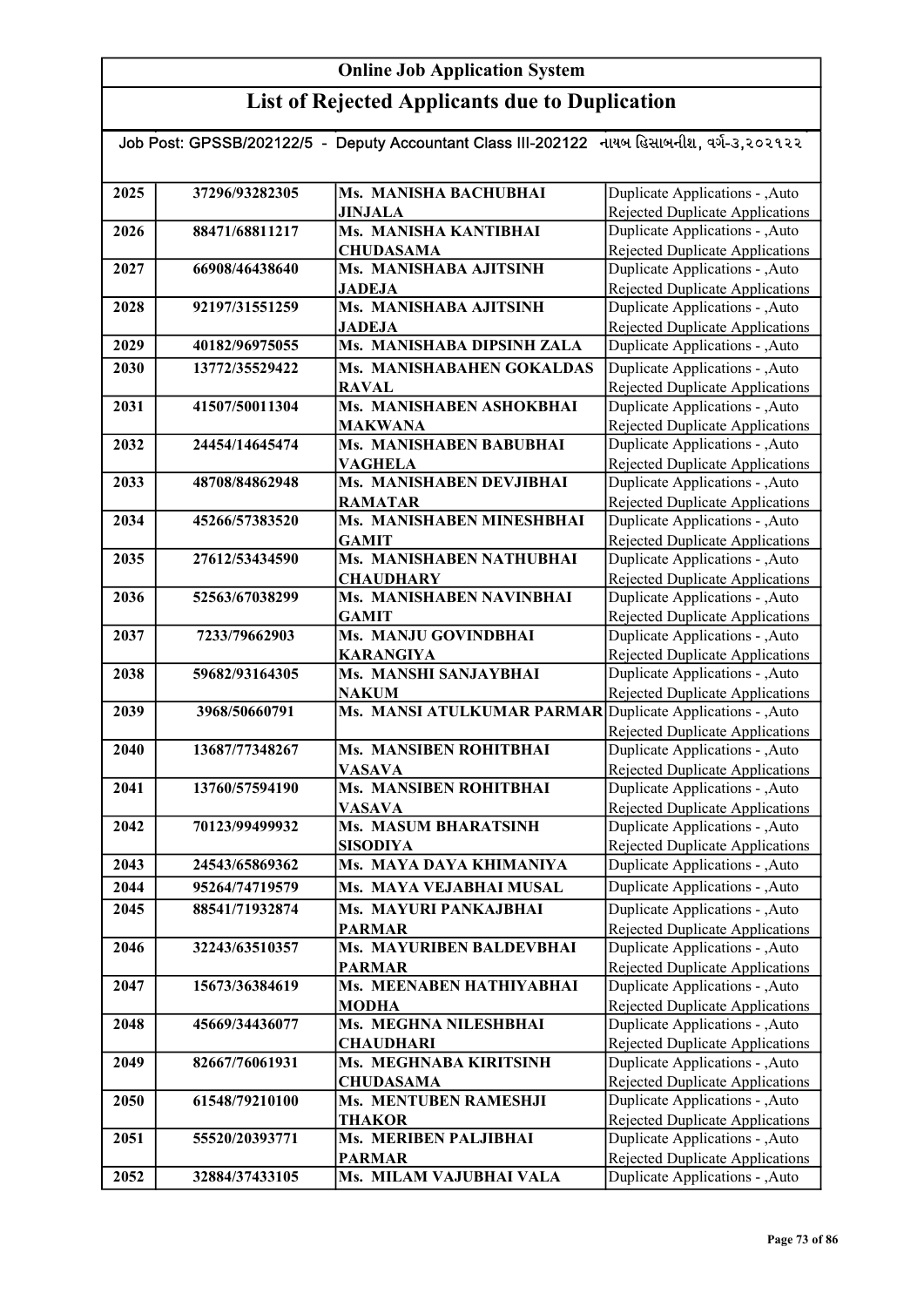| Job Post: GPSSB/202122/5  -  Deputy Accountant Class III-202122   નાયબ હિસાબનીશ, વર્ગ-૩,૨૦૨૧૨૨ |                |                                                              |                                                                    |  |
|------------------------------------------------------------------------------------------------|----------------|--------------------------------------------------------------|--------------------------------------------------------------------|--|
|                                                                                                |                |                                                              |                                                                    |  |
| 2053                                                                                           | 82615/81587179 | Ms. MILI CHANDRAKANT<br><b>MAKWANA</b>                       | Duplicate Applications - , Auto<br>Rejected Duplicate Applications |  |
| 2054                                                                                           | 12416/80738106 | Ms. MINAXIBEN GOPALBHAI                                      | Duplicate Applications - , Auto                                    |  |
|                                                                                                |                | <b>PATEL</b>                                                 | Rejected Duplicate Applications                                    |  |
| 2055                                                                                           | 12389/40670120 | Ms. MIRABEN ASHOKBHAI                                        | Duplicate Applications - , Auto                                    |  |
|                                                                                                |                | <b>GONDALIYA</b>                                             | <b>Rejected Duplicate Applications</b>                             |  |
| 2056                                                                                           | 37695/95620123 | Ms. MIRAL RAMESHBHAI                                         | Duplicate Applications - , Auto                                    |  |
|                                                                                                |                | <b>TALAVIA</b>                                               | Rejected Duplicate Applications                                    |  |
| 2057                                                                                           | 1566/71642109  | Ms. MITAL HASMUKHBHAI                                        | Duplicate Applications - , Auto                                    |  |
|                                                                                                |                | <b>RATHOD</b>                                                | <b>Rejected Duplicate Applications</b>                             |  |
| 2058                                                                                           | 79102/42451624 | Ms. MITAL KANUBHAI PARMAR                                    | Duplicate Applications - , Auto                                    |  |
| 2059                                                                                           | 67239/79256697 | Ms. MITALBEN RASIKBHAI PATEL Duplicate Applications - , Auto | Rejected Duplicate Applications                                    |  |
| 2060                                                                                           | 67267/69421709 | Ms. MITALBEN RASIKBHAI PATEL                                 | Duplicate Applications - , Auto                                    |  |
|                                                                                                |                |                                                              | Rejected Duplicate Applications                                    |  |
| 2061                                                                                           | 67320/17429607 | Ms. MITALBEN RASIKBHAI PATEL                                 | Duplicate Applications - , Auto                                    |  |
|                                                                                                |                |                                                              | Rejected Duplicate Applications                                    |  |
| 2062                                                                                           | 47252/48191975 | Ms. MITALI CHANDRESHBHAI                                     | Duplicate Applications - , Auto                                    |  |
|                                                                                                |                | <b>TANDEL</b>                                                | Rejected Duplicate Applications                                    |  |
| 2063                                                                                           | 88442/58340962 | Ms. MITTAL BABUBHAI PATEL                                    | Duplicate Applications - , Auto                                    |  |
| 2064                                                                                           | 52269/87608141 | Ms. MITTAL PRAKASHKUMAR                                      | Duplicate Applications - , Auto                                    |  |
|                                                                                                |                | <b>MAKWANA</b>                                               | Rejected Duplicate Applications                                    |  |
| 2065                                                                                           | 12832/12090683 | Ms. MITTALBAHEN RAJESHBHAI                                   | Duplicate Applications - , Auto                                    |  |
| 2066                                                                                           | 71879/33853353 | <b>RATHOD</b><br>Ms. MITTALBEN ARVINDBHAI                    | Rejected Duplicate Applications<br>Duplicate Applications - , Auto |  |
|                                                                                                |                | <b>MAKWANA</b>                                               | Rejected Duplicate Applications                                    |  |
| 2067                                                                                           | 9123/20632681  | Ms. MITTALBEN ASHVINKUMAR                                    | Duplicate Applications - ,Auto                                     |  |
|                                                                                                |                | <b>AMIN</b>                                                  | Rejected Duplicate Applications                                    |  |
| 2068                                                                                           | 76867/23976505 | Ms. MITTALBEN BHIMASIBHAI                                    | Duplicate Applications - , Auto                                    |  |
|                                                                                                |                | <b>VALA</b>                                                  | Rejected Duplicate Applications                                    |  |
| 2069                                                                                           | 60905/86495142 | Ms. MITTALBEN GOVINDBHAI                                     | Duplicate Applications - , Auto                                    |  |
|                                                                                                |                | <b>VANKAR</b>                                                | <b>Rejected Duplicate Applications</b>                             |  |
| 2070                                                                                           | 92470/99645983 | Ms. MONALI KANTIBHAI                                         | Duplicate Applications - , Auto                                    |  |
|                                                                                                |                | <b>RANPARIYA</b>                                             | Rejected Duplicate Applications                                    |  |
| 2071                                                                                           | 17347/30920986 | Ms. MORVIKABEN JAGDISHSINH                                   | Duplicate Applications - , Auto                                    |  |
|                                                                                                |                | <b>VASAVA</b><br>Ms. NAFISABANU MUSTAKBHAI                   | Rejected Duplicate Applications                                    |  |
| 2072                                                                                           | 52962/67155022 | <b>SHEIKH</b>                                                | Duplicate Applications - , Auto<br>Rejected Duplicate Applications |  |
| 2073                                                                                           | 43026/88100372 | Ms. NAINA GOVINDBHAI MAHIDA                                  | Duplicate Applications - , Auto                                    |  |
| 2074                                                                                           | 51254/70950952 | Ms. NALINABEN RATILALBHAI                                    | Duplicate Applications - ,Auto                                     |  |
|                                                                                                |                | <b>GANVIT</b>                                                | Rejected Duplicate Applications                                    |  |
| 2075                                                                                           | 11024/27513652 | Ms. NAMIRABEN FIROZBHAI                                      | Duplicate Applications - , Auto                                    |  |
|                                                                                                |                | <b>SANDHI</b>                                                | Rejected Duplicate Applications                                    |  |
| 2076                                                                                           | 21863/35584867 | Ms. NAMRATA RAMANBHAI                                        | Duplicate Applications - , Auto                                    |  |
|                                                                                                |                | <b>SOLANKI</b>                                               | Rejected Duplicate Applications                                    |  |
| 2077                                                                                           | 6962/71208501  | Ms. NANDINI JAGDISHBHAI                                      | Duplicate Applications - , Auto                                    |  |
|                                                                                                |                | <b>CHAUHAN</b>                                               | Rejected Duplicate Applications                                    |  |
| 2078                                                                                           | 48971/34270653 | Ms. NASIMBEN YUNUSBHAI<br><b>SANVAT</b>                      | Duplicate Applications - , Auto                                    |  |
| 2079                                                                                           | 16255/17094024 | Ms. NAUSEENBANU                                              | Rejected Duplicate Applications<br>Duplicate Applications - , Auto |  |
|                                                                                                |                | MOHAMMEDIQBAL RATHOD                                         | <b>Rejected Duplicate Applications</b>                             |  |
| 2080                                                                                           | 34289/38186861 | Ms. NAYANABEN JEENABHAI                                      | Duplicate Applications - , Auto                                    |  |
|                                                                                                |                | <b>KHASIYA</b>                                               | Rejected Duplicate Applications                                    |  |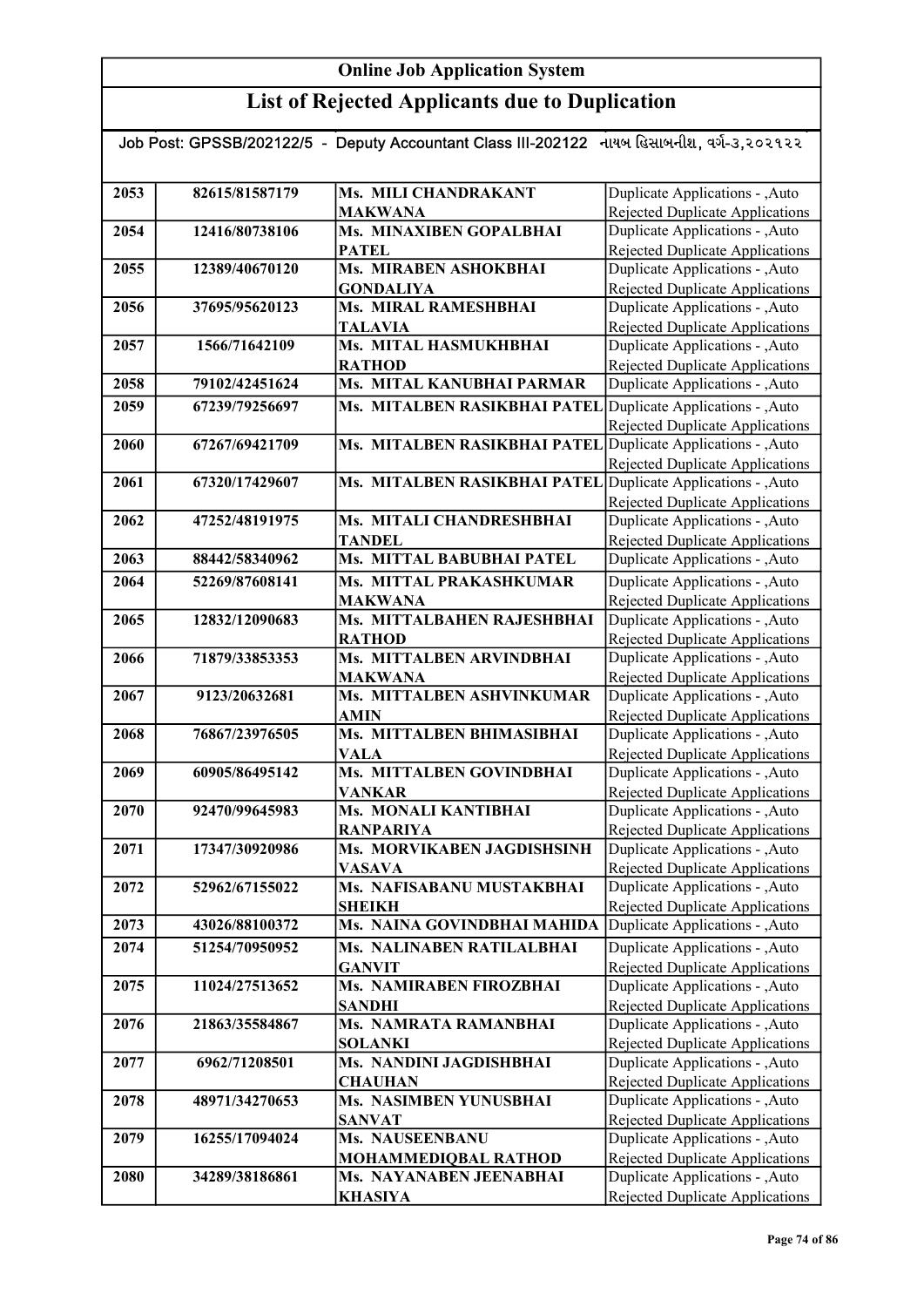| Job Post: GPSSB/202122/5 - Deputy Accountant Class III-202122 નાયબ હિસાબનીશ, વર્ગ-૩,૨૦૨૧૨૨ |                |                                                |                                                                           |  |
|--------------------------------------------------------------------------------------------|----------------|------------------------------------------------|---------------------------------------------------------------------------|--|
|                                                                                            |                |                                                |                                                                           |  |
| 2081                                                                                       | 12668/58116089 | Ms. NAYANABEN KISHORBHAI                       | Duplicate Applications - , Auto                                           |  |
|                                                                                            |                | <b>VANIYA</b>                                  | <b>Rejected Duplicate Applications</b>                                    |  |
| 2082                                                                                       | 13486/78332838 | <b>Ms. NAYANABEN PRAVINBHAI</b>                | Duplicate Applications - , Auto                                           |  |
|                                                                                            |                | <b>RAVAT</b>                                   | <b>Rejected Duplicate Applications</b>                                    |  |
| 2083                                                                                       | 20903/16625521 | Ms. NAYANABEN RAMESHBHAI                       | Duplicate Applications - , Auto                                           |  |
|                                                                                            |                | <b>THAKOR</b>                                  | <b>Rejected Duplicate Applications</b>                                    |  |
| 2084                                                                                       | 47767/37944392 | Ms. NAYANABEN RAMESHBHAI                       | Duplicate Applications - , Auto                                           |  |
|                                                                                            |                | <b>THAKOR</b>                                  | <b>Rejected Duplicate Applications</b>                                    |  |
| 2085                                                                                       | 88178/67150199 | Ms. NAYNA BHIMJI SIJU                          | Duplicate Applications - , Auto                                           |  |
| 2086                                                                                       | 31646/48619580 | Ms. NAYNABEN KISHORBHAI                        | Duplicate Applications - , Auto                                           |  |
|                                                                                            |                | <b>DAFDA</b>                                   | <b>Rejected Duplicate Applications</b>                                    |  |
| 2087                                                                                       | 83733/19458820 | Ms. NAZNIN SABIRHUSHEN                         | Duplicate Applications - , Auto                                           |  |
| 2088                                                                                       | 85589/76544713 | <b>MANSURI</b><br>Ms. NEETABEN GAUTAMBHAI      | <b>Rejected Duplicate Applications</b><br>Duplicate Applications - ,Auto  |  |
|                                                                                            |                | <b>PRAJAPATI</b>                               | <b>Rejected Duplicate Applications</b>                                    |  |
| 2089                                                                                       | 35011/42547473 | Ms. NEETABEN KHUSHALBHAI                       | Duplicate Applications - , Auto                                           |  |
|                                                                                            |                | <b>SOLANKI</b>                                 | Rejected Duplicate Applications                                           |  |
| 2090                                                                                       | 98004/19663557 | Ms. NEHA DILSUKHBHAI                           | Duplicate Applications - , Auto                                           |  |
|                                                                                            |                | <b>NALIYAPARA</b>                              | <b>Rejected Duplicate Applications</b>                                    |  |
| 2091                                                                                       | 69886/48392945 | Ms. NEHA JAYNTILAL CHAUHAN                     | Duplicate Applications - , Auto                                           |  |
| 2092                                                                                       | 80634/52002320 | <b>Ms. NEHABEN DHANABHAI</b>                   | Duplicate Applications - , Auto                                           |  |
|                                                                                            |                | <b>CHAUDHARI</b>                               | <b>Rejected Duplicate Applications</b>                                    |  |
| 2093                                                                                       | 20007/79829696 | Ms. NEHABEN SHAMBHUBHAI                        | Duplicate Applications - , Auto                                           |  |
|                                                                                            |                | <b>VASAVA</b>                                  | <b>Rejected Duplicate Applications</b>                                    |  |
| 2094                                                                                       | 20169/70164014 | Ms. NEHABEN SHAMBHUBHAI                        | Duplicate Applications - , Auto                                           |  |
|                                                                                            |                | <b>VASAVA</b>                                  | <b>Rejected Duplicate Applications</b>                                    |  |
| 2095                                                                                       | 82491/26035500 | <b>Ms. NEHABEN SURESHKUMAR</b>                 | Duplicate Applications - , Auto                                           |  |
|                                                                                            |                | <b>MODI</b>                                    | <b>Rejected Duplicate Applications</b>                                    |  |
| 2096                                                                                       | 59773/10310948 | <b>Ms. NEHABEN VAKHATSINH</b><br><b>PARMAR</b> | Duplicate Applications - , Auto                                           |  |
| 2097                                                                                       | 2711/49326705  | Ms. NEHAL RAMBHAI TARKHALA                     | <b>Rejected Duplicate Applications</b><br>Duplicate Applications - , Auto |  |
| 2098                                                                                       | 2811/51861496  | Ms. NEHAL RAMBHAI TARKHALA                     | Duplicate Applications - , Auto                                           |  |
| 2099                                                                                       | 59606/84121014 | Ms. NEHALBEN RAMESHBHAI                        | Duplicate Applications - , Auto                                           |  |
|                                                                                            |                | <b>PATEL</b>                                   | Rejected Duplicate Applications                                           |  |
| 2100                                                                                       | 58378/93500247 | Ms. NEHALBEN VINUBHAI RAVAL                    | Duplicate Applications - , Auto                                           |  |
| 2101                                                                                       | 46966/98514055 | Ms. NENSHI RAJUBHAI TOLIYA                     | Duplicate Applications - , Auto                                           |  |
| 2102                                                                                       | 82659/38381544 | Ms. NIDHI ASHOKBHAI BHATT                      | Duplicate Applications - , Auto                                           |  |
|                                                                                            |                |                                                |                                                                           |  |
| 2103                                                                                       | 57370/50545057 | <b>Ms. NIDHI PRAVINBHAI</b><br><b>MENDPARA</b> | Duplicate Applications - , Auto<br><b>Rejected Duplicate Applications</b> |  |
| 2104                                                                                       | 17291/85458934 | Ms. NIDHIBEN JAYANTIBHAI                       | Duplicate Applications - , Auto                                           |  |
|                                                                                            |                | <b>AGHARA</b>                                  | Rejected Duplicate Applications                                           |  |
| 2105                                                                                       | 56455/26398110 | <b>Ms. NIGAR YAKUBBHAI</b>                     | Duplicate Applications - , Auto                                           |  |
|                                                                                            |                | <b>CHHUVARA</b>                                | Rejected Duplicate Applications                                           |  |
| 2106                                                                                       | 42904/54410414 | Ms. NIKEETABAHEN DESABHAI                      | Duplicate Applications - , Auto                                           |  |
|                                                                                            |                | <b>RAM</b>                                     | Rejected Duplicate Applications                                           |  |
| 2107                                                                                       | 41609/49435796 | Ms. NIKITA KHEMCHANDBHAI                       | Duplicate Applications - , Auto                                           |  |
|                                                                                            |                | <b>RATHOD</b>                                  | Rejected Duplicate Applications                                           |  |
| 2108                                                                                       | 32053/73384583 | Ms. NIKITA LIMBABHAI DAMOR                     | Duplicate Applications - , Auto                                           |  |
| 2109                                                                                       | 90577/35271031 | Ms. NIKITA SAGARKUMAR                          | Duplicate Applications - , Auto                                           |  |
|                                                                                            |                | <b>RATHOD</b>                                  | <b>Rejected Duplicate Applications</b>                                    |  |
| 2110                                                                                       | 41621/67804233 | Ms. NIKITABEN BHAVSINHBHAI                     | Duplicate Applications - , Auto                                           |  |
|                                                                                            |                | <b>DODIYA</b>                                  | Rejected Duplicate Applications                                           |  |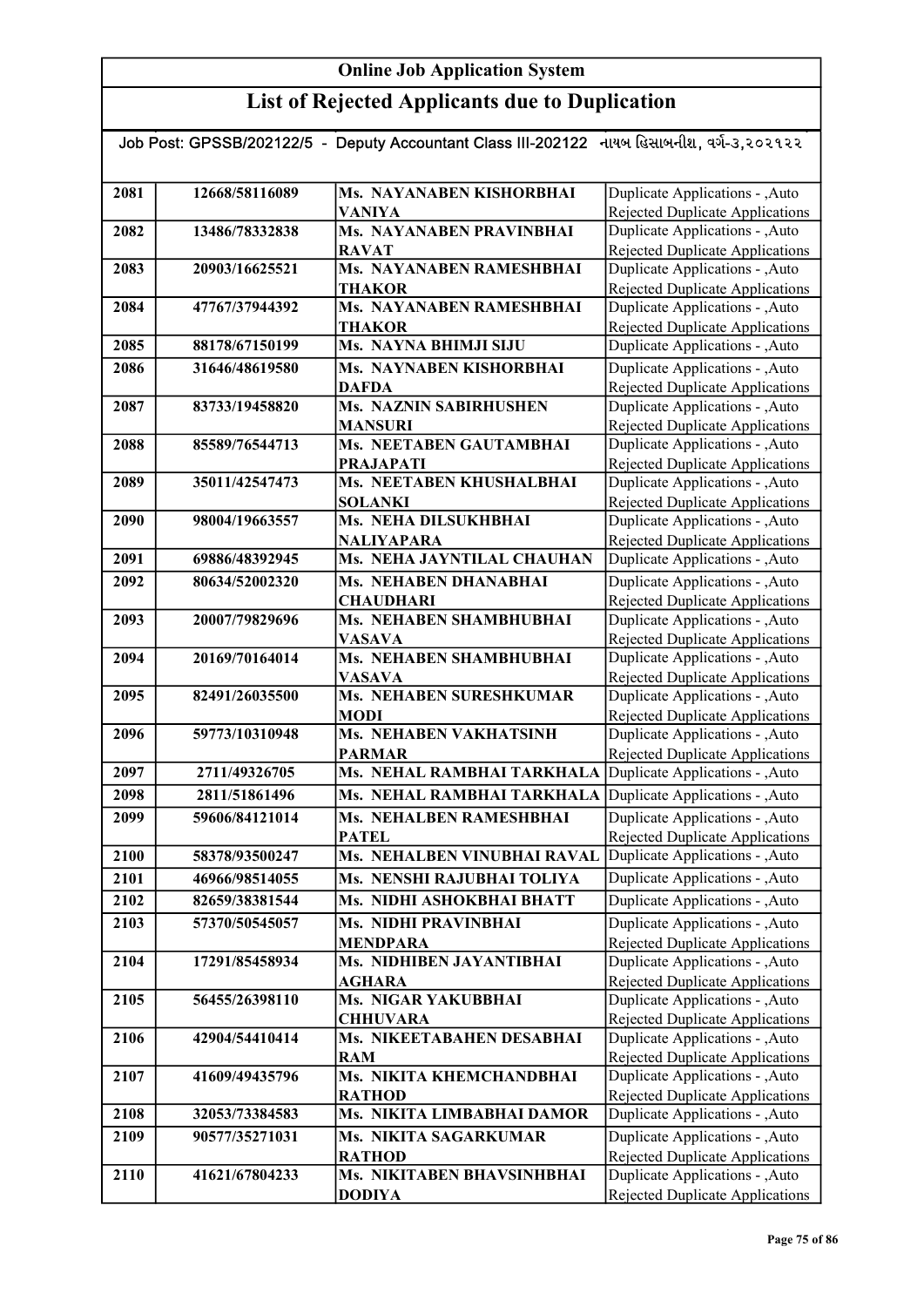| Job Post: GPSSB/202122/5  -  Deputy Accountant Class III-202122   નાયબ હિસાબનીશ, વર્ગ-૩,૨૦૨૧૨૨ |                |                                               |                                                                           |  |
|------------------------------------------------------------------------------------------------|----------------|-----------------------------------------------|---------------------------------------------------------------------------|--|
|                                                                                                |                |                                               |                                                                           |  |
| 2111                                                                                           | 55878/52963221 | Ms. NIKITABEN GANAPATLAL<br><b>CHAVADA</b>    | Duplicate Applications - , Auto<br>Rejected Duplicate Applications        |  |
| 2112                                                                                           | 34593/21485132 | Ms. NIKITABEN GIRISHBHAI                      | Duplicate Applications - , Auto                                           |  |
|                                                                                                |                | <b>MISTRY</b>                                 | Rejected Duplicate Applications                                           |  |
| 2113                                                                                           | 73772/47832269 | Ms. NIKITABEN ISHWARBHAI                      | Duplicate Applications - ,Auto                                            |  |
|                                                                                                |                | <b>PATEL</b>                                  | Rejected Duplicate Applications                                           |  |
| 2114                                                                                           | 15414/60420236 | Ms. NIKITABEN KADUBHAI MORI                   | Duplicate Applications - , Auto                                           |  |
| 2115                                                                                           | 15702/53244220 | Ms. NIKITABEN KADUBHAI MORI                   | Duplicate Applications - , Auto                                           |  |
| 2116                                                                                           | 19148/56363208 | Ms. NIKITABEN NAVINBHAI                       | Duplicate Applications - , Auto                                           |  |
|                                                                                                |                | <b>CHAUDHARI</b>                              | Rejected Duplicate Applications                                           |  |
| 2117                                                                                           | 70561/83705481 | Ms. NIKITABEN PRAVINBHAI                      | Duplicate Applications - , Auto                                           |  |
|                                                                                                |                | <b>RAMI</b>                                   | Rejected Duplicate Applications                                           |  |
| 2118                                                                                           | 21994/98217337 | Ms. NIKITABEN SARMANBHAI                      | Duplicate Applications - , Auto                                           |  |
| 2119                                                                                           | 34619/55574240 | <b>PAMPANIYA</b><br>Ms. NILAMBEN RAGHABHAI    | Rejected Duplicate Applications                                           |  |
|                                                                                                |                | <b>GOTHI</b>                                  | Duplicate Applications - , Auto<br><b>Rejected Duplicate Applications</b> |  |
| 2120                                                                                           | 72216/69342867 | Ms. NIMISHABAHEN GIRISHBHAI                   | Duplicate Applications - , Auto                                           |  |
|                                                                                                |                | <b>CHAUDHARI</b>                              | <b>Rejected Duplicate Applications</b>                                    |  |
| 2121                                                                                           | 4167/36216614  | Ms. NIMISHABEN GOVINDBHAI                     | Duplicate Applications - , Auto                                           |  |
|                                                                                                |                | <b>MUNIYA</b>                                 | Rejected Duplicate Applications                                           |  |
| 2122                                                                                           | 24404/73616589 | Ms. NIMISHABEN KARASANBHAI                    | Duplicate Applications - , Auto                                           |  |
|                                                                                                |                | <b>CHAUDHARI</b>                              | Rejected Duplicate Applications                                           |  |
| 2123                                                                                           | 826/74625094   | <b>Ms. NIRALI PRAVINBHAI</b>                  | Duplicate Applications - , Auto                                           |  |
|                                                                                                |                | <b>SAKHIYA</b>                                | <b>Rejected Duplicate Applications</b>                                    |  |
| 2124                                                                                           | 24407/40321611 | <b>Ms. NIRALI PRAVINBHAI</b>                  | Duplicate Applications - , Auto                                           |  |
|                                                                                                |                | <b>SAKHIYA</b>                                | Rejected Duplicate Applications                                           |  |
| 2125                                                                                           | 70267/13705523 | Ms. NIRALIBEN BHIKHABHAI<br><b>VANIK</b>      | Duplicate Applications - , Auto<br><b>Rejected Duplicate Applications</b> |  |
| 2126                                                                                           | 55168/11018540 | Ms. NIRALIBEN JAYANTILAL                      | Duplicate Applications - , Auto                                           |  |
|                                                                                                |                | <b>PATEL</b>                                  | <b>Rejected Duplicate Applications</b>                                    |  |
| 2127                                                                                           | 22672/82523758 | Ms. NIRALIBEN SAMJIBHAI                       | Duplicate Applications - , Auto                                           |  |
|                                                                                                |                | <b>GAMIT</b>                                  | Rejected Duplicate Applications                                           |  |
| 2128                                                                                           | 52020/20329610 | <b>Ms. NIRMABEN NAVNEETBHAI</b>               | Duplicate Applications - , Auto                                           |  |
|                                                                                                |                | <b>RATHVA</b>                                 | Rejected Duplicate Applications                                           |  |
| 2129                                                                                           | 33715/31341484 | Ms. NISHA PRAKASHBHAI PATEL                   | Duplicate Applications - , Auto                                           |  |
| 2130                                                                                           | 44576/61610464 | Ms. NISHA PRAKASHBHAI PATEL                   | Duplicate Applications - , Auto                                           |  |
| 2131                                                                                           | 33538/50045226 | Ms. NISHABEN DULABHAI                         | Duplicate Applications - , Auto                                           |  |
|                                                                                                |                | <b>CHUDASAMA</b>                              | Rejected Duplicate Applications                                           |  |
| 2132                                                                                           | 22986/70495542 | Ms. NISHABEN PRAKASHBHAI                      | Duplicate Applications - , Auto                                           |  |
|                                                                                                |                | <b>PATEL</b>                                  | Rejected Duplicate Applications                                           |  |
| 2133                                                                                           | 7188/84556945  | Ms. NITIKABAHEN KANUBHAI                      | Duplicate Applications - , Auto                                           |  |
| 2134                                                                                           | 15698/60352575 | <b>PATEL</b><br><b>Ms. NITTALBEN HEMUBHAI</b> | Rejected Duplicate Applications<br>Duplicate Applications - , Auto        |  |
|                                                                                                |                | <b>PARMAR</b>                                 | Rejected Duplicate Applications                                           |  |
| 2135                                                                                           | 7633/91242206  | Ms. NURBANU HARUNBHAI                         | Duplicate Applications - , Auto                                           |  |
|                                                                                                |                | <b>NAGRI</b>                                  | Rejected Duplicate Applications                                           |  |
| 2136                                                                                           | 15504/65712053 | Ms. PALAK BHUPENDRAKUMAR                      | Duplicate Applications - , Auto                                           |  |
|                                                                                                |                | <b>RATHOD</b>                                 | Rejected Duplicate Applications                                           |  |
| 2137                                                                                           | 51780/70442852 | Ms. PALAKBEN PUNJSINH                         | Duplicate Applications - , Auto                                           |  |
|                                                                                                |                | <b>RATHOD</b>                                 | Rejected Duplicate Applications                                           |  |
| 2138                                                                                           | 93032/12556962 | Ms. PALLAVEE NARESHBHAI                       | Duplicate Applications - , Auto                                           |  |
|                                                                                                |                | <b>MAKWANA</b>                                | Rejected Duplicate Applications                                           |  |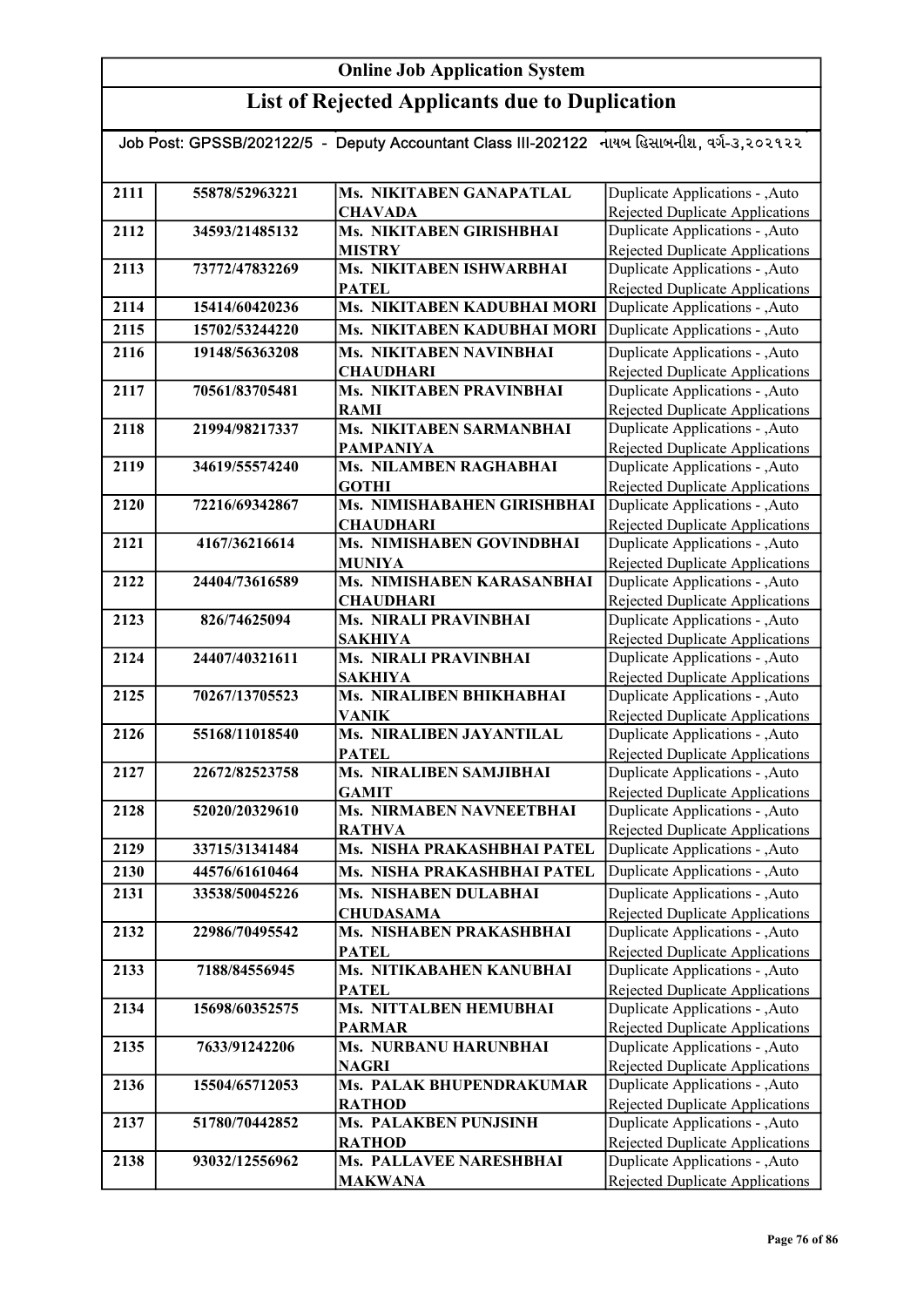### List of Rejected Applicants due to Duplication

#### Job Post: GPSSB/202122/5 - Deputy Accountant Class III-202122 નાયબ હિસાબનીશ, વર્ગ-૩,૨૦૨૧૨૨

| 2139 | 67117/72027595 | <b>Ms. PARESHABAHEN</b>                   | Duplicate Applications - , Auto                                           |
|------|----------------|-------------------------------------------|---------------------------------------------------------------------------|
|      |                | RAMESHBHAI PATEL                          | Rejected Duplicate Applications                                           |
| 2140 | 55252/70644085 | Ms. PARUL KAMABHAI VAGHORA                | Duplicate Applications - , Auto                                           |
|      |                |                                           | Rejected Duplicate Applications                                           |
| 2141 | 84014/46450747 | <b>Ms. PARUL PRAVINBHAI</b>               | Duplicate Applications - , Auto                                           |
|      |                | <b>GONDALIYA</b>                          | <b>Rejected Duplicate Applications</b>                                    |
| 2142 | 55438/97933593 | <b>Ms. PARULBEN SHANKARBHAI</b>           | Duplicate Applications - , Auto                                           |
|      |                | <b>DHORALIYA</b>                          | <b>Rejected Duplicate Applications</b>                                    |
| 2143 | 27601/91650958 | Ms. PARVATIBEN GOVINDBHAI                 | Duplicate Applications - , Auto                                           |
|      |                | <b>PRAJAPATI</b>                          | <b>Rejected Duplicate Applications</b>                                    |
| 2144 | 69605/94653156 | Ms. PAYAL ARVINDBHAI KOLI                 | Duplicate Applications - , Auto                                           |
| 2145 | 25401/30167992 | Ms. PAYAL GOVINDBHAI                      | Duplicate Applications - , Auto                                           |
|      |                | VADADORIYA                                | <b>Rejected Duplicate Applications</b>                                    |
| 2146 | 37050/20037339 | Ms. PAYAL JAGDISHBHAI                     | Duplicate Applications - , Auto                                           |
|      |                | <b>SOLANKI</b>                            | Rejected Duplicate Applications                                           |
| 2147 | 81259/27646475 | Ms. PAYAL JAYESHBHAI                      | Duplicate Applications - , Auto                                           |
|      |                | <b>JETHAVA</b>                            | <b>Rejected Duplicate Applications</b>                                    |
| 2148 | 59506/13094682 | Ms. PAYAL JITESHBHAI MATIYA               | Duplicate Applications - , Auto                                           |
| 2149 | 94160/77315959 | Ms. PAYAL PRAKASHBHAI                     | Duplicate Applications - , Auto                                           |
|      |                | <b>TRIVEDI</b>                            | <b>Rejected Duplicate Applications</b>                                    |
| 2150 | 97471/88489153 | Ms. PAYAL PRAKASHBHAI                     | Duplicate Applications - , Auto                                           |
|      |                | <b>TRIVEDI</b>                            | Rejected Duplicate Applications                                           |
| 2151 | 29447/37814455 | Ms. PAYAL SATISHBHAI BHATT                | Duplicate Applications - , Auto                                           |
| 2152 | 51782/67104819 | Ms. PAYALBEN AGARSANGBHAI                 | Duplicate Applications - , Auto                                           |
|      |                | <b>RATHOD</b>                             | Rejected Duplicate Applications                                           |
| 2153 | 30106/73045675 | Ms. PAYALBEN HASMUKHBHAI                  | Duplicate Applications - , Auto                                           |
|      |                | <b>PARMAR</b>                             | <b>Rejected Duplicate Applications</b>                                    |
| 2154 | 72532/12142149 | Ms. PAYALBEN LAXMICHAND                   | Duplicate Applications - , Auto                                           |
|      |                | <b>TANK</b>                               | <b>Rejected Duplicate Applications</b>                                    |
| 2155 | 41401/65732249 | Ms. PAYALBEN NATUBHAI<br><b>CHAUDHARI</b> | Duplicate Applications - , Auto                                           |
| 2156 | 29338/32952855 | Ms. PINAL MUKESHBHAI PATEL                | <b>Rejected Duplicate Applications</b><br>Duplicate Applications - , Auto |
|      |                |                                           |                                                                           |
| 2157 | 33117/72796083 | <b>Ms. PINAL NANJIBHAI</b>                | Duplicate Applications - , Auto                                           |
|      |                | <b>CHOLAVIYA</b>                          | Rejected Duplicate Applications                                           |
| 2158 | 77652/72491749 | Ms. PINALBEN KISHORBHAI                   | Duplicate Applications - , Auto                                           |
|      |                | <b>PADHIYAR</b>                           | Rejected Duplicate Applications                                           |
| 2159 | 78037/20104517 | Ms. PINALBEN KISHORBHAI                   | Duplicate Applications - , Auto                                           |
|      | 21196/11221745 | <b>PADHIYAR</b><br>Ms. PINALBEN MAVJIBHAI | <b>Rejected Duplicate Applications</b>                                    |
| 2160 |                | <b>MAKVANA</b>                            | Duplicate Applications - , Auto<br><b>Rejected Duplicate Applications</b> |
| 2161 | 6039/23151034  | Ms. PINASHABEN ABADKHAN                   | Duplicate Applications - , Auto                                           |
|      |                | <b>SOLANKI</b>                            | <b>Rejected Duplicate Applications</b>                                    |
| 2162 | 61159/62309220 | Ms. PINKIBAHEN BACHUBHAI                  | Duplicate Applications - , Auto                                           |
|      |                | <b>DAMOR</b>                              | <b>Rejected Duplicate Applications</b>                                    |
| 2163 | 18503/15434350 | Ms. POOJA ASHOKBHAI                       | Duplicate Applications - , Auto                                           |
|      |                | <b>PRAJAPATI</b>                          | <b>Rejected Duplicate Applications</b>                                    |
| 2164 | 61637/44971578 | Ms. POOJA BHANABHAI SOLANKI               | Duplicate Applications - , Auto                                           |
|      |                |                                           | <b>Rejected Duplicate Applications</b>                                    |
| 2165 | 79888/29821607 | Ms. POOJA HARIBHAI PARMAR                 | Duplicate Applications - , Auto                                           |
| 2166 | 12378/29220414 | Ms. POOJA JAGDISHBHAI BHATTI              | Duplicate Applications - , Auto                                           |
|      |                |                                           | Rejected Duplicate Applications                                           |
| 2167 | 95238/35941948 | Ms. POOJA KAMLESHDAN                      | Duplicate Applications - ,Auto                                            |
|      |                | <b>GADHAVI</b>                            | <b>Rejected Duplicate Applications</b>                                    |
|      |                |                                           |                                                                           |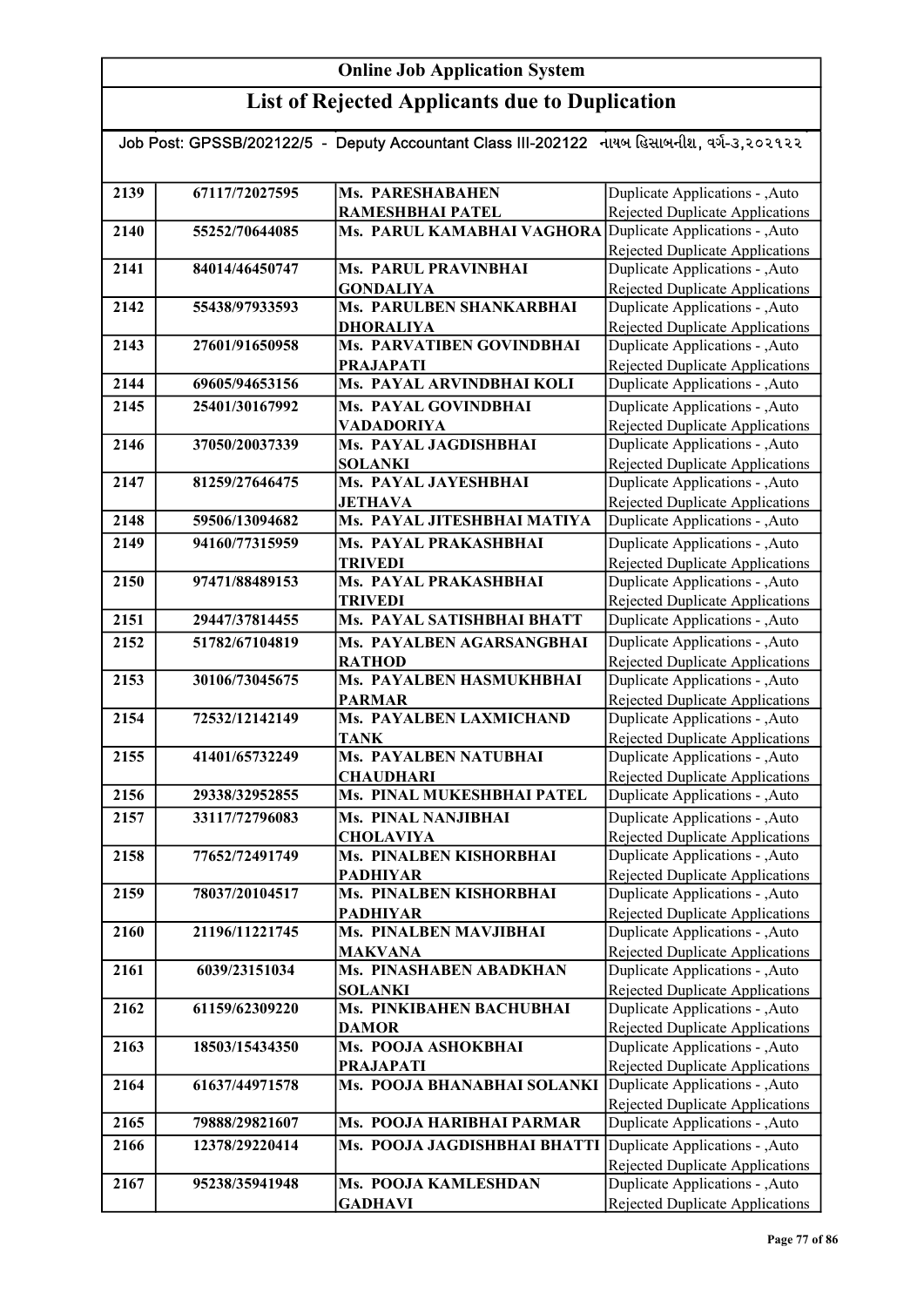| Job Post: GPSSB/202122/5  -  Deputy Accountant Class III-202122   નાયબ હિસાબનીશ, વર્ગ-૩,૨૦૨૧૨૨ |                |                                             |                                                                           |
|------------------------------------------------------------------------------------------------|----------------|---------------------------------------------|---------------------------------------------------------------------------|
|                                                                                                |                |                                             |                                                                           |
| 2168                                                                                           | 63850/62620970 | Ms. POOJA KIRITBHAI PARMAR                  | Duplicate Applications - , Auto                                           |
| 2169                                                                                           | 4403/33119885  | Ms. POOJA PRAKASHCHANDRA                    | Duplicate Applications - , Auto                                           |
|                                                                                                |                | <b>PARMAR</b>                               | <b>Rejected Duplicate Applications</b>                                    |
| 2170                                                                                           | 12444/21076371 | Ms. POOJABEN HARSUKHBHAI                    | Duplicate Applications - , Auto                                           |
|                                                                                                |                | <b>JADAV</b>                                | Rejected Duplicate Applications                                           |
| 2171                                                                                           | 74422/74742094 | Ms. POOJABEN HASMUKHBHAI                    | Duplicate Applications - , Auto                                           |
| 2172                                                                                           |                | <b>RAVAL</b><br>Ms. POOJABEN LAXMIKANTBHAI  | Rejected Duplicate Applications                                           |
|                                                                                                | 14347/78824016 | <b>DAMOR</b>                                | Duplicate Applications - , Auto<br><b>Rejected Duplicate Applications</b> |
| 2173                                                                                           | 26896/83711919 | Ms. POOJABEN MAHENDRABHAI                   | Duplicate Applications - , Auto                                           |
|                                                                                                |                | <b>PARMAR</b>                               | Rejected Duplicate Applications                                           |
| 2174                                                                                           | 26993/50285565 | Ms. POOJABEN MAHENDRABHAI                   | Duplicate Applications - , Auto                                           |
|                                                                                                |                | <b>PARMAR</b>                               | Rejected Duplicate Applications                                           |
| 2175                                                                                           | 69051/36451513 | Ms. POOJABEN PRAVINBHAI                     | Duplicate Applications - , Auto                                           |
|                                                                                                |                | <b>PUROHIT</b>                              | Rejected Duplicate Applications                                           |
| 2176                                                                                           | 13849/84680874 | Ms. POONAM JAGADISHBHAI                     | Duplicate Applications - , Auto                                           |
|                                                                                                |                | <b>BHATTI</b>                               | Rejected Duplicate Applications                                           |
| 2177                                                                                           | 11430/53990369 | Ms. POONAMBEN                               | Duplicate Applications - , Auto                                           |
|                                                                                                |                | <b>JAYSUKHABHAI VORA</b>                    | Rejected Duplicate Applications                                           |
| 2178                                                                                           | 2693/49464523  | Ms. POONAMBEN POPATBHAI<br><b>CHAUDHARY</b> | Duplicate Applications - ,Auto<br>Rejected Duplicate Applications         |
| 2179                                                                                           | 89678/39821208 | Ms. PRACHIBA PRADYUMANSINH                  | Duplicate Applications - , Auto                                           |
|                                                                                                |                | <b>ZALA</b>                                 | Rejected Duplicate Applications                                           |
| 2180                                                                                           | 45706/71171645 | Ms. PRATEEKSHA MANSING                      | Duplicate Applications - ,Auto                                            |
|                                                                                                |                | <b>VASAVA</b>                               | <b>Rejected Duplicate Applications</b>                                    |
| 2181                                                                                           | 45263/33992329 | Ms. PRATIKSHABEN                            | Duplicate Applications - ,Auto                                            |
|                                                                                                |                | RANCHODBHAI MORI                            | Rejected Duplicate Applications                                           |
| 2182                                                                                           | 69609/92068022 | Ms. PRATIXA DINUBHAI GOHEL                  | Duplicate Applications - , Auto                                           |
| 2183                                                                                           | 51147/40074499 | Ms. PRAVINABEN KARABHAI                     | Duplicate Applications - , Auto                                           |
|                                                                                                |                | <b>GAGIYA</b>                               | Rejected Duplicate Applications                                           |
| 2184                                                                                           | 66695/83618385 | Ms. PREKSHA BANSILAL SABAL                  | Duplicate Applications - , Auto                                           |
| 2185                                                                                           | 25637/78376005 | Ms. PREMKALABEN JUVANSINH                   | Duplicate Applications - , Auto                                           |
|                                                                                                |                | <b>RATHVA</b>                               | Rejected Duplicate Applications                                           |
| 2186                                                                                           | 38190/32842470 | Ms. PRINSI MUKESHBHAI                       | Duplicate Applications - , Auto                                           |
|                                                                                                |                | <b>GOLAKIYA</b>                             | Rejected Duplicate Applications                                           |
| 2187                                                                                           | 60518/47742542 | Ms. PRITIBAHEN MANIBHAI<br><b>PATEL</b>     | Duplicate Applications - , Auto<br>Rejected Duplicate Applications        |
| 2188                                                                                           | 24949/93868901 | <b>Ms. PRITIBEN BABUBHAI</b>                | Duplicate Applications - , Auto                                           |
|                                                                                                |                | <b>CHAUDHARI</b>                            | Rejected Duplicate Applications                                           |
| 2189                                                                                           | 76412/65369112 | Ms. PRITIBEN JAYANTILAL                     | Duplicate Applications - , Auto                                           |
|                                                                                                |                | <b>PATEL</b>                                | Rejected Duplicate Applications                                           |
| 2190                                                                                           | 44439/52165236 | Ms. PRITIBEN MAHENDRABHAI                   | Duplicate Applications - , Auto                                           |
|                                                                                                |                | <b>PATEL</b>                                | Rejected Duplicate Applications                                           |
| 2191                                                                                           | 29327/68078763 | Ms. PRIYA ASHVINBHAI                        | Duplicate Applications - , Auto                                           |
|                                                                                                |                | <b>KANKARECHA</b>                           | Rejected Duplicate Applications                                           |
| 2192                                                                                           | 86843/39054610 | Ms. PRIYA GANPATBHAI PATEL                  | Duplicate Applications - ,Auto                                            |
| 2193                                                                                           | 89395/51010114 | Ms. PRIYA GANPATBHAI PATEL                  | Duplicate Applications - , Auto                                           |
| 2194                                                                                           | 34263/81701493 | Ms. PRIYA MANSUKHLAL                        | Duplicate Applications - , Auto                                           |
|                                                                                                |                | <b>KANERIA</b>                              | Rejected Duplicate Applications                                           |
| 2195                                                                                           | 23672/11132835 | Ms. PRIYABAHEN                              | Duplicate Applications - , Auto                                           |
|                                                                                                |                | DEVARKHIBHAI VASARA                         | Rejected Duplicate Applications                                           |
| 2196                                                                                           | 63908/56669464 | Ms. PRIYABEN KARSHANBHAI<br><b>KATARA</b>   | Duplicate Applications - , Auto<br>Rejected Duplicate Applications        |
|                                                                                                |                |                                             |                                                                           |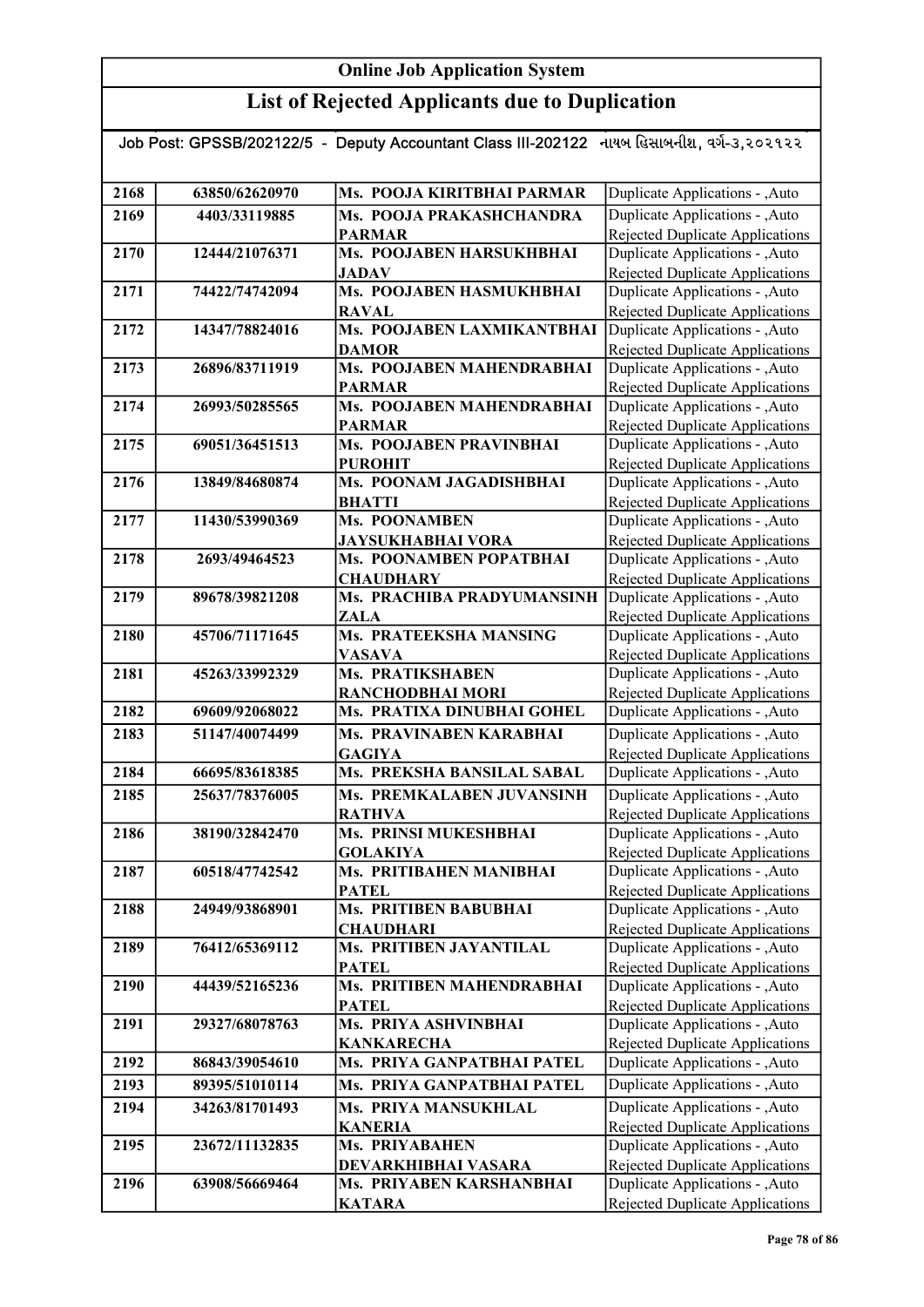| Job Post: GPSSB/202122/5  -  Deputy Accountant Class III-202122   નાયબ હિસાબનીશ, વર્ગ-૩,૨૦૨૧૨૨ |                |                                             |                                                                           |  |
|------------------------------------------------------------------------------------------------|----------------|---------------------------------------------|---------------------------------------------------------------------------|--|
|                                                                                                |                |                                             |                                                                           |  |
| 2197                                                                                           | 11913/93055901 | Ms. PRIYABEN RAMESHBHAI                     | Duplicate Applications - , Auto                                           |  |
|                                                                                                |                | <b>DHARAJIYA</b>                            | Rejected Duplicate Applications                                           |  |
| 2198                                                                                           | 84541/54392472 | Ms. PRIYABEN SAJJANSINH                     | Duplicate Applications - , Auto                                           |  |
|                                                                                                |                | <b>RATHOD</b>                               | <b>Rejected Duplicate Applications</b>                                    |  |
| 2199                                                                                           | 14016/92920109 | Ms. PRIYANKA BHARATBHAI                     | Duplicate Applications - , Auto                                           |  |
|                                                                                                |                | <b>CHAVDA</b>                               | <b>Rejected Duplicate Applications</b>                                    |  |
| 2200                                                                                           | 18875/71985213 | Ms. PRIYANKA KISHORBHAI                     | Duplicate Applications - , Auto                                           |  |
|                                                                                                |                | <b>BHARKHADA</b>                            | Rejected Duplicate Applications                                           |  |
| 2201                                                                                           | 30486/51496092 | Ms. PRIYANKA NATHA BHAI                     | Duplicate Applications - , Auto                                           |  |
|                                                                                                |                | <b>SOLANKI</b>                              | <b>Rejected Duplicate Applications</b>                                    |  |
| 2202                                                                                           | 89786/48946520 | Ms. PRIYANKABA                              | Duplicate Applications - , Auto                                           |  |
|                                                                                                |                | PRADYUMANSINH ZALA                          | Rejected Duplicate Applications                                           |  |
| 2203                                                                                           | 28477/63243371 | Ms. PRIYANKABA SHIVUBHA                     | Duplicate Applications - , Auto                                           |  |
|                                                                                                |                | <b>PARMAR</b>                               | Rejected Duplicate Applications                                           |  |
| 2204                                                                                           | 46553/31723738 | Ms. PRIYANKABA SHIVUBHA                     | Duplicate Applications - , Auto                                           |  |
|                                                                                                |                | <b>PARMAR</b>                               | <b>Rejected Duplicate Applications</b>                                    |  |
| 2205                                                                                           | 92973/14999987 | Ms. PRIYANKABAHEN BABUGIRI                  | Duplicate Applications - , Auto                                           |  |
|                                                                                                |                | <b>GOSWAMI</b><br>Ms. PRIYANKABEN HIRALAL   | Rejected Duplicate Applications                                           |  |
| 2206                                                                                           | 71912/56312909 |                                             | Duplicate Applications - , Auto                                           |  |
| 2207                                                                                           | 71939/85569837 | <b>CHAUHAN</b><br>Ms. PRIYANKABEN HIRALAL   | <b>Rejected Duplicate Applications</b><br>Duplicate Applications - , Auto |  |
|                                                                                                |                | <b>CHAUHAN</b>                              | Rejected Duplicate Applications                                           |  |
| 2208                                                                                           | 64027/39725075 | Ms. PRIYANKABEN MAHESHBHAI                  | Duplicate Applications - , Auto                                           |  |
|                                                                                                |                | <b>DHODIYA</b>                              | <b>Rejected Duplicate Applications</b>                                    |  |
| 2209                                                                                           | 64166/56233402 | Ms. PRIYANKABEN MAHESHBHAI                  | Duplicate Applications - , Auto                                           |  |
|                                                                                                |                | <b>DHODIYA</b>                              | Rejected Duplicate Applications                                           |  |
| 2210                                                                                           | 3687/90926792  | Ms. PRIYANKABEN PAYALABHAI                  | Duplicate Applications - , Auto                                           |  |
|                                                                                                |                | <b>VASAVA</b>                               | Rejected Duplicate Applications                                           |  |
| 2211                                                                                           | 19283/81463516 | Ms. PRIYANKABEN RAMANBHAI                   | Duplicate Applications - , Auto                                           |  |
|                                                                                                |                | <b>VALVI</b>                                | Rejected Duplicate Applications                                           |  |
| 2212                                                                                           | 30829/92123972 | <b>Ms. PRIYANKABEN RATIJI</b>               | Duplicate Applications - , Auto                                           |  |
|                                                                                                |                | <b>THAKOR</b>                               | Rejected Duplicate Applications                                           |  |
| 2213                                                                                           | 90394/74233381 | Ms. PRIYANKABEN SUMANBHAI                   | Duplicate Applications - , Auto                                           |  |
|                                                                                                |                | <b>AHIR</b>                                 | Rejected Duplicate Applications                                           |  |
| 2214                                                                                           | 62349/14714992 | Ms. PRIYANKABEN VINODBHAI                   | Duplicate Applications - , Auto                                           |  |
|                                                                                                |                | <b>GAMIT</b>                                | Rejected Duplicate Applications                                           |  |
| 2215                                                                                           | 53137/41778283 | Ms. PRIYANKAKUMARI                          | Duplicate Applications - , Auto                                           |  |
|                                                                                                |                | <b>DINESHBHAI PATEL</b>                     | Rejected Duplicate Applications                                           |  |
| 2216                                                                                           | 11391/43263308 | Ms. PRIYANKAKUMARI                          | Duplicate Applications - , Auto                                           |  |
|                                                                                                |                | <b>JITENDRABHAI DATT</b>                    | Rejected Duplicate Applications                                           |  |
| 2217                                                                                           | 8964/48508791  | Ms. PRIYANKAKUMARI<br><b>NATUBHAI PATEL</b> | Duplicate Applications - , Auto                                           |  |
| 2218                                                                                           | 38803/77250249 | Ms. PRIYANKAKUMARI                          | Rejected Duplicate Applications<br>Duplicate Applications - , Auto        |  |
|                                                                                                |                | <b>RANJITBHAI PATEL</b>                     | <b>Rejected Duplicate Applications</b>                                    |  |
| 2219                                                                                           | 12216/57016880 | Ms. PRIYANSHI DINESHBHAI                    | Duplicate Applications - , Auto                                           |  |
|                                                                                                |                | <b>WADHAWANA</b>                            | <b>Rejected Duplicate Applications</b>                                    |  |
| 2220                                                                                           | 25124/87991580 | Ms. PRIYANSHI RAJESHBHAI                    | Duplicate Applications - , Auto                                           |  |
|                                                                                                |                | <b>PATEL</b>                                | Rejected Duplicate Applications                                           |  |
| 2221                                                                                           | 90712/94863175 | Ms. PUNAMBEN SHARADBHAI                     | Duplicate Applications - , Auto                                           |  |
|                                                                                                |                | <b>NAIK</b>                                 | Rejected Duplicate Applications                                           |  |
| 2222                                                                                           | 64386/94140955 | Ms. PUSHPA VIRAMBHAI                        | Duplicate Applications - , Auto                                           |  |
|                                                                                                |                | <b>KUCHHADIYA</b>                           | Rejected Duplicate Applications                                           |  |
| 2223                                                                                           | 57718/54185423 | Ms. PUSHPABEN DANABHAI                      | Duplicate Applications - , Auto                                           |  |
|                                                                                                |                | <b>JETHVA</b>                               | <b>Rejected Duplicate Applications</b>                                    |  |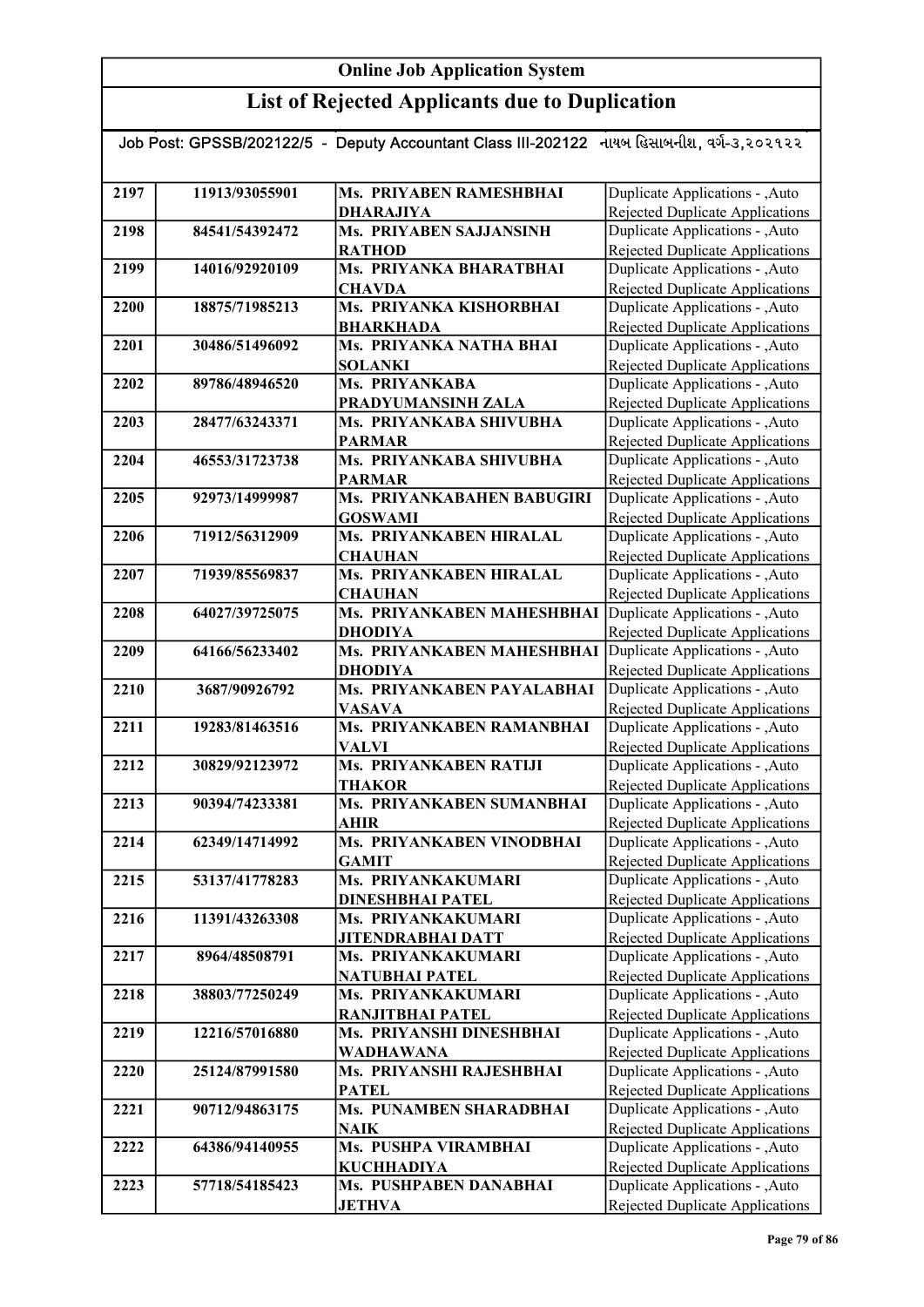# List of Rejected Applicants due to Duplication

| Job Post: GPSSB/202122/5 - Deputy Accountant Class III-202122 નાયબ હિસાબનીશ, વર્ગ-૩,૨૦૨૧૨૨ |                |                                           |                                                                           |
|--------------------------------------------------------------------------------------------|----------------|-------------------------------------------|---------------------------------------------------------------------------|
|                                                                                            |                |                                           |                                                                           |
| 2224                                                                                       | 25082/99530191 | Ms. RADHIKA RAVJIBHAI VEGAD               | Duplicate Applications - , Auto                                           |
| 2225                                                                                       | 28866/40886954 | Ms. RADHIKABEN GOVINDBHAI                 | Duplicate Applications - , Auto                                           |
|                                                                                            |                | <b>ZALA</b>                               | Rejected Duplicate Applications                                           |
| 2226                                                                                       | 28917/45065713 | Ms. RADHIKABEN GOVINDBHAI                 | Duplicate Applications - , Auto                                           |
|                                                                                            |                | <b>ZALA</b>                               | <b>Rejected Duplicate Applications</b>                                    |
| 2227                                                                                       | 28935/34161047 | Ms. RADHIKABEN GOVINDBHAI<br><b>ZALA</b>  | Duplicate Applications - , Auto<br>Rejected Duplicate Applications        |
| 2228                                                                                       | 40099/65501746 | Ms. RADHIKABEN GOVINDBHAI                 | Duplicate Applications - , Auto                                           |
|                                                                                            |                | <b>ZALA</b>                               | <b>Rejected Duplicate Applications</b>                                    |
| 2229                                                                                       | 40118/77834521 | Ms. RADHIKABEN GOVINDBHAI                 | Duplicate Applications - , Auto                                           |
|                                                                                            |                | <b>ZALA</b>                               | Rejected Duplicate Applications                                           |
| 2230                                                                                       | 2709/84067510  | Ms. RAGINIBEN RUPSINHBHAI                 | Duplicate Applications - , Auto                                           |
|                                                                                            |                | <b>KHARADI</b>                            | Rejected Duplicate Applications                                           |
| 2231                                                                                       | 37168/73579835 | Ms. RAHISA HAMIDKHAN JAMAD                | Duplicate Applications - ,Auto                                            |
| 2232                                                                                       | 74746/31812290 | Ms. RAHISA HAMIDKHAN JAMAD                | Duplicate Applications - , Auto                                           |
| 2233                                                                                       | 78667/53885418 | Ms. RAJIBEN NARANBHAI BARAD               | Duplicate Applications - , Auto                                           |
|                                                                                            |                |                                           | Rejected Duplicate Applications                                           |
| 2234                                                                                       | 46652/51637470 | Ms. RAJVI BHAGAVANBHAI                    | Duplicate Applications - , Auto                                           |
|                                                                                            |                | <b>MAKASANA</b>                           | Rejected Duplicate Applications                                           |
| 2235                                                                                       | 15544/30560630 | Ms. RAJVIBEN JASHVANTBHAI                 | Duplicate Applications - , Auto                                           |
|                                                                                            |                | <b>PATEL</b>                              | Rejected Duplicate Applications                                           |
| 2236                                                                                       | 18995/38751089 | Ms. RAJVIBEN NITINBHAI                    | Duplicate Applications - , Auto                                           |
|                                                                                            |                | <b>RATHOD</b><br>Ms. RAKSHA MAHESHBHAI    | Rejected Duplicate Applications                                           |
| 2237                                                                                       | 50958/34634695 | <b>KALOTRA</b>                            | Duplicate Applications - , Auto<br><b>Rejected Duplicate Applications</b> |
| 2238                                                                                       | 54923/31786681 | <b>Ms. RANJAN HARIBHAI</b>                | Duplicate Applications - , Auto                                           |
|                                                                                            |                | <b>MAKWANA</b>                            | Rejected Duplicate Applications                                           |
| 2239                                                                                       | 84043/54251463 | Ms. RANJANBEN BHANUBHAI                   | Duplicate Applications - , Auto                                           |
|                                                                                            |                | <b>PARMAR</b>                             | Rejected Duplicate Applications                                           |
| 2240                                                                                       | 80478/49943907 | Ms. RAVINABEN SAVADASBHAI                 | Duplicate Applications - , Auto                                           |
|                                                                                            |                | <b>DODIYA</b>                             | Rejected Duplicate Applications                                           |
| 2241                                                                                       | 84170/16102671 | Ms. REENA KARSHANBHAI                     | Duplicate Applications - , Auto                                           |
|                                                                                            |                | <b>NANERA</b>                             | Rejected Duplicate Applications                                           |
| 2242                                                                                       | 42758/64818608 | Ms. REENA SAVDASBHAI VARU                 | Duplicate Applications - , Auto                                           |
| 2243                                                                                       | 15402/38833717 | Ms. REENABEN JAGDISHBHAI                  | Duplicate Applications - , Auto                                           |
| 2244                                                                                       | 68187/73676553 | <b>VARLEKAR</b><br>Ms. REENABEN MAGANBHAI | Rejected Duplicate Applications<br>Duplicate Applications - , Auto        |
|                                                                                            |                | <b>RATHOD</b>                             | Rejected Duplicate Applications                                           |
| 2245                                                                                       | 69396/48711244 | Ms. REKHA BEN DEVRAJ BHAI                 | Duplicate Applications - , Auto                                           |
|                                                                                            |                | <b>CHAUDHARY</b>                          | Rejected Duplicate Applications                                           |
| 2246                                                                                       | 46715/13596719 | Ms. REKHABEN ISHVARBHAI                   | Duplicate Applications - , Auto                                           |
|                                                                                            |                | <b>CHAUDHARI</b>                          | Rejected Duplicate Applications                                           |
| 2247                                                                                       | 83121/60172492 | Ms. RENUKABEN RAMESHBHAI                  | Duplicate Applications - , Auto                                           |
|                                                                                            |                | <b>GAMIT</b>                              | Rejected Duplicate Applications                                           |
| 2248                                                                                       | 24799/96485212 | Ms. RIDDHIBAHEN SURESHBHAI                | Duplicate Applications - , Auto                                           |
|                                                                                            |                | <b>PATEL</b>                              | Rejected Duplicate Applications                                           |
| 2249                                                                                       | 10244/24428893 | Ms. RIDDHIBEN KISHORBHAI                  | Duplicate Applications - , Auto                                           |
| 2250                                                                                       | 67157/56506018 | <b>GABU</b><br>Ms. RIDDHIBEN              | Rejected Duplicate Applications                                           |
|                                                                                            |                | RAMCHANDRABHAI SADHU                      | Duplicate Applications - , Auto<br>Rejected Duplicate Applications        |
| 2251                                                                                       | 888/91293175   | Ms. RIDHDHIBEN VINODBHAI                  | Duplicate Applications - , Auto                                           |
|                                                                                            |                | <b>GONDALIYA</b>                          | Rejected Duplicate Applications                                           |
| 2252                                                                                       | 79927/97269329 | Ms. RINA ARJANBHAI JOGAL                  | Duplicate Applications - , Auto                                           |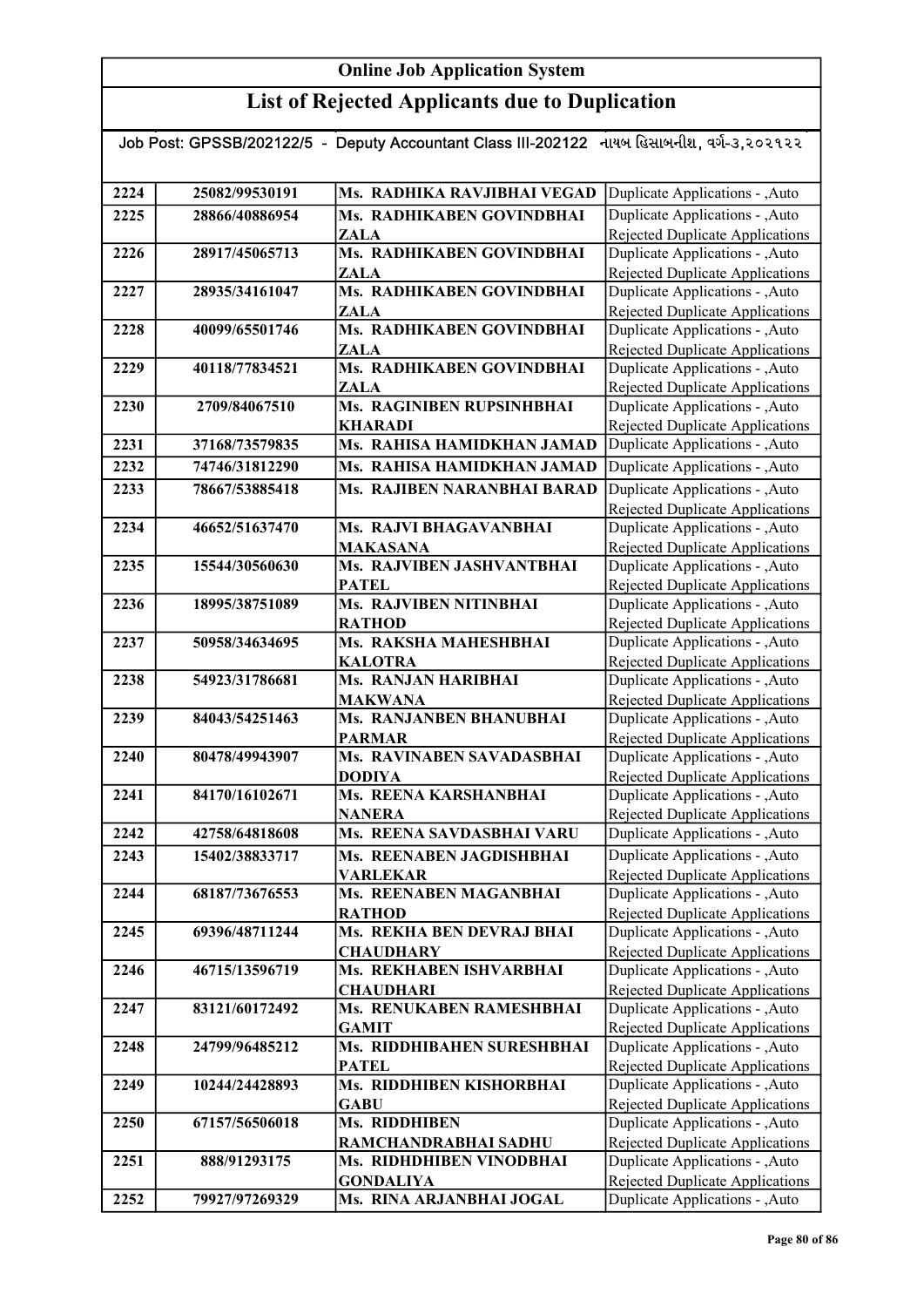| Job Post: GPSSB/202122/5  -  Deputy Accountant Class III-202122   નાયબ હિસાબનીશ, વર્ગ-૩,૨૦૨૧૨૨ |                |                                                             |                                                                           |  |
|------------------------------------------------------------------------------------------------|----------------|-------------------------------------------------------------|---------------------------------------------------------------------------|--|
|                                                                                                |                |                                                             |                                                                           |  |
| 2253                                                                                           | 79969/21411073 | Ms. RINA ARJANBHAI JOGAL                                    | Duplicate Applications - , Auto                                           |  |
| 2254                                                                                           | 11753/88971667 | <b>Ms. RINALBEN BABUBHAI</b>                                | Duplicate Applications - , Auto                                           |  |
|                                                                                                |                | <b>CHAUDHARI</b>                                            | <b>Rejected Duplicate Applications</b>                                    |  |
| 2255                                                                                           | 86984/88467887 | Ms. RINKAL JAGDISHBHAI                                      | Duplicate Applications - , Auto                                           |  |
|                                                                                                |                | <b>VAGHELA</b>                                              | Rejected Duplicate Applications                                           |  |
| 2256                                                                                           | 59581/50132267 | Ms. RINKAL MANOJBHAI VASAVA                                 | Duplicate Applications - , Auto                                           |  |
|                                                                                                |                |                                                             | Rejected Duplicate Applications                                           |  |
| 2257                                                                                           | 68720/49955221 | <b>Ms. RINKAL PRAVINKUMAR</b><br><b>GOHEL</b>               | Duplicate Applications - , Auto                                           |  |
| 2258                                                                                           | 52867/64473677 | Ms. RINKALBEN AMRUTBHAI                                     | <b>Rejected Duplicate Applications</b><br>Duplicate Applications - , Auto |  |
|                                                                                                |                | <b>DESAI</b>                                                | Rejected Duplicate Applications                                           |  |
| 2259                                                                                           | 38537/70401449 | Ms. RIPAL ARVINDBHAI GOHEL                                  | Duplicate Applications - , Auto                                           |  |
| 2260                                                                                           | 40542/39069584 | Ms. RITA PRAHLADBHAI PATEL                                  | Duplicate Applications - , Auto                                           |  |
| 2261                                                                                           | 8888/69117507  | <b>Ms. RIYABEN NARESHBHAI</b>                               | Duplicate Applications - , Auto                                           |  |
|                                                                                                |                | <b>PATEL</b>                                                | Rejected Duplicate Applications                                           |  |
| 2262                                                                                           | 74239/61328689 | Ms. RIYAL BALDEVBHAI GOTI                                   | Duplicate Applications - , Auto                                           |  |
| 2263                                                                                           | 50827/86179091 | Ms. RONAK BALDEVBHAI                                        | Duplicate Applications - , Auto                                           |  |
|                                                                                                |                | <b>KANODIYA</b>                                             | Rejected Duplicate Applications                                           |  |
| 2264                                                                                           | 15377/79468991 | Ms. ROSHANI KAILASHBHAI                                     | Duplicate Applications - , Auto                                           |  |
|                                                                                                |                | <b>GONDALIYA</b>                                            | Rejected Duplicate Applications                                           |  |
| 2265                                                                                           | 85509/94468104 | Ms. ROSHANIBEN ARJAN DANGAR Duplicate Applications - , Auto |                                                                           |  |
|                                                                                                |                |                                                             | Rejected Duplicate Applications                                           |  |
| 2266                                                                                           | 41628/97564538 | Ms. ROSHNIBEN CHELABHAI                                     | Duplicate Applications - , Auto                                           |  |
|                                                                                                |                | <b>CHAUDHARY</b>                                            | Rejected Duplicate Applications                                           |  |
| 2267                                                                                           | 60280/70815503 | Ms. ROSHNIBEN DHARMESHBHAI                                  | Duplicate Applications - , Auto                                           |  |
| 2268                                                                                           | 18538/38922757 | <b>RATHVA</b><br>Ms. RUCHITABEN                             | Rejected Duplicate Applications<br>Duplicate Applications - , Auto        |  |
|                                                                                                |                | DHARMENDRABHAI GOHEL                                        | Rejected Duplicate Applications                                           |  |
| 2269                                                                                           | 21032/36617069 | Ms. RUSHIKABEN NATHABHAI                                    | Duplicate Applications - , Auto                                           |  |
|                                                                                                |                | <b>MORI</b>                                                 | Rejected Duplicate Applications                                           |  |
| 2270                                                                                           | 18900/41139135 | Ms. RUSHVI JAGRUTIBEN MOCHI                                 | Duplicate Applications - , Auto                                           |  |
| 2271                                                                                           | 80231/65444891 | <b>Ms. RUTABEN NARESHBHAI</b>                               | Duplicate Applications - , Auto                                           |  |
|                                                                                                |                | <b>JASANI</b>                                               | Rejected Duplicate Applications                                           |  |
| 2272                                                                                           | 4506/89158445  | Ms. RUTU VINODBHAI GANATRA                                  | Duplicate Applications - , Auto                                           |  |
| 2273                                                                                           | 32304/79910757 | Ms. SAKARBEN SHANKARBHAI                                    | Duplicate Applications - , Auto                                           |  |
|                                                                                                |                | <b>UGMATAR</b>                                              | Rejected Duplicate Applications                                           |  |
| 2274                                                                                           | 59221/86948545 | Ms. SANGITA BEN BHUPATBHAI                                  | Duplicate Applications - , Auto                                           |  |
|                                                                                                |                | <b>JATWA</b>                                                | <b>Rejected Duplicate Applications</b>                                    |  |
| 2275                                                                                           | 17617/25905618 | Ms. SANGITA DEVRAJBHAI<br><b>MARAKANA</b>                   | Duplicate Applications - , Auto<br>Rejected Duplicate Applications        |  |
| 2276                                                                                           | 48676/84599118 | Ms. SANGITABEN KHIMAJIBHAI                                  | Duplicate Applications - ,Auto                                            |  |
|                                                                                                |                | <b>GOHEL</b>                                                | Rejected Duplicate Applications                                           |  |
| 2277                                                                                           | 32607/84722565 | Ms. SANJIDA YASIN QURESHI                                   | Duplicate Applications - , Auto                                           |  |
| 2278                                                                                           | 13518/21220637 | <b>Ms. SANJNABEN VANVEERSINH</b>                            | Duplicate Applications - , Auto                                           |  |
|                                                                                                |                | <b>CHAUHAN</b>                                              | Rejected Duplicate Applications                                           |  |
| 2279                                                                                           | 87011/49308346 | Ms. SAPANA JAYANTIBHAI                                      | Duplicate Applications - , Auto                                           |  |
|                                                                                                |                | <b>CHAVADA</b>                                              | Rejected Duplicate Applications                                           |  |
| 2280                                                                                           | 40101/14513919 | <b>Ms. SAPANABAHEN</b>                                      | Duplicate Applications - , Auto                                           |  |
|                                                                                                |                | RAMESHBHAI KHARADI                                          | Rejected Duplicate Applications                                           |  |
| 2281                                                                                           | 42163/74596709 | Ms. SARSWATIBEN                                             | Duplicate Applications - , Auto                                           |  |
|                                                                                                |                | NAVALSINGBHAI GAVIT                                         | Rejected Duplicate Applications                                           |  |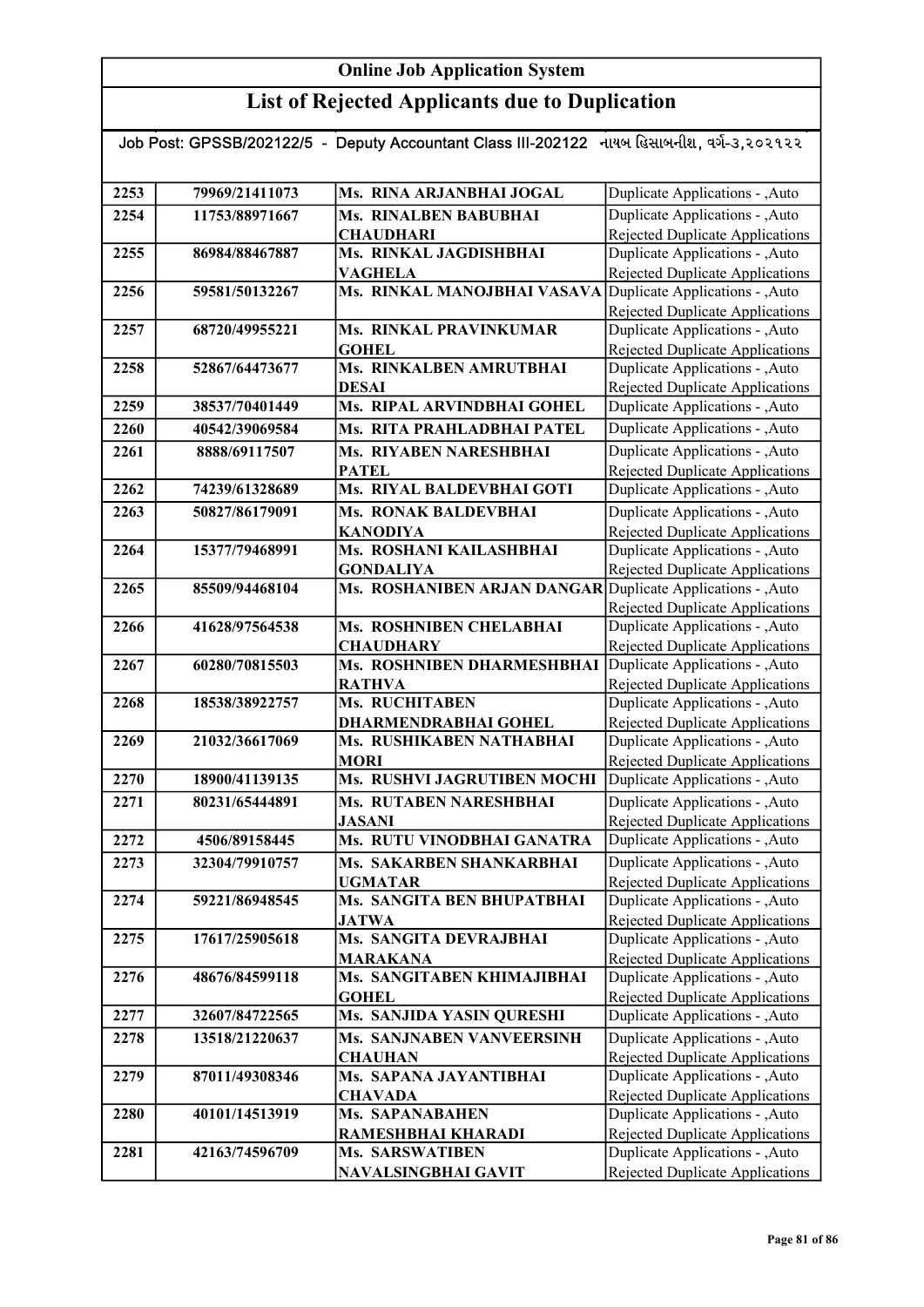## List of Rejected Applicants due to Duplication

| Job Post: GPSSB/202122/5 - Deputy Accountant Class III-202122 નાયબ હિસાબનીશ, વર્ગ-૩,૨૦૨૧૨૨ |                |                                             |                                                                    |
|--------------------------------------------------------------------------------------------|----------------|---------------------------------------------|--------------------------------------------------------------------|
|                                                                                            |                |                                             |                                                                    |
| 2282                                                                                       | 42256/82452469 | Ms. SARSWATIBEN                             | Duplicate Applications - , Auto                                    |
|                                                                                            |                | NAVALSINGBHAI GAVIT                         | <b>Rejected Duplicate Applications</b>                             |
| 2283                                                                                       | 29527/25351268 | Ms. SAYONI UMESHKUMAR                       | Duplicate Applications - , Auto                                    |
|                                                                                            |                | <b>DHOLA</b>                                | <b>Rejected Duplicate Applications</b>                             |
| 2284                                                                                       | 71293/11286552 | Ms. SEEMRAN CHANDRESHBHAI                   | Duplicate Applications - , Auto                                    |
|                                                                                            |                | <b>CHAVDA</b>                               | Rejected Duplicate Applications                                    |
| 2285                                                                                       | 34461/25875205 | Ms. SEJAL JAYENDRASINH                      | Duplicate Applications - , Auto                                    |
|                                                                                            |                | <b>VAGHELA</b>                              | <b>Rejected Duplicate Applications</b>                             |
| 2286                                                                                       | 22379/49132817 | Ms. SEJALBEN KESHABHAI                      | Duplicate Applications - , Auto                                    |
|                                                                                            |                | <b>SOLANKI</b>                              | Rejected Duplicate Applications                                    |
| 2287                                                                                       | 16666/10292400 | Ms. SEJALBEN                                | Duplicate Applications - , Auto                                    |
|                                                                                            |                | RAMESHCHANDRA SOLANKI                       | Rejected Duplicate Applications                                    |
| 2288                                                                                       | 21604/25188197 | Ms. SEJALKUMARI DAVJIBHAI                   | Duplicate Applications - , Auto                                    |
|                                                                                            |                | <b>CHAUDHARI</b>                            | Rejected Duplicate Applications                                    |
| 2289                                                                                       | 71080/41461499 | Ms. SHAILINA SHABANBHAI                     | Duplicate Applications - , Auto                                    |
|                                                                                            | 76747/63071441 | <b>HASNANI</b>                              | Rejected Duplicate Applications                                    |
| 2290                                                                                       |                | Ms. SHANTIBEN BHURA PARMAR                  | Duplicate Applications - , Auto                                    |
| 2291                                                                                       | 42674/70346186 | Ms. SHANTIBEN KANABHAI                      | Duplicate Applications - , Auto                                    |
|                                                                                            |                | <b>GORANIYA</b>                             | <b>Rejected Duplicate Applications</b>                             |
| 2292                                                                                       | 60275/23971258 | <b>Ms. SHANTIBEN SAMATBHAI</b>              | Duplicate Applications - , Auto                                    |
|                                                                                            |                | <b>REVADARIYA</b>                           | <b>Rejected Duplicate Applications</b>                             |
| 2293                                                                                       | 61217/77666736 | Ms. SHASHIBAHEN                             | Duplicate Applications - , Auto                                    |
|                                                                                            |                | <b>SURESHKUMAR BILWAL</b>                   | Rejected Duplicate Applications                                    |
| 2294                                                                                       | 44111/79093209 | Ms. SHEETAL MAHESHBHAI                      | Duplicate Applications - , Auto                                    |
| 2295                                                                                       | 3063/92749936  | <b>PRAJAPATI</b><br>Ms. SHEETALBEN BABUBHAI | Rejected Duplicate Applications<br>Duplicate Applications - , Auto |
|                                                                                            |                | <b>CHAUDHARY</b>                            | Rejected Duplicate Applications                                    |
| 2296                                                                                       | 97761/99670745 | Ms. SHEETALBEN JASWANTBHAI                  | Duplicate Applications - , Auto                                    |
|                                                                                            |                | <b>PANCHAL</b>                              | Rejected Duplicate Applications                                    |
| 2297                                                                                       | 84213/67542581 | Ms. SHILPA RANJITSINH SOLANKI               | Duplicate Applications - , Auto                                    |
|                                                                                            |                |                                             | Rejected Duplicate Applications                                    |
| 2298                                                                                       | 14711/46137852 | Ms. SHILPABEN LEELABHAI                     | Duplicate Applications - , Auto                                    |
|                                                                                            |                | <b>CHUDASAMA</b>                            | Rejected Duplicate Applications                                    |
| 2299                                                                                       | 61955/72285620 | Ms. SHILPABEN RAMESHBHAI                    | Auto – Duplicate Applications                                      |
|                                                                                            |                | JADAV                                       | Rejected Duplicate Applications                                    |
| 2300                                                                                       | 70532/60451194 | Ms. SHILPABEN SHANKARBHAI                   | Duplicate Applications - , Auto                                    |
|                                                                                            |                | <b>KOTADIYA</b>                             | Rejected Duplicate Applications                                    |
| 2301                                                                                       | 13915/20079742 | Ms. SHILPAKUMARI PUNAMBHAI                  | Duplicate Applications - , Auto                                    |
|                                                                                            |                | <b>CHAUDHARY</b>                            | Rejected Duplicate Applications                                    |
| 2302                                                                                       | 72667/15490859 | Ms. SHITALBAHEN                             | Duplicate Applications - , Auto                                    |
|                                                                                            |                | <b>GIRADHARBHAI LATHIYA</b>                 | Rejected Duplicate Applications                                    |
| 2303                                                                                       | 10039/49217220 | Ms. SHITALBEN BECHARBHAI                    | Duplicate Applications - , Auto                                    |
|                                                                                            |                | <b>DAMBHALA</b>                             | Rejected Duplicate Applications                                    |
| 2304                                                                                       | 3928/51279401  | <b>Ms. SHITALBEN MALDEBHAI</b>              | Duplicate Applications - , Auto                                    |
|                                                                                            |                | <b>BARAD</b>                                | Rejected Duplicate Applications                                    |
| 2305                                                                                       | 14707/78821041 | Ms. SHITALBEN MANGABHAI                     | Duplicate Applications - ,Auto                                     |
|                                                                                            |                | <b>MAKWANA</b>                              | Rejected Duplicate Applications                                    |
| 2306                                                                                       | 32315/75955968 | Ms. SHIVANGI MAHESHBHAI                     | Duplicate Applications - , Auto                                    |
|                                                                                            |                | <b>MISHRA</b>                               | Rejected Duplicate Applications                                    |
| 2307                                                                                       | 44202/27906744 | Ms. SHIVANI BIPINCHANDRA                    | Duplicate Applications - , Auto                                    |
|                                                                                            |                | <b>MAKWANA</b>                              | Rejected Duplicate Applications<br>Duplicate Applications - , Auto |
| 2308                                                                                       | 54480/93910591 | Ms. SHIVANI HARISH GAMI                     |                                                                    |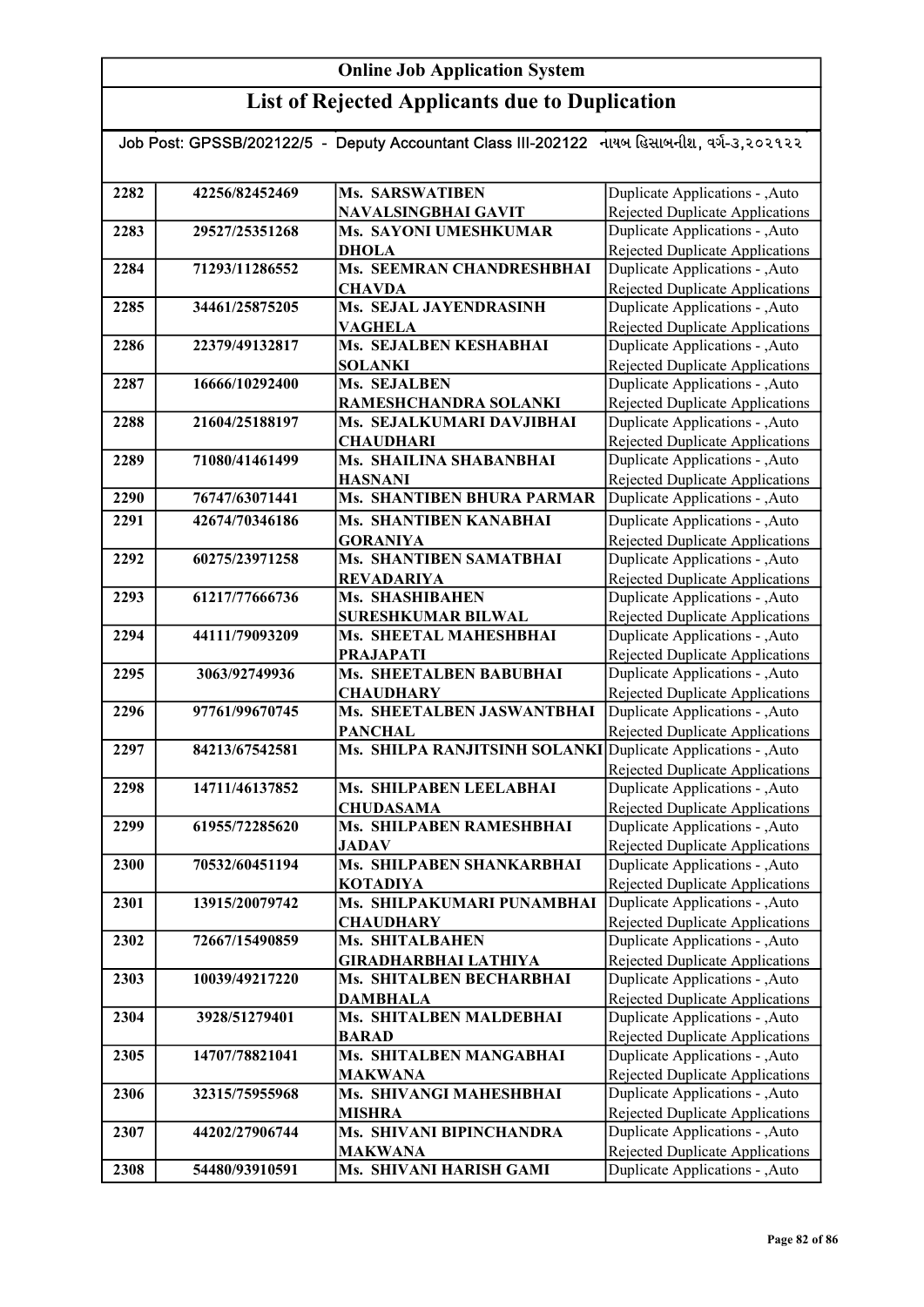| Job Post: GPSSB/202122/5  -  Deputy Accountant Class III-202122   નાયબ હિસાબનીશ, વર્ગ-૩,૨૦૨૧૨૨ |                |                                                  |                                                                    |  |
|------------------------------------------------------------------------------------------------|----------------|--------------------------------------------------|--------------------------------------------------------------------|--|
|                                                                                                |                |                                                  |                                                                    |  |
| 2309                                                                                           | 92769/95856937 | Ms. SHIVANI HASMUKHBHAI                          | Duplicate Applications - , Auto                                    |  |
|                                                                                                |                | <b>PARMAR</b>                                    | Rejected Duplicate Applications                                    |  |
| 2310                                                                                           | 62335/41387515 | Ms. SHIVANI JAYESHBHAI                           | Duplicate Applications - , Auto                                    |  |
|                                                                                                |                | <b>GADHVI</b>                                    | Rejected Duplicate Applications                                    |  |
| 2311                                                                                           | 21791/18976310 | Ms. SHIVANI NARAYANBHAI                          | Duplicate Applications - ,Auto                                     |  |
|                                                                                                |                | <b>DAVE</b>                                      | Rejected Duplicate Applications                                    |  |
| 2312                                                                                           | 6936/19887587  | Ms. SHIVANI PRAVINBHAI RANA                      | Duplicate Applications - , Auto                                    |  |
| 2313                                                                                           | 50914/18049677 | Ms. SHOBHANABEN                                  | Duplicate Applications - , Auto                                    |  |
|                                                                                                |                | <b>BHAILALBHAI VASAVA</b>                        | Rejected Duplicate Applications                                    |  |
| 2314                                                                                           | 82357/38079734 | <b>Ms. SHOBHANABEN</b>                           | Duplicate Applications - , Auto                                    |  |
| 2315                                                                                           | 17176/88192229 | <b>BHUPATBHAI VALA</b><br><b>Ms. SHOBHANABEN</b> | Rejected Duplicate Applications<br>Duplicate Applications - ,Auto  |  |
|                                                                                                |                | DAYALJIBHAI PATEL                                | <b>Rejected Duplicate Applications</b>                             |  |
| 2316                                                                                           | 63547/75108058 | Ms. SHOBHNA KANJIBHAI ZALA                       | Duplicate Applications - , Auto                                    |  |
| 2317                                                                                           | 89876/68864619 | Ms. SHOBHNA MANSUKHBHAI                          | Duplicate Applications - , Auto                                    |  |
|                                                                                                |                | <b>MAHETA</b>                                    | Rejected Duplicate Applications                                    |  |
| 2318                                                                                           | 59168/91408621 | <b>Ms. SHRADDHABEN</b>                           | Duplicate Applications - , Auto                                    |  |
|                                                                                                |                | <b>KALPESHKUMAR PATEL</b>                        | Rejected Duplicate Applications                                    |  |
| 2319                                                                                           | 23257/49532012 | Ms. SHRADHDHA PRAVINBHAI                         | Duplicate Applications - , Auto                                    |  |
|                                                                                                |                | <b>KANKARECHA</b>                                | Rejected Duplicate Applications                                    |  |
| 2320                                                                                           | 21260/93753091 | <b>Ms. SHREYABEN BHARATBHAI</b>                  | Duplicate Applications - , Auto                                    |  |
|                                                                                                |                | <b>PANCHAL</b>                                   | Rejected Duplicate Applications                                    |  |
| 2321                                                                                           | 74162/58494705 | Ms. SHREYABEN JASHARAJBHAI                       | Duplicate Applications - , Auto                                    |  |
|                                                                                                |                | <b>CHAUDHARI</b>                                 | <b>Rejected Duplicate Applications</b>                             |  |
| 2322                                                                                           | 15703/71922936 | Ms. SHRUTIBEN ASHOKBHAI                          | Duplicate Applications - , Auto                                    |  |
| 2323                                                                                           | 35954/37465865 | <b>LIMBANI</b><br>Ms. SHWETABA DIPAKSINH         | Rejected Duplicate Applications<br>Duplicate Applications - , Auto |  |
|                                                                                                |                | <b>RATHOD</b>                                    | Rejected Duplicate Applications                                    |  |
| 2324                                                                                           | 2902/32585152  | Ms. SIMA NARSHANGBHAI VALA                       | Duplicate Applications - , Auto                                    |  |
| 2325                                                                                           | 84739/54629102 | Ms. SIMPAL PRAVINCHANDRA                         | Duplicate Applications - , Auto                                    |  |
|                                                                                                |                | <b>VARATIYA</b>                                  | Rejected Duplicate Applications                                    |  |
| 2326                                                                                           | 5704/51818089  | Ms. SIMRAN FIROJBHAI PARMAR                      | Duplicate Applications - , Auto                                    |  |
|                                                                                                |                |                                                  | Rejected Duplicate Applications                                    |  |
| 2327                                                                                           | 45539/97686762 | Ms. SIMRANBANU                                   | Duplicate Applications - , Auto                                    |  |
|                                                                                                |                | ALAUDDINBHAI VADGAMA                             | Rejected Duplicate Applications                                    |  |
| 2328                                                                                           | 8929/35931118  | Ms. SNEHA BABULAL PARMAR                         | Duplicate Applications - , Auto                                    |  |
| 2329                                                                                           | 6204/84408865  | Ms. SNEHA BABULAL PARMART                        | Duplicate Applications - , Auto                                    |  |
| 2330                                                                                           | 58879/46347782 | Ms. SNEHAKUMARI HIRABHAI                         | Duplicate Applications - , Auto                                    |  |
|                                                                                                |                | <b>KHARADI</b>                                   | Rejected Duplicate Applications                                    |  |
| 2331                                                                                           | 92129/51885034 | Ms. SNEHAKUMARI HIRABHAI                         | Duplicate Applications - , Auto                                    |  |
|                                                                                                |                | <b>KHARADI</b>                                   | Rejected Duplicate Applications                                    |  |
| 2332                                                                                           | 31128/96467127 | Ms. SNEHAL VALJIBHAI PARMAR                      | Duplicate Applications - ,Auto                                     |  |
| 2333                                                                                           | 65695/57011605 | Ms. SONABEN BHUPATBHAI                           | Rejected Duplicate Applications<br>Duplicate Applications - , Auto |  |
|                                                                                                |                | <b>BARAIYA</b>                                   | Rejected Duplicate Applications                                    |  |
| 2334                                                                                           | 75603/15487269 | Ms. SONAL JINABHAI                               | Duplicate Applications - , Auto                                    |  |
|                                                                                                |                | <b>DHUNDHALVA</b>                                | Rejected Duplicate Applications                                    |  |
| 2335                                                                                           | 98261/67180717 | Ms. SONAL KISHORBHAI GOGIYA                      | Duplicate Applications - , Auto                                    |  |
|                                                                                                |                |                                                  | <b>Rejected Duplicate Applications</b>                             |  |
| 2336                                                                                           | 29907/92798280 | Ms. SONAL KNABHAI                                | Duplicate Applications - , Auto                                    |  |
|                                                                                                |                | <b>BHARVADIYA</b>                                | Rejected Duplicate Applications                                    |  |
| 2337                                                                                           | 97031/70051256 | Ms. SONALBEN BHUPATBHAI                          | Duplicate Applications - , Auto                                    |  |
|                                                                                                |                | <b>CHUDASAMA</b>                                 | Rejected Duplicate Applications                                    |  |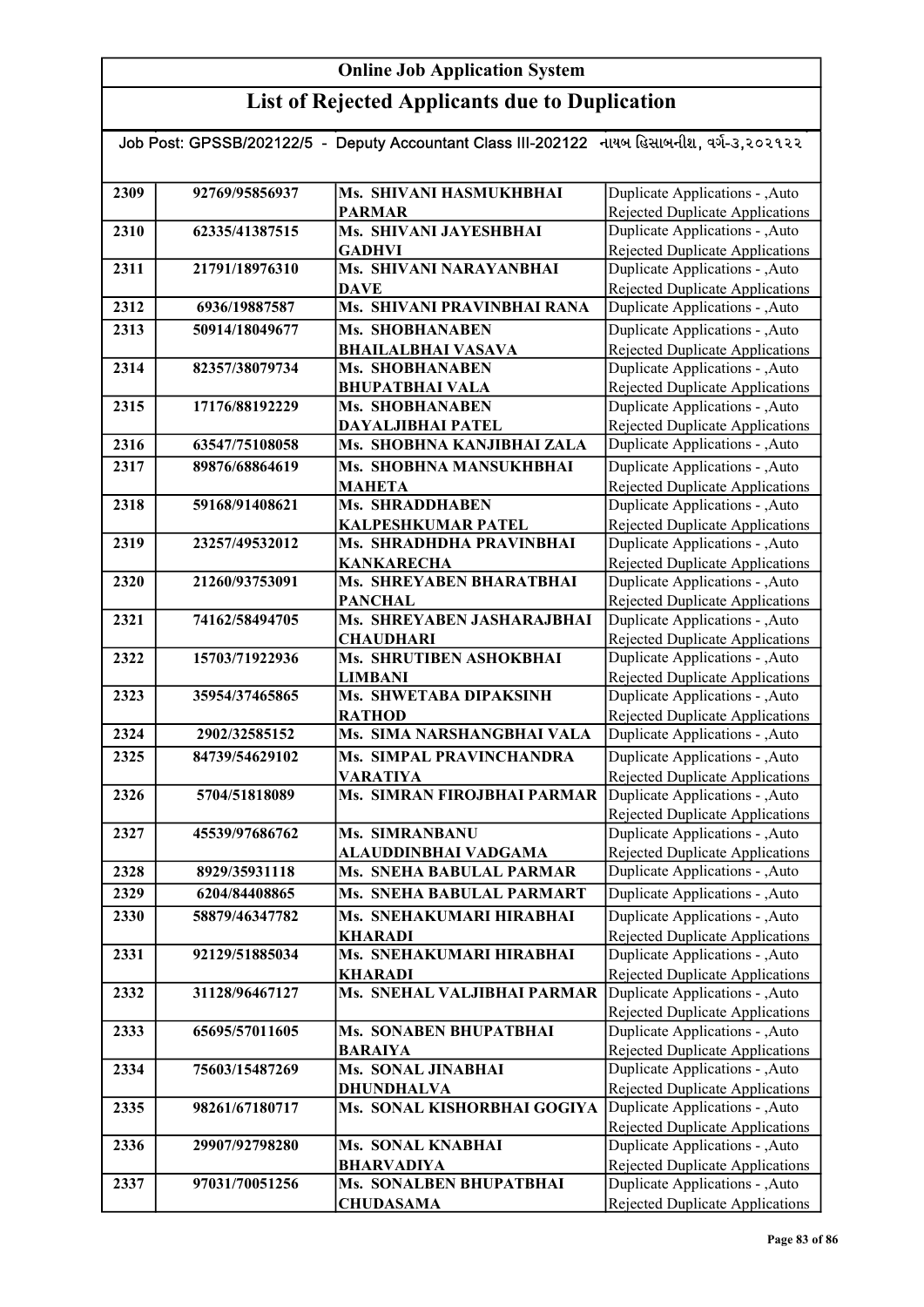## List of Rejected Applicants due to Duplication

| Job Post: GPSSB/202122/5 - Deputy Accountant Class III-202122 નાયબ હિસાબનીશ, વર્ગ-૩,૨૦૨૧૨૨ |                |                                                              |                                                                    |
|--------------------------------------------------------------------------------------------|----------------|--------------------------------------------------------------|--------------------------------------------------------------------|
|                                                                                            |                |                                                              |                                                                    |
| 2338                                                                                       | 83297/89141791 | <b>Ms. SONALBEN BHUPATBHAI</b>                               | Duplicate Applications - , Auto                                    |
|                                                                                            |                | <b>KHASIYA</b>                                               | Rejected Duplicate Applications                                    |
| 2339                                                                                       | 77887/38976519 | <b>Ms. SONALBEN RUMALBHAI</b>                                | Duplicate Applications - , Auto                                    |
|                                                                                            |                | <b>RATHVA</b>                                                | Rejected Duplicate Applications                                    |
| 2340                                                                                       | 43611/88209428 | <b>Ms. SONU KAMLESH BHAI</b>                                 | Duplicate Applications - , Auto                                    |
|                                                                                            |                | <b>RATHOD</b>                                                | Rejected Duplicate Applications                                    |
| 2341                                                                                       | 15712/35715799 | <b>Ms. SRUSHTIBEN BABUBHAI</b>                               | Duplicate Applications - , Auto                                    |
|                                                                                            |                | <b>CHAUDHARI</b>                                             | Rejected Duplicate Applications                                    |
| 2342                                                                                       | 80521/10341221 | Ms. SRUSHTIBEN BANKIMBHAI                                    | Duplicate Applications - , Auto                                    |
|                                                                                            |                | <b>KAPDI</b>                                                 | <b>Rejected Duplicate Applications</b>                             |
| 2343                                                                                       | 9820/58700958  | Ms. SUJALBEN GIRISHBHAI                                      | Duplicate Applications - , Auto                                    |
|                                                                                            |                | <b>PANDYA</b>                                                | Rejected Duplicate Applications                                    |
| 2344                                                                                       | 93284/55803282 | Ms. SUJATA RAJENDRABHAI                                      | Duplicate Applications - , Auto                                    |
|                                                                                            |                | <b>PANDYA</b>                                                | Rejected Duplicate Applications                                    |
| 2345                                                                                       | 27767/92749249 | Ms. SULOCHANAKUMARI                                          | Duplicate Applications - , Auto                                    |
|                                                                                            |                | VINODBHAI CHAUDHARI                                          | Rejected Duplicate Applications                                    |
| 2346                                                                                       | 61804/35010173 | Ms. SUNANDABEN GURJIBHAI                                     | Duplicate Applications - , Auto                                    |
|                                                                                            |                | <b>VASAVA</b>                                                | Rejected Duplicate Applications                                    |
| 2347                                                                                       | 75476/74632715 | Ms. SURBHI SURESHBHAI BARIYA                                 | Duplicate Applications - , Auto                                    |
|                                                                                            |                |                                                              | Rejected Duplicate Applications                                    |
| 2348                                                                                       | 68144/92937785 | Ms. SUREKHABEN DINESHBHAI                                    | Duplicate Applications - , Auto                                    |
| 2349                                                                                       | 18537/94955041 | <b>GOHEL</b><br><b>Ms. SVATI PRATAPRAY</b>                   | Rejected Duplicate Applications<br>Duplicate Applications - , Auto |
|                                                                                            |                | <b>VADGAMA</b>                                               | Rejected Duplicate Applications                                    |
| 2350                                                                                       | 85866/58177868 | Ms. SWATI ASHOKBHAI                                          | Duplicate Applications - , Auto                                    |
|                                                                                            |                | <b>LUNAGARIYA</b>                                            | Rejected Duplicate Applications                                    |
| 2351                                                                                       | 76861/93579835 | Ms. SWATIBA PRADHUMANSINH                                    | Duplicate Applications - , Auto                                    |
|                                                                                            |                | <b>JADEJA</b>                                                | Rejected Duplicate Applications                                    |
| 2352                                                                                       | 27724/71505499 | <b>Ms. SWATIBEN HARESHBHAI</b>                               | Duplicate Applications - , Auto                                    |
|                                                                                            |                | <b>VALA</b>                                                  | <b>Rejected Duplicate Applications</b>                             |
| 2353                                                                                       | 37492/91819350 | <b>Ms. SWATIBEN MAHENDRABHAI</b>                             | Duplicate Applications - , Auto                                    |
|                                                                                            |                | <b>PARMAR</b>                                                | <b>Rejected Duplicate Applications</b>                             |
| 2354                                                                                       | 73110/85041667 | <b>Ms. SWATIBEN MAHENDRABHAI</b>                             | Duplicate Applications - , Auto                                    |
|                                                                                            |                | <b>PARMAR</b>                                                | Rejected Duplicate Applications                                    |
| 2355                                                                                       | 83368/31931369 | Ms. SWETABEN AJITBHAI JADEJA Duplicate Applications - , Auto |                                                                    |
|                                                                                            |                |                                                              | Rejected Duplicate Applications                                    |
| 2356                                                                                       | 32142/69876480 | Ms. SWETABEN DILIPBHAI                                       | Duplicate Applications - , Auto                                    |
|                                                                                            |                | <b>MEHTA</b>                                                 | Rejected Duplicate Applications                                    |
| 2357                                                                                       | 36935/40216672 | Ms. SWETABEN KANUBHAI                                        | Duplicate Applications - , Auto                                    |
|                                                                                            |                | <b>CHAUHAN</b>                                               | Rejected Duplicate Applications                                    |
| 2358                                                                                       | 14475/45145477 | Ms. TANHA KANAIYALAL LUHAR                                   | Duplicate Applications - , Auto                                    |
| 2359                                                                                       | 39165/72484679 | Ms. TASLIMBANU JAKIRHUSEN                                    | Duplicate Applications - , Auto                                    |
|                                                                                            |                | <b>MANSURI</b>                                               | Rejected Duplicate Applications                                    |
| 2360                                                                                       | 19229/91806887 | <b>Ms. TEJALBEN RASIKBHAI</b>                                | Duplicate Applications - , Auto                                    |
|                                                                                            |                | <b>VASAVA</b>                                                | Rejected Duplicate Applications                                    |
| 2361                                                                                       | 11958/11611798 | Ms. TEJASVINIBEN                                             | Duplicate Applications - , Auto                                    |
|                                                                                            |                | <b>KAMLESHBHAI GAMIT</b>                                     | Rejected Duplicate Applications                                    |
| 2362                                                                                       | 82555/60333892 | Ms. TINKALBEN ANILBHAI                                       | Duplicate Applications - , Auto                                    |
|                                                                                            |                | <b>CHAUDHARI</b>                                             | Rejected Duplicate Applications                                    |
| 2363                                                                                       | 64584/59981915 | <b>Ms. TRIVENIBEN</b>                                        | Duplicate Applications - , Auto                                    |
|                                                                                            |                | <b>KHEMCHANDBHAI SOLANKI</b>                                 | Rejected Duplicate Applications                                    |
| 2364                                                                                       | 74972/93185107 | Ms. TRUPTI VASUDEV SOLANKI                                   | Duplicate Applications - , Auto                                    |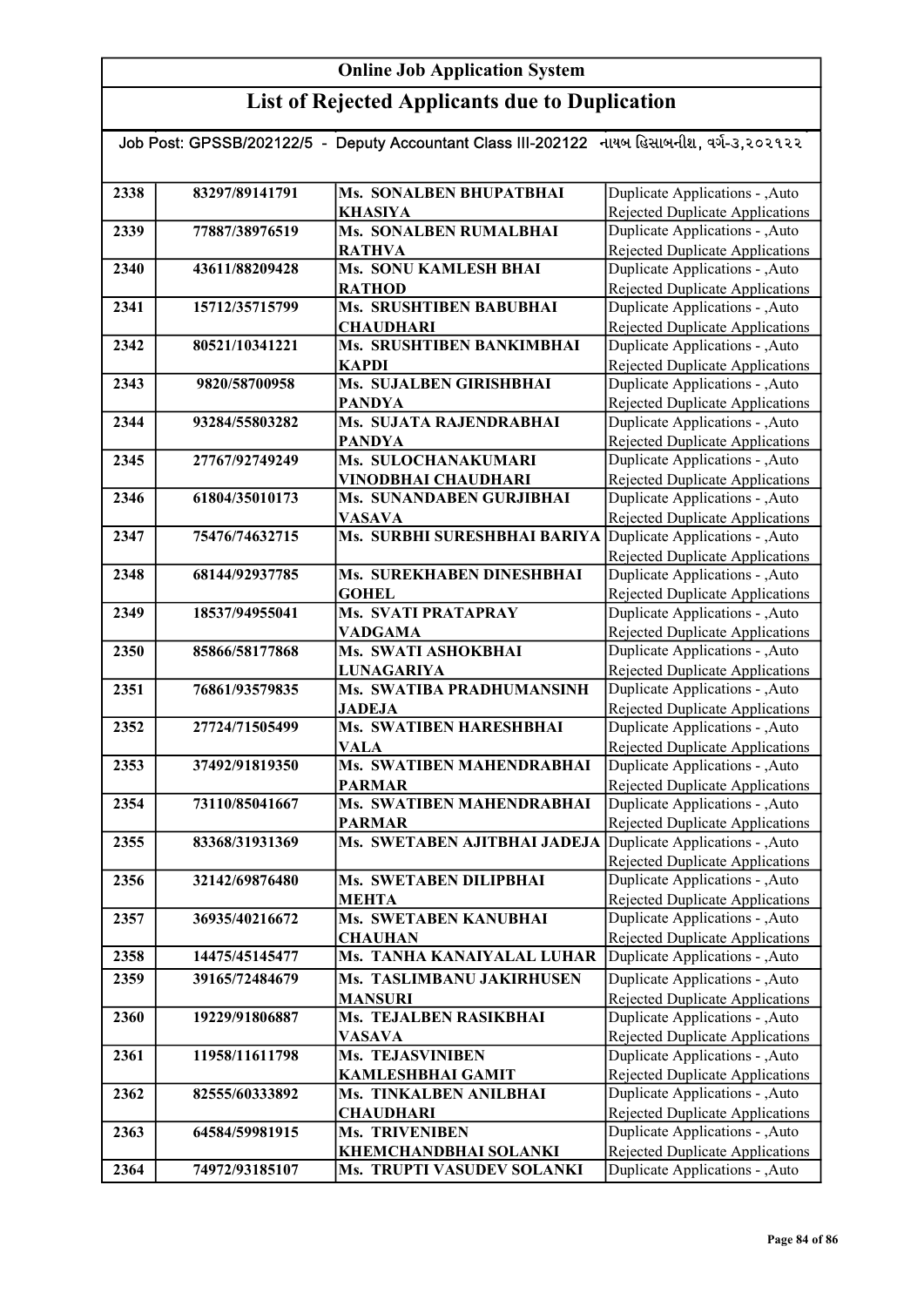| Job Post: GPSSB/202122/5  -  Deputy Accountant Class III-202122   નાયબ હિસાબનીશ, વર્ગ-૩,૨૦૨૧૨૨ |                |                                            |                                                                           |  |
|------------------------------------------------------------------------------------------------|----------------|--------------------------------------------|---------------------------------------------------------------------------|--|
|                                                                                                |                |                                            |                                                                           |  |
| 2365                                                                                           | 84574/51443152 | Ms. TRUPTIBEN JAGDISHBHAI                  | Duplicate Applications - , Auto                                           |  |
|                                                                                                |                | <b>CHAWDA</b>                              | Rejected Duplicate Applications                                           |  |
| 2366                                                                                           | 65691/61638603 | Ms. TRUSHANKI RAMESHBHAI                   | Duplicate Applications - , Auto                                           |  |
|                                                                                                |                | <b>SOLANKI</b>                             | <b>Rejected Duplicate Applications</b>                                    |  |
| 2367                                                                                           | 44806/20372989 | Ms. TULSIBAHEN DINESHBHAI                  | Duplicate Applications - , Auto                                           |  |
|                                                                                                |                | <b>RANA</b>                                | Rejected Duplicate Applications                                           |  |
| 2368                                                                                           | 44847/46863715 | Ms. TULSIBAHEN DINESHBHAI                  | Duplicate Applications - , Auto                                           |  |
|                                                                                                |                | <b>RANA</b>                                | Rejected Duplicate Applications                                           |  |
| 2369                                                                                           | 37780/29254192 | Ms. UNNATI MUKESHKUMAR                     | Duplicate Applications - , Auto                                           |  |
|                                                                                                |                | <b>PATEL</b>                               | <b>Rejected Duplicate Applications</b>                                    |  |
| 2370                                                                                           | 75049/59981612 | Ms. URMILA JAYANTIBHAI                     | Duplicate Applications - , Auto                                           |  |
| 2371                                                                                           | 17340/82910368 | <b>PRAJAPATI</b><br>Ms. URVASHI KHANDUBHAI | Rejected Duplicate Applications<br>Duplicate Applications - , Auto        |  |
|                                                                                                |                | <b>CHAUDHARI</b>                           | <b>Rejected Duplicate Applications</b>                                    |  |
| 2372                                                                                           | 45151/72604230 | Ms. URVASHI NATVARLAL                      | Duplicate Applications - , Auto                                           |  |
|                                                                                                |                | <b>PRAJAPATI</b>                           | <b>Rejected Duplicate Applications</b>                                    |  |
| 2373                                                                                           | 57062/93553972 | Ms. URVASHIBEN ASHOKBHAI                   | Duplicate Applications - , Auto                                           |  |
|                                                                                                |                | <b>DEVAKIYA</b>                            | Rejected Duplicate Applications                                           |  |
| 2374                                                                                           | 85343/80033920 | Ms. URVASHIKUMARI                          | Duplicate Applications - , Auto                                           |  |
|                                                                                                |                | <b>DHARMESHBHAI PATEL</b>                  | Rejected Duplicate Applications                                           |  |
| 2375                                                                                           | 60194/46359232 | Ms. URVASHIKUMARI                          | Duplicate Applications - , Auto                                           |  |
|                                                                                                |                | NARENDRABHAI PATEL                         | Rejected Duplicate Applications                                           |  |
| 2376                                                                                           | 2672/12324929  | Ms. URVISHA RAJNIKANTBHAI                  | Duplicate Applications - , Auto                                           |  |
|                                                                                                |                | <b>PRAJAPATI</b>                           | <b>Rejected Duplicate Applications</b>                                    |  |
| 2377                                                                                           | 22992/16960989 | <b>Ms. USHABEN MANJIBHAI</b>               | Duplicate Applications - , Auto                                           |  |
|                                                                                                |                | <b>VALAGOT</b>                             | Rejected Duplicate Applications                                           |  |
| 2378                                                                                           | 24150/93464002 | Ms. USHABEN SENGHABHAI<br><b>BHARADIYA</b> | Duplicate Applications - , Auto                                           |  |
| 2379                                                                                           | 47078/59786816 | Ms. VAIBHAVIBEN AMBUBHAI                   | Rejected Duplicate Applications<br>Duplicate Applications - , Auto        |  |
|                                                                                                |                | <b>TANDEL</b>                              | <b>Rejected Duplicate Applications</b>                                    |  |
| 2380                                                                                           | 24560/79733993 | Ms. VAIBHAVIBEN MULJIBHAI                  | Duplicate Applications - , Auto                                           |  |
|                                                                                                |                | <b>DULERA</b>                              | Rejected Duplicate Applications                                           |  |
| 2381                                                                                           | 33364/79183229 | Ms. VAIDEHI HARISHKUMAR                    | Duplicate Applications - , Auto                                           |  |
|                                                                                                |                | <b>THAKOR</b>                              | Rejected Duplicate Applications                                           |  |
| 2382                                                                                           | 32031/48629529 | Ms. VAIDEHI MAHESHBHAI                     | Duplicate Applications - , Auto                                           |  |
|                                                                                                |                | <b>SAVALIYA</b>                            | Rejected Duplicate Applications                                           |  |
| 2383                                                                                           | 25070/48122865 | Ms. VAISHALI DEVSHI BHEDA                  | Duplicate Applications - , Auto                                           |  |
| 2384                                                                                           | 35942/54855463 | Ms. VAISHALI VIRCHANDBHAI                  | Duplicate Applications - , Auto                                           |  |
|                                                                                                |                | <b>PRAJAPATI</b>                           | <b>Rejected Duplicate Applications</b>                                    |  |
| 2385                                                                                           | 67821/57022508 | Ms. VAISHALIBEN VIJAYBHAI                  | Duplicate Applications - , Auto                                           |  |
| 2386                                                                                           |                | <b>PATEL</b><br>Ms. VANDANA VIJAYBHAI      | <b>Rejected Duplicate Applications</b><br>Duplicate Applications - , Auto |  |
|                                                                                                | 78463/96440315 | <b>CHAUHAN</b>                             | <b>Rejected Duplicate Applications</b>                                    |  |
| 2387                                                                                           | 35849/77595952 | Ms. VANDANABEN VITTHALBHAI                 | Duplicate Applications - , Auto                                           |  |
|                                                                                                |                | <b>PARMAR</b>                              | Rejected Duplicate Applications                                           |  |
| 2388                                                                                           | 50860/10011761 | Ms. VANITA BABUBHAI PARMAR                 | Duplicate Applications - , Auto                                           |  |
| 2389                                                                                           | 8987/62840763  | Ms. VARSHA JERAMBHAI                       | Duplicate Applications - , Auto                                           |  |
|                                                                                                |                | <b>GORFAD</b>                              | Rejected Duplicate Applications                                           |  |
| 2390                                                                                           | 2703/60709495  | Ms. VARSHA PRAVINBHAI ZALA                 | Duplicate Applications - , Auto                                           |  |
| 2391                                                                                           | 81511/35538976 | Ms. VARSHABEN JASUBHAI                     | Duplicate Applications - , Auto                                           |  |
|                                                                                                |                | <b>LAKUM</b>                               | Rejected Duplicate Applications                                           |  |
| 2392                                                                                           | 62822/62640977 | Ms. VARSHABEN RANABHAI                     | Duplicate Applications - , Auto                                           |  |
|                                                                                                |                | <b>MODHVADIYA</b>                          | <b>Rejected Duplicate Applications</b>                                    |  |